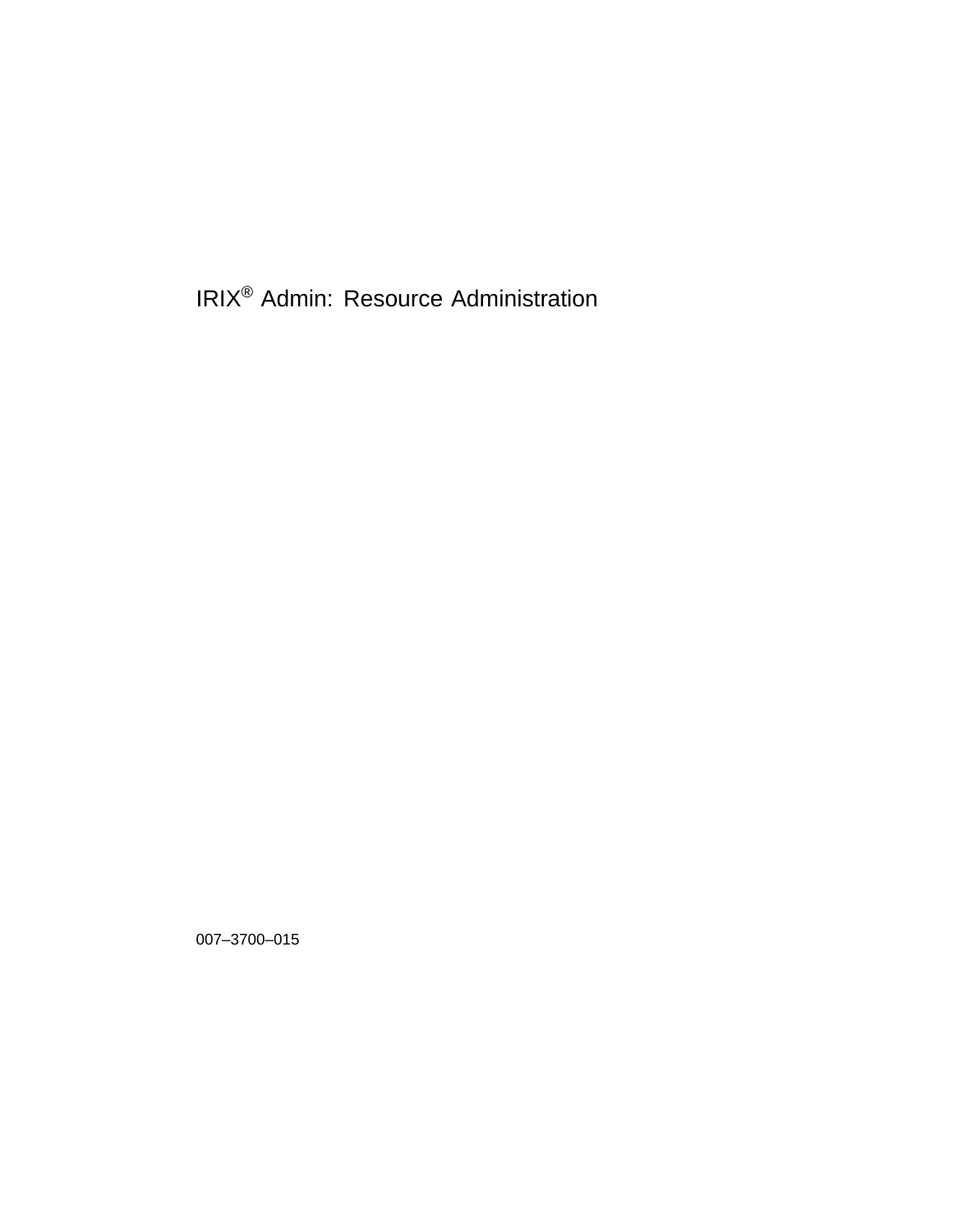### **CONTRIBUTORS** Written by Terry Schultz Edited by Susan Wilkening Illustrated by Chris Wengelski Production by Glen Traefald Engineering contributions by Tom Goozen, Sharif Islam, Marlys Kohnke, Tina Liang, Dennis Parker, Michael Sanford, Dan Stekloff, and Sam Watters

#### COPYRIGHT

© 1999 - 2003 Silicon Graphics, Inc. All rights reserved; provided portions may be copyright in third parties, as indicated elsewhere herein. No permission is granted to copy, distribute, or create derivative works from the contents of this electronic documentation in any manner, in whole or in part, without the prior written permission of Silicon Graphics, Inc.

#### LIMITED RIGHTS LEGEND

The electronic (software) version of this document was developed at private expense; if acquired under an agreement with the USA government or any contractor thereto, it is acquired as "commercial computer software" subject to the provisions of its applicable license agreement, as specified in (a) 48 CFR 12.212 of the FAR; or, if acquired for Department of Defense units, (b) 48 CFR 227-7202 of the DoD FAR Supplement; or sections succeeding thereto. Contractor/manufacturer is Silicon Graphics, Inc., 1600 Amphitheatre Pkwy 2E, Mountain View, CA 94043-1351.

#### TRADEMARKS AND ATTRIBUTIONS

Silicon Graphics, SGI, the SGI logo, IRIX, and Origin are registered trademarks and ccNUMA, NUMAflex, IRIS InSight and Trusted IRIX are trademarks of Silicon Graphics, Inc., in the United States and/or other countries worldwide.

LSF is a trademark of Platform Computing Corporation. Sun is a trademark of Sun Microsystems, Inc. PBS is a trademark of Veridian Corporation. UNIX is a registered trademark and X Window system is a trademark of The Open Group.

Cover Design By Sarah Bolles, Sarah Bolles Design, and Dany Galgani, SGI Technical Publications.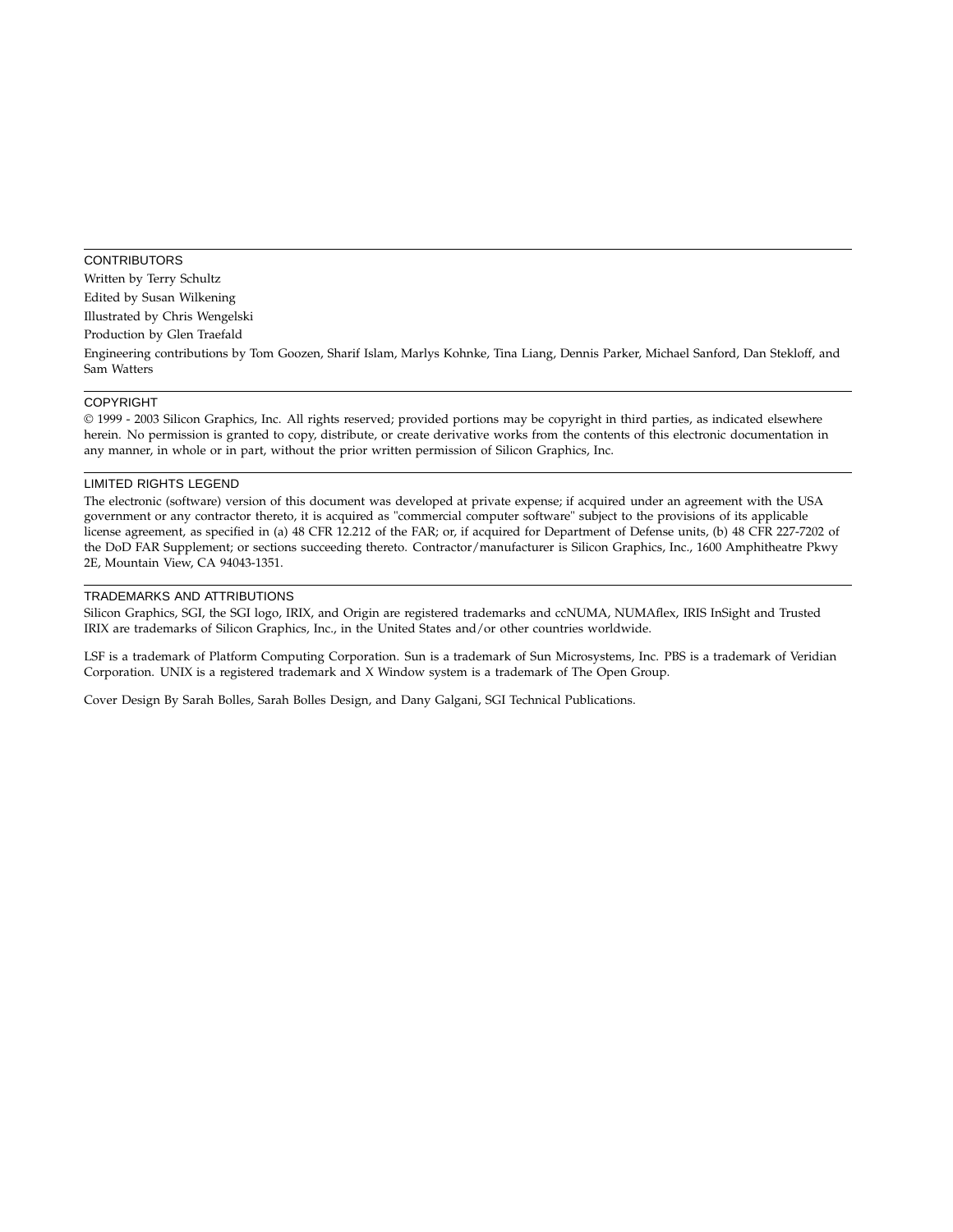# **New Features in This Manual**

This rewrite of *IRIX Admin: Resource Administration* supports the 6.5.21 release of the IRIX operating system.

## **New Features Documented**

Added information about cpuset support for memory nodes in "Cpusets and Memory-Only Nodes", page 69.

## **Major Documentation Changes**

Added information about kernel threads running in a boot cpuset in "Boot Cpuset", page 61.

Added information about changes to cpuset syntax to support memory-only nodes in "Boot Cpuset", page 61 and "Cpuset Configuration File", page 63.

Added information about new cpuset functions to support memory-only nodes in "Application Programming Interface for the Cpuset System", page 195.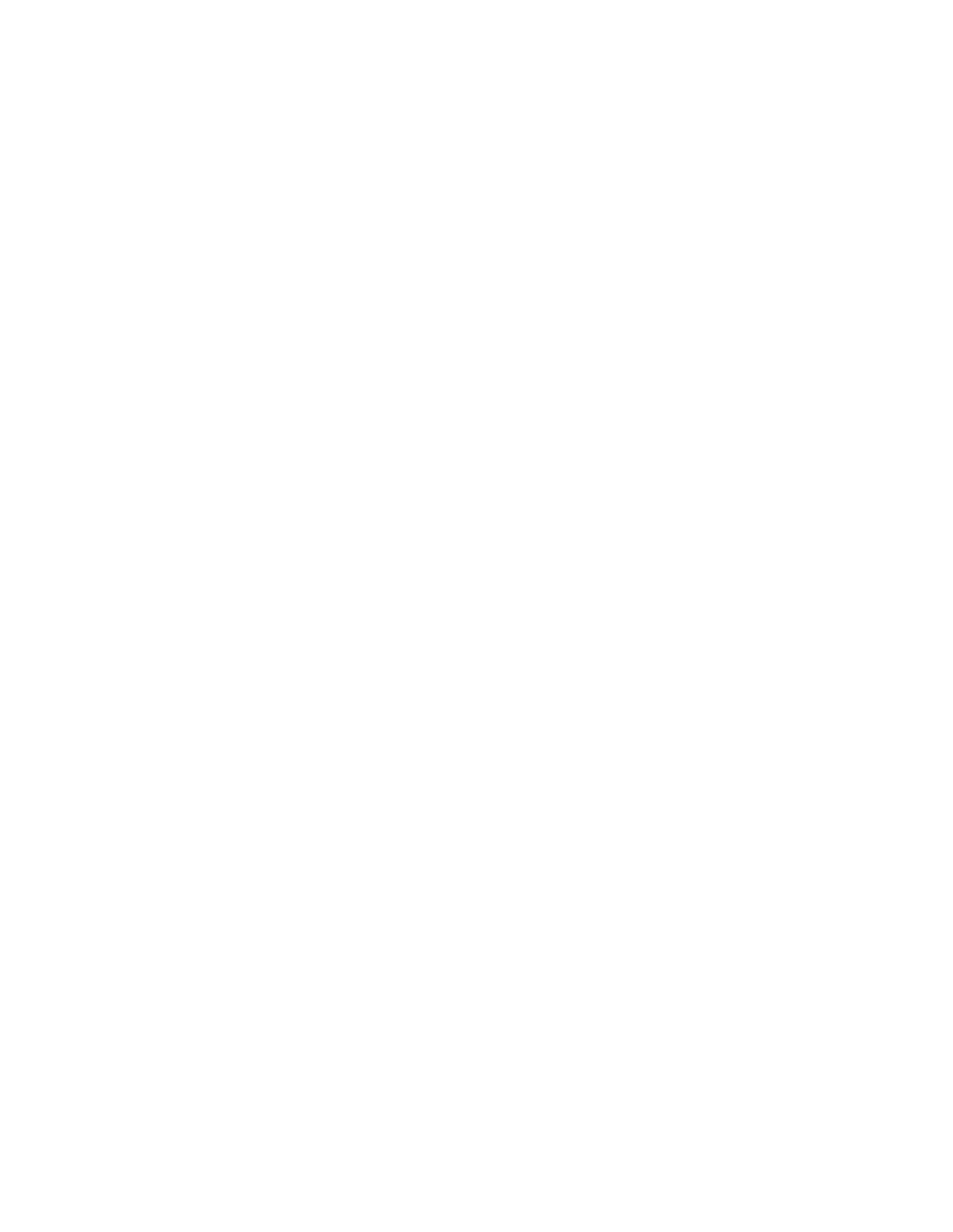# **Record of Revision**

| <b>Version</b> | <b>Description</b>                                 |
|----------------|----------------------------------------------------|
| 001            | <b>July 1999</b><br>Draft version.                 |
| 002            | January 2000<br>Supports the IRIX 6.5.7 release.   |
| 003            | April 2000<br>Supports the IRIX 6.5.8 release.     |
| 004            | August 2000<br>Supports the IRIX 6.5.9 release.    |
| 005            | November 2000<br>Supports the IRIX 6.5.10 release. |
| 006            | February 2001<br>Supports the IRIX 6.5.11 release. |
| 007            | May 2001<br>Supports the IRIX 6.5.12 release.      |
| 008            | August 2001<br>Supports the IRIX 6.5.13 release.   |
| 009            | November 2001<br>Supports the IRIX 6.5.14 release. |
| 010            | February 2002<br>Supports the IRIX 6.5.15 release. |
| 011            | May 2002<br>Supports the IRIX 6.5.16 release.      |
| 012            | August 2002<br>Supports the IRIX 6.5.17 release.   |

**007–3700–015 v**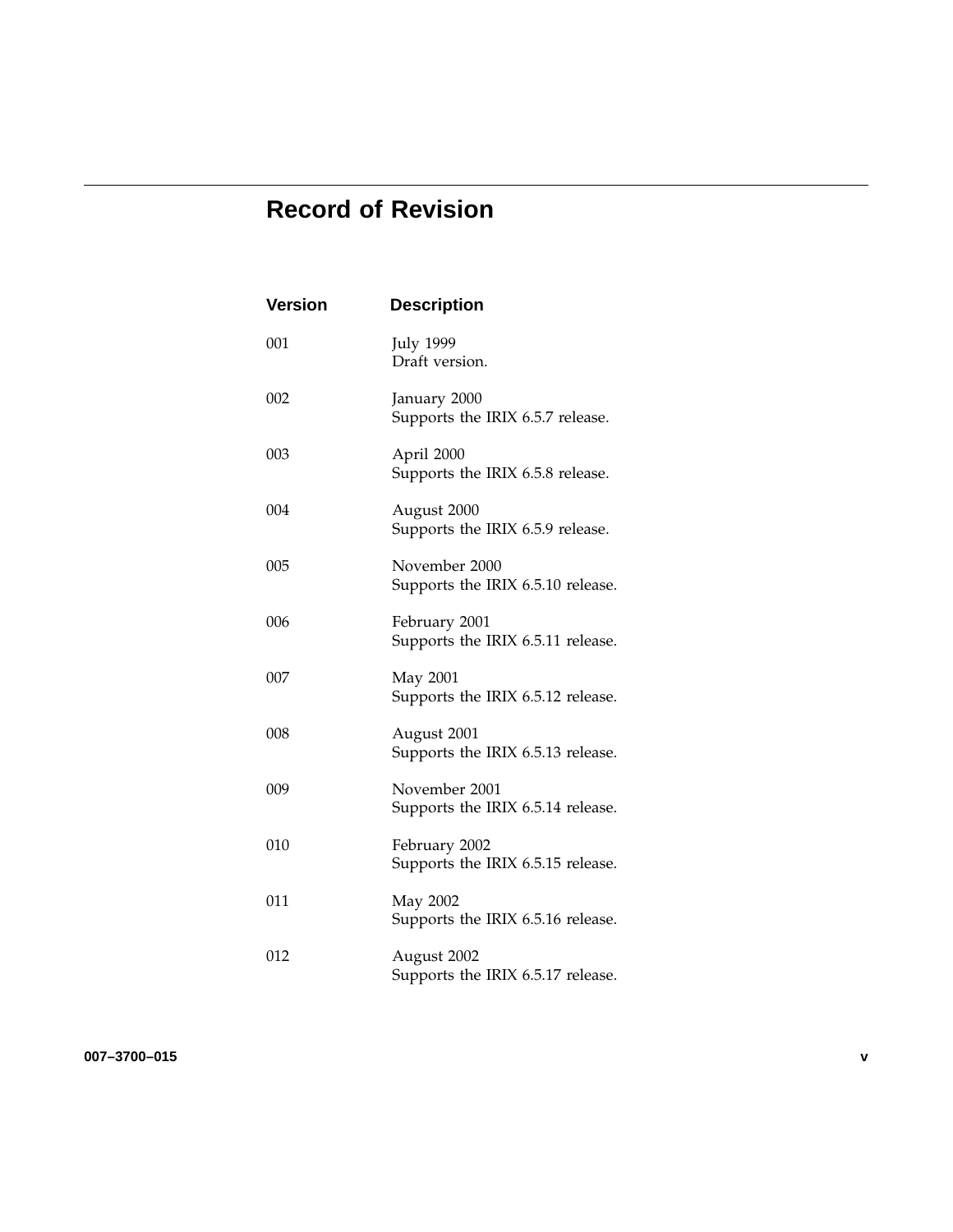| 013 | November 2002<br>Supports the IRIX 6.5.18 release. |
|-----|----------------------------------------------------|
| 014 | May 2003<br>Supports the IRIX 6.5.20 release.      |
| 015 | August 2003<br>Supports the IRIX 6.5.21 release.   |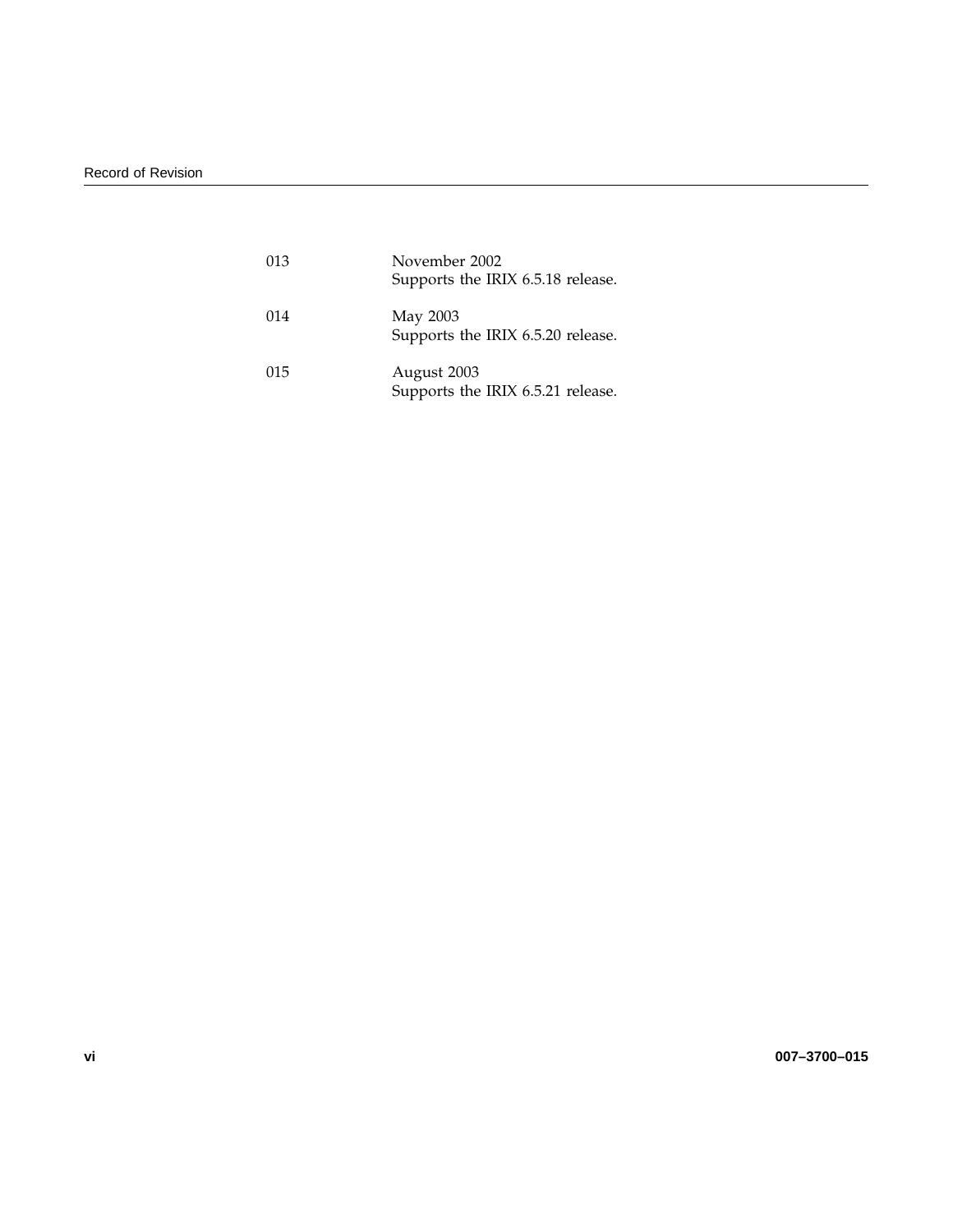| <b>About This Manual</b><br>$\sim$<br><b>XXV</b>                                                                                                                                                                                                                                                                                                                                                                                                 |
|--------------------------------------------------------------------------------------------------------------------------------------------------------------------------------------------------------------------------------------------------------------------------------------------------------------------------------------------------------------------------------------------------------------------------------------------------|
| <b>Related Publications</b><br>a construction of the construction of the construction of the construction of the construction of the construction of the construction of the construction of the construction of the construction of the construction of the<br><b>XXV</b>                                                                                                                                                                       |
| <b>Obtaining Publications</b><br>والمتعادل والمتعاون والمتعاون والمتعاون والمتعاون والمتعاون والمتعاون<br>xxvi                                                                                                                                                                                                                                                                                                                                   |
| Conventions<br>and the contract of the contract of the contract of the contract of the contract of<br>. xxvii                                                                                                                                                                                                                                                                                                                                    |
| <b>Reader Comments</b><br>$\mathbf{r} = \mathbf{r} \times \mathbf{r}$ , $\mathbf{r} = \mathbf{r} \times \mathbf{r}$ , $\mathbf{r} = \mathbf{r} \times \mathbf{r}$<br>. xxvii<br>$\begin{array}{cccccccccccccc} \bullet & \bullet & \bullet & \bullet & \bullet & \bullet & \bullet & \bullet & \bullet & \bullet & \bullet & \bullet & \bullet \end{array}$<br>$\mathbf{r} = \mathbf{r} + \mathbf{r}$ and $\mathbf{r} = \mathbf{r} + \mathbf{r}$ |
| 1. Process Limits<br>$\mathbf{1}$                                                                                                                                                                                                                                                                                                                                                                                                                |
| Process Limits Overview<br>$\mathbf{1}$<br>the contract of the contract of the contract of the contract of the contract of                                                                                                                                                                                                                                                                                                                       |
| Using csh and sh to Limit Resource Consumption<br>1<br>and a series of the contract of the contract of                                                                                                                                                                                                                                                                                                                                           |
| Using systune to Display and Set Process Limits<br>$\overline{2}$                                                                                                                                                                                                                                                                                                                                                                                |
| <b>Additional Process Limits Parameters</b><br>and a series of the contract of the contract of the<br>$\overline{4}$                                                                                                                                                                                                                                                                                                                             |
| 5<br>2. Job Limits                                                                                                                                                                                                                                                                                                                                                                                                                               |
| 6<br>Read Me First<br>the contract of the contract of the contract of the contract of the contract of                                                                                                                                                                                                                                                                                                                                            |
| 6<br>Job Limits Overview<br>and a series of the contract of the contract of the contract of the contract of                                                                                                                                                                                                                                                                                                                                      |
| 9<br>Job Limits Supported<br>the contract of the contract of the contract of the contract of the contract of                                                                                                                                                                                                                                                                                                                                     |
| 10<br>qetjlimit and setjlimit<br>a construction of the construction of the construction of the construction of the construction of the construction of the construction of the construction of the construction of the construction of the construction of the                                                                                                                                                                                   |
| 11<br>a construction of the construction of the construction of the construction of the construction of the construction of the construction of the construction of the construction of the construction of the construction of the<br>waitjob                                                                                                                                                                                                   |
| المتواطن والمتناول والمتناول والمتناول والمتناول والمتناول والمتناول والمتناولين<br>11<br>systune                                                                                                                                                                                                                                                                                                                                                |
| 11<br>cpulimit_gracetime<br>and a series of the contract of the contract of the contract of the contract of the contract of the contract of                                                                                                                                                                                                                                                                                                      |
| 12<br>User Limits Database<br>and the contract of the contract of the contract of the contract of the contract of                                                                                                                                                                                                                                                                                                                                |
| 13<br>Creating the User Limits Database<br>and a series of the contract of the contract of the contract of                                                                                                                                                                                                                                                                                                                                       |
| Creating the User Limits Directives Input File<br>14<br>and a series of the contract of the contract of                                                                                                                                                                                                                                                                                                                                          |
| 14<br>Comments<br>$\mathbf{r}$ . The state of the state $\mathbf{r}$ is the state of the state $\mathbf{r}$<br><b>Contract Contract Contract</b><br>$\sim$                                                                                                                                                                                                                                                                                       |
| Numeric Limit Values<br>14<br>the contract of the contract of the contract of the contract of                                                                                                                                                                                                                                                                                                                                                    |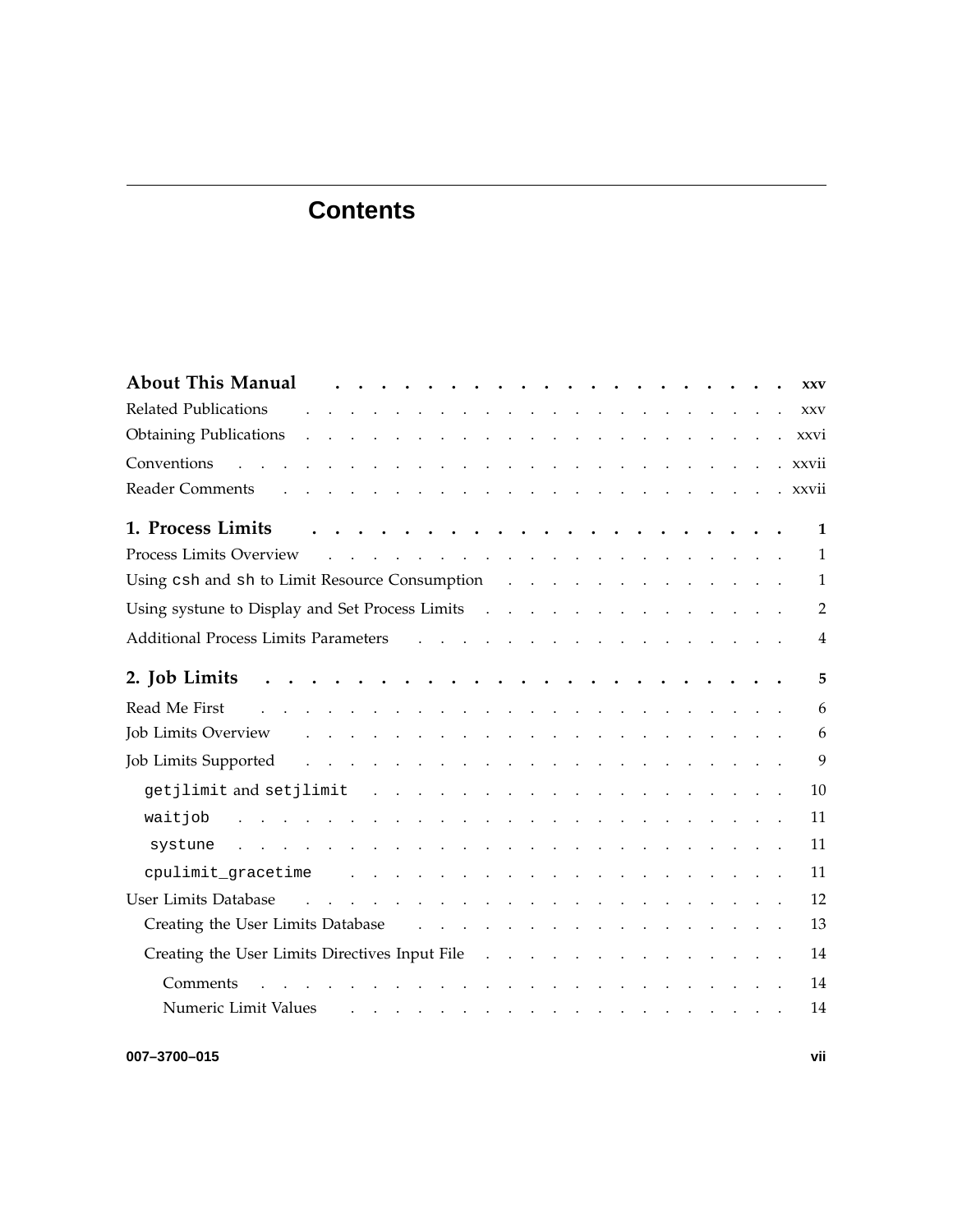| <b>Domain Directives</b>                                                                                                                                                                                                                                                                                                                          | 15 |
|---------------------------------------------------------------------------------------------------------------------------------------------------------------------------------------------------------------------------------------------------------------------------------------------------------------------------------------------------|----|
| <b>User Directives</b><br>$\mathbf{r}$ and $\mathbf{r}$ and $\mathbf{r}$                                                                                                                                                                                                                                                                          | 15 |
| Setting Up a User Limits Directive Input File Example                                                                                                                                                                                                                                                                                             | 16 |
| Using systune to Display and Set Job Limits                                                                                                                                                                                                                                                                                                       | 18 |
| User Commands for Viewing and Setting Job Limits (Commands for Viewing and Setting Job Limits (Commands 2001)                                                                                                                                                                                                                                     | 19 |
| showlimits<br>a construction of the construction of the construction of the construction of the construction of the construction of the construction of the construction of the construction of the construction of the construction of the                                                                                                       | 19 |
| jlimit<br>$\mathbf{L} = \mathbf{L} \times \mathbf{L}$<br>$\mathbf{r}$<br>$\sim$ .<br>$\sim$ $\sim$<br>$\mathbf{r}$<br>$\sim$                                                                                                                                                                                                                      | 22 |
| jstat<br>and the contract of<br>$\mathcal{L}^{\mathcal{L}}$ . The contract of the contract of the contract of the contract of the contract of the contract of the contract of the contract of the contract of the contract of the contract of the contract of the contrac<br><b>Contract Contract Contract Contract</b>                           | 23 |
| Job Limits and Existing IRIX software<br>and the contract of the contract of the contract of the contract of the contract of the contract of the contract of the contract of the contract of the contract of the contract of the contract of the contract of the contra                                                                           | 24 |
| Running Job Limits with Message Passing Interface (MPI) Jobs<br>$\mathbf{L} = \mathbf{L}$                                                                                                                                                                                                                                                         | 25 |
| and the contract of the contract of the contract of<br>Installing Job Limits                                                                                                                                                                                                                                                                      | 26 |
| Troubleshooting Job Limits<br>والمتواطن والمتواطن والمتواطن والمتواطن والمتواطن والمتواطن والمتواطن والمتواطن                                                                                                                                                                                                                                     | 27 |
| Job Limits Man Pages<br>$\mathcal{A}$ . The set of the set of the set of the set of the set of the set of the set of the set of the set of the set of the set of the set of the set of the set of the set of the set of the set of the set of the set of t<br>$\sim$ $\sim$ $\sim$<br>$\mathcal{L}^{\text{max}}$ , and $\mathcal{L}^{\text{max}}$ | 27 |
|                                                                                                                                                                                                                                                                                                                                                   | 27 |
| Administrator Man Pages<br>and the companion of the companion of the companion of the companion of the companion of the companion of the companion of the companion of the companion of the companion of the companion of the companion of the companion                                                                                          | 27 |
| Application Interface Man Pages<br>and the contract of the contract of the contract of the contract of the contract of the contract of the contract of the contract of the contract of the contract of the contract of the contract of the contract of the contra                                                                                 | 28 |
| Error Messages<br>and the company of the company of the company of the company of the company of the company of the company of the company of the company of the company of the company of the company of the company of the company of the comp                                                                                                  | 29 |
| 3. Miser Batch Processing System<br>$\ddot{\phantom{a}}$<br>$\ddot{\phantom{1}}$ .<br>$\ddot{\phantom{a}}$                                                                                                                                                                                                                                        | 31 |
| Read Me First<br>and a straightful and a straight and                                                                                                                                                                                                                                                                                             | 31 |
| Miser Overview<br><u>.</u>                                                                                                                                                                                                                                                                                                                        | 32 |
| About Logical Number of CPUs<br>and the contract of the contract of the                                                                                                                                                                                                                                                                           | 33 |
| The Effect of Reservation of CPUs on Interactive Processes                                                                                                                                                                                                                                                                                        | 33 |
| About Miser Memory Management<br>and the contract of the contract of the contract of the                                                                                                                                                                                                                                                          | 34 |
| How Miser Management Affects Users                                                                                                                                                                                                                                                                                                                | 34 |
| and the contract of the contract of the contract of<br>Miser Configuration                                                                                                                                                                                                                                                                        | 35 |
| Setting Up the Miser System Queue Definition File<br>$\mathbf{r}$ . The set of $\mathbf{r}$                                                                                                                                                                                                                                                       | 35 |
| Setting Up the Miser User Queue Definition FIle<br>$\mathbf{1}$ $\mathbf{1}$ $\mathbf{1}$ $\mathbf{1}$<br>$\cdot$<br>$\overline{\phantom{a}}$                                                                                                                                                                                                     | 37 |

**viii 007–3700–015**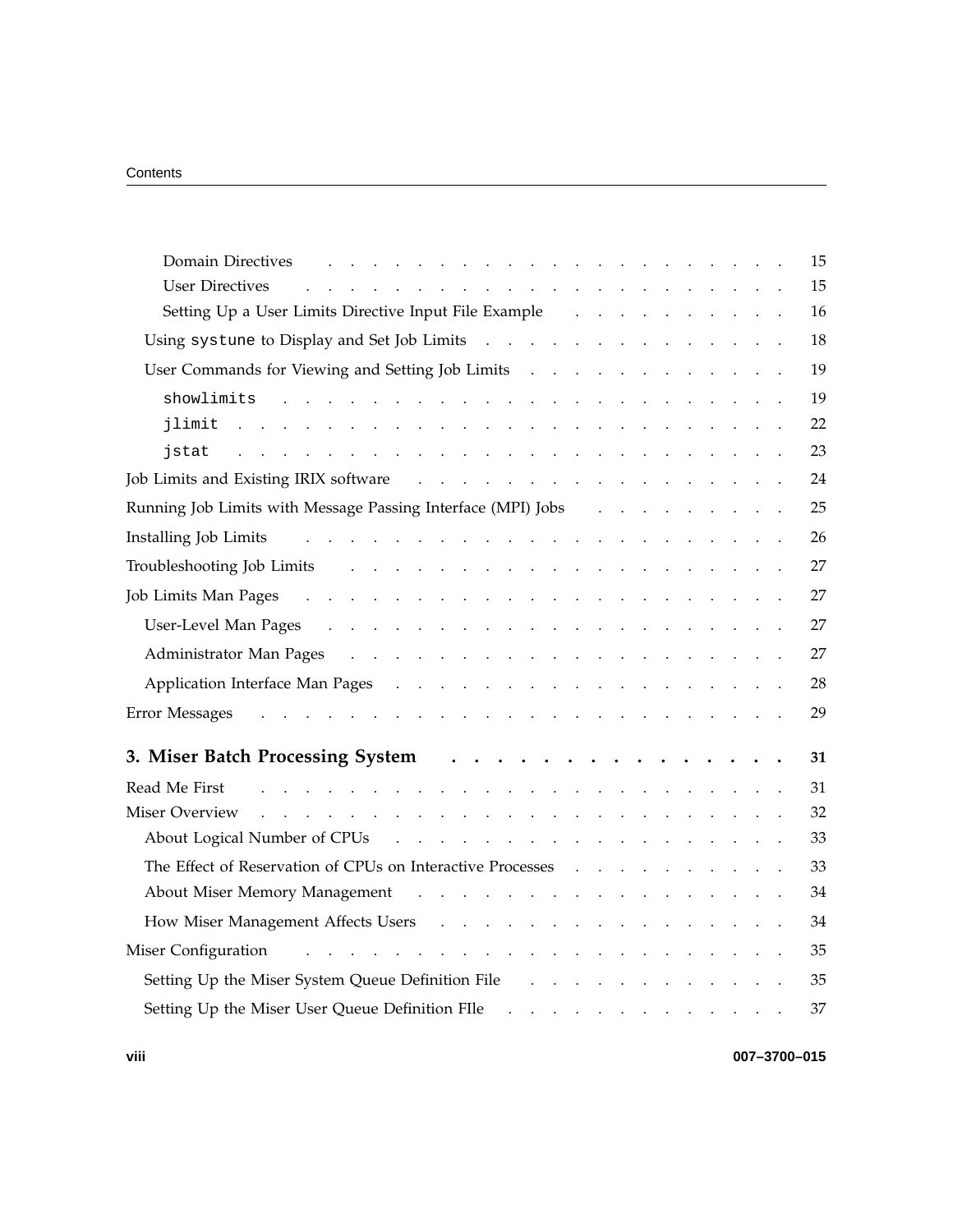| Setting Up the Miser Configuration FIIe<br>39<br><u>no provincialmente de la característica de la característica de la característica de la característica de la c</u>                                                                                        |
|---------------------------------------------------------------------------------------------------------------------------------------------------------------------------------------------------------------------------------------------------------------|
| Setting Up the Miser CommandLine Options File<br>39                                                                                                                                                                                                           |
| 40                                                                                                                                                                                                                                                            |
| 41                                                                                                                                                                                                                                                            |
| Enabling or Disabling Miser resources and the set of the set of the set of the set of the set of the set of the set of the set of the set of the set of the set of the set of the set of the set of the set of the set of the<br>44                           |
| 45                                                                                                                                                                                                                                                            |
| Querying Miser About Job Schedule/Description<br>46                                                                                                                                                                                                           |
| Querying Miser About Queues (a) and a contract the contract of the contract of the contract of the contract of the contract of the contract of the contract of the contract of the contract of the contract of the contract of<br>46                          |
| 47                                                                                                                                                                                                                                                            |
| Resetting Miser resources and the contract of the contract of the contract of the contract of the contract of the contract of the contract of the contract of the contract of the contract of the contract of the contract of<br>47                           |
| Terminating a Miser Job (Christian Action Acts and Acts and Acts and Acts and Acts and Acts and Acts and Acts and Acts and Acts and Acts and Acts and Acts and Acts and Acts and Acts and Acts and Acts and Acts and Acts and<br>47<br>$\ddot{\phantom{a}}$ . |
| Miser and Batch Management Systems (a) result in the case of the system of the contract of the contract of the contract of the contract of the contract of the contract of the contract of the contract of the contract of the<br>48                          |
| 48<br>Miser Man Pages<br>and the company of the company of the company of the company of the company of the company of the company of the company of the company of the company of the company of the company of the company of the company of the comp       |
| 48                                                                                                                                                                                                                                                            |
| 49                                                                                                                                                                                                                                                            |
| Miscellaneous Man Pages results in the contract of the Pages of the contract of the contract of the contract of the contract of the contract of the contract of the contract of the contract of the contract of the contract o<br>49                          |
| 51                                                                                                                                                                                                                                                            |
| والمواطن والمتعاون والمواطن والمتعاون والمتعاون والمتعاون والمتعاون والمتعاون والمتعاون والمتعاون<br>53<br><b>Using Cpusets</b>                                                                                                                               |
| 56                                                                                                                                                                                                                                                            |
| 56                                                                                                                                                                                                                                                            |
| 61                                                                                                                                                                                                                                                            |
| Cpuset Command and Configuration File (Ed. Theorem 1997) and the Command and Configuration File (Ed. Theorem 1997) and the Command and Configuration File (Ed. Theorem 1997) and the Command Command Configuration File (Ed. T<br>62                          |
| <u>. Karl Samuel Samuel Samuel Samuel Samuel Samuel Samuel Samuel Samuel Samuel Samuel Samuel Samuel Samuel Samuel Samuel Samuel Samuel Samuel Samuel Samuel Samuel Samuel Samuel Samuel Samuel Samuel Samuel Samuel Samuel Samu</u><br>63<br>cpuset Command  |
| Cpuset Configuration File<br>63                                                                                                                                                                                                                               |
| Cpusets and Memory-Only Nodes<br>69                                                                                                                                                                                                                           |
| 70                                                                                                                                                                                                                                                            |
|                                                                                                                                                                                                                                                               |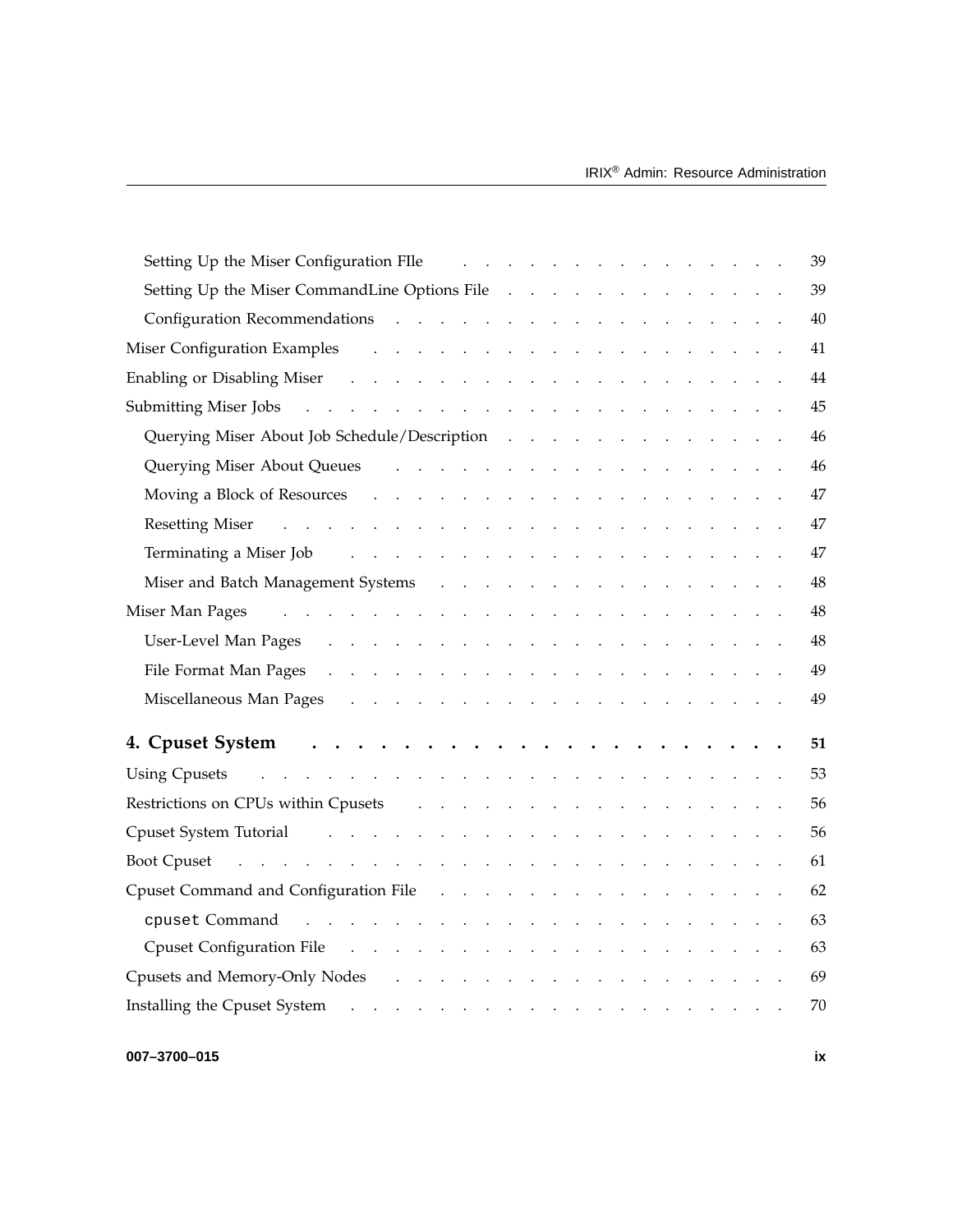| Obtaining the Properties Associated with a Cpuset<br><b>Service Control</b>                                                                                                                                                                                      | 70 |
|------------------------------------------------------------------------------------------------------------------------------------------------------------------------------------------------------------------------------------------------------------------|----|
| Cpuset System and Trusted IRIX                                                                                                                                                                                                                                   | 71 |
| Using the Cpuset Library                                                                                                                                                                                                                                         | 72 |
| Using the cpusetAttachPID and cpusetDetachPID Functions                                                                                                                                                                                                          | 73 |
| Using the cpusetMove and cpusetMoveMigrate Functions<br>$\mathbf{L}$                                                                                                                                                                                             | 74 |
| Cpuset System Man Pages<br>the contract of the contract of the contract of                                                                                                                                                                                       | 76 |
| User-Level Man Pages<br>and the contract of the<br>$\sim$<br>$\ddot{\phantom{a}}$<br>$\sim$<br>$\sim$ $\sim$<br>$\ddot{\phantom{a}}$<br>$\sim$                                                                                                                   | 76 |
| Cpuset Library Man Pages<br>$\sim 10^{-1}$ .<br>$\mathbf{r}$ . The set of $\mathbf{r}$<br>$\sim$<br>$\mathcal{A}^{\mathcal{A}}$ and $\mathcal{A}^{\mathcal{A}}$ and $\mathcal{A}^{\mathcal{A}}$<br>$\ddot{\phantom{a}}$<br>$\ddot{\phantom{a}}$<br>$\sim$ $\sim$ | 76 |
| File Format Man Pages<br>$\sim$ $\sim$<br>$\ddot{\phantom{a}}$<br>$\sim$<br>$\sim$ $\sim$ $\sim$<br>$\sim 100$<br>$\ddot{\phantom{a}}$<br>$\ddot{\phantom{a}}$<br>$\sim 10$<br><b>Carl Adams</b>                                                                 | 78 |
| Miscellaneous Man Pages<br>$\ddot{\phantom{1}}$<br>$\sim$<br>$\ddot{\phantom{0}}$<br>$\mathbf{r}$<br>$\sim 10^{-10}$<br>$\Delta$                                                                                                                                 | 78 |
| 5. Comprehensive System Accounting                                                                                                                                                                                                                               | 81 |
| Read Me First                                                                                                                                                                                                                                                    | 82 |
| <b>CSA Overview</b>                                                                                                                                                                                                                                              | 83 |
| Concepts and Terminology<br>$\mathbf{L} = \mathbf{L}$<br>$\sim$ $\sim$<br>$\ddot{\phantom{a}}$<br>$\ddot{\phantom{a}}$                                                                                                                                           | 84 |
| Enabling or Disabling CSA<br>$\sim$                                                                                                                                                                                                                              | 86 |
| CSA Files and Directories<br>$\sim$                                                                                                                                                                                                                              | 87 |
| Files in the /var/adm/acct Directory                                                                                                                                                                                                                             | 87 |
| Files in the /var/adm/acct/ Directory                                                                                                                                                                                                                            | 88 |
| Files in the /var/adm/acct/day Directory<br>$\mathbf{r}$<br>$\mathbf{r}$ . The set of $\mathbf{r}$<br>$\mathbf{r} = \mathbf{r} \mathbf{r} + \mathbf{r} \mathbf{r}$<br>$\ddot{\phantom{a}}$                                                                       | 89 |
| Files in the /var/adm/acct/work Directory<br>$\sim$<br>$\ddot{\phantom{a}}$<br>$\ddot{\phantom{a}}$                                                                                                                                                              | 89 |
| Files in the /var/adm/acct/sum/csa Directory<br>and the contract of the contract of the                                                                                                                                                                          | 90 |
| Files in the /var/adm/acct/fiscal/csa Directory<br>the contract of the contract of                                                                                                                                                                               | 90 |
| Files in the /var/adm/acct/nite/csa Directory                                                                                                                                                                                                                    | 91 |
| $/usr/lib/acct$ Directory<br>$\mathbf{r}$ . The set of $\mathbf{r}$<br>$\sim 100$ km s $^{-1}$<br>$\ddot{\phantom{a}}$                                                                                                                                           | 93 |
| /etc Directory                                                                                                                                                                                                                                                   | 94 |
| /etc/config Directory<br>$\bullet$                                                                                                                                                                                                                               | 94 |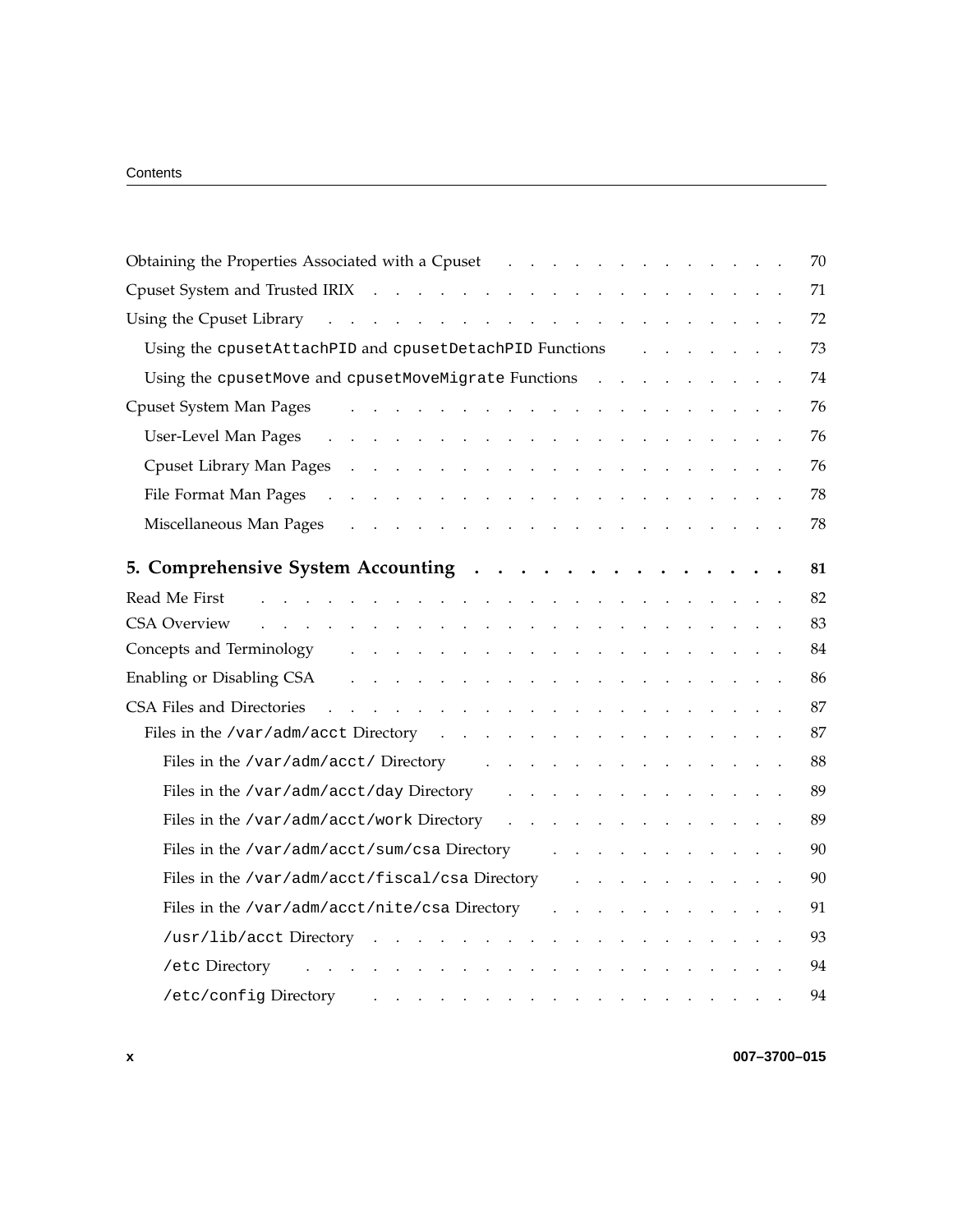| Comprehensive System Accounting Expanded Description                                                                                                                                                                                                          |                                                             |                                        |                                   |                                                                                         |  | 95      |
|---------------------------------------------------------------------------------------------------------------------------------------------------------------------------------------------------------------------------------------------------------------|-------------------------------------------------------------|----------------------------------------|-----------------------------------|-----------------------------------------------------------------------------------------|--|---------|
|                                                                                                                                                                                                                                                               |                                                             |                                        |                                   |                                                                                         |  | 95      |
| Setting Up CSA and the contract of the contract of the contract of the contract of the contract of the contract of the contract of the contract of the contract of the contract of the contract of the contract of the contrac                                |                                                             |                                        |                                   |                                                                                         |  | 96      |
| The csarun Command<br>a construction of the construction of the construction of the construction of the construction of the construction of the construction of the construction of the construction of the construction of the construction of the           |                                                             |                                        |                                   |                                                                                         |  | 100     |
| Daily Invocation<br>$\mathcal{L}(\mathcal{A})$ . The contribution of the contribution of $\mathcal{A}$                                                                                                                                                        | $\mathcal{L}(\mathcal{L})$ , and $\mathcal{L}(\mathcal{L})$ |                                        | $\sim 100$ km s $^{-1}$           | and the contract of the con-                                                            |  | $100\,$ |
| Error and Status Messages<br>$\mathbf{r}$ . The set of $\mathbf{r}$                                                                                                                                                                                           |                                                             |                                        |                                   |                                                                                         |  | 101     |
| <b>States</b><br>$\mathbf{r}$ , and $\mathbf{r}$ , and $\mathbf{r}$ , and $\mathbf{r}$ , and $\mathbf{r}$ , and $\mathbf{r}$                                                                                                                                  |                                                             |                                        |                                   |                                                                                         |  | 101     |
| Restarting csarun<br>the contract of the contract of the contract of the contract of                                                                                                                                                                          |                                                             |                                        |                                   | and the contract of the contract of                                                     |  | 103     |
| Verifying and Editing Data Files                                                                                                                                                                                                                              |                                                             |                                        |                                   |                                                                                         |  | 104     |
| CSA Data Processing results and the set of the set of the set of the set of the set of the set of the set of the set of the set of the set of the set of the set of the set of the set of the set of the set of the set of the                                |                                                             |                                        |                                   |                                                                                         |  | 105     |
| Data Recycling (a) and a contract the contract of the contract of the contract of the contract of the contract of the contract of the contract of the contract of the contract of the contract of the contract of the contract                                |                                                             |                                        |                                   |                                                                                         |  | 109     |
|                                                                                                                                                                                                                                                               |                                                             |                                        |                                   |                                                                                         |  | 109     |
| Why Recycled Sessions Should Be Scrutinized and a material contract to the state of the Secret Why Recycled                                                                                                                                                   |                                                             |                                        |                                   |                                                                                         |  | 110     |
| How to Remove Recycled Data response to response the contract of the Remove Recycled Data response to response the contract of the Remove B.                                                                                                                  |                                                             |                                        |                                   |                                                                                         |  | 111     |
| Adverse Effects of Removing Recycled Data Alexander Alexander Adverse Effects of Removing Recycled Data                                                                                                                                                       |                                                             |                                        |                                   |                                                                                         |  | 112     |
| NQS or Workload Management Requests and Recycled Data                                                                                                                                                                                                         |                                                             |                                        |                                   |                                                                                         |  | 114     |
| and the contract of the contract of the contract of the contract of the contract of the contract of the contract of the contract of the contract of the contract of the contract of the contract of the contract of the contra<br>Tailoring CSA               |                                                             |                                        |                                   |                                                                                         |  | 115     |
| System Billing Units (SBUs)<br>and the contract of the contract of the contract of the contract of the contract of the contract of the contract of the contract of the contract of the contract of the contract of the contract of the contract of the contra |                                                             |                                        |                                   |                                                                                         |  | 116     |
| Process SBUs<br>a construction of the construction of the construction of the construction of the construction of the construction of the construction of the construction of the construction of the construction of the construction of the                 |                                                             |                                        |                                   |                                                                                         |  | 117     |
| NQS SBUs<br><u>and a strained and a strained and</u>                                                                                                                                                                                                          |                                                             | $\mathbf{r} = \mathbf{r} - \mathbf{r}$ |                                   | $\mathbf{r}$ , $\mathbf{r}$ , $\mathbf{r}$ , $\mathbf{r}$ , $\mathbf{r}$ , $\mathbf{r}$ |  | 119     |
| Workload Management SBUs                                                                                                                                                                                                                                      | the contract of the contract of the                         |                                        |                                   | and the contract of the con-                                                            |  | 120     |
| Tape SBUs $\cdots$ $\cdots$ $\cdots$ $\cdots$                                                                                                                                                                                                                 | $\mathcal{L}(\mathbf{z})$ , and $\mathcal{L}(\mathbf{z})$   |                                        | $\sim 10^{-1}$ and $\sim 10^{-1}$ | and the contract of the contract of                                                     |  | 120     |
| <b>Example SBU Settings</b><br>and a series of the contract of the contract of the contract of the contract of the contract of the contract of                                                                                                                |                                                             |                                        |                                   |                                                                                         |  | 121     |
| Daemon Accounting residence in the contract of the contract of the contract of the contract of the contract of the contract of the contract of the contract of the contract of the contract of the contract of the contract of                                |                                                             |                                        |                                   |                                                                                         |  | 122     |
| Setting up User Exits<br>and the company of the company of the company of the company of the company of the company of the company of the company of the company of the company of the company of the company of the company of the company of the comp       |                                                             |                                        |                                   |                                                                                         |  | 123     |
| Writing a User Exit<br>the contract of the contract of the contract of the contract of the contract of the contract of the contract of                                                                                                                        |                                                             |                                        |                                   |                                                                                         |  | 124     |
| Charging for NQS Jobs                                                                                                                                                                                                                                         |                                                             |                                        |                                   |                                                                                         |  | 126     |
|                                                                                                                                                                                                                                                               |                                                             |                                        |                                   |                                                                                         |  |         |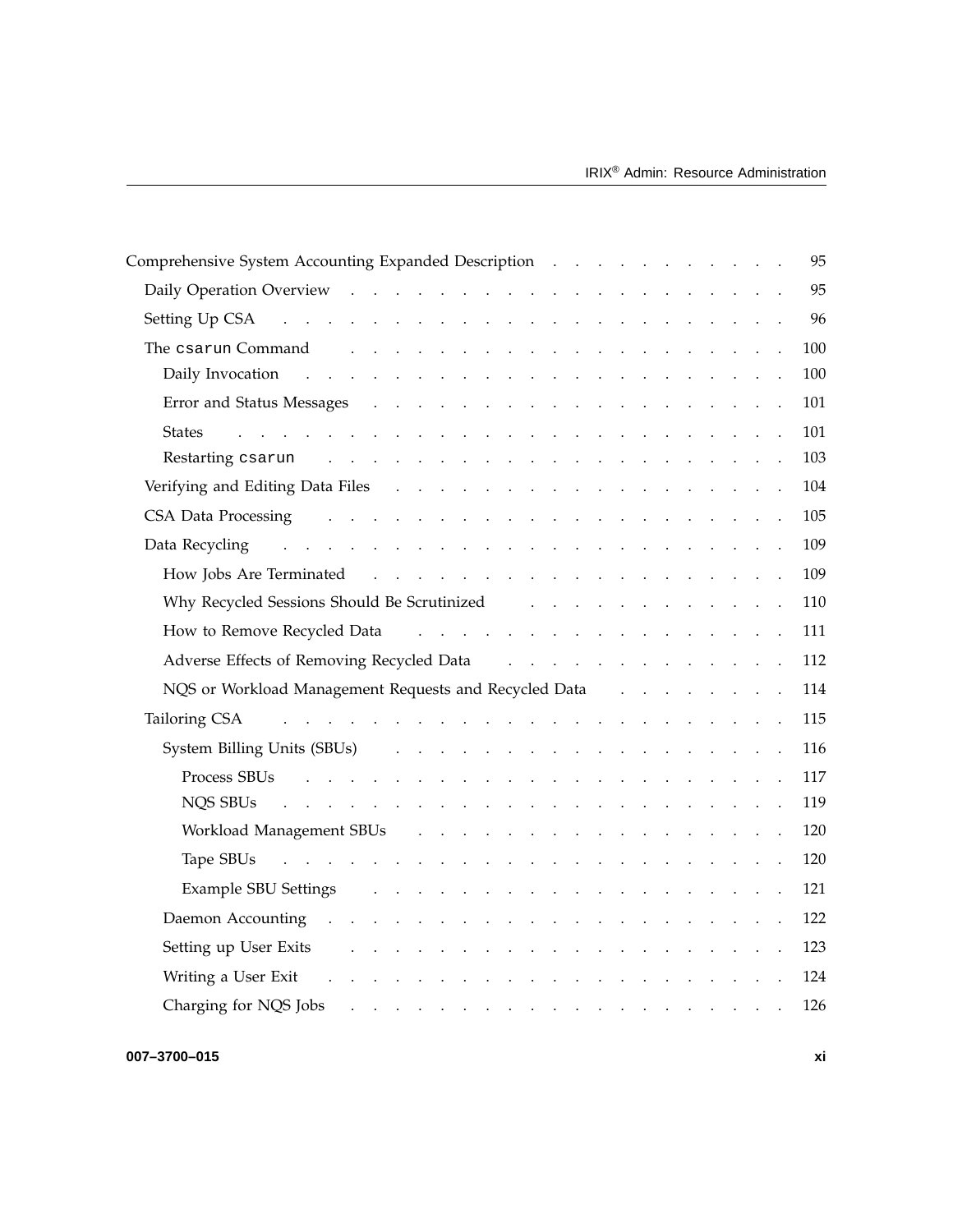| Charging for Workload Management Jobs                                                                                                                                                                                                                     |        |                                                     |  |  |                                                 |  |  | 127 |
|-----------------------------------------------------------------------------------------------------------------------------------------------------------------------------------------------------------------------------------------------------------|--------|-----------------------------------------------------|--|--|-------------------------------------------------|--|--|-----|
| Tailoring CSA Shell Scripts and Commands                                                                                                                                                                                                                  |        | and the contract of the contract of the contract of |  |  |                                                 |  |  | 128 |
|                                                                                                                                                                                                                                                           |        |                                                     |  |  |                                                 |  |  | 128 |
|                                                                                                                                                                                                                                                           |        |                                                     |  |  |                                                 |  |  | 129 |
| Using an Alternate Configuration File (b) in the case of the set of the set of the set of the set of the set of the set of the set of the set of the set of the set of the set of the set of the set of the set of the set of                             |        |                                                     |  |  |                                                 |  |  | 130 |
|                                                                                                                                                                                                                                                           |        |                                                     |  |  |                                                 |  |  | 131 |
| والمتعاون والمتعاون والمتعاون والمتعاون والمتعاون والمتعاون والمتعاون والمتعاون<br>CSA Daily Report                                                                                                                                                       |        |                                                     |  |  |                                                 |  |  | 131 |
|                                                                                                                                                                                                                                                           |        |                                                     |  |  |                                                 |  |  | 132 |
| Unfinished Job Information Report<br>and a series of the contract of the contract of the contract of                                                                                                                                                      |        |                                                     |  |  |                                                 |  |  | 132 |
| Disk Usage Report (Changel Allen Allen Allen Allen Allen Allen Allen Allen Allen Allen Allen Allen Allen Allen                                                                                                                                            |        |                                                     |  |  |                                                 |  |  | 132 |
| Command Summary Report<br>and the contract of the contract of the contract of the contract of the contract of the contract of the contract of the contract of the contract of the contract of the contract of the contract of the contract of the contra  |        |                                                     |  |  |                                                 |  |  | 133 |
| Last Login Report                                                                                                                                                                                                                                         |        |                                                     |  |  |                                                 |  |  | 133 |
|                                                                                                                                                                                                                                                           |        |                                                     |  |  |                                                 |  |  | 134 |
|                                                                                                                                                                                                                                                           |        |                                                     |  |  |                                                 |  |  | 135 |
| Consolidated accounting report<br>the contract of the contract of the contract of the contract of the contract of                                                                                                                                         |        |                                                     |  |  |                                                 |  |  | 135 |
| Command summary report resources and summary report resources and resources and resources are a set of the set of the set of the set of the set of the set of the set of the set of the set of the set of the set of the set o                            |        |                                                     |  |  |                                                 |  |  | 136 |
|                                                                                                                                                                                                                                                           |        |                                                     |  |  |                                                 |  |  | 137 |
| $\texttt{acct(1M)}$ Man Page<br>the contract of the contract of the contract of the contract of the contract of<br>$\ddot{\phantom{a}}$                                                                                                                   |        |                                                     |  |  |                                                 |  |  | 137 |
| $\arctan(M)$ Man Page $\cdots$ $\cdots$ $\cdots$ $\cdots$ $\cdots$ $\cdots$ $\cdots$ $\cdots$                                                                                                                                                             |        |                                                     |  |  |                                                 |  |  | 137 |
| dodisk(1M) Man Page<br>and a series of the contract of the contract of the contract of the contract of                                                                                                                                                    |        |                                                     |  |  |                                                 |  |  | 137 |
| explain(1) Man Page<br>and a construction of the construction of the construction of the construction of the construction of the construction of the construction of the construction of the construction of the construction of the construction of      |        |                                                     |  |  |                                                 |  |  | 137 |
| capabilities(4) Man Page<br>والمواطن والمواطن والمواطن والمواطن والمواطن والمواطن والمواطن والمواطن                                                                                                                                                       |        |                                                     |  |  |                                                 |  |  | 138 |
| Migrating Accounting Data<br>and the contract of the contract of                                                                                                                                                                                          |        | and the contract of the state                       |  |  |                                                 |  |  | 138 |
| CSA Man Pages<br>$\cdots$                                                                                                                                                                                                                                 | $\sim$ | $\mathcal{L}$                                       |  |  |                                                 |  |  | 138 |
| User-Level Man Pages                                                                                                                                                                                                                                      | $\sim$ | $\ddot{\phantom{a}}$                                |  |  |                                                 |  |  | 138 |
| Administrator Man Pages<br>the contract of the contract of the contract of the contract of the contract of the contract of the contract of the contract of the contract of the contract of the contract of the contract of the contract of the contract o |        |                                                     |  |  | $\mathbf{r}=(\mathbf{r}_1,\ldots,\mathbf{r}_N)$ |  |  | 139 |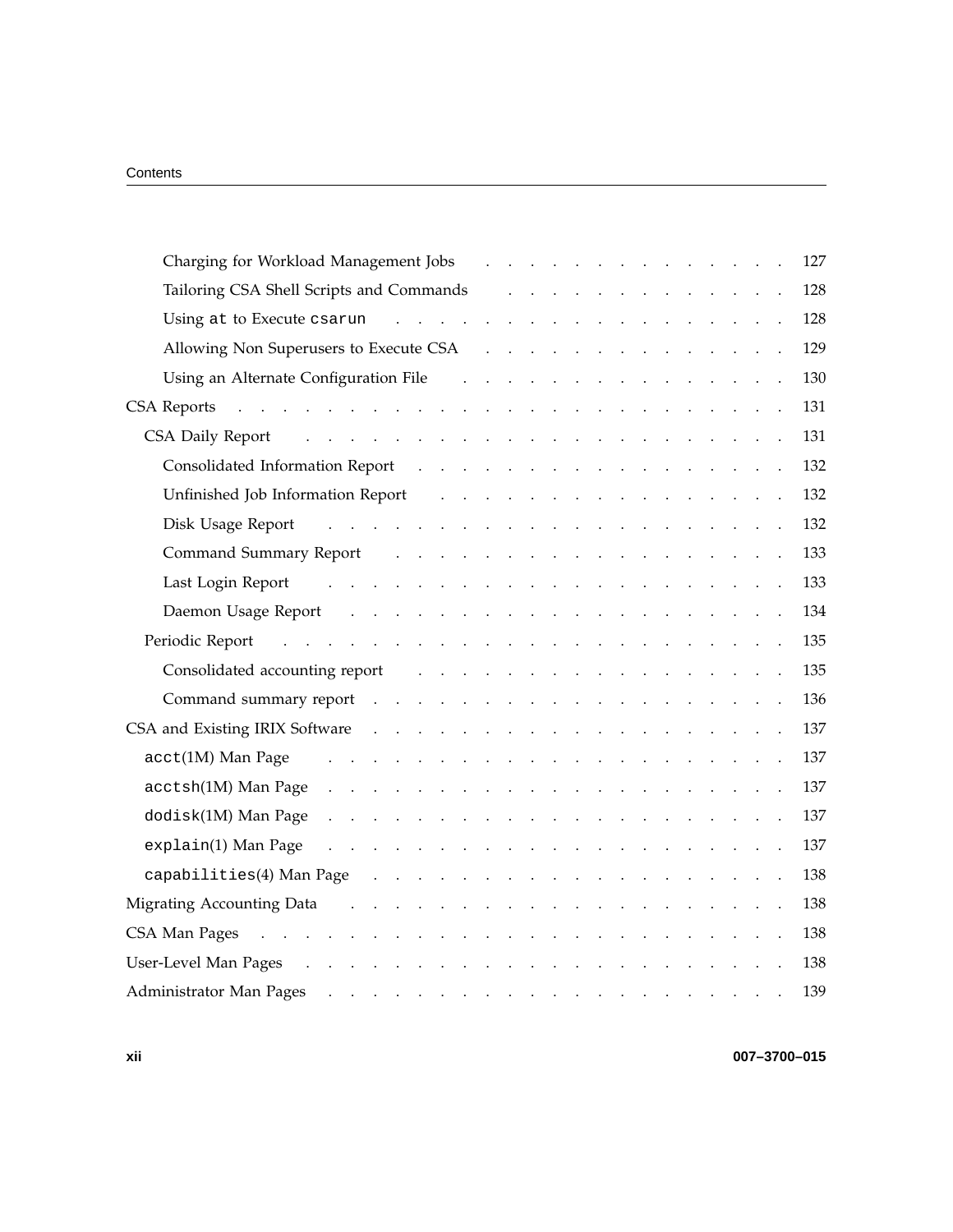| 6. IRIX Memory Usage<br>141                                                                                                                                                                                                                                  |
|--------------------------------------------------------------------------------------------------------------------------------------------------------------------------------------------------------------------------------------------------------------|
| Memory Usage Commands resources and resources and resources and resources are a set of the Memory of Theorem in the Memory of the Memory of the Memory of the Memory of the Memory of the Memory of the Memory of the Memory o<br>141                        |
| 143                                                                                                                                                                                                                                                          |
| 144<br>Physical Memory resources and the set of the set of the set of the set of the set of the set of the set of the set of the set of the set of the set of the set of the set of the set of the set of the set of the set of the s                        |
| 144<br>Virtual Memory (Changel and Changel and Changel and Changel and Changel and Changel and Changel and Changel and Changel and Changel and Changel and Changel and Changel and Changel and Changel and Changel and Changel and Ch                        |
| 145                                                                                                                                                                                                                                                          |
| Using an Array resources and the set of the set of the set of the set of the set of the set of the set of the set of the set of the set of the set of the set of the set of the set of the set of the set of the set of the se<br>146                        |
| 147                                                                                                                                                                                                                                                          |
| 147                                                                                                                                                                                                                                                          |
| 147<br>Logging In to an Array resources and the contract of the contract of the contract of the contract of the contract of the contract of the contract of the contract of the contract of the contract of the contract of the contr                        |
| 148<br>Invoking a Program (a) and a contract the contract of the contract of the contract of the contract of the contract of the contract of the contract of the contract of the contract of the contract of the contract of the cont                        |
| 149                                                                                                                                                                                                                                                          |
| Monitoring Local Processes and System Usage (a) and a contract the contract of the Monitoring Local Processes and System Usage (b) and a contract of the contract of the contract of the contract of the contract of the contr<br>149                        |
| Scheduling and Killing Local Processes (enterprise of the contract of the contract of the contract of the contract of the contract of the contract of the contract of the contract of the contract of the contract of the cont<br>150                        |
| Summary of Local Process Management Commands (a) and a contract of the set of the set of the set of the set of the set of the set of the set of the set of the set of the set of the set of the set of the set of the set of t<br>150                        |
| 150                                                                                                                                                                                                                                                          |
| 151                                                                                                                                                                                                                                                          |
| 152                                                                                                                                                                                                                                                          |
| About Authentication Keys Alberta About Authentication Keys Alberta Alberta Alberta Alberta Alberta Alberta Alberta Alberta Alberta Alberta Alberta Alberta Alberta Alberta Alberta Alberta Alberta Alberta Alberta Alberta Al<br>152                        |
| Summary of Common Command Options (Changel Summary of Common Command Options (Changel Summary Changel Summary O<br>152                                                                                                                                       |
| Specifying a Single Node recovery and recovery and single Node recovery and recovery and single security and s<br>153                                                                                                                                        |
| 154<br><b>Common Environment Variables</b>                                                                                                                                                                                                                   |
| 155<br>Interrogating the Array<br>$\sim 10^{-1}$ .<br>$\sim 10^{-1}$ km $^{-1}$<br>$\mathcal{L}^{\text{max}}$ , and $\mathcal{L}^{\text{max}}$<br>$\sim$ $\sim$<br>$\sim 10^{-1}$ $\sim$                                                                     |
| Learning Array Names<br>155<br>. The contract of the contract of the contract of the contract of $\mathcal{A}$                                                                                                                                               |
| Learning Node Names<br>155<br>and the contract of the contract of the contract of the contract of the contract of the contract of the contract of the contract of the contract of the contract of the contract of the contract of the contract of the contra |
| Learning Node Features<br>156                                                                                                                                                                                                                                |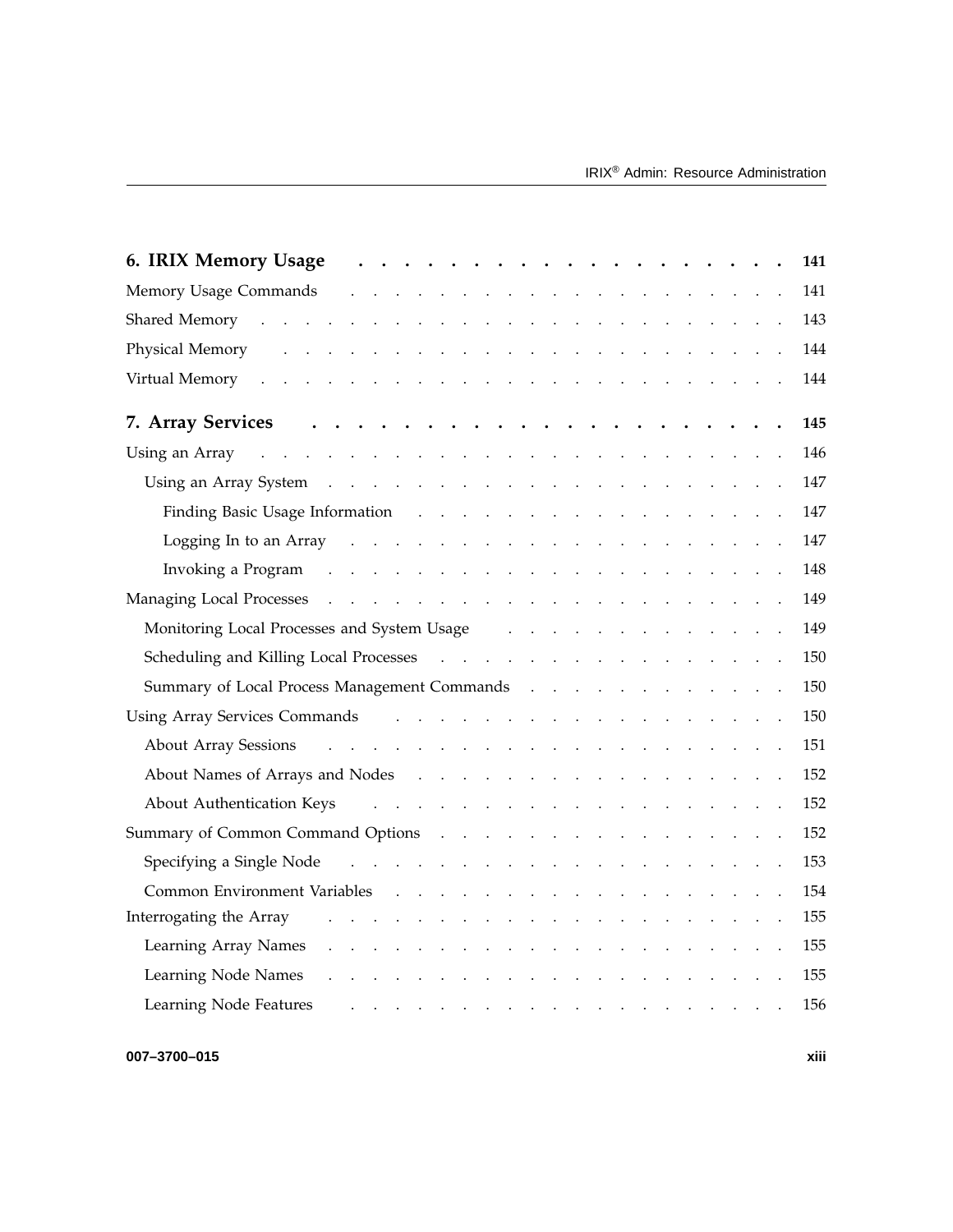| Learning User Names and Workload (Changel Alexander Alexander Alexander Alexander Alexander Alexander Alexander                                                                                                                                                      |  |  |                                                                                                                                                                                                                                |  |        |  |                                  |  |  | 156 |
|----------------------------------------------------------------------------------------------------------------------------------------------------------------------------------------------------------------------------------------------------------------------|--|--|--------------------------------------------------------------------------------------------------------------------------------------------------------------------------------------------------------------------------------|--|--------|--|----------------------------------|--|--|-----|
| Learning User Names<br>and a series of the contract of the contract of                                                                                                                                                                                               |  |  |                                                                                                                                                                                                                                |  |        |  | and the contract of the state of |  |  | 156 |
| Learning Workload<br>and the contract of the contract of the contract of                                                                                                                                                                                             |  |  |                                                                                                                                                                                                                                |  |        |  |                                  |  |  | 157 |
|                                                                                                                                                                                                                                                                      |  |  |                                                                                                                                                                                                                                |  |        |  |                                  |  |  | 158 |
|                                                                                                                                                                                                                                                                      |  |  |                                                                                                                                                                                                                                |  |        |  |                                  |  |  | 158 |
| About Array Session Handles (ASH)                                                                                                                                                                                                                                    |  |  | and the contract of the contract of the contract of the contract of the contract of the contract of the contract of the contract of the contract of the contract of the contract of the contract of the contract of the contra |  |        |  |                                  |  |  | 159 |
| Listing Processes and ASH Values<br>and the contract of the contract of the contract of the                                                                                                                                                                          |  |  |                                                                                                                                                                                                                                |  |        |  |                                  |  |  | 160 |
|                                                                                                                                                                                                                                                                      |  |  |                                                                                                                                                                                                                                |  |        |  |                                  |  |  | 160 |
| Using arshell the contract of the contract of the contract of the contract of the contract of the contract of the contract of the contract of the contract of the contract of the contract of the contract of the contract of                                        |  |  |                                                                                                                                                                                                                                |  |        |  |                                  |  |  | 160 |
| About the Distributed Example<br>and the contract of the contract of the contract of the contract of the contract of the contract of the contract of the contract of the contract of the contract of the contract of the contract of the contract of the contra      |  |  |                                                                                                                                                                                                                                |  |        |  |                                  |  |  | 161 |
|                                                                                                                                                                                                                                                                      |  |  |                                                                                                                                                                                                                                |  |        |  |                                  |  |  | 162 |
| About Job Container IDs<br>$\mathcal{L}^{\mathcal{A}}$ . The contribution of the contribution of the contribution of the contribution of the contribution of the contribution of the contribution of the contribution of the contribution of the contribution of the |  |  |                                                                                                                                                                                                                                |  |        |  |                                  |  |  | 163 |
| and the contract of the contract of the contract of the contract of<br>About Array Configuration                                                                                                                                                                     |  |  |                                                                                                                                                                                                                                |  |        |  |                                  |  |  | 164 |
|                                                                                                                                                                                                                                                                      |  |  |                                                                                                                                                                                                                                |  |        |  |                                  |  |  | 164 |
| About Configuration File Format and Contents Figure 1 and $\lambda$ . The substitution of the state of the state of the state of the state of the state of the state of the state of the state of the state of the state of the sta                                  |  |  |                                                                                                                                                                                                                                |  |        |  |                                  |  |  | 165 |
| Loading Configuration Data research and research and research and research and research and research and research and research and research and research and research and research and research and research and research and                                        |  |  |                                                                                                                                                                                                                                |  |        |  |                                  |  |  | 165 |
|                                                                                                                                                                                                                                                                      |  |  |                                                                                                                                                                                                                                |  |        |  |                                  |  |  | 166 |
| Testing Configuration Changes and the contract of the contract of the contract of the contract of the contract of the contract of the contract of the contract of the contract of the contract of the contract of the contract                                       |  |  |                                                                                                                                                                                                                                |  |        |  |                                  |  |  | 167 |
| Configuring Arrays and Machines and the contract of the contract of the Machines and the contract of the contract of the contract of the contract of the contract of the contract of the contract of the contract of the contr                                       |  |  |                                                                                                                                                                                                                                |  |        |  |                                  |  |  | 168 |
| Specifying Arrayname and Machine Names                                                                                                                                                                                                                               |  |  | and the contract of the contract of the contract of the contract of the contract of the contract of the contract of the contract of the contract of the contract of the contract of the contract of the contract of the contra |  |        |  |                                  |  |  | 168 |
| Specifying IP Addresses and Ports and Allen and Allen and Allen and Allen and Allen and Allen and Allen and Allen and Allen and Allen and Allen and Allen and Allen and Allen and Allen and Allen and Allen and Allen and Alle                                       |  |  |                                                                                                                                                                                                                                |  |        |  |                                  |  |  | 169 |
|                                                                                                                                                                                                                                                                      |  |  |                                                                                                                                                                                                                                |  |        |  |                                  |  |  | 169 |
| Configuring Authentication Codes<br>and a straightful contract and a                                                                                                                                                                                                 |  |  |                                                                                                                                                                                                                                |  |        |  |                                  |  |  | 170 |
| Configuring Array Commands                                                                                                                                                                                                                                           |  |  |                                                                                                                                                                                                                                |  |        |  |                                  |  |  | 170 |
| Operation of Array Commands                                                                                                                                                                                                                                          |  |  |                                                                                                                                                                                                                                |  |        |  | <b>Carl American Committee</b>   |  |  | 170 |
| Summary of Command Definition Syntax                                                                                                                                                                                                                                 |  |  | and a strong control of the state of                                                                                                                                                                                           |  | $\sim$ |  | and the contract of the con-     |  |  | 171 |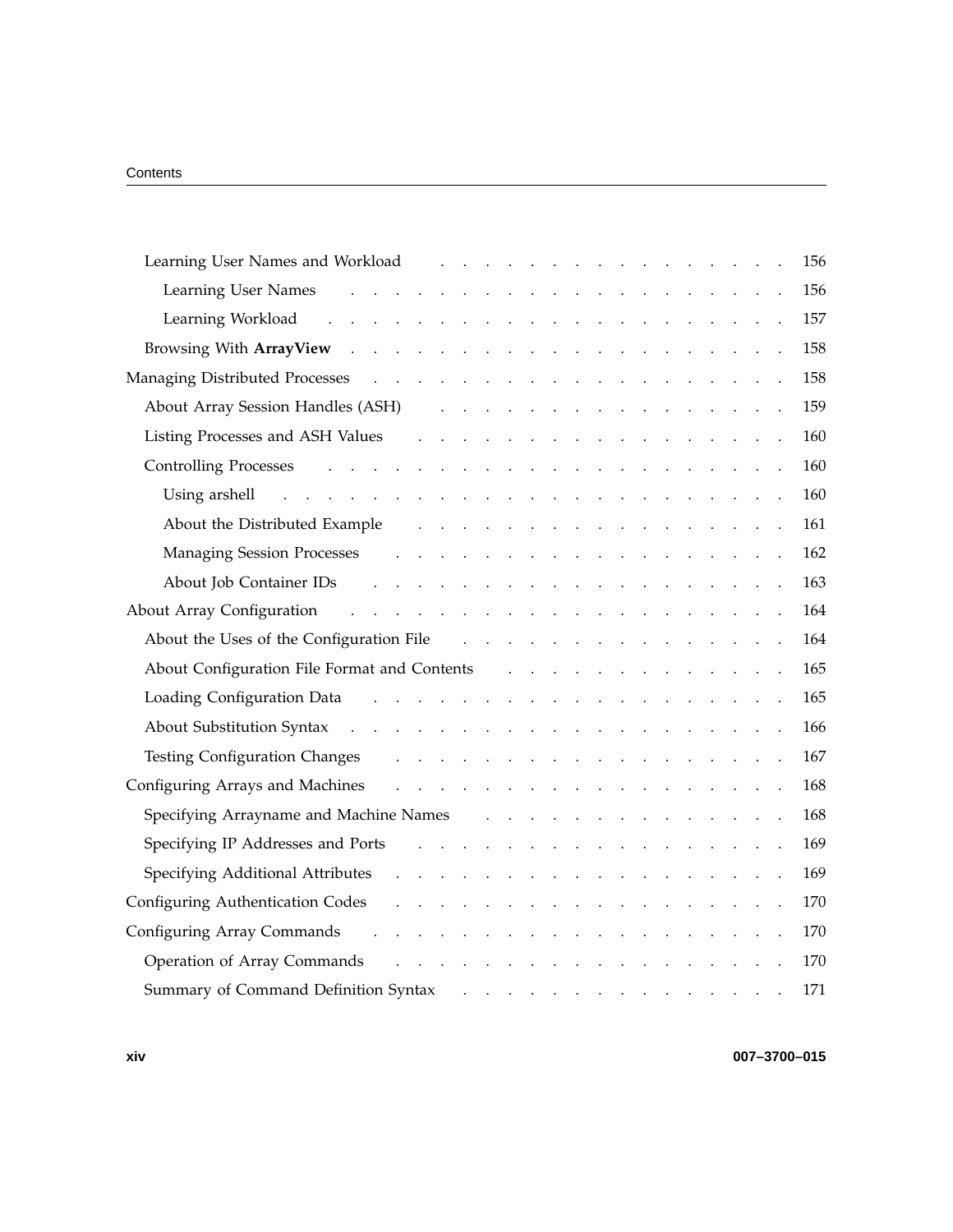| Configuring Local Options                                                                                                                                                                                                      |                                                                                                                 |                                                                                                                 |        |  |                                                                                 |  |  |  | $\mathbf{r}$ . The set of $\mathbf{r}$ |                                                                                                                                                                                                                                           |  |  | 173 |
|--------------------------------------------------------------------------------------------------------------------------------------------------------------------------------------------------------------------------------|-----------------------------------------------------------------------------------------------------------------|-----------------------------------------------------------------------------------------------------------------|--------|--|---------------------------------------------------------------------------------|--|--|--|----------------------------------------|-------------------------------------------------------------------------------------------------------------------------------------------------------------------------------------------------------------------------------------------|--|--|-----|
| Designing New Array Commands                                                                                                                                                                                                   |                                                                                                                 |                                                                                                                 |        |  | and the contract of the contract of the contract of the contract of             |  |  |  |                                        |                                                                                                                                                                                                                                           |  |  | 174 |
|                                                                                                                                                                                                                                |                                                                                                                 |                                                                                                                 |        |  |                                                                                 |  |  |  |                                        |                                                                                                                                                                                                                                           |  |  | 176 |
| Data Structures                                                                                                                                                                                                                | and the contract of the contract of the contract of the contract of the contract of                             |                                                                                                                 |        |  |                                                                                 |  |  |  |                                        |                                                                                                                                                                                                                                           |  |  | 176 |
|                                                                                                                                                                                                                                |                                                                                                                 |                                                                                                                 |        |  |                                                                                 |  |  |  |                                        |                                                                                                                                                                                                                                           |  |  | 177 |
|                                                                                                                                                                                                                                |                                                                                                                 |                                                                                                                 |        |  |                                                                                 |  |  |  |                                        |                                                                                                                                                                                                                                           |  |  | 178 |
|                                                                                                                                                                                                                                |                                                                                                                 |                                                                                                                 |        |  |                                                                                 |  |  |  |                                        |                                                                                                                                                                                                                                           |  |  | 180 |
| Managing Array Service Handles                                                                                                                                                                                                 |                                                                                                                 |                                                                                                                 |        |  | and the contract of the contract of the contract of the contract of             |  |  |  |                                        |                                                                                                                                                                                                                                           |  |  | 181 |
| Executing an Array Command                                                                                                                                                                                                     |                                                                                                                 |                                                                                                                 |        |  | and the contract of the contract of the contract of the contract of             |  |  |  |                                        |                                                                                                                                                                                                                                           |  |  | 182 |
| Normal Batch Execution                                                                                                                                                                                                         |                                                                                                                 |                                                                                                                 |        |  | and a series of the contract of the contract of the contract of the contract of |  |  |  |                                        |                                                                                                                                                                                                                                           |  |  | 183 |
| <b>Immediate Execution</b>                                                                                                                                                                                                     |                                                                                                                 | the contract of the contract of the contract of the contract of the contract of the contract of the contract of |        |  |                                                                                 |  |  |  |                                        |                                                                                                                                                                                                                                           |  |  | 184 |
| Interactive Execution                                                                                                                                                                                                          |                                                                                                                 |                                                                                                                 |        |  | والمتواطن والمتواطن والمتواطن والمتواطن والمتواطن والمتواطن والمتواطن           |  |  |  |                                        |                                                                                                                                                                                                                                           |  |  | 184 |
| Executing a User Command response to the contract of the contract of the contract of the contract of the contract of the contract of the contract of the contract of the contract of the contract of the contract of the contr |                                                                                                                 |                                                                                                                 |        |  |                                                                                 |  |  |  |                                        |                                                                                                                                                                                                                                           |  |  | 184 |
|                                                                                                                                                                                                                                |                                                                                                                 |                                                                                                                 |        |  |                                                                                 |  |  |  |                                        |                                                                                                                                                                                                                                           |  |  |     |
|                                                                                                                                                                                                                                |                                                                                                                 |                                                                                                                 |        |  |                                                                                 |  |  |  |                                        |                                                                                                                                                                                                                                           |  |  |     |
| Appendix A. Programming Guide for Resource Management                                                                                                                                                                          |                                                                                                                 |                                                                                                                 |        |  |                                                                                 |  |  |  |                                        | $\ddot{\phantom{a}}$                                                                                                                                                                                                                      |  |  | 187 |
| Application Programming Interface for Job Limits                                                                                                                                                                               |                                                                                                                 |                                                                                                                 |        |  |                                                                                 |  |  |  |                                        |                                                                                                                                                                                                                                           |  |  | 187 |
| Data Types                                                                                                                                                                                                                     | the contract of the contract of the contract of the contract of the contract of                                 |                                                                                                                 |        |  |                                                                                 |  |  |  |                                        |                                                                                                                                                                                                                                           |  |  | 187 |
| <b>Function Calls</b>                                                                                                                                                                                                          | $\mathbf{r}$ and $\mathbf{r}$ and $\mathbf{r}$ and $\mathbf{r}$                                                 |                                                                                                                 |        |  | and a series of the contract and a series of the contract of                    |  |  |  |                                        |                                                                                                                                                                                                                                           |  |  | 188 |
| getjlimit and setjlimit                                                                                                                                                                                                        |                                                                                                                 |                                                                                                                 |        |  | and a series of the contract of the contract of the contract of the contract of |  |  |  |                                        |                                                                                                                                                                                                                                           |  |  | 188 |
| qetjusaqe                                                                                                                                                                                                                      | and a series of the contract of the contract of the contract of the contract of                                 |                                                                                                                 |        |  |                                                                                 |  |  |  |                                        |                                                                                                                                                                                                                                           |  |  | 188 |
| $q$ etjid                                                                                                                                                                                                                      |                                                                                                                 |                                                                                                                 |        |  | and a second contract of the contract of the contract of the contract of        |  |  |  |                                        |                                                                                                                                                                                                                                           |  |  | 189 |
| killjob                                                                                                                                                                                                                        | and a series of the contract of the contract of the contract of the contract of the contract of the contract of |                                                                                                                 |        |  |                                                                                 |  |  |  |                                        |                                                                                                                                                                                                                                           |  |  | 189 |
| jlimit_startjob                                                                                                                                                                                                                |                                                                                                                 | and the contract of the contract of the contract of the contract of the contract of                             |        |  |                                                                                 |  |  |  |                                        |                                                                                                                                                                                                                                           |  |  | 189 |
| makenewjob                                                                                                                                                                                                                     |                                                                                                                 |                                                                                                                 | $\sim$ |  | the contract of the contract of the contract of                                 |  |  |  |                                        |                                                                                                                                                                                                                                           |  |  | 189 |
| setjusage                                                                                                                                                                                                                      | and a series of the contract of the contract of the contract of the contract of the contract of the contract of |                                                                                                                 |        |  |                                                                                 |  |  |  |                                        |                                                                                                                                                                                                                                           |  |  | 190 |
| setwaitjobpid                                                                                                                                                                                                                  |                                                                                                                 | and a series of the contract of the contract of the contract of the contract of                                 |        |  |                                                                                 |  |  |  |                                        |                                                                                                                                                                                                                                           |  |  | 191 |
| waitjob                                                                                                                                                                                                                        |                                                                                                                 |                                                                                                                 |        |  | the contract of the contract of the contract of                                 |  |  |  |                                        | $\mathcal{L}^{\mathcal{L}}$ . The set of the set of the set of the set of the set of the set of the set of the set of the set of the set of the set of the set of the set of the set of the set of the set of the set of the set of the s |  |  | 191 |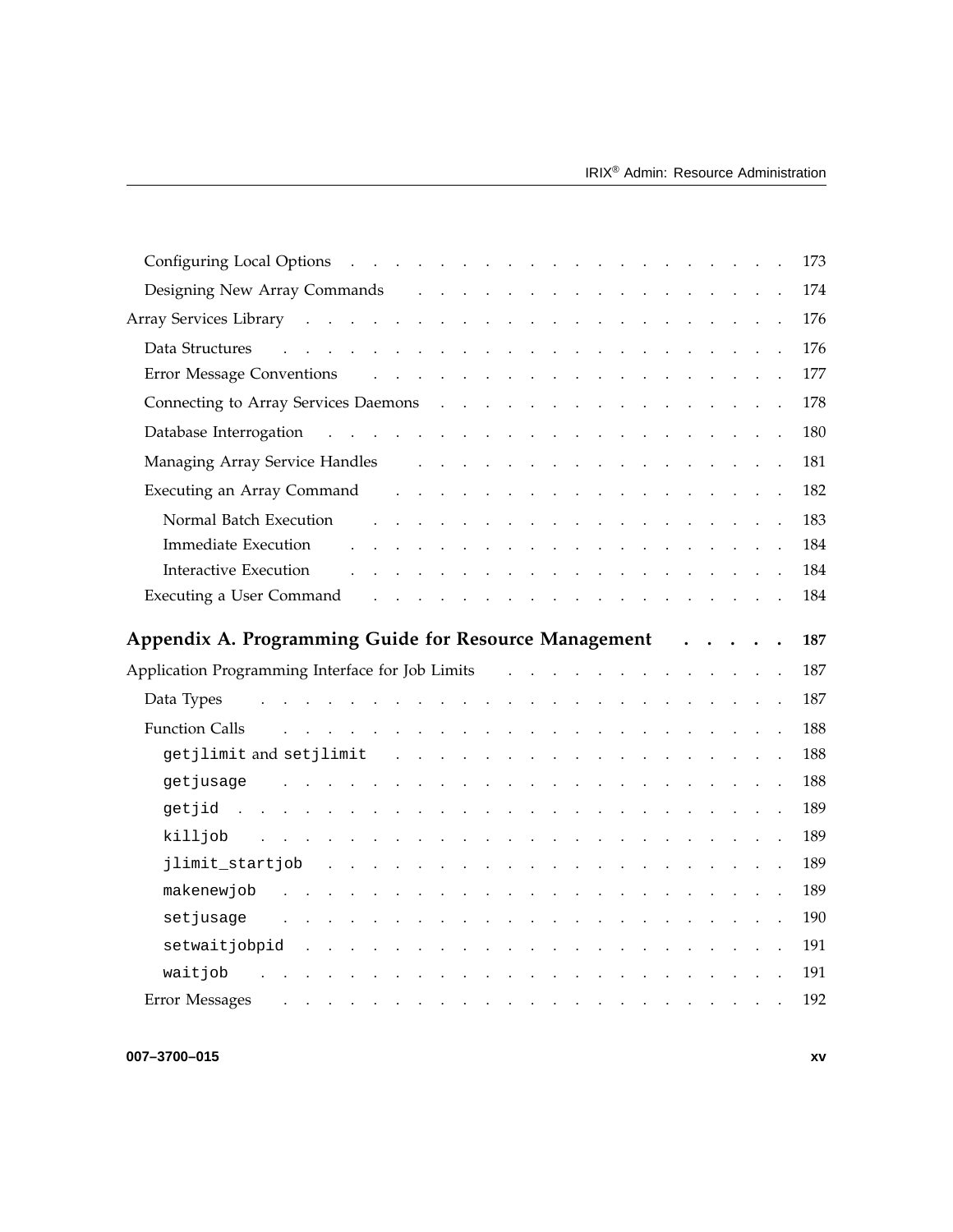| Application Programming Interface for the ULDB and a subset of the ULD and a subset of the ULD and a subset of the ULD B and a subset of the subset of the subset of the subset of the ULD B and a subset of the subset of the                   | 192 |
|--------------------------------------------------------------------------------------------------------------------------------------------------------------------------------------------------------------------------------------------------|-----|
| Data Types<br>and a series of the contract of the<br>and the contract of the state<br>$\bullet$                                                                                                                                                  | 192 |
| uldb_namelist_t<br>$\sim$ .<br>$\ddot{\phantom{a}}$<br>$\mathcal{L}$                                                                                                                                                                             | 192 |
| uldb_limitlist_t                                                                                                                                                                                                                                 | 192 |
| <b>Function Calls</b><br>$\mathbf{r}$<br>$\ddot{\phantom{a}}$<br>$\sim$<br>$\mathbf{r}$<br>$\sim$<br>$\sim$<br>$\ddot{\phantom{a}}$                                                                                                              | 193 |
| uldb_get_limit_values                                                                                                                                                                                                                            | 193 |
| uldb_get_value_units                                                                                                                                                                                                                             | 194 |
| uldb_get_limit_names<br>$\sim 100$ $\sim$<br>$\sim$ $\sim$<br>$\sim 10^{-1}$ and $\sim 10^{-1}$<br>$\sim$<br>$\sim 100$<br>$\sim$<br>$\sim$ $\sim$<br>and the state of the state<br>$\sim$                                                       | 194 |
| uldb_get_domain_names<br>and a series of the contract of the contract of<br>and the contract of                                                                                                                                                  | 194 |
| uldb_free_namelist<br>$\sim$ 100 $\sim$<br>$\sim$<br>$\sim 10^{-1}$ km $^{-1}$                                                                                                                                                                   | 195 |
| uldb_free_limit_list<br><b>Carl Adams</b><br>$\mathbf{L}^{\text{max}}$ and $\mathbf{L}^{\text{max}}$<br>$\sim 10^{-11}$ .<br>$\sim$ $\sim$<br>$\sim$ $\sim$<br>$\sim 10^{-1}$ and $\sim 10^{-1}$                                                 | 195 |
| Error Messages<br>and the contract of the contract of the contract of the contract of the contract of the contract of the contract of the contract of the contract of the contract of the contract of the contract of the contract of the contra | 195 |
| Application Programming Interface for the Cpuset System                                                                                                                                                                                          | 195 |
| Management functions                                                                                                                                                                                                                             | 200 |
| cpusetAllocQueueDef(3x)<br>and a series of the contract of the contract of the contract of                                                                                                                                                       | 202 |
| cpusetAttach(3x)<br>$\sim$<br>$\mathbf{r}$ . The set of $\mathbf{r}$<br>the contract of the contract of the contract of<br>$\mathbf{r}$ . The set of $\mathbf{r}$                                                                                | 208 |
| cpusetAttachPID(3x)<br>and a series of the contract of the contract of                                                                                                                                                                           | 210 |
| cpusetCreate(3x)<br>$\ddot{\phantom{a}}$<br>المتناول والمتناول والمتناول والمتناول والمتناول والمتناول والمتناول                                                                                                                                 | 212 |
| cpusetDetachAll(3x)<br>and a series of the contract of the contract of the con-<br>and a strategic control of                                                                                                                                    | 217 |
| cpusetDetachPID(3x)<br>المنابعة والمستنقل والمستنقل والمستنقل والمستنقل<br>$\sim 10^{-10}$ km $^{-1}$<br><b>Contract Contract Contract</b>                                                                                                       | 219 |
| cpusetDestroy(3x)<br>$\ddot{\phantom{a}}$<br>$\sim$<br>$\bullet$<br>$\sim$ $\sim$<br>$\sim$ $\sim$                                                                                                                                               | 221 |
| cpusetMove(3x)<br>$\ddot{\phantom{a}}$<br>$\sim$<br>$\sim$<br>$\sim$                                                                                                                                                                             | 222 |
| cpusetMoveMigrate(3x)<br>$\mathbf{L}$<br>$\sim$ $\sim$<br>$\ddot{\phantom{0}}$<br>$\sim$ 40 $\,$<br>$\sim 10^{-1}$ .<br>and the contract of the contract of<br>$\mathbf{r}$<br>$\sim$<br>$\sim$ $\sim$                                           | 224 |
| cpusetSetCPULimits(3x)<br>$\sim$<br>$\sim 10^{-10}$ km $^{-1}$<br><b>Contract Contract</b><br>$\mathbf{z} = \mathbf{z}$<br>$\sim 10$                                                                                                             | 226 |
| cpusetSetCPUList(3x)<br>and a state of<br>$\ddot{\phantom{a}}$<br><b>Contract Contract</b><br>$\sim$                                                                                                                                             | 228 |
| cpusetSetFlags(3x)<br>$\ddot{\phantom{a}}$<br>$\ddot{\phantom{a}}$                                                                                                                                                                               | 230 |
| cpusetSetMemLimits(3x)<br>$\sim$<br>$\bullet$<br>$\blacksquare$ .                                                                                                                                                                                | 234 |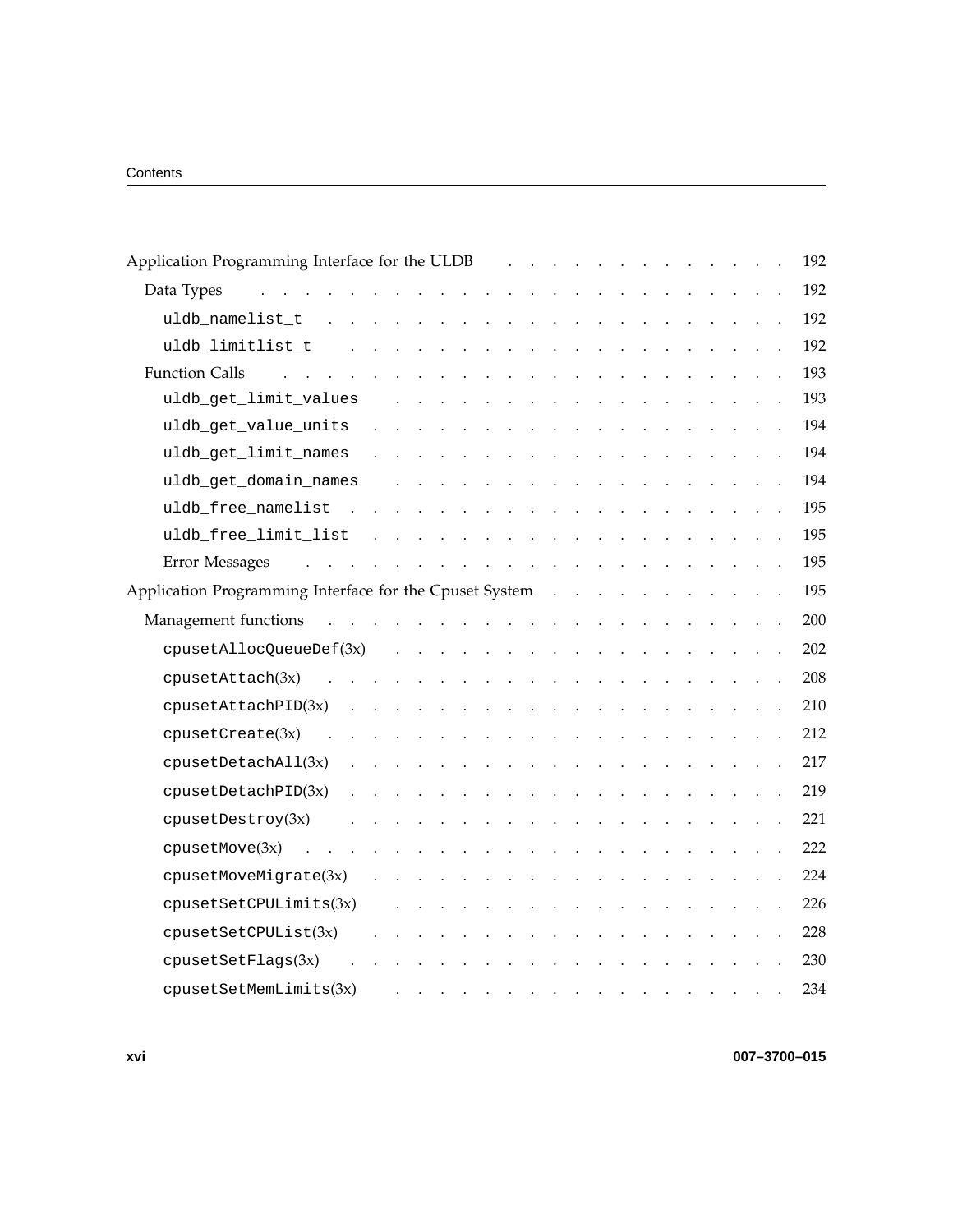| Index                         |  |  |                |                          |           |        |                                                             |           |               |  |  | 281 |
|-------------------------------|--|--|----------------|--------------------------|-----------|--------|-------------------------------------------------------------|-----------|---------------|--|--|-----|
| Using the Cpuset Library      |  |  |                |                          |           |        |                                                             |           |               |  |  | 278 |
| cpusetFreeQueueDef(3x)        |  |  |                |                          |           |        |                                                             |           |               |  |  | 277 |
| cpusetFreePropertyeerties(3x) |  |  |                |                          |           |        |                                                             |           |               |  |  | 276 |
| cpusetFreePIDList(3x)         |  |  |                |                          |           |        |                                                             |           |               |  |  | 275 |
| cpusetFreeNodeList(3x)        |  |  |                |                          |           |        |                                                             |           |               |  |  | 274 |
| cpusetFreeNameList(3x)        |  |  |                |                          |           |        |                                                             |           |               |  |  | 273 |
| cpusetFreeCPUList(3x)         |  |  |                |                          |           |        |                                                             |           |               |  |  | 272 |
| Clean-up Functions            |  |  |                |                          |           |        |                                                             |           |               |  |  | 271 |
| cpusetGetUnitxPerm(3x)        |  |  |                |                          |           |        |                                                             |           |               |  |  | 269 |
| cpusetGetTrustPerm(3x)        |  |  |                |                          |           |        |                                                             |           |               |  |  | 267 |
| cpusetGetProperties(3x)       |  |  | $\blacksquare$ | $\bullet$                |           | $\sim$ | $\bullet$ .<br><br><br><br><br><br><br><br><br><br><br><br> | $\bullet$ | $\sim$        |  |  | 265 |
| cpusetGetPIDList(3x)          |  |  |                |                          |           |        |                                                             |           |               |  |  | 263 |
| cpusetGetNodeList(3x)         |  |  |                |                          |           |        |                                                             |           |               |  |  | 261 |
| cpusetGetNameList(3x)         |  |  |                |                          |           |        |                                                             |           |               |  |  | 259 |
| cpusetGetName(3x)             |  |  |                |                          |           |        |                                                             |           |               |  |  | 256 |
| cpusetGetMemList(3x)          |  |  |                |                          |           |        |                                                             |           |               |  |  | 254 |
| cpusetGetMemLimits(3x)        |  |  |                |                          |           |        |                                                             |           |               |  |  | 252 |
| cpusetGetFlags(3x)            |  |  |                | <b>Contract Contract</b> | $\bullet$ |        | the contract of the con-                                    |           | $\sim$ 4 $\,$ |  |  | 248 |
| cpusetGetCPUList(3x)          |  |  |                |                          |           |        |                                                             |           |               |  |  | 246 |
| cpusetGetCPULimits(3x)        |  |  |                |                          |           |        |                                                             |           |               |  |  | 244 |
| cpusetGetCPUCount(3x)         |  |  |                |                          |           |        |                                                             |           |               |  |  | 243 |
| <b>Retrieval Functions</b>    |  |  |                |                          |           |        |                                                             |           |               |  |  | 241 |
| cpusetsetPermFile(3x)         |  |  |                |                          |           |        |                                                             |           |               |  |  | 240 |
| cpusetsetNodeList(3x)         |  |  |                |                          |           |        |                                                             |           |               |  |  | 238 |
| cpusetsetMemList(3x)          |  |  |                |                          |           |        |                                                             |           |               |  |  | 236 |

**007–3700–015 xvii**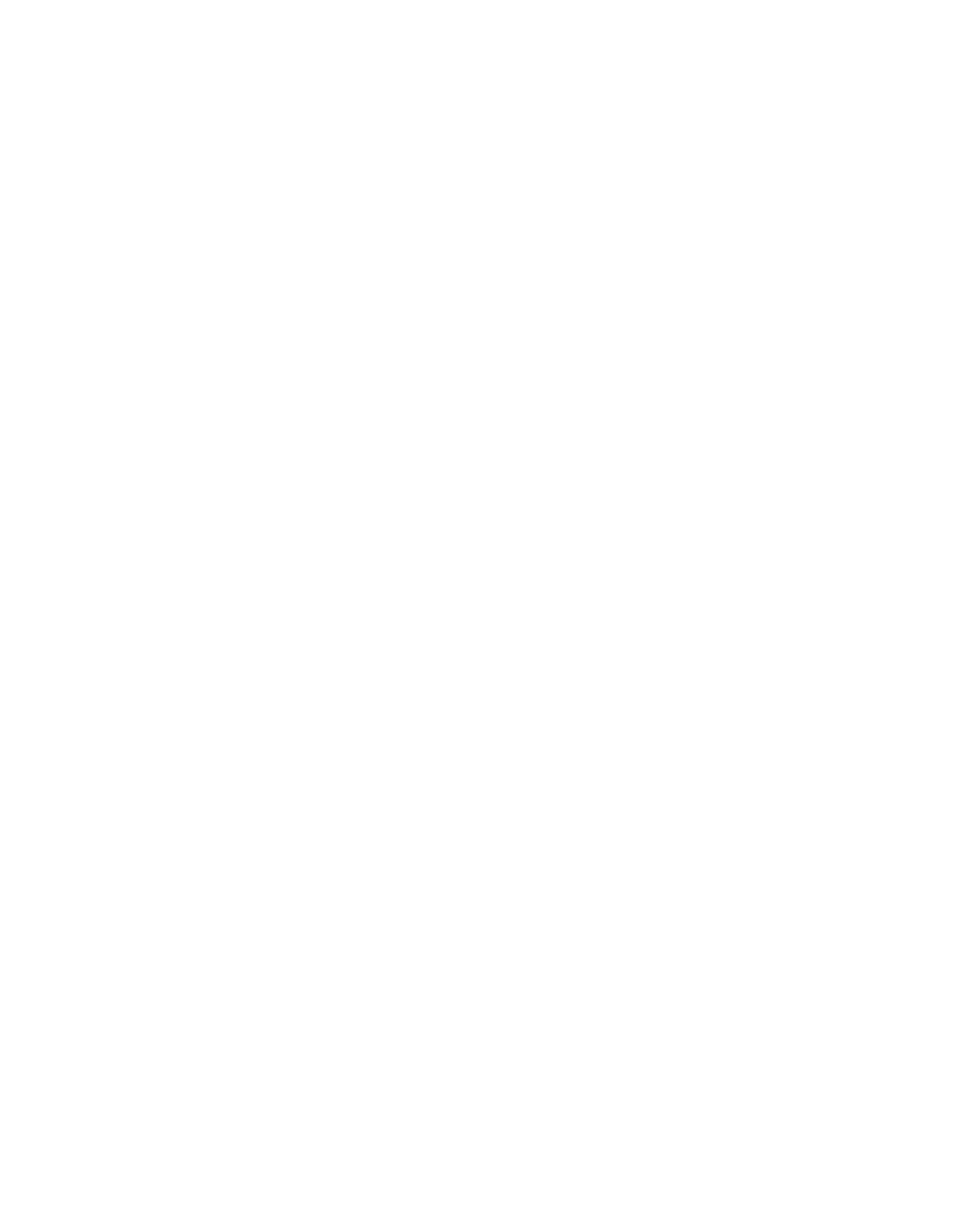# **Figures**

| <b>Figure 4-1</b> Dividing a System Using Cpusets 57                                                                                                                                                                                |  |
|-------------------------------------------------------------------------------------------------------------------------------------------------------------------------------------------------------------------------------------|--|
| <b>Figure 4-2</b> Using the cpusetAttachPID and cpusetDetachPID Functions 74                                                                                                                                                        |  |
| <b>Figure 4-3</b> Moving Processes From One Cpuset to Another Albert And Albert Albert Albert Albert Albert And Albert Albert Albert Albert Albert Albert Albert Albert Albert Albert Albert Albert Albert Albert Albert Albert Alb |  |
| <b>Figure 5-1</b> The /var/adm/acct Directory 88                                                                                                                                                                                    |  |
| <b>Figure 5-2</b> CSA Data Processing resources and resources and resources and resources and resources and resources and resources and resources and resources and resources and resources and resources and resources and resourc |  |
| Figure 7-1 Typical Display from ArrayView 158                                                                                                                                                                                       |  |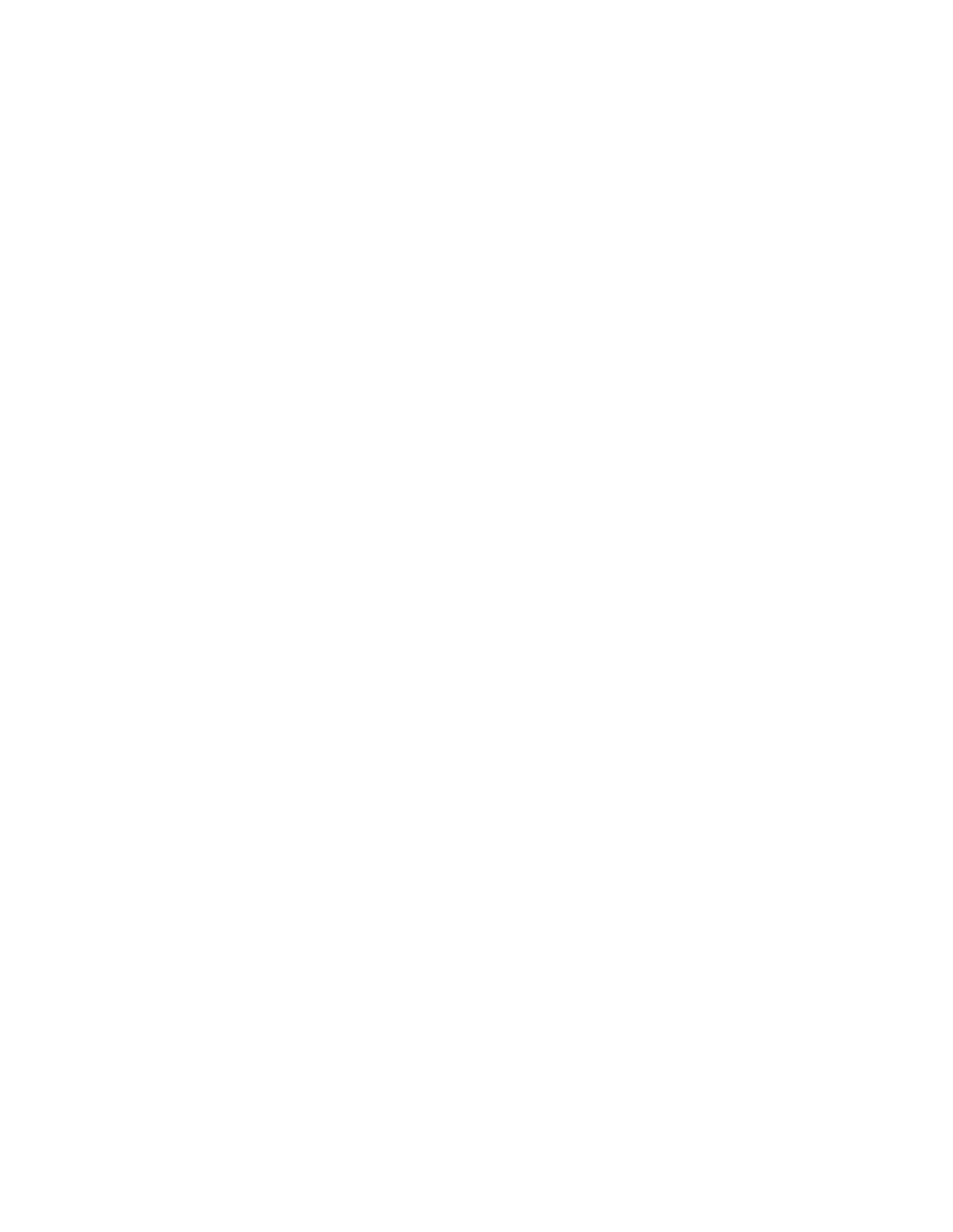# **Tables**

| Table 1-1         | Process Limits <b>Example 2</b> is a contract to contract the contract of the contract of the contract of the contract of the contract of the contract of the contract of the contract of the contract of the contract of the contr                 |  |  | $\overline{2}$ |
|-------------------|-----------------------------------------------------------------------------------------------------------------------------------------------------------------------------------------------------------------------------------------------------|--|--|----------------|
| Table 2-1         | and the contract of the contract of the contract of the contract of the contract of the contract of the contract of the contract of the contract of the contract of the contract of the contract of the contract of the contra<br><b>Job Limits</b> |  |  | 9              |
| Table 5-1         | Possible Effects of Removing Recycled Data<br>$\mathcal{L}^{\mathcal{A}}$ . The set of the set of the set of the set of $\mathcal{A}$                                                                                                               |  |  | 114            |
| Table 7-1         | Information Sources for Invoking a Program (Fig. 1, Fig. 1, Fig. 1, Fig. 1, Fig. 1, Fig. 1, Fig. 1, Fig. 1, Fig. 1, Fig. 1, Fig. 1, Fig. 1, Fig. 1, Fig. 1, Fig. 1, Fig. 1, Fig. 1, Fig. 1, Fig. 1, Fig. 1, Fig. 1, Fig. 1, Fi                      |  |  | 149            |
| Table 7-2         | Information Sources: Local Process Management                                                                                                                                                                                                       |  |  | 150            |
| Table 7-3         | Common Array Services Commands                                                                                                                                                                                                                      |  |  | 151            |
| Table 7-4         | Array Services Command Option Summary Array Array Services Command Option Summary                                                                                                                                                                   |  |  | 153            |
| Table 7-5         | Array Services Environment Variables (Changel Array Services Environment Variables (Changel Array Array Array A                                                                                                                                     |  |  | 154            |
| Table 7-6         | Information Sources: Array Configuration                                                                                                                                                                                                            |  |  | 164            |
| Table 7-7         | Subentries of a COMMAND Definition                                                                                                                                                                                                                  |  |  | 171            |
| Table 7-8         | Substitutions Used in a COMMAND Definition results and substitutions Used in a COMMAND Definition                                                                                                                                                   |  |  | 172            |
| Table 7-9         | Options of the COMMAND Definition                                                                                                                                                                                                                   |  |  | 173            |
| <b>Table 7-10</b> | Subentries of the LOCAL Entry resources and contact the LOCAL Entry resources and contact the contact of the LOCAL Entry resources and contact the contact of the LOCAL Entry resources and contact the contact of the LOCAL E                      |  |  | 174            |
| <b>Table 7-11</b> | Array Services Data Structures                                                                                                                                                                                                                      |  |  | 177            |
| <b>Table 7-12</b> | Error Message Functions                                                                                                                                                                                                                             |  |  | 178            |
| <b>Table 7-13</b> | Functions for Connections to Array Services Daemons                                                                                                                                                                                                 |  |  | 179            |
| Table 7-14        | Server Options That Functions Can Query or Change (Change Contains) and Allen Change (Change Contains) and Allen                                                                                                                                    |  |  | 179            |
| <b>Table 7-15</b> | Functions for Interrogating the Configuration<br>and a straightful contract and a                                                                                                                                                                   |  |  | 180            |
| <b>Table 7-16</b> | Functions for Managing Array Service Handles<br>and a strong contract of the                                                                                                                                                                        |  |  | 181            |
| Table 7-17        | Functions for ASH Interrogation<br>المتناول والمتناول والمتناول والمتناول والمتناول والمناو                                                                                                                                                         |  |  | 182            |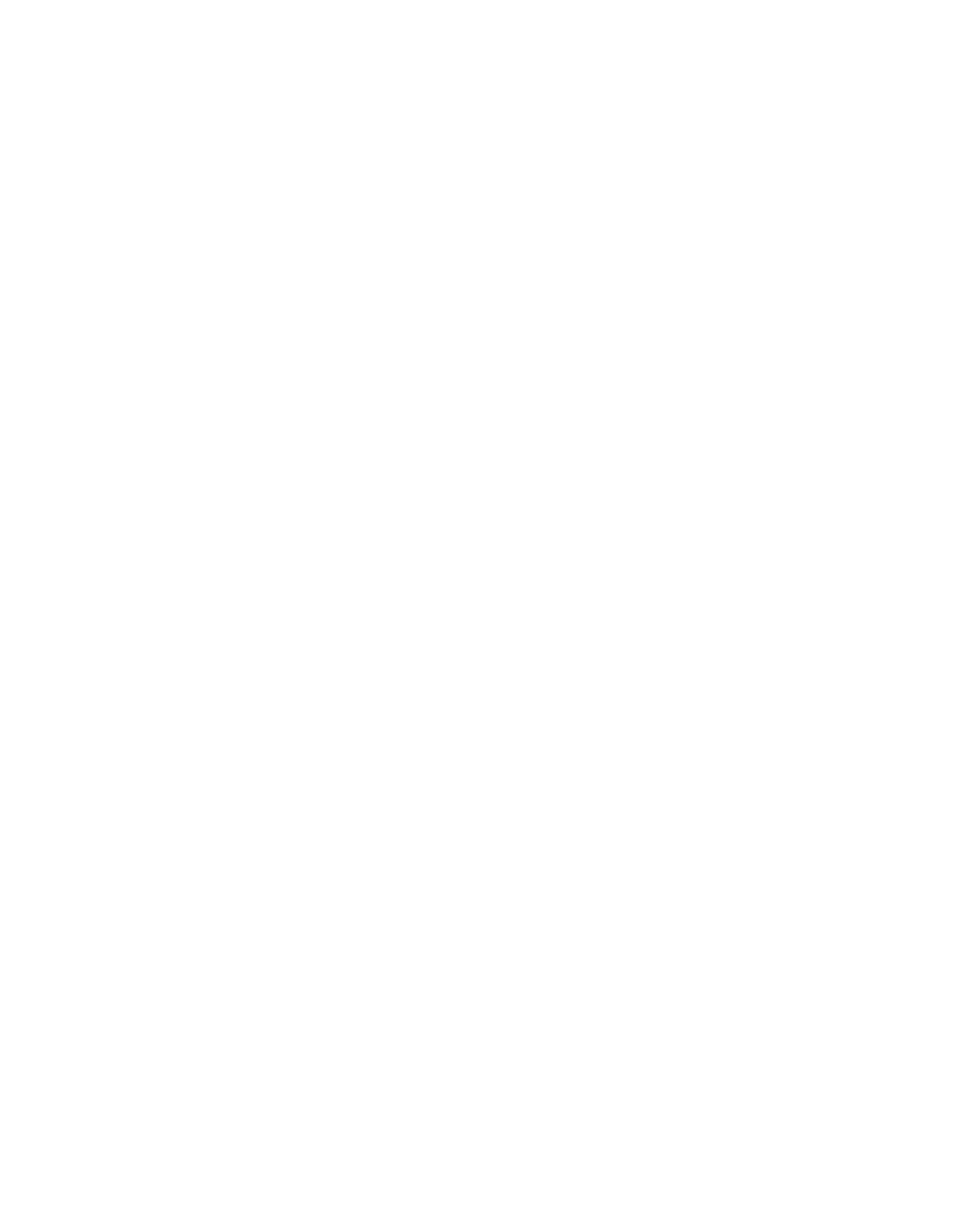# **Examples**

| <b>Example 5-1</b> Save a sorted pacct File During a Daily Accounting Run 124           |  |
|-----------------------------------------------------------------------------------------|--|
| <b>Example 5-2</b> Consolidated Information Report by Project Rather than by User 125   |  |
| <b>Example A-1</b> Example of Creating a Cpuset 278                                     |  |
| <b>Example A-2</b> Example of Creating a Replacement Library enters and the case of 280 |  |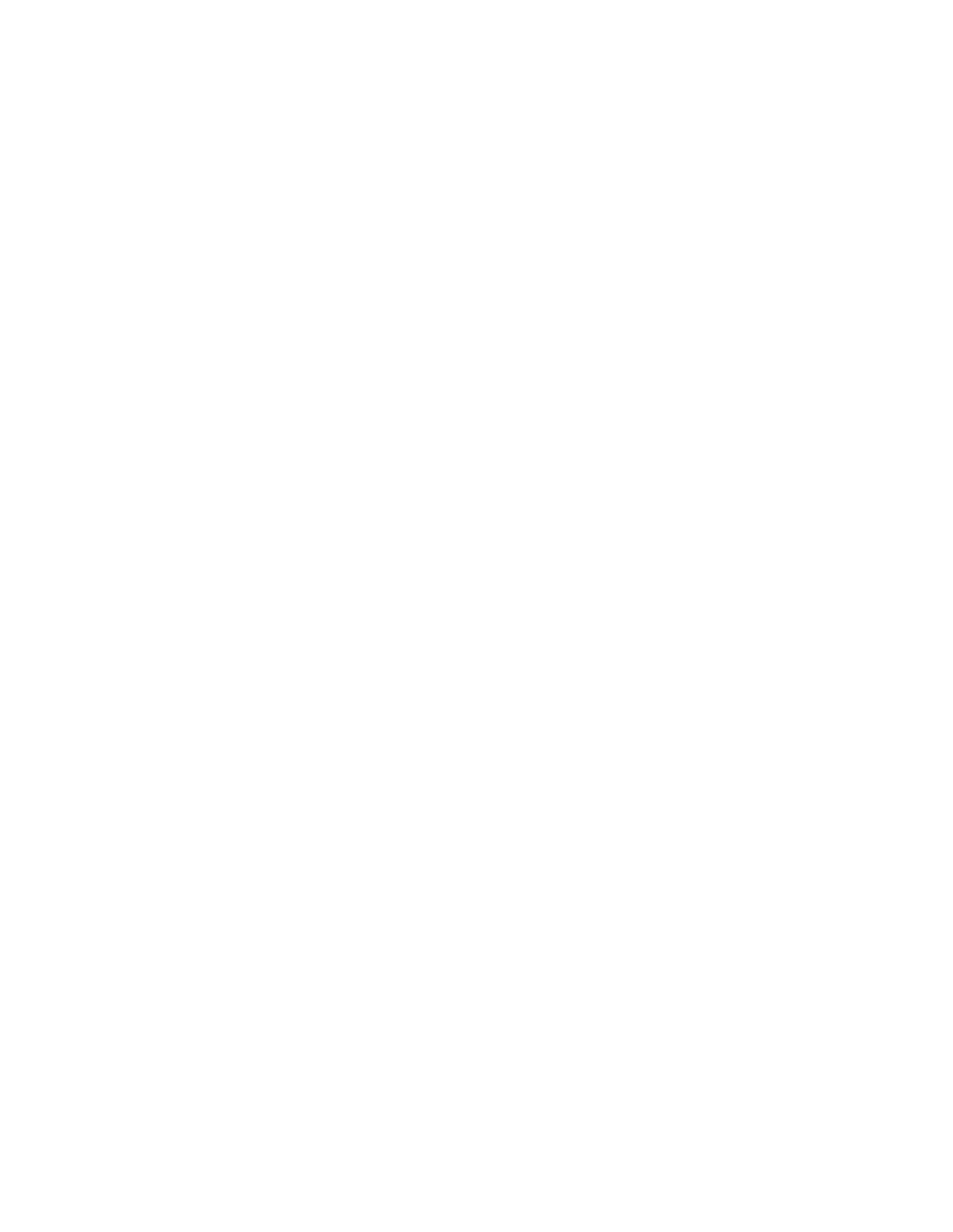## **About This Manual**

This publication documents the IRIX 6.5.21 operating system running on SGI server systems.

This guide is a reference document for people who manage the operation of SGI computer systems running the IRIX operating system. It contains information needed in the administration of various system resource management features.

This manual contains the following chapters:

- Chapter 1, "Process Limits", page 1
- Chapter 2, "Job Limits", page 5
- Chapter 3, "Miser Batch Processing System", page 31
- Chapter 4, "Cpuset System", page 51
- Chapter 5, "Comprehensive System Accounting", page 81
- Chapter 6, "IRIX Memory Usage", page 141
- Appendix A, "Programming Guide for Resource Management", page 187

### **Related Publications**

This guide is part of the *IRIX Admin* manual set, which is intended for administrators: those who are responsible for servers, multiple systems, and file structures outside the user's home directory and immediate working directories. If you maintain systems for others or if you require more information about IRIX than is in the end-user manuals, these guides are for you. The *IRIX Admin* guides are available through the IRIS InSight online viewing system. The set consists of these volumes:

• *IRIX Admin: Software Installation and Licensing* - Explains how to install and license software that runs under IRIX, the SGI implementation of the UNIX operating system. Contains instructions for performing miniroot and live installations using inst(1M), the command line interface to the IRIX installation utility. Identifies the licensing products that control access to restricted applications running under IRIX and refers readers to licensing product documentation.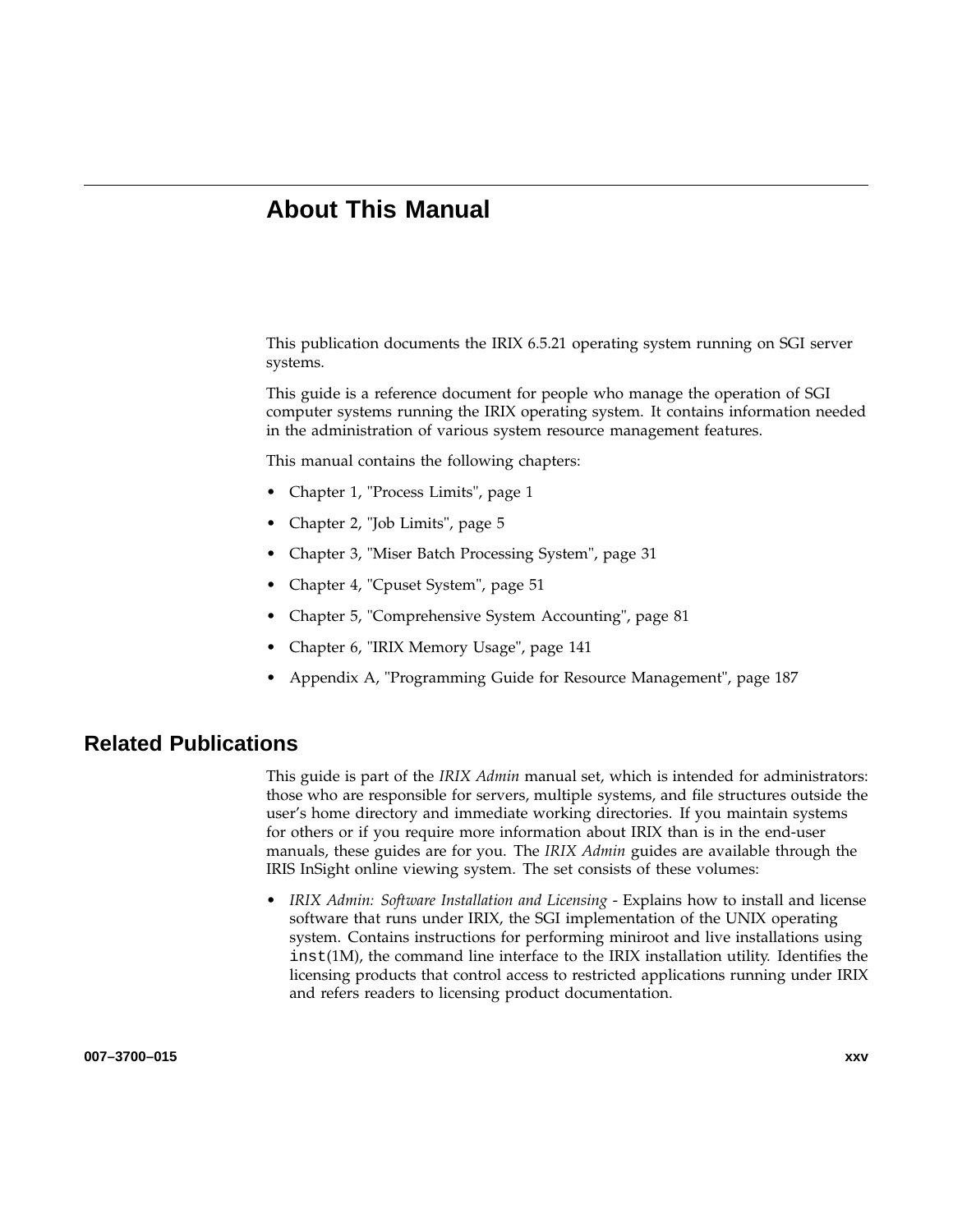- *IRIX Admin: System Configuration and Operation* Lists good general system administration practices and describes system administration tasks, including configuring the operating system; managing user accounts, user processes, and disk resources; interacting with the system while in the PROM monitor; and tuning system performance.
- *Irix Admin: Disks and Filesystems* Explains disk, filesystem, and logical volume concepts. Provides system administration procedures for SCSI disks, XFS and Extent File System (EFS) filesystems, XLV logical volumes, and guaranteed-rate  $I/O$ .
- *IRIX Admin Networking and Mail* Describes how to plan, set up, use, and maintain the networking and mail systems, including discussions of sendmail, UUCP, SLIP, and PPP.
- *IRIX Admin: Backup, Security and Accounting* Describes how to back up and restore files, how to protect your system's and network's security, and how to track system usage on a per-user basis.
- *IRIX Admin: Resource Administration* Provides an introduction to system resource administration and describes how to use and administer various IRIX resource management features, such as IRIX process limits, IRIX job limits, the Miser Batch Processing System, the Cpuset System, Comprehensive System Accounting (CSA), IRIX memory usage, and Array Services.
- *IRIX Admin: Peripheral Devices* Describes how to set up and maintain the software for peripheral devices such as terminals, modems, printers, and CD-ROM and tape drives.
- *IRIX Admin: Selected Reference Pages* (not available in InSight) Provides concise man page information on the use of commands that may be needed while the system is down. Generally, each man page covers one command, although some man pages cover closely related commands. Man pages are available online through the man(1) command.

## **Obtaining Publications**

You can obtain SGI documentation in the following ways:

• See the SGI Technical Publications Library at http://docs.sgi.com. Various formats are available. This library contains the most recent and most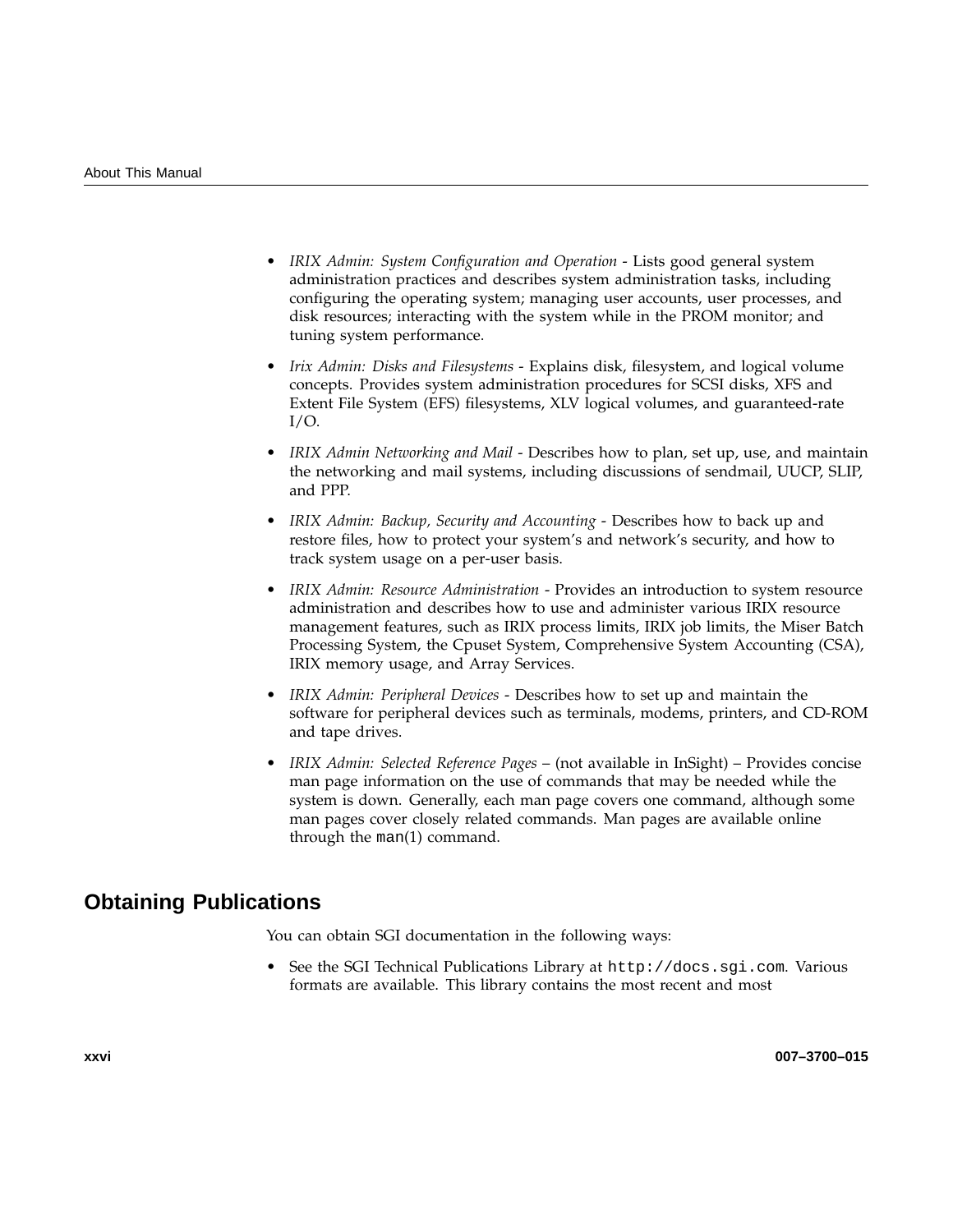comprehensive set of online books, release notes, man pages, and other information.

- If it is installed on your SGI system, you can use InfoSearch, an online tool that provides a more limited set of online books, release notes, and man pages. With an IRIX system, select **Help** from the Toolchest, and then select **InfoSearch**. Or you can type infosearch on a command line.
- You can also view release notes by typing either grelnotes or relnotes on a command line.
- You can also view man pages by typing man *title* on a command line.

## **Conventions**

The following conventions are used throughout this document:

| Convention | Meaning                                                                                                                                                  |
|------------|----------------------------------------------------------------------------------------------------------------------------------------------------------|
| command    | This fixed-space font denotes literal items such as<br>commands, files, routines, path names, signals,<br>messages, and programming language structures. |
| variable   | Italic typeface denotes variable entries and words or<br>concepts being defined.                                                                         |
| user input | This bold, fixed-space font denotes literal items that the<br>user enters in interactive sessions. (Output is shown in<br>nonbold, fixed-space font.)    |
| $\Box$     | Brackets enclose optional portions of a command or<br>directive line.                                                                                    |
| $\cdots$   | Ellipses indicate that a preceding element can be<br>repeated.                                                                                           |

## **Reader Comments**

If you have comments about the technical accuracy, content, or organization of this publication, contact SGI. Be sure to include the title and document number of the publication with your comments. (Online, the document number is located in the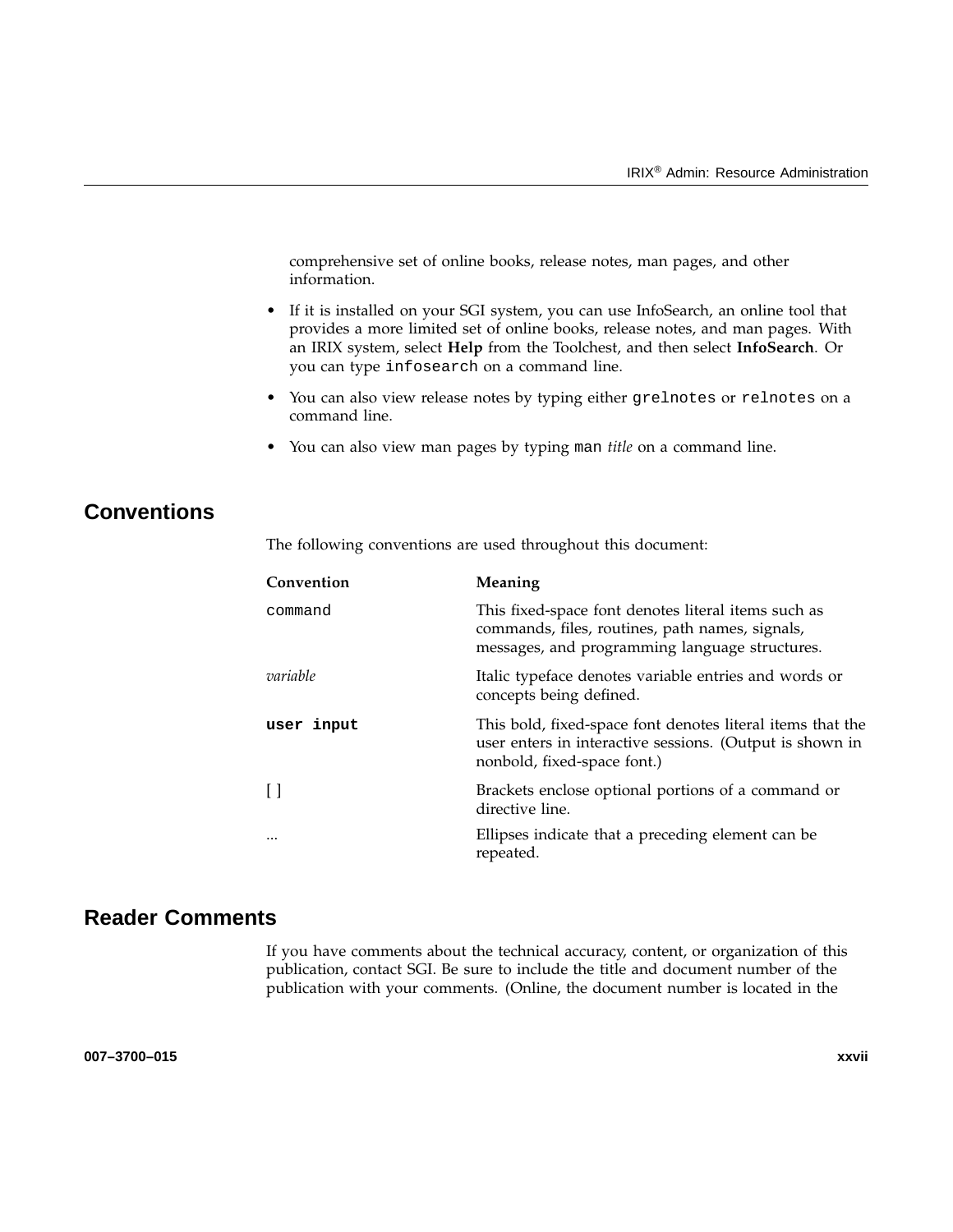front matter of the publication. In printed publications, the document number is located at the bottom of each page.)

You can contact SGI in any of the following ways:

• Send e-mail to the following address:

techpubs@sgi.com

• Use the Feedback option on the Technical Publications Library Web page:

http://docs.sgi.com

- Contact your customer service representative and ask that an incident be filed in the SGI incident tracking system.
- Send mail to the following address:

Technical Publications SGI 1600 Amphitheatre Parkway, M/S 535 Mountain View, California 94043–1351

• Send a fax to the attention of "Technical Publications" at +1 650 932 0801.

SGI values your comments and will respond to them promptly.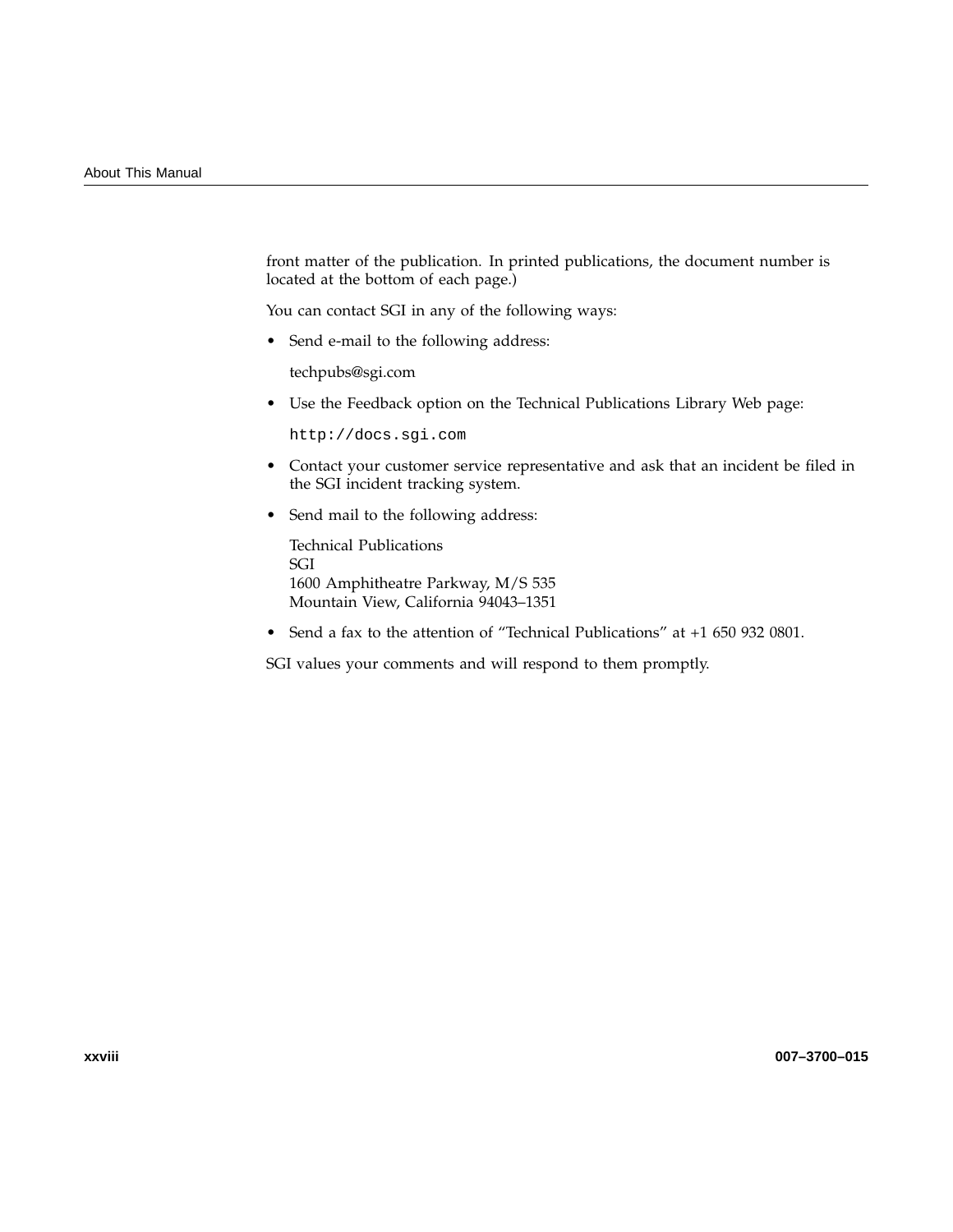*Chapter 1*

## **Process Limits**

Standard system resource limits are applied so that each login process receives the same process-based limits at the time the process is created. This chapter describes process limits and contains the following sections:

- "Process Limits Overview", page 1
- "Using csh and sh to Limit Resource Consumption", page 1
- "Using systune to Display and Set Process Limits", page 2
- "Additional Process Limits Parameters", page 4

### **Process Limits Overview**

The IRIX operating system supports limits on individual processes. Limits on the consumption of a variety of system resources by a process and each process it creates may be obtained with the  $getrlimit(2)$  system call and set with the  $setrilimit(2)$ system call.

Each call to either getrlimit or setrlimit identifies a specific resource to be operated upon as well as a resource limit. A resource limit is a pair of values: one specifying the current (soft) limit, the other a maximum (hard) limit. Soft limits may be changed by a process to any value that is less than or equal to the hard limit. A process may (irreversibly) lower its hard limit to any value that is greater than or equal to the soft limit.

### **Using csh and sh to Limit Resource Consumption**

The csh or sh limit -h *resource max-use* commands can be used to limit the resource consumption by the current process or any process it spawns.

These commands limit the consumption by the current process and each process it creates to not individually exceed maximum-use on the specified resource. If no maximum-use is given, then the current limit is printed; if no resource is given, then all limitations are given. If the -h flag is given, the hard (maximum) limits are used instead of the current limits. The hard limits impose a ceiling on the values of the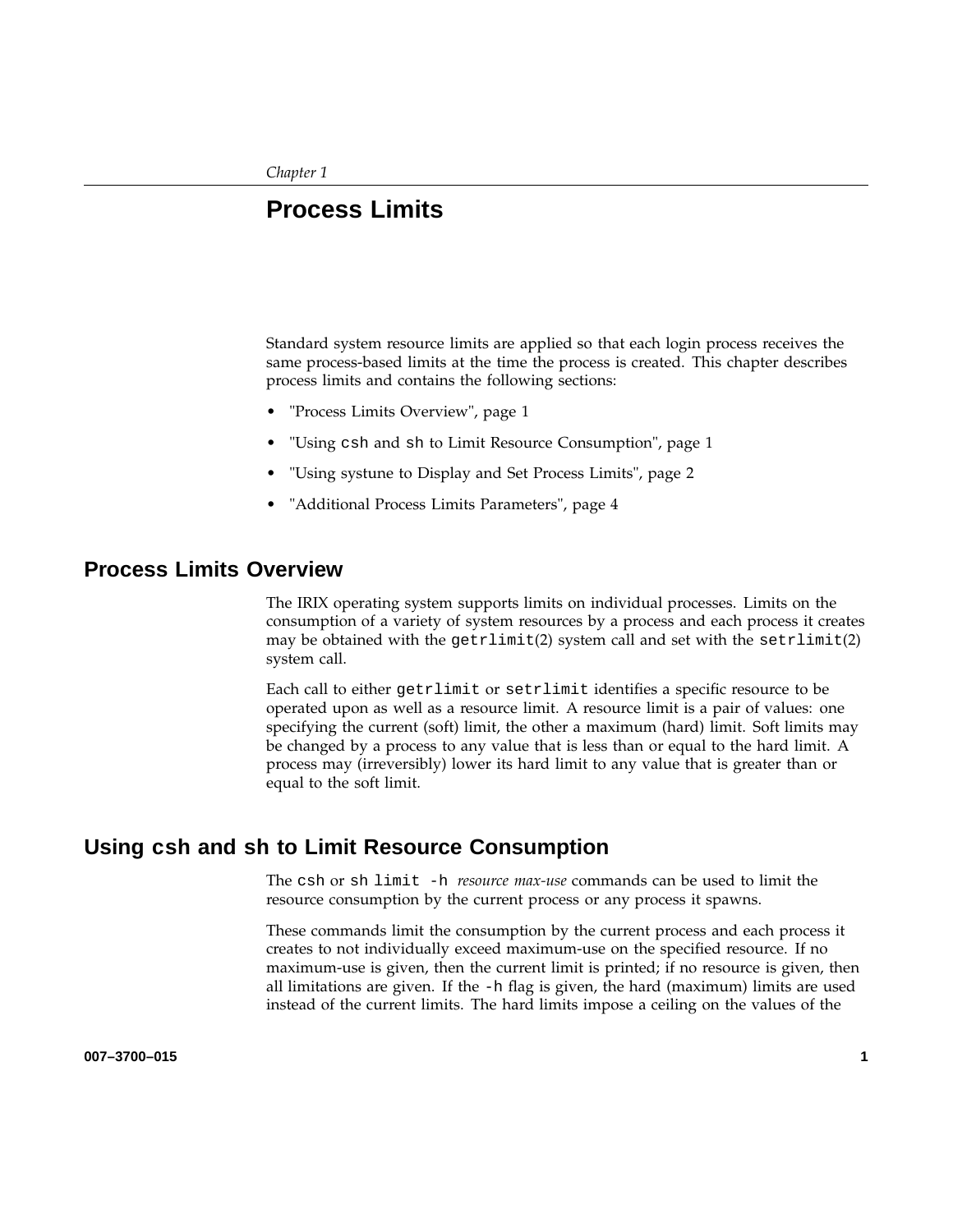current limits. To raise maximum (hard) limits, you must have the CAP\_PROC\_MGT capability.

For additional information, see the csh(1) and sh(1) man pages. For more information on the capability mechanism that provides fine grained control over the privileges of a process, see the capability(4) and capabilities(4) man pages.

## **Using systune to Display and Set Process Limits**

Table 1-1 shows the process limits supported by the IRIX operating system.

| Limit Name                           | Symbolic ID  | Units   | Description                                                         | Enforcement                                                 |
|--------------------------------------|--------------|---------|---------------------------------------------------------------------|-------------------------------------------------------------|
| rlimit_cpu_cur<br>rlimit_cpu_max     | RLIMIT CPU   | seconds | Maximum<br>number of CPU<br>seconds the<br>process is<br>allowed    | Process termination<br>via SIGXCPU signal                   |
| rlimit_fsize_cur<br>rlimit_fsize_max | RLIMIT FSIZE | bytes   | Maximum size<br>of file that can<br>be created by<br>process        | Write/expansion<br>attempt fails with<br>errno set to EFBIG |
| rlimit_data_cur<br>rlimit_data_max   | RLIMIT DATA  | bytes   | Maximum<br>process heap<br>size                                     | $brk(2)$ calls fail with<br>errno set to ENOMEM             |
| rlimit_stack_cur<br>rlimit_stack_max | RLIMIT STACK | bytes   | Maximum<br>process stack<br>size                                    | Process termination<br>via SIGSEGV signal                   |
| rlimit_core_cur<br>rlimit core max   | RLIMIT_CORE  | bytes   | Maximum size<br>of a core file that<br>can be created<br>by process | Writing of core file<br>terminated at limit                 |

**Table 1-1** Process Limits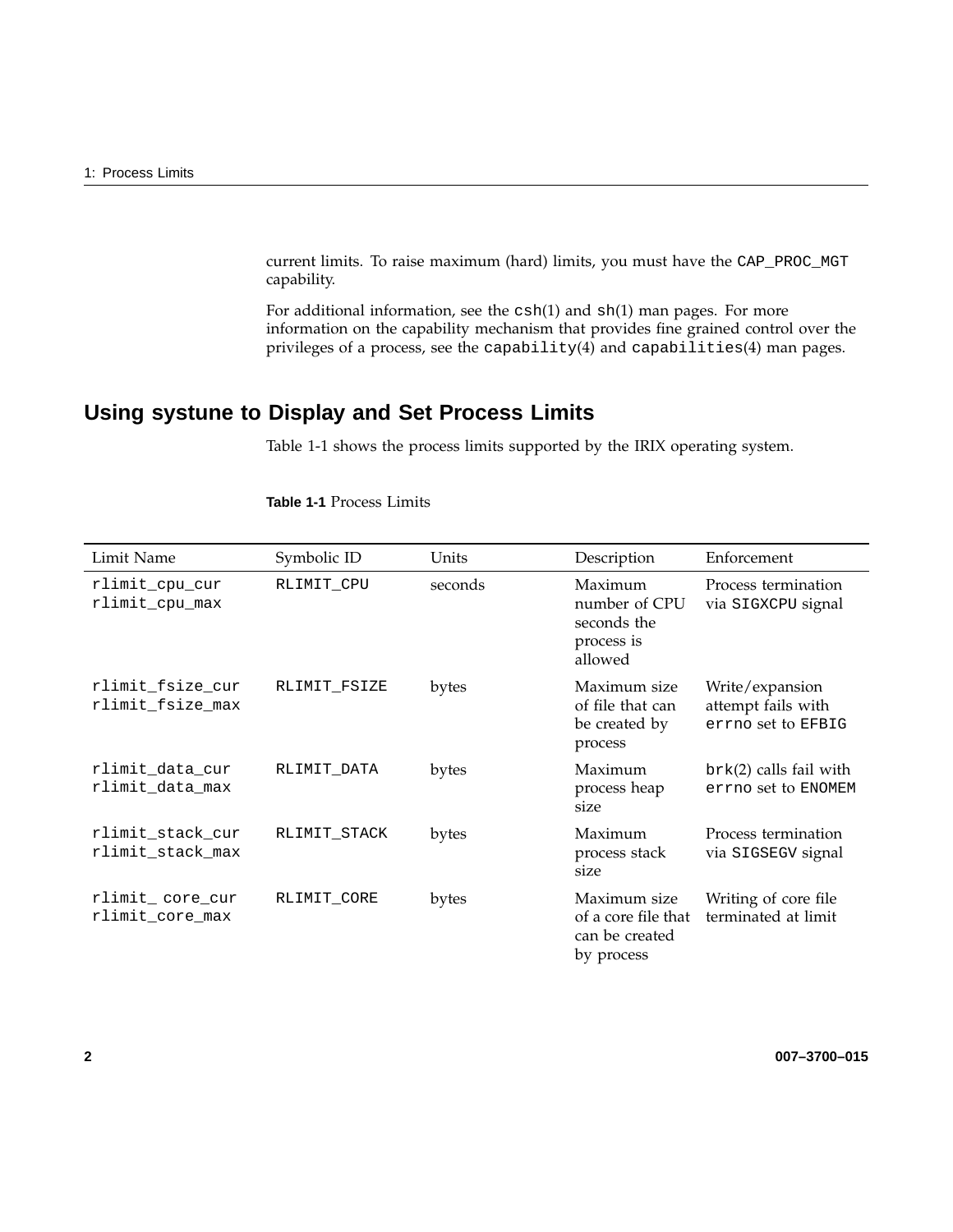| Limit Name                               | Symbolic ID    | Units            | Description                                                          | Enforcement                                                    |
|------------------------------------------|----------------|------------------|----------------------------------------------------------------------|----------------------------------------------------------------|
| rlimit_nofile_cur<br>rlimit_nofile_max   | RLIMIT NOFILE  | file descriptors | Maximum<br>number of open<br>file descriptors<br>process can<br>have | open(2) attempts file<br>with errno set to<br><b>EMFILE</b>    |
| rlimit vmem cur<br>rlimit vmem max       | RLIMIT VMEM    | bytes            | Maximum<br>process address<br>space                                  | $brk(2)$ and mmap(2)<br>calls fail with errno<br>set to ENOMEM |
| rlimit rss cur<br>rlimit rss max         | RLIMIT RSS     | bytes            | Maximum size<br>of resident set<br>size of the<br>process            | Resident pages above<br>limit become prime<br>swap candidates  |
| rlimit_pthread_cur<br>rlimit_pthread_max | RLIMIT PTHREAD | threads          | Maximum<br>number of<br>threads that<br>process can<br>create        | Thread creation fails<br>with errno set to<br>EAGAIN           |

You can use the systune *resource* command to view and set systemwide default values for process limits. The *resource* group contains the following variables:

```
rlimit_cpu_cur
rlimit_cpu_max
rlimit_fsize_cur
rlimit_fsize_max
rlimit_data_cur
rlimit_data_max
rlimit_stack_cur
rlimit_stack_max
rlimit_core_cur
rlimit_core_max
rlimit_nofile_cur
rlimit_nofile_max
rlimit_vmem_cur
rlimit_vmem_max
rlimit_rss_cur
rlimit_rss_max
```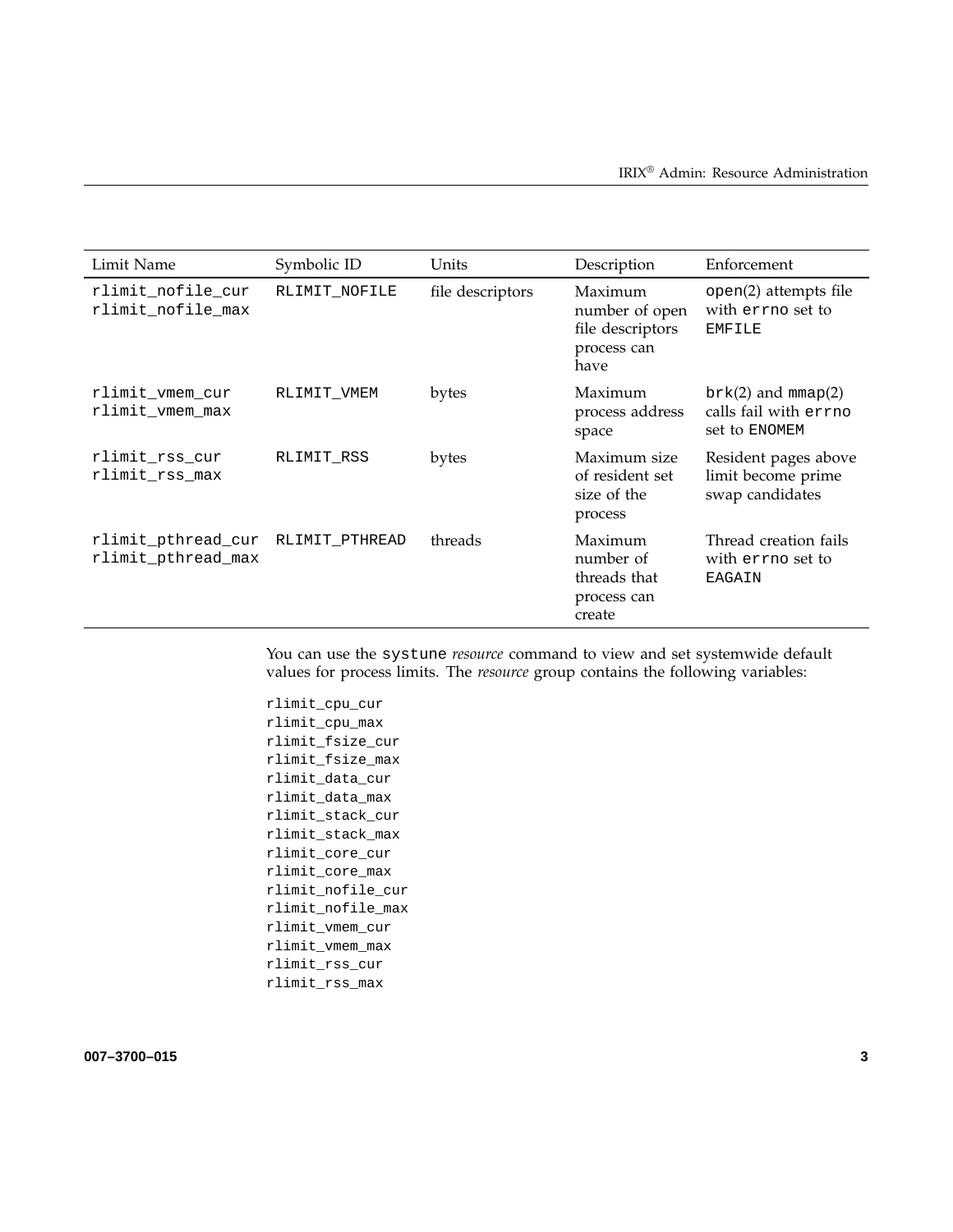rlimit\_pthread\_cur rlimit\_pthread\_max

For additional information, see the systune(1M) man page.

If job limits software is installed and running on the system, you can choose to set user-based process limits values in the user limits database (ULDB). Both current and maximum values, such as rlimit\_cpu\_cur and rlimit\_cpu\_max can be specified. Values in the ULDB override the system defaults set by the systune(1M) command.

For additional information on the ULDB, see "User Limits Database", page 12.

## **Additional Process Limits Parameters**

IRIX has configurable parameters for certain system limits. For example, you can set maximum values for each process (its core or file size), the number of groups per user, the number of resident pages, and so forth. The maxup and cpulimit\_gracetime are described below. All parameters are set and defined in /var/sysgen/mtune.

| maxup              | Maximum number of processes per user |
|--------------------|--------------------------------------|
| cpulimit gracetime | Process and job limit grace period   |

For additional information on the maxup parameter and other "System Limits Parameters", see *IRIX Admin: System Configuration and Operation*.

The cpulimit\_gracetime parameter establishes a grace period for processes that exceed the CPU time limit. You should set it to the number of seconds that a process will be allowed to run after exceeding the limit. When cputlimit\_gracetime is not set (that is, when it is zero), any process that exceeds either the process or job CPU limit will be sent a SIGXCPU signal. The kernel will periodically send a SIGXCPU signal to that process as long as it continues to execute. Since a process can register to handle a SIGXCPU signal, the process can effectively ignore the CPU limit.

If you use the systune(1M) command to set the cpulimit\_gracetime parameter to a nonzero value, its behavior changes. When a process exceeds the CPU limit, the kernel sends a SIGXCPU signal to a process only once. The process can register for this signal and then perform any cleanup and shutdown operations it wants to perform. If the process is still running after accruing cpulimit\_gracetime more seconds of CPU time, the kernel terminates the process with a SIGKILL signal.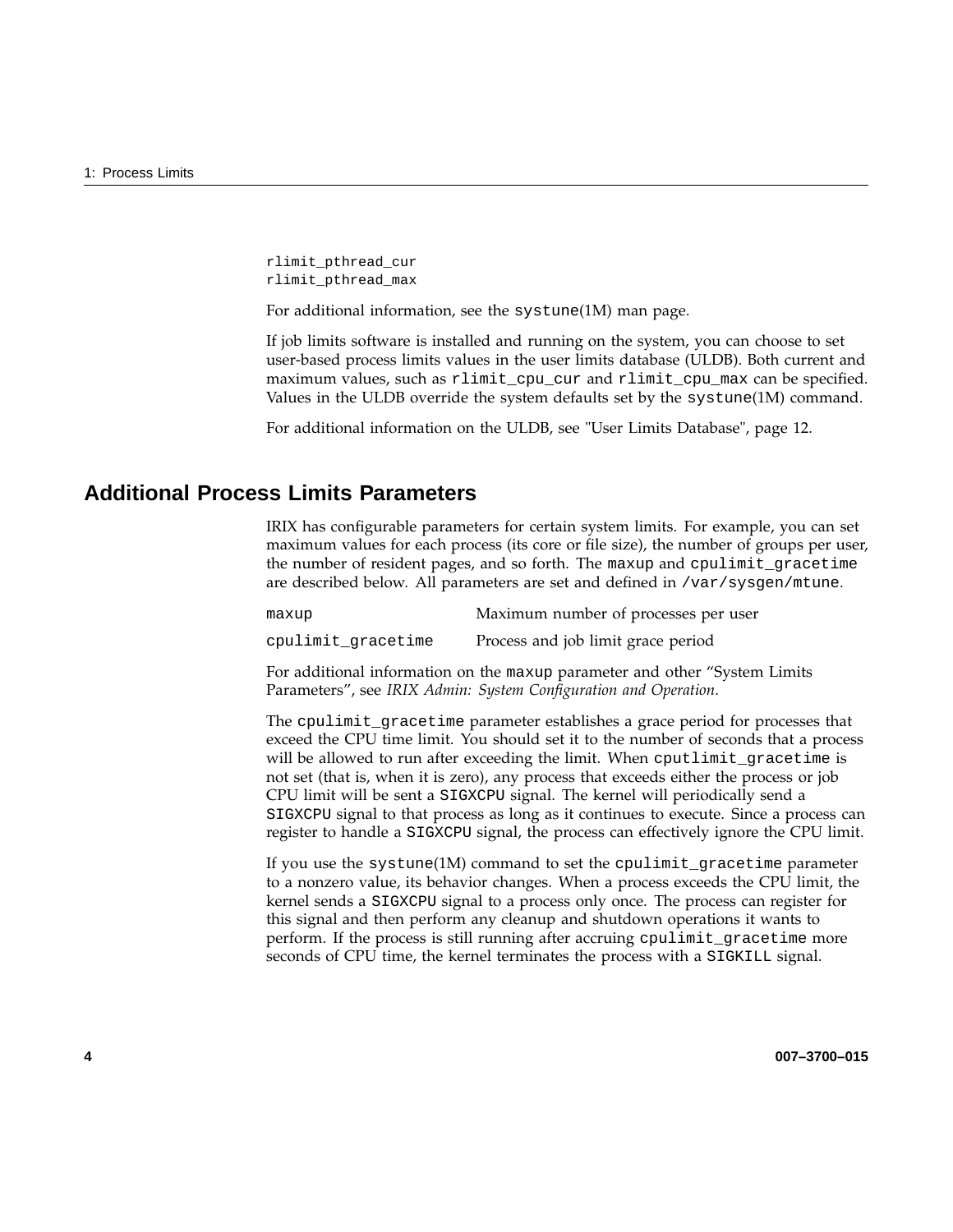## **Job Limits**

Standard system resource limits are set up so that each process receives the same process-based limits at the time the process is created. While limits on individual processes are useful, they do not restrict individual users to a given share of the system. With the IRIX kernel job limits feature, all processes associated with a particular login session or batch submission are encapsulated as a single logical unit called a job. The job is the container used to group processes by login session. Limits on resource usage are applied on a per user basis for a particular job and these limits are enforced by the kernel. All processes are associated with a particular job and are identified by a unique job identifier (job ID). The processes belonging to a particular job can be limited, controlled, queried, and accounted for as a unit. This allows a system administrator to set job-specific limits on CPU time, memory, file space, and other system resources. The user limits database (ULDB) allows user-specific limits for jobs. If no ULDB is defined, job limits are the same for all jobs. Job limits software can help maximize utilization of larger systems in a multiuser environment.

**Note:** Job limit values (rlim\_t) are 64-bit in both n32 and n64 binaries. Consequently, n32 binaries can set 64-bit limits. o32 binaries cannot set 64-bit limits because rlim\_t is 32-bits in o32 binaries. IRIX supports three Application Binary Interfaces (ABIs): o32, n64, and n32 (for more information on ABIs, see the abi(5) man page).

For more information on rlimit\_\* values, see "Using systune to Display and Set Process Limits", page 2 and "showlimits", page 19.

This chapter contains the following sections:

- "Read Me First", page 6
- "Job Limits Overview", page 6
- "Job Limits Supported", page 9
- "User Limits Database", page 12
- "Running Job Limits with Message Passing Interface (MPI) Jobs", page 25
- "Installing Job Limits", page 26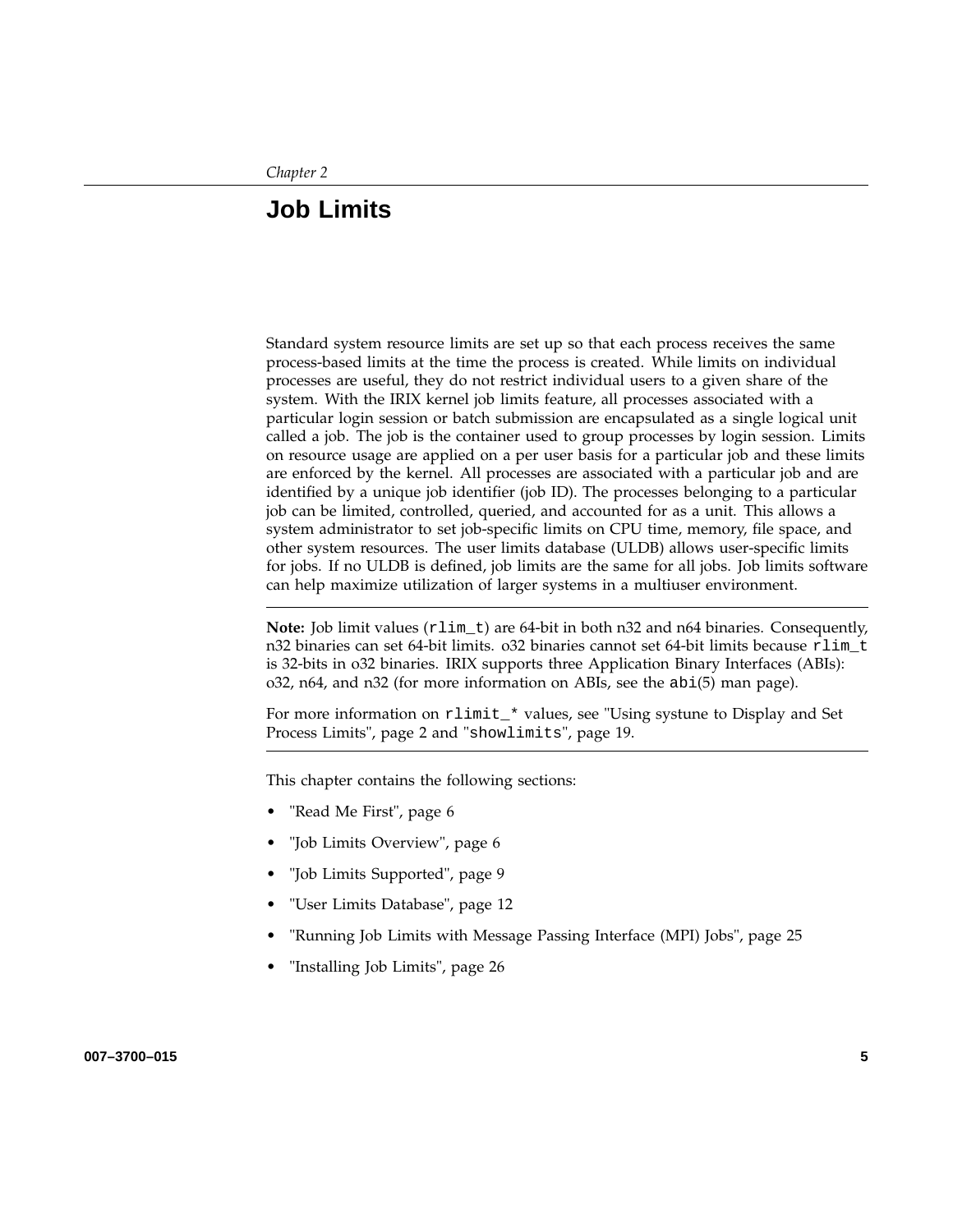- "Job Limits Man Pages", page 27
- "Error Messages", page 29

### **Read Me First**

The sections in this chapter contain information about installing job limits software on your system. You should reference them in the order they are listed here:

- 1. For a general description of jobs and job limits, see "Job Limits Overview", page 6, and "Job Limits Supported", page 9.
- 2. To install the job limits package, see "Installing Job Limits", page 26.
- 3. For information about writing a user limits directives input file *infile* and creating the user limits database (ULDB), see "Creating the User Limits Directives Input File", page 14, and "Creating the User Limits Database", page 13, respectively.

For a list of man pages related to job limits, see "Job Limits Man Pages", page 27.

- 4. For information on how to use the systune *joblimits* command to set systemwide default values for job limits, see "Using systune to Display and Set Job Limits", page 18.
- 5. For information on how to view job limits on a system, see "User Commands for Viewing and Setting Job Limits", page 19.
- 6. For information on troubleshooting your job limits installation, see "Troubleshooting Job Limits", page 27.
- 7. For information on application programming interfaces, see "Application Programming Interface for Job Limits", page 187, and "Application Programming Interface for the ULDB", page 192.

### **Job Limits Overview**

Job limits software helps ensure that each user has access to the appropriate amount of system resources such as CPU time and memory and makes sure that users do not exceed their allotted amount. Job limits software can improve system throughput and utilization by restricting how much of a machine each user can use. For information on user-based job limits supported in IRIX, see "Job Limits Supported", page 9.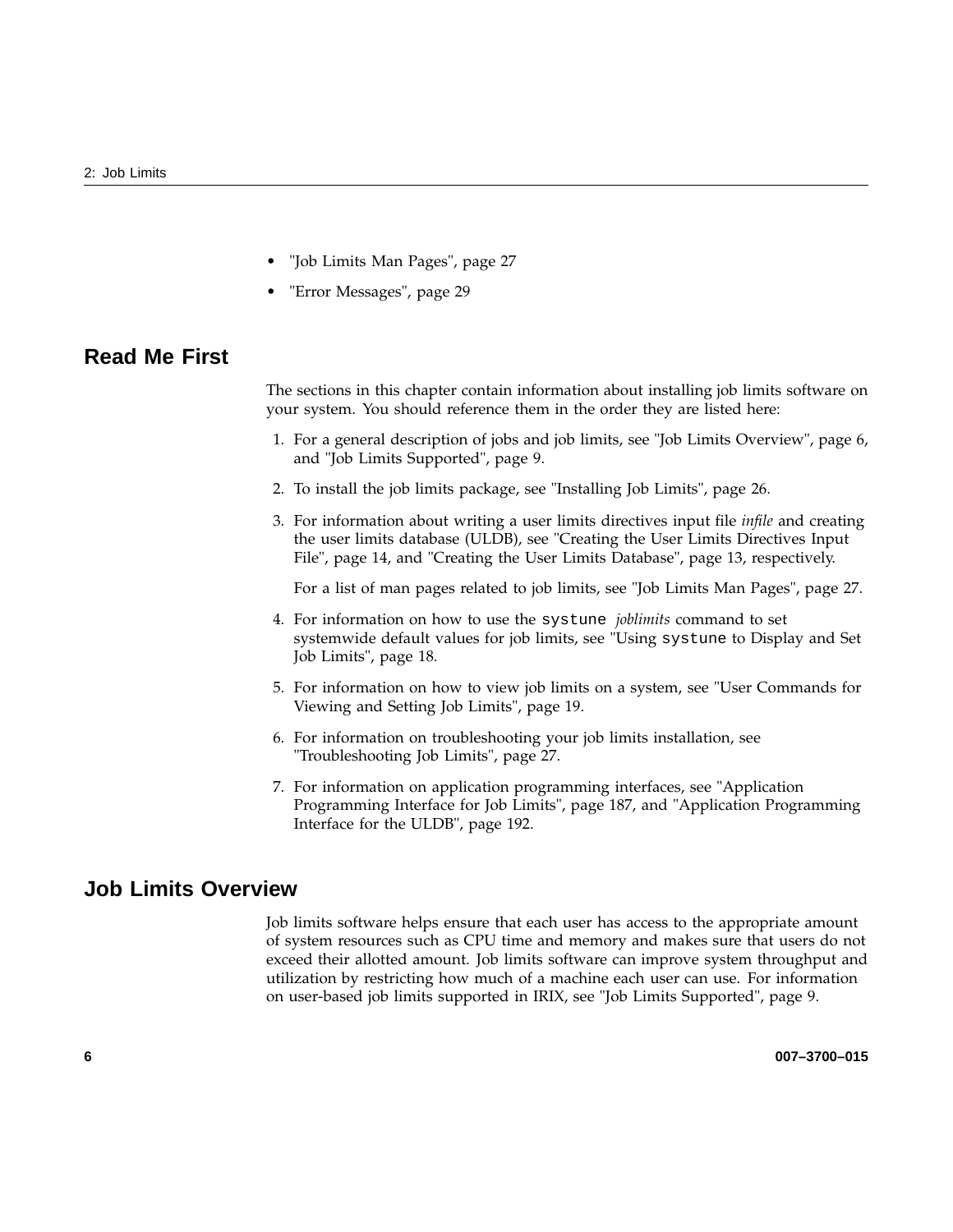Work on a machine is submitted in a variety of ways, such as an interactive login, a submission from a workload management system, a cron job, or a remote access such as rsh, rcp, or array services. Each of these points of entry create an original shell process and multiple processes flow from that original point of entry. The kernel job provides a means to limit the resource usage of all the processes resulting from a point of entry. A job is a group of related processes all descended from a point of entry process and identified by a unique job ID. A job can contain multiple process groups, sessions, or array sessions and all processes in one of these subgroups are always contained within one job. Figure 2-1, page 7, shows the point of entry processes that initiate the creation of jobs.



**Figure 2-1** Point of Entry Processes

IRIX job limits have the following characteristics:

- A job is an inescapable container. A process cannot leave the job nor can a new process be created outside the job without explicit action, that is, a system call with root privilege.
- Each new process inherits the job ID and limits from its parent process.
- All point of entry processes (job initiators) create a new job and set the job limits appropriately.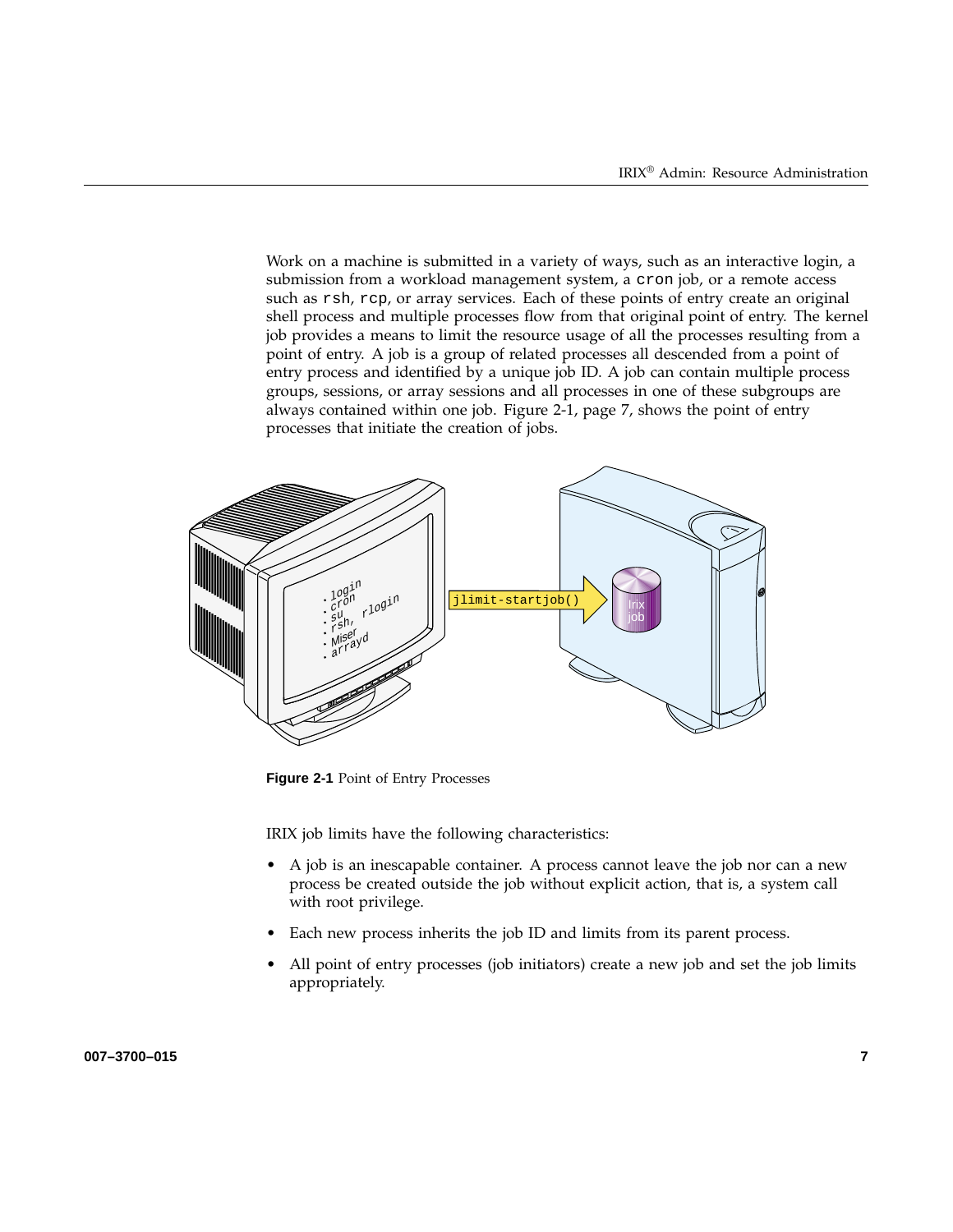- Users can raise and lower their own job limits within maximum values specified by the system administrator.
- The job initiator performs authentication and security checks.

The process control initialization process  $(int(1M))$  and startup scripts called by init are not part of a job and have a job ID of zero.

**Note:** The upper bits of the job ID are used to indicate the machine ID. The job ID contains the array services machine ID (asmchid). Array services are started by the init process and large job IDs are created. To the administrator, this may seem like large job ID values appear without explanation because they have not set the machine ID. For more information on the asmchid parameter, see Appendix A, "IRIX Kernel Tunable Parameters", in the *IRIX Admin: System Configuration and Operation* and the arsctl(2) and newarraysess(2) man pages.

**Note:** The existing IRIX commands jobs(1), fg(1), and bg(1) man pages apply to shell "jobs" and are not related to IRIX kernel job limits.

**Note:** Job initiators like secure shell that are not developed by SGI might not initiate an IRIX kernel job.

Figure 2-2 shows two limit domains. Limit domains are a way to categorize work. The job initiators shown in Figure 2-1, page 7, can be categorized as either interactive or batch processes. Limit domain names are defined by the system administrator when the user limits database (ULDB) is created. Applications that use the ULDB to retrieve job limits information expect to find limit information with specific names. These names are defined by convention. For additional information on limit domains and the ULDB, see "User Limits Database", page 12.



**Figure 2-2** Limit Domains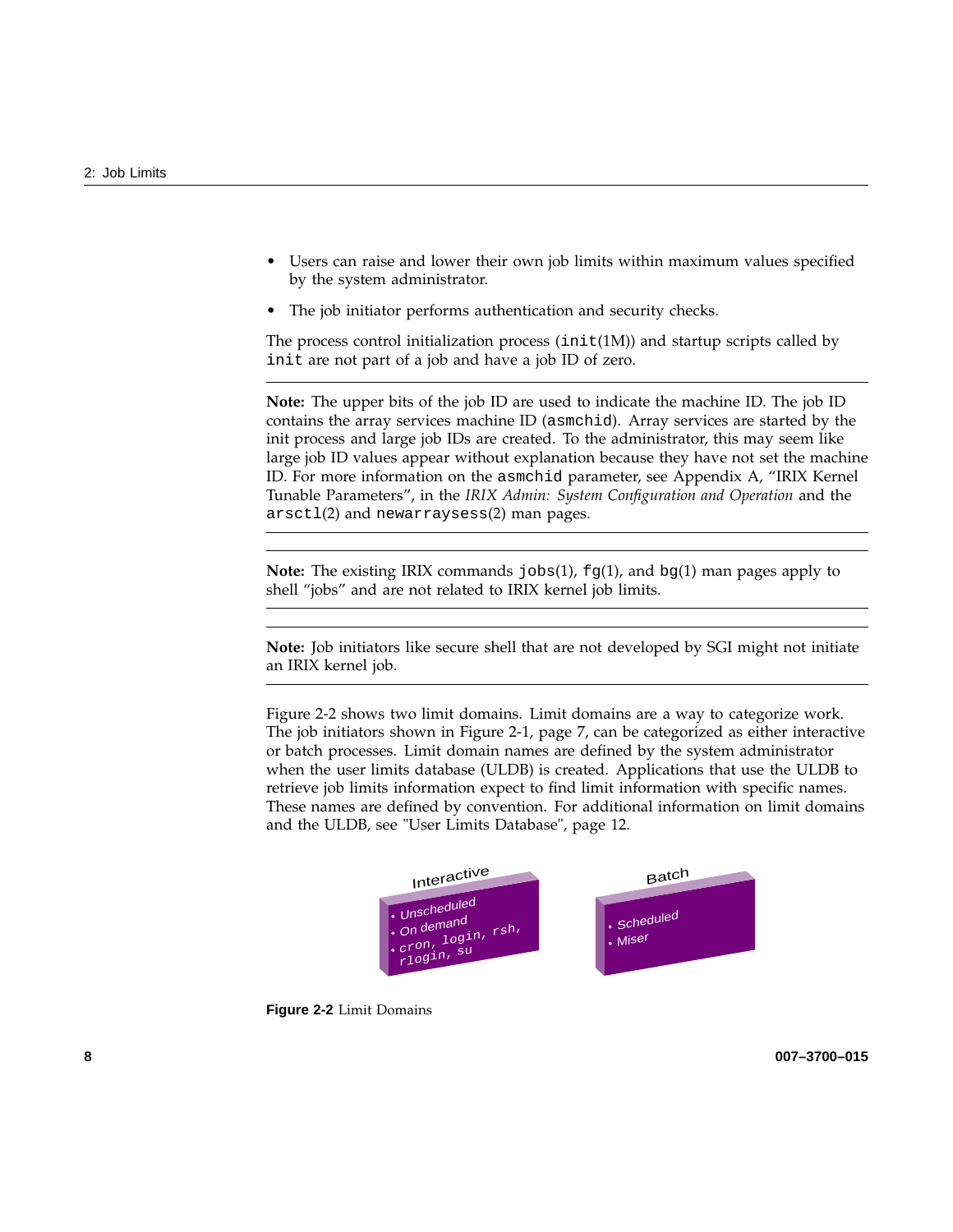The IRIX operating system provides a number of commands that provide information about the memory usage on a system. The job limits jstat(1) command reports the current usage and highwater memory values of all concurrently running processes within a job. For more information on memory usage in IRIX, see Chapter 6, "IRIX Memory Usage", page 141. For more information on the jstat(1) command, see "jstat", page 23.

# **Job Limits Supported**

Table 2-1 shows job limits supported by the IRIX operating system. Each limit restricts the use of a particular system resource for all the processes contained within a job. Job limits software also introduces a limit unique to jobs called JLIMIT\_NUMPROC that controls the number of processes in a job.

| Limit Name                             | Symbolic ID    | Units               | Description                                                                             | Enforcement                                                                     |
|----------------------------------------|----------------|---------------------|-----------------------------------------------------------------------------------------|---------------------------------------------------------------------------------|
| jlimit_nproc_cur<br>jlimit_nproc_max   | JLIMIT NUMPROC | processes           | Maximum<br>number of<br>processes within<br>the job                                     | Process creation by any job<br>fails with errno set to<br>EAGAIN                |
| jlimit_nofile_cur<br>jlimit_nofile_max | JLIMIT NOFILE  | file<br>descriptors | Maximum total<br>number of open<br>file descriptors all<br>processes in job<br>can have | $open(2)$ calls by any job<br>fail with errno set to<br><b>EMFILE</b>           |
| jlimit_rss_cur<br>jlimit_rss_max       | JLIMIT RSS     | bytes               | Maximum total<br>resident set size<br>for all processes<br>in a job                     | Resident pages above limit<br>become prime swap<br>candidates                   |
| jlimit_vmem_cur<br>jlimit_vmem_max     | JLIMIT VMEM    | bytes               | Maximum total<br>address space for<br>all processes in a<br>job                         | The $brk(2)$ and $mmap(2)$<br>calls in any job fail with<br>errno set to ENOMEM |

#### **Table 2-1** Job Limits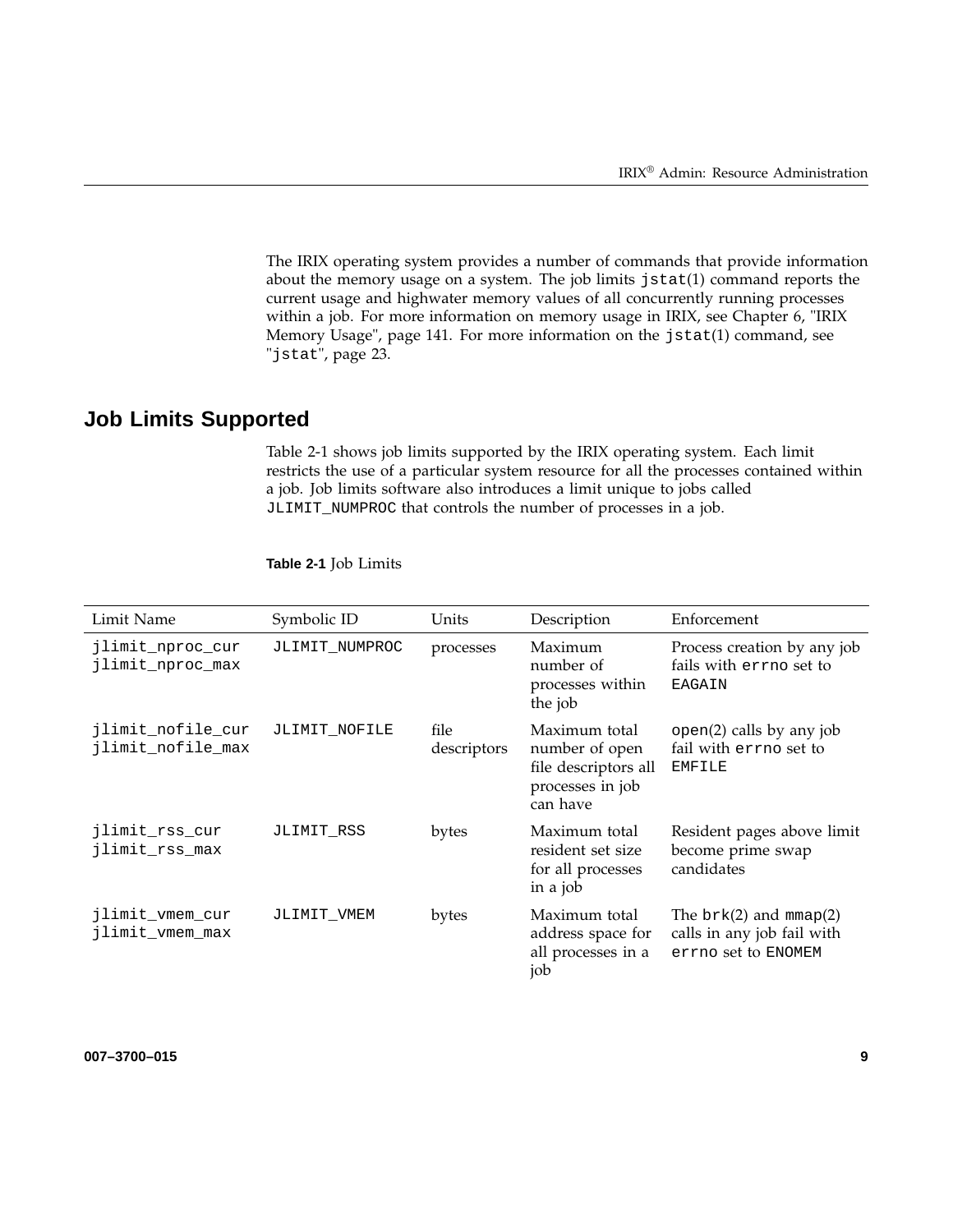| Limit Name                         | Symbolic ID | Units   | Description                                                                   | Enforcement                                                                                                                                                                                                                                                  |
|------------------------------------|-------------|---------|-------------------------------------------------------------------------------|--------------------------------------------------------------------------------------------------------------------------------------------------------------------------------------------------------------------------------------------------------------|
| jlimit_data_cur<br>jlimit_data_max | JLIMIT_DATA | bytes   | Maximum total<br>heap size for all<br>processes in job                        | The $brk(2)$ calls in any job<br>fail with errno set to<br><b>ENOMEM</b>                                                                                                                                                                                     |
| jlimit_cpu_cur<br>jlimit_cpu_max   | JLIMIT CPU  | seconds | Maximum<br>number of CPU<br>seconds allowed<br>for all processes<br>in a job. | Termination of all<br>processes in a job that<br>continue to consume CPU<br>time via SIGXCPU signal.<br>See Note below. You can<br>also use the<br>cpulimit_gracetime<br>parameter to alter<br>signalling behavior, see<br>"cpulimit_gracetime",<br>page 11. |
| jlimit_pmem_cur<br>jlimit_pmem_max | JLIMIT_PMEM | bytes   | Maximum total<br>resident set size<br>for all processes<br>in a job.          | Termination of all<br>processes in job that<br>continue to consume<br>system resources via<br>SIGKILL signal. See Note<br>below and<br>"cpulimit_gracetime",<br>page 11.                                                                                     |

#### **getjlimit and setjlimit**

Limits on the consumption of system resources by a job, shown in Table 2-1, page 9, may be obtained with the  $getjlimit(2)$  function and set by the  $setjlimit(2)$ function. The getjlimit function gets the current and maximum job limits values for the specified job. The CAP\_MAC\_READ capability is needed to retrieve values from jobs belonging to other users.

The  $setjlimit(2)$  function sets the current and maximum job limits values for the specified job. If the current job is different from the job being requested, the setjlimit function checks for the CAP\_MAC\_WRITE capability. If the maximum (hard) limits are being raised, the setjlimit function checks for the CAP\_PROC\_MGT capability.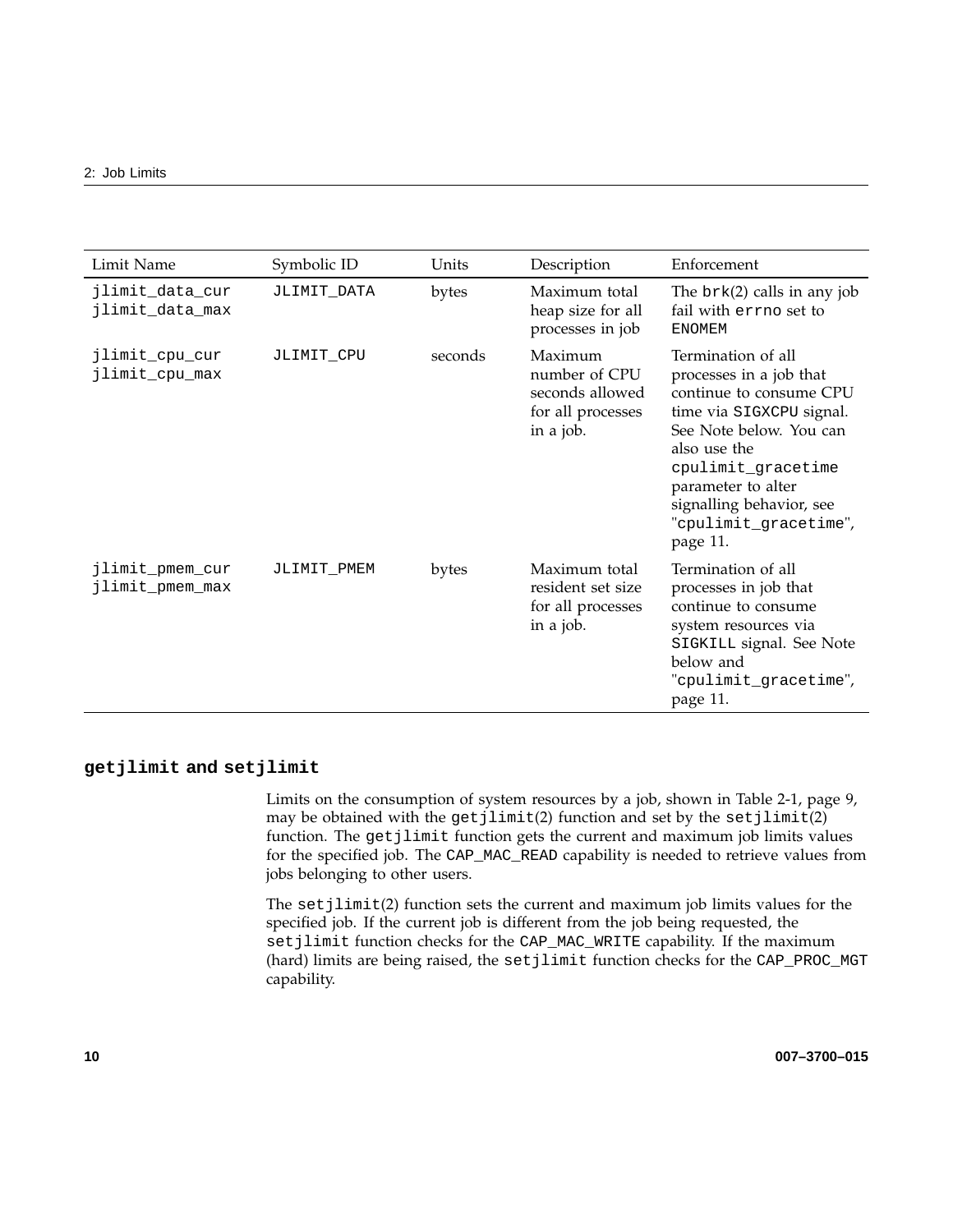For additional information, see the get jlimit(2) man page. For more information on the capability mechanism that provides fine grained control over the privileges of a process, see the capability(4) and capabilities(4) man pages. **waitjob** The wait job mechanism allows a batch processing system to find out job limit information for jobs that exit abnormally. The waitjob function obtains information about a terminated job that has been set with setwaitjobpid argument to wait. For more information on the wait job(2) and setwait jobpid(2) calls, see "Application Programming Interface for Job Limits", page 187 and "Application Programming Interface for the ULDB", page 192, respectively, and the waitjob(2) and setwaitjobpid(2) man pages.

#### **systune**

You can use the systune *joblimits* command to set system-wide defaults. For additional information, see "Using systune to Display and Set Job Limits", page 18 and the systune(1M) man page.

#### **cpulimit\_gracetime**

The cpulimit\_gracetime parameter establishes a grace period for processes that exceed the CPU time limit. Each process in a job has a cpulimit\_gracetime associated with it. If the cpulimit\_gracetime parameter is set to 10 seconds and a job has 100 processes, theoretically, a job could run for an additional 1000 seconds after the JLIMIT\_CPU limit had been exceeded. The cpulimit\_gracetime parameter controls the signalling behavior associated with the CPU limit. For additional information on the cpulimit\_gracetime parameter, see "Additional Process Limits Parameters", page 4.

Job limits software works in a manner similar to process limits when dealing with the cpulimit\_gracetime. As a process executes, the CPU usage increases. When the limit is reached, the SIGXCPU signal is sent individually to each process when it executes. When the SIGXCPU is sent to a process, the grace period goes into effect for that process. If the process is still executing when the grace period expires, it is terminated with the SIGKILL signal. Only the processes in a job that are executing, are sent a SIGXCPU signal. Each process in a job gets an individual grace period. Therefore, the SIGXCPU signal is not sent en masse to all processes in a job.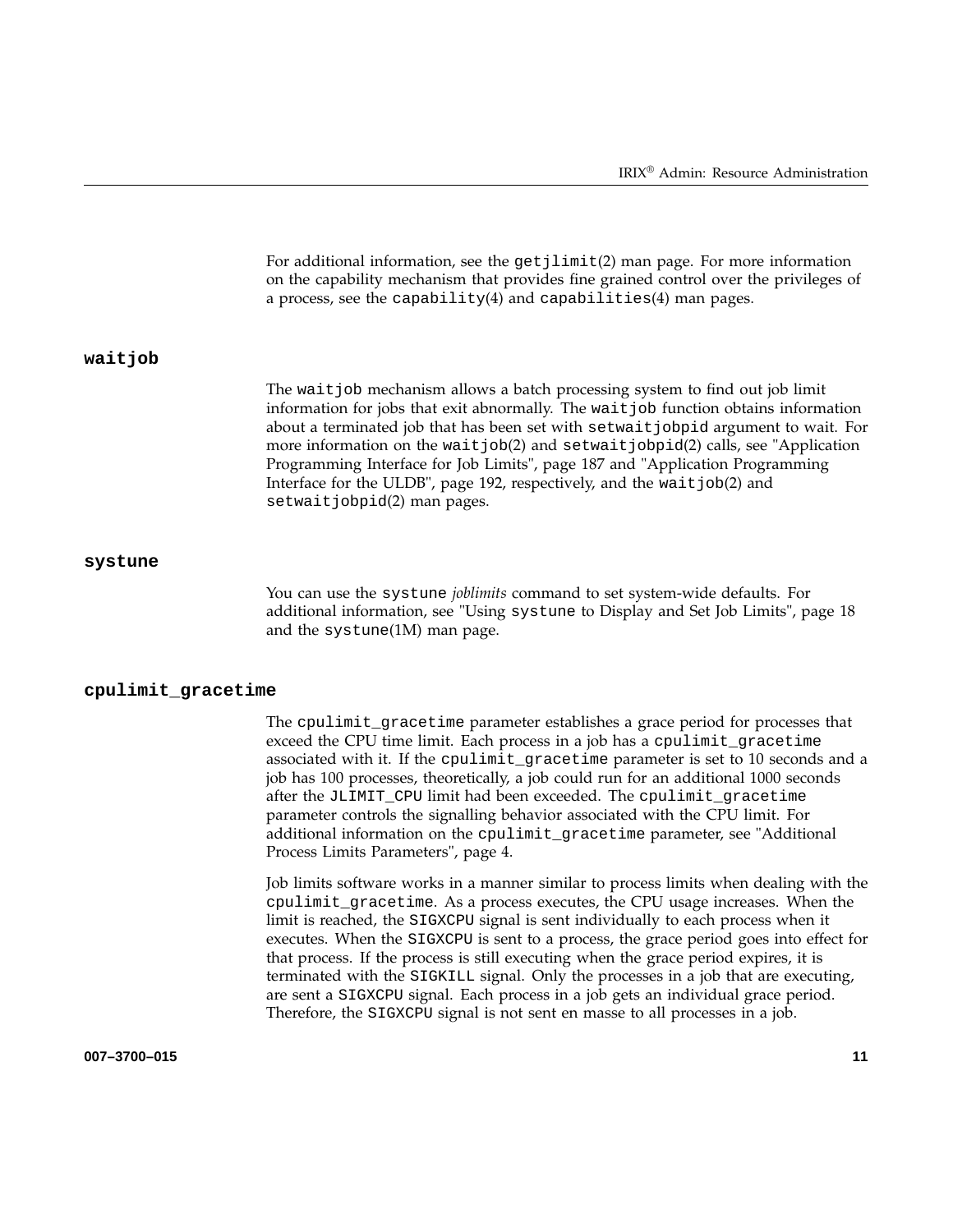**Note:** Only processes in a job that are executing and consuming system resources, such as CPU time or memory, when a clock interrupt occurs and a JLIMIT\_CPU or JLIMIT\_PMEM limit has been exceeded, will receive either a SIGXCPU or SIGKILL signal, respectively. It is possible that processes in a job that are idle will not be signalled even if a limit has been exceeded.

# **User Limits Database**

The User Limits Database (ULDB) contains job limits information which allows a system administrator to control access to a machine on a per user basis. Job initiators, the applications that initiate new jobs on the system like login, rsh, rlogin, cron, and workload management systems like Miser, retrieve job limits values from the ULDB for a particular user and use the information to set limits, appropriately.

For more information on job initiators, see "Job Limits Overview", page 6.

The ULDB is used to set job limit and process limit values for jobs when the job limits package is installed. If job limits are not installed, process limits are handled by the current resource limits functionality.

Domain defaults apply to all users unless there is a "user" entry that describes values for that user. User specific values override the domain defaults. Values in the ULDB override the system default values for both job limits and process limits.

This section describes the commands used to create, maintain, and display the contents of the ULDB and the library application programming interface (API), which allows applications access to the ULDB information.

**Note:** The ULDB configuration file contained in the /etc/jlimits.in file contains a template you can follow when setting up the ULDB on your system.

The /etc directory also contains the jlimits and jlimits.m files. The jlimits.in file is parsed into the colon delimited jlimits file, which is used to load job limits into the local ULDB jlimits.m file or into the NIS master map. The jlimits file is automatically generated by the genlimits(1M) command. The jlimits.m file is the local ULDB mdbm file.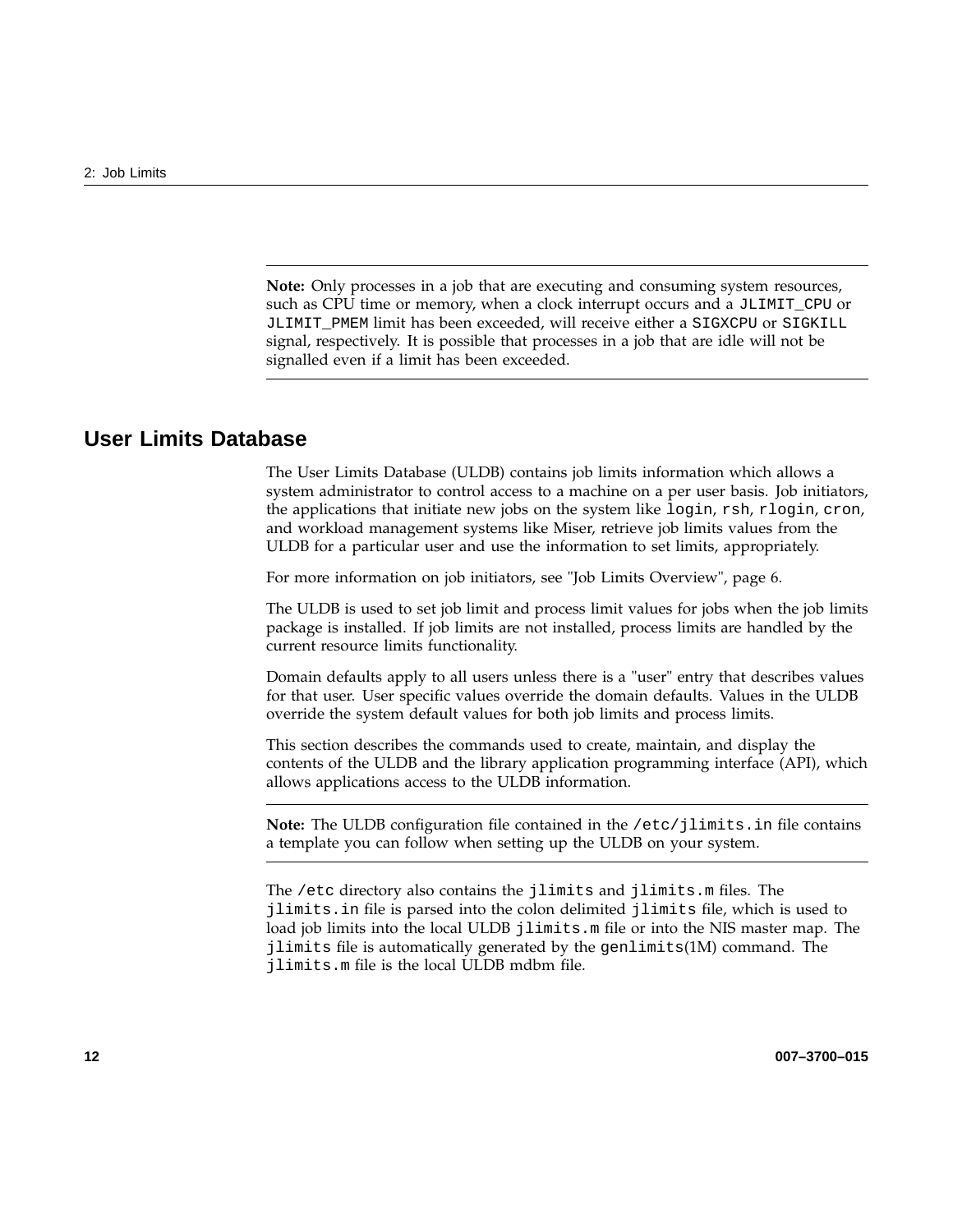### **Creating the User Limits Database**

The command to create the ULDB is as follows:

genlimits [-i *infile*] [-l] [-m] [-L *local\_database*] [-N *nisfile*] [-v]

The genlimits command parses the formatted ASCII user limits directives input file (*infile*) into a colon-delimited ASCII file, which can be used to create one of the following output formats:

- Network Information Service (NIS) master server map (-m option)
- Local database for NIS or direct (non-NIS) use (-l option)

The genlimits command accepts the following options:

| $-i$ <i>infile</i> | Identifies the location of the user limits directives input<br>file. If you do not specify the $-i$ option, the default file<br>is /etc/jlimits.in.                                                                                                                                                                                                                                                                                               |
|--------------------|---------------------------------------------------------------------------------------------------------------------------------------------------------------------------------------------------------------------------------------------------------------------------------------------------------------------------------------------------------------------------------------------------------------------------------------------------|
| $-1$               | Creates a local database for Network Information<br>Service (NIS) or direct (non-NIS) use. When NIS is<br>enabled, the local database contains local entries which<br>override or supplement entries from the NIS server.<br>When NIS is not enabled, the local database contains<br>information to set limits on the system. By default, this<br>database is in the /etc/jlimits.m file. You cannot<br>use the $-1$ option with the $-m$ option. |
| $-m$               | Creates the NIS master server map. It generates and<br>stores the map in the standard NIS map location. You<br>cannot override this location. You cannot use the -m<br>option with the -1 option.                                                                                                                                                                                                                                                 |
| -L local_database  | Specifies an alternate location for the local database.<br>The $-L$ option works in conjunction with the $-L$<br>option.                                                                                                                                                                                                                                                                                                                          |
| $-N$ nisfile       | Specifies a different location for the created NIS<br>database source input file. The default location is the<br>/etc/jlimits file. You can use the -N <i>nisfile</i> option<br>to create a new database without overwriting the<br>existing /etc/jlimits file.                                                                                                                                                                                   |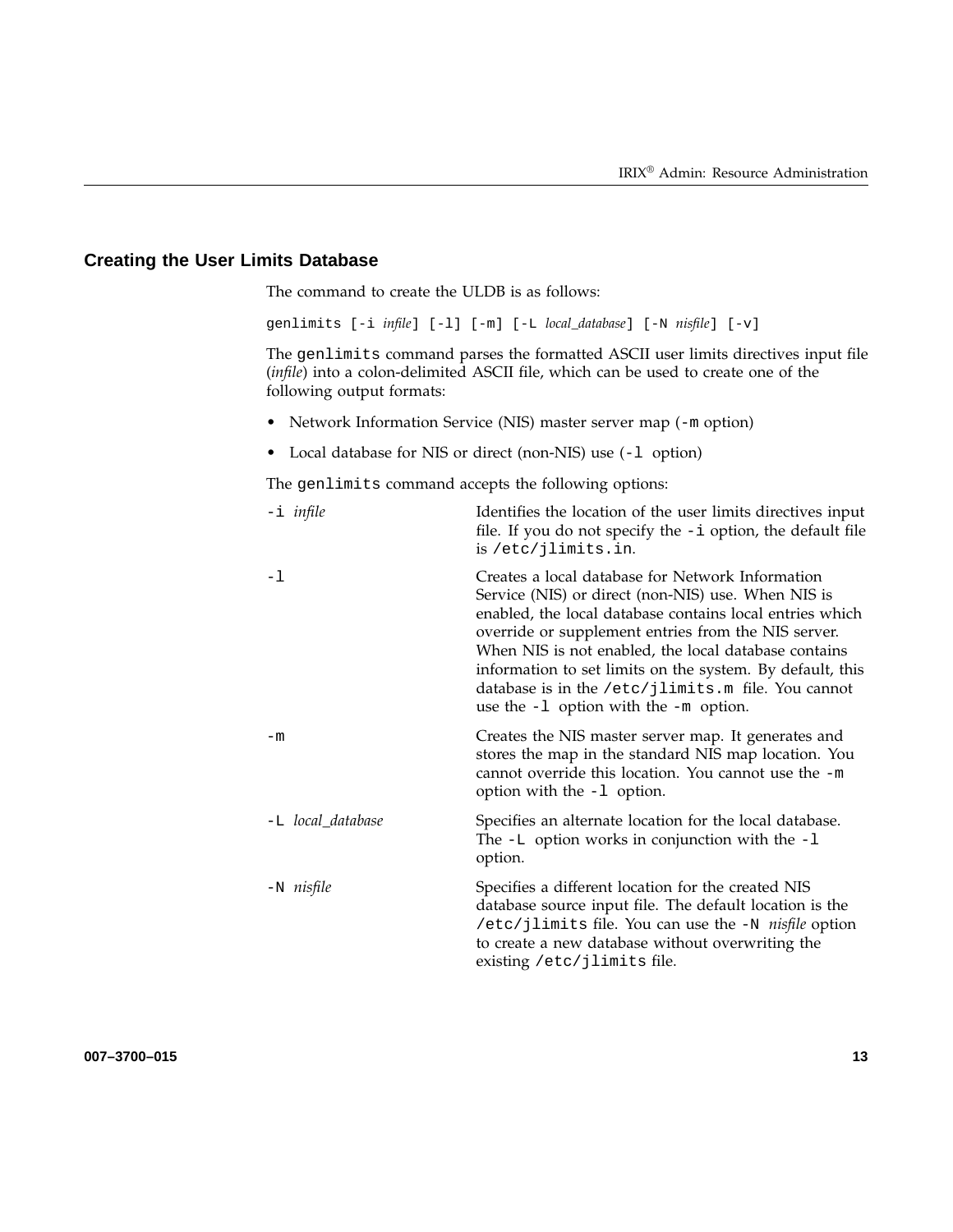|                             | $-v$                                                                                                                                                                                                                                                          | Specifies verbose mode, which prints out messages<br>describing actions of the genlimits command. |  |
|-----------------------------|---------------------------------------------------------------------------------------------------------------------------------------------------------------------------------------------------------------------------------------------------------------|---------------------------------------------------------------------------------------------------|--|
|                             |                                                                                                                                                                                                                                                               | For additional information, see the genlimits(1M) man page.                                       |  |
|                             | <b>Creating the User Limits Directives Input File</b>                                                                                                                                                                                                         |                                                                                                   |  |
|                             | The user limits directive file contains the input to the genlimits(1M) command,<br>defining the information on domains, limits, and users that will be used to generate<br>the ULDB. This section describes how to write a user limits directives input file. |                                                                                                   |  |
| <b>Comments</b>             |                                                                                                                                                                                                                                                               |                                                                                                   |  |
|                             |                                                                                                                                                                                                                                                               | Any text following the # character is treated as a comment.                                       |  |
| <b>Numeric Limit Values</b> |                                                                                                                                                                                                                                                               |                                                                                                   |  |
|                             |                                                                                                                                                                                                                                                               |                                                                                                   |  |
|                             | Numeric values can have a letter appended that indicate a multiplier that is applied<br>to the numeric value provided to determine the limit value as follows:                                                                                                |                                                                                                   |  |
|                             | Letter<br><b>Multiplier Value</b>                                                                                                                                                                                                                             |                                                                                                   |  |
|                             | k (kilo)                                                                                                                                                                                                                                                      | $1024(2**10)$                                                                                     |  |
|                             | m (mega)                                                                                                                                                                                                                                                      | 1,048,576 (2**20)                                                                                 |  |
|                             | g (giga)                                                                                                                                                                                                                                                      | 1,073,741,824 (2**30)                                                                             |  |
|                             | t (tera)                                                                                                                                                                                                                                                      | 1,099,511,627,776 (2**40)                                                                         |  |
|                             | H (hours)                                                                                                                                                                                                                                                     | 3600                                                                                              |  |
|                             | M (minutes)                                                                                                                                                                                                                                                   | 60                                                                                                |  |
|                             | values.                                                                                                                                                                                                                                                       | • Use the k, m, g, and t multipliers when defining memory limits or other large                   |  |
|                             |                                                                                                                                                                                                                                                               | • Use the H and M multipliers when defining time values.                                          |  |
|                             |                                                                                                                                                                                                                                                               | Multiplier values are defined in the /usr/include/uldb.h system include file.                     |  |
|                             |                                                                                                                                                                                                                                                               | There are no requirements that multipliers be use in the above manner.                            |  |
|                             | upper limit for this particular limit type.                                                                                                                                                                                                                   | Numeric limit values can also be specified as "unlimited" which indicates there is no             |  |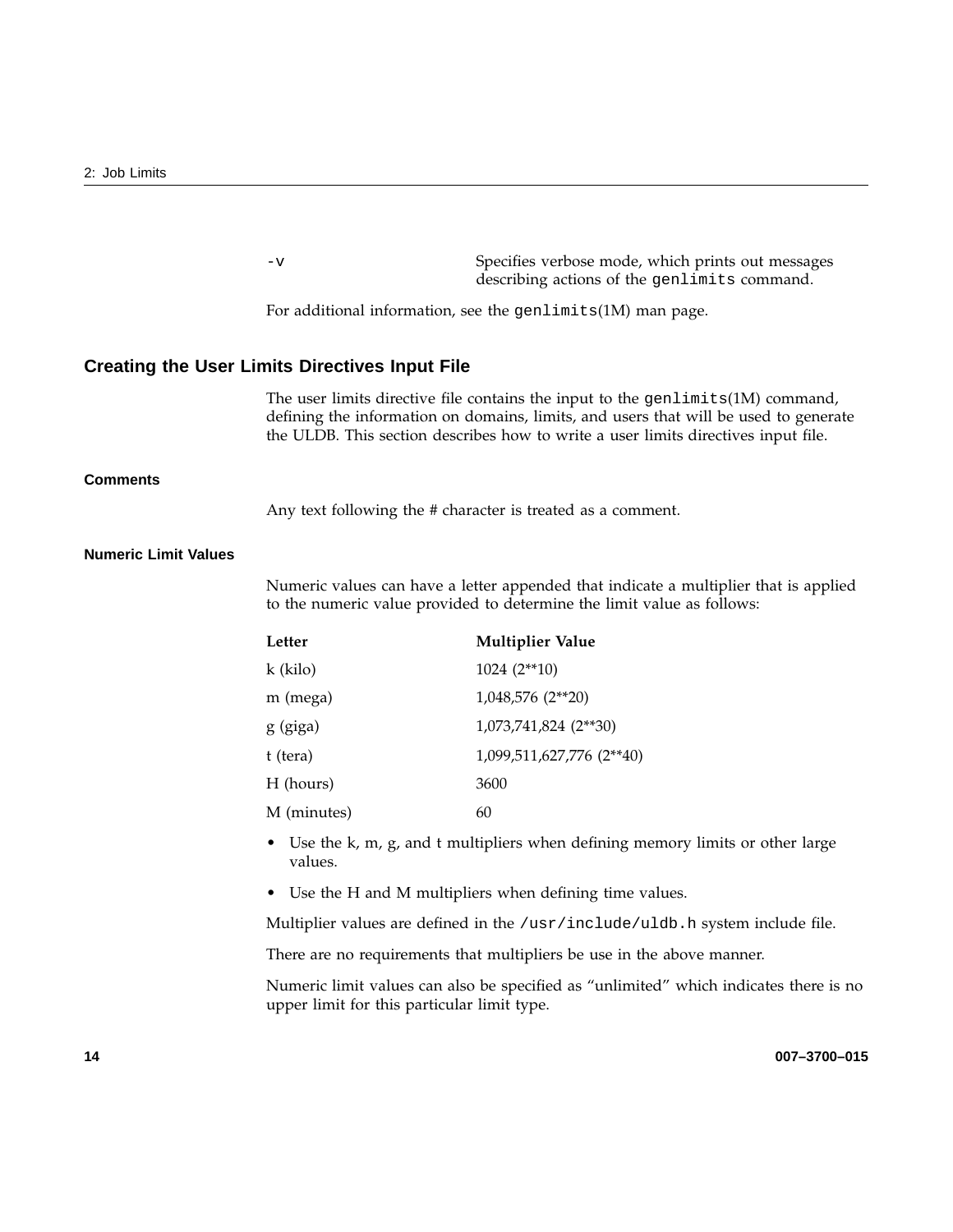For additional information about creating the ULDB, see the genlimits(1M) man page.

#### **Domain Directives**

Each limit domain that is referenced in the ULDB must first be identified using the "domain" directive. The directive provides the ASCII domain name and a list of the default limit values for the domain. An example domain directive follows:

```
domain domain_name {
     limit_name = value
     limit_name:machname = value
     ...
  }
```
Certain domain names are reserved for user job limits. Other domain names may be created and used for special purposes. The following list contains reserved domain names:

| <b>Reserved Domain Name</b> | Description                                                                             |
|-----------------------------|-----------------------------------------------------------------------------------------|
| interactive                 | Used by interactive job initiators such as telnet and<br>login                          |
| batch                       | A generic batch domain used as secondary choice for<br>all workload management software |
| miser                       | The domain used when submitting work to Miser                                           |
| nge                         | The domain used when submitting work to NQE                                             |
| lsf                         | The domain used when submitting work to LSF                                             |
|                             |                                                                                         |

#### **User Directives**

The "user" directive specifies a set of limits for an individual user. The user name must identify a valid login account. The uid value is optional. If uid is specified, the genlimits command verifies that the uid provided matches the uid defined for the user on the machine where genlimits executes. Domain clauses identify each domain for which the user will have unique limit values. The domain listed in the user directive must already be defined in a prior domain directive. The syntax and semantics of the domain clause is the same as the domain directive. It is not necessary to provide user directives for all users on the system. If there is no user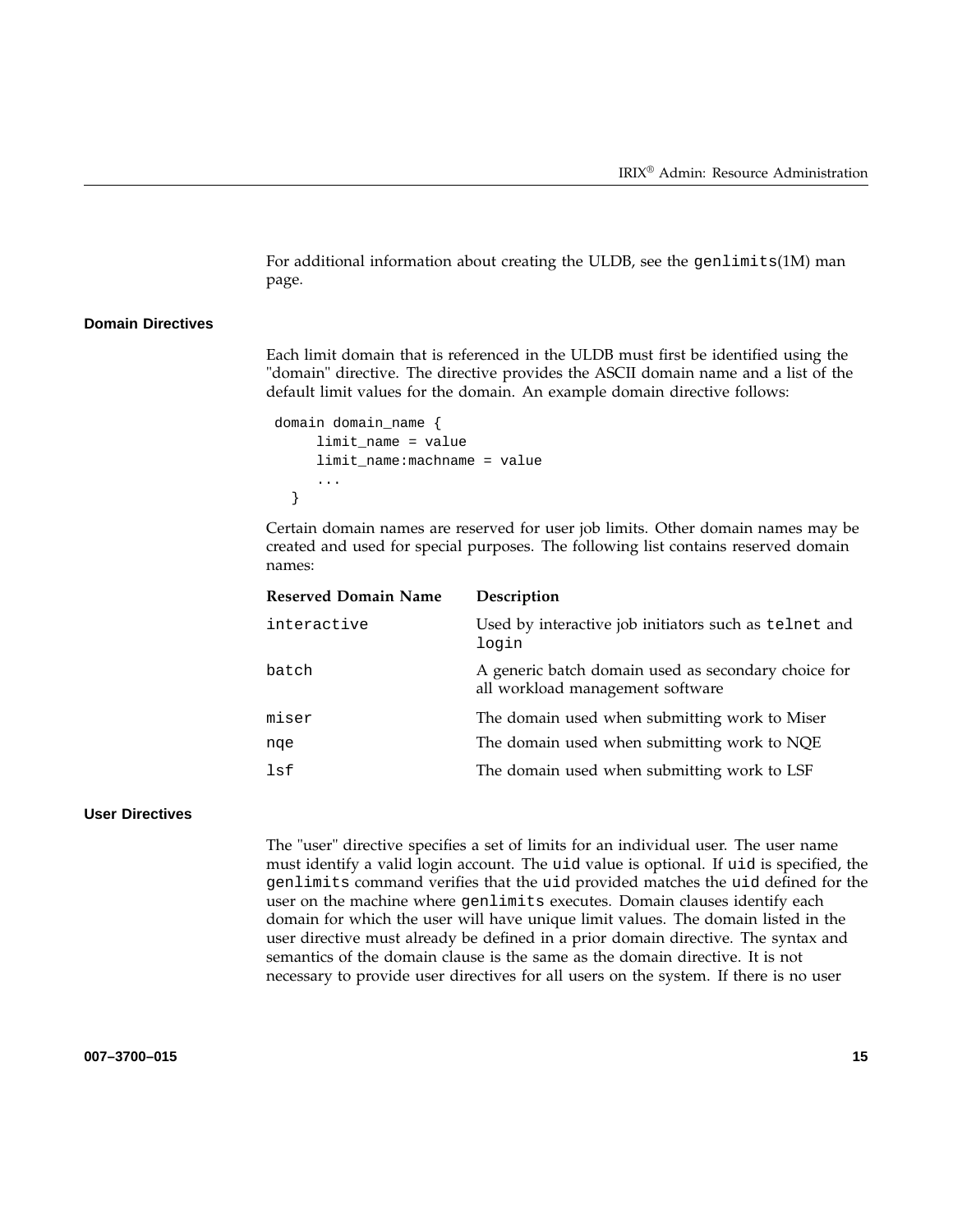directive for a queried user or there are no values for a queried domain, the default values for that domain are returned. An example user directive follows:

```
user user name[:uid] {
      domain_name {
         limit_name = value
         limit_name:machname = value
          ...
      }
      domain_name {
         ...
      }
      ...
   }
```
The limit specifications for both the domain and user directives may include an optional machine name. Limit values specified with a machine name apply only to that machine. Limits without a machine name apply to all machines in the cluster. The directives input file can contain several occurrences of the same limit, each with a different name, as well as an occurrence without a machine name specified.

The genlimits command processes limit values with associated machine names differently depending on the type of database (see "Creating the User Limits Database", page 13) being generated:

- If the -m option is used to generate a NIS master map, limit values with associated machine names are ignored. Only clusterwide values without machine names are included in the database.
- If the -1 option is used to generate a local database, the genlimits command selects the limit value with the name of the local machine if present. If there is no limit value with the local machine name, the genlimits command selects the clusterwide value with no machine name. You can determine the local machine name by running the uname -n command. For additional information on the uname command, see the uname(1) man page.

#### **Setting Up a User Limits Directive Input File Example**

Because the ULDB is completely rebuilt whenever the genlimits command is invoked, the input directive file must contain a complete representation of the database. When changes are needed, the system administrator must edit the user limits directives input file and then rebuild the database. Because domain defaults are used if there is no user entry for a particular user, the administrator only needs to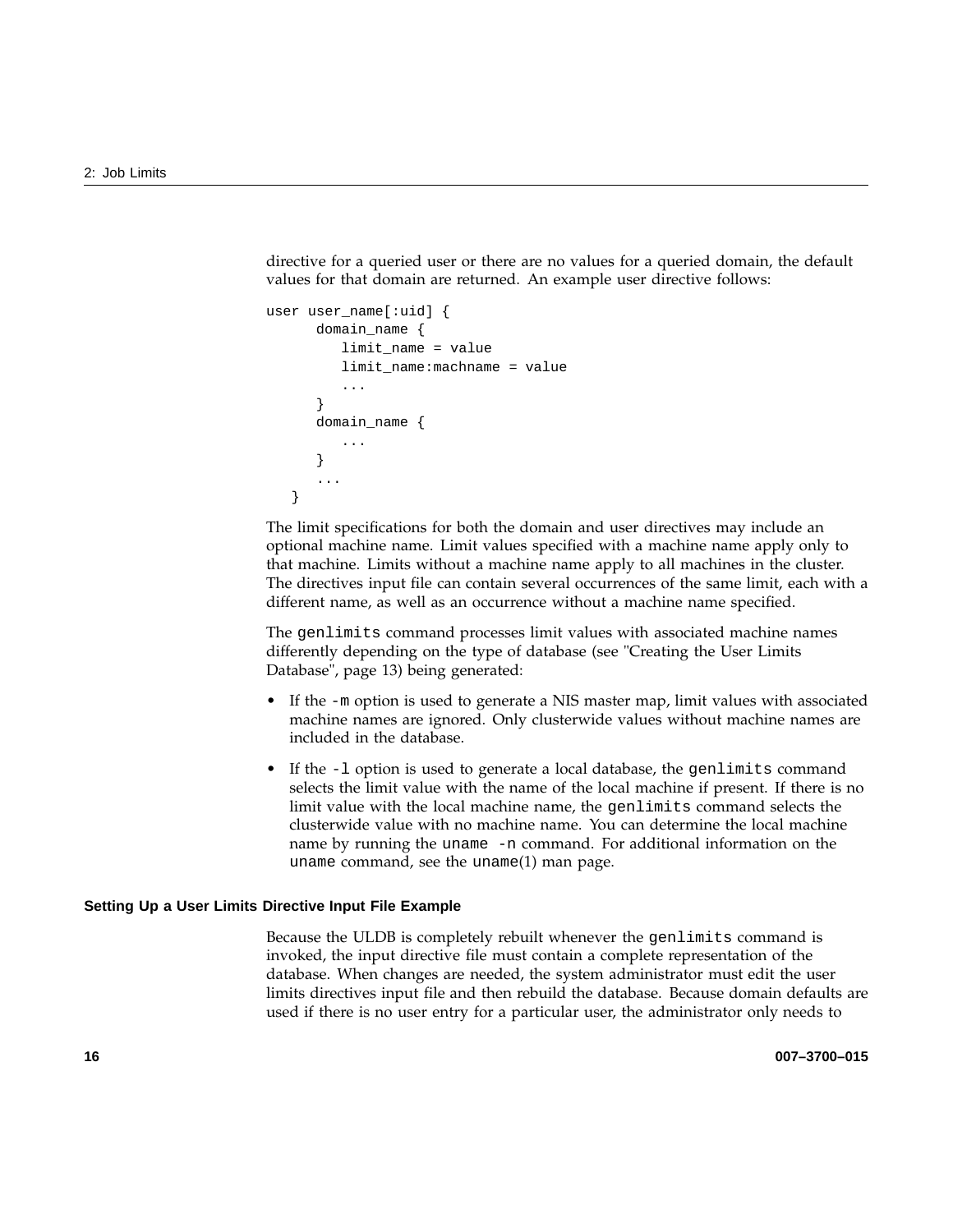provide user entries for named users to overwrite default values. The following example shows a user limits directives input file that specifies three limit types, two domains, and one user with individual limits. The ULDB only stores the limit values. The meaning of a value and the units it expresses are up to the application that uses the limit.

**Note:** If you are updating entries in the ULDB and they do not change the job limit values on your system, make sure that limit names used in the ULDB and limit names used in the systune *joblimits* group are exactly the same. For additional information, see "Troubleshooting Job Limits", page 27.

```
domain interactive { \qquad # domain for interactive logins
  jlimit_cpu_cur = 60
  jlimit cpu max = 120 # limit interactive jobs to 120 CPU seconds
  jlimit_vmem_cur = 2m
  jlimit_vmem_max = 4m # limit interactive jobs to 4 megabytes of virtual memory
  jlimit_numproc_cur =10
  jlimit_numproc_max = 20 # limit interactive jobs to 20 concurrent processes
}
domain batch { \qquad # domain for batch submissions
  jlimit_cpu_cur = 3600
  jlimit_cpu_max = 7200 # limit batch jobs to two hours of CPU time
  jlimit_vmem_cur = 128m
  jlimit_vmem_max = 256m \qquad # limit batch jobs to 256 megabytes of memory
  jlimit_numproc_cur = unlimited
  jlimit_numproc_max = unlimited # no limit on processes in a batch job
}
user fred:123 { # User "fred" gets his own interactive CPU limits
  interactive \{ #
     jlimit cpu cur = 300
     jlimit_cpu_max = 600 # "fred" needs to run longer jobs in interactive mode
   }
}
```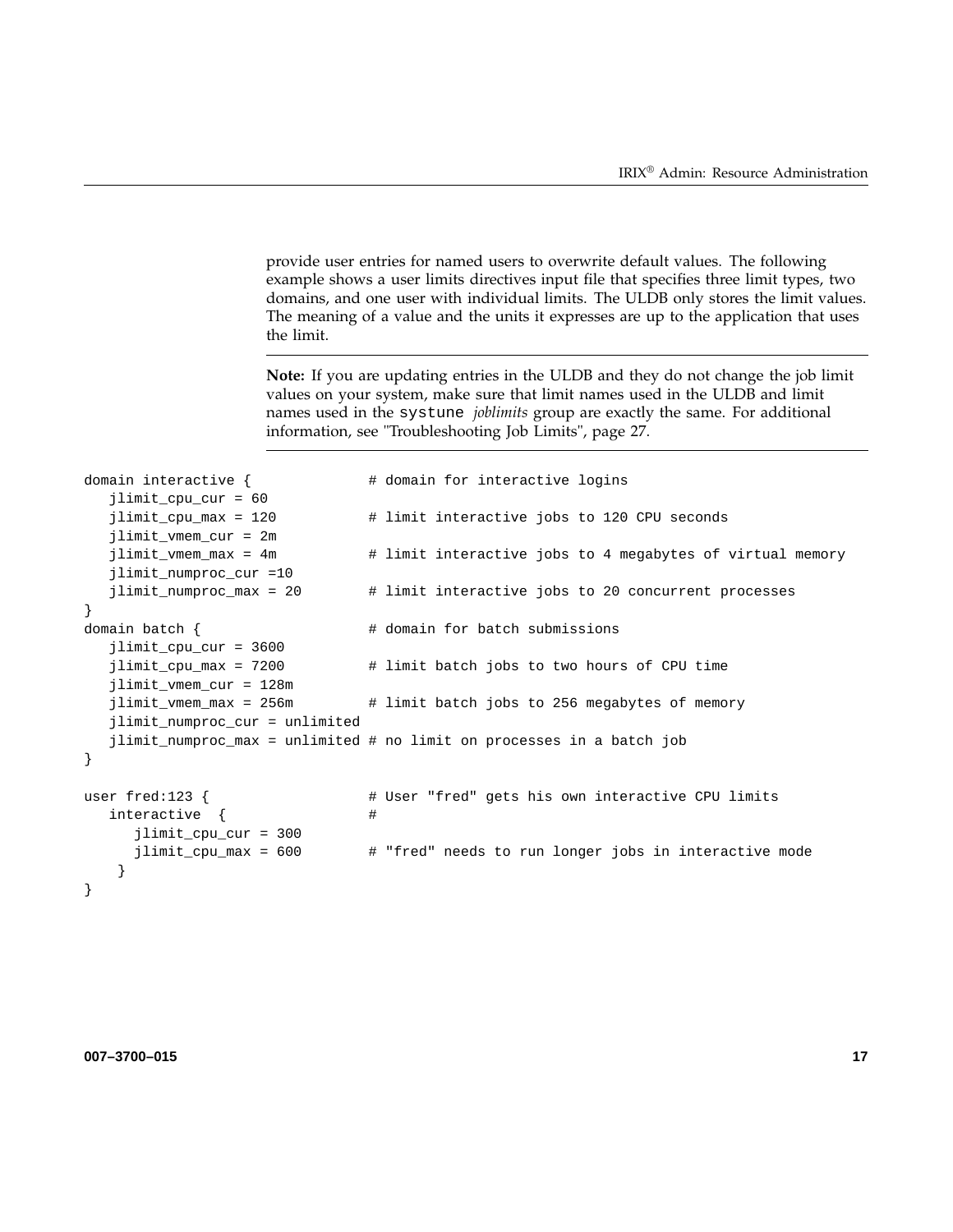#### **Using systune to Display and Set Job Limits**

You can use the systune *joblimits* command to view and set systemwide default values for user job limits. The ULDB will override these values if it exists. The *joblimits* group contains the following variables:

```
jlimit_cpu_cur
jlimit_cpu_max
jlimit_data_cur
jlimit_data_max
jlimit_vmem_cur
jlimit_vmem_max
jlimit_rss_cur
jlimit_rss_max
jlimit_nofile_cur
jlimit_nofile_max
jlimit_numproc_cur
jlimit_numproc_max
jlimit_pmem_cur
jlimit_pmem_max
```
Output from the systune *joblimits* command follows:

#### \$ **systune joblimits**

```
group: joblimits (statically changeable)
        jlimit_numproc_max = 1024 (0x400) ll
        jlimit_numproc_cur = 1024 (0x400) ll
        jlimit_nofile_max = 5000 (0x1388) ll
        jlimit_nofile_cur = 400 (0x190) ll
        jlimit_rss_max = 9223372036854775807 (0x7fffffffffffffff) ll
        jlimit_rss_cur = 9223372036854775807 (0x7fffffffffffffff) ll
        jlimit_vmem_max = 9223372036854775807 (0x7fffffffffffffff) ll
        jlimit_vmem_cur = 9223372036854775807 (0x7fffffffffffffff) ll
        jlimit_data_max = 9223372036854775807 (0x7ffffffffffffffffff) ll
        jlimit_data_cur = 9223372036854775807 (0x7fffffffffffffff) ll
        jlimit_cpu_max = 9223372036854775807 (0x7fffffffffffffffff;) ll
        jlimit\_cpu\_cur = 9223372036854775807 (0x7fffffffffffffff) ll
        jlimit_pmem_max = 9223372036854775807 (0x7fffffffffffffff) ll
        jlimit_pmem_cur = 9223372036854775807 (0x7fffffffffffffff) ll
```
**18 007–3700–015**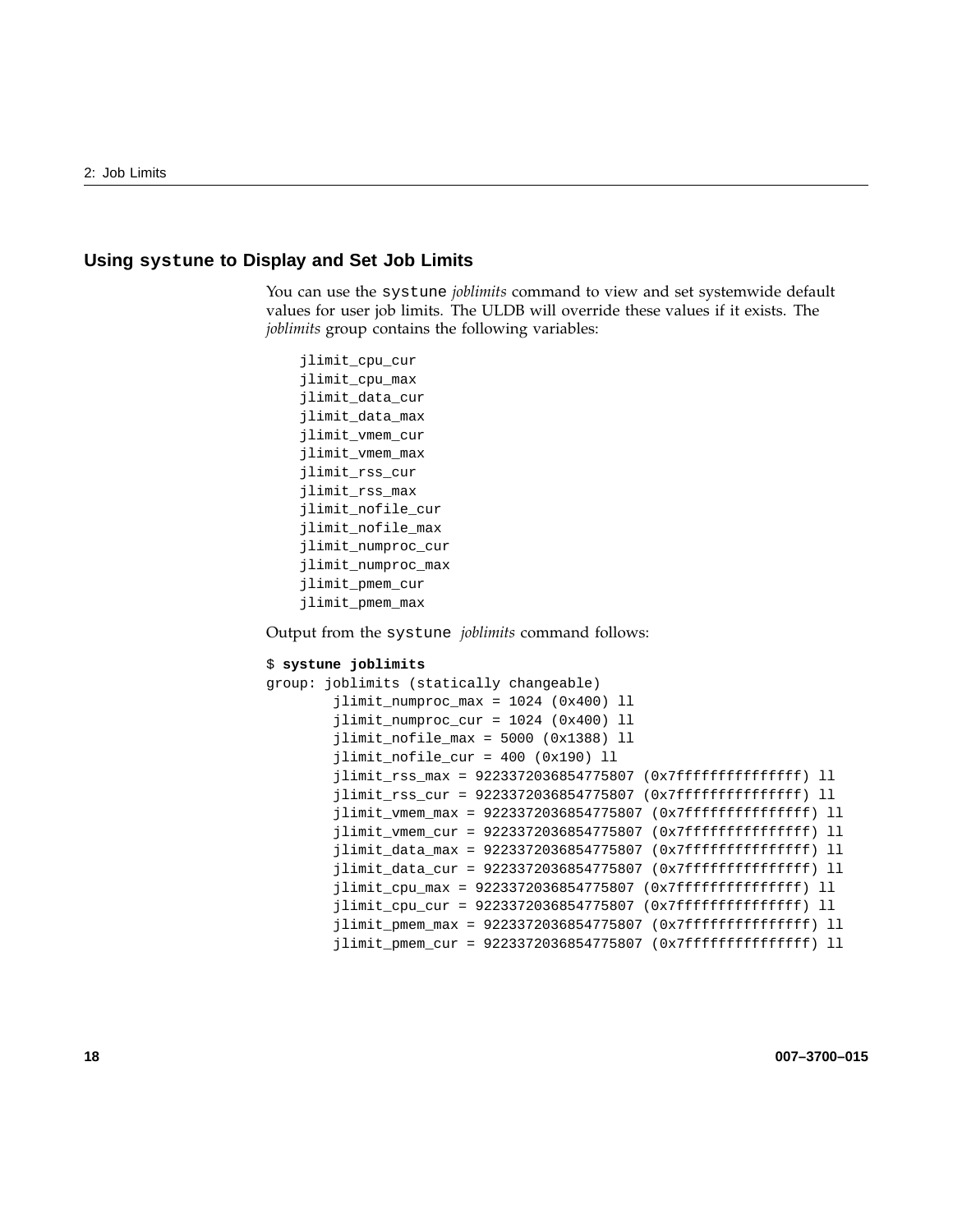The display information is described below:

- jlimit\_numproc Number of processes limit
- jlimit\_nofile Number of files limit
- jlimit\_rss Resident set size, default is in bytes
- jlimit\_vmem Virtual memory limit, default is in bytes
- jlimit\_data Data size, default is in bytes
- jlimit\_cpu CPU time, default in seconds.
- jlimit\_pmem Maximum resident set size for all processes in a job, default in bytes

For additional information, see the systune(1M) and jlimit(1) man pages.

#### **User Commands for Viewing and Setting Job Limits**

This section describes the following user commands which can be used to view and set job limits:

- "showlimits", page 19
- "jlimit", page 22
- "jstat", page 23

#### **showlimits**

The command to view limit information from the ULDB is as follows:

showlimits [-D] [-d] [-u *user\_name*] [*domain\_name*]

The showlimits command displays limits information from the user limits database (ULDB).

The showlimits command accepts the following options:

-D Displays the names of all the domains defined in the ULDB. When you specify the -D option, the domain name and other options are ignored.

**007–3700–015 19**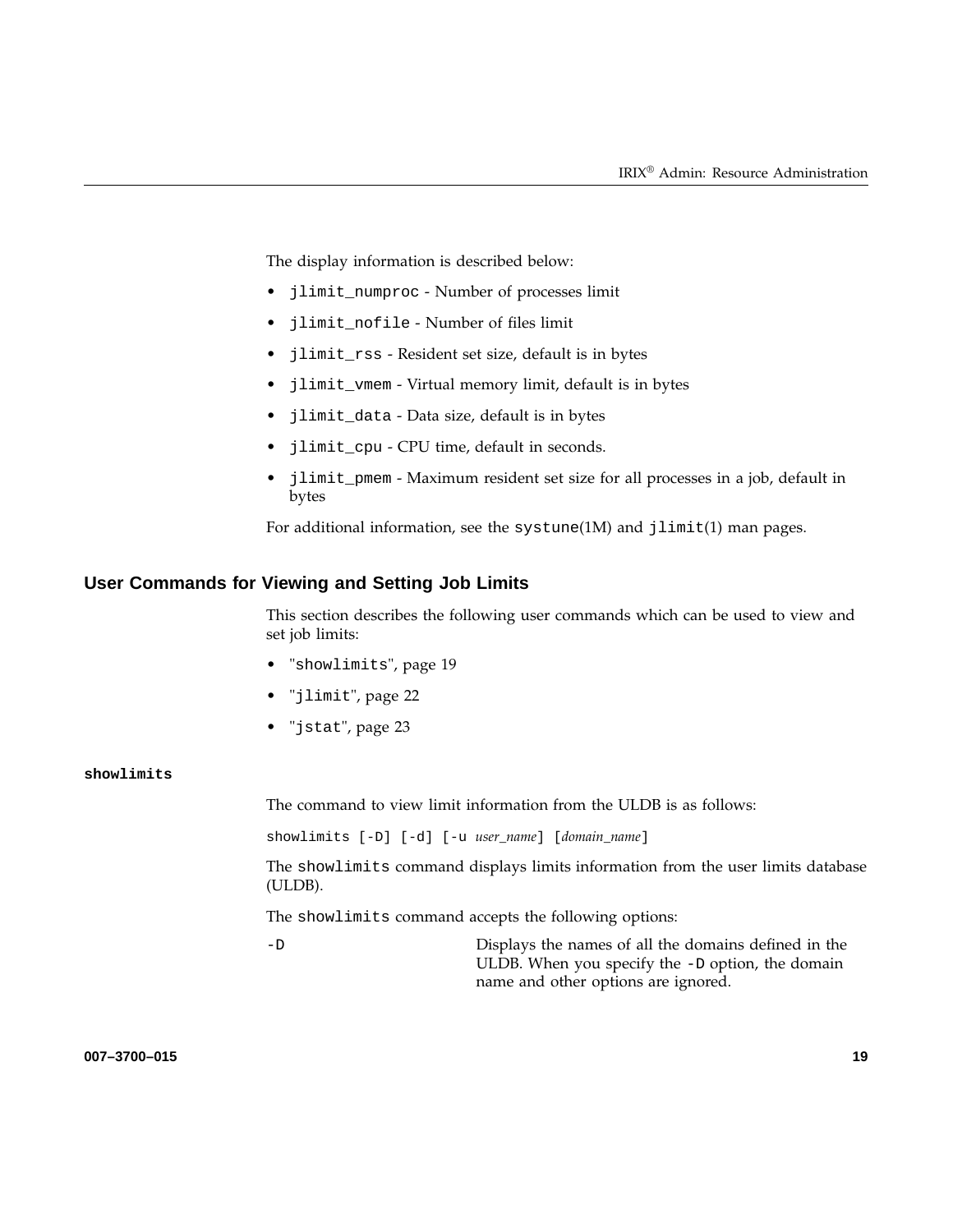| -d           | Displays the domain default limits. When no options<br>are specified, the showlimits command displays the<br>default limits for all domains. |
|--------------|----------------------------------------------------------------------------------------------------------------------------------------------|
| -u user name | Displays the limits values for the specified user rather<br>than the current user.                                                           |
| domain name  | Displays the limits values for the specified domain<br>rather than all domains.                                                              |

If no options are specified, the showlimits command displays the current limits information for the current user for all domains as shown below:

```
% showlimits
Domain interactive:
        jlimit_cpu_cur: unlimited
        jlimit_cpu_max: unlimited
        jlimit_data_cur: unlimited
        jlimit_data_max: unlimited
        jlimit_nofile_cur: 400
        jlimit_nofile_max: unlimited
        jlimit_vmem_cur: unlimited
        jlimit_vmem_max: unlimited
        jlimit_rss_cur: unlimited
        jlimit_rss_max: unlimited
        jlimit_pthread_cur: 2k
        jlimit_pthread_max: 65535
        jlimit_numproc_cur: 1k
        jlimit_numproc_max: 65535
        rlimit_cpu_cur: unlimited
       rlimit_cpu_max: unlimited
        rlimit_fsize_cur: unlimited
        rlimit_fsize_max: unlimited
        rlimit_data_max: unlimited
       rlimit_stack_cur: 64m
        rlimit_stack_max: unlimited
        rlimit_core_cur: unlimited
       rlimit_core_max: unlimited
       rlimit_nofile_cur: 200
        rlimit_nofile_max: unlimited
        rlimit_vmem_max: unlimited
        rlimit_rss_max: unlimited
```
**20 007–3700–015**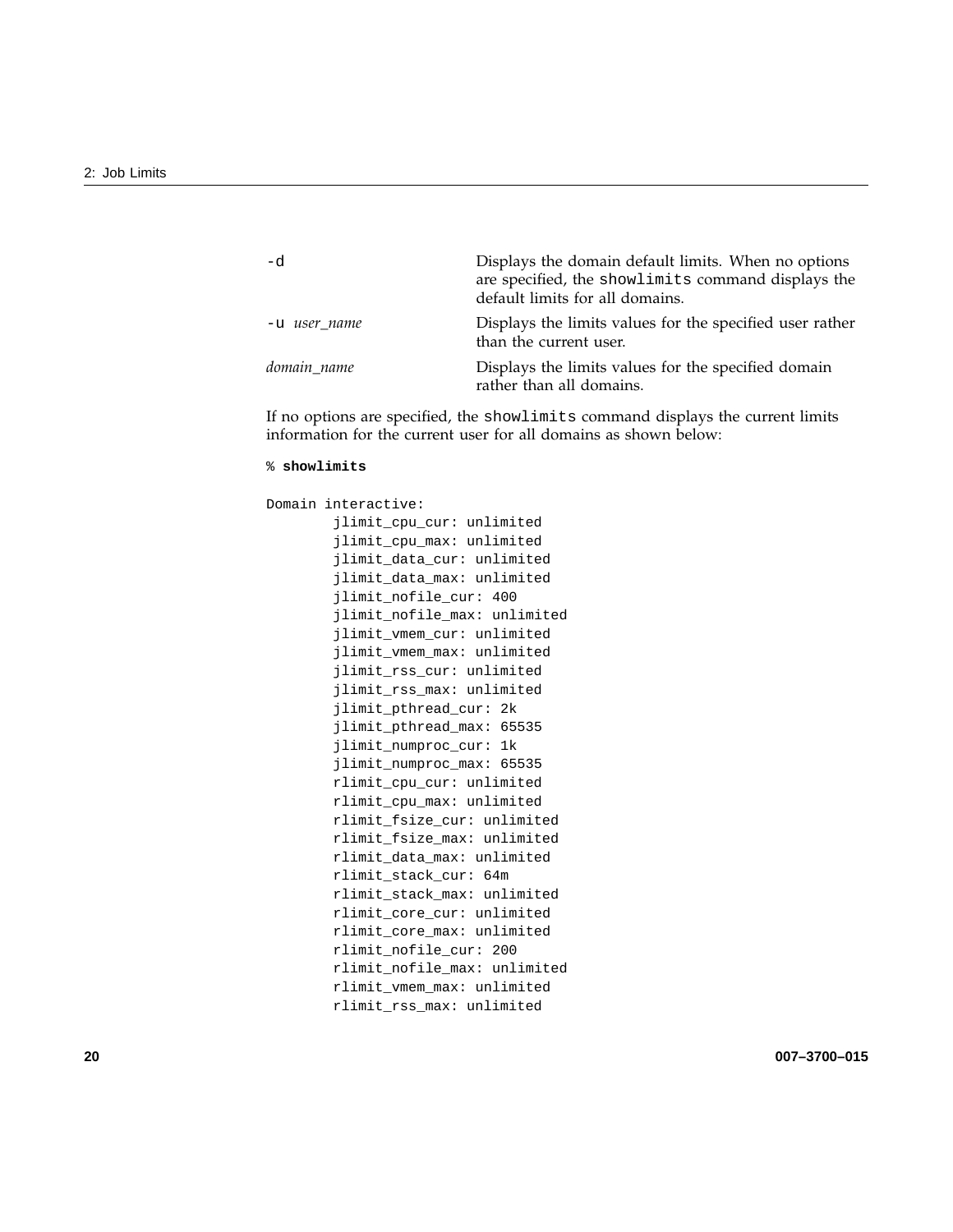```
Domain batch:
        jlimit_cpu_cur: unlimited
        jlimit_cpu_max: unlimited
        jlimit_data_cur: unlimited
        jlimit_data_max: unlimited
        jlimit_nofile_cur: 400
        jlimit_nofile_max: unlimited
        jlimit_vmem_cur: unlimited
        jlimit_vmem_max: unlimited
        jlimit_rss_cur: unlimited
        jlimit_rss_max: unlimited
        jlimit_pthread_cur: 2k
        jlimit_pthread_max: 65535
        jlimit_numproc_cur: 1k
        jlimit_numproc_max: 65535
        rlimit_cpu_cur: unlimited
        rlimit_cpu_max: unlimited
        rlimit_fsize_cur: unlimited
        rlimit_fsize_max: unlimited
        rlimit_data_max: unlimited
        rlimit_stack_cur: 64m
        rlimit_stack_max: unlimited
        rlimit_core_cur: unlimited
        rlimit_core_max: unlimited
        rlimit_nofile_cur: 200
        rlimit_nofile_max: unlimited
        rlimit_vmem_max: unlimited
        rlimit_rss_max: unlimited
```
**Note:** If the ULDB has changed after the user logged in, the current limits will not be effective. Current limits will be effective for any new users that login.

For a description of the job limit values, see Table 2-1, page 9. For a description of the process limit values, see Table 1-1, page 2.

For additional information, see the showlimits(1) man page.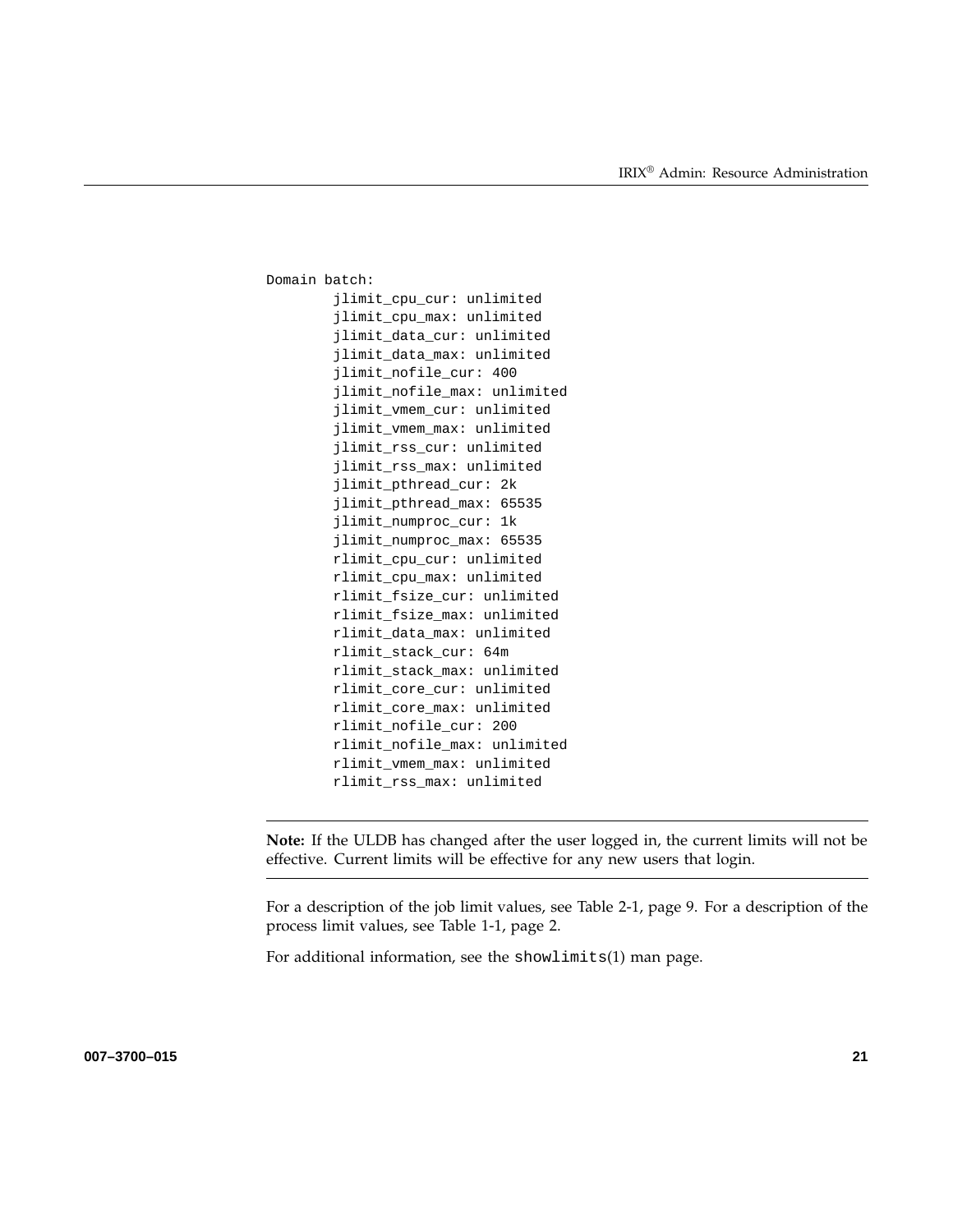#### **jlimit**

The command to display and set job limits is as follows:

jlimit [-j *job\_id*] [-h] [*limit\_name* [*value*]]

The jlimit command displays and changes limits on job resource usage. The current and maximum (hard) limits are set when a job starts from values that are contained in the user limits database (ULDB) information for the user. You can raise and lower your current limits within the range not to exceed your maximum limit. You can irrevocably lower your maximum limit. You must have the CAP\_PROC\_MGT capability to raise your maximum limit. Limit enforcement always occurs at the current limit regardless of your maximum limit value. See the capability $(4)$  and capabilities(4) man pages for additional information on the capability mechanism that provides fine grained control over the privileges of a process.

The jlimit command accepts the following options:

| $-j$ job_id        | Specifies a particular job ID for a job where limits are<br>going to be changed. You must have the<br>CAP_MAC_WRITE and CAP_PROC_MGT capabilities to<br>change job limits for jobs that belong to other users.<br>The job ID is printed out in hexadecimal. When the job<br>ID is specified, the "0x" prefix is optional. |
|--------------------|---------------------------------------------------------------------------------------------------------------------------------------------------------------------------------------------------------------------------------------------------------------------------------------------------------------------------|
| $-h$               | Specifies that the maximum (hard) limit values for a job<br>are displayed or modified. If you do not specify the -h<br>option, the jlimit command displays or modifies<br>current limit values.                                                                                                                           |
| limit_name [value] | Displays or sets the value for the specified limit:                                                                                                                                                                                                                                                                       |
|                    | • If no limit name is specified, jlimit displays the<br>values for all limits.                                                                                                                                                                                                                                            |
|                    | • If the limit name is specified without a value,<br>jlimit displays the value for the limit.                                                                                                                                                                                                                             |
|                    | • If both a limit name and a value are specified,<br>jlimit sets the appropriate value for the limit.                                                                                                                                                                                                                     |

If the -j option with a *job\_id* argument is specified, the jlimit command prints out the following information: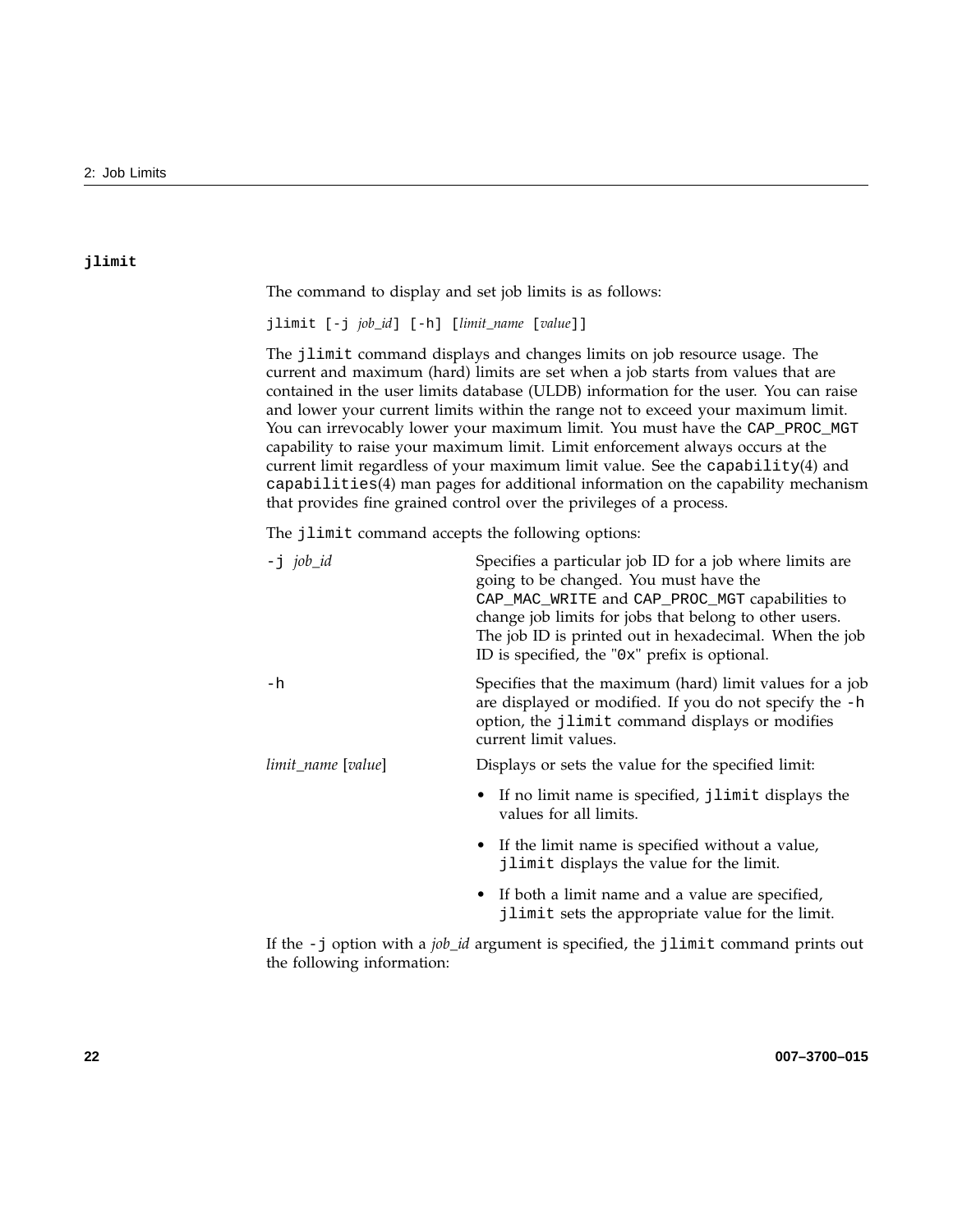```
% jlimit -j 0x14
cputime: unlimited
datasize: unlimited
files: unlimited
vmemory: unlimited
ressetsize: unlimited
processes: 65535
```
For an explanation of the limit values, see Table 2-1, page 9.

For additional information, see the jlimit(1) man page.

#### **jstat**

The command to display job status information for active jobs is as follows:

jstat [-a] [-l] [-p] jstat [-j *job\_id*] [-l] [-p]

The jstat command accepts the following options:

| $-a$         | Displays information about all jobs.                                                                                                               |
|--------------|----------------------------------------------------------------------------------------------------------------------------------------------------|
| $-$ j job_id | Displays information only for the specified job ID<br>$(job \textit{id})$ .                                                                        |
| $-1$         | Displays limit information about the current or<br>specified job including the current usage, current limit,<br>and maximum limit.                 |
| $-p$         | Displays information about each process that belongs to<br>the current or specified job including the process ID,<br>state, and executing command. |
| $-P$         | Displays the memory limits information in pages rather<br>than in bytes. This option is used with the $-1$ option.                                 |

If neither the -a or -j *job\_id* are used, the jstat command displays information on the current job.

If the -l option is specified, the jstat command prints out the current usage, high usage, current limit, and maximum limit information for the current job as shown below: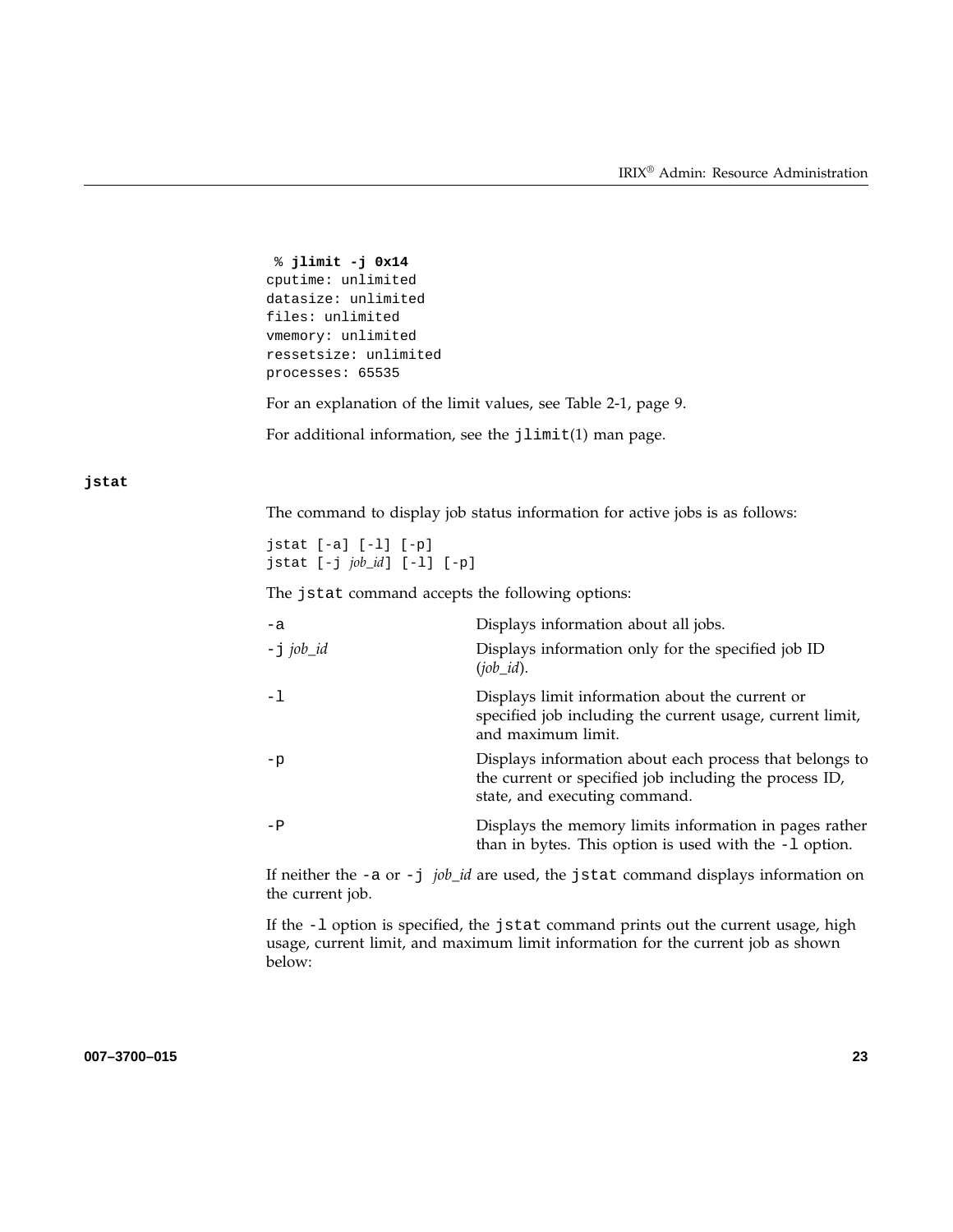#### % **jstat -l**

| JID                                | <b>OWNER</b>       | COMMAND            |                                |                                |
|------------------------------------|--------------------|--------------------|--------------------------------|--------------------------------|
| 0x5eac0000001bd terry              |                    | $-csh$             |                                |                                |
| LIMIT NAME                         | <b>USAGE</b>       | HIGH USAGE         | CURRENT LIMIT                  | MAX LIMIT                      |
| cputime<br>datasize<br>files       | 1:05<br>400k<br>10 | 1:05<br>400k<br>35 | unlimited<br>unlimited<br>400  | unlimited<br>unlimited<br>5000 |
| vmemory<br>ressetsize<br>processes | 44<br>340<br>2     | 201<br>357<br>4    | unlimited<br>unlimited<br>1024 | unlimited<br>unlimited<br>1024 |
|                                    |                    |                    |                                |                                |

If the -l and -P options are specified, the jstat command will print out the same information that the -l option displays with the exception that memory values are shown in pages. SGI systems support multiple page sizes. For more information on pages sizes, see the "Multiple Page Sizes" section, chapter 10, "System Performance Tuning" in the *IRIX Admin: System Configuration and Operation* manual.

Summary information is always printed. For an explanation of the limit values, see Table 2-1, page 9.

For additional information, see the jstat(1) man page.

# **Job Limits and Existing IRIX software**

The ps -j command prints out the process ID, process group ID, session ID, and job ID in hexadecimal:

| °ະ ps: −i |        |        |        |                                    |          |  |
|-----------|--------|--------|--------|------------------------------------|----------|--|
|           | PTD    | PGID   | SID    | JID TTY                            | TIME CMD |  |
|           | 253430 | 253430 | 253430 | $0x5eacl01bd$ ttyq $12$ $0:00$ csh |          |  |
|           | 254563 | 254563 | 253430 | 0x5eacl01bd ttyq12 0:00 ps         |          |  |

For additional information, see the ps(1) man page.

The array services daemon,  $arrayd(1M)$ , propagates the job ID from the originating machine to any other machines when starting new processes for the job on other machines in a cluster.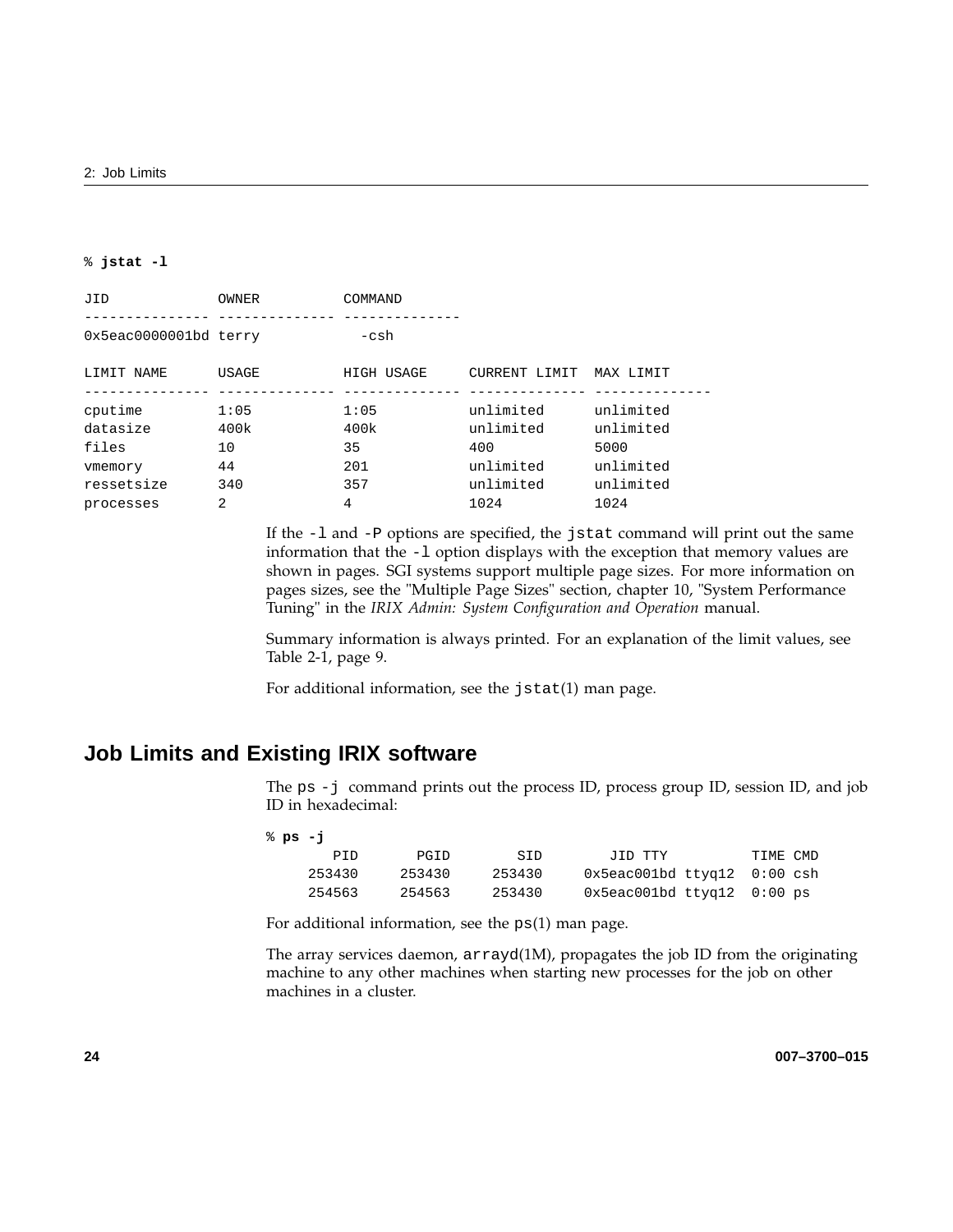For additional information, see the arrayd(1M) man page.

The cpr(1) command allows you to include job information in the system restart statefile. A JID checkpoint type has been added to the cpr  $-p$  option. This JID type allows you to checkpoint and restart an entire job. See the example as follows:

% cpr -c ckpt02 -p 0x8000000000001234:JID

This example checkpoints all the processes contained within a job with the job ID 0x8000000000001234 to the statefile directory ./ckpt02.

For additional information, see the  $cpr(1)$  man page.

If you have job limits software installed on your system and want jobs started via the remote shell server ( $rshd(1M)$ ) and remote execution server ( $r$ execd(1M)) to recognize the SIGXCPU signal, you must update the /etc/default/rshd and /etc/default/rexecd files, respectively. You must set the SVR4\_SIGNALS parameter to NO. This allows the rshd and rexecd servers to recognize the SIGXCPU signal.

For additional information, see the rsh(1M) and rexecd(1M) man pages.

# **Running Job Limits with Message Passing Interface (MPI) Jobs**

Message Passing Interface (MPI) jobs requires a great number of file descriptors. By default, a job's current limit for the files limit is set to 400 as shown by the jstat command with the -l option:

% **jstat -l**

| JID                       | <b>OWNER</b>    | COMMAND    |                        |                        |
|---------------------------|-----------------|------------|------------------------|------------------------|
| $0x23fc000000000035$ user |                 | $-csh$     |                        |                        |
| LIMIT NAME                | USAGE           | HIGH USAGE | CURRENT LIMIT          | MAX LIMIT              |
| cputime<br>datasize       | $\Omega$<br>80k | 0<br>208k  | unlimited<br>unlimited | unlimited<br>unlimited |
| files                     | 8               | 28         | 400                    | 5000                   |
| vmemory                   | 2384k           | 9824k      | unlimited              | unlimited              |
| ressetsize                | 608k            | 2320k      | unlimited              | unlimited              |
| threads                   |                 |            | 2048                   | 2048                   |

#### **007–3700–015 25**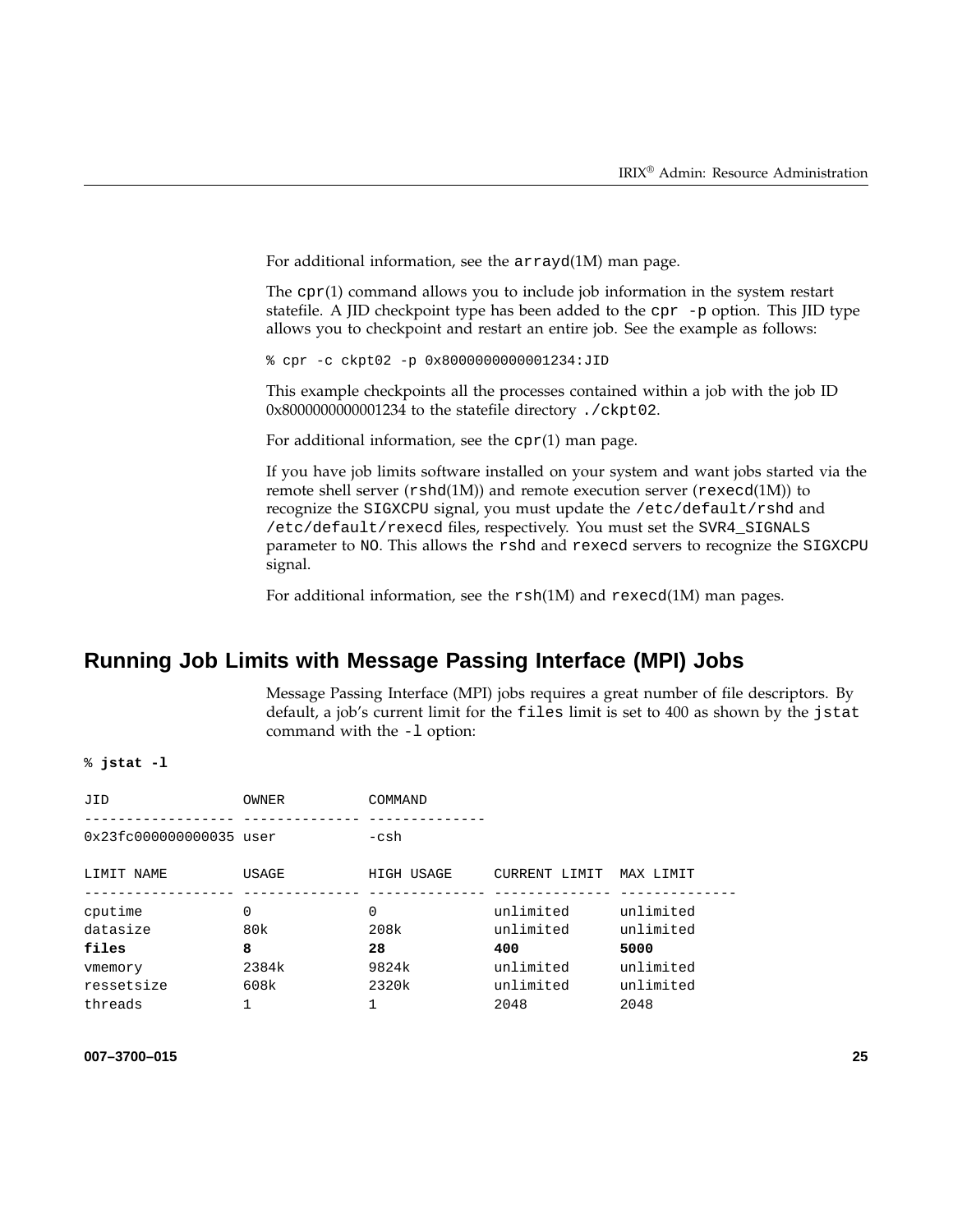| processes |      |       | 1024      | 1024      |
|-----------|------|-------|-----------|-----------|
| physmem   | 608k | 2320k | unlimited | unlimited |

If you run MPI jobs on systems with 16 or more CPUs, the default current limit for files set at 400 is easily encountered and an error message similar to the following is issued:

MPI jobs fail with the error MPI: fork\_slaves/fork: Resource temporarily unavailable MPI: daemon terminated: mice1 - job aborting

> To avoid this error, set the default current limit for the files limit higher when you are running MPI jobs. For information on setting system job limits, see "User Limits Database", page 12 and "Using systune to Display and Set Job Limits", page 18.

> The following table contains the recommended default current limit for the files limit when you are running large MPI jobs depending upon the number of CPUs in your system. The recommended settings are approximate values.

| <b>Number of CPUs</b> | Default Current Limit or Higher |
|-----------------------|---------------------------------|
| 16                    | 351                             |
| 17                    | 380                             |
| 18                    | 410                             |
| 20                    | 472                             |
| 25                    | 648                             |
| 30                    | 848                             |
| 50                    | 4448                            |

# **Installing Job Limits**

Use the inst(1M) software installation tool or the swmgr(1M) software management tool to install kernel job limits software. For more information on inst(1M) and swmgr(1M), see *IRIX Admin: Software Installation and Licensing* in the *IRIX Admin* manual set and their respective man pages.

To install the kernel job limits software on IRIX systems, install this subsystem: eoe.sw.jlimits.

Once the job limits software is installed, run the  $autoconfig(1M)$  command and reboot the system.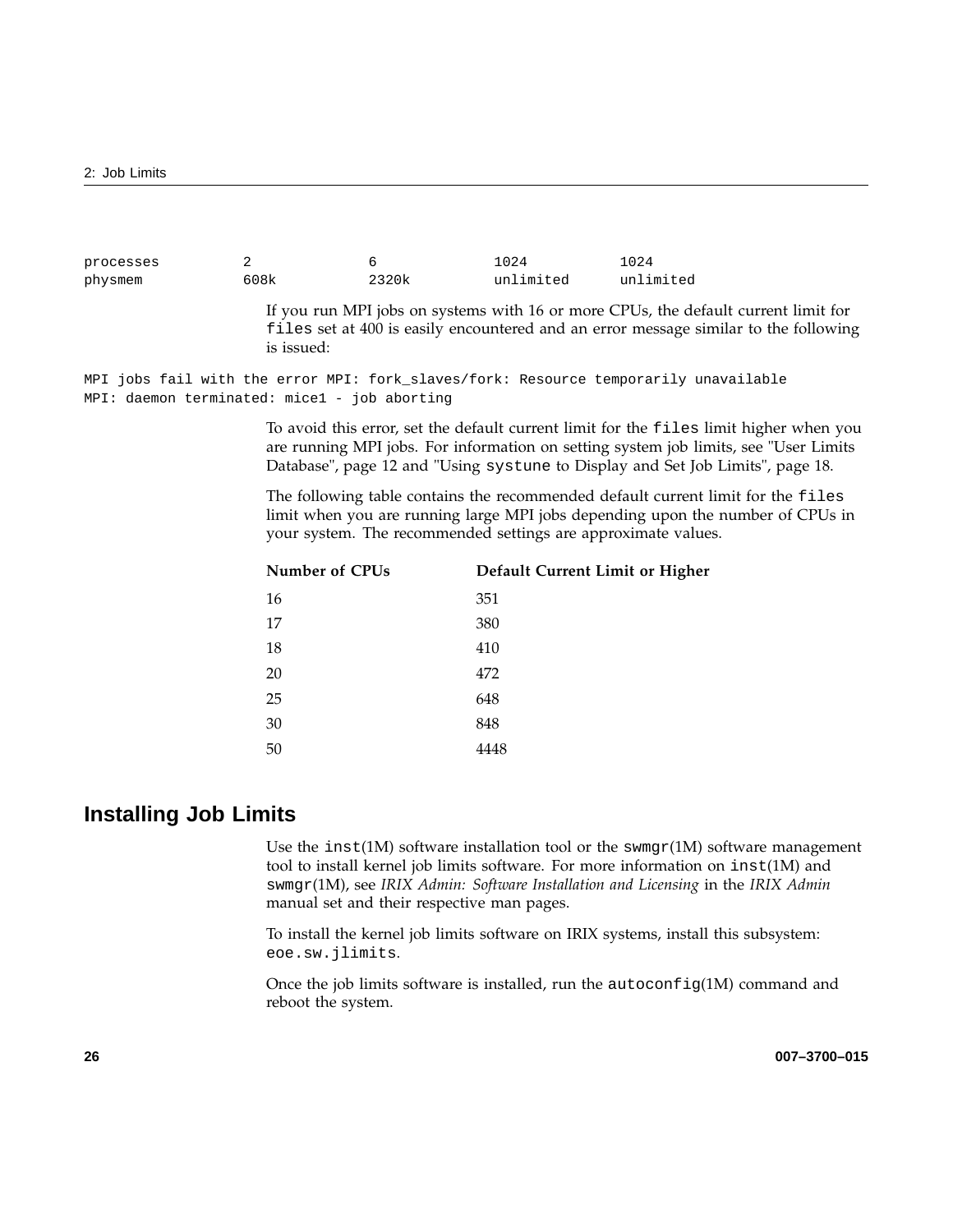To turn off job limits, you must deinstall the eoe.sw.jlimits software module and then reboot the system.

# **Troubleshooting Job Limits**

If you are updating entries in the ULDB and they do not change the job limit values on your system, make sure that limit names used in the ULDB and limit names used in the systune *joblimits* group are exactly the same. The ULDB cannot determine which job limit variables are valid and which are not. If the symbolic names in the ULDB are entered incorrectly, values from the systune *joblimits* group will be applied. For information on limit names, see Table 2-1, page 9.

# **Job Limits Man Pages**

The man command provides online help on all resource management commands. To view a man page online, type man*commandname*.

### **User-Level Man Pages**

The following user-level man pages are provided with job limits software:

| User-level man page | Description                                                  |
|---------------------|--------------------------------------------------------------|
| jlimit(1)           | Displays and sets resource limits                            |
| j $stat(1)$         | Displays job status information                              |
| showlimits(1)       | Displays limits information from<br>the user limits database |

#### **Administrator Man Pages**

The following administrator man page is provided with job limits software: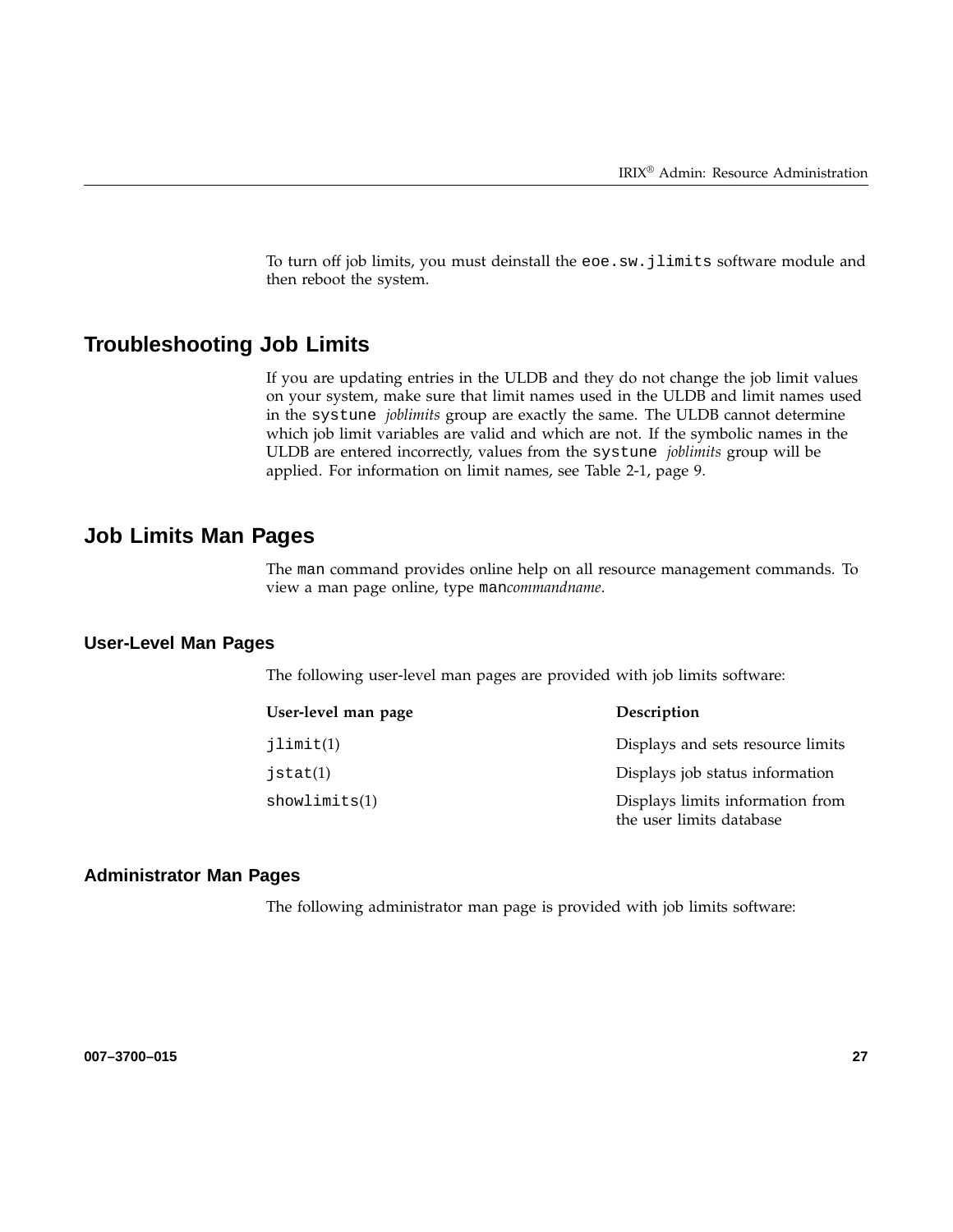**Administrator man page Description**

genlimits(1M) Creates the user limits data base

# **Application Interface Man Pages**

The following online man pages are provided with job limits software to help those who develop applications that use job limits software:

| Application interface man page | Description                                                                                                                                   |
|--------------------------------|-----------------------------------------------------------------------------------------------------------------------------------------------|
| getjid(2)                      | Get job ID                                                                                                                                    |
| getjlimit(2)                   | Control a job's maximum system<br>resource consumption                                                                                        |
| get jusage(2)                  | Get job usage information                                                                                                                     |
| killjob(2)                     | Terminates all processes for the<br>specified job                                                                                             |
| jlimit_startjob(3c)            | Creates a new job                                                                                                                             |
| makenewjob(2)                  | Creates a new job container                                                                                                                   |
| set jusage(2)                  | Updates the resource usage values<br>for the specified job ID.                                                                                |
| setwaitjobpid(2)               | Sets a job to wait for a specified<br>process ID (PID) to call the<br>$waitjob(2)$ function                                                   |
| waitjob(2)                     | Obtains information about a<br>terminated job                                                                                                 |
| uldb_get_limit_values(3c)      | Collection of functions that all<br>interact with the user limits<br>database (ULDB) to retrieve or set<br>limit values for a domain or user. |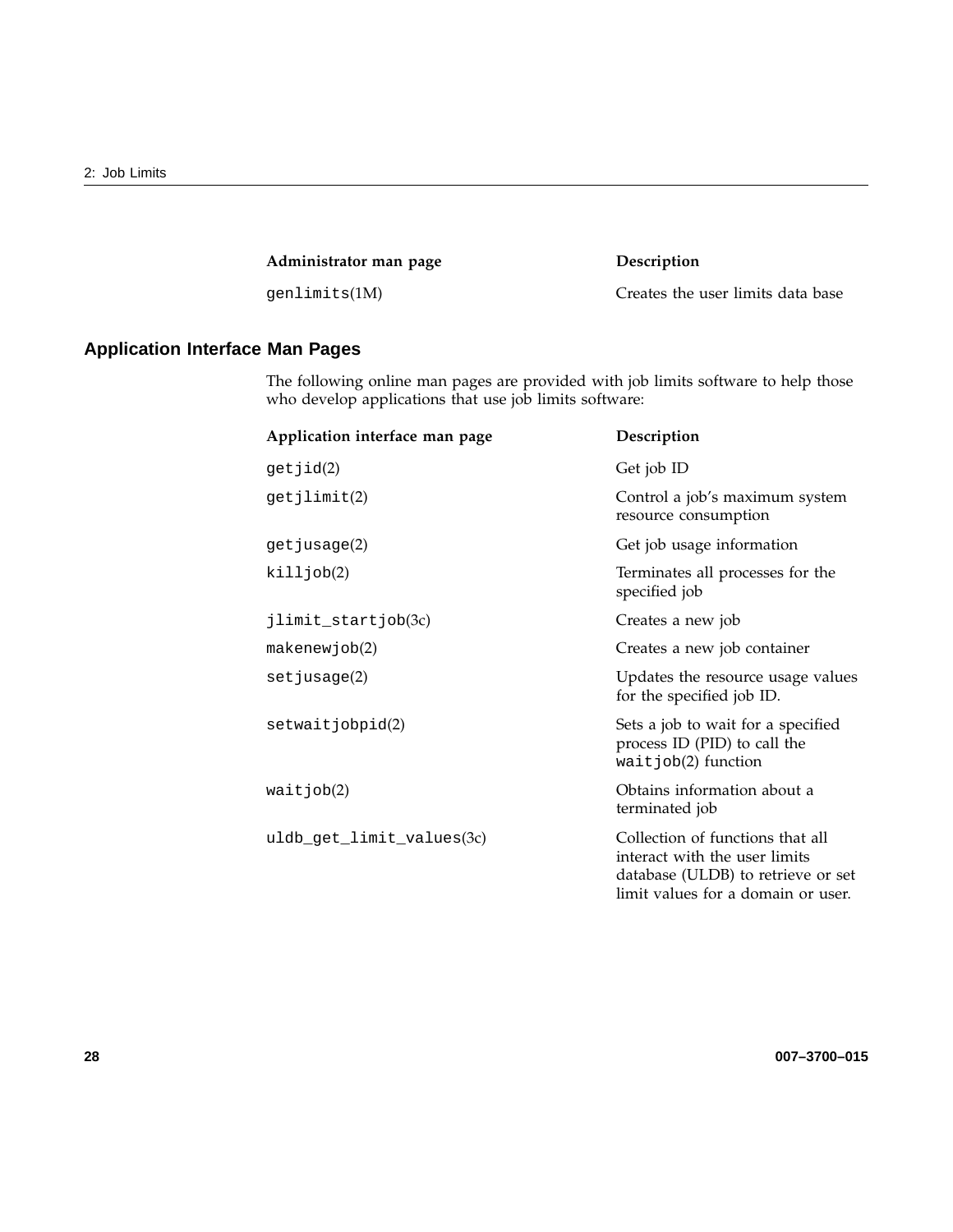# **Error Messages**

The following job limits related error messages are returned:

| EINVAL<br>Invalid parameters encountered.                         |  |
|-------------------------------------------------------------------|--|
|                                                                   |  |
| <b>ENOATTR</b><br>The domain name or namelist are not specified.  |  |
| <b>ENOEXIST</b><br>The jlimits file does not exit.                |  |
| <b>ENOJOB</b><br>A job with the specified job ID cannot be found. |  |
| <b>ENOMEM</b><br>Sufficient memory is not available.              |  |
| <b>ENOPKG</b><br>The job limits software is not installed.        |  |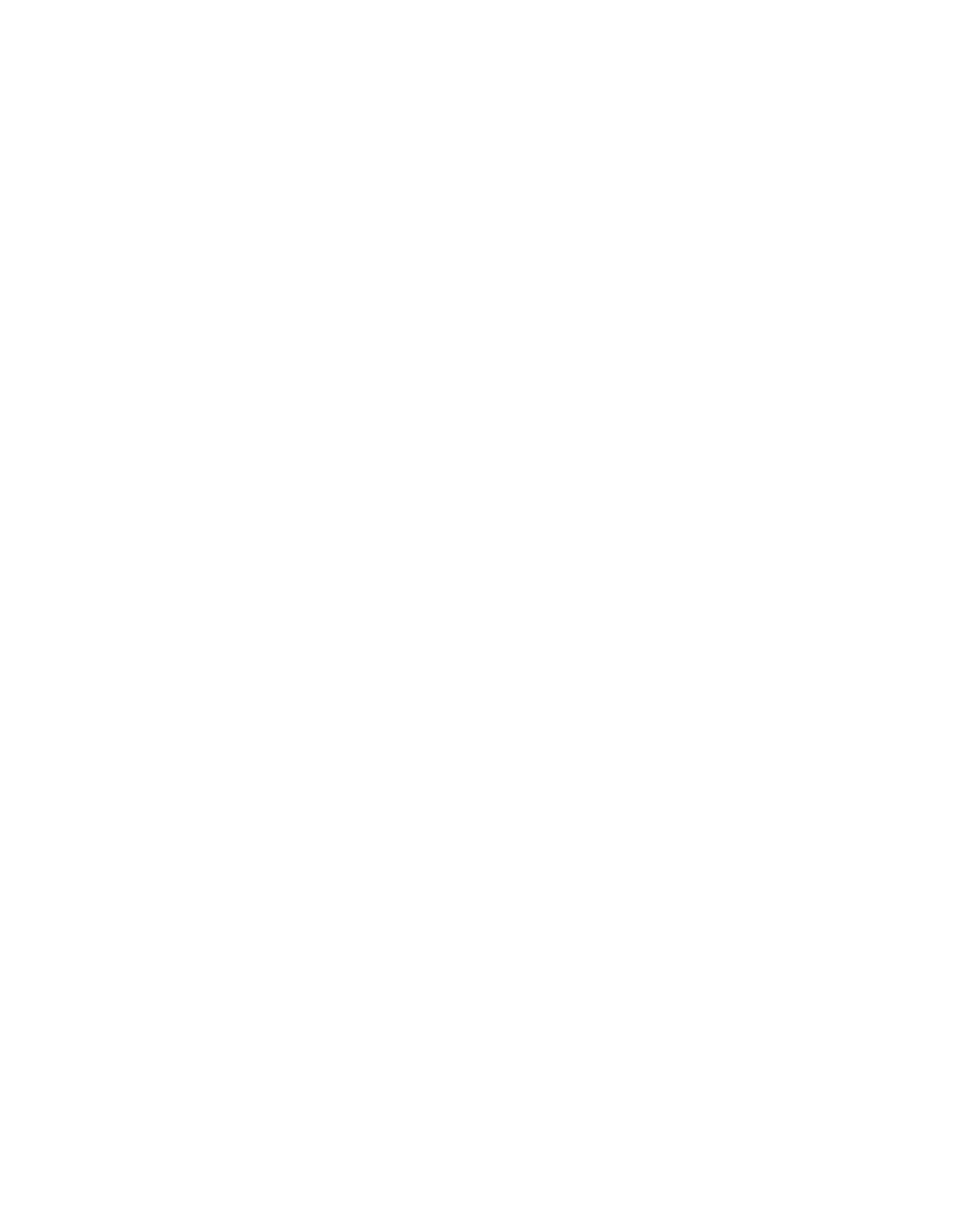# **Miser Batch Processing System**

Miser is a resource management facility that provides deterministic batch scheduling of applications with known time and space requirements without requiring static partitioning of system resources. When Miser is given a job, it searches through the time/space pool that it manages to find an allocation that best fits the job's resource requirements.

Miser has an extensive administrative interface that allows most parameters to be modified without requiring a restart. Miser runs as a separate trusted process. All communication to Miser, either from the kernel or the user, is done through a series of Miser commands. Miser accepts requests for process scheduling, process state changes, and batch system configuration control, and returns values and status information for those requests.

This chapter contains the following sections:

- "Miser Overview", page 32
- "Miser Configuration", page 35
- "Miser Configuration Examples", page 41
- "Enabling or Disabling Miser", page 44
- "Submitting Miser Jobs", page 45

# **Read Me First**

The sections in this chapter contain information about installing Miser software on your system. You should reference them in the order they are listed here:

- 1. For a general description of Miser, see "Miser Overview", page 32.
- 2. To install the Miser package, see "Enabling or Disabling Miser", page 44.
- 3. For information on how to configure the Miser queues, see "Miser Configuration", page 35.
- 4. For information on submitting Miser jobs, see "Submitting Miser Jobs", page 45.
- 5. For information on Miser man pages, see "Miser Man Pages", page 48.

**007–3700–015 31**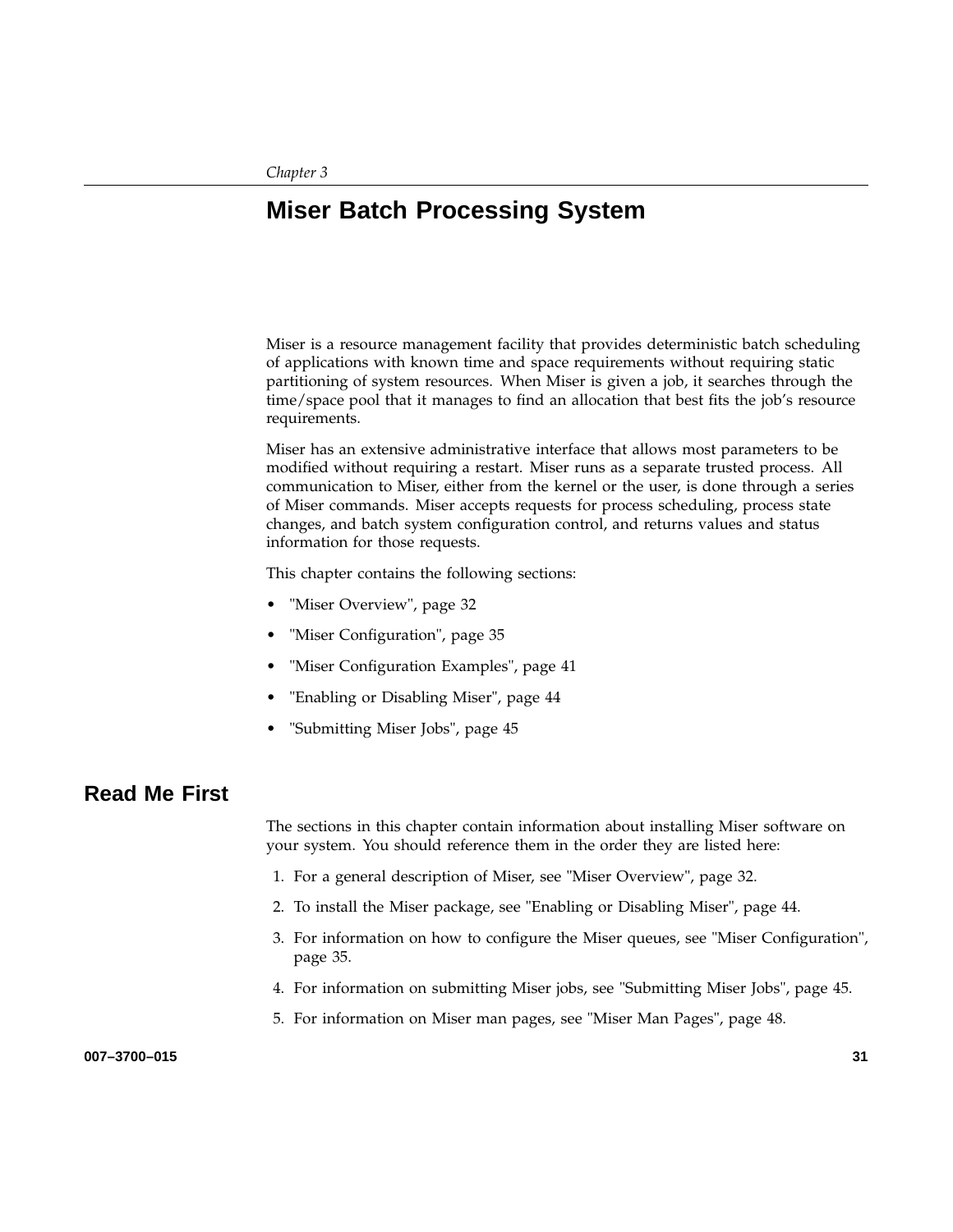# **Miser Overview**

Miser manages a set of time/space pools. The time component of the pool defines how far into the future Miser can schedule jobs. The space component of the pool is the set of resources against which a job can be scheduled. This component can vary with time.

A system pool represents the set of resources (number of CPUs and physical memory) that is available to Miser. A set of user-defined pools represents resources against which jobs can be scheduled. The resources owned by the user pools cannot exceed the total resources available to Miser. Resources managed by Miser are available to non-Miser applications when they are unused by a scheduled job.

Associated with each pool is a definition of the pool resources, a set of jobs allocating resources from the pool, and a policy that controls the scheduling of jobs. The collection of the resource pool, jobs scheduled, and policy is called a **queue**.

The queues allow for fine-grained resource management of the batch system. The resources allotted to a queue can vary with time. For example, a queue can be configured to manage 5 CPUs during the day and 20 during the night. The use of multiple queues allows the resources to be partitioned among different users of a batch system. For example, on a 24 CPU system, it is possible to define two queues: one that has 16 CPUs and another that has 6 CPUs (assuming that 2 CPUs have been kept outside the control of Miser). It is possible to restrict access to queues to particular users or groups of users on a system to enforce this resource partition.

The policy defines the way a block of time/space is searched to satisfy the resource request made by the application. Miser has two policies: "default" and "repack." Default is the first fit policy. Once a job is scheduled, its start and end time remain constant. If an earlier job finishes ahead of schedule, it does not have an effect on the start/end time of future scheduled jobs. On the other hand, in addition to using the first fit policy, repack maintains the order of the scheduled jobs and attempts to reschedule the jobs to pull them ahead in time in the event of a job's early termination.

Users submit jobs to the queue using the miser\_submit command, which specifies the queue to which the job should be attached and a resource request to be made against the queue. Each Miser job is an IRIX process group. The resource request is a tuple of time and space. The time is the total CPU wall-clock time if run on a single CPU. The space is the logical number of CPUs and the physical memory required. The request is passed to Miser, and Miser schedules the job against the queue's resources using the policy attached to the queue. Miser returns a start and end time for the job to the user.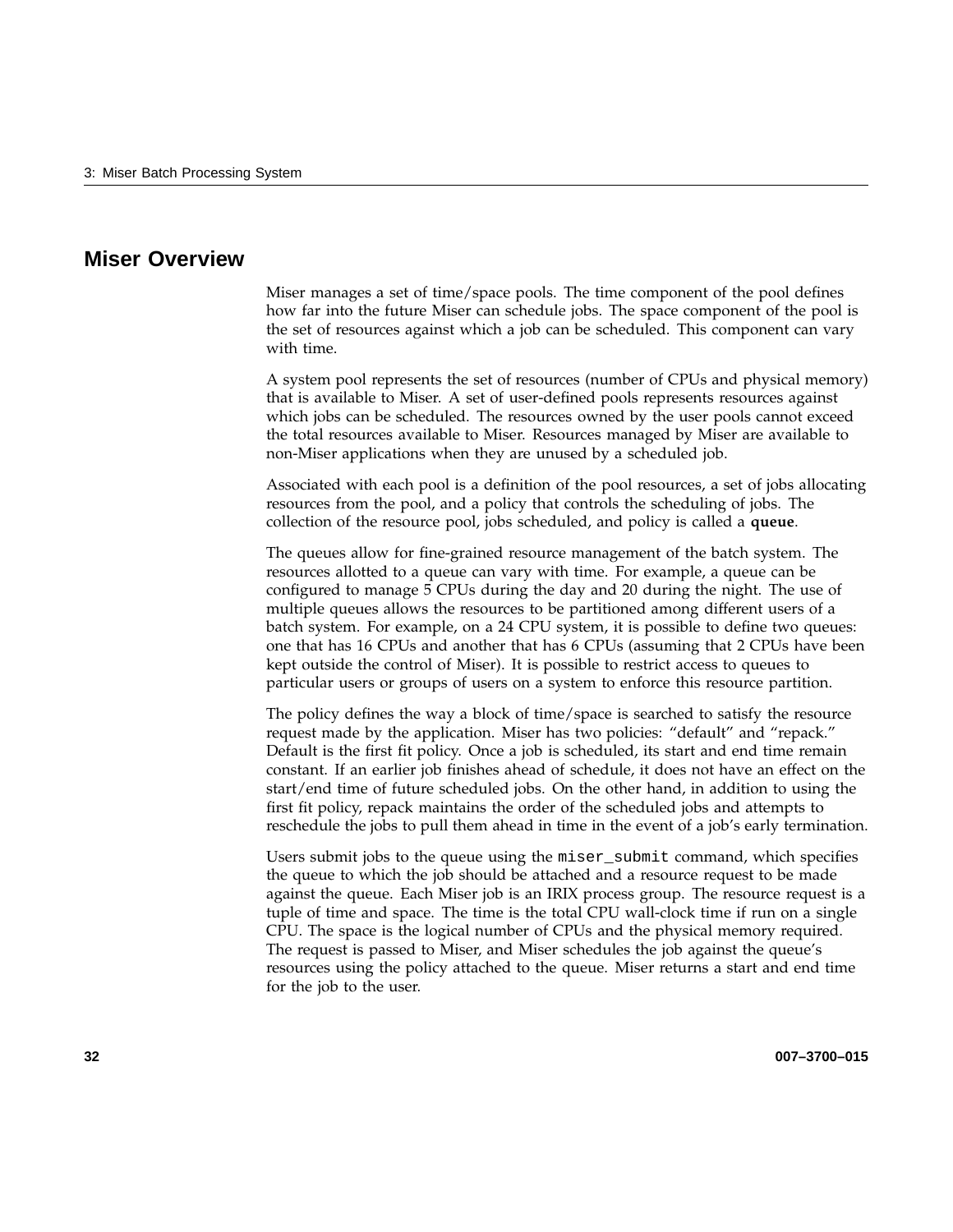When a job's start time has not yet arrived, the job is in batch state. A job in batch state has lower priority than any non-weightless process. A job in batch state may execute if the system has idle resources; it is said to run opportunistically. When the specified execution time arrives, the job state is changed to batch critical, and the job then has priority over any non-realtime process. The time spent executing in batch state does not count against the time that has been requested and scheduled. While the process is in batch critical state, it is guaranteed the physical memory and CPUs that it requested. The process is terminated if it exceeds its time allotment or uses more physical memory than it had requested.

A job with the static flag specified that was scheduled with the default policy will only run when the segment is scheduled to run. It will not run earlier even if idle resources are available to the job. If a job is scheduled with the repack policy, it may run earlier.

#### **About Logical Number of CPUs**

When a job is scheduled by Miser, it requests that a number of CPUs and some amount of memory be reserved for use by the job. When the time period during which these resources were reserved for the job arrives, Miser reserves specific CPUs and some amount of logical swap space for the job.

There are a number of issues that affect CPU allocation for a job. When a job becomes batch critical, Miser will try to find a dense cluster of nodes. If it fails to find such a cluster, it will assign the threads of the job to any free CPUs that are available. These CPUs may be located at distant parts of the system.

#### **The Effect of Reservation of CPUs on Interactive Processes**

The way in which Miser handles the reservation of CPUs is one of its strengths. Miser controls and reserves CPUs based on a logical number, not on physical CPUs. This provides Miser with flexibility in how it controls CPU resources.

Interactive and batch processes that run opportunistically are allowed to use all CPUs in a system that have not been reserved for Miser jobs. If new jobs are submitted, Miser attempts to schedule the jobs based on the amount of logical resources still available to Miser. As a result, CPUs could become reserved by Miser, and the interactive processes would no longer be able to execute on the newly reserved CPUs. However, if a resource is not being used by Miser, the resource is free to be used by any other application. Miser will claim the resource when it needs it.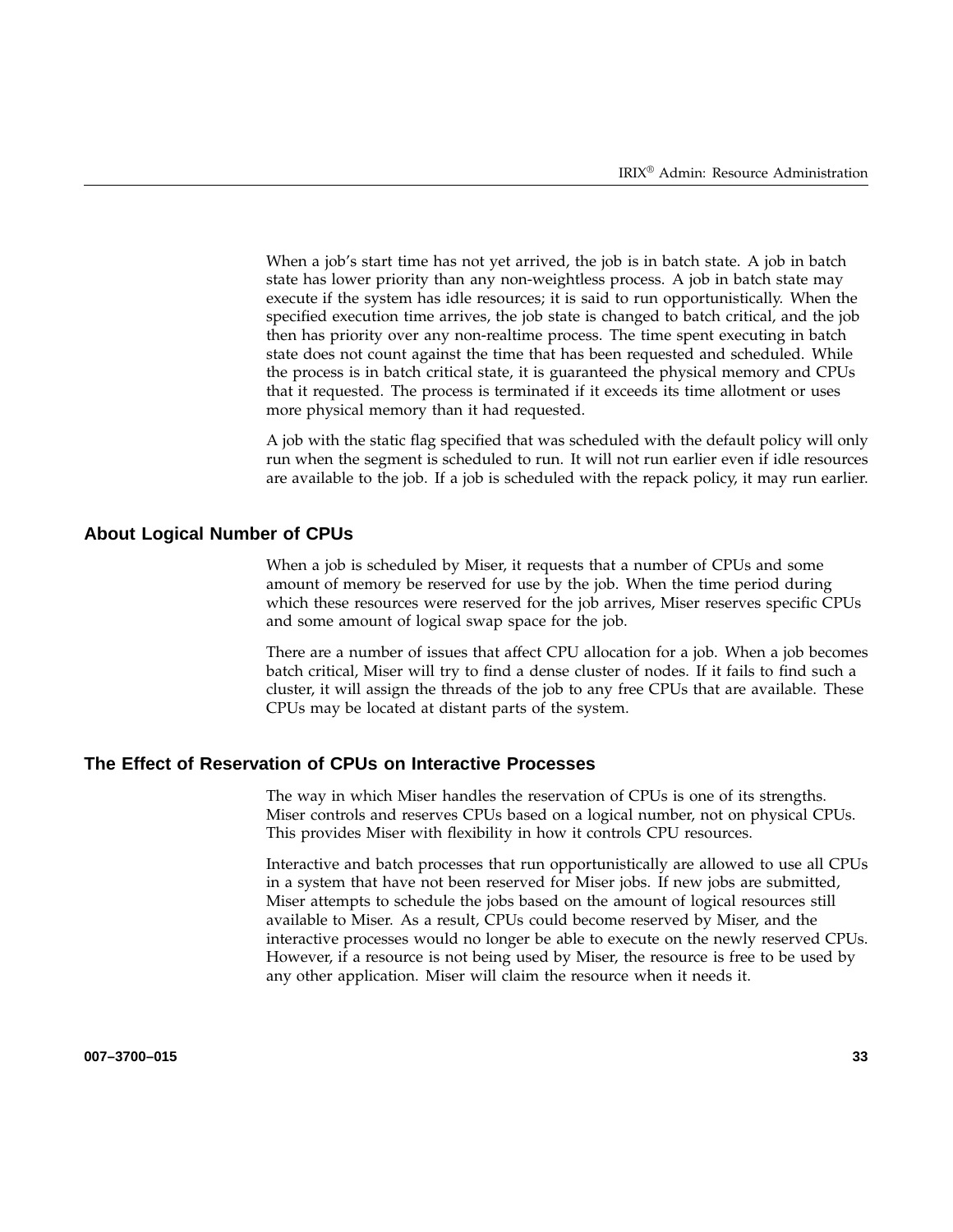#### **About Miser Memory Management**

While Miser only reserves CPUs when they are needed, memory must be reserved before it is needed.

When Miser is started, it is told the number of CPUs and amount of memory that it will be able to reserve for use by jobs. The number of CPUs is a logical number. When a Miser job becomes batch critical, it is assigned a set of CPUs. Until a Miser job requires a CPU (in other words, until a process or thread is ready to run), the CPU is available to the rest of the system. When a Miser job's thread begins executing, the currently non-Miser thread is preempted and resumes on a CPU where no Miser thread is currently running.

Memory resources are quite different than CPU resources. The memory that Miser uses to reserve for jobs is called **logical swap space**. Logical swap space is defined as the sum total of physical memory (less space occupied by the kernel) and all the swap devices.

When Miser begins, it needs to reserve memory for its jobs. However, it does not need to reserve physical memory; it simply needs to make sure that there is enough physical memory plus swap to move non-Miser jobs memory to. Miser does this by reserving logical swap equal to the memory that it requires.

Only jobs that are submitted to Miser are able to use allocations of the logical swap space that was reserved for Miser. However, any physical memory that is not being used by Miser is free to be used by any other application. Miser will claim the physical memory when it needs it.

#### **How Miser Management Affects Users**

If a user submits a job to Miser, that job will have an allocation of resources reserved for the requested time period. The job will not have to compete for system resources. As a result, the job should complete more quickly and have more stable run-times than it would if run as an interactive job. However, there is a cost. Because Miser is space sharing the resources, the job must wait until its scheduled reservation period before the requested resources will be reserved. Prior to that time, the non-static job may run opportunistically, competing with the interactive workload, but at a lower priority than the interactive workload.

If a user is working interactively, the user will not have full access to all of the system resources. The user's interactive processes will have access to all of the unreserved CPUs on the system, but the processes will only have a limited amount of logical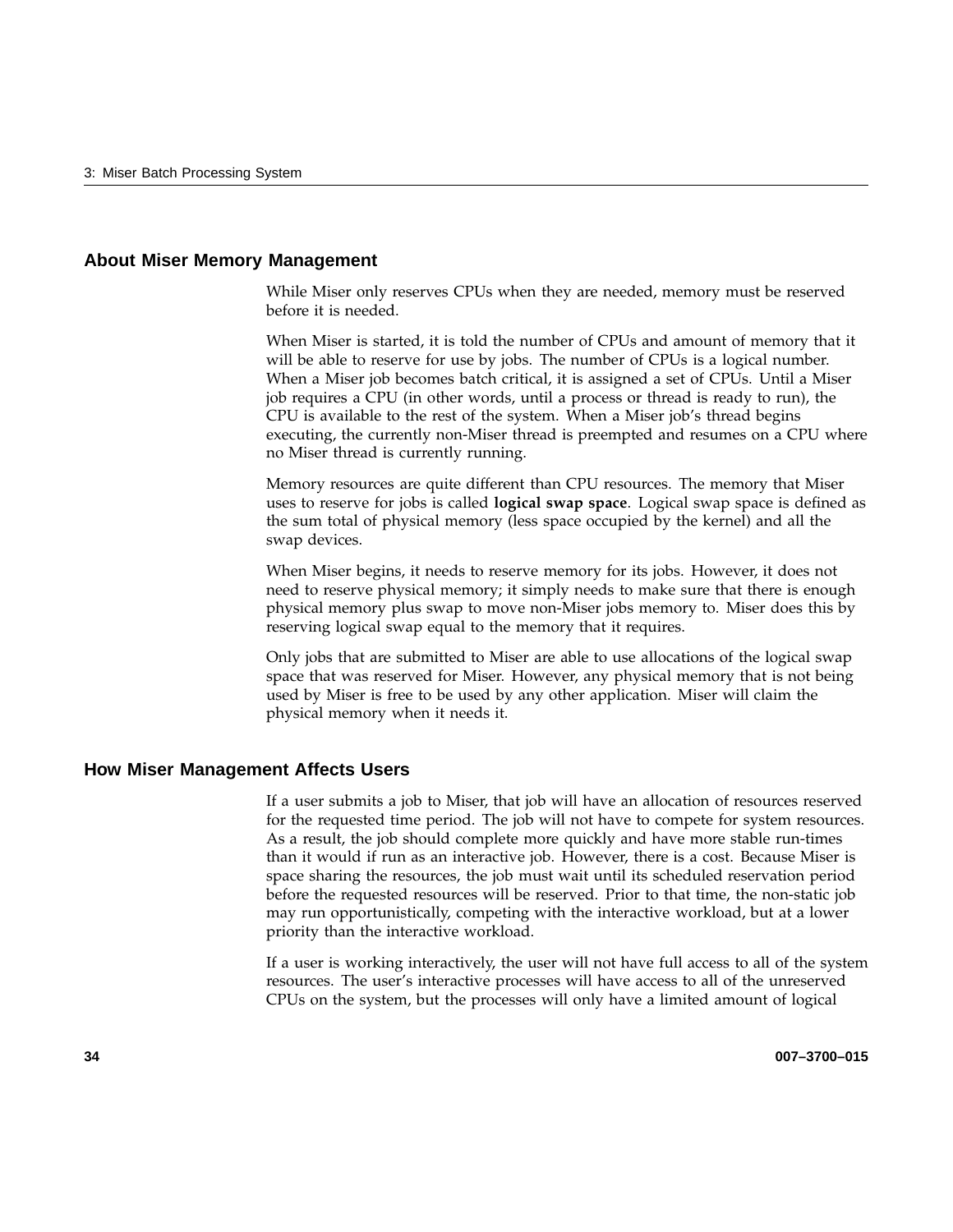swap space available for memory allocation. The amount of logical swap space available for non-Miser jobs is the amount not reserved by Miser when it was started.

# **Miser Configuration**

The central configurable aspect of Miser is the set of queues. The Miser queues define the resources allocated to Miser.

The configuration of Miser consists of the following:

- Set up the Miser system queue definition file. Every Miser system must have a Miser system queue definition file. This file's vector definition specifies the maximum resources available to any other queue's vector definition.
- Define the queues by setting up the Miser user queue definition file.
- Enumerate all the queues that will be part of the Miser system by setting up the Miser configuration file.
- Set up the Miser commandline options file to define the maximum CPUs and memory that can be managed by Miser.

#### **Setting Up the Miser System Queue Definition File**

The Miser system queue definition file (/etc/miser\_system.conf) defines the resources managed by the system pool. This file defines the maximum duration of the pool. All other queues must be less than or equal to the system queue. The system queue identifies the maximum limit for resources that a job can request. It is required that a Miser system queue be configured.

Valid tokens are as follows:

| POLICY name         | The policy is always "none" as the system queue has<br>no policy.                                                                                                                                                                                                                                                       |
|---------------------|-------------------------------------------------------------------------------------------------------------------------------------------------------------------------------------------------------------------------------------------------------------------------------------------------------------------------|
| <b>QUANTUM</b> time | The size of the quantum. A quantum is the Miser term<br>for an arbitrary number of seconds. The quantum is<br>used to specify how you want to break up the<br>time/space pool. It is specified in both the system<br>queue definition file and in the user queue definition<br>file and must be the same in both files. |
| NSEG number         | The number of resource segments.                                                                                                                                                                                                                                                                                        |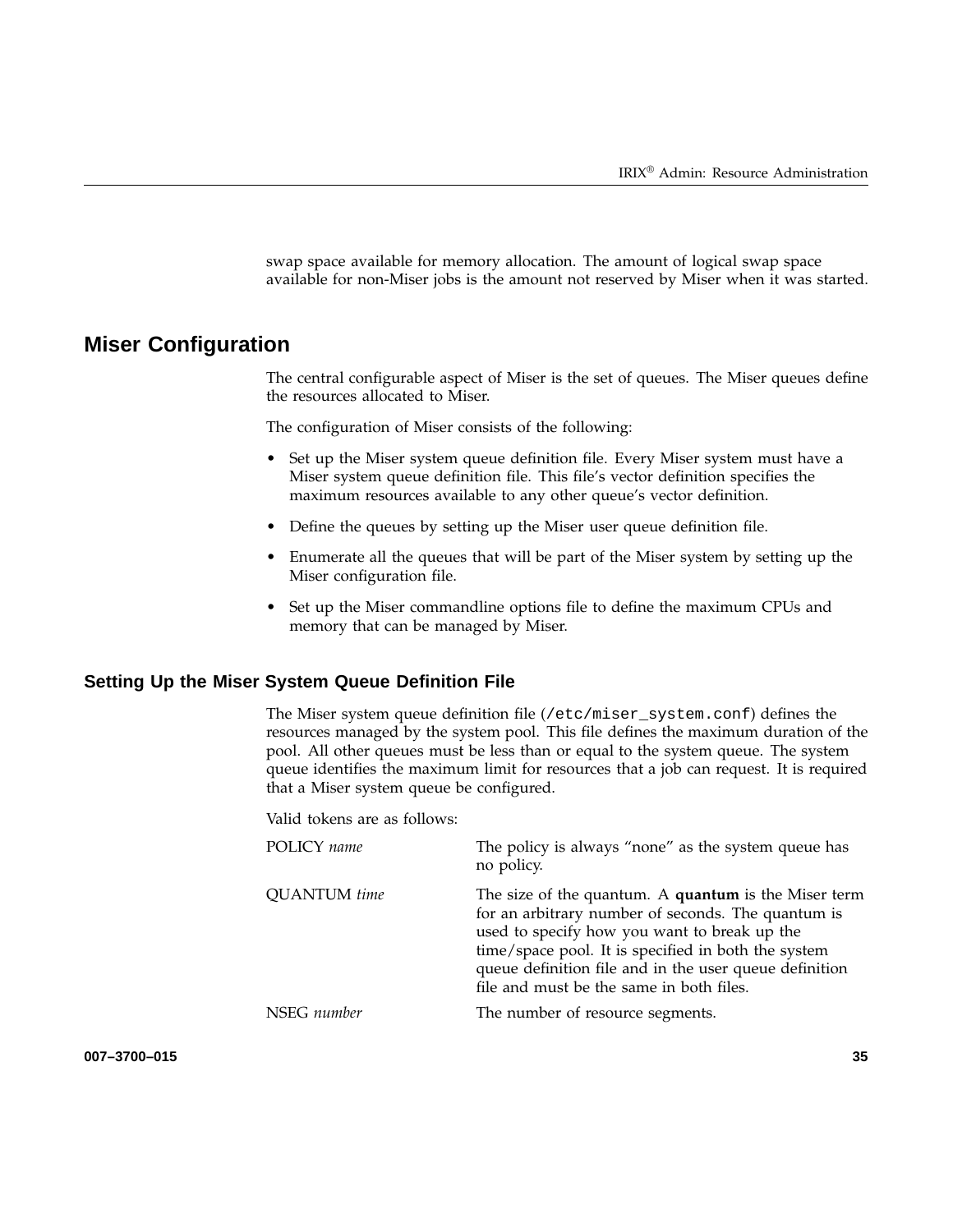| <b>SEGMENT</b> | Defines the beginning of a new segment of the vector<br>definition. Each new segment must begin with the<br>SEGMENT token. Each segment must contain at a<br>minimum the number of CPUs, memory, and wall-clock<br>time. |
|----------------|--------------------------------------------------------------------------------------------------------------------------------------------------------------------------------------------------------------------------|
| START number   | The number of quanta from 0 that the segment begins<br>at. The origin for time is 00:00 Thursday, January 1st<br>1970 local time.                                                                                        |
|                | Miser maps the start and end times to the current time<br>by repeating the queue forward until the current day.<br>For example, a 24-hour queue always begins at<br>midnight of the current day.                         |
| END number     | The number of quanta from 0 that the segment ends at.                                                                                                                                                                    |
| NCPUS number   | The number of CPUs.                                                                                                                                                                                                      |
| MEMORY amount  | The amount of memory, specified by an integer<br>followed by an optional unit of k for kilobytes, m for<br>megabytes, or g for gigabytes. If no unit is specified,<br>the default is bytes.                              |

The following system queue definition file defines a queue that has a quantum of 20 seconds and 1 element in the vector definition. The start and end times of each multiple are specified in quanta, not in seconds.

The segment defines a resource multiple beginning at 00:00 and ending at 00:20, with 1 CPU and 5 megabytes of memory.

POLICY none # System queue has no policy QUANTUM 20 # Default quantum set to 20 seconds NSEG 1

SEGMENT START 0 END 60# Number of quanta (20min\*60sec) / 20 NCPUS 1 MEMORY 5m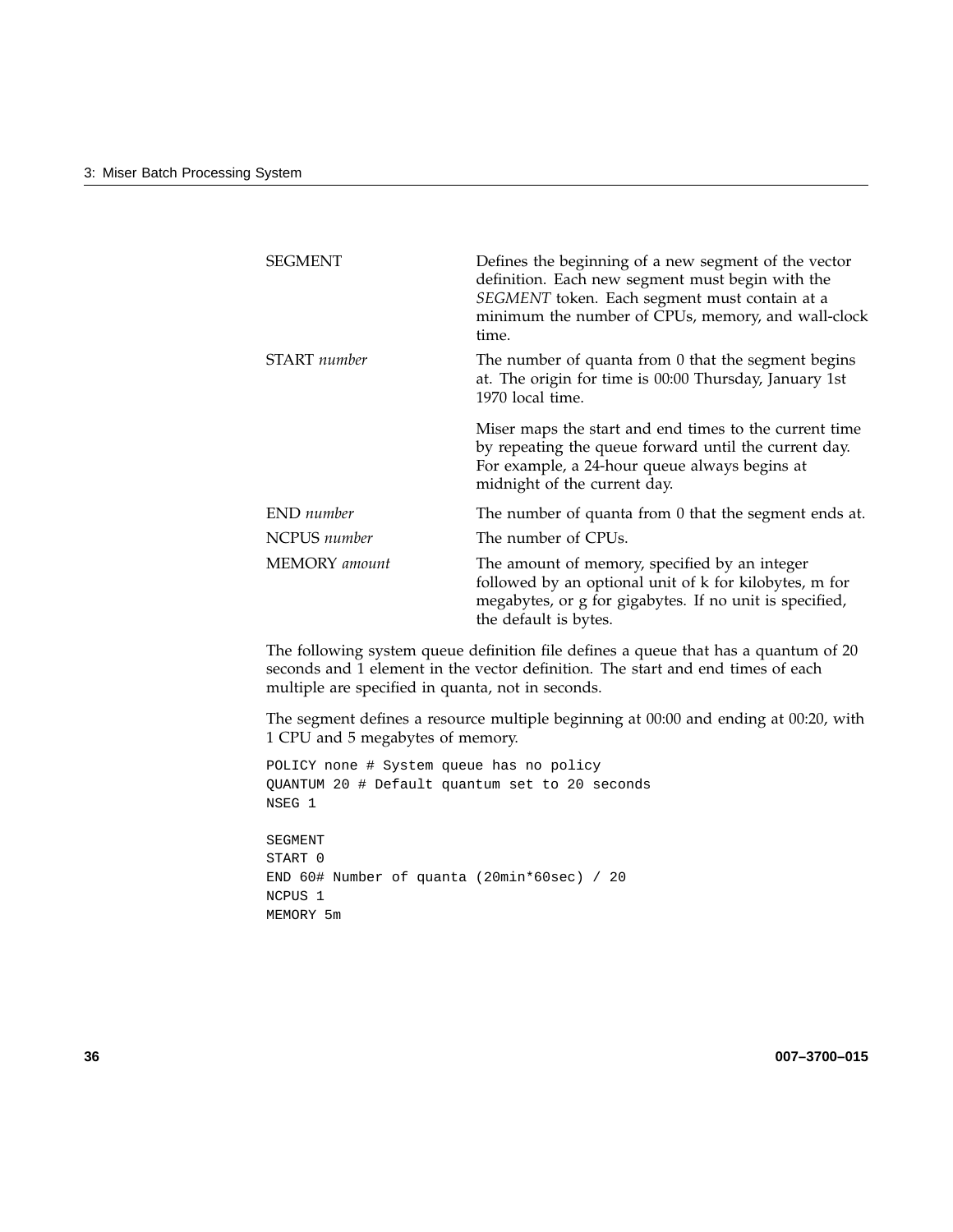#### **Setting Up the Miser User Queue Definition FIle**

The Miser user queue definition file (/etc/miser\_default.conf) defines the CPUs, the physical memory, the policy name, and the resource pool of the queue. The file consists of a header that specifies the policy of the queue, the number of resource segments, and the quantum used by the queue.

Access to a queue is controlled by the file permissions of the queue definition file. Read permission allows a user to examine the contents of the queue using the miser\_qinfo command. Execute permission allows a user to schedule a job on a queue using the miser\_submit command. Write permission allows a user to modify the resources of a queue using the miser\_move and miser\_reset commands.

The default user queue definition file can be used as a template for other user queue definition files. Each Miser queue has a separate queue definition file, which is named in the overall Miser configuration file (/etc/miser.conf ).

Users schedule against the resources managed by the user queues, not against the system queue. If the duration specified by a user queue is less than that specified by the system queue, the user queue will be repeated again and again (for example, the system queue specifies one week and the user queue specifies 24 hours). If the user queue does not divide into the system queue (for example, the system queue is 6 and the user queue is 5), the user queue will repeat evenly.

Valid tokens are as follows:

| POLICY name         | The name of the policy that will be used to schedule<br>applications submitted to the queue. The two valid<br>policies are "default" and repack." Default is the first fit<br>policy; it specifies that once a job is scheduled, its start<br>and end time remain constant. Repack maintains the<br>order of the scheduled jobs and attempts to reschedule<br>the jobs to pull them ahead in time in the event of a<br>job's early termination. Note that both policies initially<br>use the first fit method when scheduling a job. |
|---------------------|--------------------------------------------------------------------------------------------------------------------------------------------------------------------------------------------------------------------------------------------------------------------------------------------------------------------------------------------------------------------------------------------------------------------------------------------------------------------------------------------------------------------------------------|
| <b>QUANTUM</b> time | The size of the quantum. A <b>quantum</b> is the Miser term<br>for an arbitrary number of seconds. The quantum is<br>used to specify how you want to break up the<br>time/space pool. It is specified in both the system<br>queue definition file and in the user queue definition<br>file and must be the same in both files.                                                                                                                                                                                                       |
| NSEG number         | The number of resource segments.                                                                                                                                                                                                                                                                                                                                                                                                                                                                                                     |

**007–3700–015 37**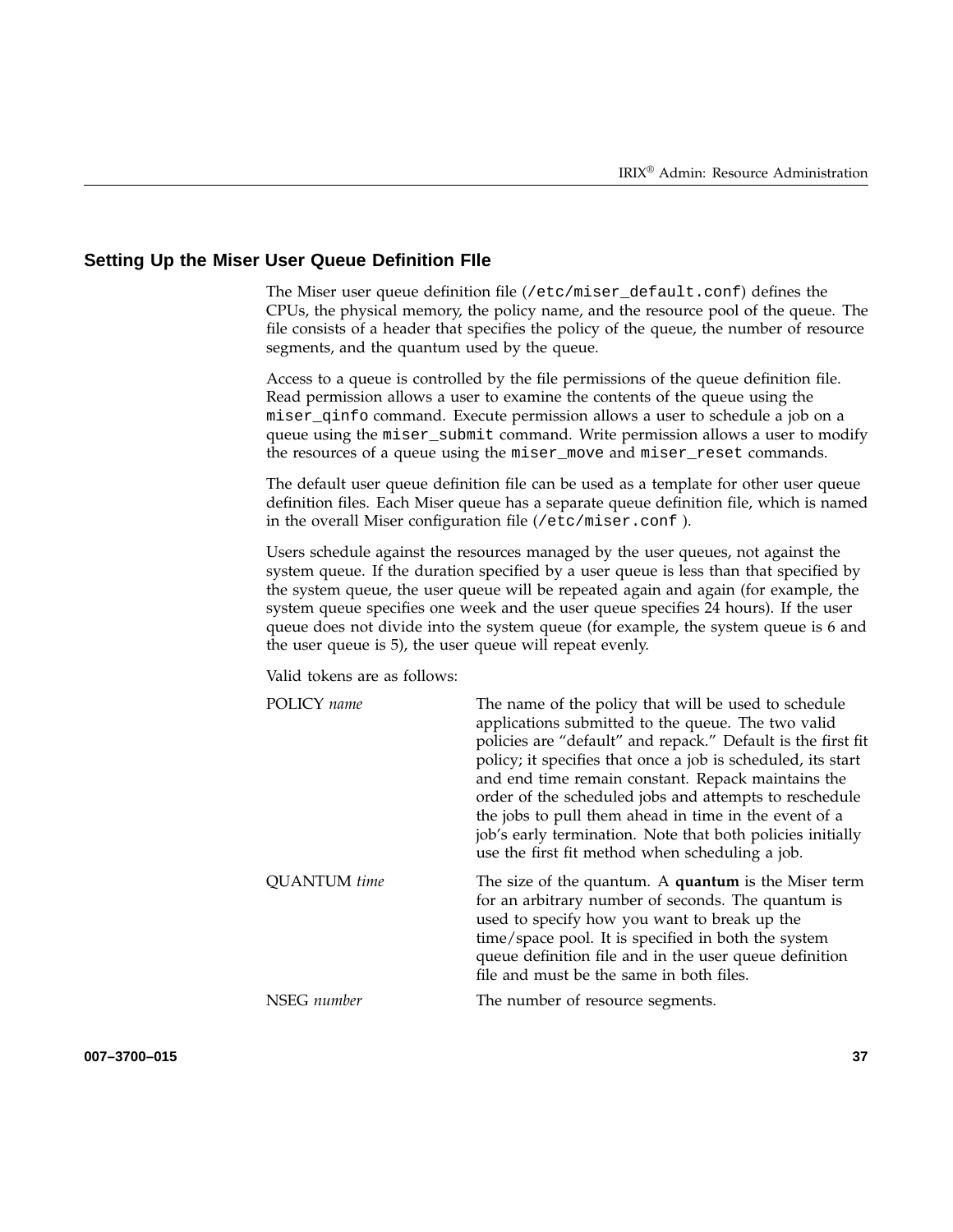| <b>SEGMENT</b> | Defines the beginning of a new segment of the vector<br>definition. Each new segment must begin with the<br>SEGMENT token. Each segment must contain at a<br>minimum the number of CPUs, memory, and wall-clock<br>time. |
|----------------|--------------------------------------------------------------------------------------------------------------------------------------------------------------------------------------------------------------------------|
| START number   | The number of quanta from 0 that the segment begins<br>at. The origin for time is 00:00 Thursday, January 1st<br>1970 local time.                                                                                        |
|                | Miser maps the start and end times to the current time<br>by repeating the queue forward until the current day.<br>For example, a 24-hour queue always begins at<br>midnight of the current day.                         |
| END number     | The number of quanta from 0 that the segment ends at.                                                                                                                                                                    |
| NCPUS number   | The number of CPUs.                                                                                                                                                                                                      |
| MEMORY amount  | The amount of memory, specified by an integer<br>followed by an optional unit of k for kilobytes, m for<br>megabytes, or g for gigabytes. If no unit is specified,<br>the default is bytes.                              |

The following user queue definition file defines a queue using the policy named "default". It has a quantum of 20 seconds and 3 elements to the vector definition. The start and end times of each multiple are specified in quanta, not in seconds.

- The first segment defines a resource multiple beginning at 00:00 and ending at 00:50, with 50 CPUs and 100 MB of memory.
- The second segment defines a resource multiple beginning at 00:51.67 and ending at 01:00, with 50 CPUs and 100 MB.
- The third segment defines a resource multiple beginning at 01:02.00 and ending at 01:03.33, also with 50 CPUs and 100 MB of memory.

```
POLICY default
QUANTUM 20
NSEG 3
SEGMENT
START 0
END 150 (50min*60sec) / 20
NCPUS 50
MEMORY 100m
```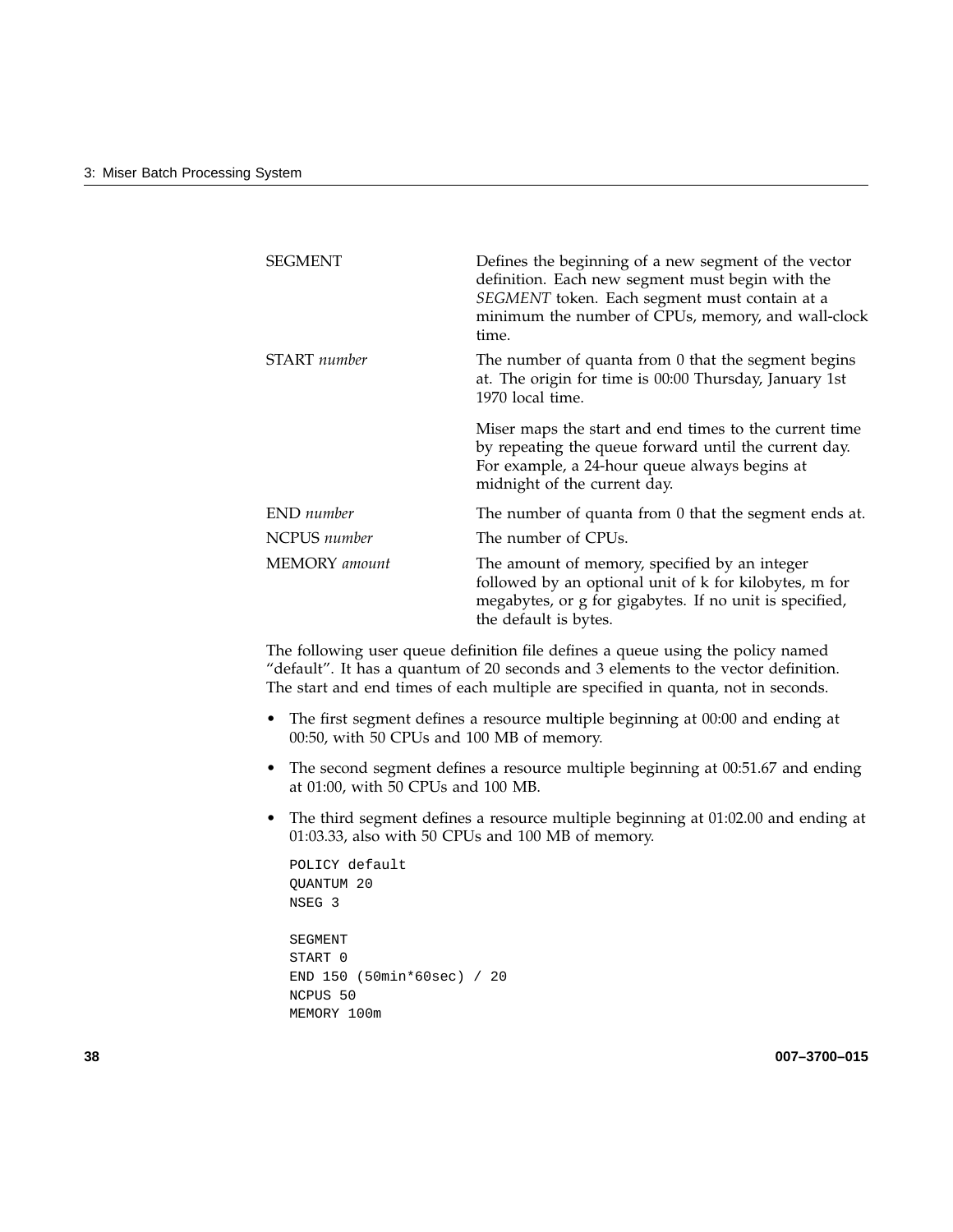```
SEGMENT
START 155 ((51min*60sec)+67) / 20
END 185 (1h*60min*60sec) / 20
NCPUS 50
MEMORY 100m
SEGMENT
START 186 ((1h*60min*60sec)+(2min*60sec)) / 20
END 190 ((1h*60min*60sec)+(3min*60sec)+33sec) / 20
NCPUS 50
MEMORY 100m
```
#### **Setting Up the Miser Configuration FIle**

The Miser configuration file (/etc/miser.conf) lists the names of all Miser queues and the path name of the queue definition file for each queue. This file enumerates all the queue names and their queue definition files.

Every Miser configuration file must include as one of the queues the Miser system queue that defines the resources of the system pool. The Miser system queue is identified by the queue name "system."

Valid tokens are as follows:

QUEUE *queue\_name queue\_definition\_file\_path*

The *queue\_name* identifies the queue when using any interface to Miser. The queue name must be between 1 and 8 characters long. The queue name "system" is used to designate the Miser system queue.

The following is a sample Miser configuration file:

```
# Miser config file
QUEUE system /hosts/foobar/usr/local/data/system.conf
QUEUE user /hosts/foobar/usr/local/data/usr.conf
```
### **Setting Up the Miser CommandLine Options File**

The Miser commandline options file (/etc/config/miser.options) defines the maximum CPUs and memory that can be managed by Miser.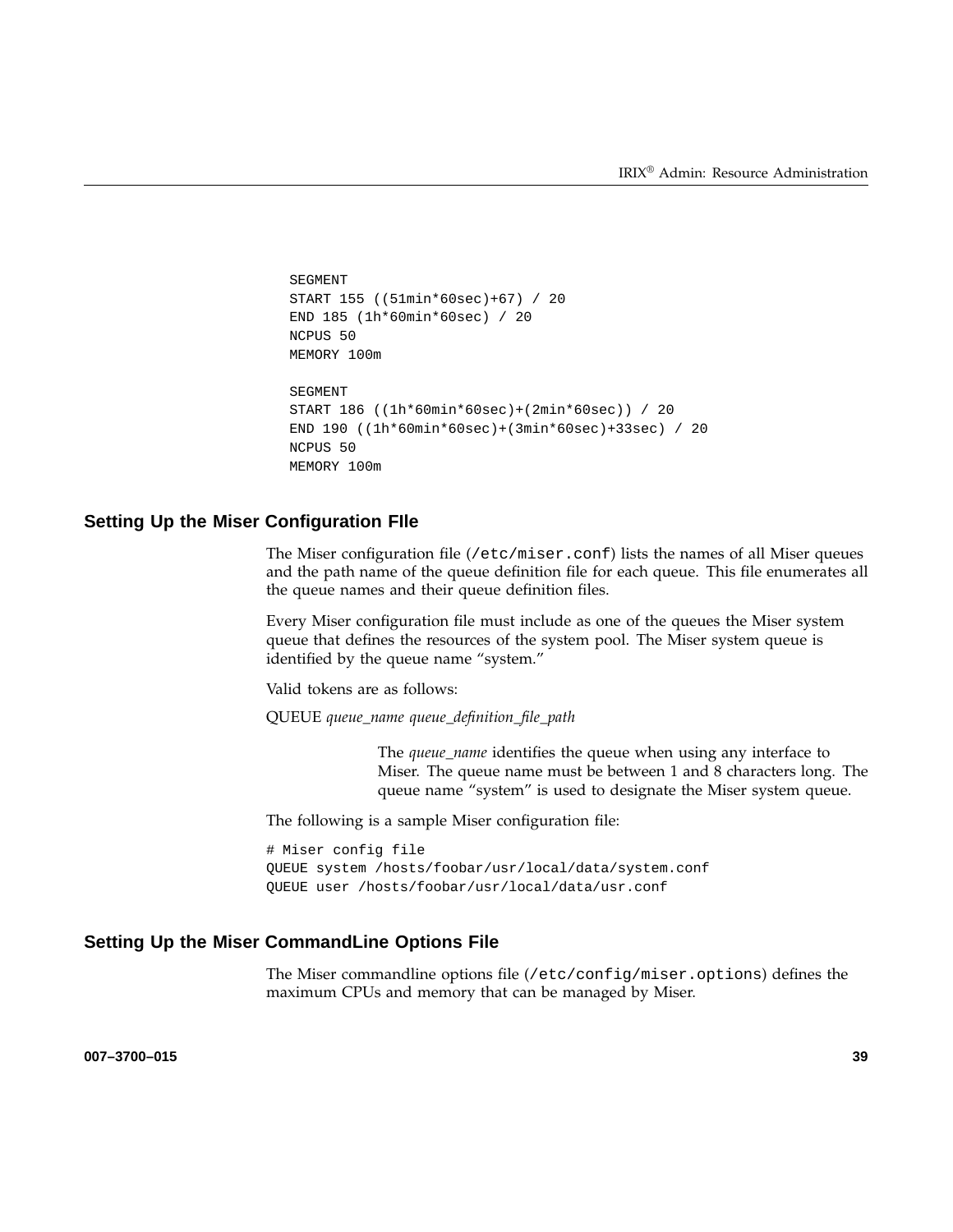The -c flag defines the maximum number of CPUs that Miser can use. This value is the maximum number of CPUs that any resource segment of the system queue can reserve.

The -m flag defines the maximum memory that Miser can use. This value is the maximum memory that any resource segment of the system queue can reserve. The memory reserved for Miser comes from physical memory. The amount of memory that Miser uses should be less than the total physical memory, leaving enough memory for kernel use. Also, the system should have at least the amount of swap space configured for Miser so that if Miser memory is in full use, the system will have enough swap space to move previous non Miser submitted processes out of the way.

The following example sets the -c and -m values in the commandline options file to *1* and *5* megabytes, respectively:

-f/etc/miser.conf -v -d -c 1 -m 5m

The -v flag specifies verbose mode, which results in additional output.

The -d flag specifies debug mode. When this mode is specified, the application does not relinquish control of the tty (that is, it does not become a daemon). This mode is useful in conjunction with the  $-v$  flag to figure out why Miser may not be starting up correctly.

**Note:** The -C flag can be used to release any Miser reserved resources after the Miser daemon is killed and before it is restarted. For additional information, see the miser(1) man page.

#### **Configuration Recommendations**

The configuration of Miser is site dependent. The following guidelines may be helpful:

- The system must be balanced for interactive/batch use. One suggestion is to keep at least one or two processors outside the control of Miser at all times. These two processors will act as the interactive portion of the system when all of the Miser managed CPUs are reserved. For an interactive load, you typically want the load average for the CPUs to be less than 2.0. Keep this in mind as you adjust for the optimal number of free CPUs.
- The amount of free logical swap should be balanced against the number of free CPUs. When you have a system with *N* CPUs, you should also have an appropriate amount of memory to be used by processes running on those *N* CPUs.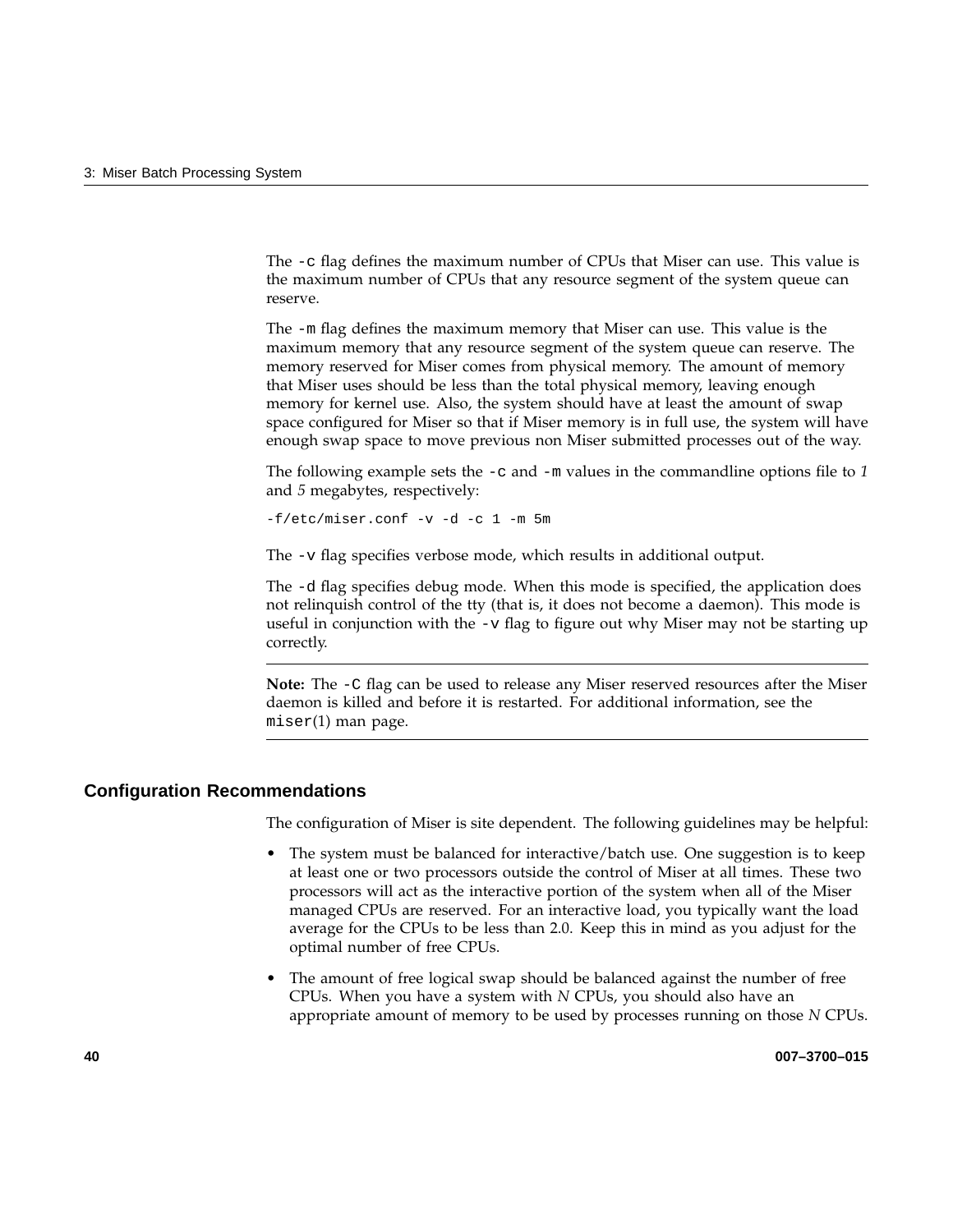Also, many system administrators like to back up this memory with swap space. If you think of the free CPUs as a separate system and provide memory and swap space accordingly, interactive work should perform well. Remember that the free memory not reserved by Miser is logical swap space (the combination of physical memory and the swap devices).

• Be careful when using virtual swap. When no Miser application is running, time-share processes can consume all of physical memory. When Miser runs, it begins to reclaim physical memory and swaps out time-share processes. If the system is using virtual swap, there may be no physical swap to move the process to, and at that point the time-share process may be terminated.

# **Miser Configuration Examples**

In the examples used in this section, the system has 12 CPUs and 160 MB available to user programs.

Example 1:

In this example, the system is dedicated to batch scheduling with one queue, 24 hours a day.

The first step is to define a system queue. You must decide how long you want the system queue to be. The length of the system queue defines the maximum duration of any job submitted to the system. For this system, you have determined that the maximum duration for any one job can be 48 hours, so you define the system vector to have a duration of 48 hours.

# The system queue /usr/local/miser/system.conf POLICY none # System queue has no policy QUANTUM 20 # Default quantum set to 20 seconds NSEG 1

SEGMENT NCPUS 12 MEMORY 160m START 0 END 8640 # Number of quanta (48h\*60 min\*60 sec) / 20

The next step is to define a user queue.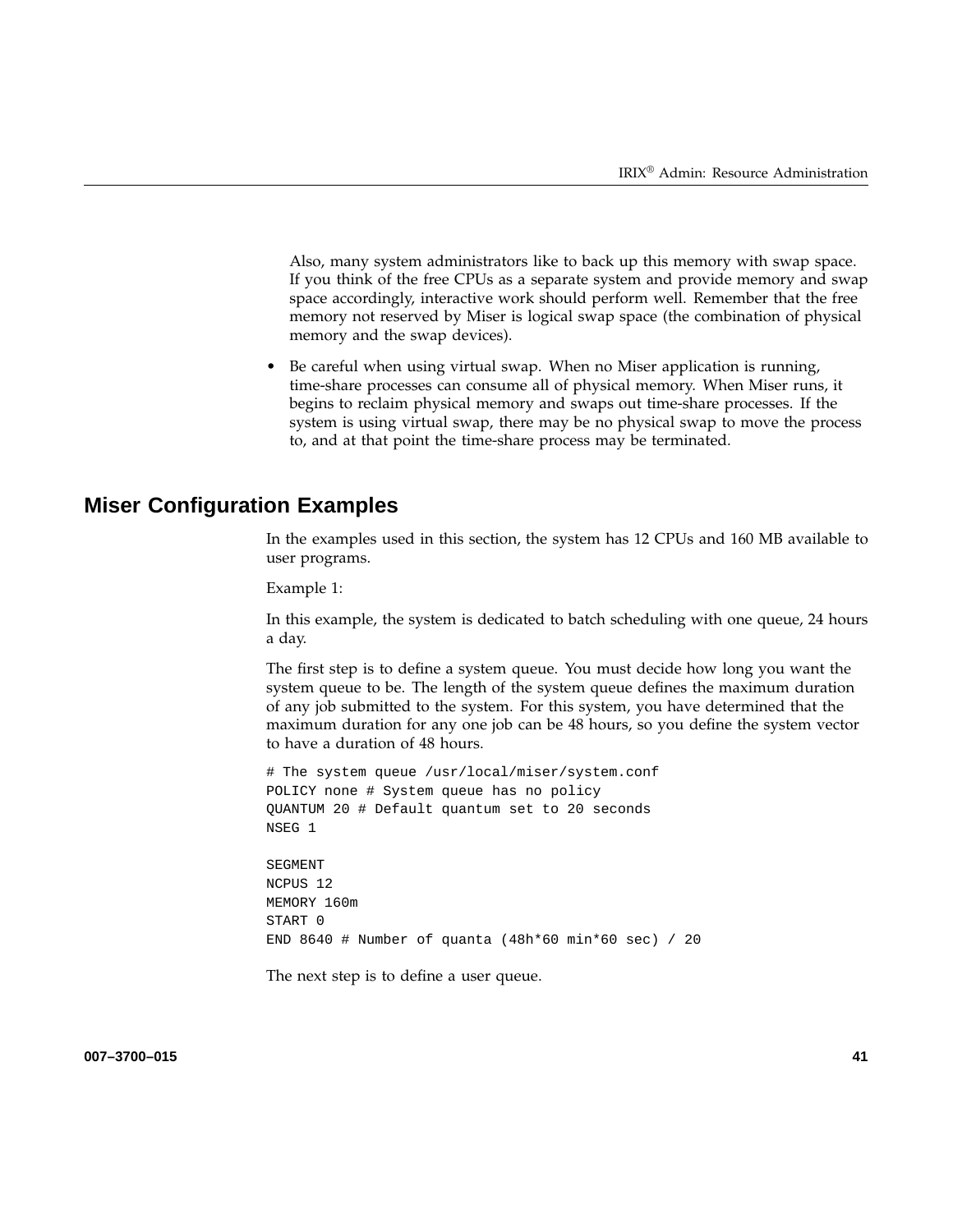```
# The user queue /usr/local/miser/physics.conf
POLICY default # First fit, once scheduled maintains start/end time
QUANTUM 20 # Default quantum set to 20 seconds
NSEG 1
```
SEGMENT NCPUS 12 MEMORY 160m START 0 END 8640 # Number of quanta (48h\*60 min\*60 sec) / 20

The last step is to define a Miser configuration file:

# Miser config file QUEUE system /usr/local/miser/system.conf QUEUE physics /usr/local/miser/physics.conf

#### Example 2:

In the following example, the system is dedicated to batch scheduling, 24 hours a day, and split between two user groups: chemistry and physics. The system must be divided between them with a ratio of 75% for physics and 25% for chemistry.

The system queue is identical to the one given in Example 1.

The physics user queue appears as follows:

# The physics queue /usr/local/miser/physics POLICY default # System queue has no policy QUANTUM 20 # Default quantum set to 20 seconds NSEG 1

SEGMENT NCPUS 8 MEMORY 120m START 0 END 8640 # Number of quanta (48h\*60min\*60sec) / 20

Next, you define the chemistry queue:

# The chemistry queue /usr/local/miser/chemistry.conf POLICY default # System queue has no policy QUANTUM 20 # Default quantum set to 20 seconds NSEG 1

**42 007–3700–015**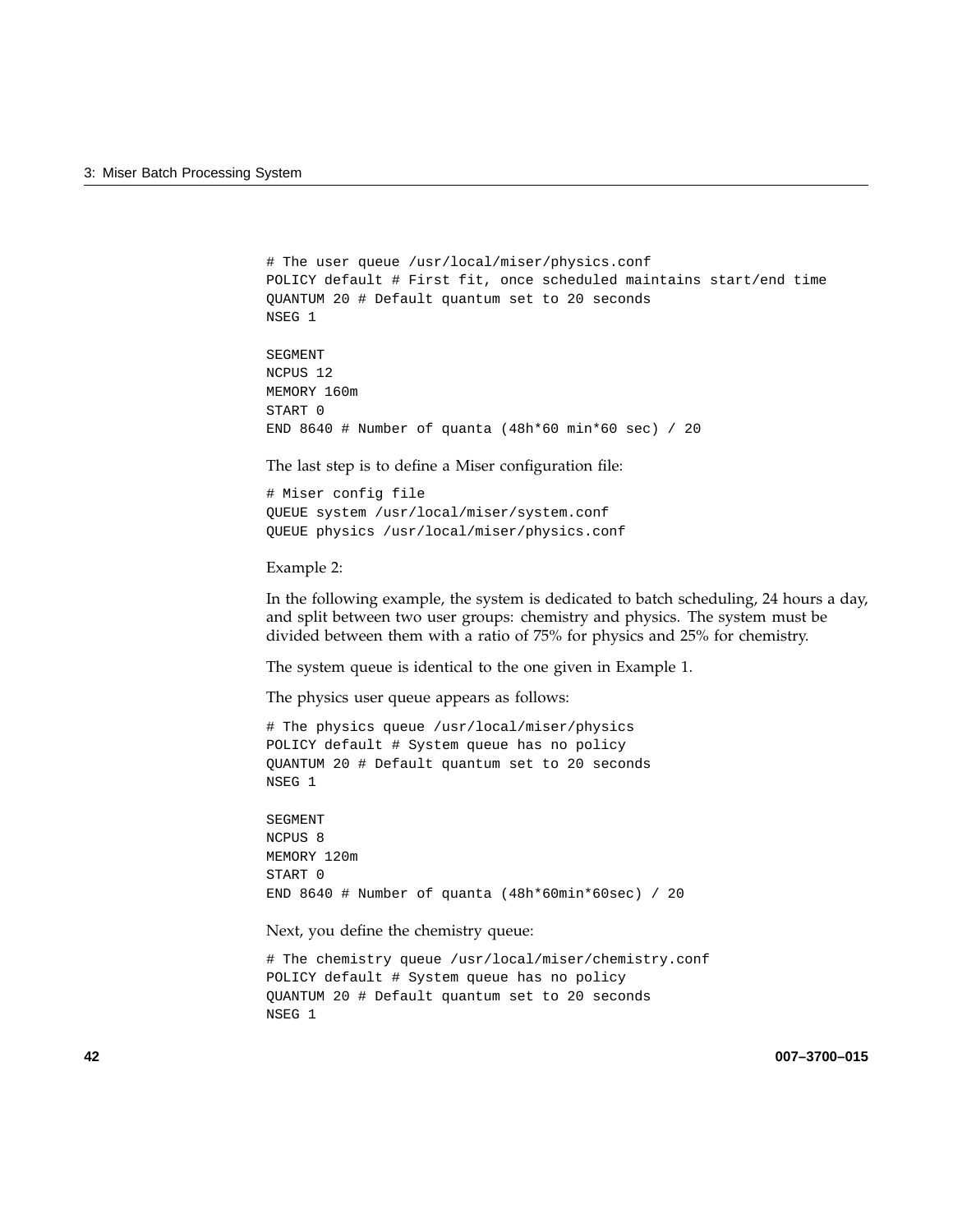```
SEGMENT
NCPUS 4
MEMORY 40m
START 0
END 8640 # Number of quanta (48h*60min*60sec) / 20
```
To restrict access to each queue, you create the user group physics and the user group chemistry. You then set the permissions on the physics queue definition file to execute only for group physics and similarly for the chemistry queue.

Having defined the physics and chemistry queue, you can now define the Miser configuration file:

```
# Miser configuration file
QUEUE system /usr/local/miser/system.conf
QUEUE physics /usr/local/miser/physics.conf
QUEUE chem /usr/local/miser/chemistry.conf
```
#### Example 3:

In this example, the system is dedicated to time-sharing in the morning and to batch use in the evening. The evening is 8:00 P.M. to 4:00 A.M., and the morning is 4:00 A.M. to 8:00 P.M.

First you define the system queue.

```
# The system queue /hosts/foobar/usr/local/data/system.conf
POLICY none # System queue has no policy
QUANTUM 20 # Default quantum set to 20 seconds
NSEG 2
SEGMENT
NCPUS 12
MEMORY 160m
START 0
END 720 # (4h*60min*60sec) / 20
SEGMENT
NCPUS 12
MEMORY 160m
START 3600 # (8pm is 20 hours from UTC, so 20h*60min*60sec) / 20
END 4320
```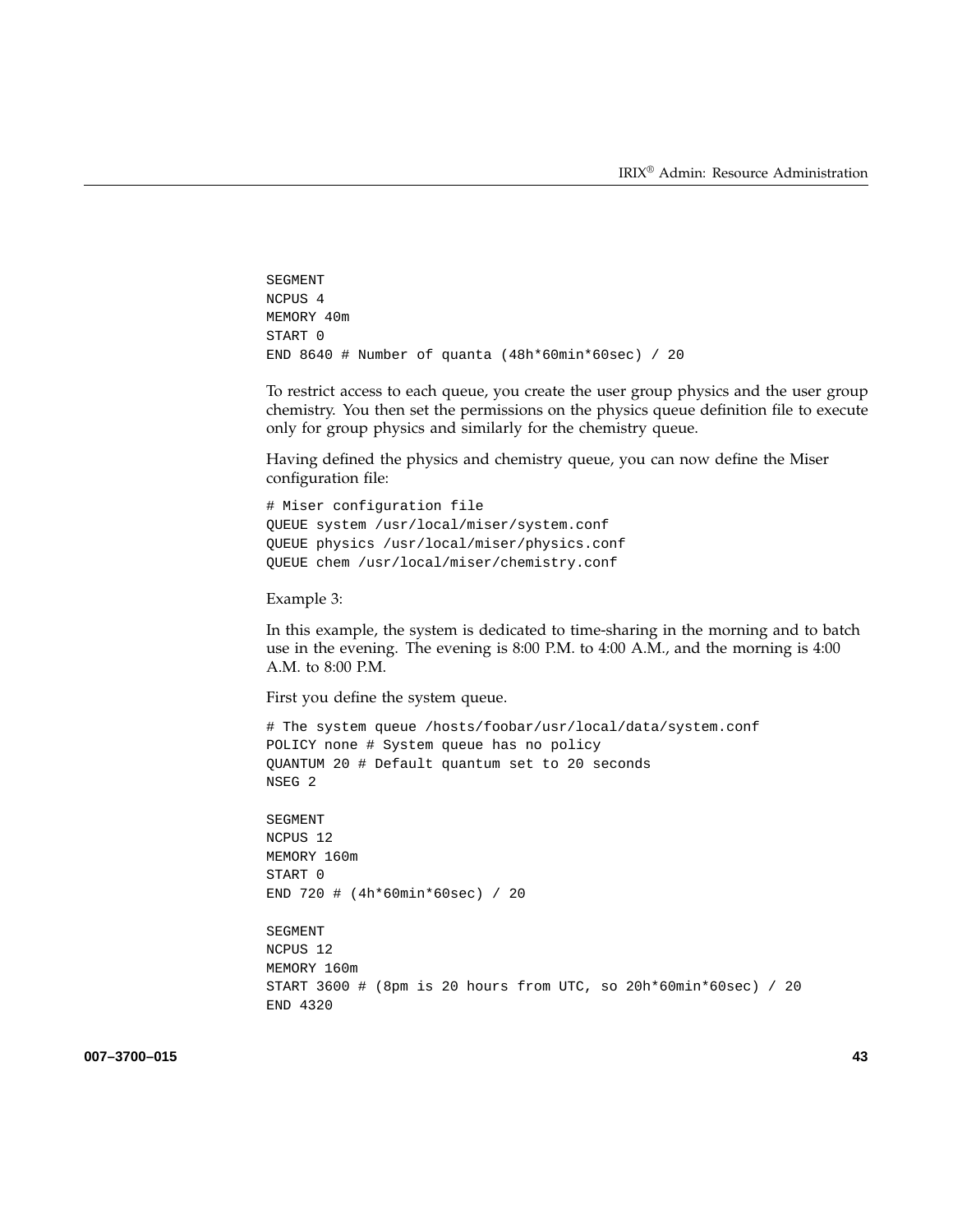Next, you define the batch queue:

```
# User queue
POLICY repack # Repacks jobs (FIFO) if a job finishes early
QUANTUM 20 # Default quantum set to 20 seconds
NSEG 2
SEGMENT
NCPUS 12
MEMORY 160m
START 0
END 720 # (4h*60min*60sec) / 20
SEGMENT
NCPUS 12
MEMORY 160m
START 3600 # (8pm is 20 hours from 0, so 20h*60min*60sec) / 20
END 4320
```
The last step is to define a Miser configuration file:

```
# Miser config file
QUEUE system /usr/local/miser/system.conf
QUEUE user /usr/local/miser/usr.conf
```
## **Enabling or Disabling Miser**

The following steps are required to set up the Miser batch processing system:

- 1. Use the inst(1M) utility to install the eoe.sw.miser subsystem from your IRIX distribution media.
- 2. Modify the Miser configuration files as appropriate for your site. For information on the Miser configuration files, see "Miser Configuration Examples", page 41.

After the Miser configuration files are modified appropriately, Miser can be selected for boot-time startup with the chkconfig(1) command and the system can be rebooted, or Miser can be started directly by **root** with the command /etc/init.d/miser start. When starting Miser manually without rebooting, the chkconfig command must be issued first or Miser will not start up.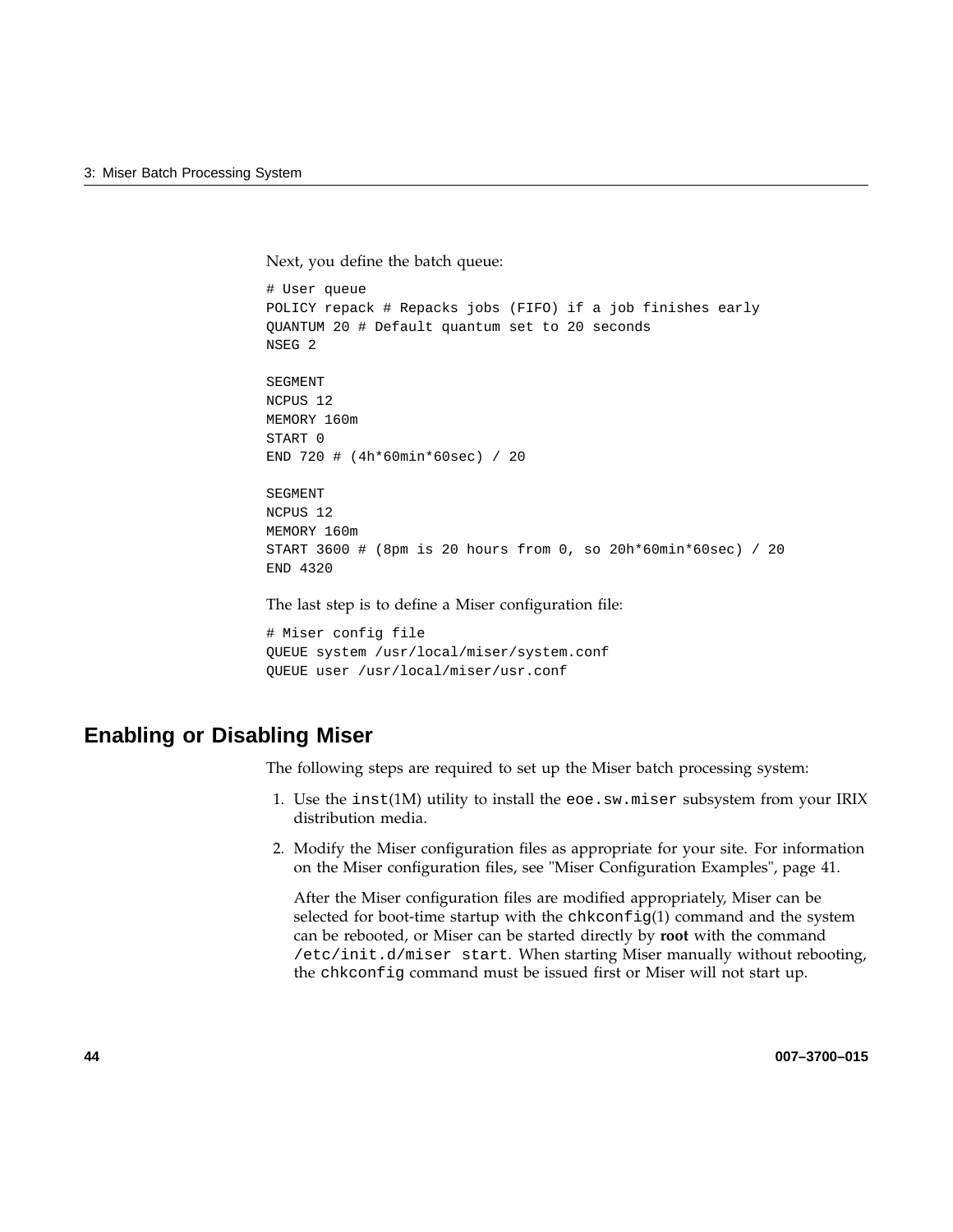3. To enable Miser manually, use the following command sequence:

**chkconfig miser on /etc/init.d/miser start**

4. Miser can be stopped at any time by **root**. To disable Miser, use the following command sequence:

**/etc/init.d/miser stop /etc/init.d/miser cleanup**

Running Miser jobs are not stopped, and the current committed resources cannot be reclaimed until the jobs are terminated. If you are going to restart Miser after stopping it, you do not need to run the miser cleanup command.

**Note:** The Miser -C flag can be used to release any Miser reserved resources after the Miser daemon is killed and before it is restarted.

# **Submitting Miser Jobs**

The command to submit a job so that it is managed by Miser is as follows:

| miser_submit -q queue -f file command        | miser_submit -q queue -o c=cpus, m=memory, t=time[, static] command                                                                                                                                                                                                                                                                                                                                                                                                                                                 |
|----------------------------------------------|---------------------------------------------------------------------------------------------------------------------------------------------------------------------------------------------------------------------------------------------------------------------------------------------------------------------------------------------------------------------------------------------------------------------------------------------------------------------------------------------------------------------|
| -q queue                                     | Specifies the name of the queue against which to<br>schedule the application.                                                                                                                                                                                                                                                                                                                                                                                                                                       |
| -o c=cpus,m=memory,<br>$t = time$ [, static] | Specifies a block of resources. The CPUs must be an<br>integer up to the maximum number of CPUs available<br>to the queue being scheduled against. The memory<br>consists of an integer followed by a unit of <b>k</b> for<br>kilobyte, m for megabyte, or g for gigabyte. If no unit<br>is specified, the default is bytes. Time can be specified<br>either as an integer followed by a unit specifier of h for<br>hours, <b>m</b> for minutes, or <b>s</b> for seconds, or by a string in<br>the format hh:mm:ss. |
|                                              | A job with the static flag specified that was<br>scheduled with the default policy will only run when<br>the segment is scheduled to run. It will not run earlier                                                                                                                                                                                                                                                                                                                                                   |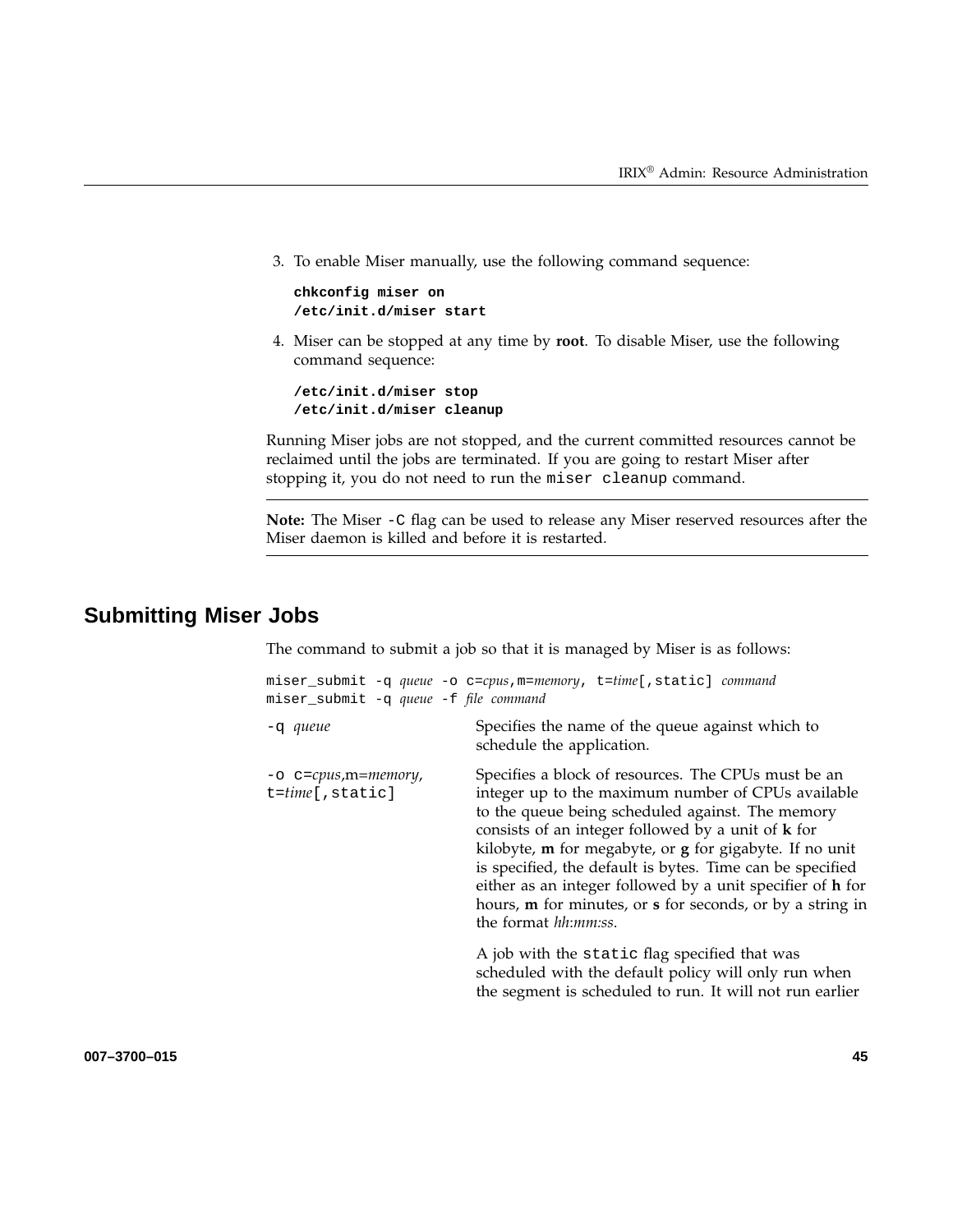|           | even if idle resources are available to the job. If a job is<br>scheduled with the repack policy, it may run earlier.            |
|-----------|----------------------------------------------------------------------------------------------------------------------------------|
| $-E$ file | File that specifies a list of resource segments. This flag<br>allows greater control over the scheduling parameters<br>of a job. |
| command   | Specifies a script or program name.                                                                                              |

For additional information, see the miser\_submit(1) and miser\_submit(4) man pages.

#### **Querying Miser About Job Schedule/Description**

The command to query Miser about the schedule/description of a submitted job is as follows:

miser\_jinfo -j *bid* [-d]

The *bid* is the ID of the Miser job and is the process group ID of the job. The -d flag prints the job description including job owner and command.

Note that when the system is being used heavily, Miser swapping can take some time. Therefore, the Miser job may not begin processing immediately after it is submitted.

For additional information, see the miser\_jinfo(1) man page.

#### **Querying Miser About Queues**

The command to query Miser for information on Miser queues, queue resource status, and a list of jobs scheduled against a queue is as follows:

miser\_qinfo -Q|-q *queue* [-j]|-a

The  $-Q$  flag returns a list of currently configured Miser queue names. The  $-q$  flag returns the free resources associated with the specified queue name. The -j flag returns the list of jobs currently scheduled against the queue. The -a flag returns a list of all scheduled jobs, ordered by job ID, in all configured Miser queues and also produces a brief description of the job.

For additional information, see the miser\_qinfo(1) man page.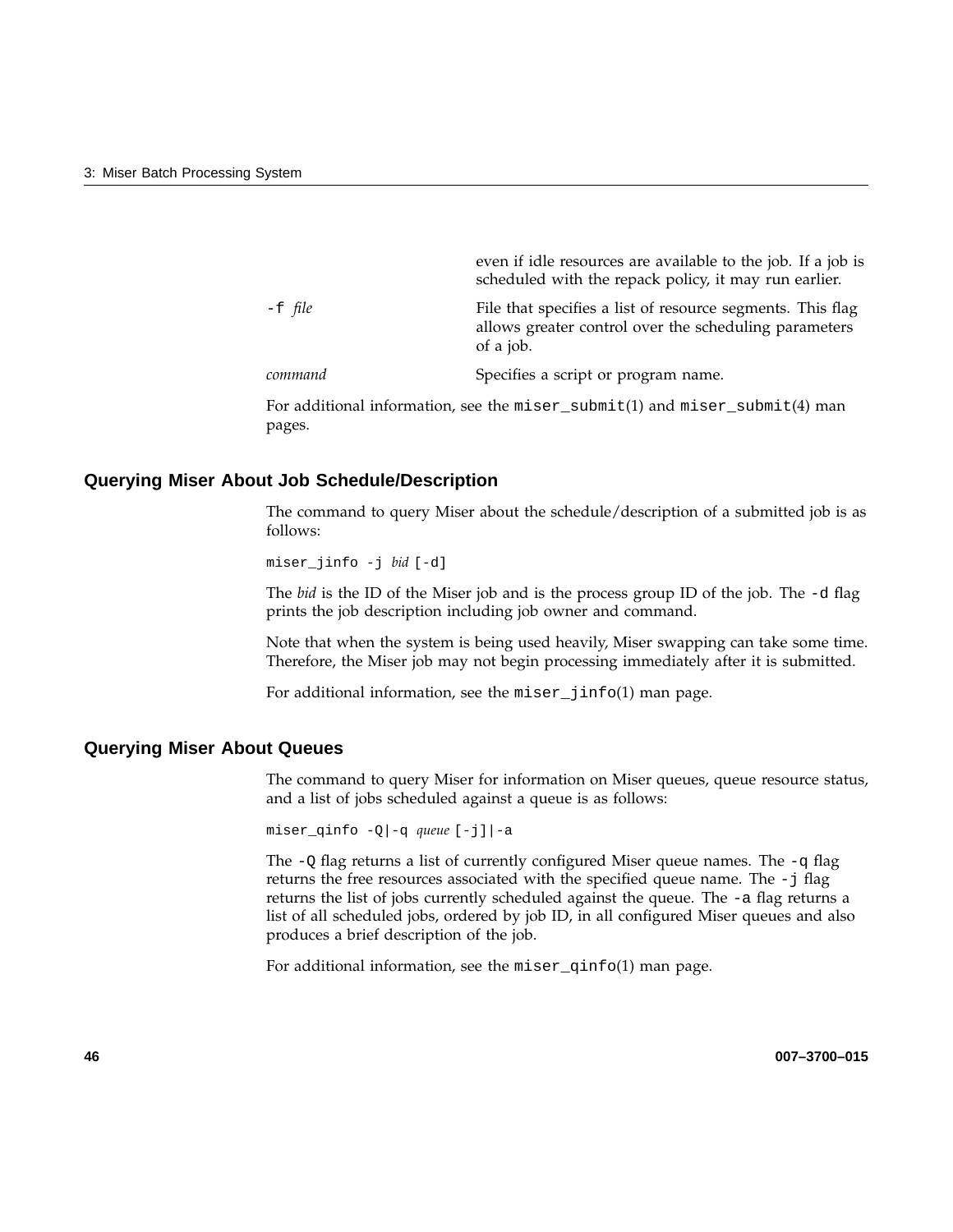#### **Moving a Block of Resources**

The command to move a block of resources from one queue to another is as follows:

miser\_move -s *srcq* -d *destq* -f *file* miser\_move -s *srcq* -d *destq* -o s=*start*,e=*end*,c=*CPUs*,m=*memory*

This command removes a tuple of space from the source queue's vector and adds it to the destination queue's vector, beginning at the start time and ending at the end time. The resources added or removed do not change the vector definition, and are, therefore, temporary. The command returns a table that lists the start and end times of each resource transfer and the amount of resources transferred.

The  $-s$  and  $-d$  flags specify the names of any valid Miser queues. The  $-f$  flag contains a resource block specification. The -o flag specifies a block of resources to be moved. The start and end times are relative to the current time. The CPUs are an integer up to the maximum free CPUs associated with a queue. The memory is an integer with an identifier of **k** for kilobyte, **m** for megabyte, or **g** for gigabyte.

**Note:** The resource transfer is temporary. If Miser is killed or crashes, the resources transferred are lost, and Miser will be unable to restart.

For additional information, see the miser\_move(1) and miser\_move(4) man pages.

### **Resetting Miser**

The command to reset Miser with a new configuration file is as follows:

miser\_reset -f *file*

This command forces a running version of Miser to use a new configuration file (specified by -f *file*). The new configuration will succeed only if all scheduled jobs can be successfully scheduled against the new configuration.

For additional information, see the miser\_reset(1) man page.

#### **Terminating a Miser Job**

The miser\_kill command is used to terminate a job submitted to Miser. This command both terminates the process and contacts the Miser daemon to free any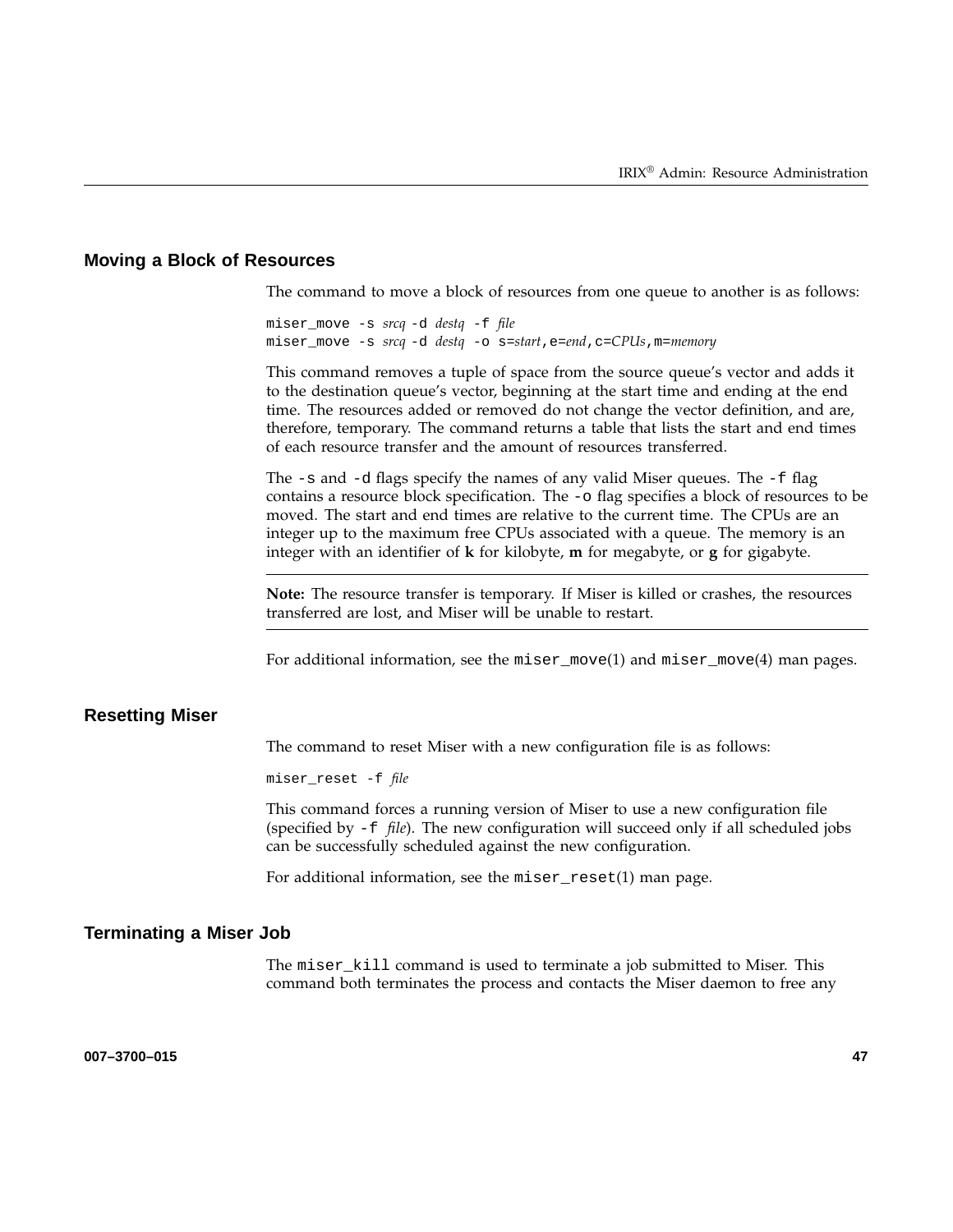resources currently committed to the submitted process. For additional information, see the miser\_kill(1) man page.

#### **Miser and Batch Management Systems**

This section discusses the differences between a Miser job and a batch job from a batch management system such as the Network Queuing Environment (NQE) or Load Share Facility (LSF).

Miser and batch management systems such as NQE each lack certain key characteristics. For Miser, these characteristics are features to protect and manage the Miser session. For batch management systems, the ability to guarantee resources is lacking. However, these two systems used together provide a much more capable solution, provided the batch management system supports the Miser scheduler.

If your site does not need the job management and protection provided by a batch management system, then Miser alone may be an adequate batch system. However, most production-quality environments require the support and protection provided by batch systems such as NQE or LSF. These sites should run a batch management system in cooperation with the Miser scheduler.

### **Miser Man Pages**

The man command provides online help on all resource management commands. To view a man page online, type man*commandname*.

#### **User-Level Man Pages**

The following user-level man pages are provided with Miser software:

| User-level man page | Description                                                             |
|---------------------|-------------------------------------------------------------------------|
| miser(1)            | Miser resource manager; starts the<br>miser daemon.                     |
| $miser\_jinfo(1)$   | Queries Miser about the schedule<br>and description of a submitted job. |
| $miser_kill(1)$     | Kills a Miser job.                                                      |

**48 007–3700–015**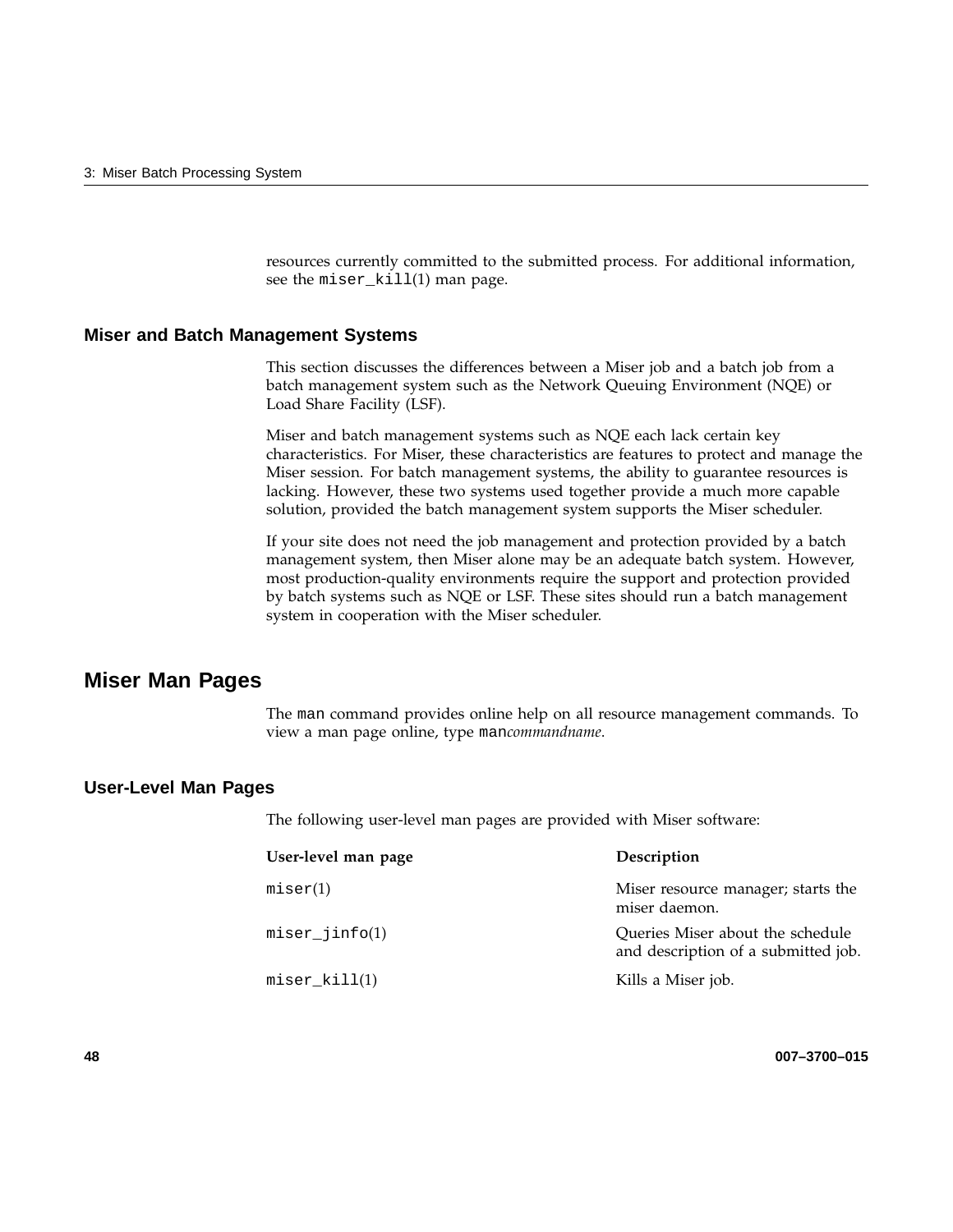| $miser_move(1)$      | Moves a block of resources from<br>one queue to another.                                                         |
|----------------------|------------------------------------------------------------------------------------------------------------------|
| $miser_qinfo(1)$     | Queries information on miser<br>queues, queue resource status, and<br>list of jobs scheduled against a<br>queue. |
| $miser\_reset(1)$    | Resets miser with a new<br>configuration file.                                                                   |
| $miser$ submit $(1)$ | Submits a job to a miser queue.                                                                                  |

# **File Format Man Pages**

The following file format descriptions man pages are provided with Miser software:

| File Format man page | Description                  |
|----------------------|------------------------------|
| miser(4)             | Miser configuration files    |
| $miser_move(4)$      | Miser resource transfer list |
| $miser\_submit(4)$   | Miser resource schedule list |

# **Miscellaneous Man Pages**

The following miscellaneous man pages are provided with Miser software:

| Miscellaneous man page | <b>Description</b>              |
|------------------------|---------------------------------|
| miser(5)               | Miser Resource Manager overview |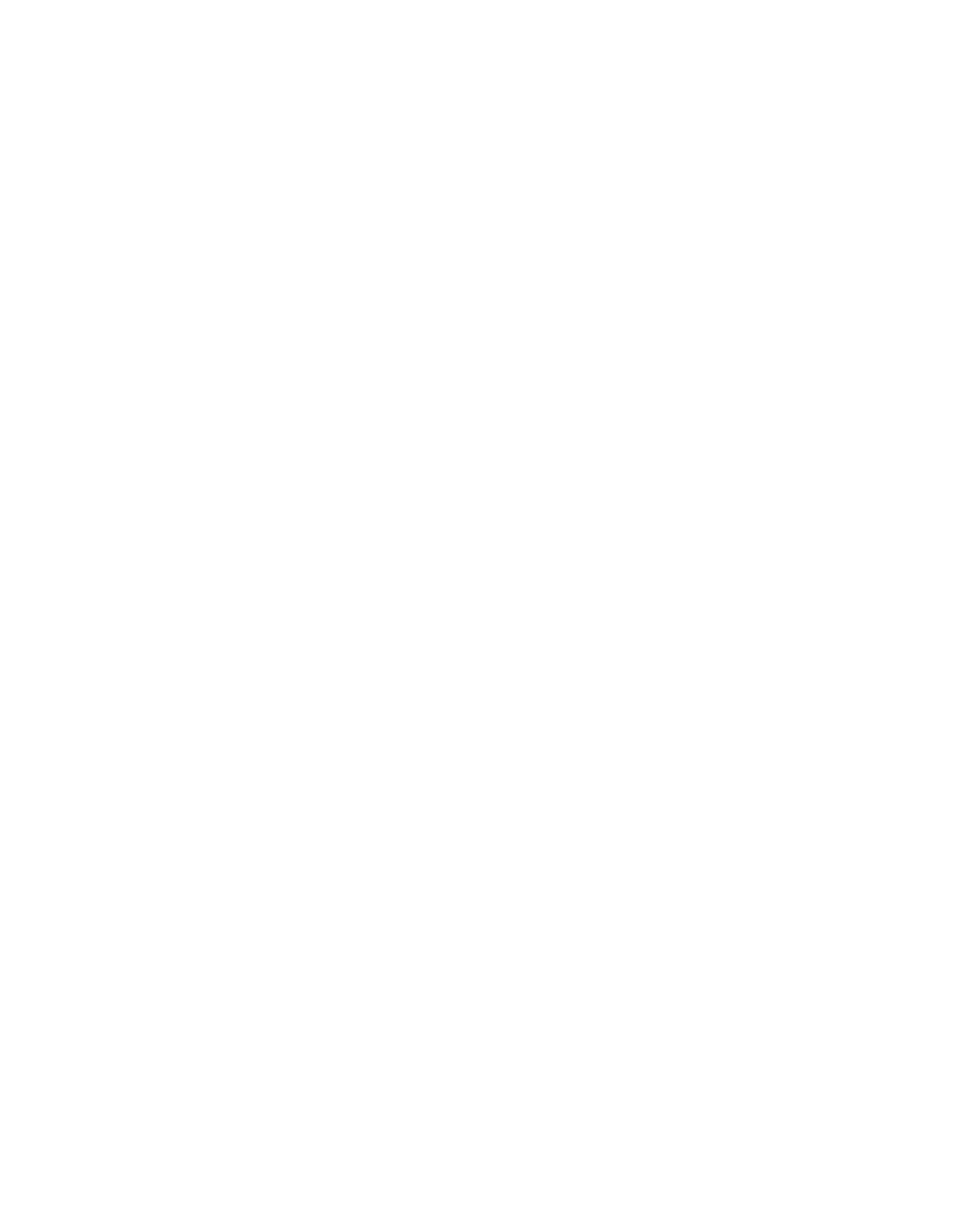# **Cpuset System**

A **cpuset** is a named set of CPUs, which may be defined to be restricted or open. A restricted cpuset allows only processes that are members of the cpuset to run on the set of CPUs. An open cpuset allows any process to run on its CPUs, but a process that is a member of the cpuset can run only on the CPUs belonging to the cpuset. A cpuset is defined by a cpuset configuration file and a name.

The Cpuset System is primarily a workload manager tool permitting a system administrator to restrict the number of processors that a process or set of processes may use. Cpusets may optionally restrict both kernel and user memory.

When the memory restriction feature is enabled, a set of nodes, each containing a set of CPUs, is computed from the list of CPUs supplied and memory allocations can be limited to the CPUs assigned to the nodes. Allocation limits can be restricted to the available physical memory or overflow can be swapped to the swap file.

A system administrator can use cpusets to create a division of CPUs within a larger system. Such a divided system allows a set of processes to be contained to specific CPUs, reducing the amount of interaction and contention those processes have with other work on the system. In the case of a restricted cpuset, the processes that are attached to that cpuset will not be affected by other work on the system; only those processes attached to the cpuset can be scheduled to run on the CPUs assigned to the cpuset. An open cpuset can be used to restrict processes to a set of CPUs so that the effect these processes have on the rest of the system is minimized.

A system administrator might want to restrict normal system usage of a large system to part of the machine and use the rest of the system for special purposes. The boot\_cpuset(4) tool provides a method to restrict all normal start-up processes (including init, inetd, and so on) to some portion of the machine and allow specific users to use the other portion of the machine for their special purpose applications. The kernel maintains strict processor and memory separation between the two system portions. An administrator, for example, might choose to divide a system into two halves, with one half supporting normal system usage and the other half dedicated to a particular application. The advantage this mechanism has over physical reconfiguration is that the configuration may be changed with a simple reboot and does not need to be aligned on a hardware module boundary.

The syntax of the Cpuset System has been extended to allow you to explicitly specify the memory associated with a logical node as belonging to a specific cpuset. This allows you to assign memory-only nodes (a Cx brick can contain node boards that

**007–3700–015 51**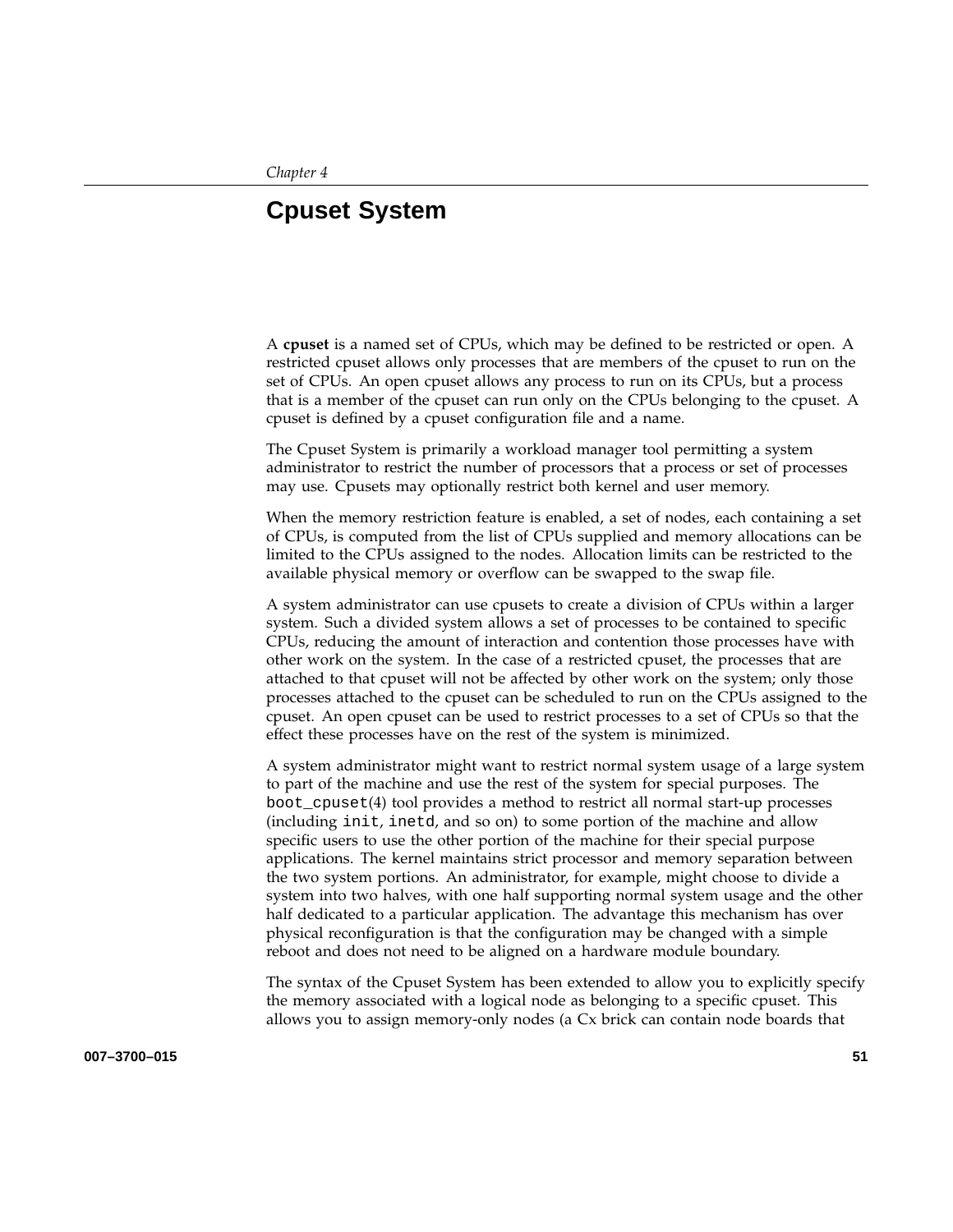lack CPU packages and cache) to a particular cpuset to increase the memory resources available to a particular application. For more information on memory-only nodes in cpusets, see "Cpusets and Memory-Only Nodes", page 69.

Kernel system threads and interrupt threads can be confined to the boot cpuset by using the XThread Control Interface (XTCI). This keeps the system and interrupt threads from competing with applications outside of the boot cpuset for resources. By default, if the boot cpuset exists, kernel threads that are not forced to run on specific CPUs, run within the boot cpuset. For more information on XTCI, see the realtime(5) man page and the *REACT Real-Time Programmer's Guide*. For more information on the boot cpuset, see "Boot Cpuset", page 61.

The cpuset -q *cpuset\_name* -p command allows you to see the properties of particular cpuset, such as the number of processes and CPUs associated with a specified cpuset. For more information on cpuset properties, see "Obtaining the Properties Associated with a Cpuset", page 70 and the cpuset(1) man page.

*Static cpusets* are defined by an administrator after a system had been started. Users can attach processes to these existing cpusets. The cpusets continue to exist after jobs are finished executing.

*Dynamic cpusets* are created by a workload manager when required by a job. The workload manager attaches a job to a newly created cpuset and destroys the cpuset when the job has finished executing.

Cpusets can be used in conjunction with a batch processing system, like the Load Sharing Facility (LSF) or Portable Batch System (PBS), for data center resource management to improve the performance of large applications. Using cpusets with applications such as LSF or PBS enables your SGI Origin system to run more efficiently, reduces interference between jobs, and can substantially improve the consistency and predictability of system run times.

The Cpuset library routines,  $c$ pusetMove $(3x)$  and  $c$ pusetMoveMigrate $(3x)$ , can be used to move processes between cpusets and optionally migrate their memory. They allow you to move specific processes, or groups of processes, between existing cpusets, and out of a named cpuset into the pool of CPUs not assigned to any specific named cpuset. This pool of unused CPUs is called the *global cpuset*.

Using this functionality, you can easily destroy existing cpusets to free resources to run a prime job and then easily reconstitute cpusets to continue prior jobs. Because memory used by a process can be migrated to the node associated with the new cpuset, memory locality is improved. For more information on the  $c$  pusetMove $(3x)$ and cpusetMoveMigrate(3x) routines, see "Using the cpusetMove and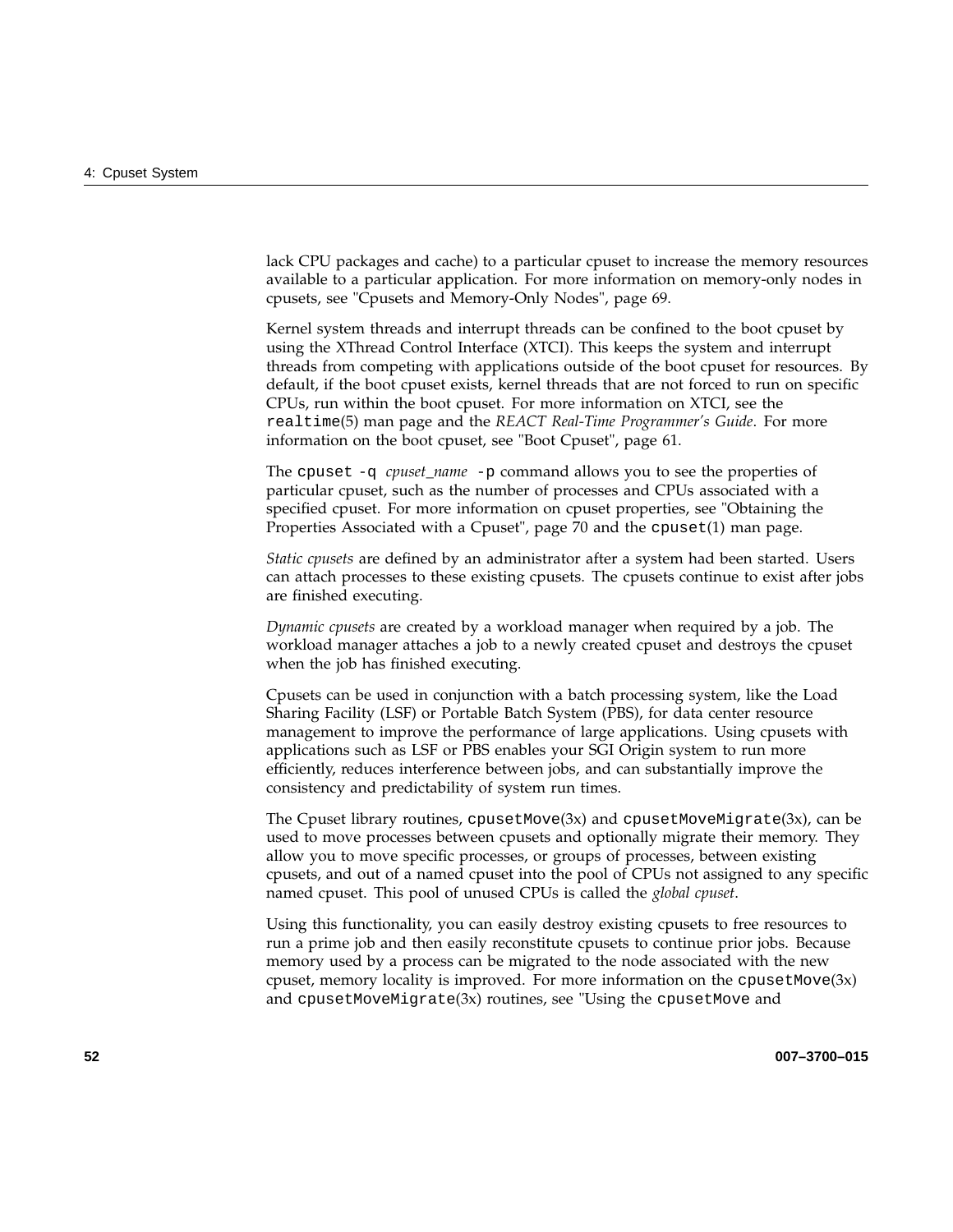cpusetMoveMigrate Functions", page 74 and "Application Programming Interface for the Cpuset System", page 195.

For more information on dividing a system, see Chapter 4, "Configuring the IRIX Operating System" in the *IRIX Admin: System Configuration and Operation* manual.

The cpuset library provides interfaces that allow a programmer to create and destroy cpusets, retrieve information about existing cpusets, obtain the properties associated with a cpuset, and to attach a process and all of its children to a cpuset.

This chapter contains the following sections:

- "Using Cpusets", page 53
- "Restrictions on CPUs within Cpusets", page 56
- "Cpuset System Tutorial", page 56
- "Boot Cpuset", page 61
- "Cpuset Command and Configuration File", page 62
- "Cpusets and Memory-Only Nodes", page 69
- "Installing the Cpuset System", page 70
- "Obtaining the Properties Associated with a Cpuset", page 70
- "Cpuset System and Trusted IRIX", page 71
- "Using the Cpuset Library", page 72
- "Cpuset System Man Pages", page 76

# **Using Cpusets**

This section describes the basic steps for using cpusets and the cpuset(1) command. For a detailed example, see "Cpuset System Tutorial", page 56.

To install the Cpuset System software, see "Installing the Cpuset System", page 70.

To use cpusets, perform the following steps: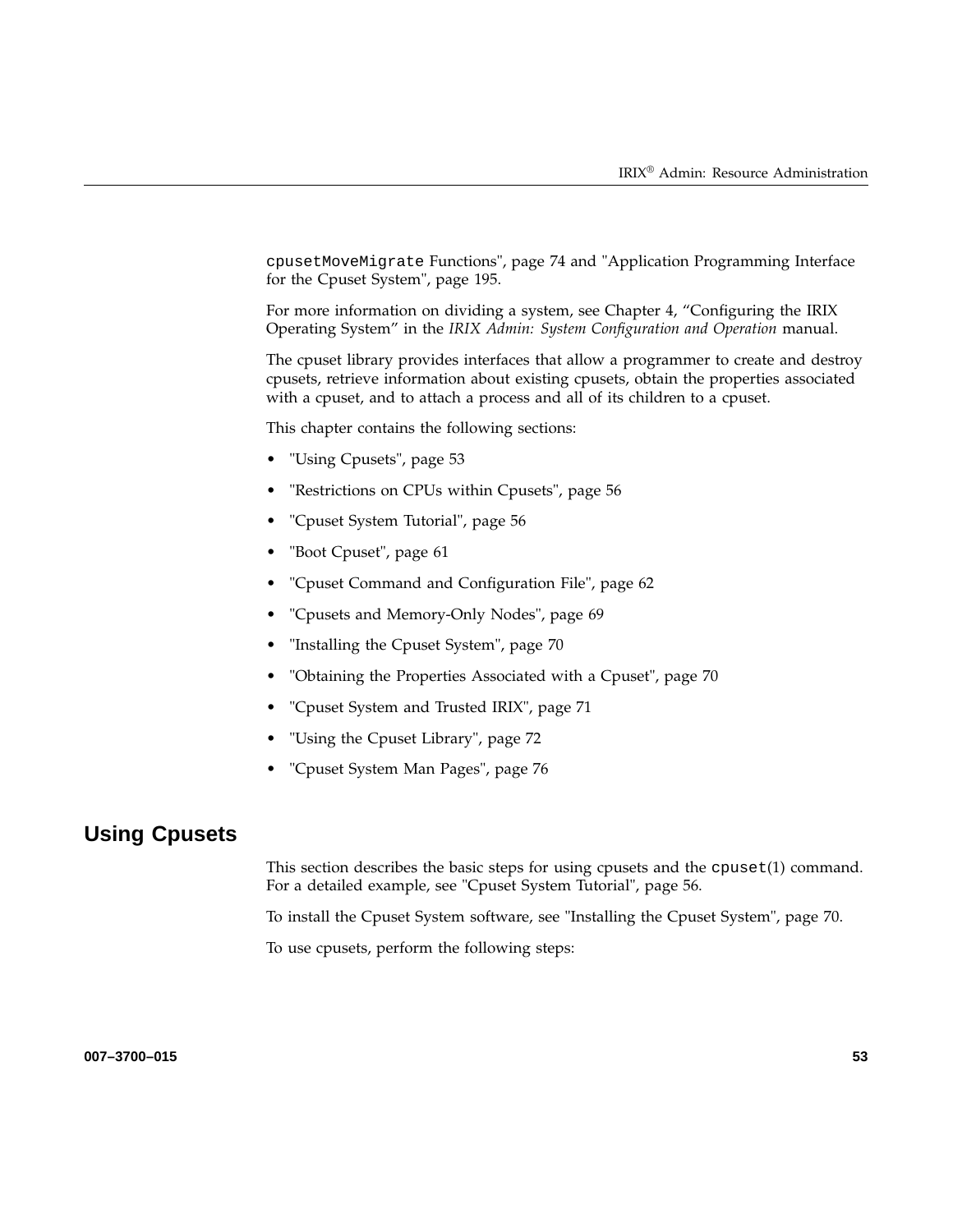- 1. Create a cpuset configuration file and give it a name. For the format of this file, see "Cpuset Configuration File", page 63. For restrictions that apply to CPUs belonging to cpusets, see "Restrictions on CPUs within Cpusets", page 56.
- 2. Create the cpuset with the configuration file specified by the -f parameter and the name specified by the -q parameter.

The cpuset(1) command is used to create and destroy cpusets, to retrieve information about existing cpusets, and to attach a process and all of its children to a cpuset. The syntax of the cpuset command is as follows:

```
cpuset [-q cpuset_name[,cpuset_name_dest] [-A command]|[-c -f filename]|
[-d]|[-i]|[-l][-m]|[-M]|[-Q]|[-p]]|[-T]| -C | -Q | -h
```
The cpuset command accepts the following options:

| -q cpuset_name [-A command]         | Runs the specified command on the<br>cpuset identified by the $-q$<br>parameter. If the user does not have<br>access permissions or the cpuset<br>does not exist, an error is returned.                                                                                                                                                         |
|-------------------------------------|-------------------------------------------------------------------------------------------------------------------------------------------------------------------------------------------------------------------------------------------------------------------------------------------------------------------------------------------------|
| $-q$ cpuset_name $[-c -f$ filename] | Creates a cpuset with the<br>configuration file specified by the<br>-f parameter and the name<br>specified by the -q parameter. The<br>operation fails if the cpuset name<br>already exists, a CPU specified in<br>the cpuset configuration file is<br>already a member of a cpuset, or<br>the user does not have the requisite<br>permissions. |
| -q cpuset_name -d                   | Destroys the specified cpuset. A<br>cpuset can only be destroyed if<br>there are no processes currently<br>attached to it.                                                                                                                                                                                                                      |
| $-q$ cpuset_name $-1$               | Lists all the processes in the cpuset.                                                                                                                                                                                                                                                                                                          |
| -q <i>cpuset_name</i> -m            | Moves all the attached processes<br>out of the cpuset.                                                                                                                                                                                                                                                                                          |
| -q cpuset_name -d                   | Destroys the specified cpuset. A<br>cpuset can only be destroyed if                                                                                                                                                                                                                                                                             |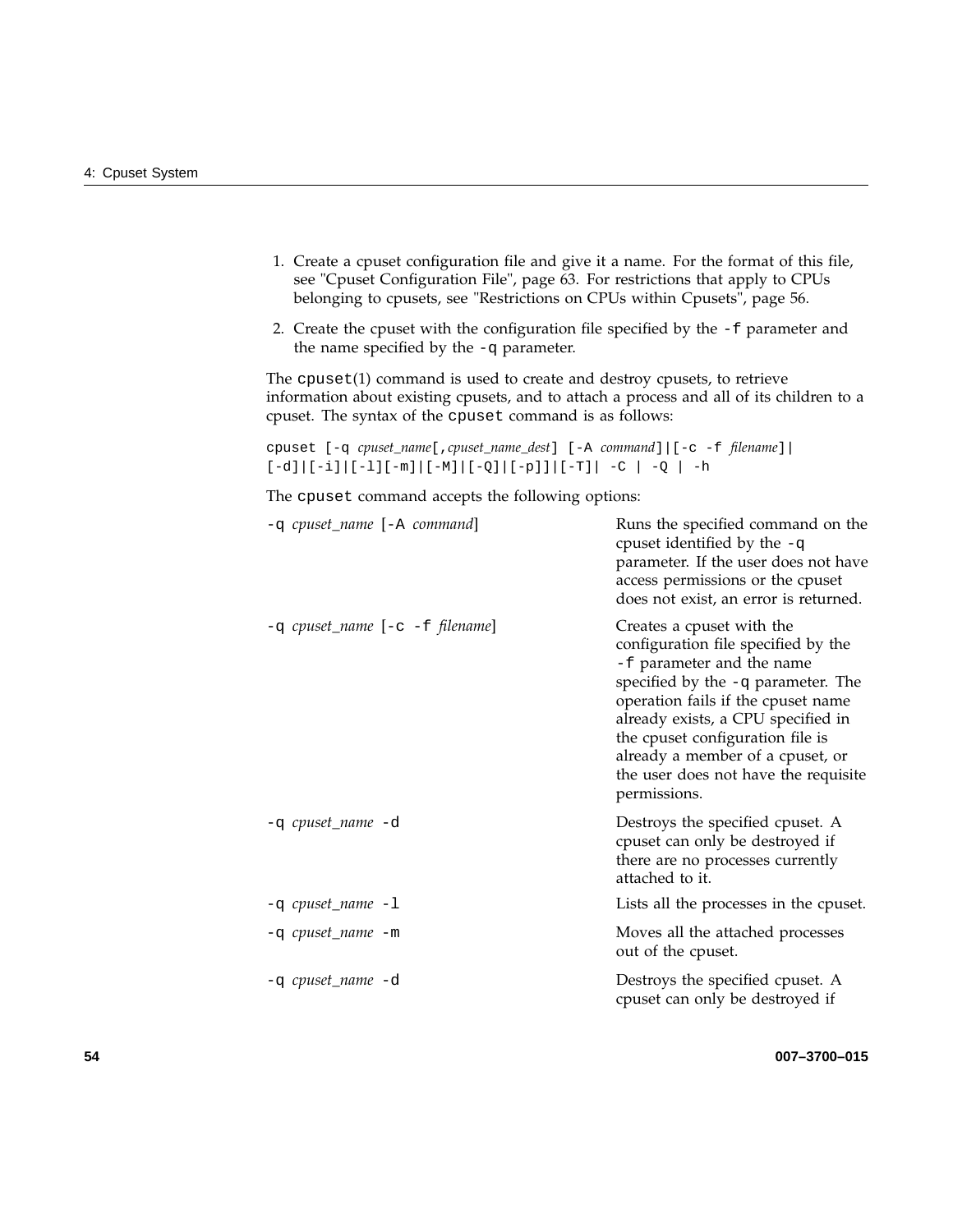|                                                              | there are no processes currently<br>attached to it.                                                                                                                                                                                                                               |
|--------------------------------------------------------------|-----------------------------------------------------------------------------------------------------------------------------------------------------------------------------------------------------------------------------------------------------------------------------------|
| $-q$ cpuset_name $-Q$                                        | Prints a list of the CPUs that belong<br>to the cpuset.                                                                                                                                                                                                                           |
| -q cpuset_name -p                                            | Prints out the permissions, ACLs,<br>MAC labels, flags, number of<br>processes, and the CPUs associated<br>with the specified cpuset.                                                                                                                                             |
| -q cpuset_name,cpuset_name_dest<br>-M suboption              | The -M option moves a process or a<br>group of processes and their<br>associated memory from<br>cpuset_name to cpuset_name_dest.<br>The valid suboptions are PID, ASH,<br>JID, SID, and PGID indicate the ID<br>type to be moved. The -M option<br>also requires the $-i$ option. |
| -q cpuset_name,cpuset_name_dest<br>-T suboption              | The -T option moves a proces or a<br>group of processes but not their<br>memory from cpuset_name to<br>cpuset_name_dest. The valid<br>suboptions PID, ASH, JID, SID,<br>and PGID indicate the ID type to be<br>moved. The -T option also requires<br>the $-i$ option.             |
| -q cpuset_name,cpuset_name_dest [-M  <br>-T] suboption -i id | The $-i$ option tells the command<br>what ID needs to be moved.                                                                                                                                                                                                                   |
| $-C$                                                         | Prints the name of the cpuset to<br>which the process is currently<br>attached.                                                                                                                                                                                                   |
| $-Q$                                                         | Lists the names of all the cpusets<br>currently defined.                                                                                                                                                                                                                          |
| $-h$                                                         | Print the command's usage<br>message.                                                                                                                                                                                                                                             |
|                                                              |                                                                                                                                                                                                                                                                                   |

3. Execute the cpuset command to run a command on the cpuset you created as follows:

cpuset -q *cpuset\_name* -A *command*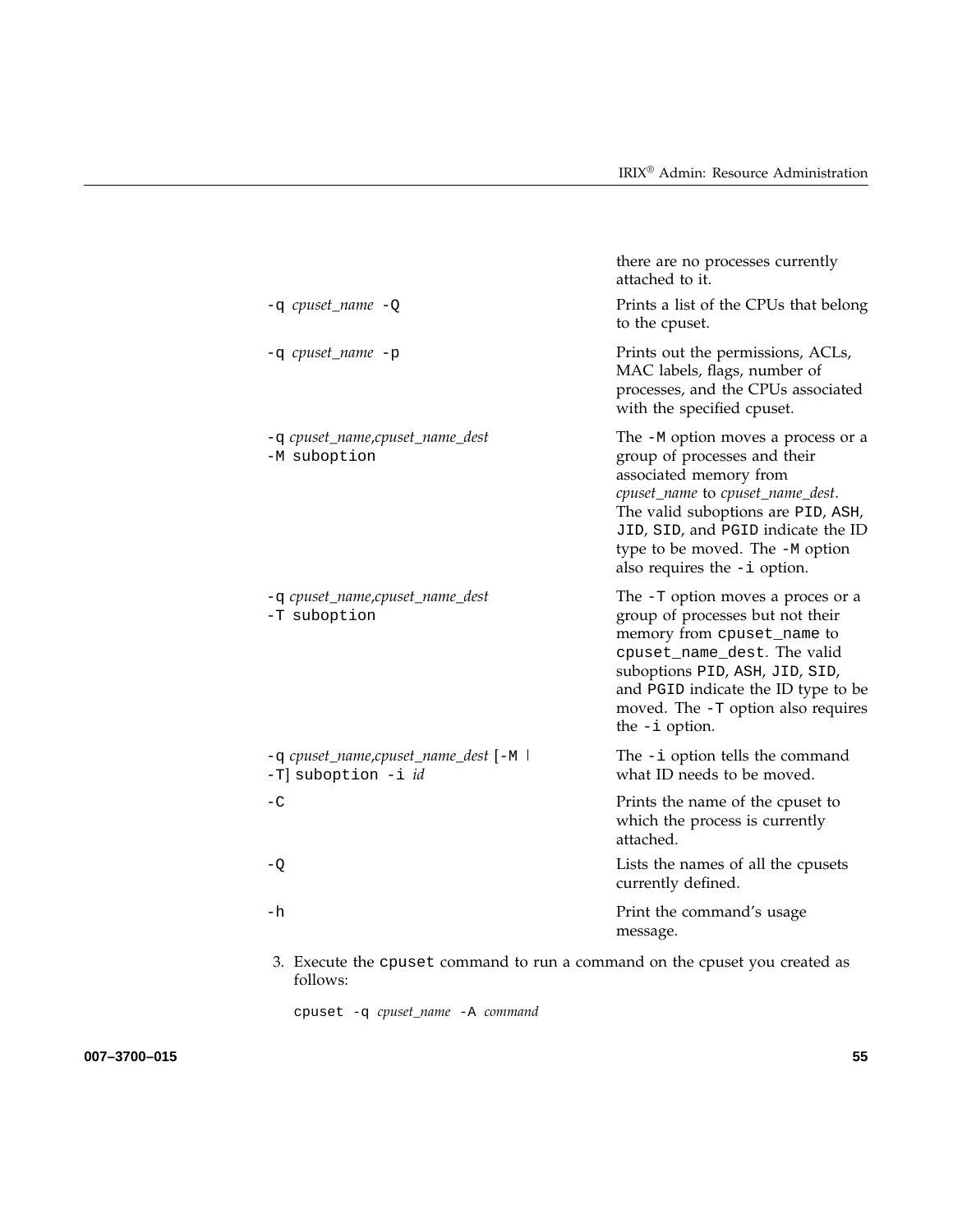For more information on using cpusets, see the cpuset(1) man page, "Restrictions on CPUs within Cpusets", page 56, and "Cpuset System Tutorial", page 56.

# **Restrictions on CPUs within Cpusets**

The following restrictions apply to CPUs belonging to cpusets:

- A CPU can belong to only one cpuset.
- CPU 0 cannot belong to an EXCLUSIVE cpuset.
- A CPU cannot be both restricted and isolated (see mpadmin(1) and sysmp(2)) and also be a member of a cpuset.
- Only the superuser can create or destroy cpusets.
- The runon(1) command cannot run a command on a CPU that is part of a cpuset unless the user has write or group write permission to access the configuration file of the cpuset.

For a description of cpuset command arguments and additional information, see the  $c$  cpuset(1),  $c$  puset(4), and  $c$  puset(5) man pages.

# **Cpuset System Tutorial**

This section gives a detailed example of how to divide a system using cpusets. It contains a simple procedure to follow to divide the example system into cpusets with references to additional explanatory information.

Figure 4-1, page 57, shows a block diagram of a system with 16 processors and three cpusets. This section provides examples of configuration files and the commands used to create a boot cpuset containing half of the system's CPUs for normal system usage, and two cpusets named Green and Blue, respectively, for specified purposes. The Green cpuset specifies a closed cpuset restricted to a specific application to be executed by members of group artists. The Blue cpuset specifies a second closed cpuset restricted to a specific application to be executed by members of group writers.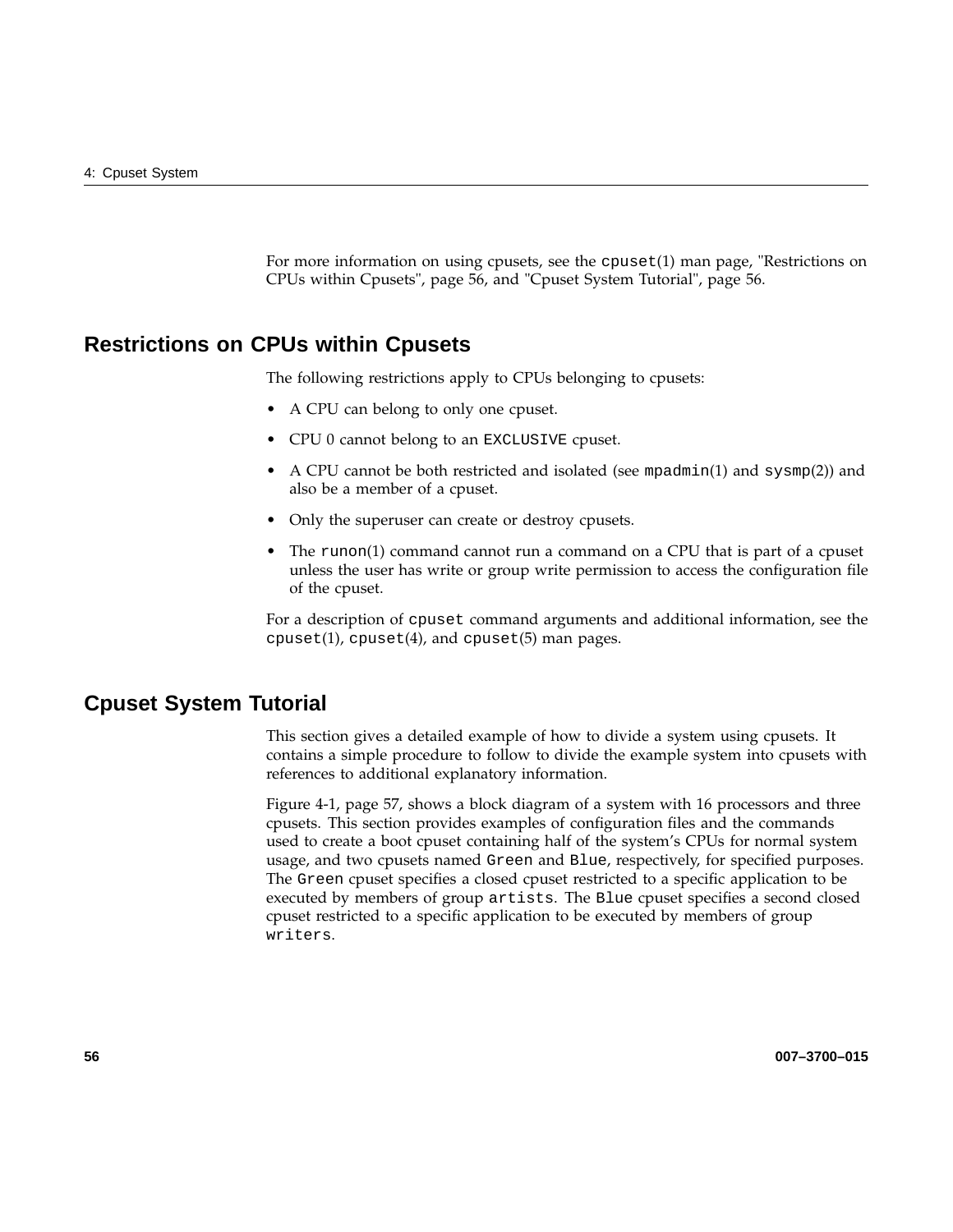

**Figure 4-1** Dividing a System Using Cpusets

Perform the following steps to divide a system with 16 processors into three cpusets, as shown in Figure 4-1, page 57:

1. Create a file named boot\_cpuset.config to create a boot cpuset and divide half of a 16 CPU system dedicated to normal system usage. The boot cpuset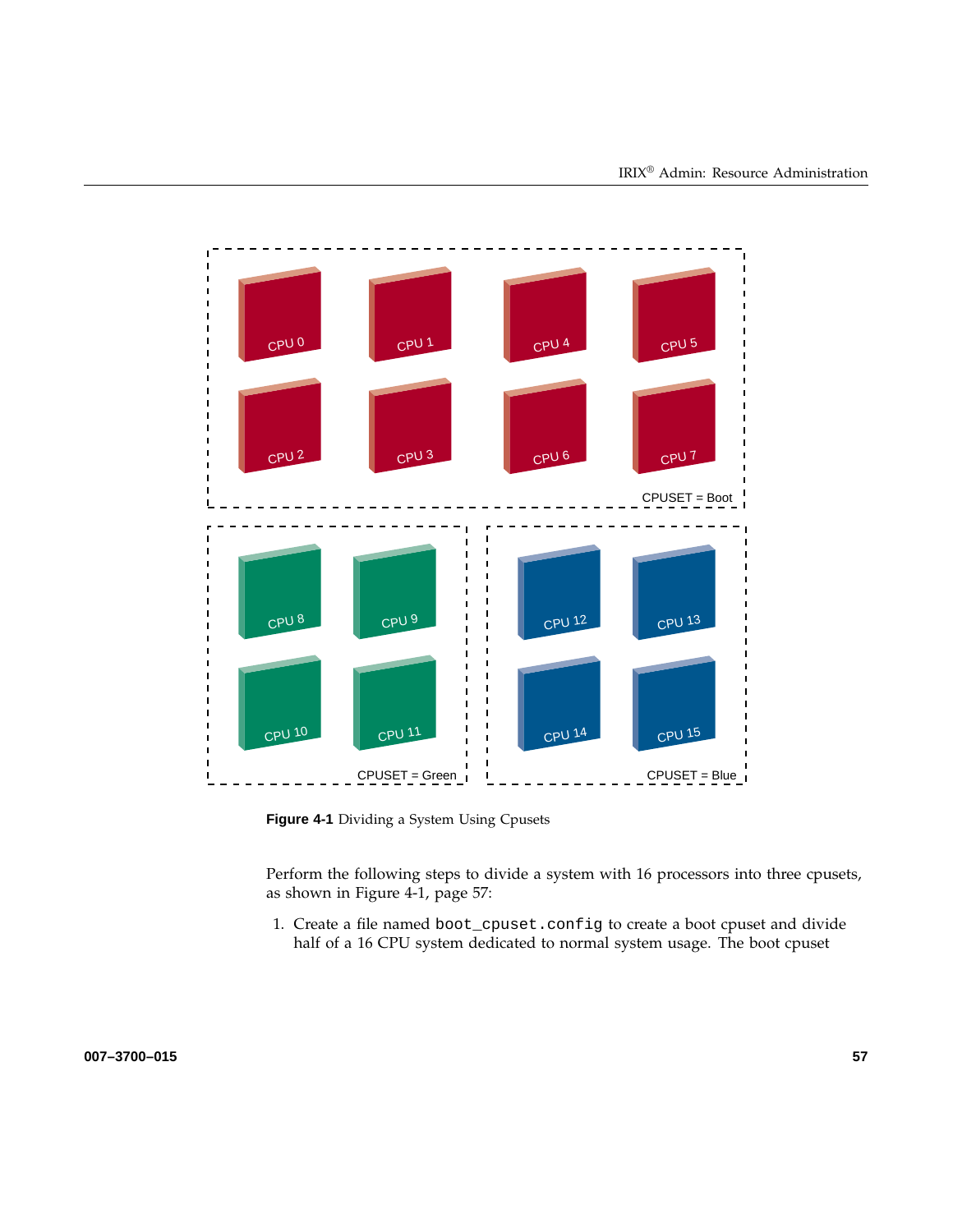contains all standard processes on the system such as daemons, interactive or background processing, scripts, and so on. The contents of this file are as follows:

# boot MEMORY\_LOCAL MEMORY\_MANDATORY

CPU 0  $CPII$  1 CPU 2 CPU 3 CPU 4 CPU 5 CPU 6 CPU 7

**Note:** For this release, you can only designate one CPU on a single line in the boot\_cpuset.config file. For more information on the boot\_cpuset.config file, see "Boot Cpuset", page 61.

For an explanation of the MEMORY\_LOCAL and MEMORY\_MANDATORY flags, see "Cpuset Configuration File", page 63.

2. Use the chkconfig(1M) command with the -f option to create an /etc/config/boot\_cpuset file that contains the following:

chkconfig boot\_cpuset **on**

For more information on the /etc/config/boot\_cpuset file, see "Boot Cpuset", page 61.

When the system is rebooted, the boot cpuset will be created.

- 3. Create a dedicated cpuset called Green and assign a specific application, in this case, MovieMaker to run on it. Perform the following steps to accomplish this:
	- a. Create a cpuset configuration file called cpuset\_1 with the following contents:

# the cpuset configuration file called cpuset\_1 that shows # a cpuset dedicated to a specific application EXCLUSIVE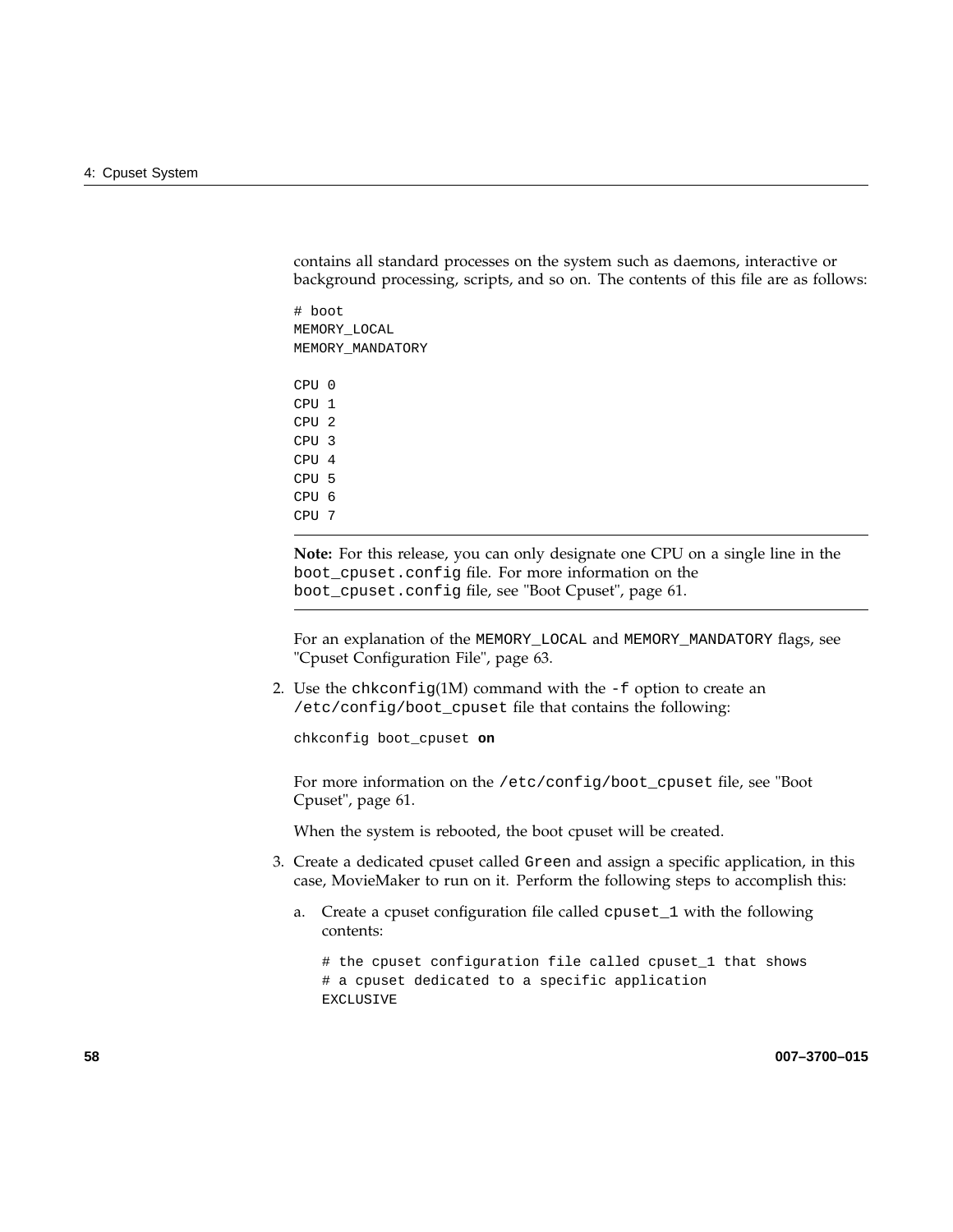```
MEMORY_LOCAL
MEMORY_MANDATORY
CPU 8
CPU 9
CPU 10
CPU 11
```
**Note:** You can designate more than one CPU or a range of CPUs on a single line in the cpuset configuration file. In this example, you could designate CPUs 8 through 11 on a single line as follows: CPU 8-11. For more information on the cpuset configuration file, see "Cpuset Configuration File", page 63.

For an explanation of the EXCLUSIVE, MEMORY\_LOCAL, and MEMORY\_MANDATORY flags, see "Cpuset Configuration File", page 63.

- b. Use the chmod(1) command to set the file permissions on the cpuset\_1 configuration file so that only members of group artists can execute the application moviemaker on the Green cpuset.
- c. Use the cpuset(1) command to create the Green cpuset with the configuration file cpuset\_1 specified by the -f parameter and the name Green specified by the -q parameter.

cpuset -q Green -f cpuset\_1

d. Execute the cpuset command as follows to run MovieMaker on a dedicated cpuset:

cpuset -q Green -A moviemaker

For more information on the cpuset(1) command, see "cpuset Command", page 63.

The moviemaker job threads will run only on CPUs in this cpuset. MovieMaker jobs will use memory from system nodes containing the CPUs in the cpuset. Jobs running on other cpusets will not use memory from these nodes. You could use the cpuset command to run additional applications on the same cpuset using the syntax shown in this example.

4. Create a third cpuset file called Blue and specify an application that will run only on this cpuset. Perform the following steps to accomplish this:

**007–3700–015 59**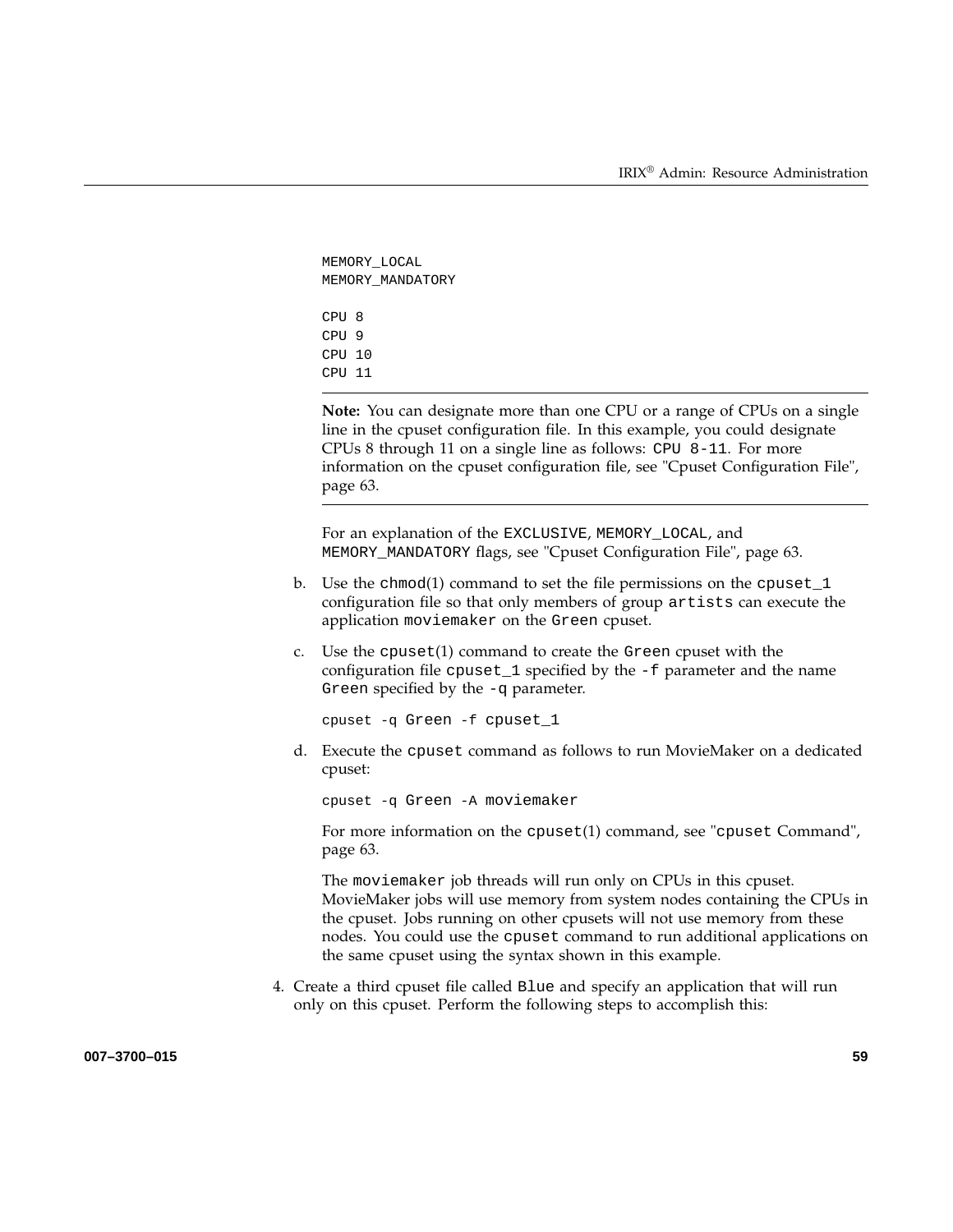a. Create a cpuset configuration file called cpuset\_2 with the following contents:

```
# the cpuset configuration file called cpuset_2 that shows
# a cpuset dedicated to a specific application
EXCLUSIVE
MEMORY_LOCAL
MEMORY_MANDATORY
```
CPU 12 CPU 13 CPU 14 CPU 15

- b. Use the chmod(1) command to set the file permissions on the cpuset\_2 configuration file so that only members of group writers can execute the application bookmaker on the Blue cpuset.
- c. Use the cpuset(1) command to create the Blue cpuset with the configuration file cpuset\_2 specified by the -f parameter and the name specified by the -q parameter.

cpuset -q Blue -f cpuset\_2

d. Execute the cpuset(1) command as follows to run bookmaker on CPUs in the Green cpuset.

cpuset -q Blue -A bookmaker

The bookmaker job threads will run only on this cpuset. BookMaker jobs will use memory from system nodes containing the CPUs in the cpuset. Jobs running on other cpusets will not use memory from these nodes.

**Note:** The syntax of the Cpuset System has been extended to allow you to explicitly specify the memory associated with a logical node as belonging to a specific cpuset. This allows you to assign memory-only nodes to a particular cpuset to increase the memory resources available to a particular application. For detailed information on memory-only nodes and cpusets, see "Cpusets and Memory-Only Nodes", page 69.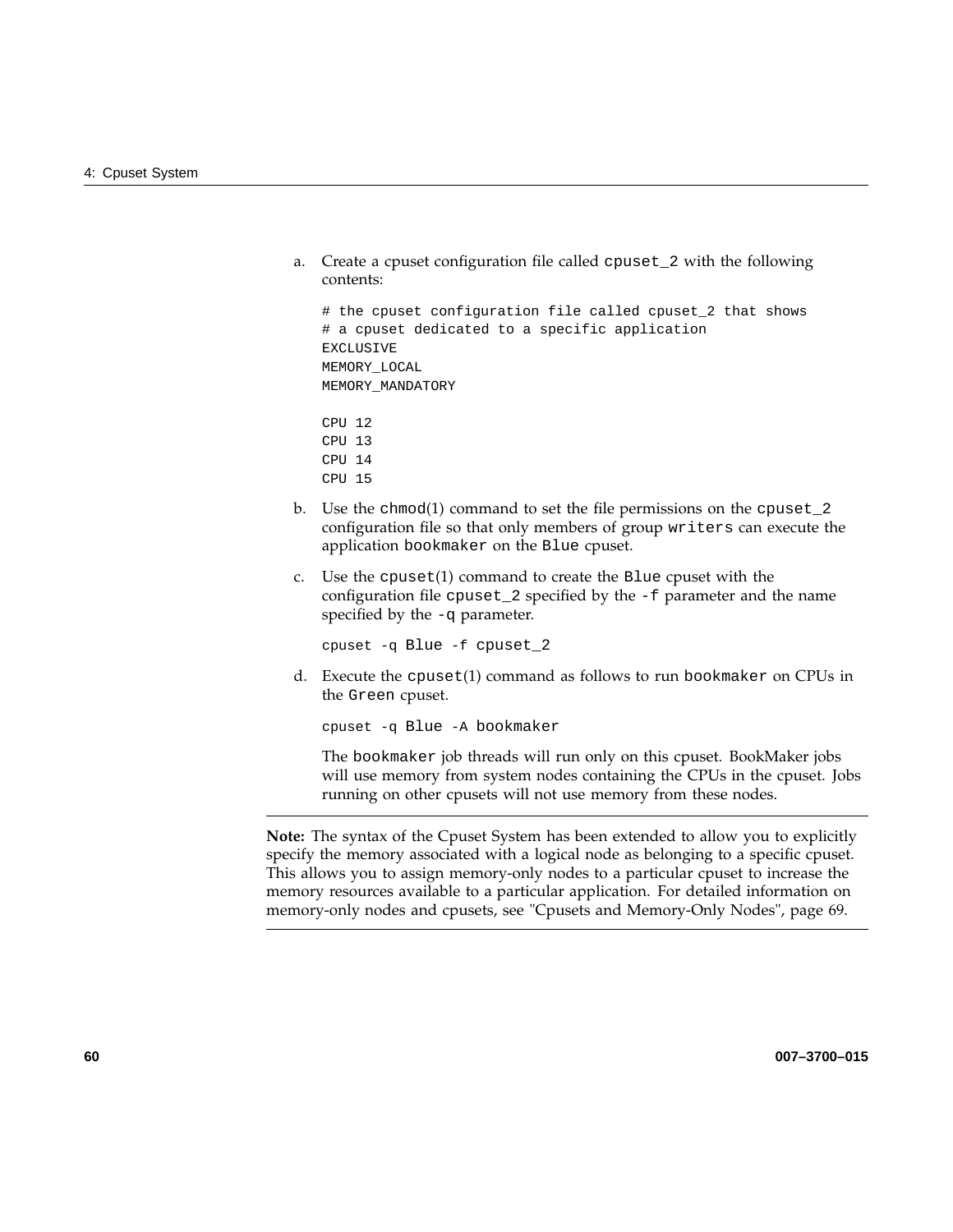# **Boot Cpuset**

The boot\_cpuset.so(4) library provides a method for containing the init(1M) process and all of its descendents within a cpuset. Because all standard processes are descendents of the init process, this means that all standard processes on the system such as daemons, interactive or background processing, scripts, and so on, are confined to this cpuset. This cpuset is named **boot**.

Kernel system threads and interrupt threads can be confined to the boot cpuset by using the XThread Control Interface (XTCI), which is documented in the realtime(5) man page and the *REACT Real-Time Programmer's Guide*. If the boot cpuset exists, kernel threads that are not forced to run on specific CPUs, run within the boot cpuset.

#### **Note:**

The boot\_cpuset.so library is provided only on SGI 2000, SGI Origin 300, and SGI Orgin 3000 series of systems, that is, systems that are based on ccNUMA or NUMAflex architecture.

The SGI Origin 3000 series of servers uses the NUMAflex interconnect fabric and modular components, or "bricks," to isolate the CPU and memory, I/O, and storage into separate bricks. A CPU brick, called a C-brick, contains four CPUs and up to 8 Gbytes of local memory. The SGI 2000 series of servers uses the earlier ccNUMA interconnect fabric. The smallest building block of the scalable ccNUMA architecture is the node board, consisting of two CPUs with associated cache and memory. The description of cpusets in this manual applies to both the NUMAflex and ccNUMA architectures.

The boot\_cpuset.so library is located in the /lib32 directory and its behavior is controlled by the following files:

- /etc/config/boot\_cpuset
- /etc/config/boot\_cpuset.config

Use chkconfig(1M) command to create the /etc/config/boot cpuset file as follows:

chkconfig -f boot\_cpuset on

You can use the chkconfig(1M) command to configure the boot\_cpuset.so(4) library on or off. If the library is configured on by init during system startup, the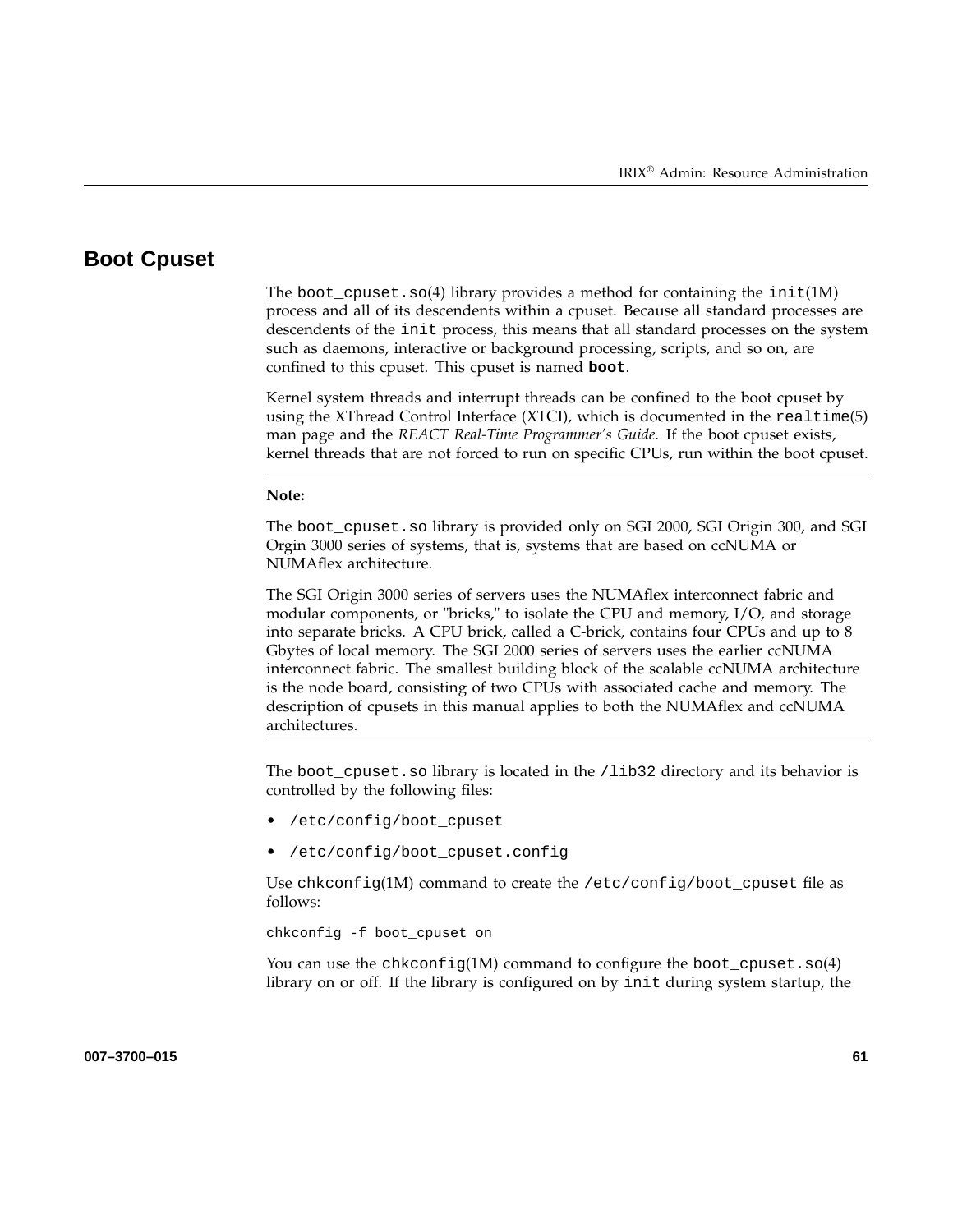boot\_cpuset.so library is loaded and executed and the cpuset is created. If the library is configured off, the library will exit and init will resume normal processing.

The /etc/config/boot\_cpuset.config file is the configuration file specifying the cpuset. It follows the same conventions as the  $c$  puset $(4)$  configuration file.

The following example shows a boot\_cpuset.config file that would divide half of an eight CPU system for normal system usage:

```
# the boot_cpuset
MEMORY_LOCAL
MEMORY_MANDATORY
CPU 0
CPU 1
CPU 2
CPU 3
```
**Note:** CPU 0 cannot belong to an EXCLUSIVE cpuset. For restrictions that apply to CPUs belonging to cpusets, see "Restrictions on CPUs within Cpusets", page 56.

The second configuration file shows a cpuset that could be dedicated to a specific application:

```
# the cpuset dedicated to a specific application
EXCLUSIVE
MEMORY_LOCAL
MEMORY_MANDATORY
CPU 4
CPU 5
CPU 6
CPU 7
```
For more information, see "Cpuset Command and Configuration File", page 62 and the cpuset(4) man page.

# **Cpuset Command and Configuration File**

This section describes the cpuset(1) command and the cpuset configuration file.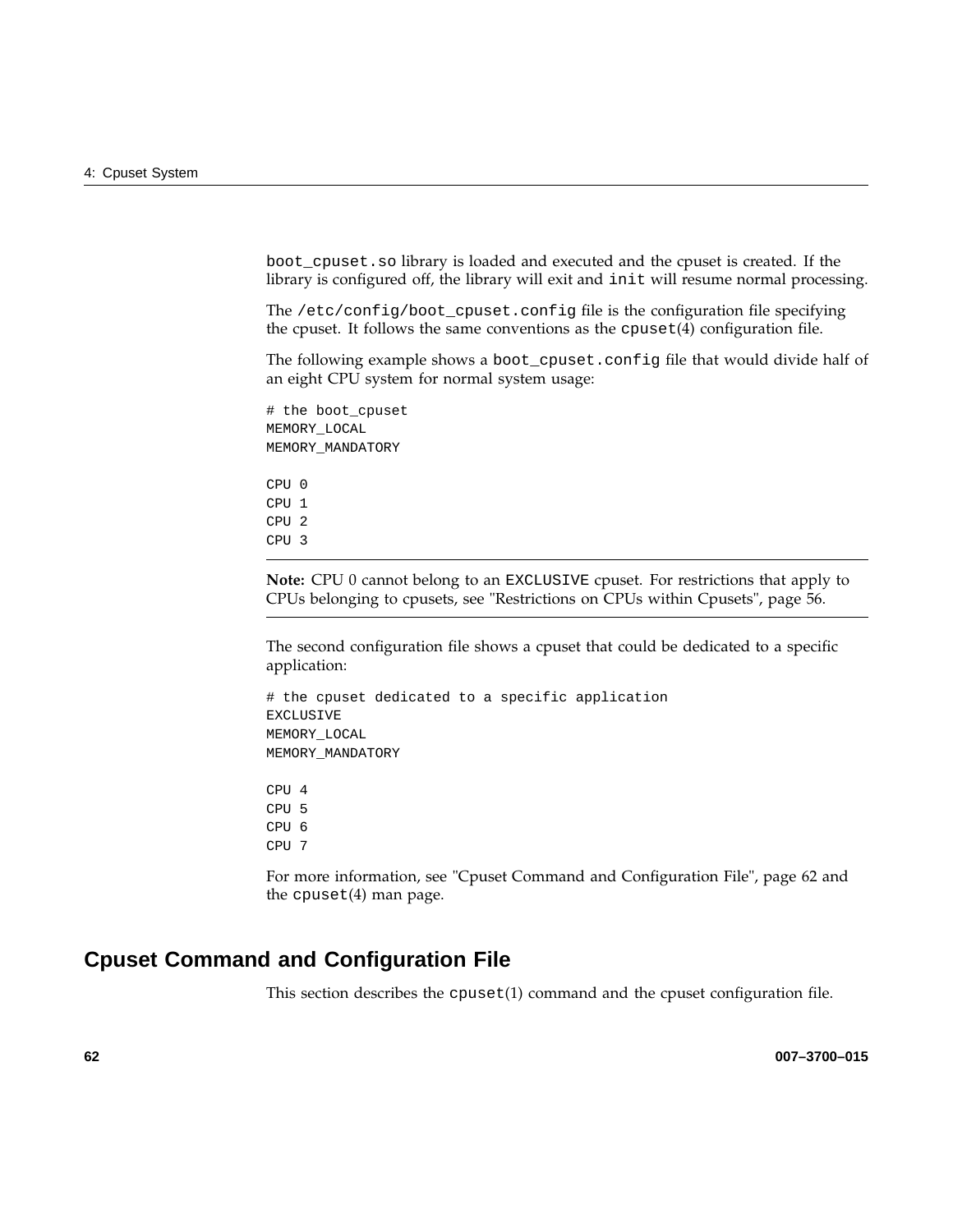#### **cpuset Command**

The cpuset(1) command is used to define and manage a set of CPUs called a *cpuset*. A cpuset is a named set of CPUs, which may be defined as restricted or open. The cpuset command creates and destroys cpusets, retrieves information about existing cpusets, and attaches a process to a cpuset. Attachment to a cpuset is inherited across the fork(2) system call. Consequently, all processes that are children of an attached process will also be attached to the same cpuset.

**Note:** The cpuset command does not require the use of the Miser batch processing system.

A restricted cpuset allows only processes that are attached to the cpuset to run on the set of CPUs. An open cpuset allows any process to run on its CPUs, but a process that is attached to the cpuset can run only on the CPUs belonging to the cpuset.

For the SGI 2000, SGI Origin 300, and SGI Origin 3000 series of systems— systems that are based on ccNUMA architecture—the administrator can restrict memory allocation to the nodes that contain the CPUs defined in the cpuset. For more information, see the MEMORY\_MANDATORY flag description that follows and the cpuset(4) man page.

#### **Cpuset Configuration File**

A cpuset is defined by a cpuset configuration file and a name. See the cpuset(4) man page for a definition of the file format. The cpuset configuration file is used to list the CPUs that are members of the cpuset. It also contains any additional arguments required to define the cpuset. A cpuset name is between 3 and 8 characters long; names of 2 or fewer characters are reserved. You can designate one or more CPUs or a range of CPUs as part of a cpuset on a single line in the cpuset configuration file. CPUs in a cpuset do **not** have to be specified in a particular order. Each cpuset on your system must have a separate cpuset configuration file.

**Note:** In a cluster environment, the cpuset configuration file should reside on the root file system. If the cpuset configuration file resides on a file system other than the root file system and you attempt to unmount the file system, the vnode for the cpuset remains active and the unmount command fails. For more information, see the mount(1M) man page.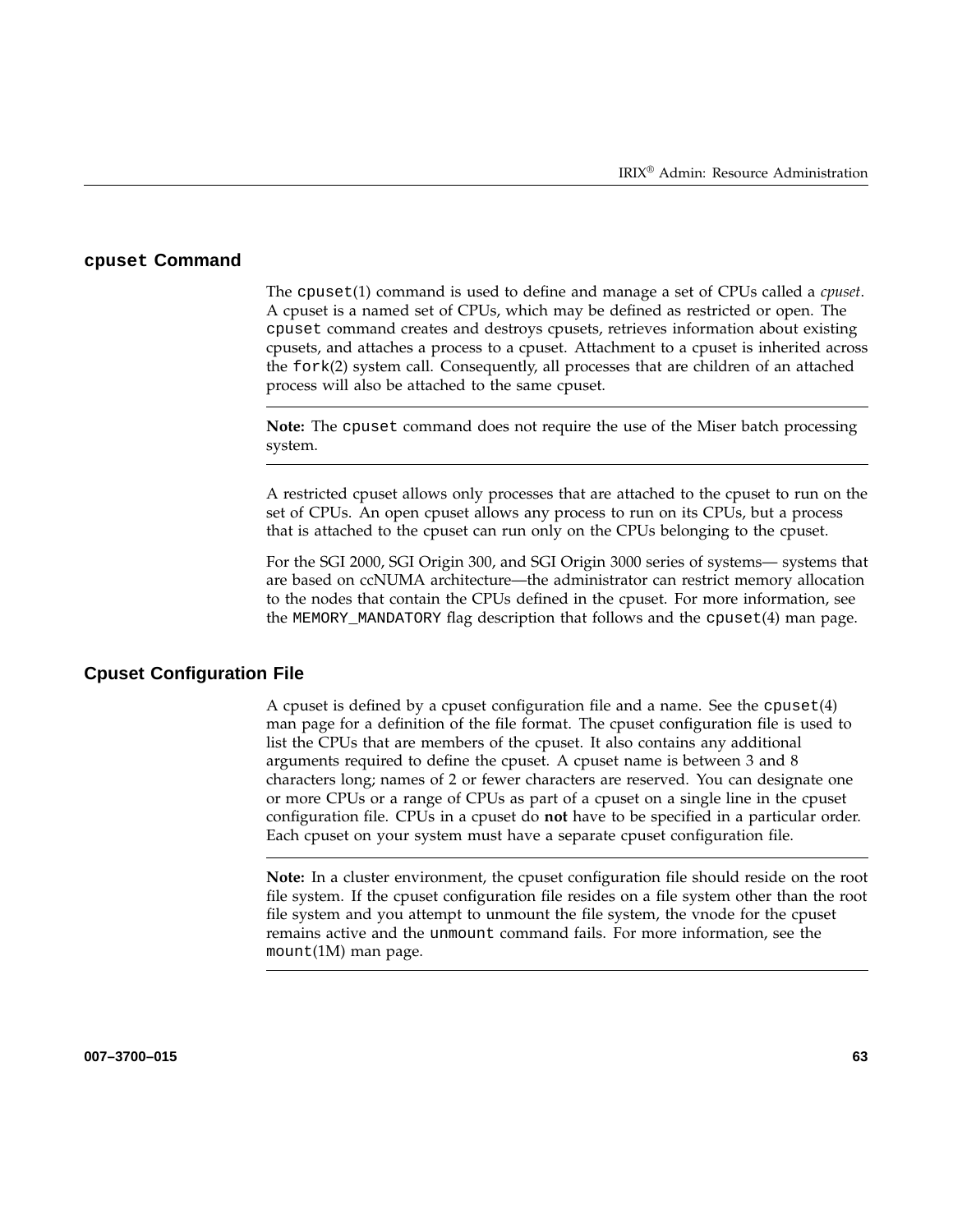The file permissions of the configuration file define access to the cpuset. When permissions need to be checked, the current permissions of the file are used. It is therefore possible to change access to a particular cpuset without having to tear it down and recreate it, simply by changing the access permission. Read access allows a user to retrieve information about a cpuset, while execute permission allows a user to attach a process to the cpuset.

By convention, CPU numbering on SGI systems ranges between zero and the number of processors on the system minus one. The mpadmin -n command reports which processors are physically configured on a system. You can also use the hinv -vm command to show the hardware configuration of your system. For more information on the CPU naming convention and system hardware configuration, see Chapter 4, "Configuring the IRIX Operating System", in the *IRIX Admin: System Configuration and Operation* manual and the mpadmin(1) and hinv(1) man pages.

The following is a sample configuration file that describes an exclusive cpuset containing three CPUs:

```
# cpuset configuration file
EXCLUSIVE
MEMORY_LOCAL
MEMORY_EXCLUSIVE
CPU<sub>1</sub>
CPU 5
```
CPU 10

This specification will create a cpuset containing three CPUs. When the EXCLUSIVE flag is set, it restricts those CPUs to running threads that have been explicitly assigned to the cpuset. When the MEMORY\_LOCAL flag is set, the jobs running on the cpuset will use memory from the nodes containing the CPUs in the cpuset. When the MEMORY\_EXCLUSIVE flag is set, jobs running on other cpusets or on the global cpuset will normally not use memory from these nodes.

When the MEMORY\_MANDATORY flag is set, the jobs running on the cpuset can only use memory from nodes containing the CPUs in this cpuset. The MEMORY\_LOCAL flag is only an advisory but the MEMORY\_MANDATORY flag is enforced by the kernel.

**Note:** On a system with both Miser and cpuset configured, conflicts may occur between a CPU that a Miser queue is using and a CPU assigned to a cpuset. Miser does not have access to CPUs that belong to a cpuset configured with the EXCLUSIVE flag set. Avoid running Miser and cpusets on the same system.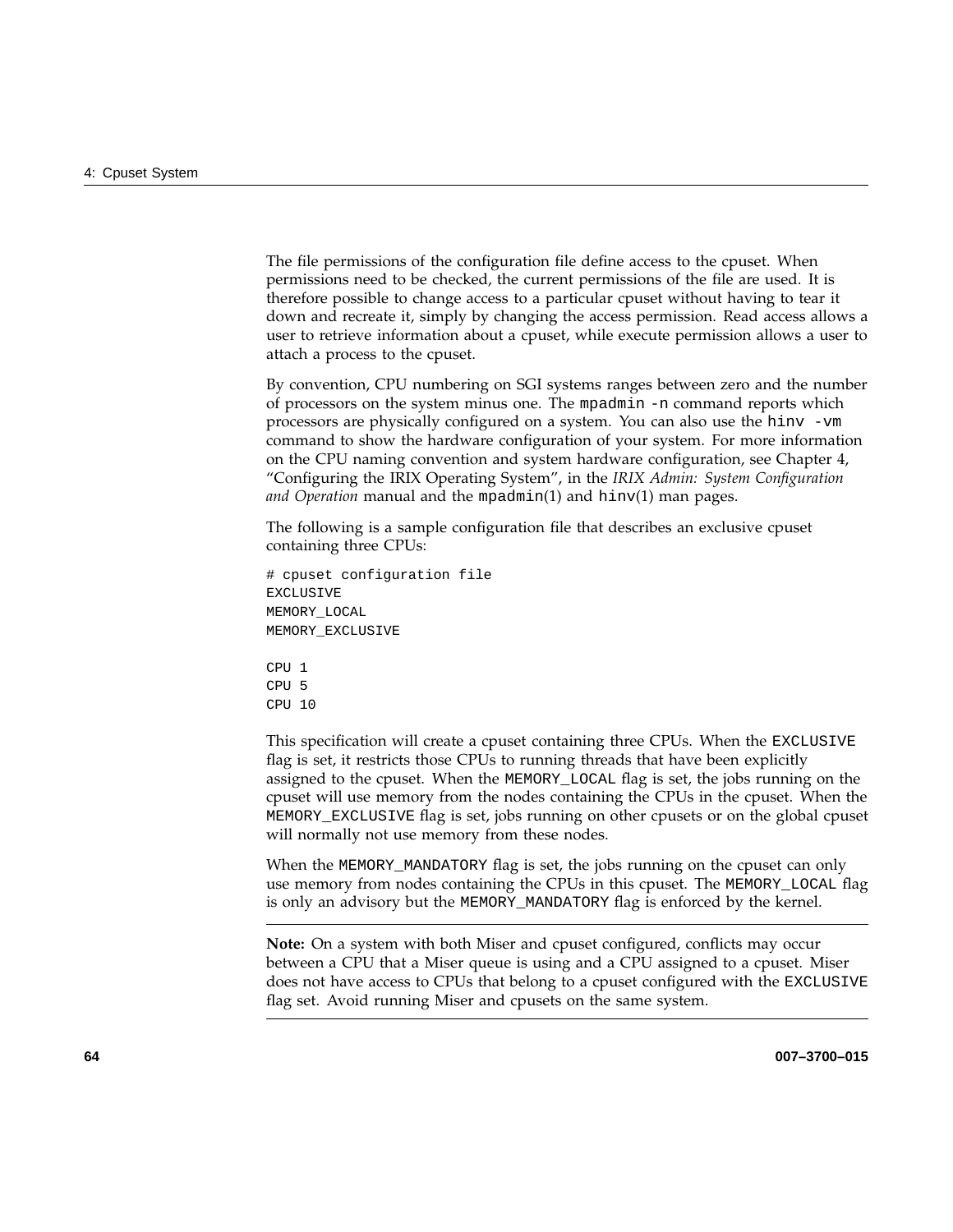The following is a sample configuration file that describes an exclusive cpuset containing seven CPUs:

# cpuset configuration file EXCLUSIVE MEMORY\_LOCAL MEMORY\_EXCLUSIVE CPU 16 CPU 17-19, 21 CPU 27 CPU 25

Commands are newline terminated; characters following the comment delimiter, #, are ignored; case matters; and tokens are separated by whitespace, which is ignored.

The valid tokens are as follows:

| Valid tokens     | Description                                                                                                                                                                                                                                                                                                                   |
|------------------|-------------------------------------------------------------------------------------------------------------------------------------------------------------------------------------------------------------------------------------------------------------------------------------------------------------------------------|
| <b>EXCLUSIVE</b> | Defines the CPUs in the cpuset to be restricted. It can<br>occur anywhere in the file. Anything else on the line is<br>ignored.                                                                                                                                                                                               |
| EXPLICIT         | By default, if a CPU is part of a cpuset, the memory on<br>the node where the CPU is located, is also part of the<br>cpuset. This flag overrides the default behavior. If this<br>directive is present, the nodes with memory that are to<br>be included in the cpuset must be specified using the<br>MEM or NODE directives. |
| MEMORY_LOCAL     | Threads assigned to the cpuset will attempt to assign<br>memory only from nodes within the cpuset.<br>Assignment of memory from outside the cpuset will<br>occur only if no free memory is available from within<br>the cpuset. No restrictions are made on memory<br>assignment to threads running outside the cpuset.       |
| MEMORY_EXCLUSIVE | Threads not assigned to the cpuset will not use memory<br>from within the cpuset unless no memory outside the<br>cpuset is available.                                                                                                                                                                                         |
|                  | When a cpuset is created and memory is occupied by<br>threads that are already running on the cpuset nodes,                                                                                                                                                                                                                   |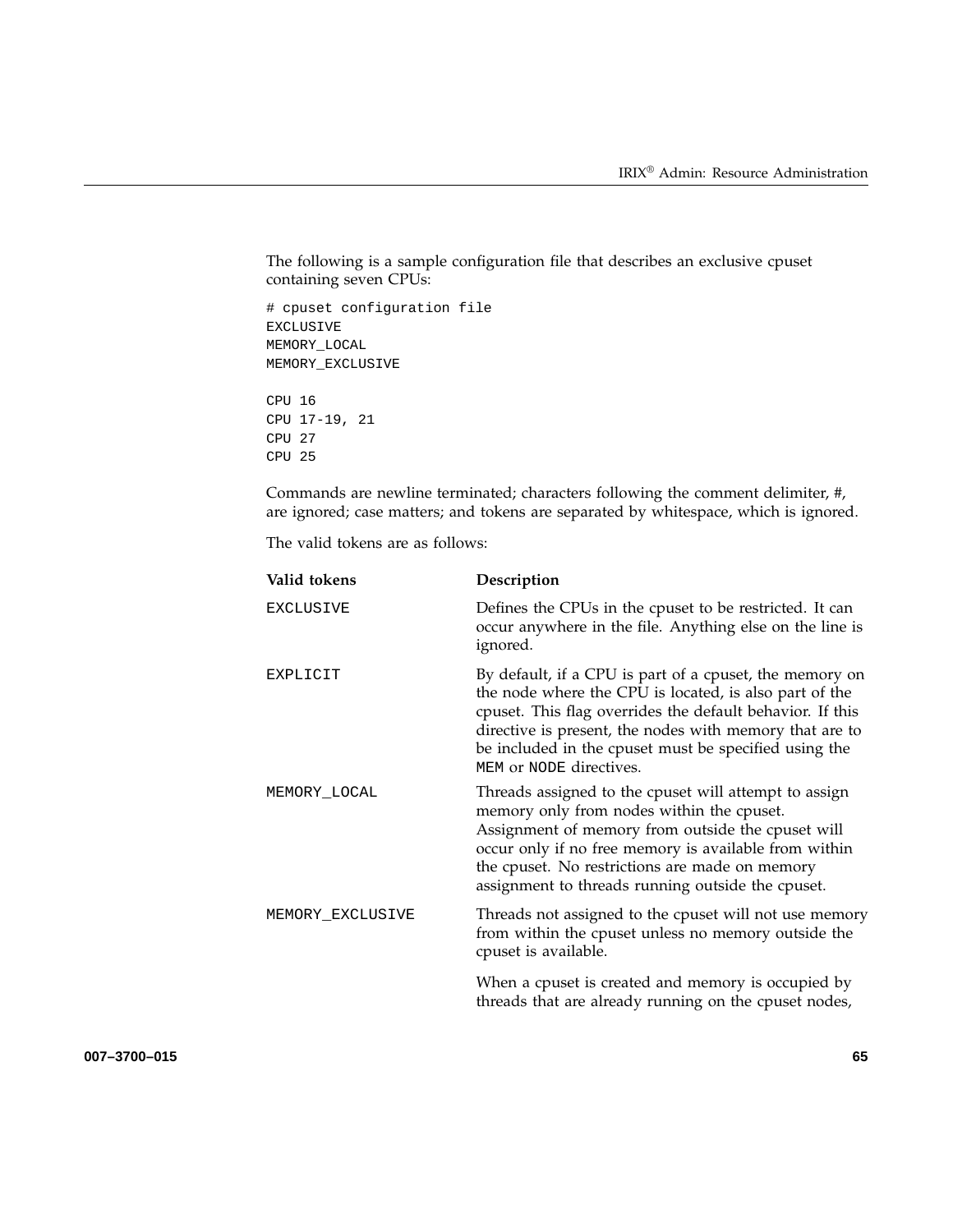no attempt is made to explicitly move this memory. If page migration is enabled, the pages will be migrated when the system detects the most references to the pages that are nonlocal. MEMORY\_KERNEL\_AVOID The kernel avoids allocating memory from nodes contained in this cpuset. If kernel memory requests cannot be satisfied from outside this cpuset, this option is ignored and allocations occur from within the cpuset. Currently, this option prevents only the system buffer cache from being placed on the specified nodes. **! Caution:** Most sites running cpusets should **not** use this option. The use of this option can degrade system performance because kernel memory allocations become concentrated on the remaining system nodes. This option is effective only for certain workload patterns and can cause severe performance penalties in other situations. Do not use this option unless it is indicated by SGI support staff. This option was introduced in the IRIX 6.5.7 release. MEMORY\_MANDATORY The kernel will limit all memory allocations to nodes that are contained in this cpuset. If memory requests cannot be satisfied, the allocating process will sleep until memory is available. The process will be killed if no more memory can be allocated. POLICY\_PAGE Requires the MEMORY\_MANDATORY token. This is the default policy if no policy is specified. This policy will cause the kernel to move user pages to the swap file (see  $swap(1M)$ ) to free physical memory on the nodes contained in this cpuset. If swap space is exhausted, the process will be killed. POLICY\_KILL Requires the MEMORY\_MANDATORY token. The kernel will attempt to free as much space as possible from kernel heaps, but will not page user pages to the swap

**66 007–3700–015**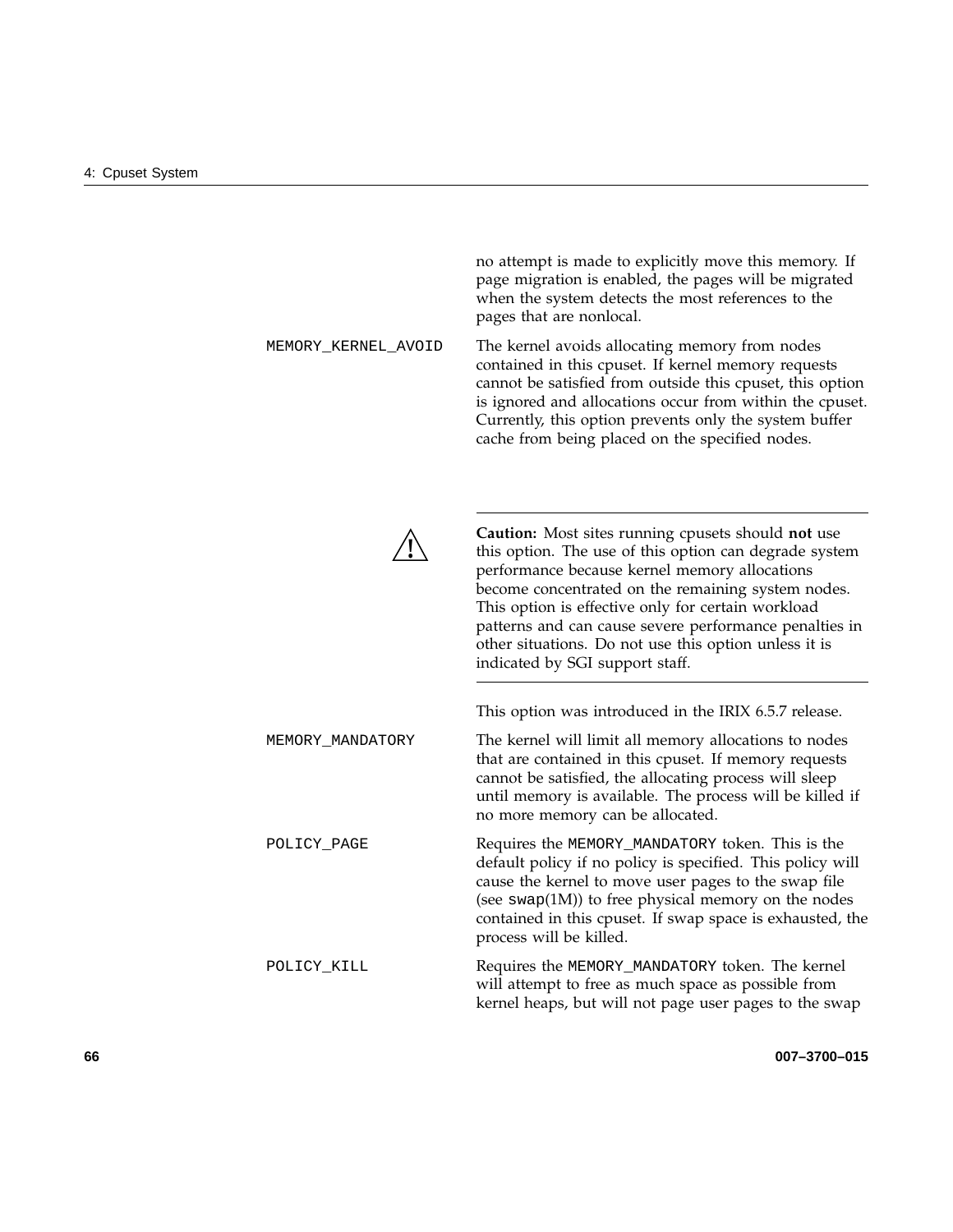|                                  | file. If all physical memory on the nodes contained in<br>this cpuset are exhausted, the process will be killed.                                                                                                                                                                                                                   |
|----------------------------------|------------------------------------------------------------------------------------------------------------------------------------------------------------------------------------------------------------------------------------------------------------------------------------------------------------------------------------|
| POLICY_SHARE_WARN                | When creating a cpuset, if it is possible for the new<br>cpuset to share memory on a node with another cpuset,<br>the new cpuset will be created but a warning message<br>will be issued. The POLICY_SHARE_WARN and<br>POLICY_SHARE_FAIL tokens cannot be used together.                                                           |
| POLICY_SHARE_FAIL                | When creating a cpuset, if it is possible for the new<br>cpuset to share memory on a node with another cpuset,<br>the new cpuset fails to be created and an error message<br>will be issued. The POLICY_SHARE_WARN and<br>POLICY_SHARE_FAIL tokens cannot be used together.                                                        |
| CPU cpuid or cpuids              | Specifies a single CPU or a list of CPUs that will be<br>part of the cpuset. The user can mix a single CPU line<br>with a CPU list line. For example:                                                                                                                                                                              |
|                                  | CPU <sub>2</sub><br>$CPU 3-4, 5, 7, 9-12$                                                                                                                                                                                                                                                                                          |
| MEM nodeid or nodeids            | Specifies the CPUs and memory of a single node or a<br>list of CPUs and memory of a node that will be part of<br>the cpuset. The specification of nodes follows the same<br>syntax as the CPU specification.                                                                                                                       |
| NODE <i>nodeid</i> or<br>nodeids | Specifies the CPUs and memory of a single node or the<br>CPUs and memory of a list of nodes that will be part of<br>the cpuset. This directive is used to specify that all<br>node resources (CPU and memory) are to be included<br>in the cpuset. The specification of nodes follows the<br>same syntax as the CPU specification. |
| MEMORY_SIZE_ADVISORY<br>size     | Upon creation of a new cpuset, if the memory to be<br>included is below the specified size, a warning message<br>is issued and the cpuset continues to be created. The<br>value for size is specified as an integer suffixed by a size<br>factor, as follows:                                                                      |
|                                  | B indicates bytes                                                                                                                                                                                                                                                                                                                  |
|                                  | K indicates kilobytes<br>$\bullet$                                                                                                                                                                                                                                                                                                 |
|                                  | M indicates megabytes                                                                                                                                                                                                                                                                                                              |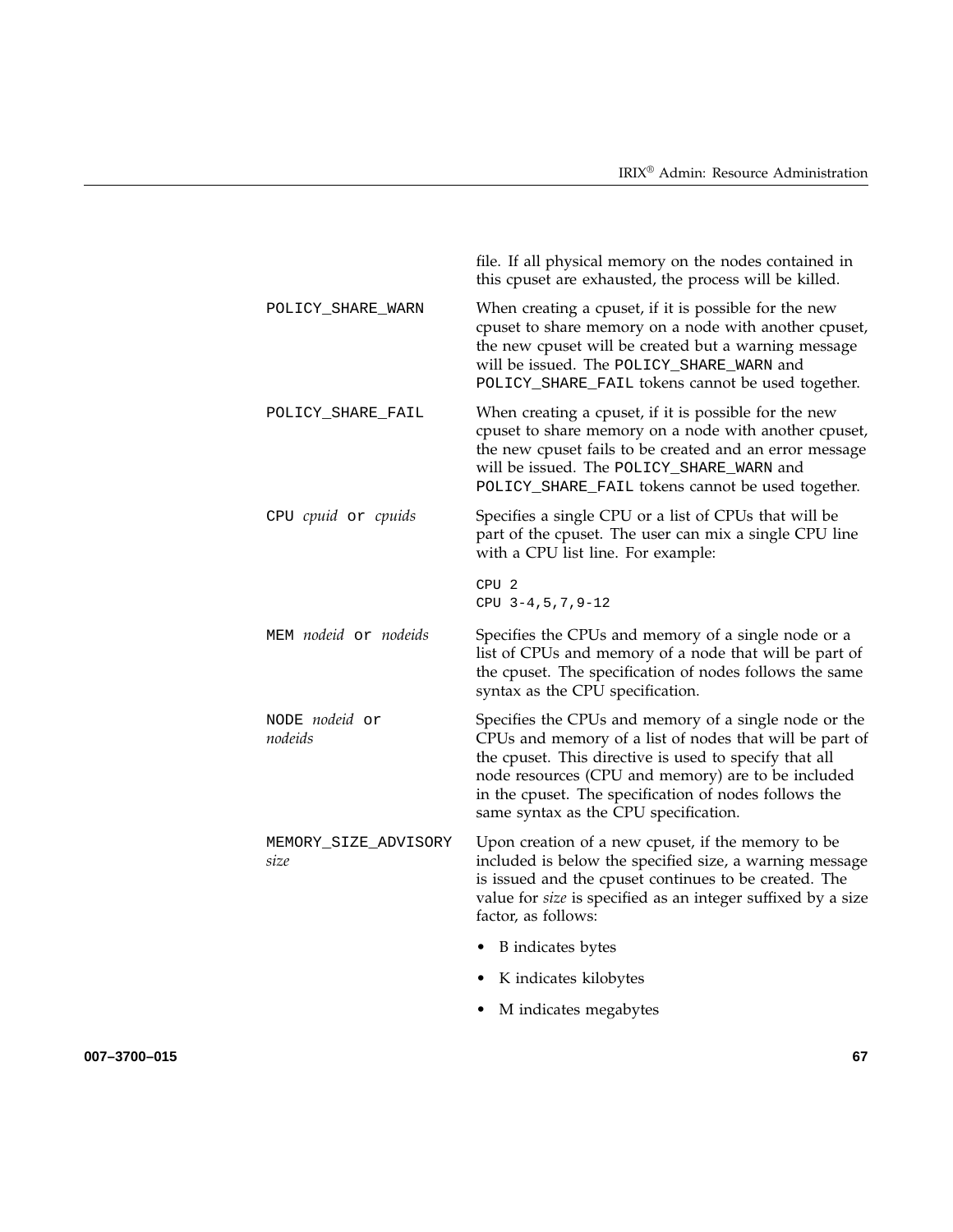|                               | G indicates gigabytes                                                                                                                                                                                                                                    |
|-------------------------------|----------------------------------------------------------------------------------------------------------------------------------------------------------------------------------------------------------------------------------------------------------|
|                               | T indicates terabytes                                                                                                                                                                                                                                    |
|                               | For example,                                                                                                                                                                                                                                             |
|                               | MEMORY_SIZE_ADVISORY 130965K # 130.964 MegaBytes<br>MEMORY_SIZE_ADVISORY 8192M # 8.192 GigaBytes<br># 4 GigaBytes<br>MEMORY_SIZE_ADVISORY 4G<br>MEMORY_SIZE_ADVISORY 1T<br># 1 TeraByte                                                                  |
|                               | The MEMORY_SIZE_ADVISORY and<br>MEMORY_SIZE_MANDATORY tokens can be used<br>together.                                                                                                                                                                    |
| MEMORY_SIZE_MANDATORY<br>size | Upon creation of a new cpuset, if the memory to be<br>included is below the specified size, an error message is<br>issued and the cpuset fails to be created. The value for<br>size is specified as an integer suffixed by a size factor, as<br>follows: |
|                               | B indicates bytes                                                                                                                                                                                                                                        |
|                               | K indicates kilobytes                                                                                                                                                                                                                                    |
|                               | M indicates megabytes                                                                                                                                                                                                                                    |
|                               | G indicates gigabytes<br>$\bullet$                                                                                                                                                                                                                       |
|                               | T indicates terabytes                                                                                                                                                                                                                                    |
|                               | The MEMORY_SIZE_ADVISORY and<br>MEMORY_SIZE_MANDATORY tokens can be used<br>together.                                                                                                                                                                    |
|                               | An example of the syntax for specifying size is in the<br>example for the MEMORY_SIZE_ADVISORY token.                                                                                                                                                    |
| CPU_COUNT_ADVISORY<br>count   | Upon creation of a new cpuset, if the number of CPUs<br>to be included is below the specified count, a warning<br>message is issued and the cpuset continues to be<br>created. The CPU_COUNT_ADVISORY and                                                |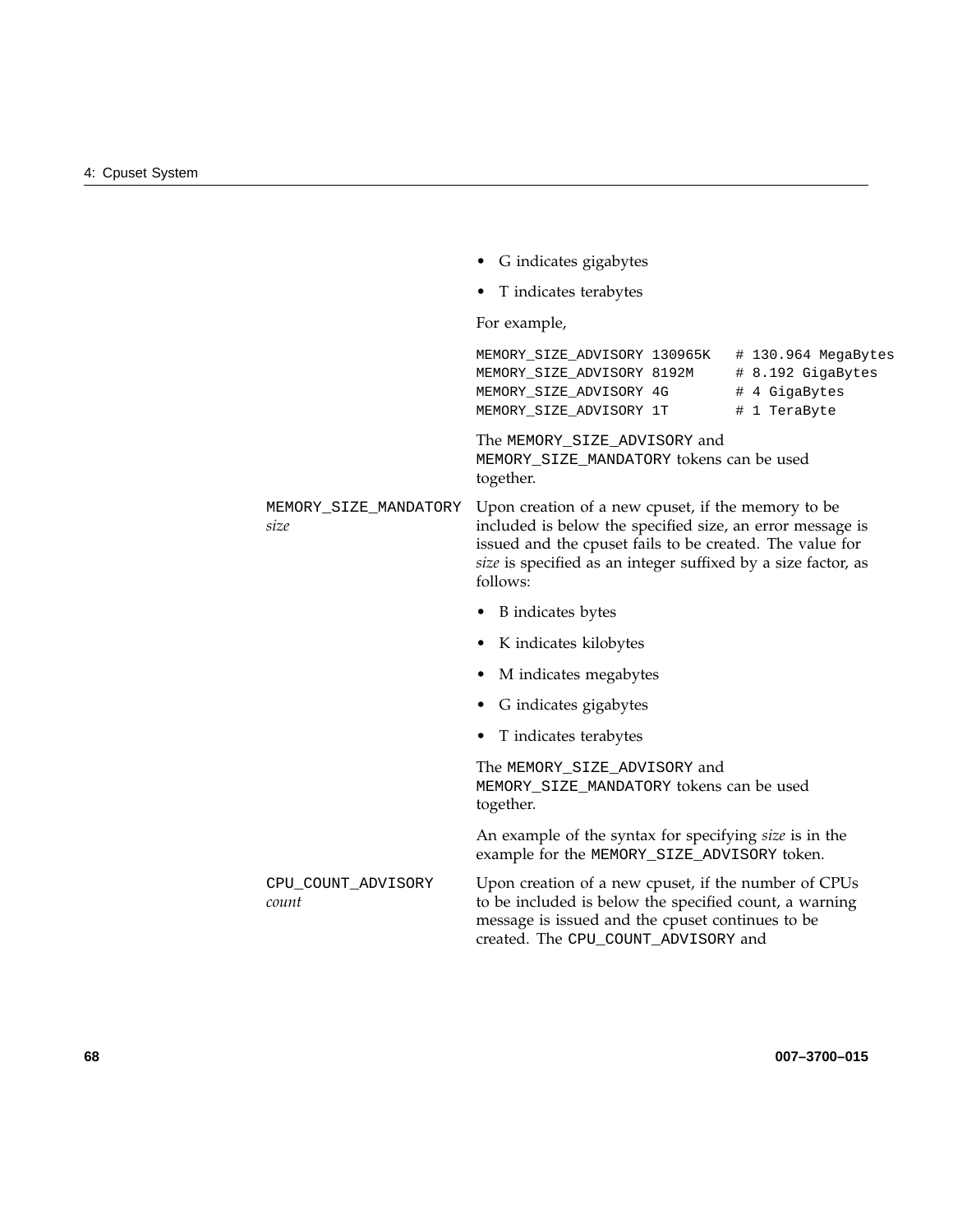|                              | CPU_COUNT_MANDATORY tokens can be used together.<br>An example is, as follows:                                                                                                                                                                                                      |
|------------------------------|-------------------------------------------------------------------------------------------------------------------------------------------------------------------------------------------------------------------------------------------------------------------------------------|
|                              | CPU_COUNT_ADVISORY 128 # If number CPUs < 128 warn                                                                                                                                                                                                                                  |
| CPU COUNT MANDATORY<br>count | Upon creation of a new cpuset, if the number of CPUs<br>to be included is below the specified count, an error<br>message is issued and the cpuset fails to be created. The<br>CPU_COUNT_ADVISORY and CPU_COUNT_MANDATORY<br>tokens can be used together. An example is, as follows: |

CPU\_COUNT\_MANDATORY 96 # If number CPUs < 96 fail

# **Cpusets and Memory-Only Nodes**

In an SGI Origin 3900 system, a Cx-brick contains node boards without CPU packages or cache that are referred to as a *memory-only nodes*. The Cx-brick is a "super" CPU brick. It contains multiple node cards. One of those node cards must be a CPU node, but any of the other nodes can be memory-only nodes. Memory-only nodes, sometimes called *headless* nodes, allow you to expand the memory capabilities of your system without the cost or overhead of adding unnecessary additional processors.

Memory placement is a significant factor in the performance of nearly all applications running on a shared-memory system. The syntax of the Cpuset System has been extended to allow you to explicitly specify the memory associated with a logical node as belonging to a specific cpuset. This allows you to assign memory-only nodes to a particular cpuset to increase the memory resources available to a particular application.

Prior to the IRIX 6.5.21 release, when using cpusets, you could only specify CPU resources by logical CPU number. The memory attached to those CPUs was implied to be part of the cpuset. With the 6.5.21 release, the cpuset syntax allows you to explicitly specify both memory and nodes available to a cpuset. This section describes the changes to the cpuset syntax to support memory-only nodes.

The new keyword directives for use in the cpuset configuration file (there are equivalent structures or flags for the cpuset API) to support memory-only nodes are as follows:

- POLICY\_SHARE\_WARN
- POLICY SHARE FAIL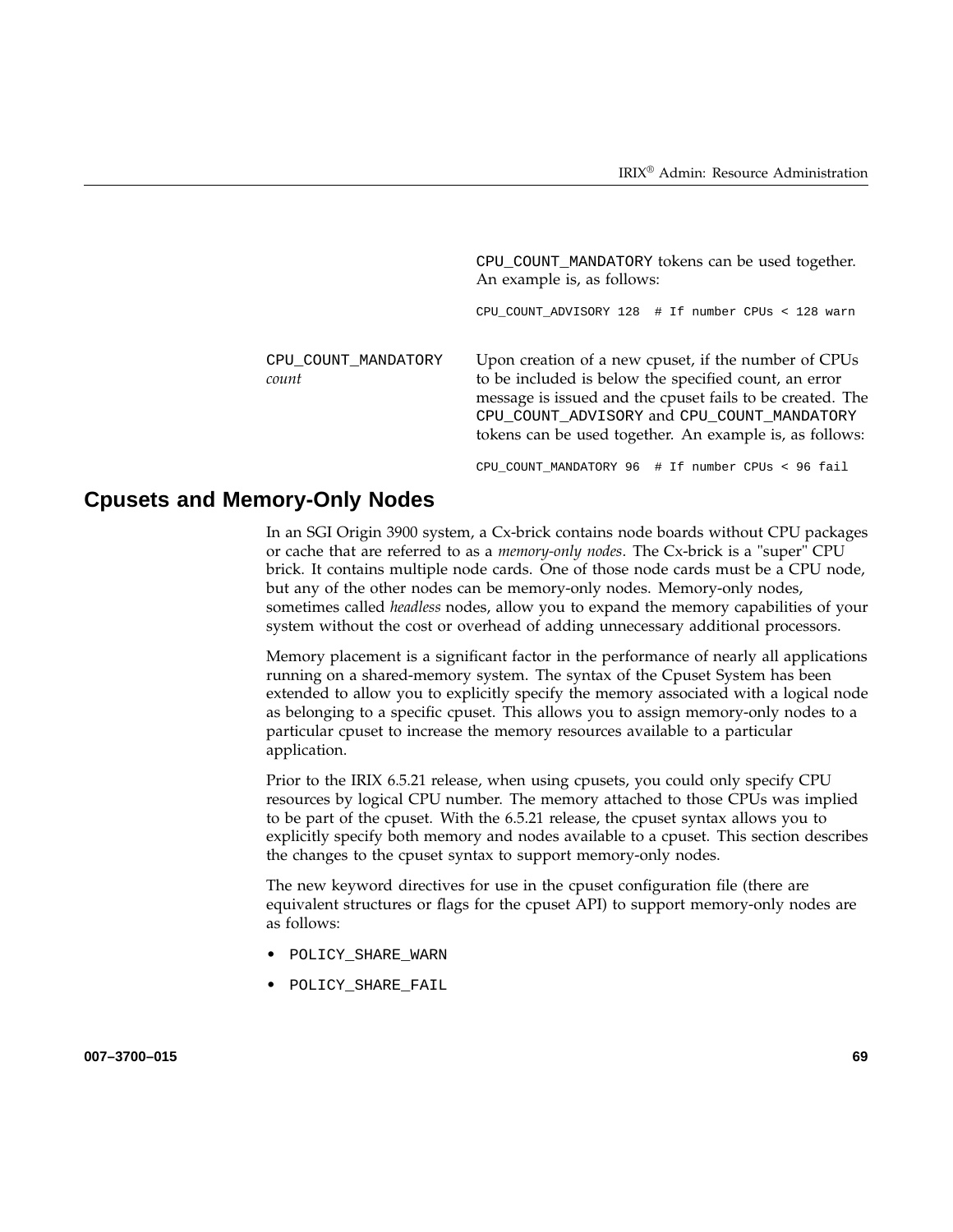- NODE *nodeid* or *nodeids*
- MEM *nodeid* or *nodeids*
- MEMORY\_SIZE\_ADVISORY *size*
- MEMORY\_SIZE\_MANDATORY *size*
- CPU\_COUNT\_ADVISORY *count*
- CPU\_COUNT\_MANDATORY *count*

For a detailed descriptions of these keywords and all cpuset keywords, see "Cpuset Configuration File", page 63.

The cpuset API has been extended to support memory-only nodes. For more information, see "Application Programming Interface for the Cpuset System", page 195.

## **Installing the Cpuset System**

Although the Cpuset System is functionally separate from the Miser batch processing system, the current Cpuset System was developed in conjunction with the software development of Miser. The Cpuset System software is contained within the Miser subsystem software. To install the Cpuset System software, see "Enabling or Disabling Miser", page 44.

## **Obtaining the Properties Associated with a Cpuset**

The cpuset -q *cpuset\_name* -p command allows you to see the various properties associated with a particular cpuset as follows:

- Permissions on the configuration file that define access to the cpuset
- Access control lists (ACLs)
- Mandatory access control (MAC) labels
- Flags such as MEMORY\_EXCLUSIVE

For more information on flags associated with a cpuset, see "Cpuset Configuration File", page 63, and the cpuset(4) man page.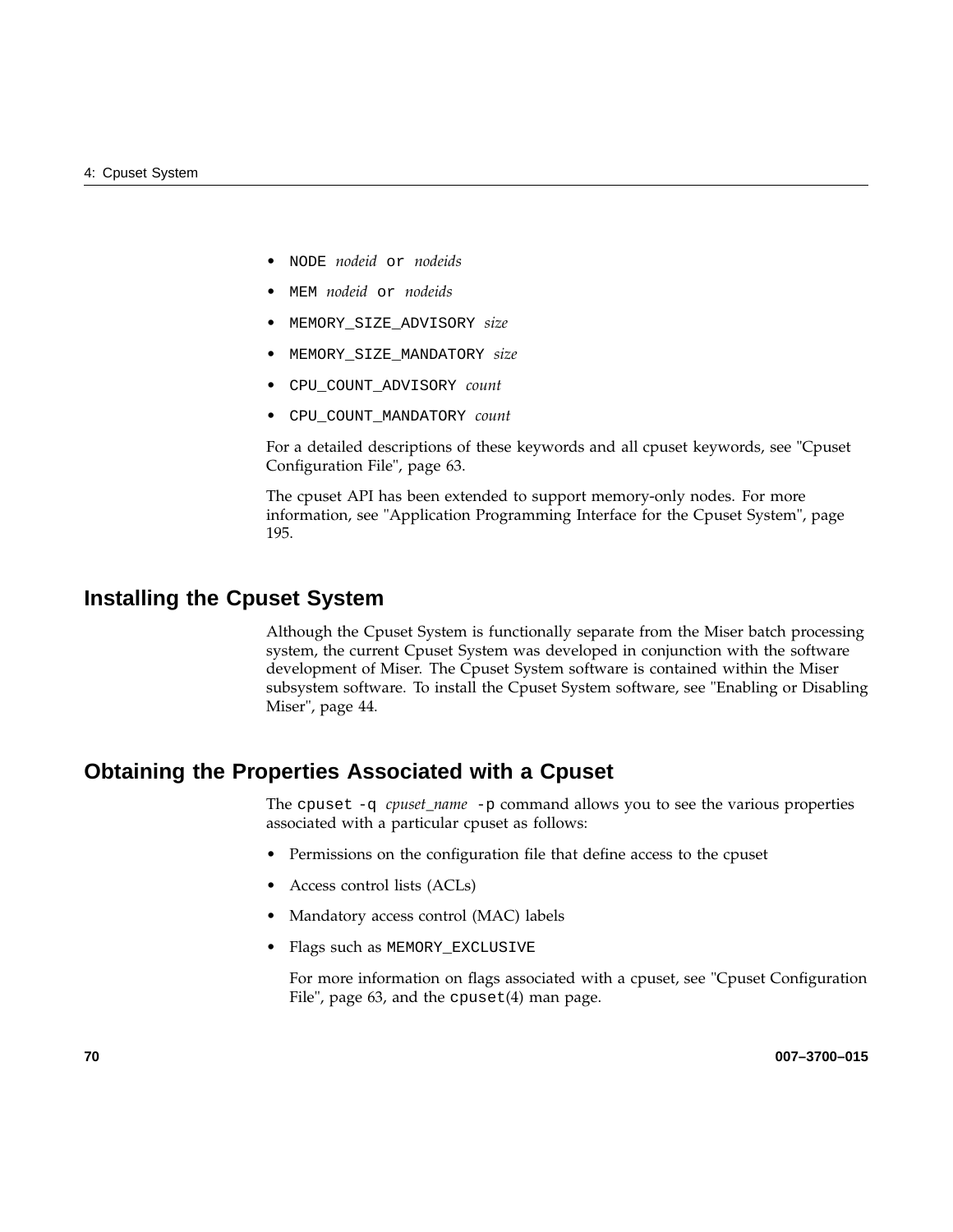- Number of processes
- CPUs

The cpuset Get Properties $(3x)$  function in the cpuset library is used retrieve various properties of the specified cpuset. The cpusetFreeProperties(3x) function is used to release memory used by the cpuset\_Properties\_t structure. For more information, see "Retrieval Functions", page 241, and "Clean-up Functions", page 271, and the cpusetGetProperties $(3x)$  and cpusetFreeProperties $(3x)$  man pages.

### **Cpuset System and Trusted IRIX**

This section describes how to run cpusets in a Trusted IRIX environment.

The file permissions of the configuration file define access to the cpuset. When permissions need to be checked, the current permissions of the file are used.

Read access allows a user to retrieve information about a cpuset and execute permission allows the user to attach a process to the cpuset.

Cpusets on IRIX require two user classes: root and user. The root class creates, destroys, moves a process, and adds a process to the cpuset. The user class is governed by the file permissions of the configuration file for the given cpuset.

Given a configuration file with the following characteristics:

Permissions Owner Group Size Filename ---------------------------------------------------------

-rwxr----- root cpuset 512 cpuset.test

Group read permission allows a user belonging to the group cpuset to list all cpusets in the cpuset defined by the cpuset.test file and get a listing of all processes in this cpuset. In order for the user to add processes to the cpuset governed by the cpuset.test file, you would need to change the permissions as follows:

Permissions Owner Group Size Filename --------------------------------------------------------- -rwxr-x--- root cpuset 512 cpuset.test

In a Trusted IRIX environment, permissions are governed by the /etc/capability file. See the capability(4) and capabilities(4) man pages for more information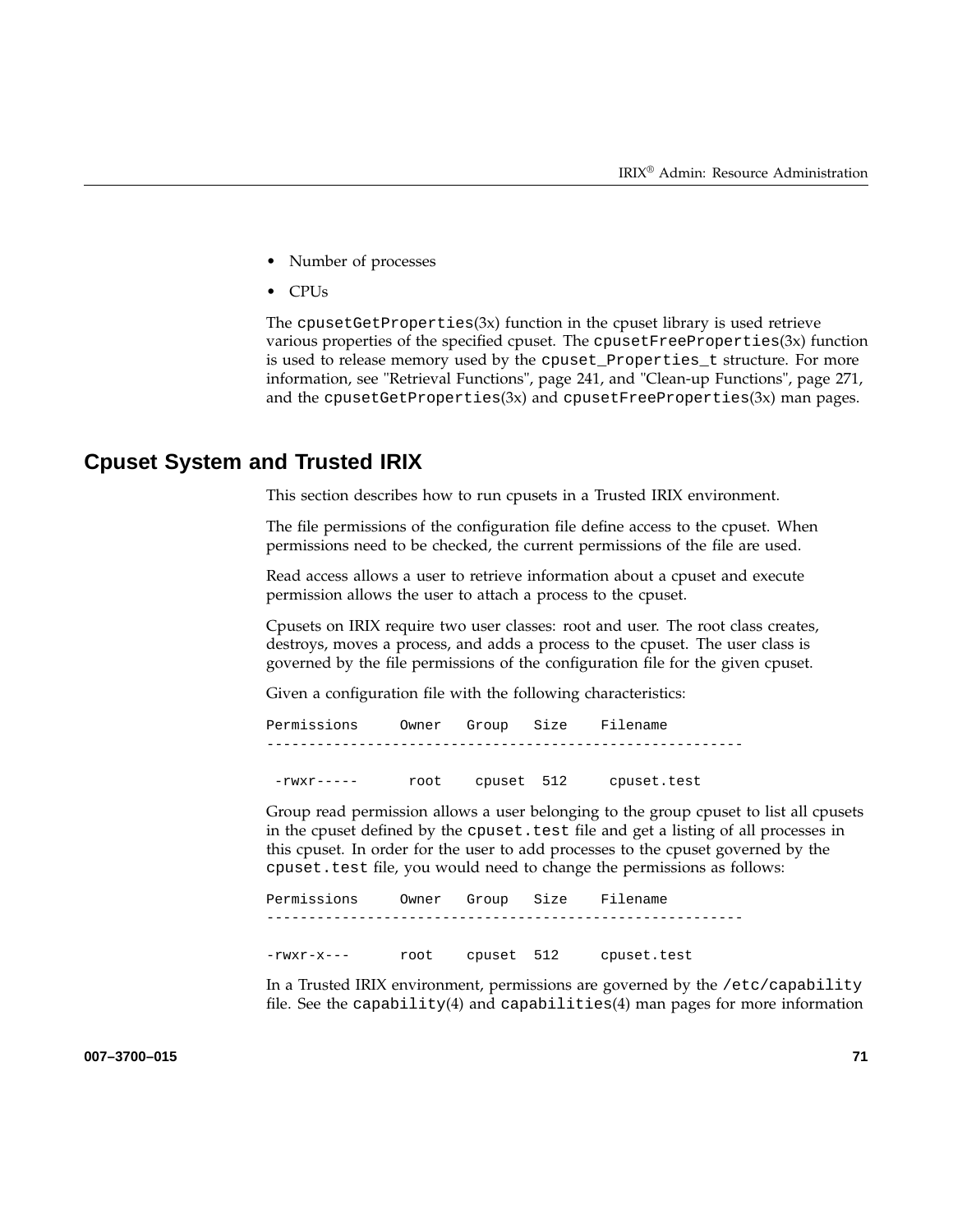on the capability mechanism that provides fine grained control over the privileges of a process. Each user in the capability file has a set of minimum and maximum permissions. Consequently, root does not have any special abilities except to be able to use the suattr $(1M)$  call so that it may assume any capabilities and permissions. Capabilities and permissions are also narrowed by the use of mandatory access control (MAC) labels and access control lists (ACLs).

In Trusted IRIX, to allow a user belonging to the group cpuset to list all cpusets in the cpuset defined by the cpuset.test file and get a listing of all processes in this cpuset, you must perform the following:

- Assign the user with a MAC label of userlow.
- Make the following entry in the /etc/capability file: cpuuser1:all=:all=

You **cannot** assign a user all capabilities with effective, inherited, and permissive rights (+eip) added. If you add +eip, the user will gain more privileges than allowed by the Cpuset System.

A Trusted IRIX user with a cpuuser1:all=:all= entry in the /etc/capability file has the same permissions as the user class in IRIX.

The root class in Trusted IRIX must have the CAP\_SCHED\_MGT+eip capability to create and destroy cpusets and to move process out of the cpuset.

In Trusted IRIX, you can use ACLs to control group permissions. With ACLs, you can easily select which users in the group can add a process to the cpuset. You can use ACLs to control a user's access to a cpuset without that user belonging to the group owner of the configuration file.

# **Using the Cpuset Library**

The cpuset library provides interfaces that allow a programmer to create and destroy cpusets, retrieve information about existing cpusets, obtain the properties associated with an existing cpuset, and to attach a process and all of its children to a cpuset.

For information on using the Cpuset Library, see "Application Programming Interface for the Cpuset System", page 195.

This section describes the following topics:

• "Using the cpusetAttachPID and cpusetDetachPID Functions", page 73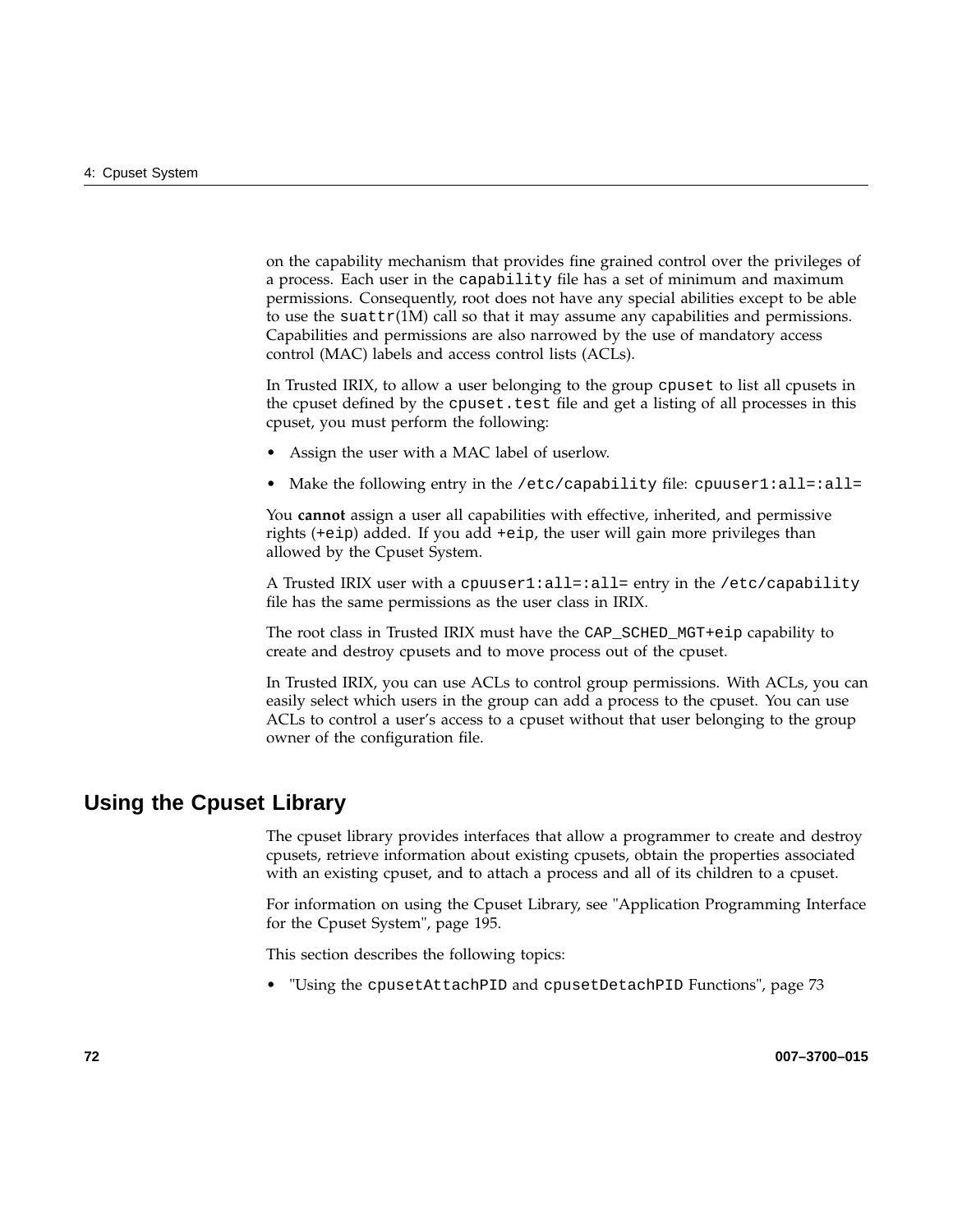• "Using the cpusetMove and cpusetMoveMigrate Functions", page 74

#### **Using the cpusetAttachPID and cpusetDetachPID Functions**

The cpusetAttachPID $(3x)$  function in the cpuset library allows a specific process, identified by its PID value, to be attached to a cpuset. The new cpusetDetachPID function allows a specific process, identified by its PID value, to be detached from a cpuset. The ability to attach and detach specific processes to or from a cpuset is controlled by the permissions of the cpuset configuration file and the ownership of the processes involved. For more information on the cpuset configuration file, see "Cpuset Configuration File", page 63.

The cpusetAttachPID $(3x)$  and cpusetDetachPID $(3x)$  functions should not be used with the MEMORY\_MANDATORY flag set to avoid memory latency problems. Because a cpuset will use memory only from the original compute nodes, use the cpusetAttachPID and cpusetDetachPID functions as follows:

Figure 4-2, page 74, shows several jobs running in two cpusets each containing four CPUs. A prime job requires a new cpuset using all eight CPUs. To create the new cpuset, perform the following steps:

- 1. Use the cpusetDetachPID function to move all jobs out of cpuset A and cpuset B.
- 2. Suspend the jobs running on cpuset A and B.
- 3. Use the cpusetDestroy(3x) function to destroy cpuset A and cpuset B.
- 4. Use the cpuset  $Create(3x)$  function to create the new cpuset for the prime job.
- 5. Run the prime job in the new cpuset.
- 6. Destroy the new cpuset when the prime job has completed running.
- 7. Recreate cpuset A and B exactly as before.
- 8. Restart the suspended jobs.
- 9. Use the cpusetAttachPID function to reattach each job to its respective cpuset.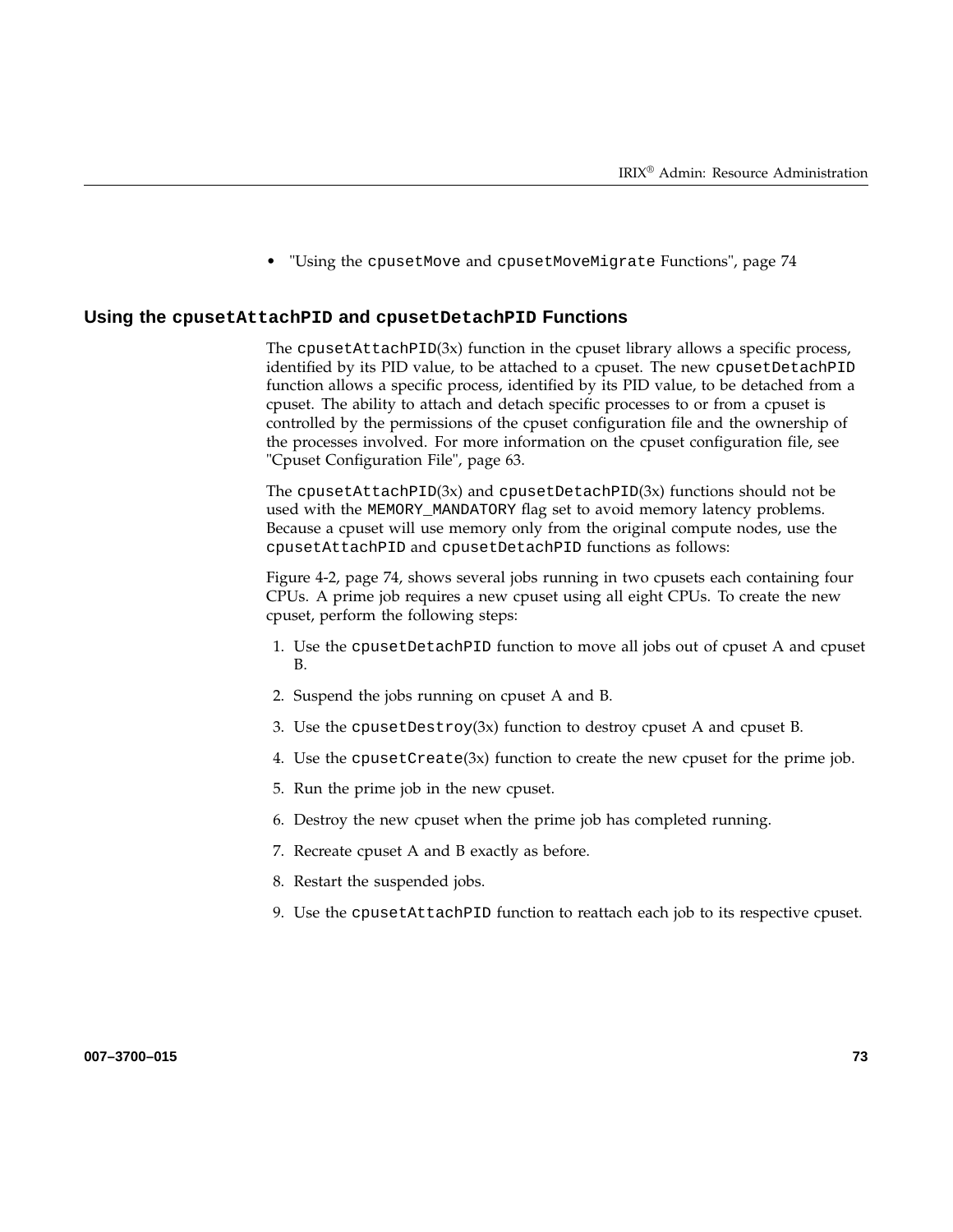#### 4: Cpuset System



**Figure 4-2** Using the cpusetAttachPID and cpusetDetachPID Functions

# **Using the cpusetMove and cpusetMoveMigrate Functions**

Figure 4-3, page 75, shows an example of using the cpusetMove(3x) and cpusetMoveMigrate(3x) functions.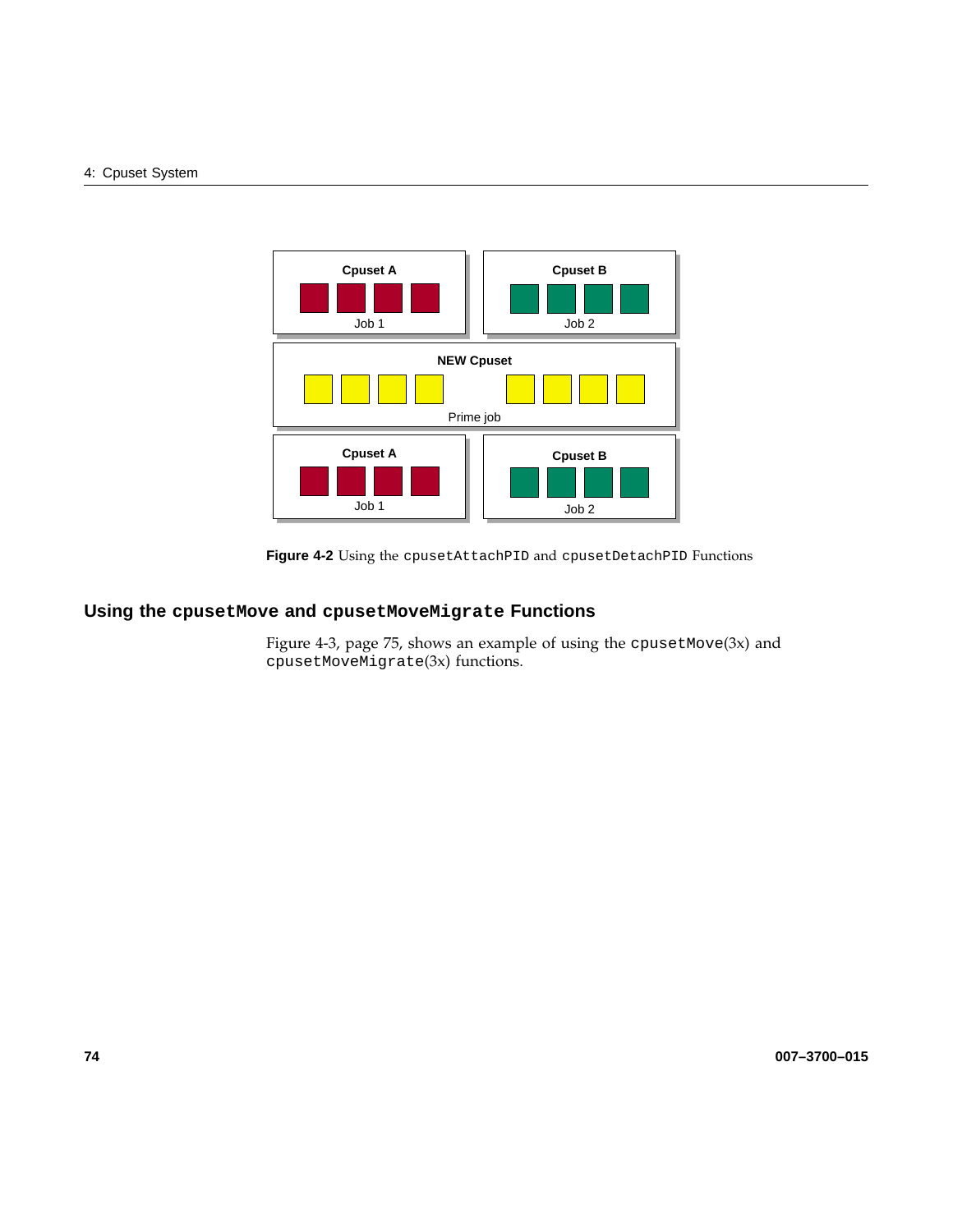

**Figure 4-3** Moving Processes From One Cpuset to Another

The cpusetMoveMigrate function is used to directly move a specific process and its associated memory—identified by its process ID (PID), process group ID (PGID), job ID (JID), session ID (SID), or array services handle (ASH) —to a specified cpuset. The cpusetMove function is used to temporarily move a process, identified by its PID, PGID, JID, or ASH—out of a specified cpuset to another cpuset or the global cpuset. In this case, the memory is not migrated (moved). Recall that *global cpuset* is a term used to describe all the CPUs that are not in a cpuset. Unlike the cpusetMoveMigrate function, the cpusetMove function does **not** move the memory associated with a process. One example of using these functions is shown in Figure 4-3, page 75. To move a process into a global cpuset from a cpuset you plan to destroy, use the cpusetMove function and specify the destination as NULL. You can then use the cpusetMoveMigrate function to move the process from the global cpuset into a newly created cpuset.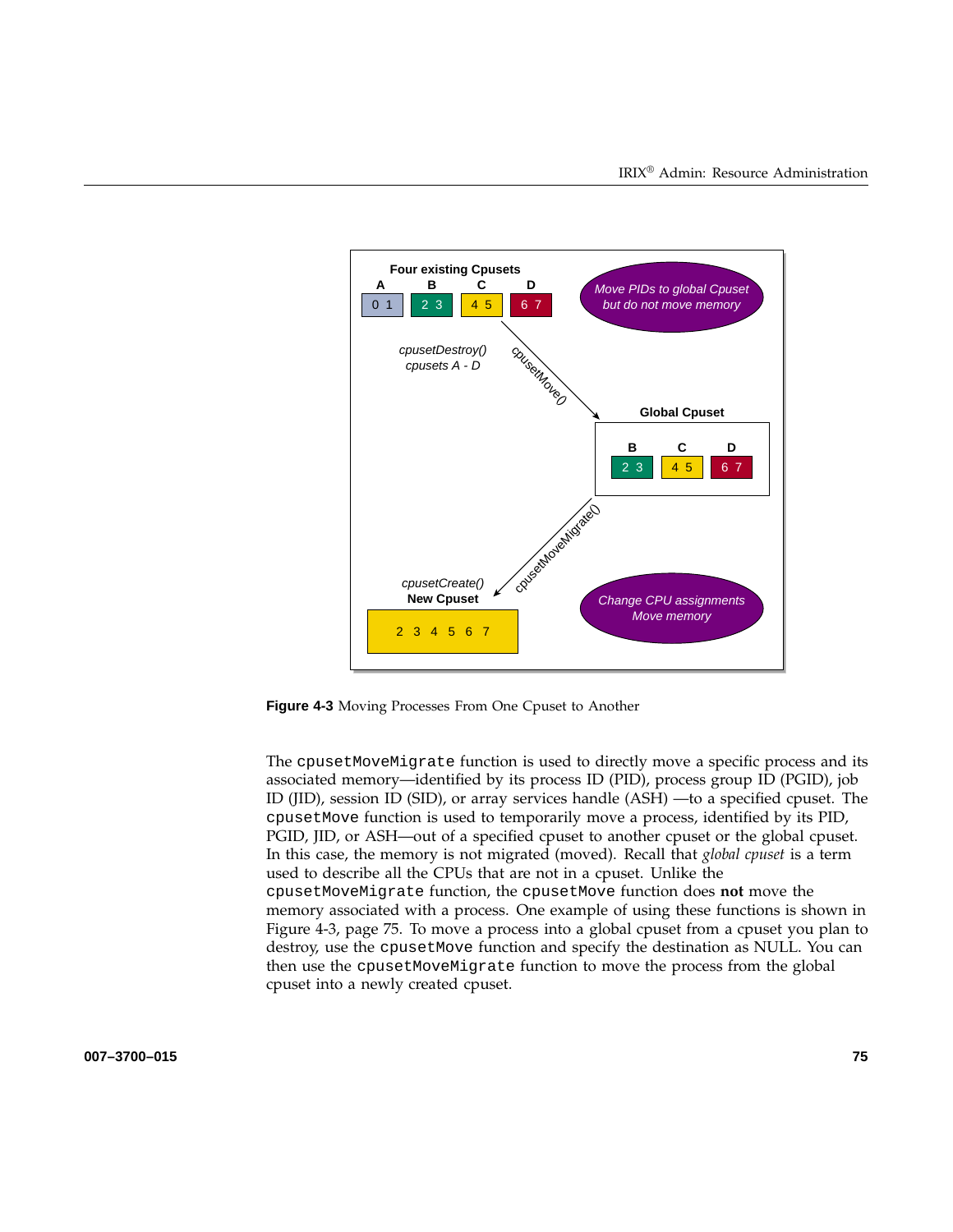# **Cpuset System Man Pages**

The man command provides online help on all resource management commands. To view a man page online, type man *commandname*. For printed versions of the cpuset library man pages, see "Application Programming Interface for the Cpuset System", page 195 in Appendix A.

### **User-Level Man Pages**

The following user-level man pages are provided with Cpuset System software:

| User-level man page | Description                       |
|---------------------|-----------------------------------|
| cpuset(1)           | Defines and manages a set of CPUs |

### **Cpuset Library Man Pages**

The following cpuset Lcibrary man pages are provided with Cpuset System software:

| Cpuset library man page          | Description                                              |
|----------------------------------|----------------------------------------------------------|
| $cpuset$ AllocQueueDef $(3x)$    | Allocates a cpuset QueueDef t<br>structure               |
| cpusetAttach(3x)                 | Attaches the current process to a<br>cpuset              |
| cpusetAttachPID(3x)              | Attaches a specific process to a<br>cpuset               |
| cpusetCreate(3x)                 | Creates a cpuset                                         |
| cpusetDestroy(3x)                | Destroys a cpuset                                        |
| cpusetDetachAl <sub>1</sub> (3x) | Detaches all threads from a cpuset                       |
| cpusetDetachPID(3x)              | Detaches a specific process from a<br>cpuset             |
| cpusetFreeCPUList(3x)            | Releases memory used by a<br>cpuset CPUList t structure  |
| cpusetFreeNameList(3x)           | Releases memory used by a<br>cpuset NameList t structure |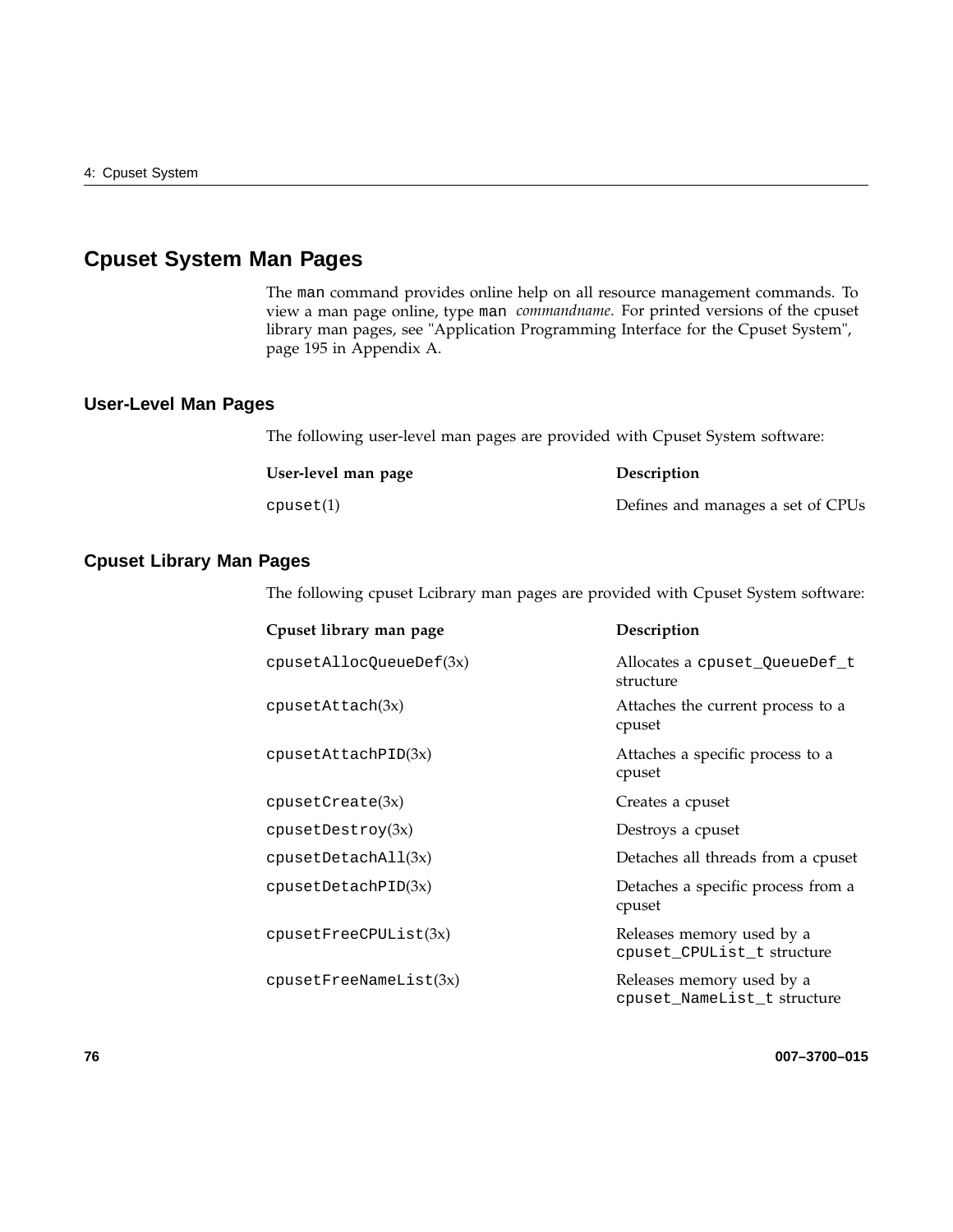| cpusetFreePIDList(3x)         | Releases memory used by a<br>cpuset_PIDList_t structure       |
|-------------------------------|---------------------------------------------------------------|
| cpusetFreePropertyeerties(3x) | Releases memory used by a<br>cpuset_Properties_t structure    |
| cpusetFreeQueueDef(3x)        | Releases memory used by a<br>cpuset_QueueDef_t structure      |
| cpusetGetCPUCount(3x)         | Obtains the number of CPUs<br>configured on the system        |
| cpusetGetCPULimits(3x)        | Gets the list of all CPUs assigned to<br>a cpuset             |
| cpusetGetCPUList(3x)          | Gets the list of all CPUs assigned to<br>a cpuset             |
| cpusetGetFlags(3x)            | Gets the mask of flags for a cpuset                           |
| cpusetGetMemLimits(3x)        | Gets the memory size limits for a<br>cpuset                   |
| cpusetGetMemList(3x)          | Get the list of all nodes with<br>memory assigned to a cpuset |
| cpusetGetName(3x)             | Gets the name of the cpuset to<br>which a process is attached |
| cpusetGetNameList(3x)         | Gets a list of names for all defined<br>cpusets               |
| cpusetGetNodeList(3x)         | Gets the list of nodes assigned to a<br>cpuset                |
| cpusetGetPIDList(3x)          | Gets a list of all PIDs attached to a<br>cpuset               |
| cpusetGetProperties(3x)       | Retrieves various properties<br>associated with a cpuset      |
| cpusetGetTrustPerm(3x)        | Gets the Trusted Security<br>permissions for a cpuset         |
| cpusetGetUnitxPerm(3x)        | Gets the UNIX file permissions for<br>a cpuset                |

**007–3700–015 77**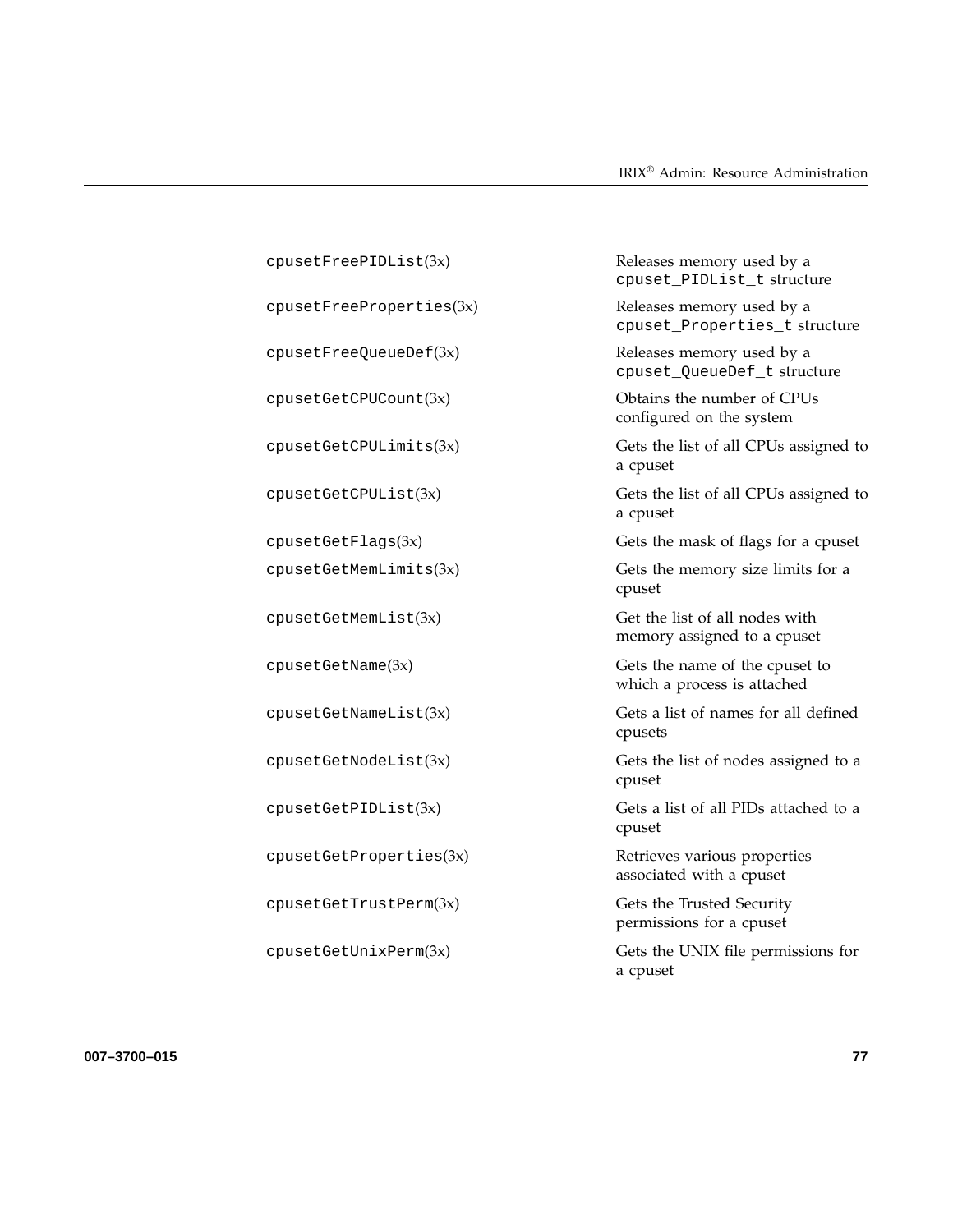| cpusetMove(3x)         | Temporarily moves a process,<br>identified by its PID, PGID, JID,<br>SID, or ASH, out of specified cpuset                               |
|------------------------|-----------------------------------------------------------------------------------------------------------------------------------------|
| cpusetMoveMigrate(3x)  | Moves a specific process, identified<br>by its PID, PGID, JID, SID, or ASH,<br>and its associated memory, from<br>one cpuset to another |
| cpusetSetCPUList(3x)   | Sets the list of all nodes with<br>memory assigned to a cpuset                                                                          |
| cpusetSetCPULimits(3x) | Sets the count limits for a cpuset                                                                                                      |
| cpusetsetNodeList(3x)  | Sets the list of nodes assigned to a<br>cpuset                                                                                          |
| cpusetSetFlags(3x)     | Sets the mask of flags for a cpuset                                                                                                     |
| cpusetSetMemLimits(3x) | Sets the memory size limits for a<br>cpuset                                                                                             |
| cpusetSetMemList(3x)   | Sets the list of all nodes with<br>memory assigned to a cpuset                                                                          |
| cpusetsetPermFile(3x)  | Sets the name of the file used to<br>define the access permissions for a<br>cpuset                                                      |

### **File Format Man Pages**

The following file format description man pages are provided with Cpuset System software:

| File Format man page | Description                |
|----------------------|----------------------------|
| cpuset(4)            | Cpuset configuration files |

# **Miscellaneous Man Pages**

The following miscellaneous man pages are provided with Cpuset System software: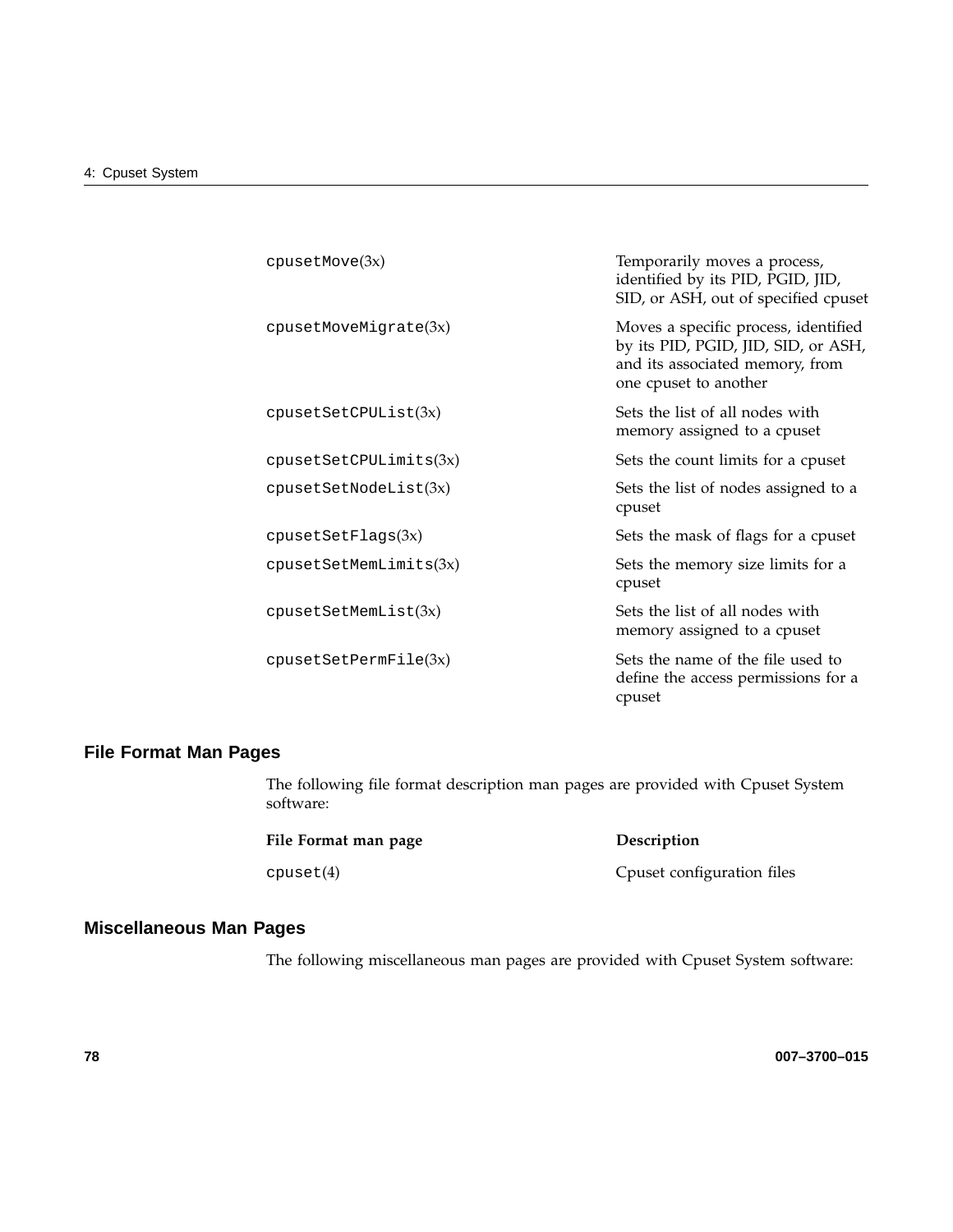IRIX® Admin: Resource Administration

Miscellaneous man page **Description** 

cpuset(5) Overview of the Cpuset System

**007–3700–015 79**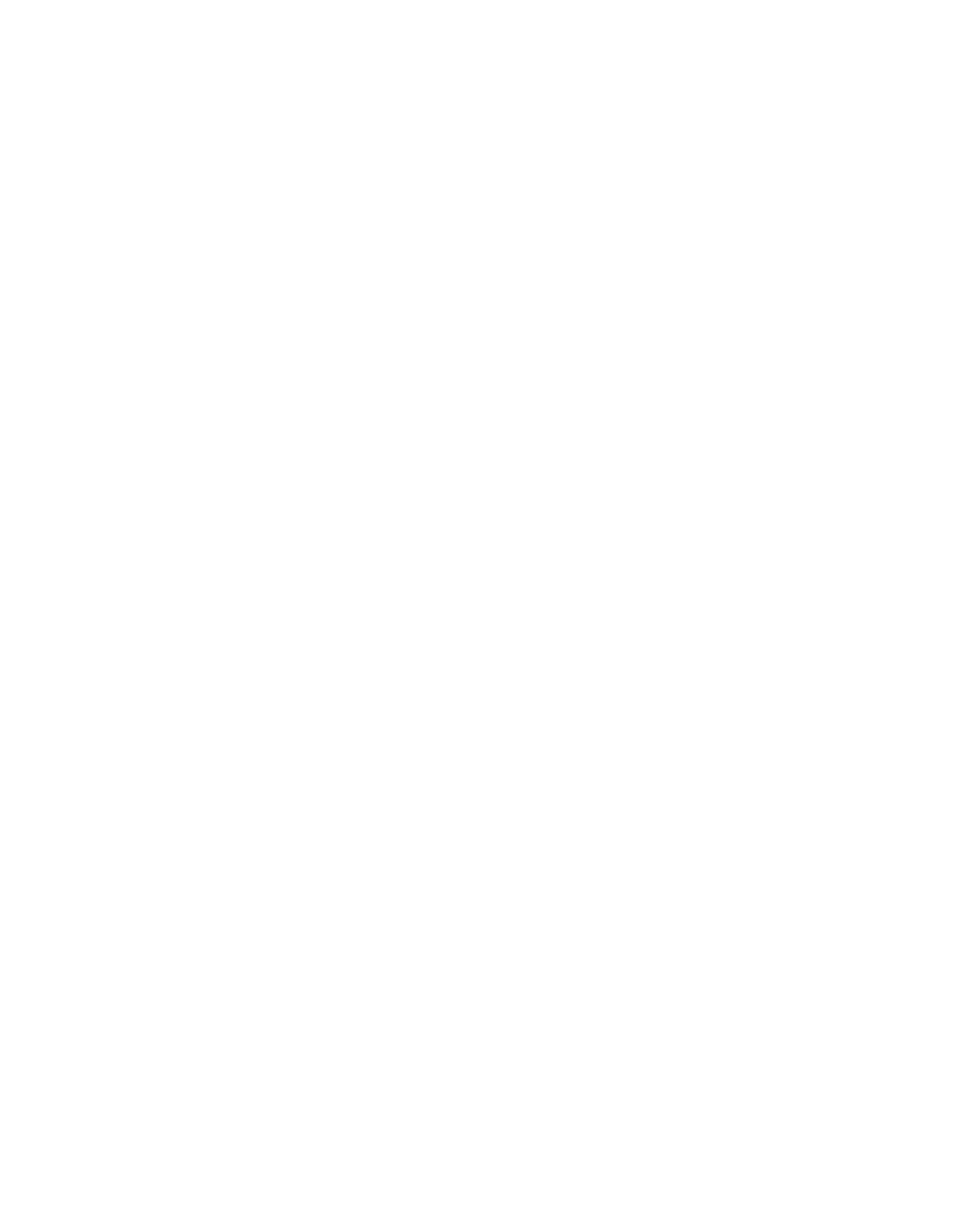# **Comprehensive System Accounting**

The IRIX system has three types of accounting: basic accounting, extended accounting, and Comprehensive System Accounting (CSA). You can use either one type of accounting or a combination of them, depending on your site's accounting needs. This chapter contains detailed information about CSA.

You can use the three types of IRIX accounting to log and charge for certain types of system activity. Using accounting data, you can determine how system resources were used and if a particular user has used more than a reasonable share; trace significant system events, such as security breaches, by examining the list of all processes invoked by a particular user at a particular time; and set up billing systems to charge login accounts for using system resources.

Basic accounting consists of standard UNIX accounting features. Basic accounting is process oriented; a new accounting record is produced for each process that has been run, containing statistics about the resources used by that individual process. The runacct(1M) command is the main daily accounting shell script usually initiated by  $cron(1M)$ . The runacct(1M) command processes accounting records written into the process accounting data file.

Extended accounting is an IRIX feature that has extended process accounting capabilities, along with project and array session accounting features. Unlike basic processing accounting and CSA, which write accounting data directly to an accounting data file, extended accounting writes data files using the system audit trail (SAT) facility. Audit data is collected directly from the kernel by the satd(1M) program. The extended accounting data is a superset of the data collected and reported by basic accounting.

CSA provides additional capabilities that provide more detailed and accurate accounting data per job. It also contains data from some daemons. The csarun(1M) command, usually initiated by the cron(1M) command, directs the processing of the CSA daily accounting files. The csarun(1M) command processes accounting records written into the CSA accounting data file.

For more detailed information on basic accounting and extended accounting, see "About the Process Accounting System" and "IRIX Extended Accounting", respectively, in Chapter 7, "System Accounting" of the *IRIX Admin: Backup, Security and Accounting* manual.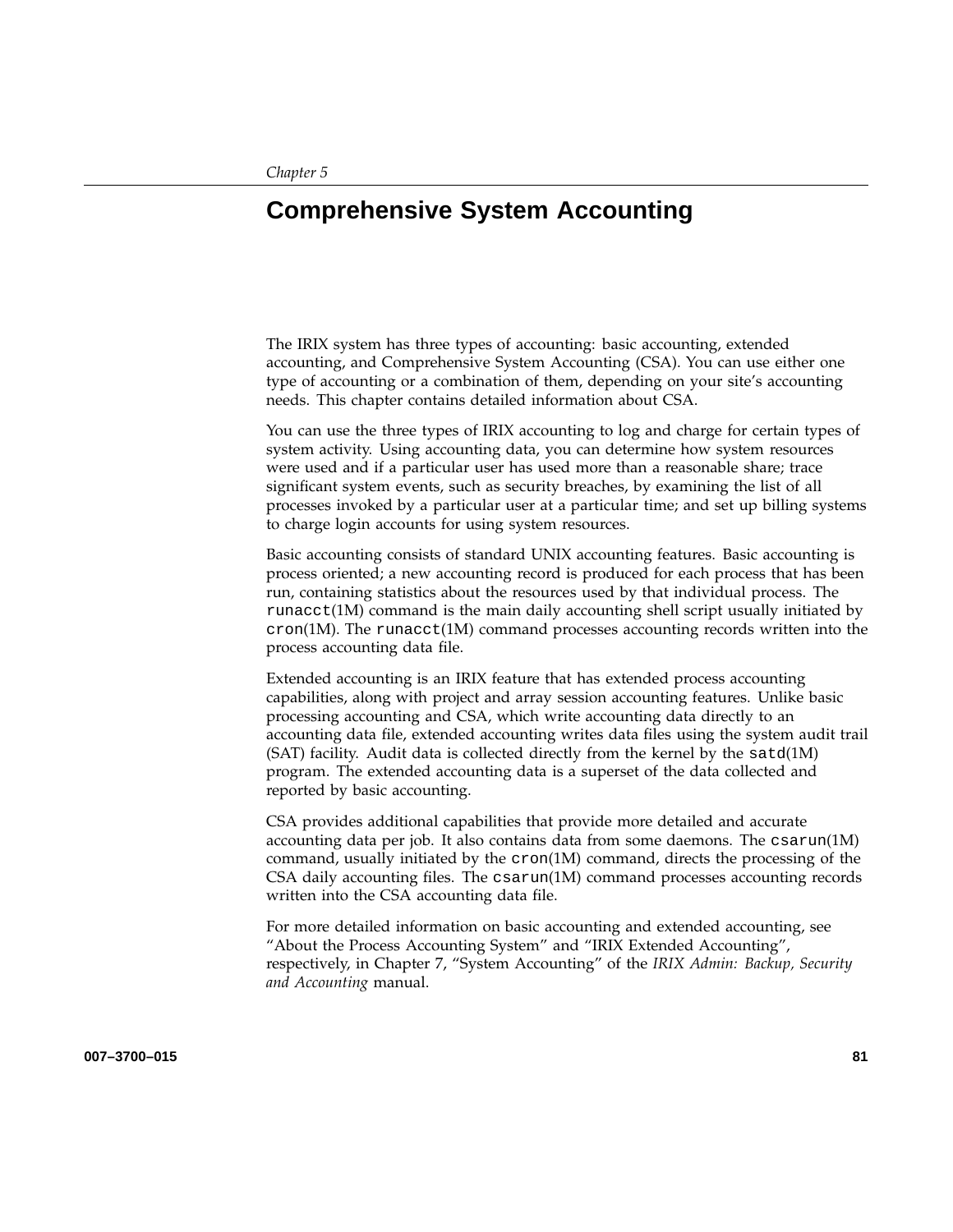**Note:** CSA is now supported on both the IRIX feature and maintenance streams.

This chapter contains the following sections:

- "Read Me First", page 82
- "CSA Overview", page 83
- "Concepts and Terminology", page 84
- "Enabling or Disabling CSA", page 86
- "CSA Files and Directories", page 87
- "Comprehensive System Accounting Expanded Description", page 95
- "CSA Reports", page 131
- "CSA and Existing IRIX Software", page 137
- "Migrating Accounting Data", page 138
- "CSA Man Pages", page 138

# **Read Me First**

The sections in this chapter contain information about installing CSA software on your system. You should reference them in the order they are listed here:

- 1. For a general description of CSA, see "CSA Overview", page 83.
- 2. To install the CSA package and job limits package used by CSA, see "Enabling or Disabling CSA", page 86.
- 3. For information about CSA directories and files, see "CSA Files and Directories", page 87.
- 4. For detailed information about CSA, such as, setting CSA up on your system, daily operation, tailoring CSA to your system, see "Comprehensive System Accounting Expanded Description", page 95.
- 5. For a list of CSA man pages, see "CSA Man Pages", page 138.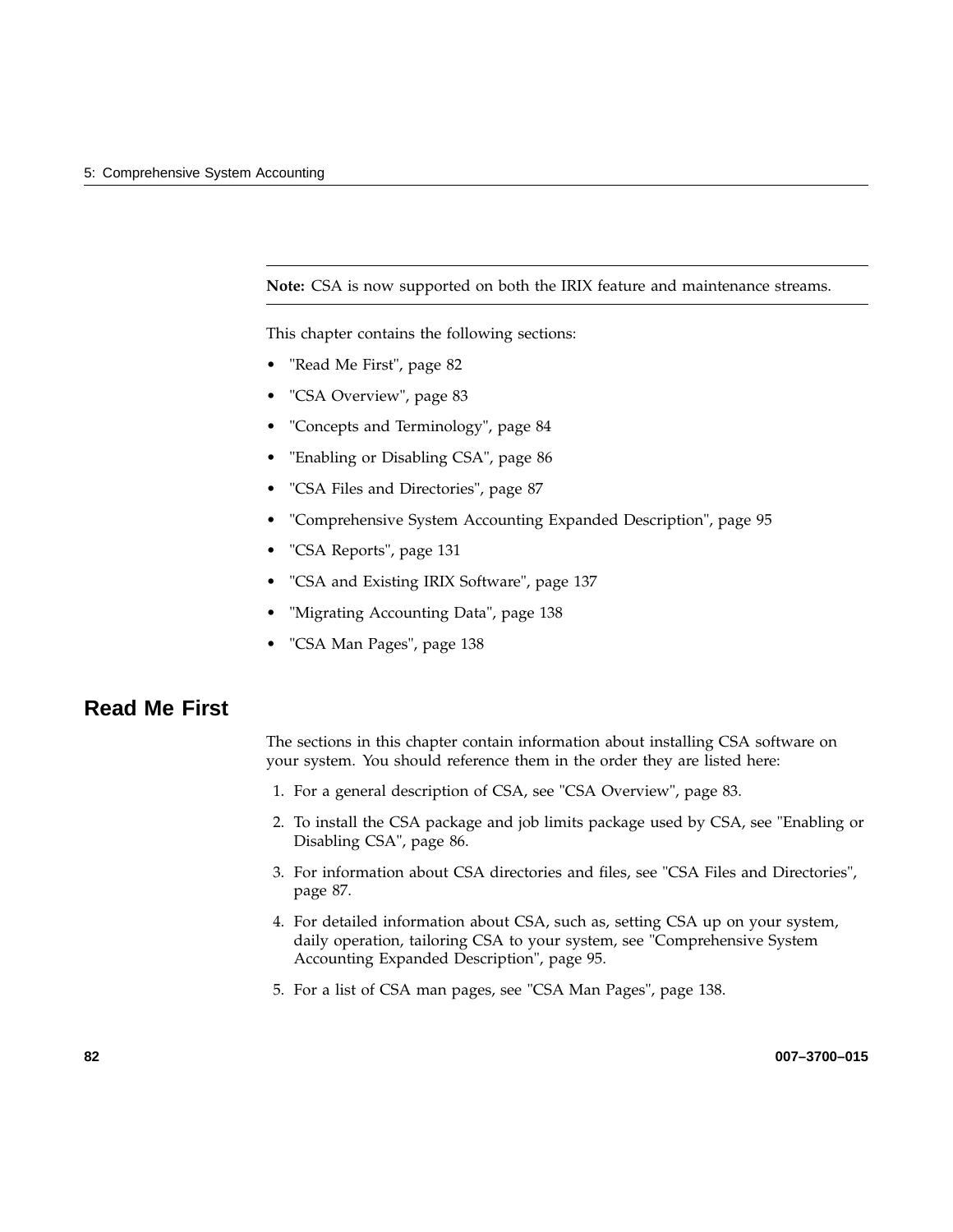6. For information about the types of reports you can generate using CSA, see "CSA Reports", page 131.

# **CSA Overview**

Comprehensive System Accounting (CSA) is a set of C programs and shell scripts that, like the other accounting packages, provide methods for collecting per-process resource usage data, monitoring disk usage, and charging fees to specific login accounts. CSA provides:

- Per-job accounting
- Daemon accounting (tape, NQS and workload management systems)
- Flexible accounting periods (daily and periodic (monthly) accounting reports can be generated as often as desired and are not restricted to once per day or once per month)
- Flexible system billing units (SBUs)
- Offline archiving of accounting data
- User exits for site specific customizing of daily and periodic (monthly) accounting
- Configurable parameters within the /etc/csa.conf file
- User job accounting (ja(1) command)

CSA takes this per-process accounting information and combines it by job identifier (jid) within system boot uptime periods. CSA accounting for a job consists of all accounting data for a given job identifier during a single system boot period. However, since NQS jobs or workload management jobs may span multiple reboots and thereby consist of multiple job identifiers, CSA accounting for these jobs includes the accounting data associated with the NQS identifier or the workload management identifier.

Daemon accounting records are written at the completion of daemon specific events. These records are combined with per-process accounting records associated with the same job.

By default, CSA only reports accounting data for terminated jobs. Interactive jobs, cron jobs and at jobs terminate when the last process in the job exits, which is normally the login shell. An NQS or workload management job is recognized as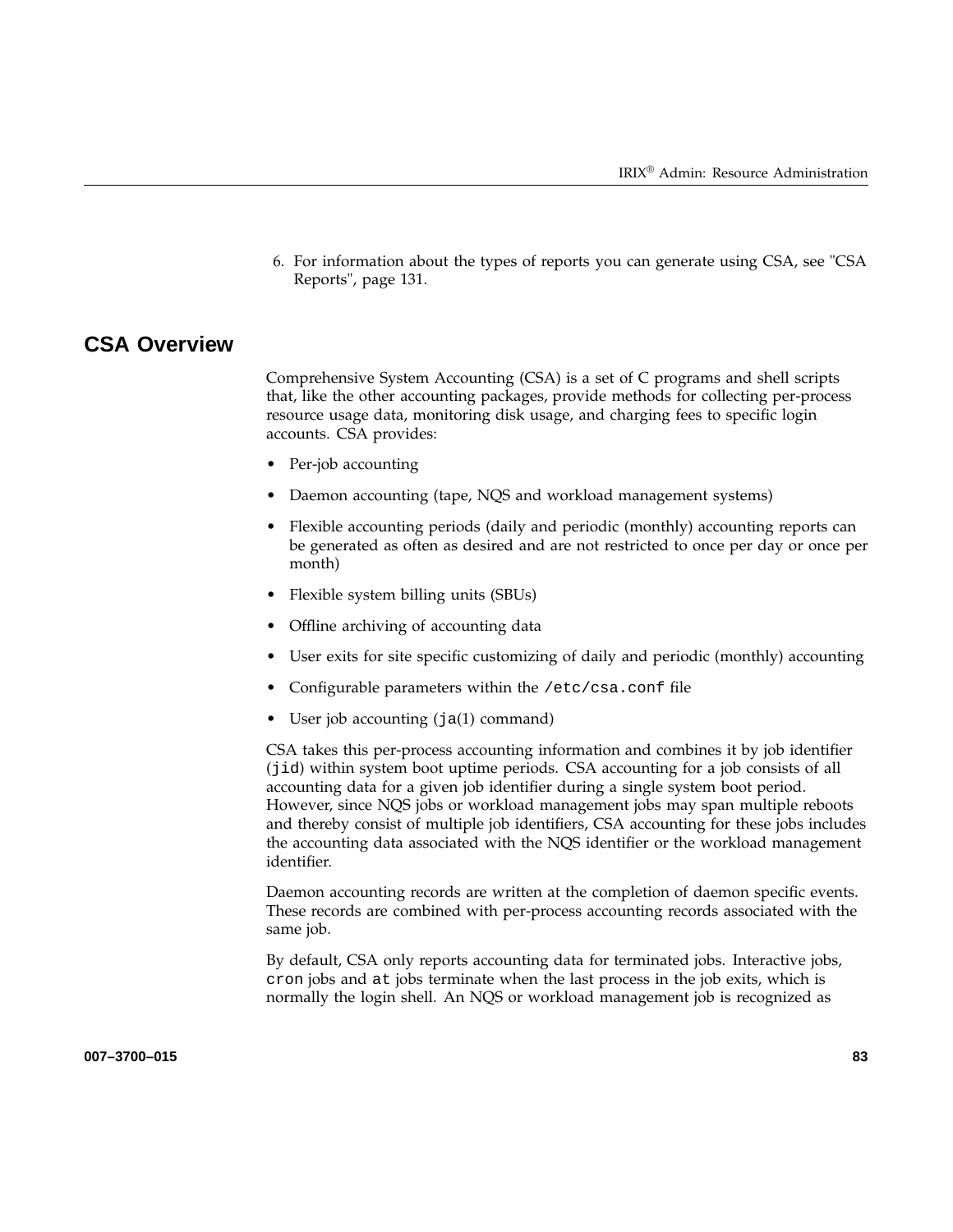terminated by CSA based upon daemon accounting records and an end-of-job record for that job. Jobs which are still active are recycled into the next accounting period. This behavior can be changed through use of the csarun command -A option.

A system billing unit (SBU) is a unit of measure that reflects use of machine resources. SBUs are defined in the CSA configuration file /etc/csa.conf and are set to 0.0 by default. The weighting factor associated with each field in the CSA accounting records can be altered to obtain an SBU value suitable for your site. For more information on SBUs, see "System Billing Units (SBUs)", page 116.

The CSA accounting records are not written into the basic accounting pacct file but are written into a separate CSA /var/adm/acct/day/pacct file. The CSA commands can only be used with CSA generated accounting records. Similarly, the basic accounting commands can only be used with the records generated by basic accounting.

There are four user exits available with the csarun(1M) daily accounting script. There is one user exit available with the  $\sigma$ saperiod $(1M)$  monthly accounting script. These user exits allow sites to tailor the daily and monthly run of accounting to their specific needs by creating user exit scripts to perform any additional processing and to allow archiving of accounting data. See the csarun(1M) and csaperiod(1M) man pages for further information.

CSA provides two user accounting commands,  $c$ sacom $(1)$  and  $j$ a $(1)$ . The csacom command reads the CSA pacct file and writes selected accounting records to standard output. The csacom command is very similar to the basic accounting acctcom(1) command. The ja command provides job accounting information for the current job of the caller. This information is obtained from a separate user job accounting file to which the kernel writes. See the  $c \cdot \text{vacum}(1)$  and  $j \cdot a(1)$  man pages for further information.

The /etc/csa.conf file contains CSA configuration variables. These variables are used by the CSA commands.

Like any accounting or monitoring package, the CSA features do contribute to overall system overhead. For this reason, CSA is disabled in the kernel by default. To enable CSA, see "Enabling or Disabling CSA", page 86.

# **Concepts and Terminology**

The following concepts and terms are important to understand when using the accounting features: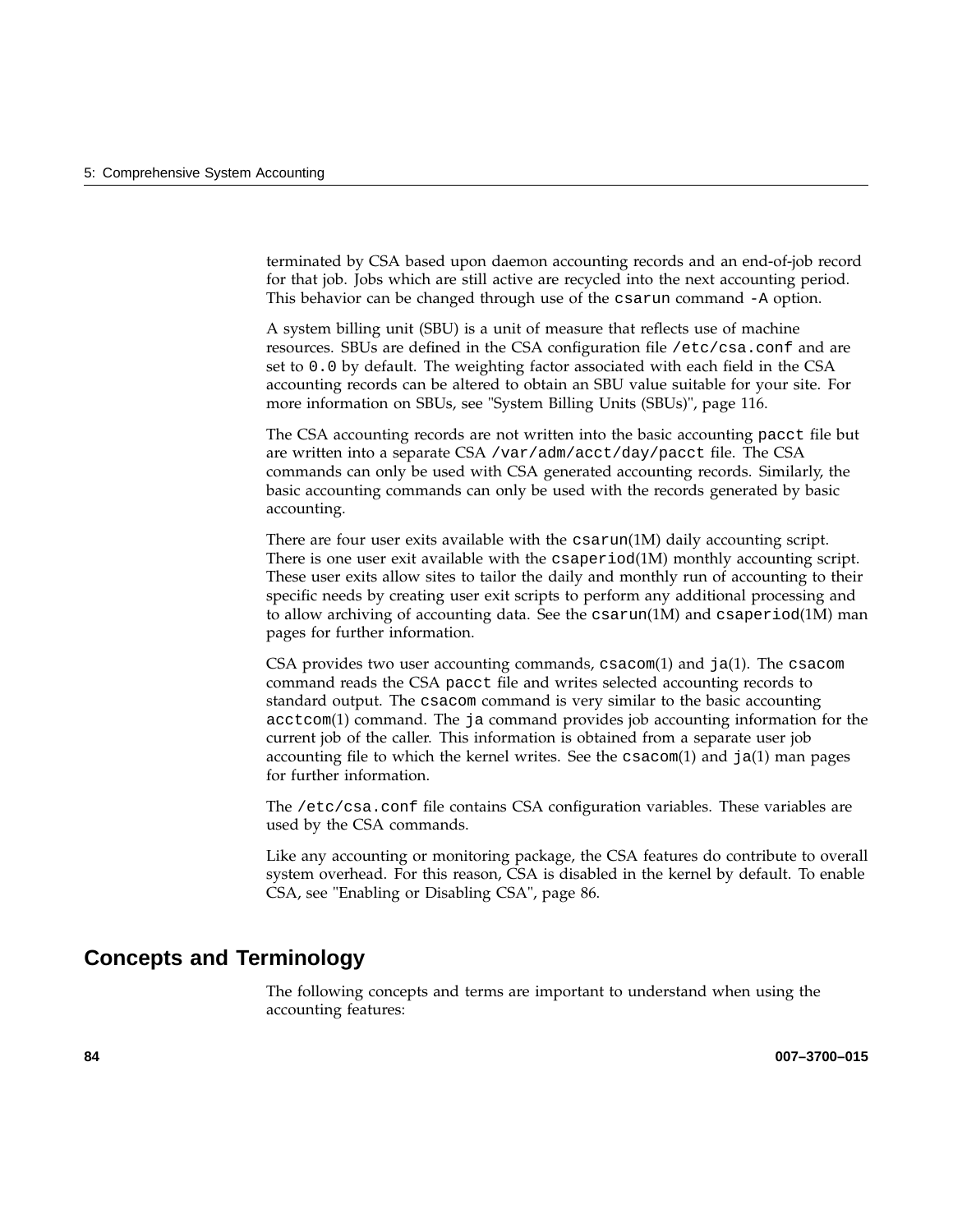| <b>Term</b>         | Description                                                                                                                                                                                                                                                                                                                                                                                                                                                                                                                                                                                                |
|---------------------|------------------------------------------------------------------------------------------------------------------------------------------------------------------------------------------------------------------------------------------------------------------------------------------------------------------------------------------------------------------------------------------------------------------------------------------------------------------------------------------------------------------------------------------------------------------------------------------------------------|
| Daily accounting    | Daily accounting is the processing, organizing, and<br>reporting of the raw accounting data, generally<br>performed once per day.                                                                                                                                                                                                                                                                                                                                                                                                                                                                          |
|                     | In basic accounting, daily accounting can only be run<br>once a day. With CSA, it can be run as many times as<br>necessary during a day; however, this feature is still<br>referred to as daily accounting.                                                                                                                                                                                                                                                                                                                                                                                                |
| Job                 | A job is a grouping of processes that the system treats<br>as a single entity and is identified by a unique job<br>identifier (job ID).                                                                                                                                                                                                                                                                                                                                                                                                                                                                    |
|                     | CSA is the only accounting type to organize accounting<br>data by jobs and boot times and then place the data<br>into a sorted pacct file.                                                                                                                                                                                                                                                                                                                                                                                                                                                                 |
|                     | For non-NQS or non-workload management jobs, a job<br>consists of all accounting data for a given job ID during<br>a single boot period.                                                                                                                                                                                                                                                                                                                                                                                                                                                                   |
|                     | An NQS job consists of the accounting data for all job<br>IDs associated with the job's NQS sequence number,<br>and a workload management job consists of the<br>accounting data for all job IDs associated with the<br>workload management request ID. NQS or workload<br>management jobs may span multiple boot periods. If a<br>job is restarted, it has the same job ID associated with it<br>during all boot periods in which it runs. Rerun NQS or<br>workload management jobs have multiple job IDs. CSA<br>treats all phases of an NQS job or workload<br>management job as being in the same job. |
| Periodic accounting | Periodic (monthly) accounting further processes,<br>reports, and summarizes the daily accounting reports to<br>give a higher level view of how the system is being<br>used.                                                                                                                                                                                                                                                                                                                                                                                                                                |
|                     | In basic accounting, this refers to accounting that is run<br>on a monthly basis. CSA, however, lets system<br>administrators specify the time periods for which<br>monthly or cumulative accounting is to be run. Thus,                                                                                                                                                                                                                                                                                                                                                                                   |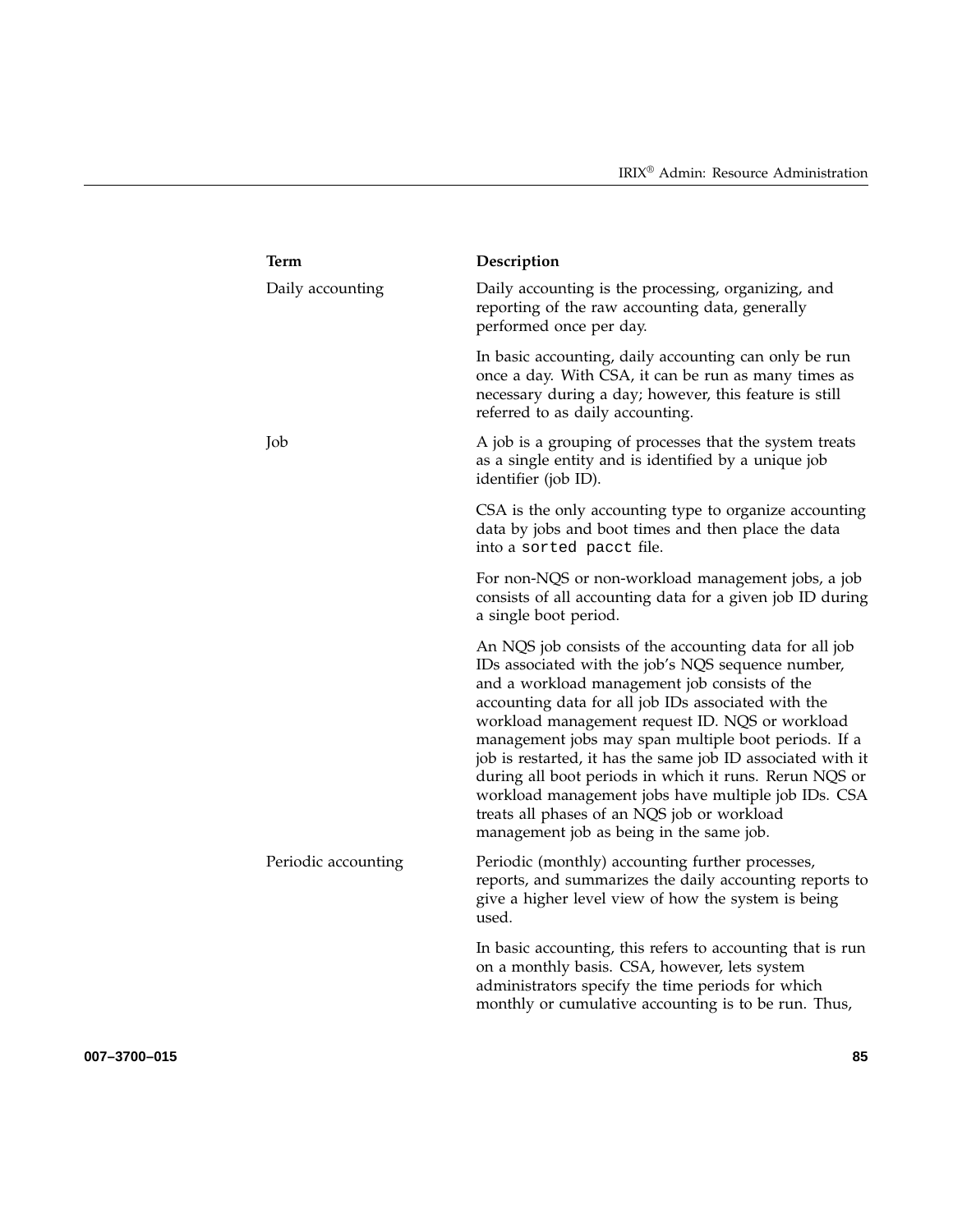|                                                                               | periodic accounting can be run more than once a month,<br>but sometimes is still referred to as monthly accounting.                                                                                                                                           |
|-------------------------------------------------------------------------------|---------------------------------------------------------------------------------------------------------------------------------------------------------------------------------------------------------------------------------------------------------------|
| Daemon accounting                                                             | Daemon accounting is the processing, organizing, and<br>reporting of the raw accounting data, performed at the<br>completion of daemon specific events.                                                                                                       |
| Recycled data                                                                 | Recycled data is data left in the raw accounting data<br>file, saved for the next accounting report run.                                                                                                                                                      |
|                                                                               | By default, accounting data for active jobs is recycled<br>until the job terminates. CSA reports only data for<br>terminated jobs unless csarun is invoked with the -A<br>option. csarun places recycled data into the<br>/var/adm/acct/day/pacct0 data file. |
| The following abbreviations and definitions are used throughout this chapter: |                                                                                                                                                                                                                                                               |

| Abbreviation | Definition |
|--------------|------------|
| MMDD         | Month, day |

*hhmm* Hour, minute

# **Enabling or Disabling CSA**

The following steps are required to set up CSA job accounting:

- 1. Use the inst(1M) utility to install the eoe.sw.csaacct subsystem from your IRIX distribution media. Installing CSA also requires that the eoe.sw.acct and eoe.sw.jlimits subsystems are installed.
- 2. Enable CSA within the kernel by using the systune(1M) utility to set do\_csaacct to a nonzero value. It will be necessary to reboot the system after completing this step.
- 3. Configure CSA on across system reboots by using the chkconfig(1M) utility as follows:

chkconfig csaacct on

4. Modify the CSA configuration variables in /etc/csa.conf as desired.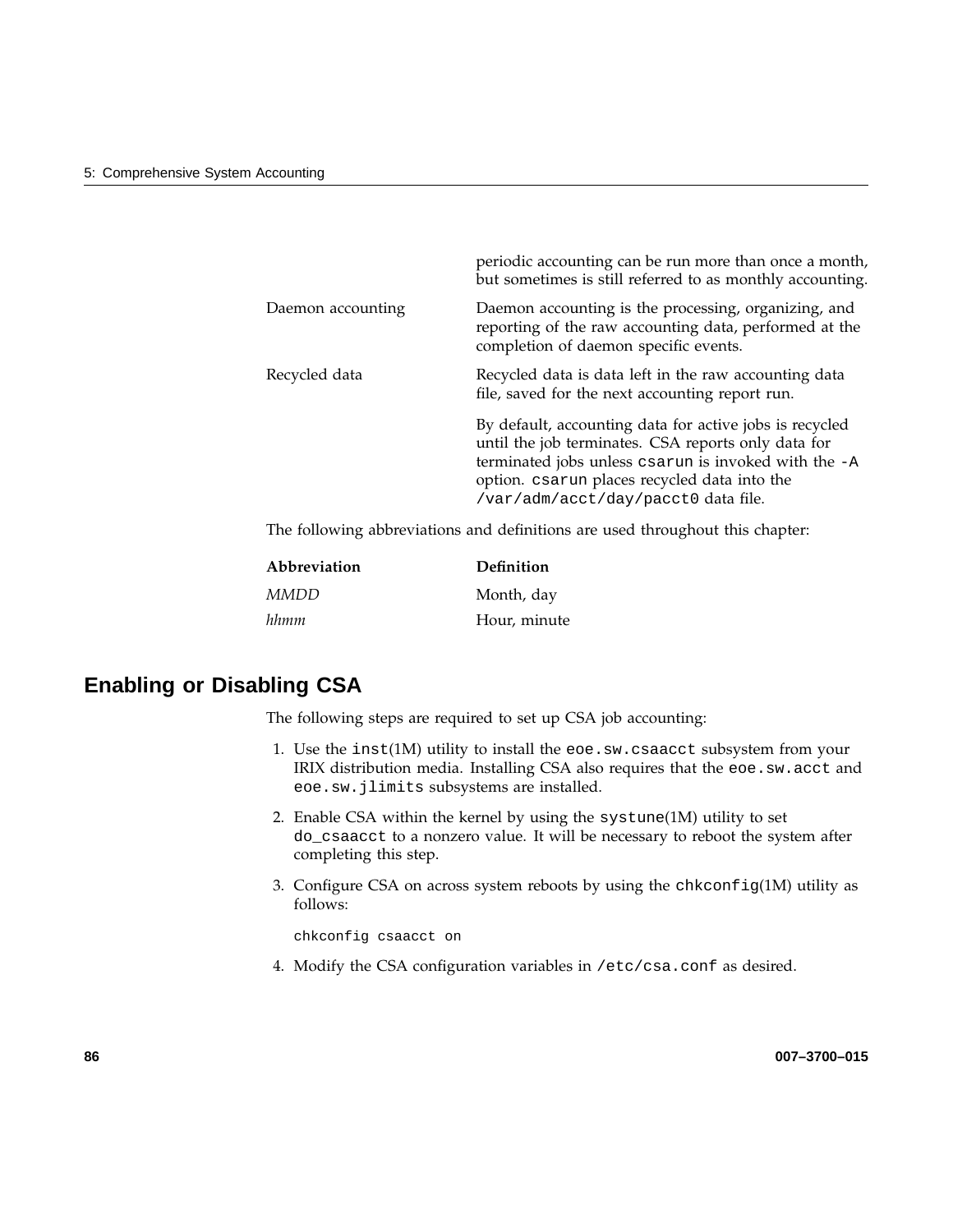5. Use the csaswitch(1M) command to configure on the accounting record types and thresholds defined in /etc/csa.conf as follows:

csaswitch -c on

This step will be done automatically for subsequent system reboots when CSA is configured on via the chkconfig(1M) utility.

For information on adding entries to the crontabs file so that the cron(1M) command automatically runs daily accounting, see "Setting Up CSA", page 96.

The following steps are required to disable CSA job accounting:

1. To turn off CSA, use the csaswitch(1M) command:

csaswitch -c halt

2. To stop CSA from initiating after a system reboot, use the chkconfig $(1M)$ command:

chkconfig csaacct off

3. Disable CSA within the kernel by using the systune(1M) utility to set do\_csaacct to a zero value. It will be necessary to reboot the system after completing this step.

# **CSA Files and Directories**

The following sections describe the CSA files and directories.

### **Files in the /var/adm/acct Directory**

The /var/adm/acct directory contains CSA data and report files within various subdirectories. /var/adm/acct contains data collection files used by CSA. CSA and IRIX basic accounting access separate pacct files. The following diagram shows the directory and file layout for CSA: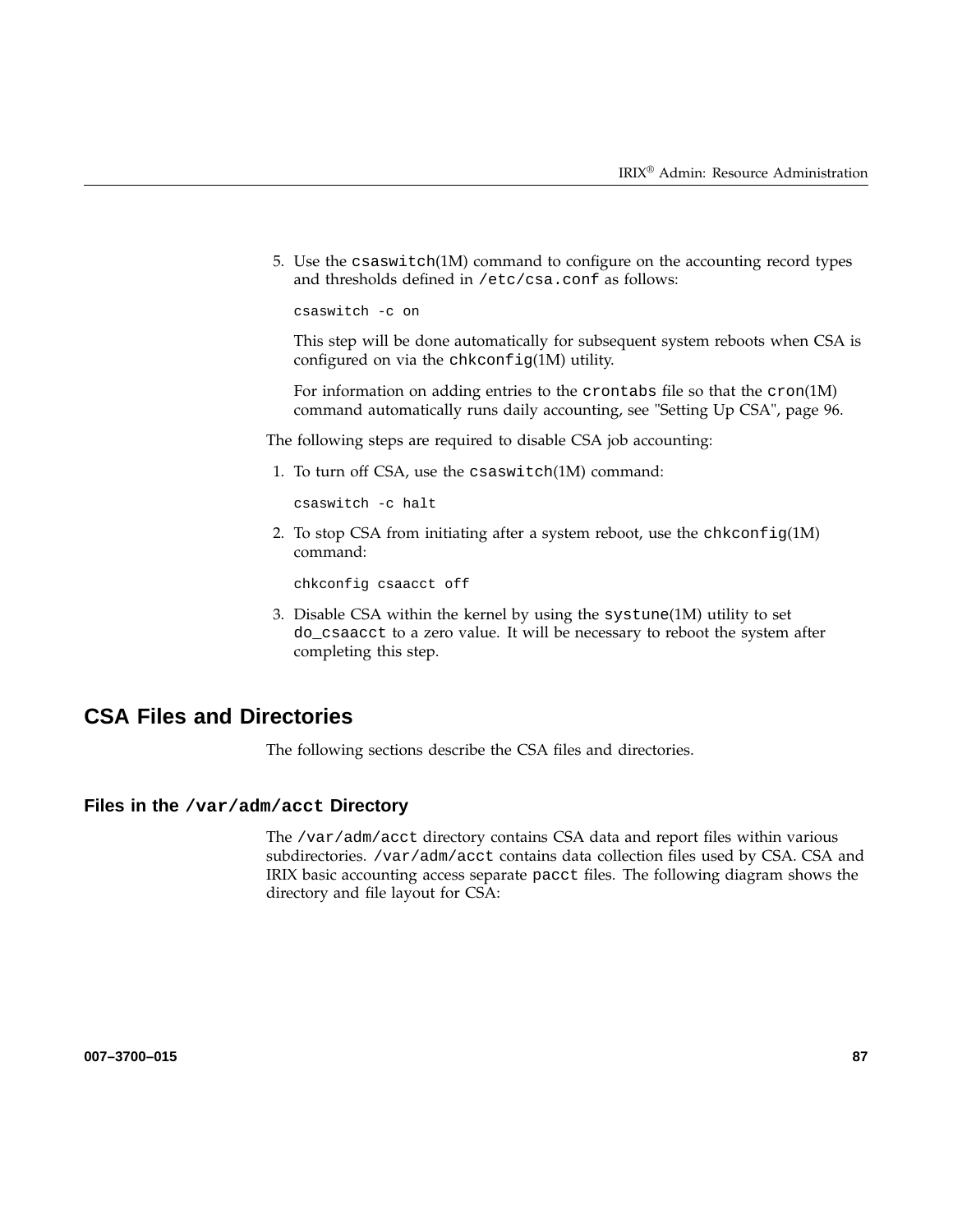#### 5: Comprehensive System Accounting



**Figure 5-1** The /var/adm/acct Directory

Each data and report file for CSA has a month-day-hour-minute suffix.



**Warning:** On a IRIX security-enhanced system, the csacom(1) command is considered to be a covert channel. You may want to consider restricting access to this command to the adm group.

#### **Files in the /var/adm/acct/ Directory**

The /var/adm/acct directory contains the following directories:

| <b>Directory</b> | Description                                                                                                                                                            |
|------------------|------------------------------------------------------------------------------------------------------------------------------------------------------------------------|
| day              | Contains the current raw accounting data files in pacct format.                                                                                                        |
| work             | Used by CSA as a temporary work area. Contains raw files that were<br>moved from /var/adm/acct/day at the start of an CSA daily<br>accounting run and the spacet file. |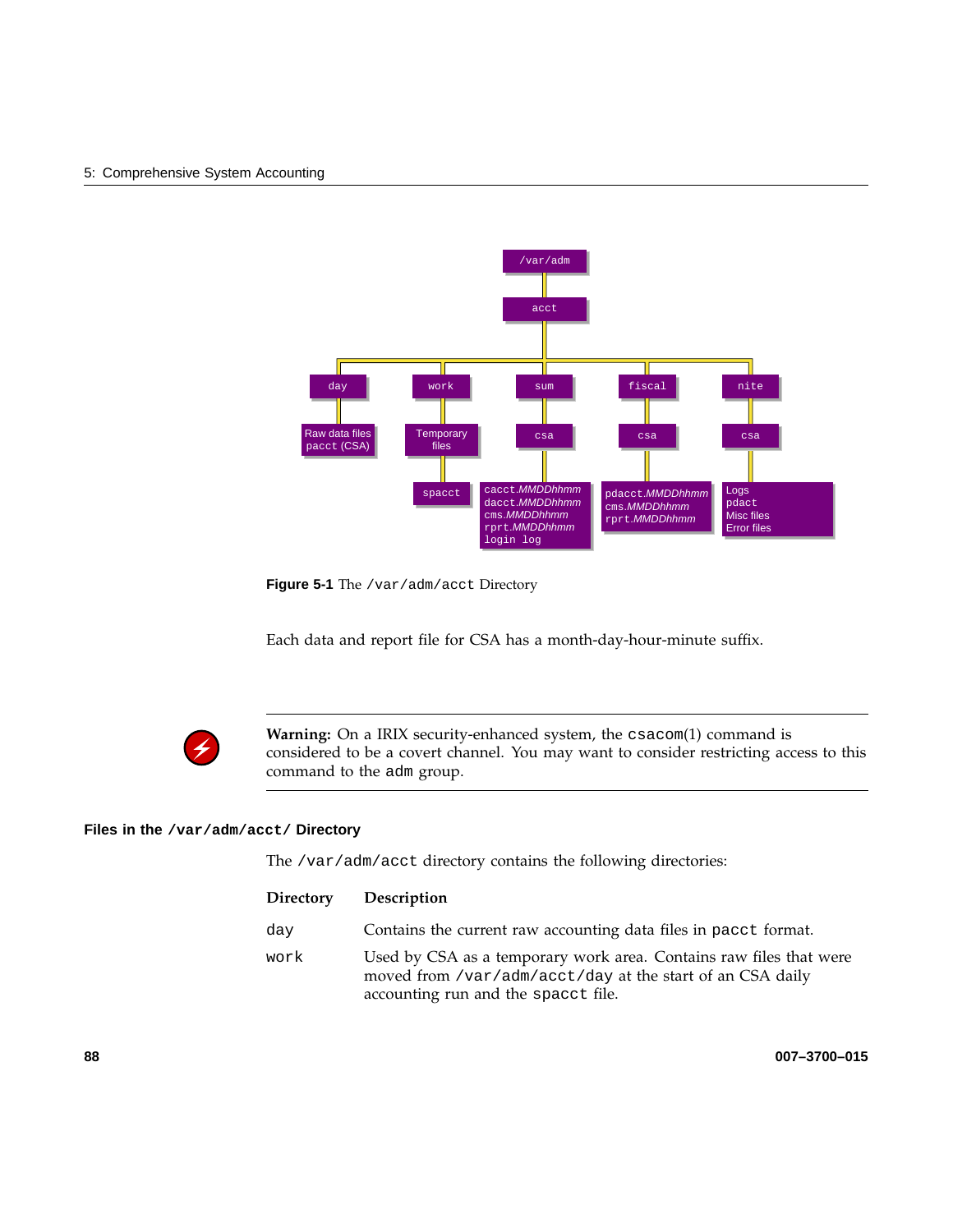| sum/csa  | Contains the cumulative daily accounting summary files and reports<br>created by csarun(1M). The ASCII format is in<br>/var/adm/acct/sum/csa/rprt.MMDDhhmm.               |
|----------|---------------------------------------------------------------------------------------------------------------------------------------------------------------------------|
|          | The binary data is in<br>/var/adm/acct/sum/csa/cacct.MMDDhhmm,<br>/var/adm/acct/sum/csa/cms.MMDDhhmm,and<br>/var/adm/acct/sum/csa/dacct.MMDDhhmm.                         |
|          | fiscal/csa Contains periodic accounting summary files and reports created by<br>$\alpha$ csaperiod(1M). The ASCII format is in<br>/var/adm/acct/fiscal/csa/rprt.MMDDhhmm. |
|          | The binary data is in<br>/usr/adm/acct/fiscal/csa/cms. MMDDhhmm and<br>/usr/adm/acct/fiscal/csa/pdacct.MMDDhhmm.                                                          |
| nite/csa | Contains log files, csarun state, and execution times files.                                                                                                              |

## **Files in the /var/adm/acct/day Directory**

The following files are located in the /var/adm/acct/day directory:

| File      | Description                                     |
|-----------|-------------------------------------------------|
| dodiskerr | Disk accounting error file.                     |
| pacct     | Process and daemon accounting data.             |
| pacct0    | Recycled process and daemon accounting data.    |
| dtmp      | Disk accounting data (ASCII) created by dodisk. |
|           |                                                 |

## **Files in the /var/adm/acct/work Directory**

The following files are located in the /var/adm/acct/work/*MMDD/hhmm* directory:

| File         | Description                                                                                |
|--------------|--------------------------------------------------------------------------------------------|
| BAD. Wpacct* | Unprocessed accounting data containing invalid records<br>(verified by csaverify $(1M)$ ). |
| Ever.tmp1    | Data verification work file.                                                               |
| Ever.tmp2    | Data verification work file.                                                               |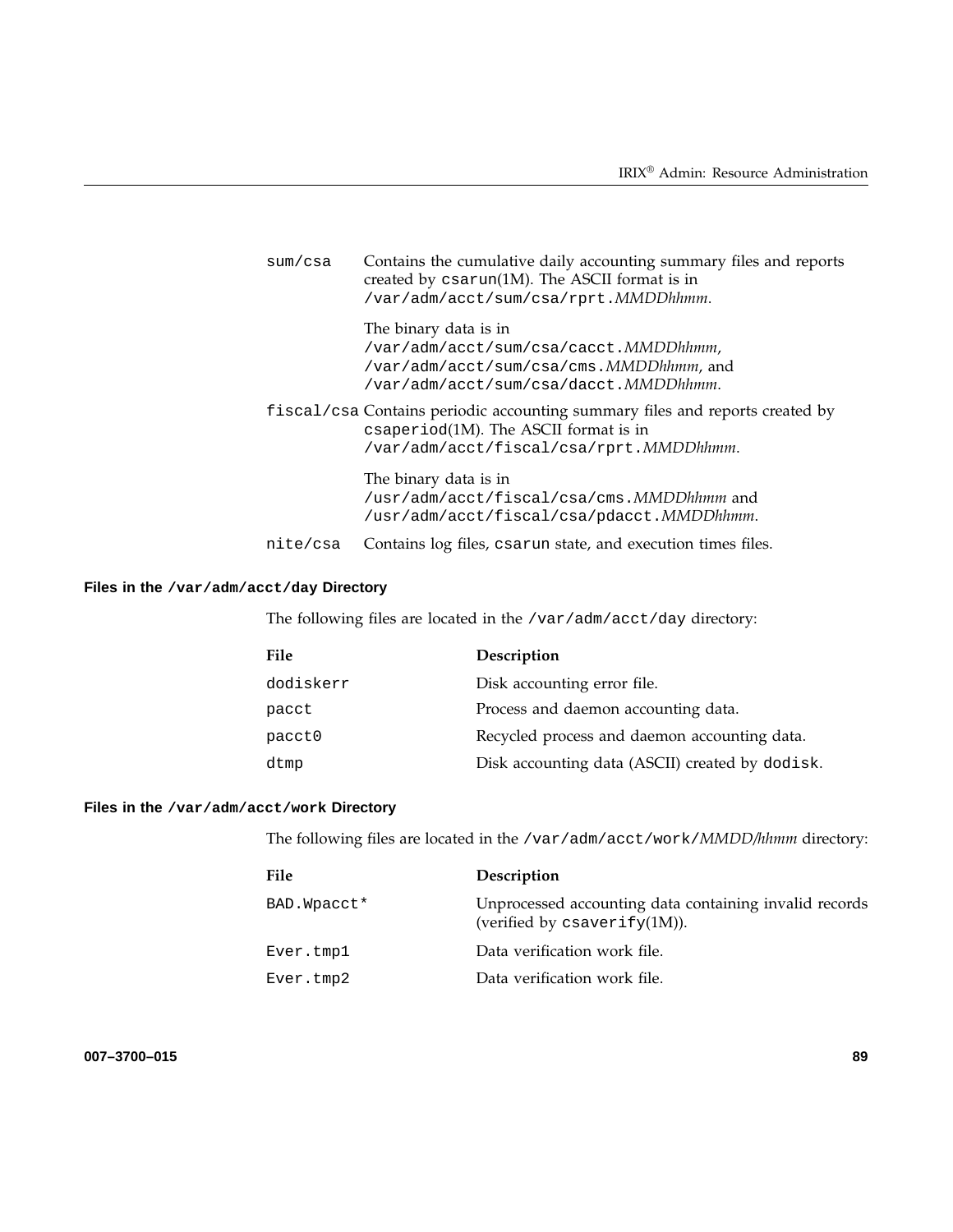| Rpacct0    | Process and daemon accounting data to be recycled in<br>the next accounting run.                   |
|------------|----------------------------------------------------------------------------------------------------|
| Wdiskcacct | Disk accounting data (cacct. h format) created by<br>$dodisk(1M)$ (See the $dodisk(1M)$ man page). |
| Wdtmp      | Disk accounting data (ASCII) created by dodisk(1M).                                                |
| Wpacct*    | Raw process and daemon accounting data.                                                            |
| spacct     | sorted pacct file.                                                                                 |

#### **Files in the /var/adm/acct/sum/csa Directory**

The following data files are located in the /var/adm/acct/sum/csa directory:

| File                   | Description                                                                                                                               |
|------------------------|-------------------------------------------------------------------------------------------------------------------------------------------|
| cacct. <i>MMDDhhmm</i> | Consolidated daily data in cacct. h format. This file is<br>deleted by csaperiod if the -r option is specified.                           |
| $cms$ . MMDD $h$ hmm   | Daily command usage data in command summary<br>(cms) record format. This file is deleted by csaperiod<br>if the $-r$ option is specified. |
| dacct. <i>MMDDhhmm</i> | Daily disk usage data in cacct. h format. This file is<br>deleted by csaperiod if the -r option is specified.                             |
| loginlog               | Login record file created by lastlogin.                                                                                                   |
| rprt.MMDDhhmm          | Daily accounting report.                                                                                                                  |

## **Files in the /var/adm/acct/fiscal/csa Directory**

The following files are located in the /var/adm/acct/fiscal/csa directory:

| <b>File</b>             | Description                                                            |
|-------------------------|------------------------------------------------------------------------|
| cms. <i>MMDDhhmm</i>    | Periodic command usage data in command summary<br>(cms) record format. |
| pdacct. <i>MMDDhhmm</i> | Consolidated periodic data.                                            |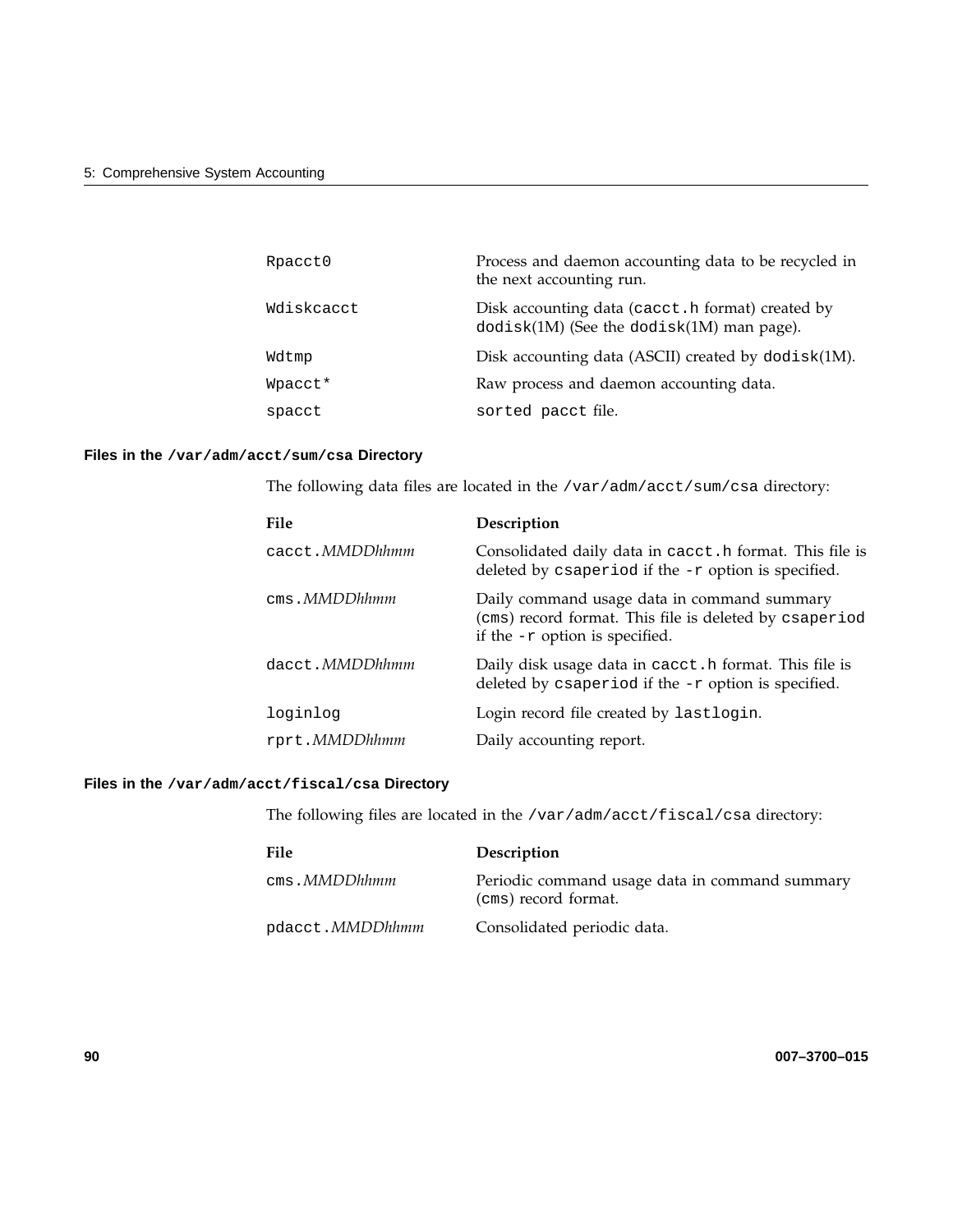# **Files in the /var/adm/acct/nite/csa Directory**

The following files are located in the /var/adm/acct/nite/csa directory:

| File          | Description                                                                                                                                                                    |
|---------------|--------------------------------------------------------------------------------------------------------------------------------------------------------------------------------|
| active        | Used by the $\text{cssarun}(1M)$ command to record progress<br>and print warning and error messages.<br>activeMMDDhhmm is the same as active after<br>csarun detects an error. |
| clastdate     | Last two times csarun was executed; in MMDDhhmm<br>format.                                                                                                                     |
| dk2log        | Diagnostic output created during execution of dodisk<br>(see the cron entry for dodisk in "Setting Up CSA",<br>page 96).                                                       |
| diskcacct     | Disk accounting records in cacct. h format, created by<br>dodisk.                                                                                                              |
| EaddcMMDDhhmm | Error/warning messages from the $csaaddc(1M)$<br>command for an accounting run done on MMDD at<br>hhmm.                                                                        |
| Earc1MMDDhhmm | Error/warning messages from the $csa$ . $archivel(M)$<br>command for an accounting run done on MMDD at<br>hhmm.                                                                |
| Earc2MMDDhhmm | Error/warning messages from the csa.archive2(1M)<br>command for an accounting run done on MMDD at<br>hhmm.                                                                     |
| Ebld.MMDDhhmm | Error/warning messages from the $csabuid(1M)$<br>command for an accounting run done on MMDD at<br>hhmm.                                                                        |
| Ecmd.MMDDhhmm | Error/warning messages from the $csacms(1M)$<br>command when generating an ASCII report for an<br>accounting run done on MMDD at hhmm.                                         |
| Ecms.MMDDhhmm | Error/warning messages from the $csacms(1M)$<br>command when generating binary data for an<br>accounting run done on MMDD at hhmm.                                             |

**007–3700–015 91**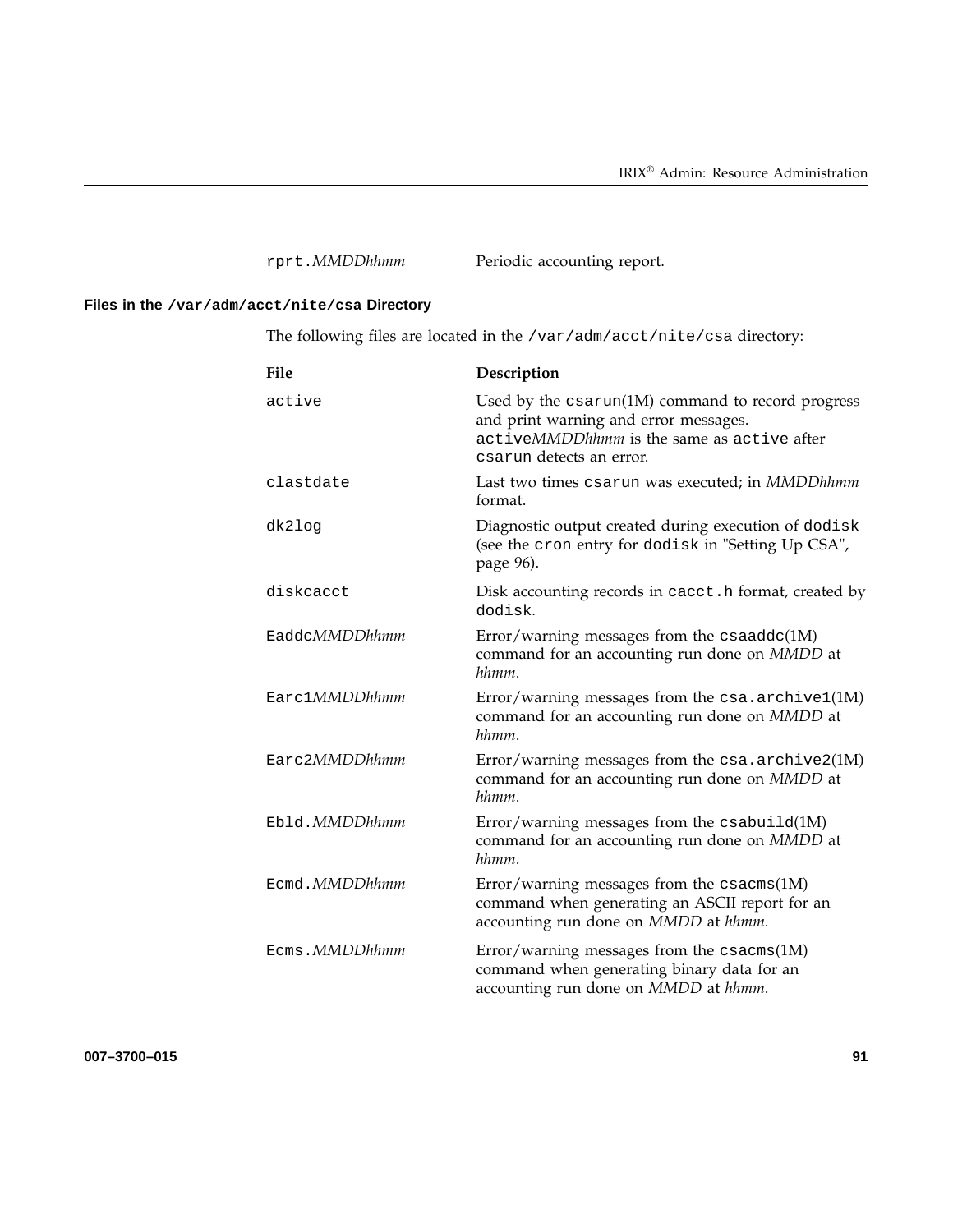| Econ.MMDDhhmm    |                   | Error/warning messages from the $c$ sacon(1M)<br>command for an accounting run done on MMDD at<br>hhmm.                                           |
|------------------|-------------------|---------------------------------------------------------------------------------------------------------------------------------------------------|
| Ecrep.MMDDhhmm   |                   | Error/warning messages from the $\text{csacrep}(1\text{M})$<br>command for an accounting run done on MMDD at<br>hhmm.                             |
| Ecrpt.MMDDhhmm   |                   | Error/warning messages from the $\text{csacrep}(1\text{M})$<br>command for an accounting run done on MMDD at<br>hhmm.                             |
| Edrpt.MMDDhhmm   |                   | Error/warning messages from the $csadrep(M)$<br>command for an accounting run done on MMDD at<br>hhmm.                                            |
| Erec.MMDDhhmm    |                   | Error/warning messages from the $\text{c}\text{s}$ arecy(1M)<br>command for an accounting run done on MMDD at<br>hhmm.                            |
| Euser.MMDDhhmm   |                   | Error/warning messages from the $csa$ . user $(1M)$ user<br>exit for an accounting run done on MMDD at hhmm.                                      |
| Epuser. MMDDhhmm |                   | Error/warning messages from the $csa$ . $puser(1M)$ user<br>exit for an accounting run done on MMDD at hhmm.                                      |
|                  | Ever.tmp1MMDDhhmm | Output file from invalid record offsets from the<br>csaverify(1M) command for an accounting run done<br>on MMDD at hhmm.                          |
|                  | Ever.tmp2MMDDhhmm | Error/warning messages from the $\text{csaverify}(1M)$<br>command for an accounting run done on MMDD at<br>hhmm.                                  |
| Ever.MMDDhhmm    |                   | Error/warning messages from the csaedit(1M) and<br>csaverify(1M) command (from the Ever.tmp2 file)<br>for an accounting run done on MMDD at hhmm. |
| fd2log           |                   | Diagnostic output created during execution of csarun<br>(see cron entry for csarun in "Setting Up CSA", page<br>96).                              |
| lock lock1       |                   | Used to control serial use of the csarun(1M) comand.                                                                                              |
| pd2log           |                   | Diagnostic output created during execution of<br>csaperiod (see cron entry for csaperiod in "Setting<br>Up CSA", page 96).                        |
|                  |                   |                                                                                                                                                   |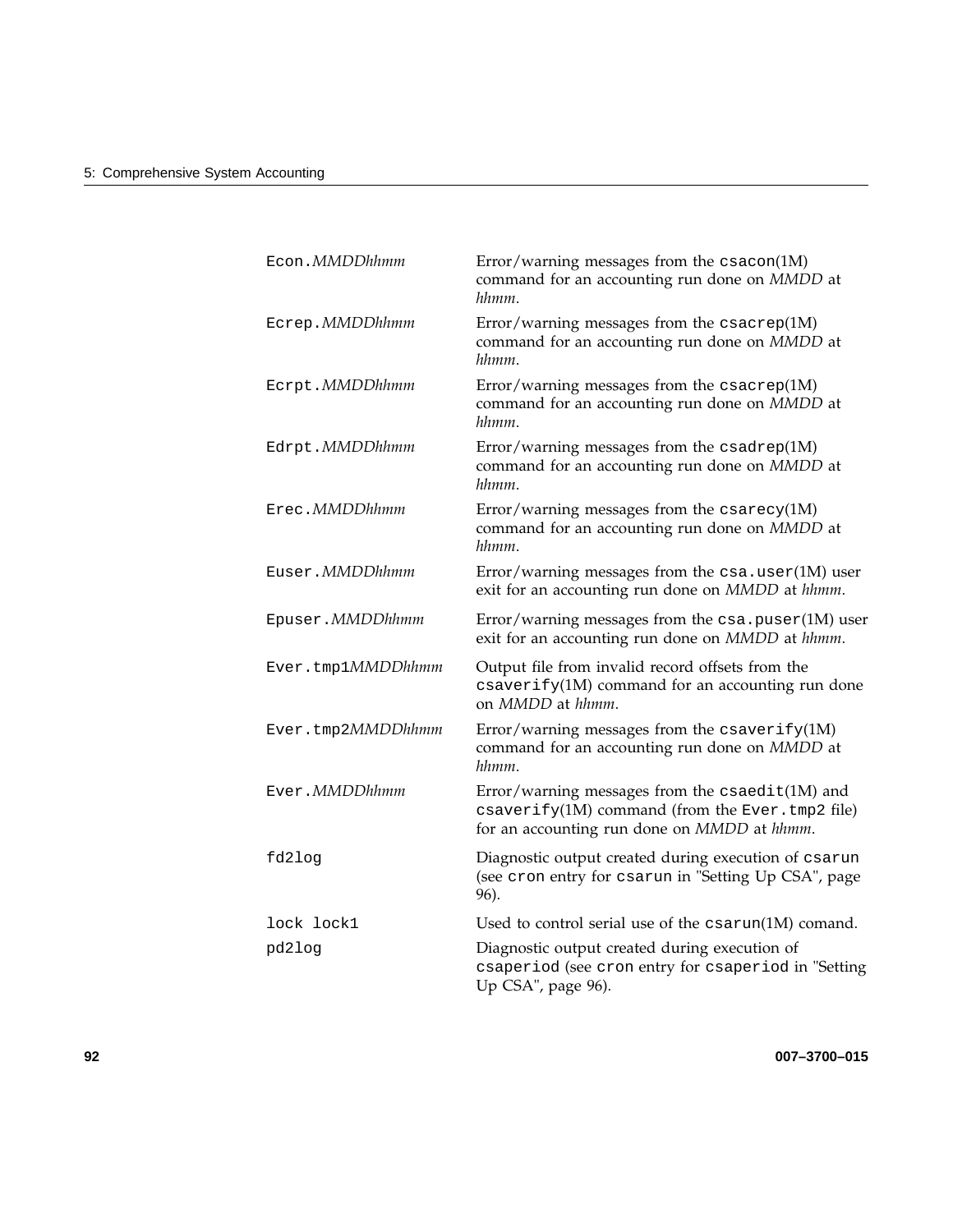| pdact     | Progress and status of csaperiod.<br>pdact. MMDDhhmm is the same as pdact after<br>esaperiod detects an error. |
|-----------|----------------------------------------------------------------------------------------------------------------|
| statefile | Used to record current state during execution of the<br>csarun command.                                        |

## **/usr/lib/acct Directory**

The /usr/lib/acct directory contains the following commands and shell scripts used by CSA:

| Command      | Description                                                                                                                                                      |
|--------------|------------------------------------------------------------------------------------------------------------------------------------------------------------------|
| csaaddc      | Combines <i>cacct</i> records.                                                                                                                                   |
| csabuild     | Organizes accounting records into job records.                                                                                                                   |
| csachargefee | Charges a fee to a user.                                                                                                                                         |
| csackpacct   | Checks the size of the CSA process accounting file.                                                                                                              |
| csacms       | Summarizes command usage from per-process<br>accounting records.                                                                                                 |
| csacon       | Condenses records from the sorted pacct file.                                                                                                                    |
| csacrep      | Reports on consolidated accounting data.                                                                                                                         |
| csadrep      | Reports daemon usage.                                                                                                                                            |
| csaedit      | Displays and edits the accounting information.                                                                                                                   |
| csagetconfig | Searches the accounting configuration file for the<br>specified argument.                                                                                        |
| csajrep      | Prints a job report from the sorted pacct file.                                                                                                                  |
| csaperiod    | Runs periodic accounting.                                                                                                                                        |
| csarecy      | Recycles unfinished job records into next accounting<br>run.                                                                                                     |
| csarun       | Processes the daily accounting files and generates<br>reports.                                                                                                   |
| csaswitch    | Checks the status of, enables or disables the different<br>types of Comprehensive System Accounting (CSA), and<br>switches accounting files for maintainability. |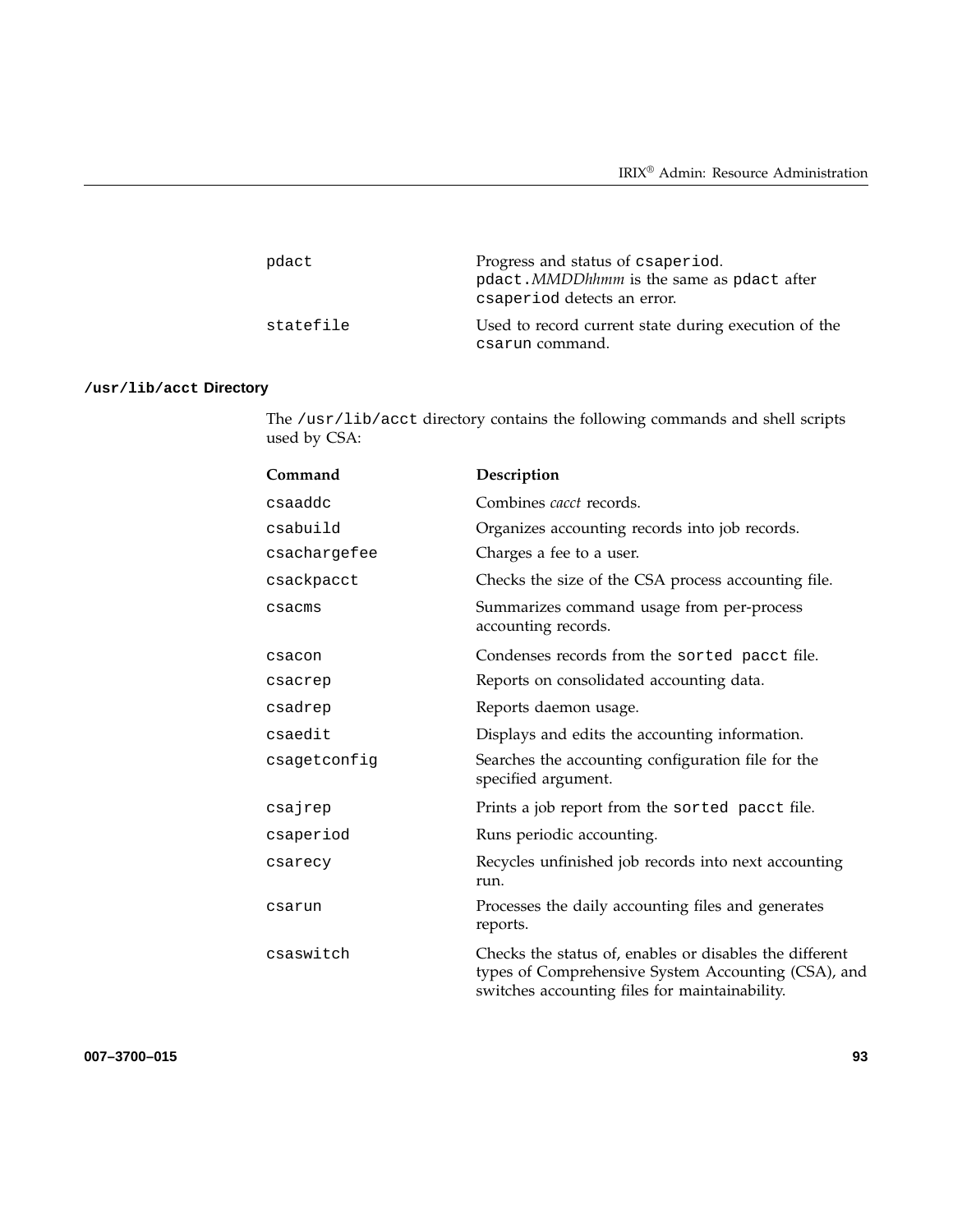| csaverify                                                          | Verifies that the accounting records are valid.       |  |
|--------------------------------------------------------------------|-------------------------------------------------------|--|
| The /usr/bin directory contains user commands associated with CSA: |                                                       |  |
| Command                                                            | Description                                           |  |
| ja                                                                 | Starts and stops user job accounting information.     |  |
| csacom                                                             | Searches and prints the CSA process accounting files. |  |

User exits allow you to tailor the csarun or csaperiod procedures to the specific needs of your site by creating scripts to perform additional site-specific processing during daily accounting. You need to create user exit files owned by adm with execute permission if your site uses the accounting user exits. User exits need to be recreated when you upgrade your system. For information on setting up user exits at your site and some example user exit scripts, see "Setting up User Exits", page 123.

The /usr/lib/acct directory may also contain the following scripts if your site uses the accounting user exits:

| Script       | Description                             |
|--------------|-----------------------------------------|
| csa.archivel | Site-generated user exit for csarun.    |
| csa.archive2 | Site-generated user exit for csarun.    |
| csa.fef      | Site-generated user exit for csarun.    |
| csa.user     | Site-generated user exit for csarun.    |
| csa.puser    | Site-generated user exit for csaperiod. |

#### **/etc Directory**

The /etc directory is the location of the csa.conf file that contains the parameter labels and values used by CSA software.

#### **/etc/config Directory**

The /etc/config directory is the location of the csaacct file used by the chkconfig(1M) command. The csaacct.options contains options passed to the csaswitch(1M) command. Use a text editor to add any csaswitch(1M) options to be passed to csaswitch during system startup only.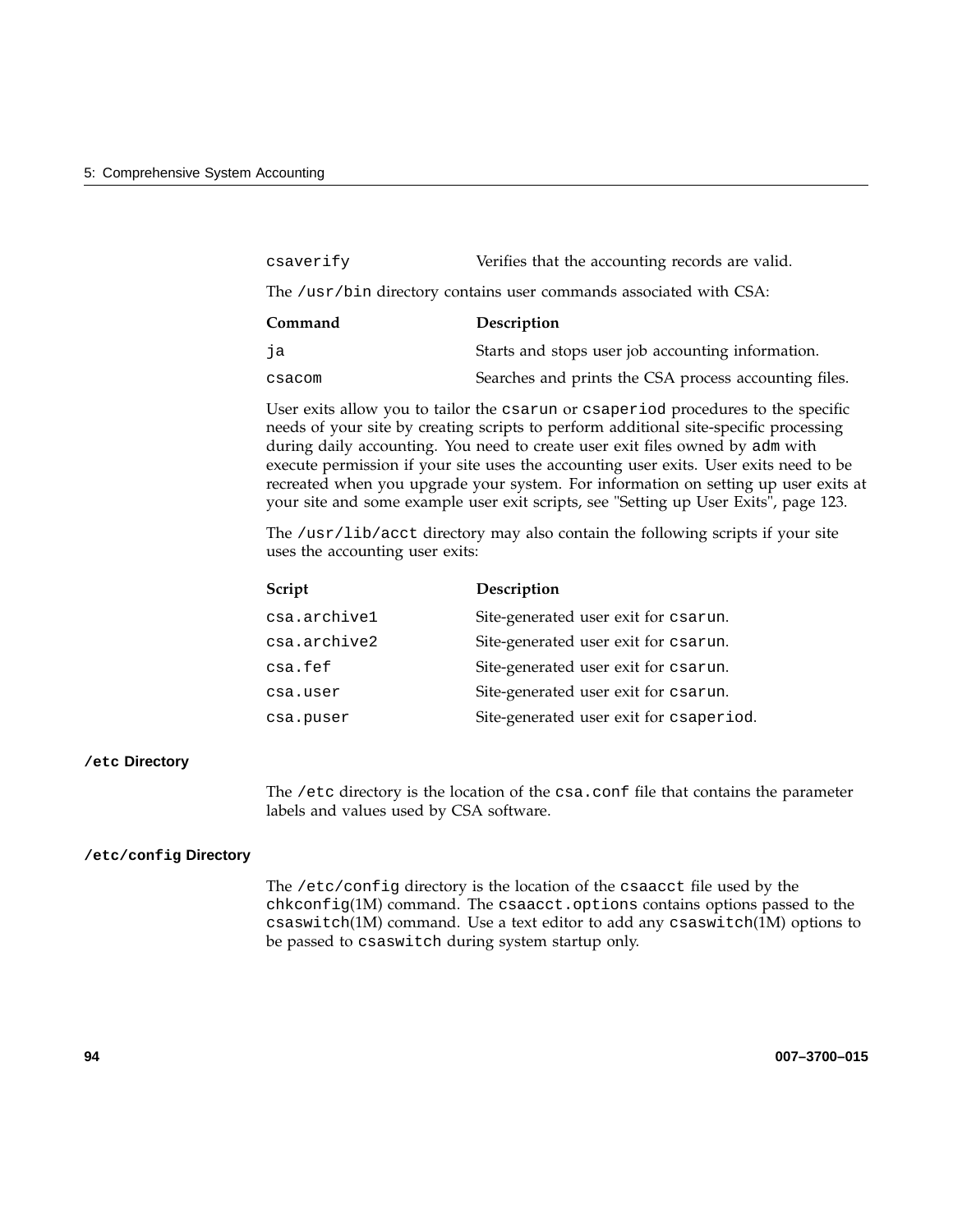# **Comprehensive System Accounting Expanded Description**

This section contains detailed information about CSA and covers the following topics:

- "Daily Operation Overview", page 95
- "Setting Up CSA", page 96
- "The csarun Command", page 100
- "Verifying and Editing Data Files", page 104
- "CSA Data Processing", page 105
- "Data Recycling", page 109
- "Tailoring CSA", page 115

#### **Daily Operation Overview**

When the IRIX operating system is run in multiuser mode, accounting behaves in a manner similar to the following process. However, because sites may customize CSA, the following may not reflect the actual process at a particular site:

- 1. When CSA accounting is enabled and the system is switched to multiuser mode, the /usr/lib/acct/csaswitch (see the csaswitch(1M) man page) command is called by /etc/rc2.
- 2. By default, csa, memory, and  $I/O$  record types are enabled in /etc/csa.conf. However, to run NQS, workload management, or tape daemon accounting you must modify the /etc/csa.conf file and the appropriate subsystem. For more information, see "Setting Up CSA", page 96.
- 3. The amount of disk space used by each user is determined periodically. The /usr/lib/acct/dodisk command (see dodisk(1M)) is run periodically by the cron command to generate a snapshot of the amount of disk space being used by each user. The dodisk command should be run at most once for each time /usr/lib/acct/csarun is run (see csarun(1M)). Multiple invocations of dodisk during the same accounting period write over previous dodisk output.
- 4. A fee file is created. Sites desiring to charge fees to certain users can do so by invoking /usr/lib/acct/csachargefee (see csachargefee(1M)). Each accounting period's fee file (/var/adm/acct/day/fee) is merged into the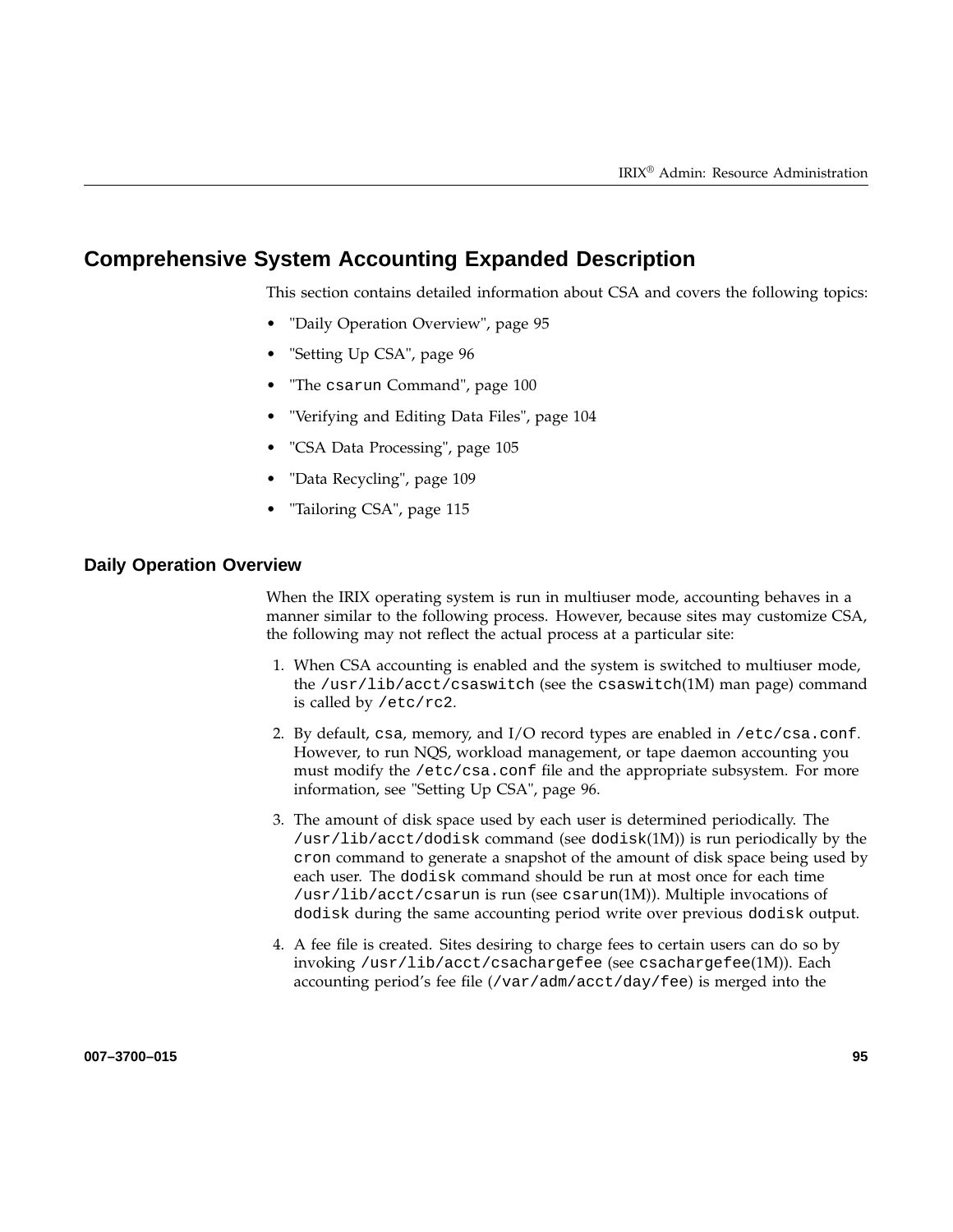consolidated accounting records by /usr/lib/acct/csaperiod (see csaperiod(1M)).

- 5. Daily accounting is run. At specified times during the day, csarun is executed by the cron command to process the current accounting data. The output from csarun is daily accounting files and an ASCII report.
- 6. Periodic (monthly) accounting is run. At a specific time during the day, or on certain days of the month, /usr/lib/acct/csaperiod (see csaperiod) is executed by the cron command to process consolidated accounting data from previous accounting periods. The output from csaperiod is periodic (monthly) accounting files and an ASCII report.
- 7. Accounting is disabled. When the system is shut down gracefully, the csaswitch(1M) command is executed to halt all CSA process and daemon accounting.

## **Setting Up CSA**

The following is a brief description of setting up CSA. Site-specific modifications are discussed in detail in "Tailoring CSA", page 115. As described in this section, CSA is run by a person with superuser permissions. CSA also can be run by users who are in the adm group and have the CAP\_ACCT\_MGT capability. See the capability(4) and capabilities(4) man pages for more information on the capability mechanism that provides fine grained control over the privileges of a process. See "Allowing Non Superusers to Execute CSA", page 129, for the necessary modifications.

- 1. Change the default system billing unit (SBU) weighting factors, if necessary. By default, no SBUs are calculated. If your site wants to report SBUs, you must modify the configuration file /etc/csa.conf.
- 2. Modify any necessary parameters in the /etc/csa.conf file, which contains configurable parameters for the accounting system.
- 3. If you want daemon accounting, you must enable daemon accounting at system startup time by performing the following steps:
	- a. Ensure that the variables in /etc/csa.conf for the subsystems for which you want to enable daemon accounting are set to on. Set NQS\_START to on to enable NQS accounting. Set WKMG\_START to on to enable workload management accounting. Set TAPE\_START to on to enable tape accounting.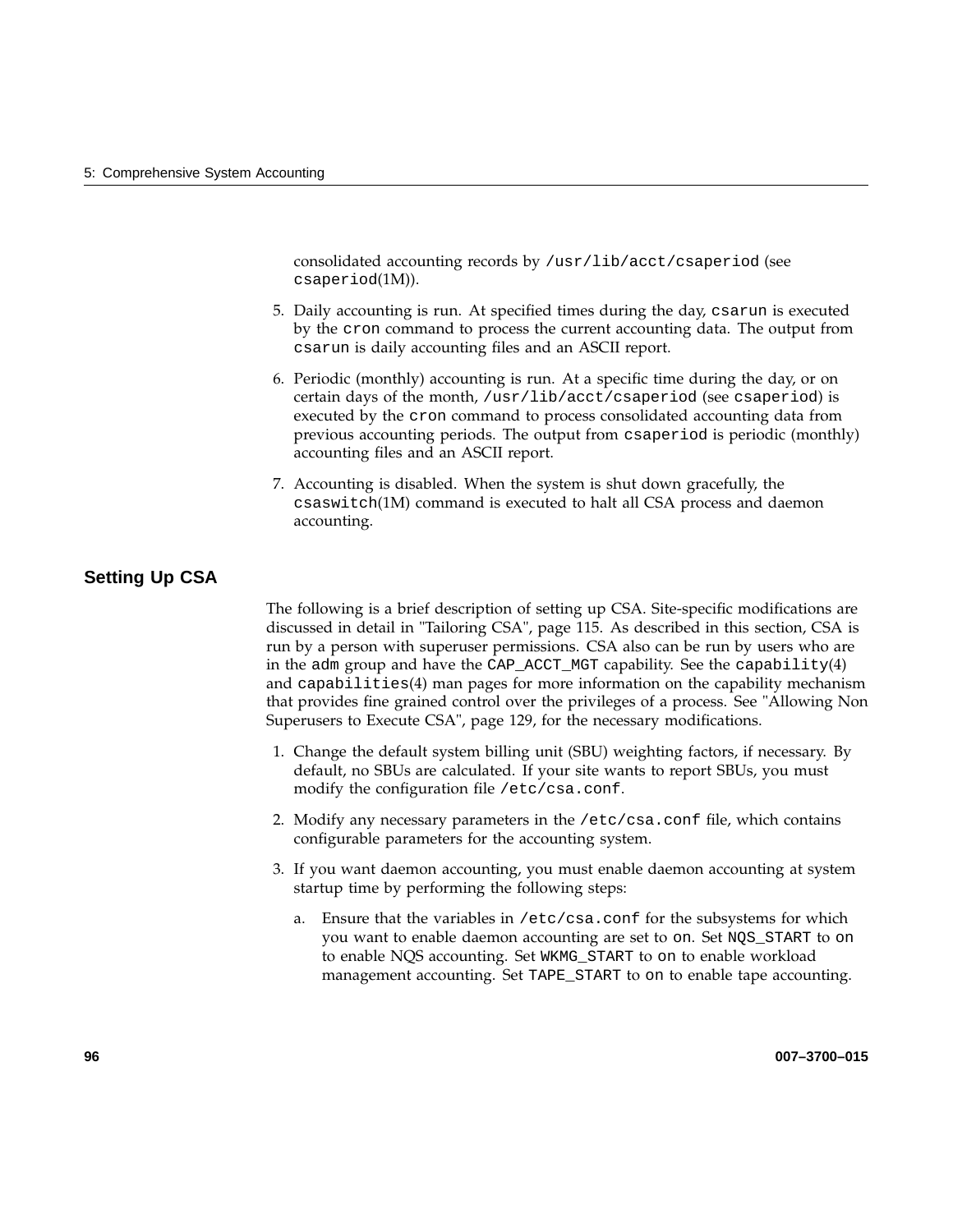- b. If necessary, enable accounting from the daemon's side. Specifically, NQS, workload management, and tape accounting must also be enabled by the associated daemon. Use the qmgr set accounting on command to turn on NQS accounting. To enable tape daemon accounting, execute tmdaemon with the -c option. For more information on the tmdaemon command, see the *TMF Administrator's Guide*. To enable the workload management accounting, see the appropriate workload management guide for your system.
- 4. As root, use the crontab(1) command with the  $-$  e option to add entries similar to the following:

**Note:** If you do not use the crontab(1) command to update the crontab file (for example, using the  $vi(1)$  editor to update the file), you must signal  $cron(1M)$ after updating the file. The crontab command automatically updates the crontab file and signals cron(1M) when you save the file and exit the editor. For more information on the crontab command, see the crontab(1) man page.

```
0 4 * * 1-6 if /etc/chkconfig csaacct; then /usr/lib/acct/csarun 2> /var/adm/acct/nite/csa/fd2log; fi
0 2 * * 4 if /etc/chkconfig csaacct; then /usr/lib/acct/dodisk -c > /var/adm/acct/nite/csa/dk2log; fi
5 * * * 1-6 if /etc/chkconfig csaacct; then /usr/lib/acct/csackpacct; fi
0 5 1 * * if /etc/chkconfig csaacct; then /usr/lib/acct/csaperiod -r \
2> /var/adm/acct/nite/csa/pd2log; fi
```
These entries are described in the following steps:

a. For most installations, entries similar to the following should be made in /var/spool/cron/crontabs/root so that cron(1M) automatically runs daily accounting:

```
0 4 * * 1-6 if /etc/chkconfig csaacct; then /usr/lib/acct/csarun 2> /var/adm/acct/nite/csa/fd2log; fi
0 2 * * 4 if /etc/chkconfig csaacct; then /usr/lib/acct/dodisk -c > /var/adm/acct/nite/csa/dk2log; fi
```
The csarun(1m) command should be executed at such a time that dodisk has sufficient time to complete. If dodisk does not complete before csarun executes, disk accounting information may be missing or incomplete.

The dodisk command must be invoked with the -c option. For more information, see the dodisk(1M) man page.

b. Periodically check the size of the pacct files. An entry similar to the following should be made in /var/spool/cron/crontabs/root:

**007–3700–015 97**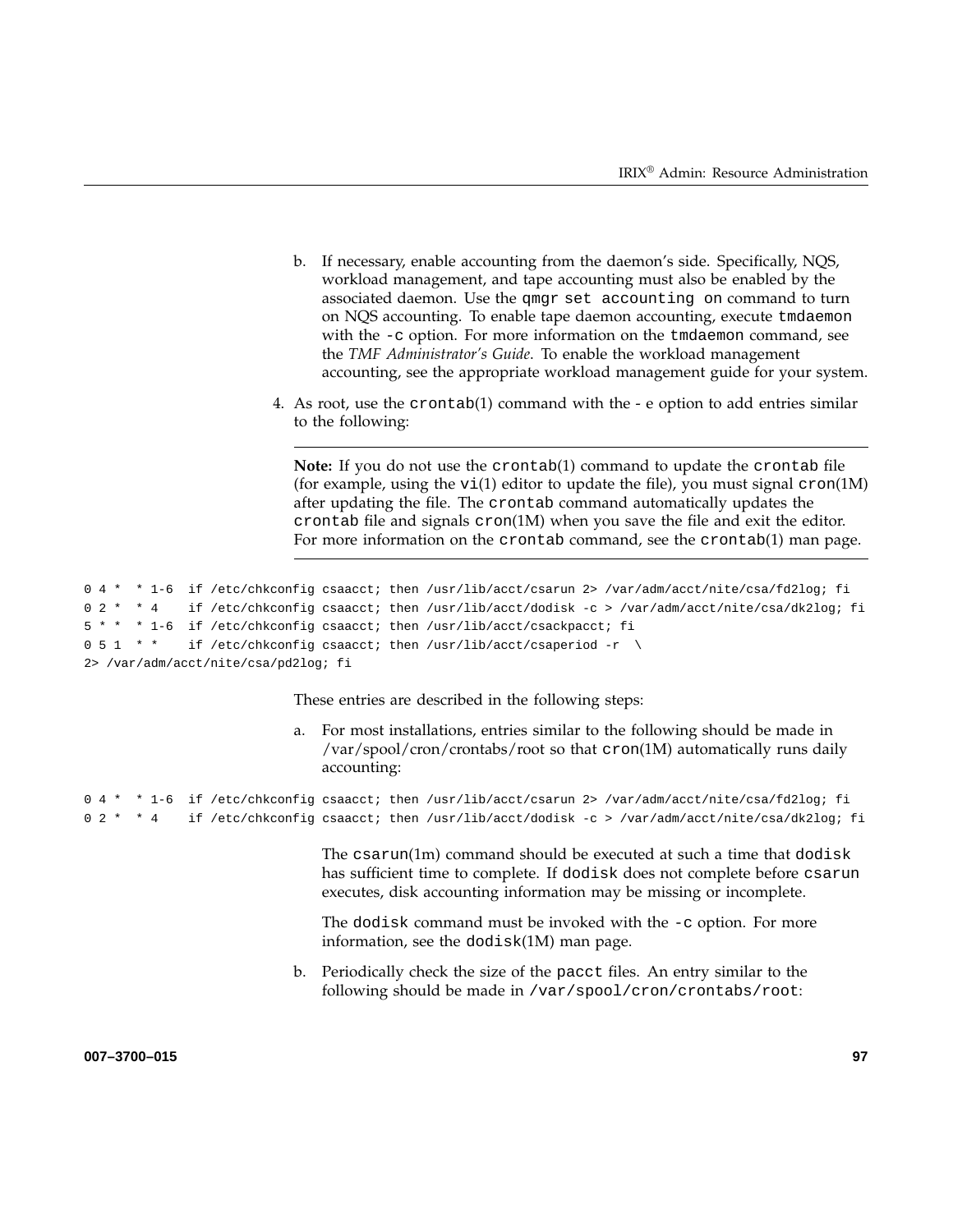5 \* \* \* 1-6 if /etc/chkconfig csaacct; then /usr/lib/acct/csackpacct; fi

The cron command should periodically execute the csackpacct(1m) shell script. If the pacct file grows larger than 4000 1K blocks (default), csackpacct calls the command /usr/lib/acct/csaswitch -c switch to start a new pacct file. The csackpacct command also makes sure that there are at least 2000 1K blocks free on the file system containing /var/adm/acct (located in the /var directory by default). If there are not enough blocks, CSA accounting is turned off. The next time csackpacct is executed, it turns CSA accounting back on if there are enough free blocks.

Ensure that the MIN\_BLKS variable has been set correctly in the /etc/csa.conf configuration file. MIN\_BLKS is the minimum number of free 1K blocks needed on the file system on which the var/adm/acct directory resides. The default is 2000.

It is very important that csackpacct be run periodically so that an administrator is notified when the accounting file system (located in the /var directory by default) runs out of disk space. After the file system is cleaned up, the next invocation of csackpacct enables process and daemon accounting. You can manually re-enable accounting by invoking csaswitch  $-c$  on.

If csackpacct is not run periodically, and the accounting file system runs out of space, an error message is written to the console stating that a write error occurred and that accounting is disabled. If you do not free disk space as soon as possible, a vast amount of accounting data can be lost unnecessarily. Additionally, lost accounting data can cause csarun to abort or report erroneous information.

c. To run monthly accounting, an entry similar to the command shown below should be made in /var/spool/cron/crontabs/root. This command generates a monthly report on all consolidated data files found in /var/adm/acct/sum/csa/\* and then deletes those data files:

```
0 5 1 * * if /etc/chkconfig csaacct; then /usr/lib/acct/csaperiod -r \
2> /var/adm/acct/nite/csa/pd2log; fi
```
This entry is executed at such a time that csarun has sufficient time to complete. This example results in the creation of a periodic accounting file and report on the first day of each month. These files contain information about the previous month's accounting.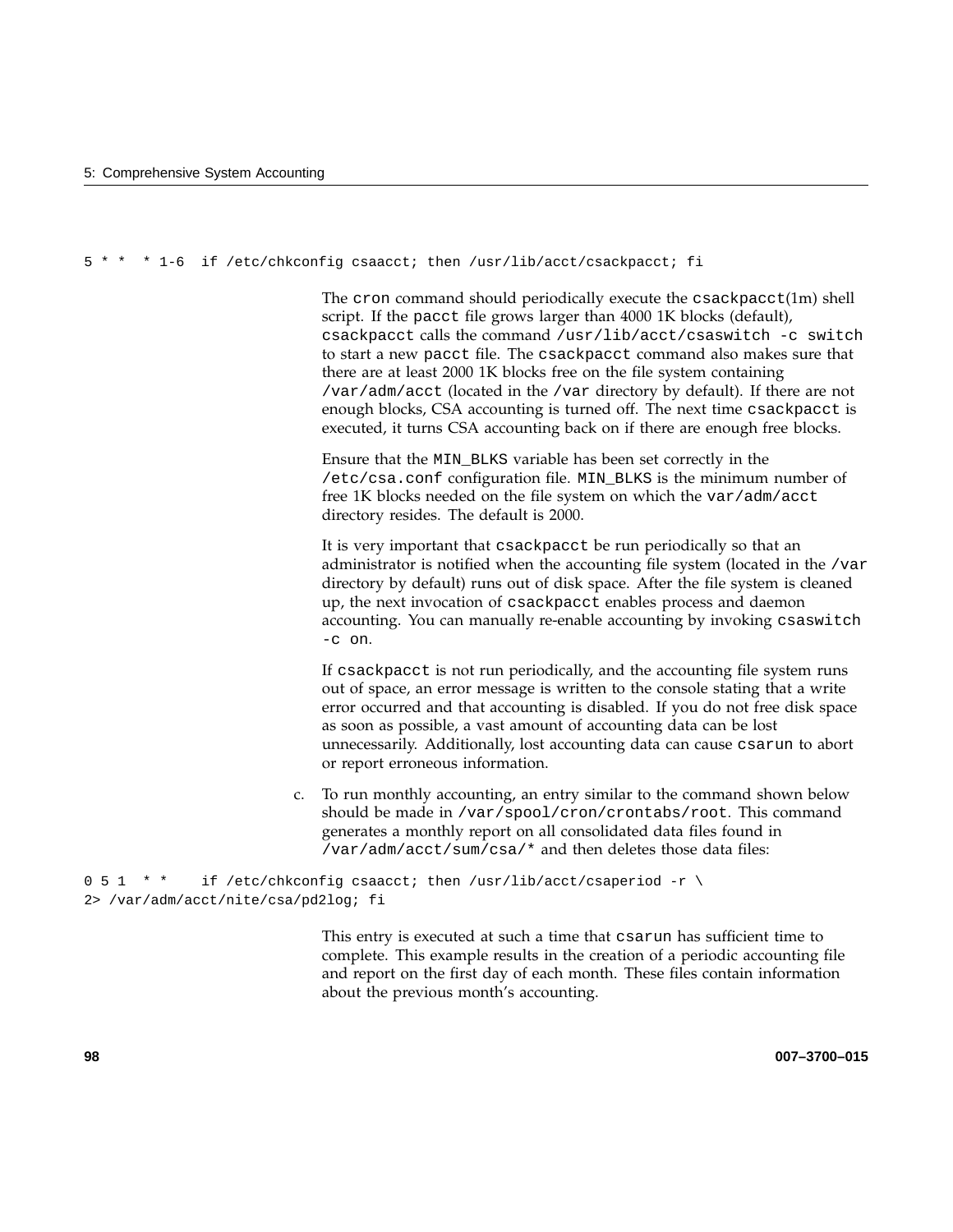- 5. On Trusted IRIX systems, perform the following steps:
	- a. Ensure that user adm has the CAP\_ACCT\_MGT capability.
	- b. Ensure that the following user exits (if they exist) are both readable and executable by user adm:
		- /usr/lib/acct/csa.archive1
		- /usr/lib/acct/csa.archive2
		- /usr/lib/acct/csa.fef
		- /usr/lib/acct/csa.puser
	- c. Include an entry similar to the one shown below in /var/spool/cron/crontabs/root:

```
2**4 suattr -M dbadmin -C CAP_DAC_READ_SEARCH,CAP_DAC_WRITE,
CAP_FOWNER,CAP_MAC_READ+eip -c "if /etc/chkconfig csaacct;
then /usr/lib/acct/dodisk -c 2> /var/adm/acct/nite/csa/dk2log; fi"
```
d. Include entries similar to the ones shown below in /var/spool/cron/crontabs/adm:

```
0 4 * * 1-6 su adm -C CAP_ACCT_MGT+pi -c "if /etc/chkconfig csaacct;
then /usr/lib/acct/csarun 2> /var/adm/acct/nite/csa/fd2log; fi"
5 * * * 1-6 su adm -C CAP_ACCT_MGT+pi -c "if /etc/chkconfig csaacct;
then /usr/lib/acct/csackpacct; fi"
0 5 1 * * if /etc/chkconfig csaacct;
then /usr/lib/acct/csaperiod -r 2> /var/adm/acct/nite/csa/pd2log; fi
```
- 6. Update the holidays file. The file /usr/lib/acct/holidays contains the prime/nonprime table for the accounting system. The table should be edited to reflect your location's holiday schedule for the year. The format is composed of three types of entries:
	- Comment Lines, which may appear anywhere in the file as long as the first character in the line is an asterisk.
	- Year Designation Line, which should be the first data line (noncomment line) in the file and must appear only once. The line consists of three fields of four digits each (leading white space is ignored). For example, to specify the year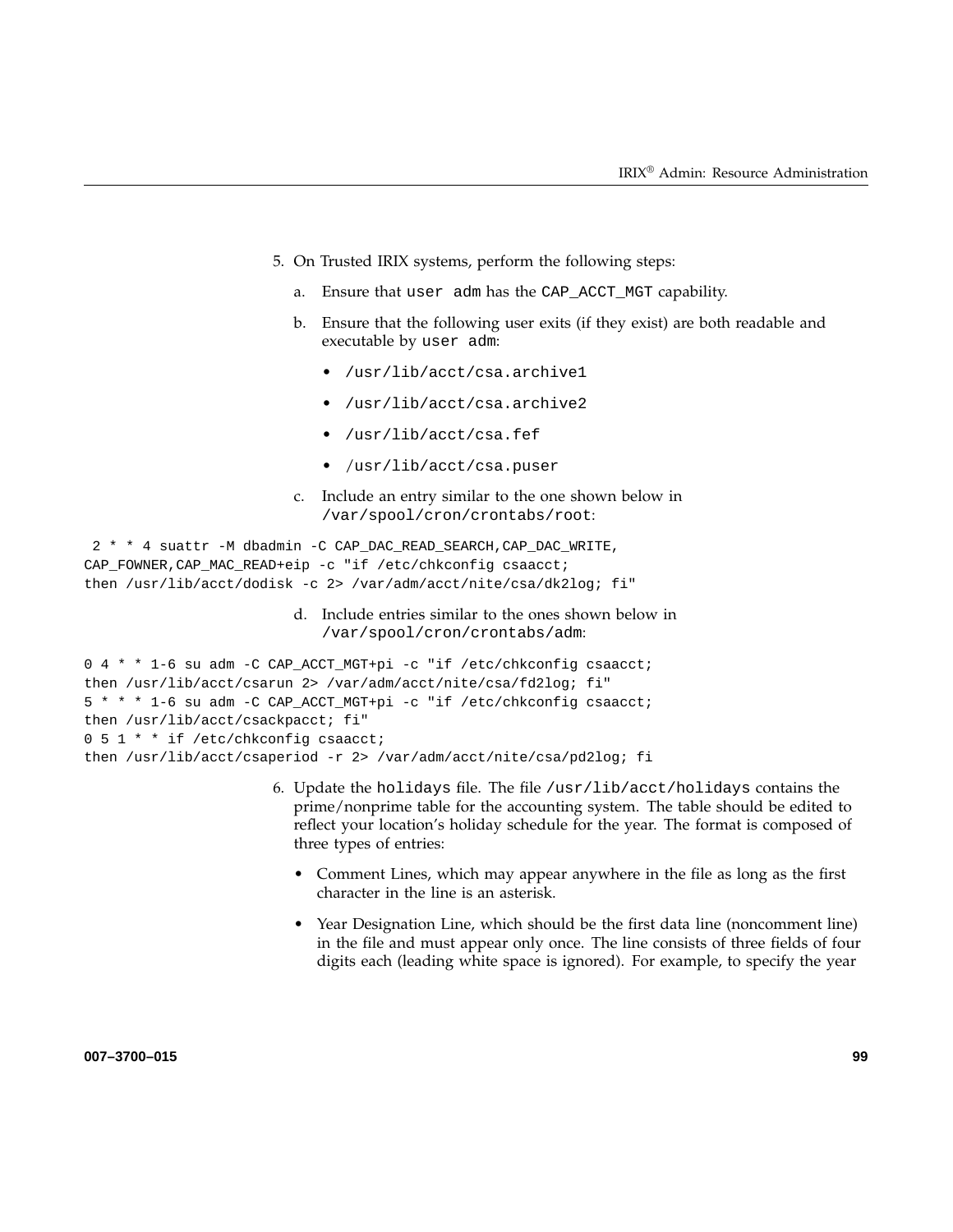as 1992, prime time at 9:00 a.m., and nonprime time at 4:30 p.m., the following entry is appropriate:

1992 0900 1630

A special condition allowed for in the time field is that the time 2400 is automatically converted to 0000

• Company Holidays Lines, which follow the year designation line and have the following general format:

day-of-year Month Day Description of Holiday

The day-of-year field is a number in the range of 1 through 366, indicating the day for the corresponding holiday (leading white space is ignored). The other three fields are actually commentary and are not currently used by other programs.

### **The csarun Command**

The /usr/lib/acct/csarun command, usually initiated by cron(1), directs the processing of the daily accounting files. csarun processes accounting records written into the pacct file. It is normally initiated by cron during nonprime hours.

The csarun command also contains four user-exit points, allowing sites to tailor the daily run of accounting to their specific needs.

The csarun command does not damage files in the event of errors. It contains a series of protection mechanisms that attempt to recognize an error, provide intelligent diagnostics, and terminate processing in such a way that csarun can be restarted with minimal intervention.

#### **Daily Invocation**

The csarun command is invoked periodically by cron. It is very important that you ensure that the previous invocation of csarun completed successfully before invoking csarun for a new accounting period. If this is not done, information about unfinished jobs will be inaccurate.

Data for a new accounting period can also be interactively processed by executing the following:

nohup csarun 2> /var/adm/acct/nite/csa/fd2log &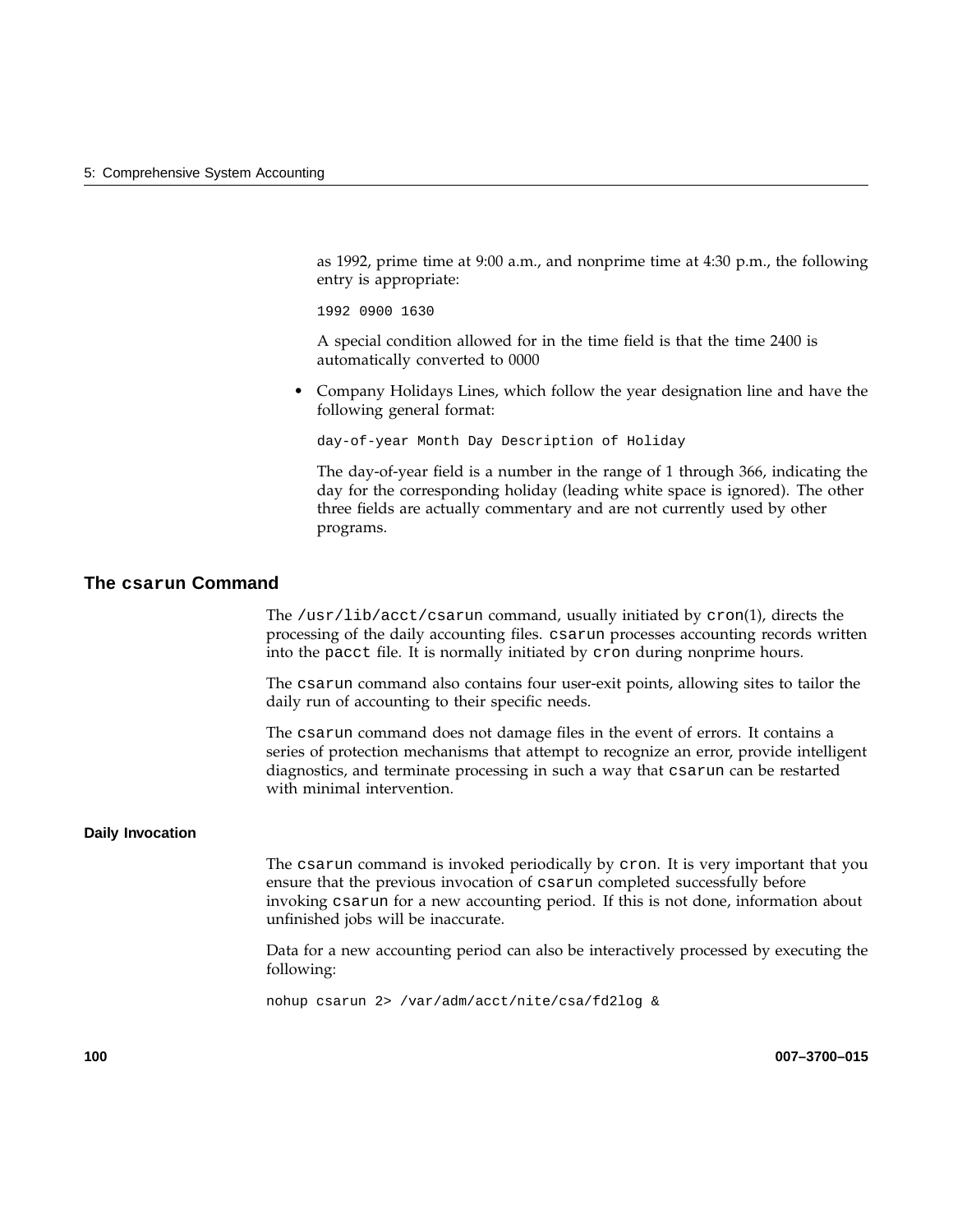Before executing csarun in this manner, ensure that the previous invocation completed successfully. To do this, look at the files active and statefile in /var/adm/acct/nite/csa. Both files should specify that the last invocation completed successfully. See "Restarting csarun", page 103.

#### **Error and Status Messages**

The csarun error and status messages are placed in the /var/adm/acct/nite/csa directory. The progress of a run is tracked by writing descriptive messages to the file active. Diagnostic output during the execution of csarun is written to fd2log. The lock and lock1 files prevent concurrent invocations of csarun; csarun will abort if these two files exist when it is invoked. The clastdate file contains the month, day, and time of the last two executions of csarun.

Errors and warning messages from programs called by csarun are written to files that have names beginning with E and ending with the current date and time. For example, Ebld.11121400 is an error file from csabuild for a csarun invocation on November 12, at 14:00.

If csarun detects an error, it writes a message to the SYSLOG file, removes the locks, saves the diagnostic files, and terminates execution. When csarun detects an error, it will send mail either to MAIL\_LIST if it is a fatal error, or to WMAIL\_LIST if it is a warning message, as defined in the configuration file /etc/csa.conf.

**States**

Processing is broken down into separate reentrant states so that csarun can be restarted. As each state completes, /var/adm/acct/nite/csa/statefile is updated to reflect the next state. When csarun reaches the CLEANUP state, it removes various data files and the locks, and then terminates.

The following describes the events that occur in each state. *MMDD* refers to the month and day csarun was invoked. *hhmm* refers to the hour and minute of invocation.

| <b>State</b> | Description                                                                                                                                                                                                                                           |
|--------------|-------------------------------------------------------------------------------------------------------------------------------------------------------------------------------------------------------------------------------------------------------|
| SETUP        | The current accounting file is switched via csaswitch. The accounting<br>file is then moved to the /var/adm/acct/work/MMDD/hhmm<br>directory. File names are prefaced with W.<br>/var/adm/acct/nite/csa/diskcacct is also moved to this<br>directory. |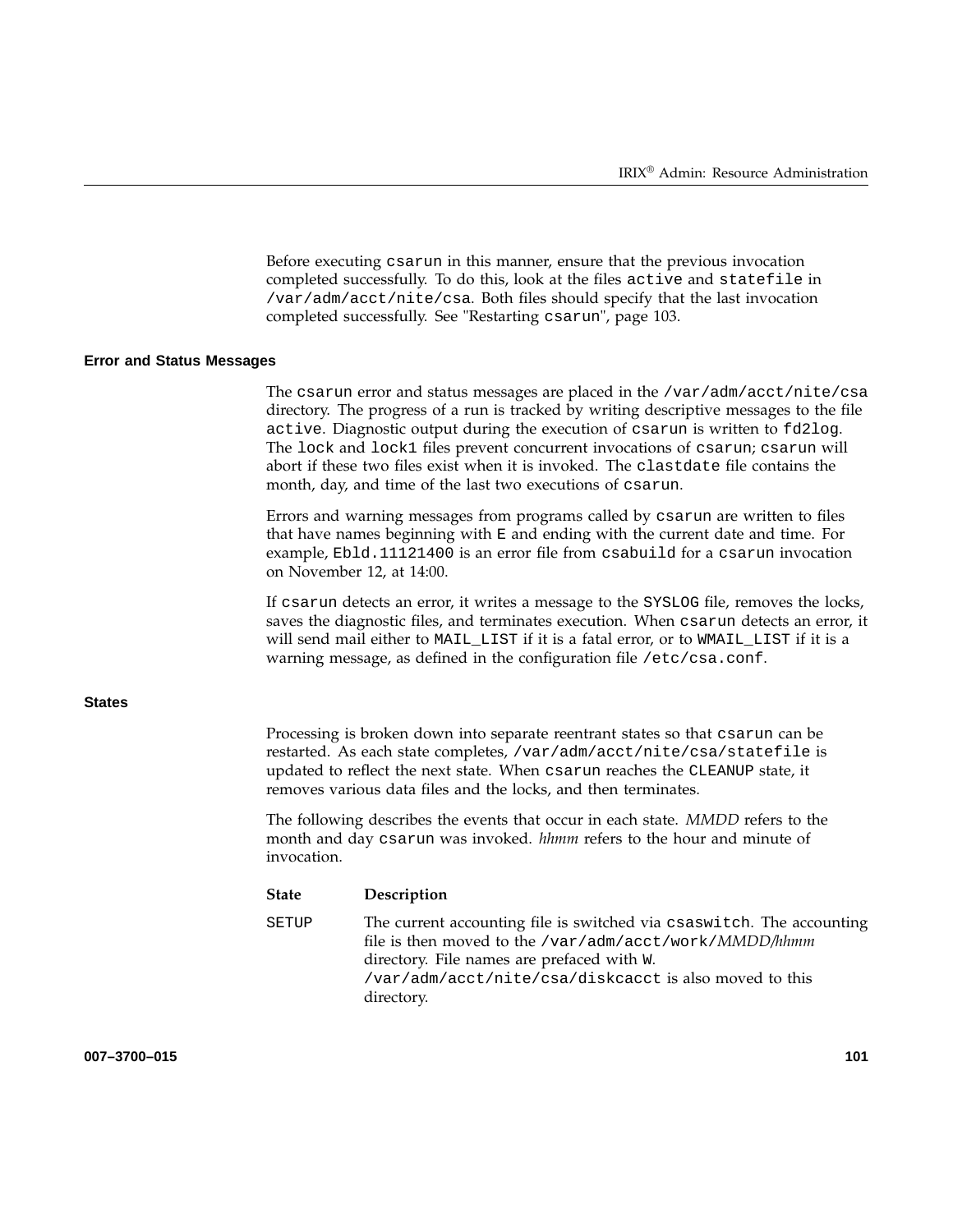| VERIFY       | The accounting files are checked for valid data. Records with invalid<br>data are removed. Names of bad data files are prefixed with BAD. in<br>the /var/adm/acct/work/MMDD/hhmm directory. The corrected files<br>do not have this prefix.                                                                                                                                                                                                      |
|--------------|--------------------------------------------------------------------------------------------------------------------------------------------------------------------------------------------------------------------------------------------------------------------------------------------------------------------------------------------------------------------------------------------------------------------------------------------------|
| ARCHIVE1     | First user exit of the csarun script. If a script named<br>/usr/lib/acct/csa.archive1 exists, it will be executed through<br>the shell. (dot) command. The. (dot) command will not execute a<br>compiled program, but the user exit script can. You might use this user<br>exit to archive the accounting files in $\S$ {WORK }.                                                                                                                 |
| <b>BUILD</b> | The pacct accounting data is organized into a sorted pacct file.                                                                                                                                                                                                                                                                                                                                                                                 |
| ARCHIVE2     | Second user exit of the csarun script. If a script named<br>/usr/lib/acct/csa.archive2 exists, it will be executed through<br>the shell. (dot) command. The. (dot) command will not execute a<br>compiled program, but the user exit script can. You might use this exit<br>to archive the sorted pacct file.                                                                                                                                    |
| <b>CMS</b>   | Produces a command summary file in cms. h format. The cms file is<br>written to /var/adm/acct/sum/csa/cms. MMDDhhmm for use by<br>csaperiod.                                                                                                                                                                                                                                                                                                     |
| REPORT       | Generates the daily accounting report and puts it into<br>/var/adm/acct/sum/csa/rprt.MMDDhhmm. A consolidated data<br>file, /var/adm/acct/sum/csa/cacct. MMDDhhmm, is also<br>produced from the sorted pacct file. In addition, accounting data<br>for unfinished jobs is recycled.                                                                                                                                                              |
| DREP         | Generates a daemon usage report based on the sorted pacct file.<br>This report is appended to the daily accounting report,<br>/var/adm/acct/sum/csa/rprt.MMDDhhmm.                                                                                                                                                                                                                                                                               |
| FEF          | Third user exit of the csarun script. If a script named<br>/var/lib/acct/csa.fef exists, it will be executed through the shell<br>. (dot) command. The . (dot) command will not execute a compiled<br>program, but the user exit script can. The csarun variables are<br>available, without being exported, to the user exit script. You might use<br>this exit to convert the sorted pacct file to a format suitable for a<br>front-end system. |
| USEREXIT     | Fourth user exit of the csarun script. If a script named<br>/usr/lib/acct/csa.user exists, it will be executed through the<br>shell . (dot) command. The . (dot) command will not execute a<br>compiled program, but the user exit script can. The csarun variables                                                                                                                                                                              |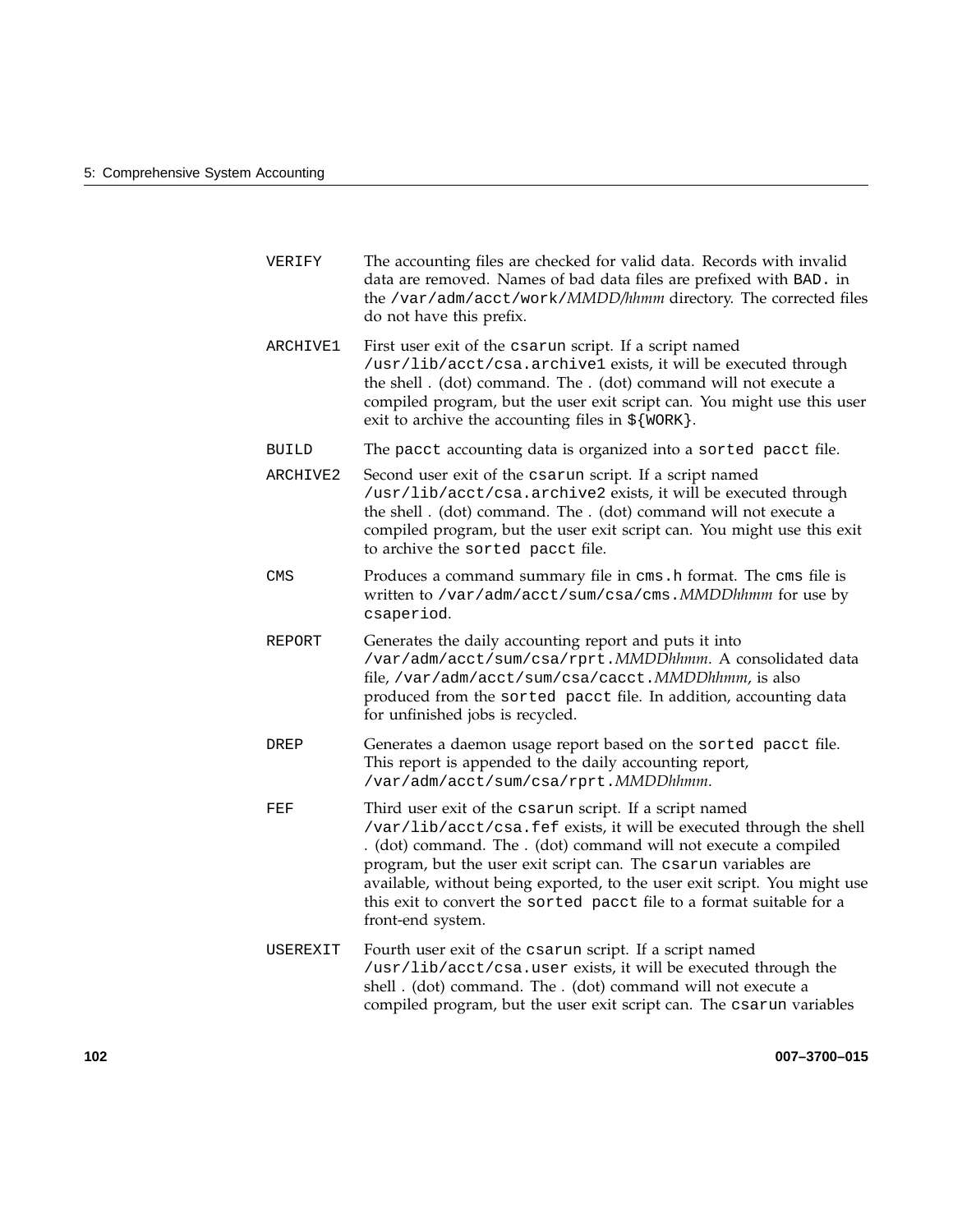are available, without being exported, to the user exit script. You might use this exit to run local accounting programs.

CLEANUP Cleans up temporary files, removes the locks, and then exits.

#### **Restarting csarun**

If csarun is executed without arguments, the previous invocation is assumed to have completed successfully.

The following operands are required with csarun if it is being restarted:

csarun [*MMDD* [*hhmm* [*state*]]]

*MMDD* is month and day, *hhmm* is hour and minute, and *state* is the csarun entry state.

To restart csarun, follow these steps:

1. Remove all lock files, by using the following command line:

rm -f /var/adm/acct/nite/csa/lock\*

- 2. Execute the appropriate csarun restart command, using the following examples as guides:
	- a. To restart csarun using the time and the state specified in clastdate and statefile, execute the following command:

nohup csarun 0601 2> /var/adm/acct/nite/csa/fd2log &

In this example, csarun will be rerun for June 1, using the time and state specified in clastdate and statefile.

b. To restart csarun using the state specified in statefile, execute the following command:

nohup csarun 0601 0400 2> /var/adm/acct/nite/csa/fd2log &

In this example, csarun will be rerun for the June 1 invocation that started at 4:00 A.M., using the state found in statefile.

c. To restart csarun using the specified date, time, and state, execute the following command:

nohup csarun 0601 0400 BUILD 2> /var/adm/acct/nite/csa/fd2log &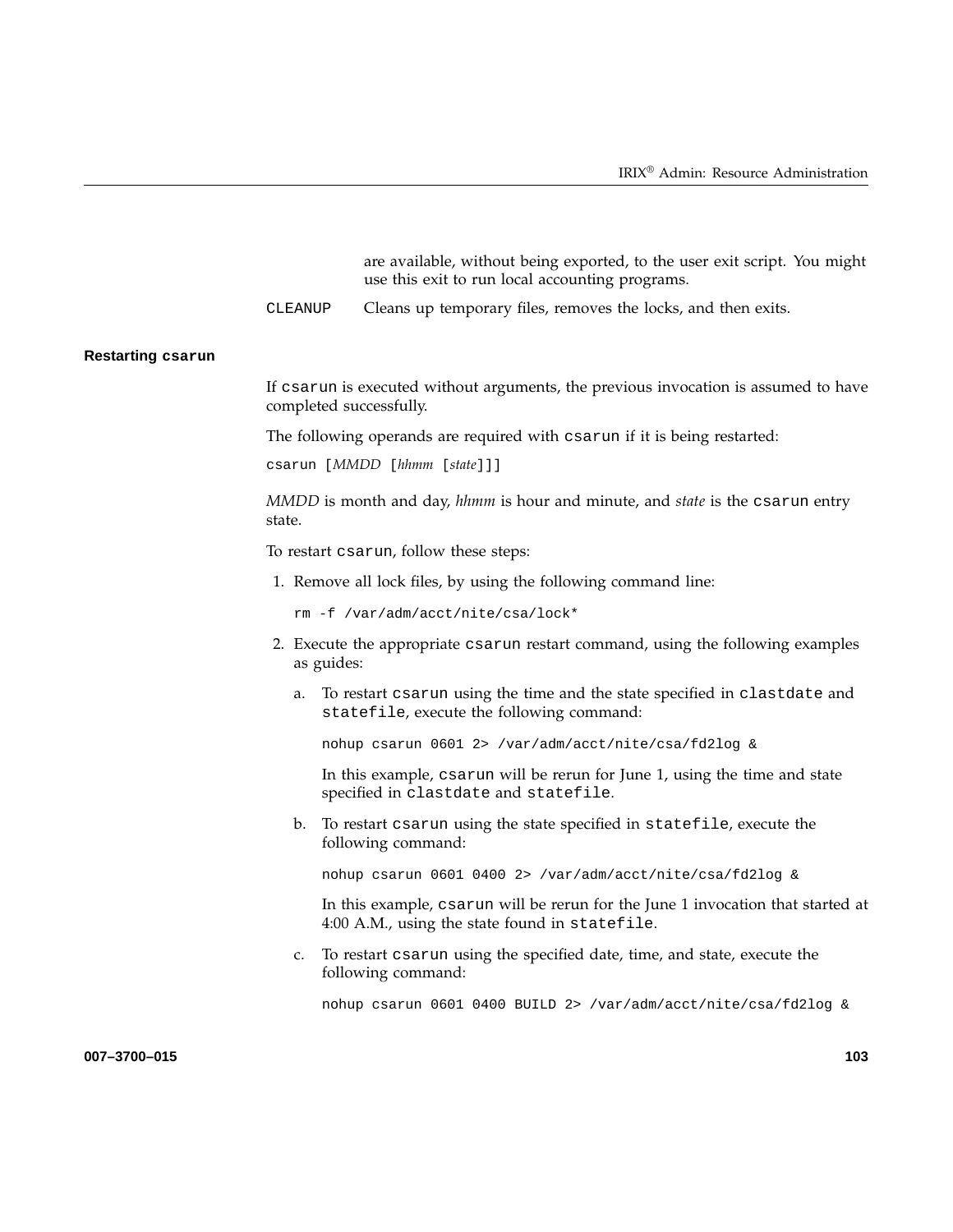In this example, csarun will be restarted for the June 1 invocation that started at 4:00 A.M., beginning with state BUILD.

Before csarun is restarted, the appropriate directories must be restored. If the directories are not restored, further processing is impossible. These directories are as follows:

/var/adm/acct/work/*MMDD*/*hhmm* /var/adm/acct/sum/csa

If you are restarting at state ARCHIVE2, CMS, REPORT, DREP, or FEF, the sorted pacct file must be in /var/adm/acct/work/*MMDD*/*hhmm*. If the file does not exist, csarun automatically will restart at the BUILD state. Depending on the tasks performed during the site-specific USEREXIT state, [the sorted pacct file may or may not need to exist.] This may or may not be acceptable.

#### **Verifying and Editing Data Files**

This section describes how to remove bad data from various accounting files.

The csaverify(1M) command verifies that the accounting records are valid and identifies invalid records. The accounting file can be a pacct or sorted pacct file. When csaverify finds an invalid record, it reports the starting byte offset and length of the record. This information can be written to a file in addition to standard output. A length of -1 indicates the end of file. The resulting output file can be used as input to csaedit(1M) to delete pacct or sorted pacct records.

1. The pacct file is verified with the following command line, and the following output is received:

#### \$ **/usr/lib/acct/csaverify -P pacct -o offsetfile**

```
acct.cat-330 /usr/lib/acct/csaverify: CAUTION
  readacctent(): An error was returned from the 'readpacct()' routine.
```
2. The file offsetfile from csaverify is used as input to csaedit to delete the invalid records as follows (remaining valid records are written to pacct.NEW):

**/usr/lib/acct/csaedit -b offsetfile -P pacct -o pacct.NEW**

**104 007–3700–015**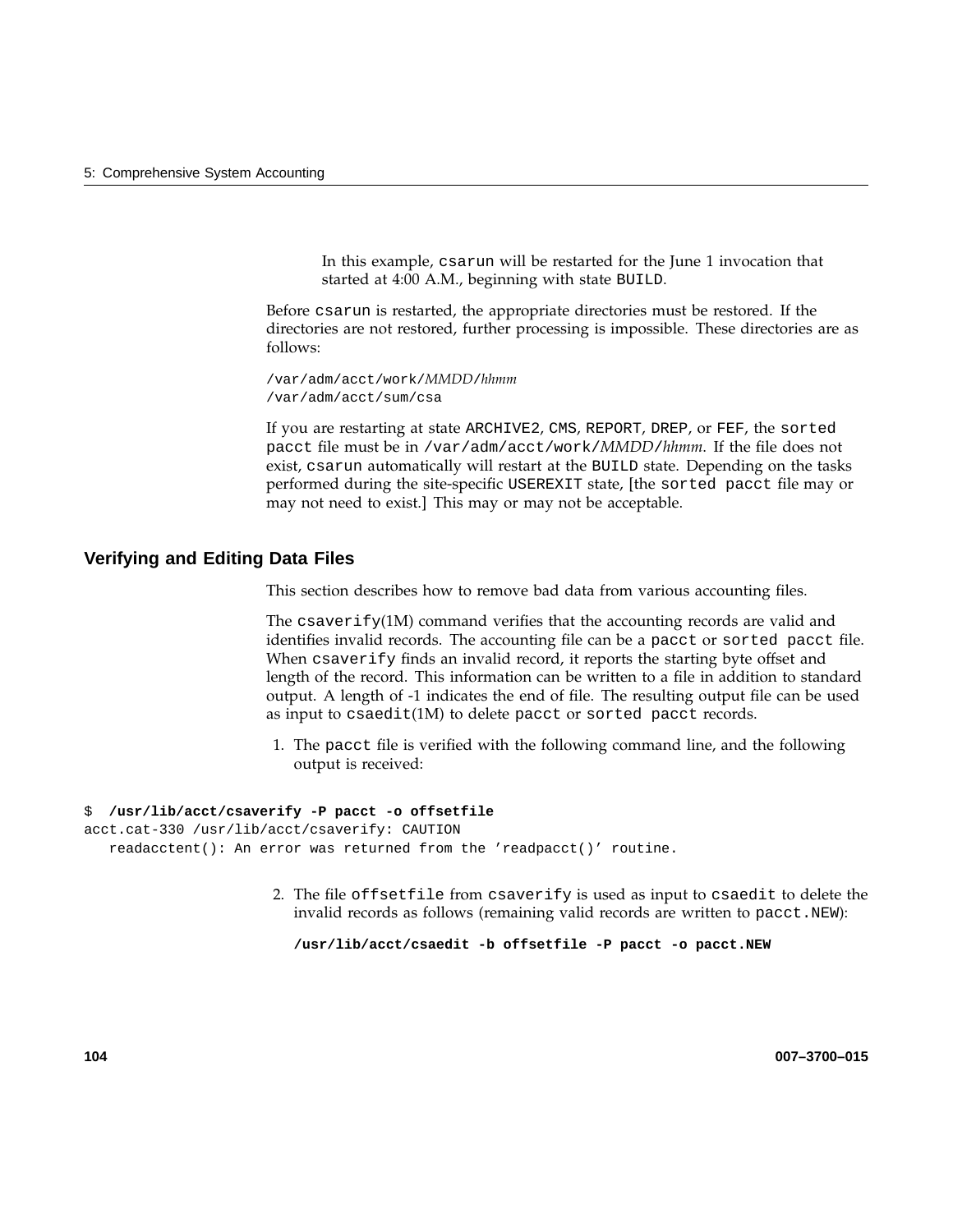3. The new pacct file is reverified as follows to ensure that all the bad records have been deleted:

/usr/lib/acct/csaverify -P pacct.NEW

You can use the csaedit -A option to produce an abbreviated ASCII version of pacct or sorted pacct files.

# **CSA Data Processing**

The flow of data among the various CSA programs is explained in this section and is illustrated in Figure 5-2.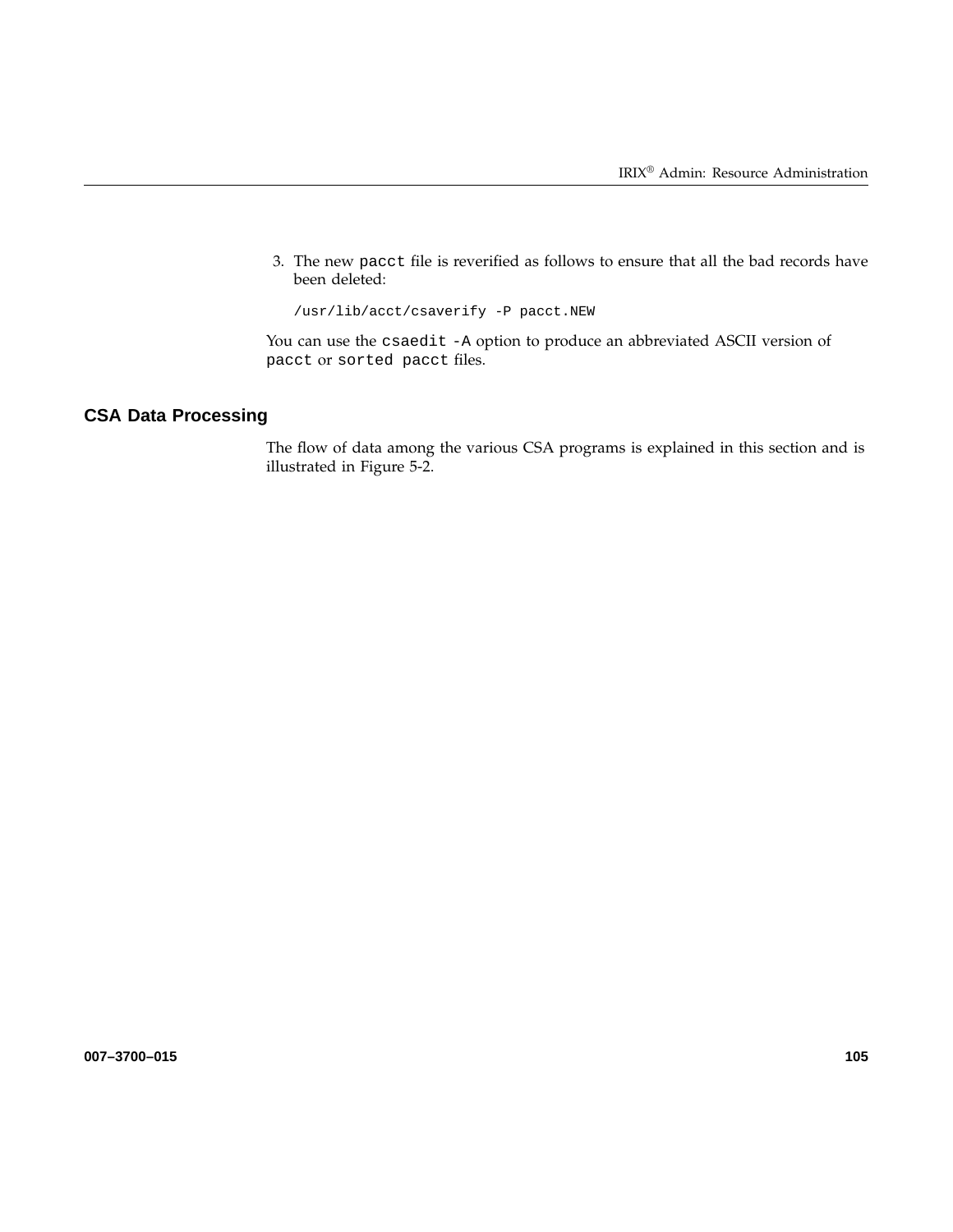#### 5: Comprehensive System Accounting



**Figure 5-2** CSA Data Processing

1. Generate raw accounting files. Various daemons and system processes write to the raw pacct accounting files.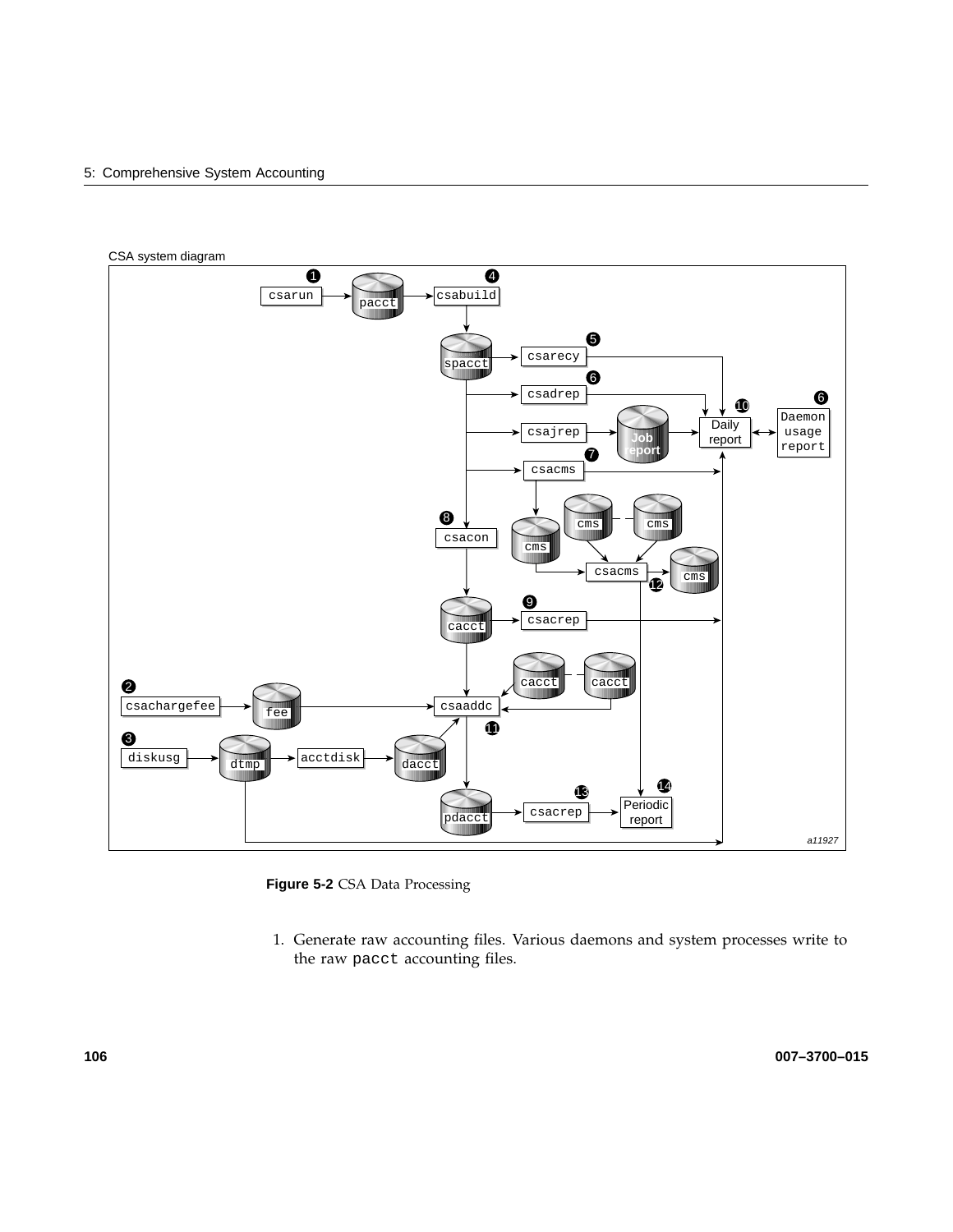- 2. Create a fee file. Sites that want to charge fees to certain users can do so with the csachargefee(1m) command. The csachargefee command creates a fee file that is processed by  $csaaddc(1m)$ .
- 3. Produce disk usage statistics. The  $d$ odisk $(1m)$  shell script allows sites to take snapshots of disk usage. dodisk does not report dynamic usage; it only reports the disk usage at the time the command was run. Disk usage is processed by csaaddc.
- 4. Organize accounting records into job records. The csabuild(1M) command reads accounting records from the CSA pacct file and organizes them into job records by job ID and boot times. It writes these job records into the sorted pacct file. This sorted pacct file contains all of the accounting data available for each job. The configuration records in the pacct files are associated with the job ID 0 job record within each boot period. The information in the sorted pacct file is used by other commands to generate reports and for billing.
- 5. Recycle information about unfinished jobs. The  $\text{c}$ sarecy(1M) command retrieves job information from the sorted pacct file of the current accounting period and writes the records for unfinished jobs into a pacct0 file for recycling into the next accounting period. csabuild(1M) marks unfinished accounting jobs (those are jobs without an end-of-job record). csarecy takes these records from the sorted pacct file and puts them into the next period's accounting files directory. This process is repeated until the job finishes.

Sometimes data for terminated jobs are continually recycled. This can occur when accounting data is lost. To prevent data from recycling forever, edit csarun so that csabuild is executed with the -o *nday* option, which causes all jobs older than *nday* days to terminate. Select an appropriate *nday* value (see the csabuild man page for more information and "Data Recycling", page 109).

- 6. Generate the daemon usage report, which is appended to the daily report. csadrep(1m) reports usage of the NQS, workload management, and tape daemons. Input is either from a sorted pacct file created by csabuild(1M) or from a binary file created by csadrep with the -o option. The files operand specifies the binary files.
- 7. Summarize command usage from per-process accounting records. The csacms(1m) command reads the sorted pacct files. It adds all records for processes that executed identically named commands, and it sorts and writes them to var/adm/acct/sum/csa/cms.*MMDDhhmm*, using the cms format. The csacms(1m) command can also create an ASCII file.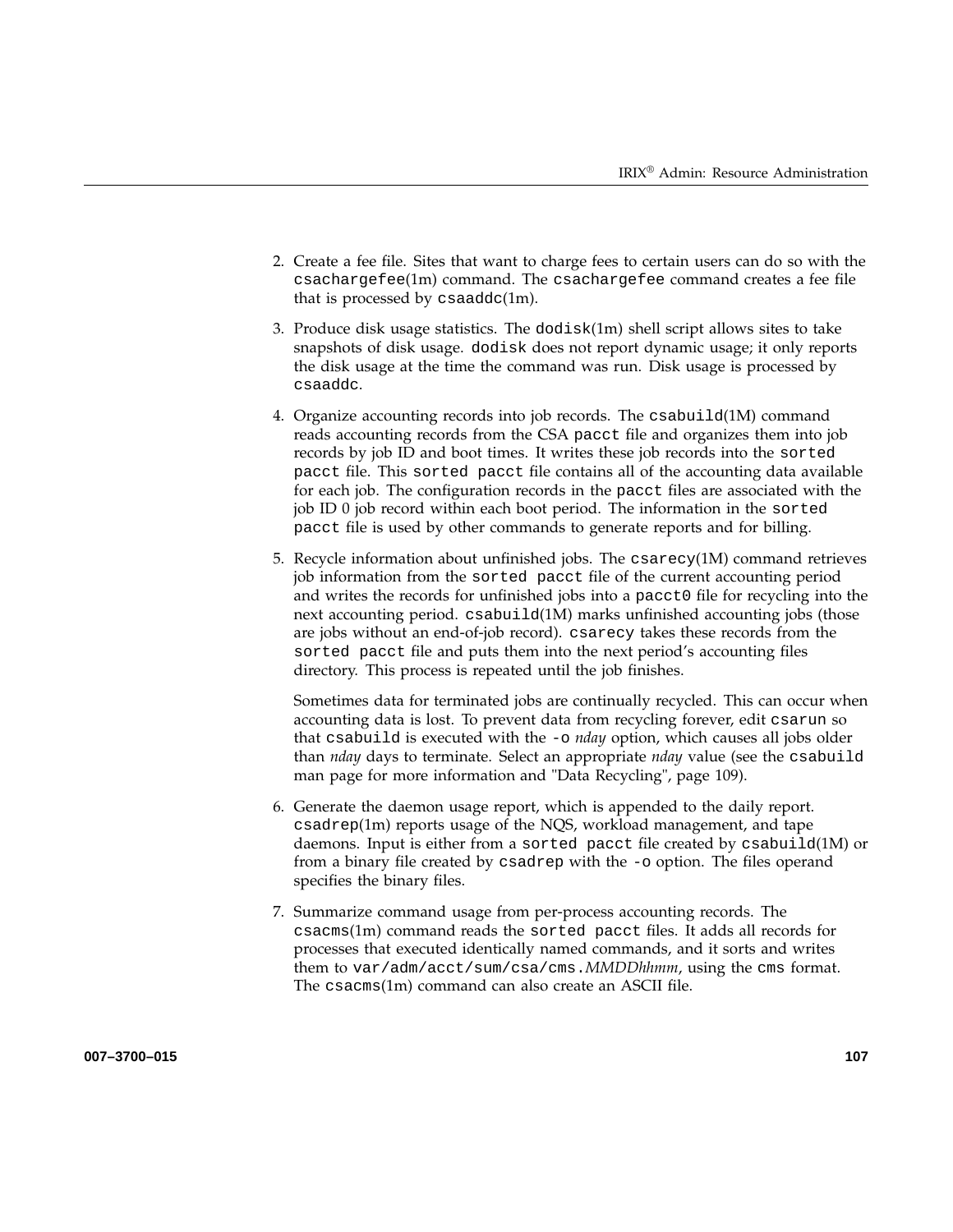- 8. Condense records from the sorted pacct file. The csacon(1M) command condenses records from the sorted pacct file and writes consolidated records in cacct format to var/adm/acct/sum/csa/cacct.*MMDDhhmm*.
- 9. Generate an accounting report based on the consolidated data. The csacrep(1m) command generates reports from data in cacct format, such as output from the csacon(1M) command. The report format is determined by the value of CSACREP in the /etc/csa.conf file. Unless modified, it will report the CPU time, total KCORE minutes total KVIRTUAL minutes, block I/O wait time, and raw I/O wait time. The report will be sorted first by user ID and then by the secondary key of project ID and the headers will be printed.
- 10. Create the daily accounting report. The daily accounting report includes the following:
	- Consolidated information report (step 11)
	- Unfinished recycled jobs (step 5)
	- Disk usage report (step 3)
	- Daily command summary (step 7)
	- Last login information
	- Daemon usage report (step 6)
- 11. Combine cacct records. The csaaddc(1M) command combines cacct records by specified consolidation options and writes out a consolidated record in cacct format.
- 12. Summarize command usage from per-process accounting records. The csacms(1m) command reads the cms files created in step 7. Both an ASCII and a binary file are created.
- 13. Produce a consolidated accounting report. csacrep(1m) is used to generate a report based on a periodic accounting file.
- 14. The periodic accounting report layout is as follows:
	- Consolidated information report
	- Command summary report

Steps 4 through 11 are performed during each accounting period by csarun(1m). Periodic (monthly) accounting (steps 12 through 14) is initiated by the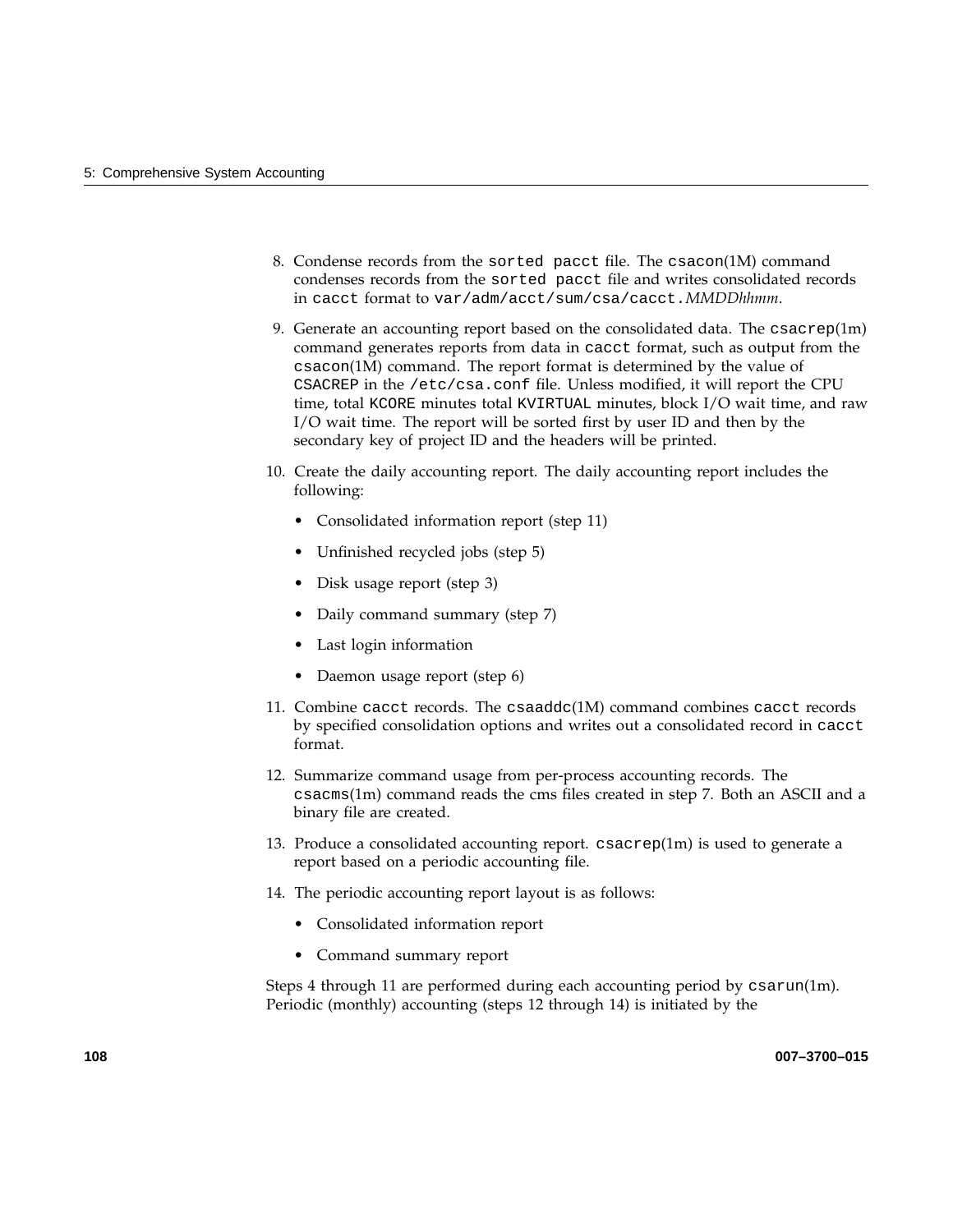csaperiod(1m) command. Daily and periodic accounting, as well as fee and disk usage generation (steps 2 through 3), can be scheduled by  $cron(1m)$  to execute regularly. See "Setting Up CSA", page 96, for more information.

### **Data Recycling**

A system administrator must correctly maintain recycled data to ensure accurate accounting reports. The following sections discuss data recycling and describe how an administrator can purge unwanted recycled accounting data.

Data recycling allows CSA to properly bill jobs that are active during multiple accounting periods. By default, csarun reports data only for jobs that terminate during the current accounting period. Through data recycling, CSA preserves data for active jobs until the jobs terminate.

In the sorted pacct file, csabuild flags each job as being either active or terminated. csarecy reads the sorted pacct file and recycles data for the active jobs. csacon consolidates the data for the terminated jobs, which csaperiod uses later. csabuild, csarecy, and csacon are all invoked by csarun.

csarun puts recycled data in the /var/adm/acct/day/pacct0 file.

Normally, an administrator should not have to manually purge the recycled accounting data. This purge should only be necessary if accounting data is missing. Missing data can cause jobs to recycle forever and consume valuable CPU cycles and disk space.

#### **How Jobs Are Terminated**

Interactive jobs, cron jobs, and at jobs terminate when the last process in the job exits. Normally, the last process to terminate is the login shell. The kernel writes an end-of-job (EOJ) record to the pacct file when the job terminates.

When the NQS daemon or workload management daemon delivers an NQS or workload management request's output, the request terminates. The daemon then writes an NQ\_DISP record type for NQS or WM\_TERM record type for workload management to the pacct accounting file, while the kernel writes an EOJ record to the pacct file.

Unlike interactive jobs, NQS or workload management requests can have multiple EOJ records associated with them. In addition to the request's EOJ record, there can be EOJ records for pipe clients (NQS only), net clients, and checkpointed portions of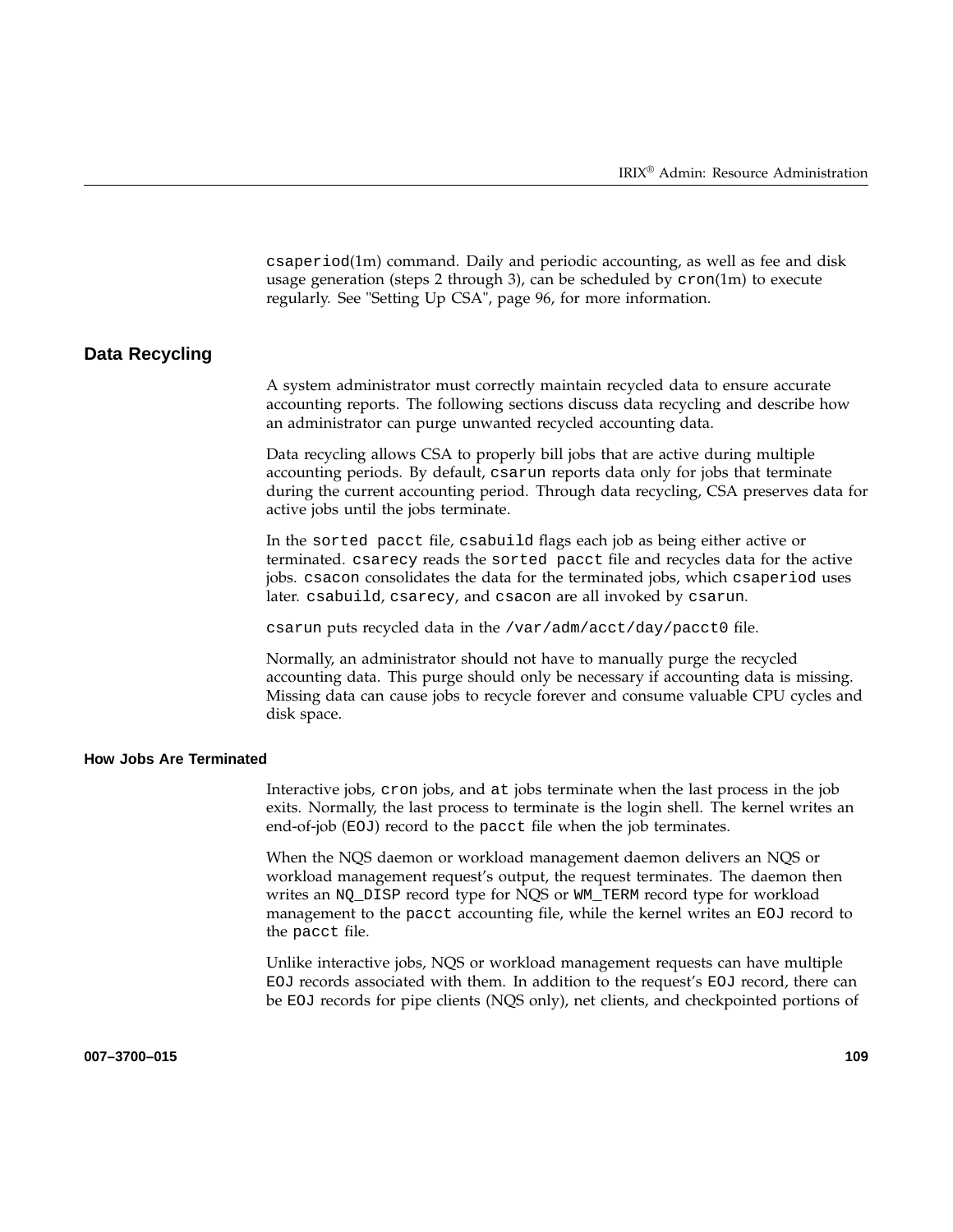the request. The pipe client and net client perform NQS or workload management processing on behalf of the request. The Load Sharing Facility (LSF) system currently does not support net clients.

The csabuild command flags jobs in the sorted pacct file as being terminated if they meet one of the following conditions:

- The job is an interactive,  $cron$ , or at job, and there is an  $EOJ$  record for the job in the pacct file.
- The job is an NQS request, and there is both an EOJ record for the request and an NQ\_DISP record type in the pacct file.
- The job is a workload management request, and there is both an EOJ record for the request and an WM\_TERM record type in the pacct file.
- The job is an interactive, cron, or at job and is active at the time of a system crash.
- The job is manually terminated by the administrator using one of the methods described in "How to Remove Recycled Data", page 111.

#### **Why Recycled Sessions Should Be Scrutinized**

Recycling unnecessary data can consume large amounts of disk space and CPU time. The sorted pacct file and recycled data can occupy a vast amount of disk space on the file system containing /var/adm/acct/day. Sites that archive data also require additional offline media. Wasted CPU cycles are used by csarun to reexamine and recycle the data. Therefore, to conserve disk space and CPU cycles, unnecessary recycled data should be purged from the accounting system.

Any of the following situations can cause CSA erroneously to recycle terminated jobs:

• Kernel or daemon accounting is turned off.

The kernel or csackpacct(1m) command can turn off accounting when there is not enough space on the file system containing /var/adm/acct/day.

- Accounting files are corrupt. Accounting data can be lost or corrupted during a system or disk crash.
- Recycled data is erroneously deleted in a previous accounting period.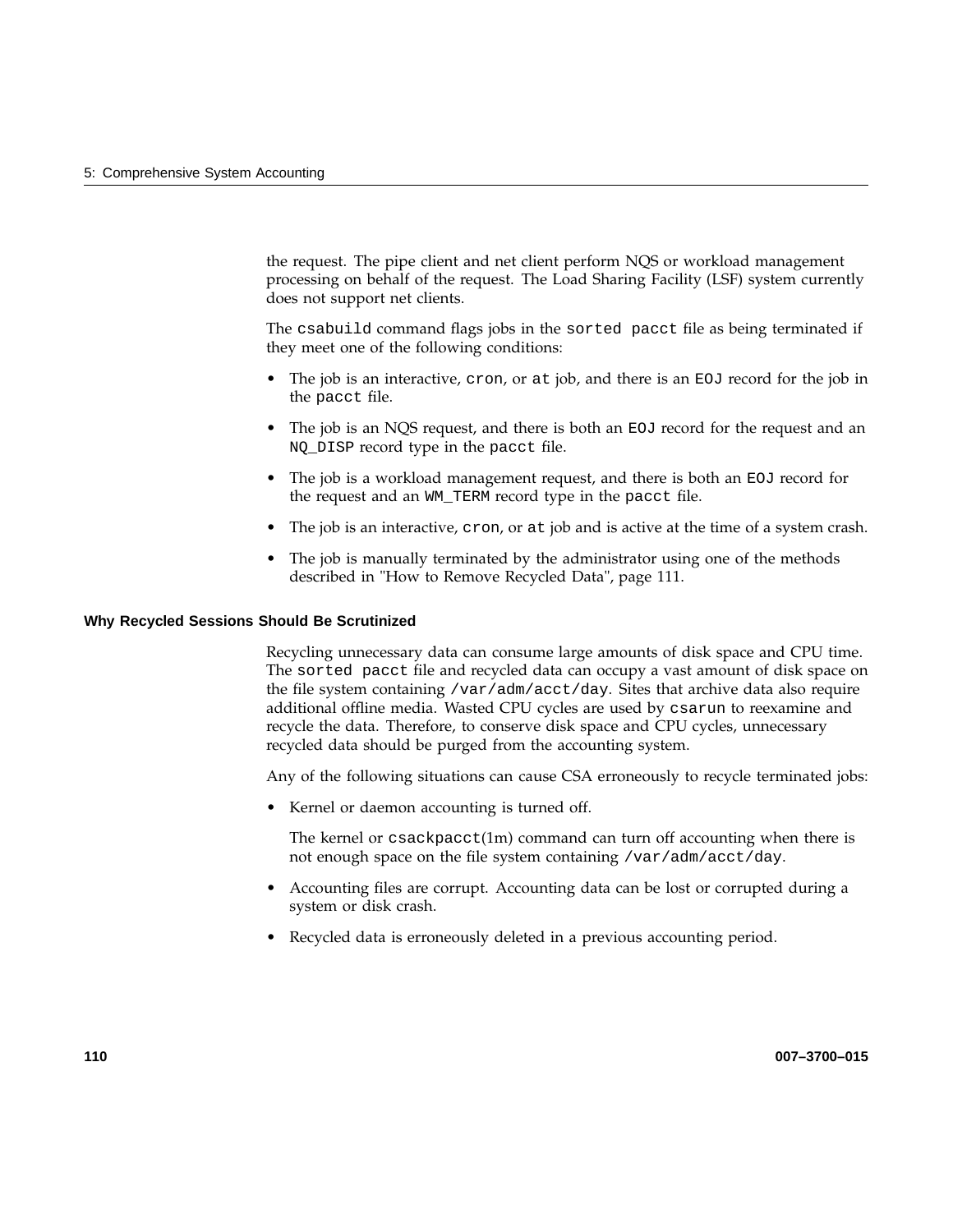#### **How to Remove Recycled Data**

Before choosing to delete recycled data, you should understand the repercussions, as described in "Adverse Effects of Removing Recycled Data", page 112. Data removal can affect billing and can alter the contents of the consolidated data file, which is used by csaperiod. You can remove recycled data from CSA in the following ways: • Interactively execute the csarecy -A command. Administrators can select the active jobs that are to be recycled by running csarecy with the -A option. Users are not billed for the resources used in the jobs terminated in this manner. Deleted data is also not included in the consolidated data file. The following example is one way to execute  $\csc z - A$  (which generates two accounting reports and two consolidated files): 1. Run csarun at the regularly scheduled time. 2. Edit a copy of  $/usr/lib/acct/csarun$ . Change the  $-r$  option on the csarecy invocation line to -A. Also, do not redirect standard output to \${SUM\_DIR}/recyrpt. The result should be similar to the following: csarecy -A -s  $\S$ {SPACCT} -P  $\S$ {WTIME\_DIR}/Rpacct \ 2>  $\S$ {NITE\_DIR}/Erec.\${DTIME} Since both the  $-A$  and  $-r$  options write output to stdout, the  $-r$  option is not invoked and stdout is not redirected to a file. As a result, the recycled job report is not generated. 3. Execute the jstat command, as follows, to display a list of currently active jobs: jstat -a > jstat.out 4. Execute the qstat command to display a list of NQS requests. The qstat command is used for seeing whether there are requests that are not currently running. This includes requests that are checkpointed, held, queued, or waiting. To list all NQS requests, execute the qstat command, as follows, using a login that has either NQS manager or NQS operator privilege:

qstat -a > qstat.out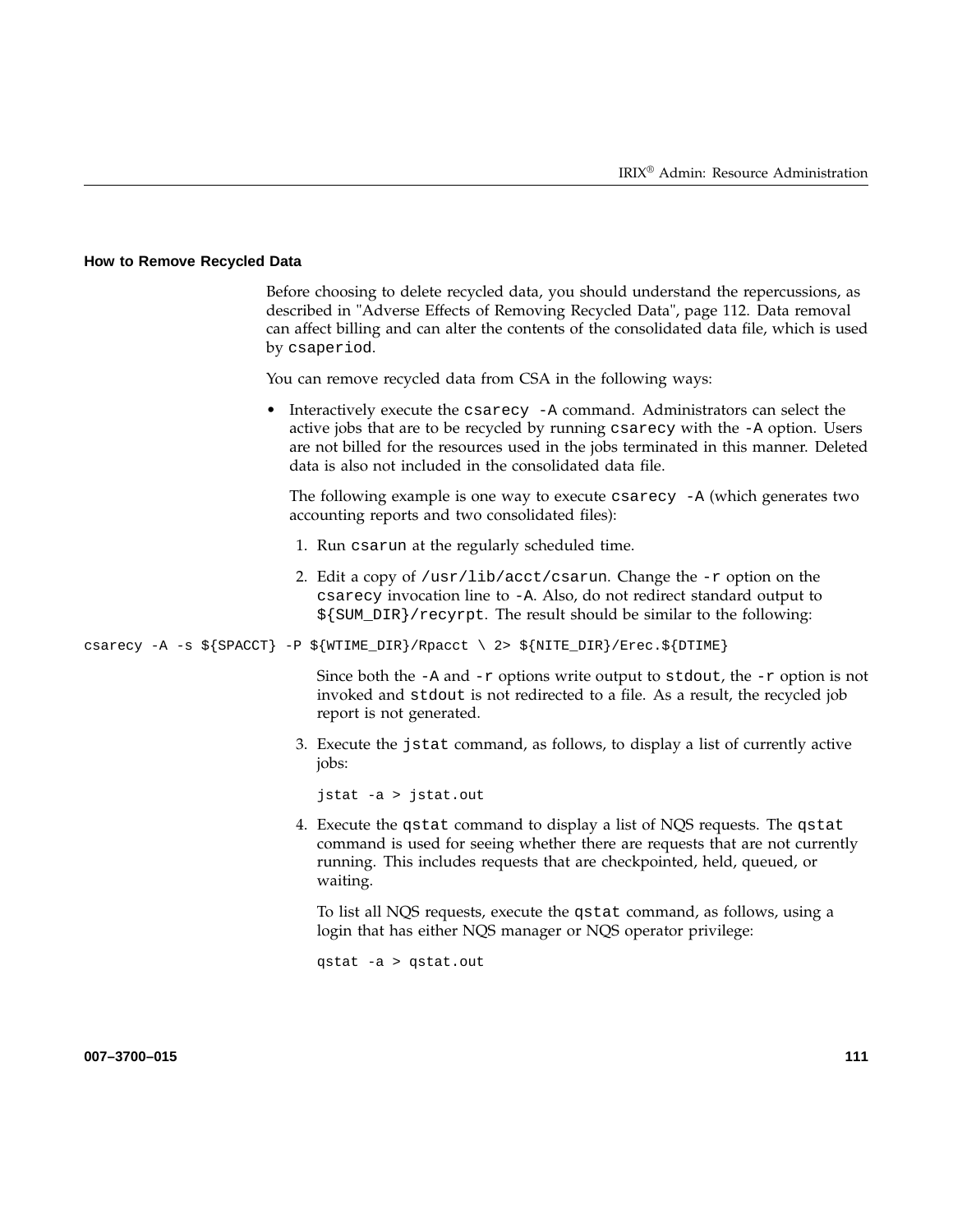5. Interactively run the modified version of csarun. If you execute the modified csarun soon after the first step is complete, little data is lost because not very much data exists.

For each active job, csarecy asks you if you want to preserve the job. Preserve the active and nonrunning NQS jobs found in the third and fourth steps. All other jobs are candidates for removal.

• Execute csabuild with the  $\sim$  *ndays* option, which terminates all active jobs older than the specified number of days. Resource usage for these terminated jobs is reported by csarun, and users are billed for the jobs. The consolidated data file also includes this resource usage.

To execute csabuild with the -o option, edit a copy of /usr/lib/acct/csarun. Add the -o *ndays* option to the csabuild invocation line. Specify for *ndays* an appropriate value for your site.

Recycled data for currently active jobs will be removed if you specify an inappropriate value for *ndays*.

• Execute csarun with the -A option. It reports resource usage for both active and terminated jobs, so users are billed for recycled sessions. This data is also included in the consolidated data file.

None of the data for the active jobs, including the currently active jobs, is recycled. No recycled data file is generated in the /var/adm/acct/day directory.

Remove the recycled data file from the /var/adm/acct/day directory. You can delete data for all of the recycled jobs, both terminated and active, by executing the following command:

rm /var/adm/acct/day/pacct0

The next time csarun is executed, it will not find data for any recycled jobs. Thus, users are not billed for the resources used in the recycled jobs, and this data is not included in the consolidated data file. csarun recycles the data for currently active jobs.

#### **Adverse Effects of Removing Recycled Data**

CSA assumes that all necessary accounting information is available to it, which means that CSA expects kernel and daemon accounting to be enabled and recycled data not to have been mistakenly removed. If some data is unavailable, CSA may provide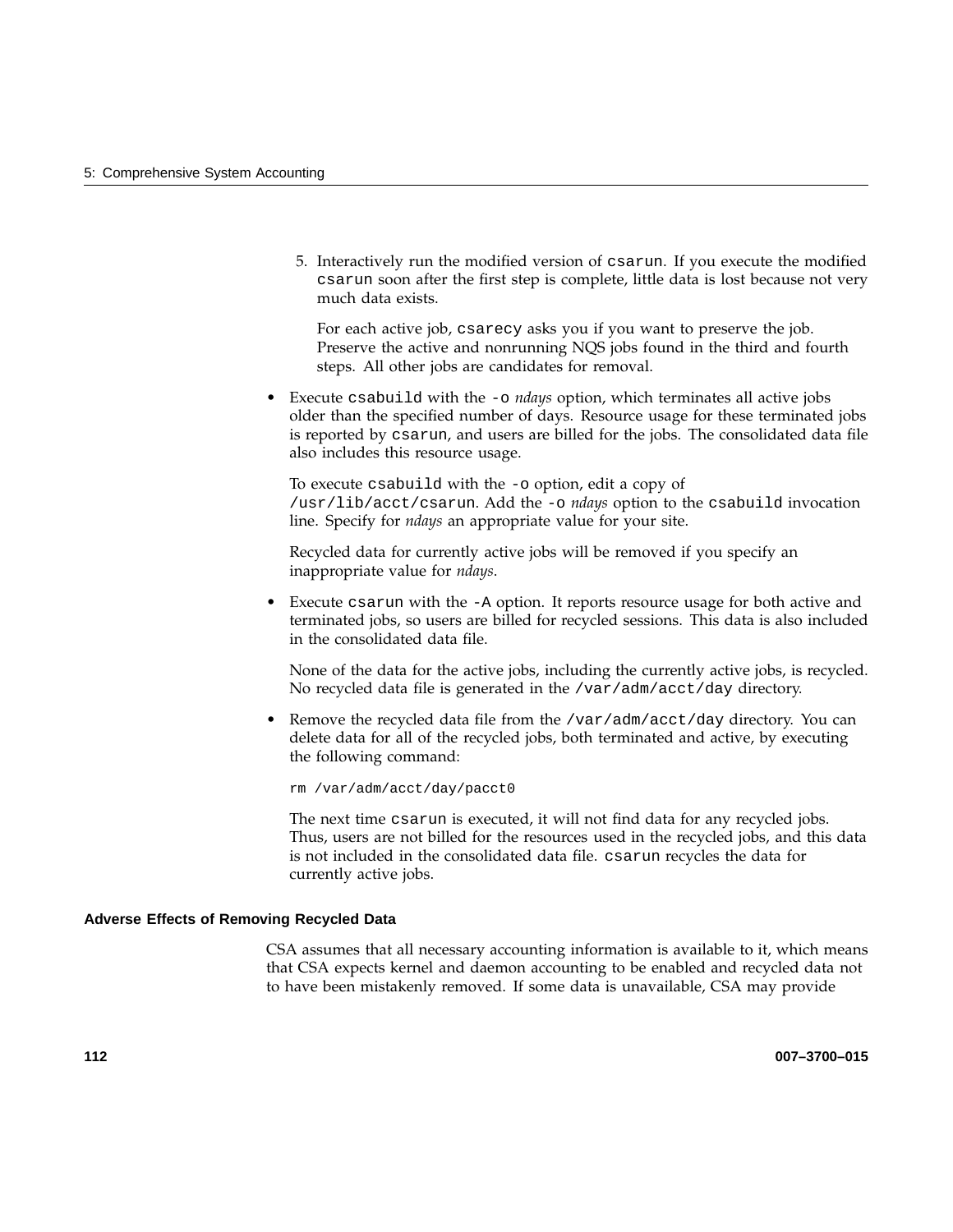erroneous billing information. Sites should be aware of the following facts before removing data:

Users may or may not be billed for terminated recycled jobs. Administrators must understand which of the previously described methods cause the user to be billed for the terminated recycled jobs. It is up to the site to decide whether or not it is valid for the user to be billed for these jobs.

For those methods that cause the user to be billed, both csarun and csaperiod report the resource usage.

- It may be impossible to reconstruct a terminated recycled job. If a recycled job is terminated by the administrator, but the job actually terminates in a later accounting period, information about the job is lost. If a user questions the resource billing, it may be extremely difficult or impossible for the administrator to correctly reassemble all accounting information for the job in question.
- Manually terminated recycled jobs may be improperly billed in a future billing period. If the accounting data for the first portion of a job has been deleted, CSA may be unable to correctly identify the remaining portion of the job. Errors may occur, such as NQS or workload management requests being flagged as interactive jobs, or NQS or workload management requests being billed at the wrong queue rate. This is explained in detail in "NQS or Workload Management Requests and Recycled Data", page 114.
- CSA programs may detect data inconsistencies. When accounting data is missing, CSA programs may detect errors and abort.

The following table summarizes the effects of using the methods described in "How to Remove Recycled Data", page 111.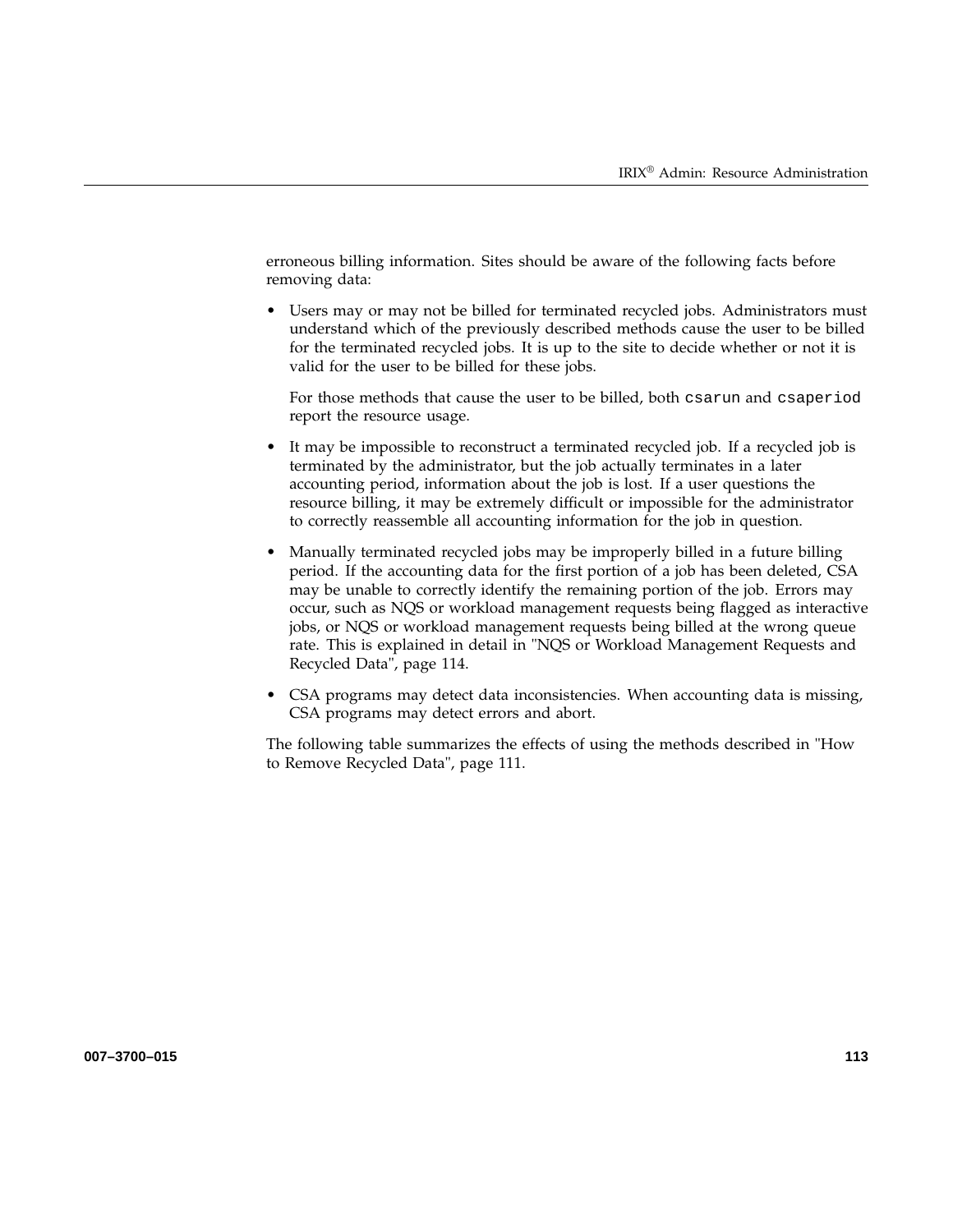| Method       | Underbilling?                                                                                 | Incorrect billing?                                                                                                                                                | Consolidated data file                                         |
|--------------|-----------------------------------------------------------------------------------------------|-------------------------------------------------------------------------------------------------------------------------------------------------------------------|----------------------------------------------------------------|
| csarecy -A   | Yes. Users are not billed for<br>the portion of the job that was<br>terminated by csarecy -A. | Possible. Manually<br>terminated recycled jobs<br>may be billed improperly<br>in a future billing period.                                                         | Does not include data for<br>jobs terminated by<br>csarecy -A. |
| $csabuid -o$ | No. Users are billed for the<br>portion of the job that was<br>terminated by csabuild -o.     | Possible. Manually<br>terminated recycled jobs<br>may be billed improperly<br>in a future billing period.                                                         | Includes data for jobs<br>terminated by<br>csabuild -o.        |
| csarun -A    | No. All active and recycled<br>jobs are billed.                                               | Possible. All active and<br>recycled jobs that<br>eventually terminate may<br>be billed improperly in a<br>future billing period,<br>because no data is recycled. | Includes data for all active<br>and recycled jobs.             |
| rm           | Yes. All users are not billed<br>for the portion of the job that<br>was recycled.             | Possible. All recycled jobs<br>that eventually terminate<br>may be billed improperly<br>in a future billing period.                                               | Does not include data for<br>any recycled job.                 |

### **Table 5-1** Possible Effects of Removing Recycled Data

By default, the consolidated data file contains data only for terminated jobs. Manual termination of recycled data may cause some of the recycled data to be included in the consolidated file.

#### **NQS or Workload Management Requests and Recycled Data**

For CSA to identify all NQS or workload management requests, data must be properly recycled. When an administrator manually purges recycled data for an NQS or workload management request, errors such as the following can occur:

- CSA fails to flag the job as an NQS or workload management job. This causes the request to be billed at standard rates instead of an NQS or workload management queue rate (see "NQS SBUs", page 119 or "Workload Management SBUs", page 120).
- The request is billed at the wrong queue rate.
- The wrong queue wait time is associated with the request.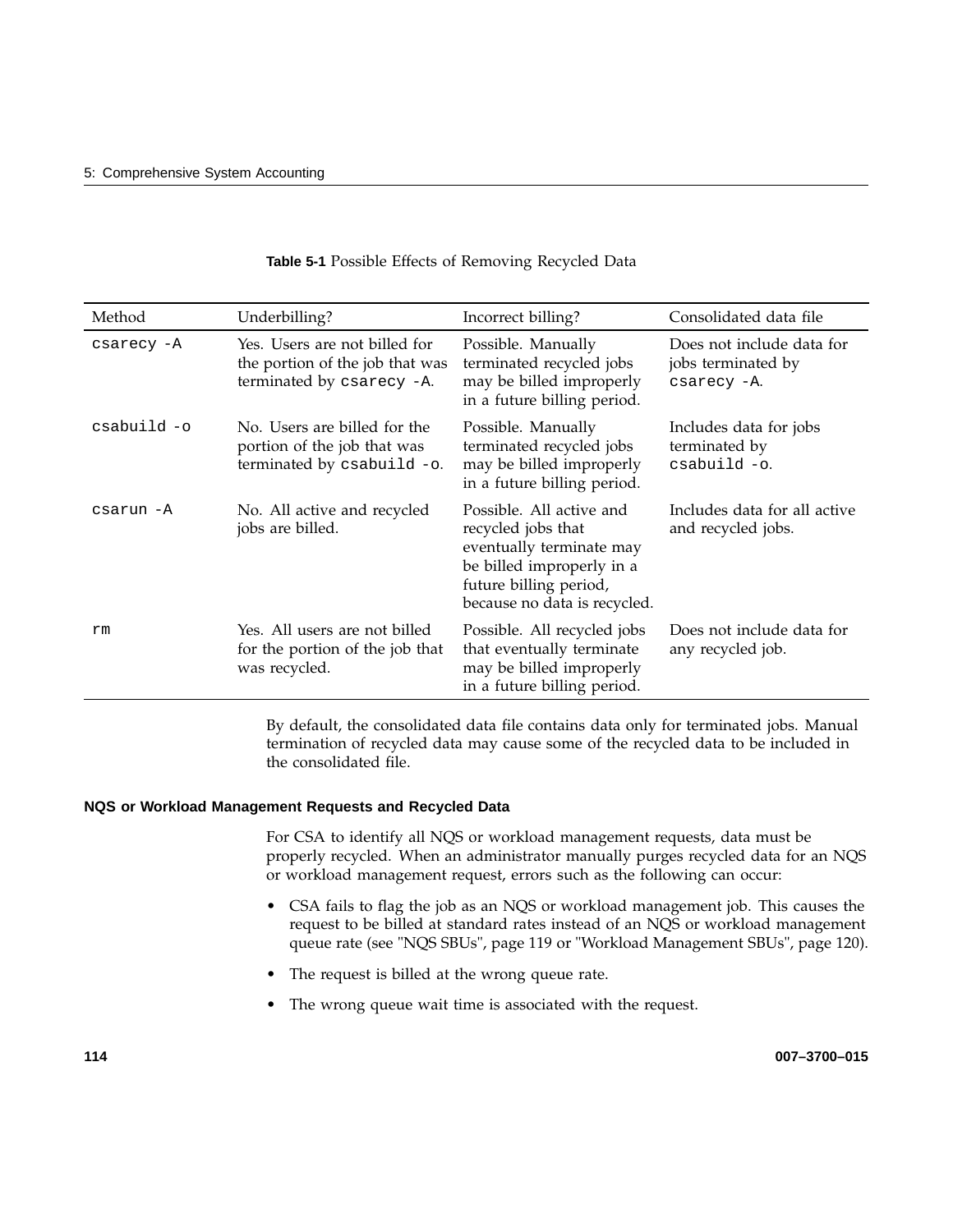These errors occur because valuable NQS or workload management accounting information was purged by the administrator. Only a few NQS or workload management accounting records are written by the NQS or workload management daemon, and all of the records are needed for CSA to properly bill NQS or workload management requests.

NQS or workload management accounting records are only written under the following circumstances:

- The NQS or workload management daemon receives a request.
- A request is routed to a queue. (NQS only)
- A request executes. This includes executing a request for the first time, restarting, and rerunning a request.
- A request terminates. An NQS request can terminate because it is completed, requeued, preempted, held, or rerun. A workload management request can terminate because it is completed, requeued, held, rerun, or migrated.
- Output is delivered.

Thus, for long running requests that span days, there can be days when no NQS or workload management data is written. Consequently, it is extremely important that accounting data be recycled. If the site administrator manually terminates recycled jobs, care must be taken to be sure that only nonexistent NQS or workload management requests are terminated.

### **Tailoring CSA**

This section describes the following actions in CSA:

- Setting up SBUs
- Setting up daemon accounting
- Setting up user exits
- Writing a user exit
- Modifying the charging of NQS or workload management jobs based on NQS or workload management termination status
- Tailoring CSA shell scripts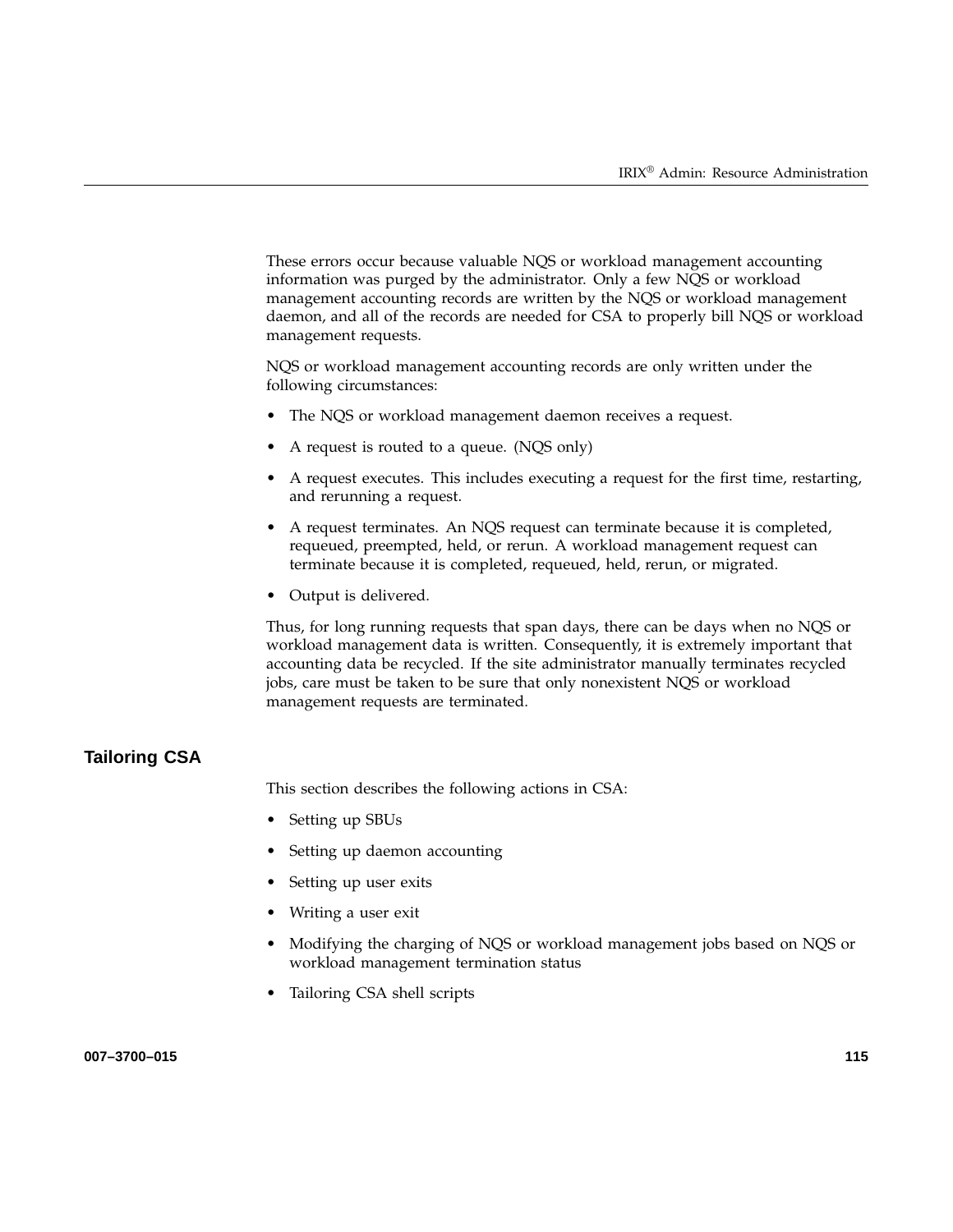- Using  $at(1)$  instead of cron(1m) to periodically execute csarun
- Allowing users without superuser permissions to run CSA
- Using an alternate configuration file

#### **System Billing Units (SBUs)**

A *system billing unit* (SBU) is a unit of measure that reflects use of machine resources. You can alter the weighting factors associated with each field in each accounting record to obtain an SBU value suitable for your site. SBUs are defined in the accounting configuration file, /etc/csa.conf. By default, all SBUs are set to 0.0.

Accounting allows different periods of time to be designated either prime or nonprime time (the time periods are specified in /usr/lib/acct/holidays).

Following is an example of how the prime/nonprime algorithm works:

Assume a user uses 10 seconds of CPU time, and executes for 100 seconds of prime wall-clock time, and pauses for 100 seconds of nonprime wall-clock time. Therefore, elapsed time is 200 seconds (100+100). If

*prime* = *prime time* / *elapsed time nonprime* = *nonprime time* / *elapsed time cputime[PRIME]* = *prime* \* *CPU time cputime[NONPRIME]* = *nonprime* \* *CPU time*

then

*cputime[PRIME]* == 5 seconds *cputime[NONPRIME]* == 5 seconds

Under CSA, an SBU value is associated with each record in the sorted pacct file when that file is assembled by csabuild. Final summation of the SBU values is done by csacon during the creation of the cacct record file.

The following examples show how a site can bill different NQS or workload management queues at differing rates.

*Total SBU = (NQS queue SBU value) \* (sum of all process record SBUs + sum of all tape record SBUs)*

or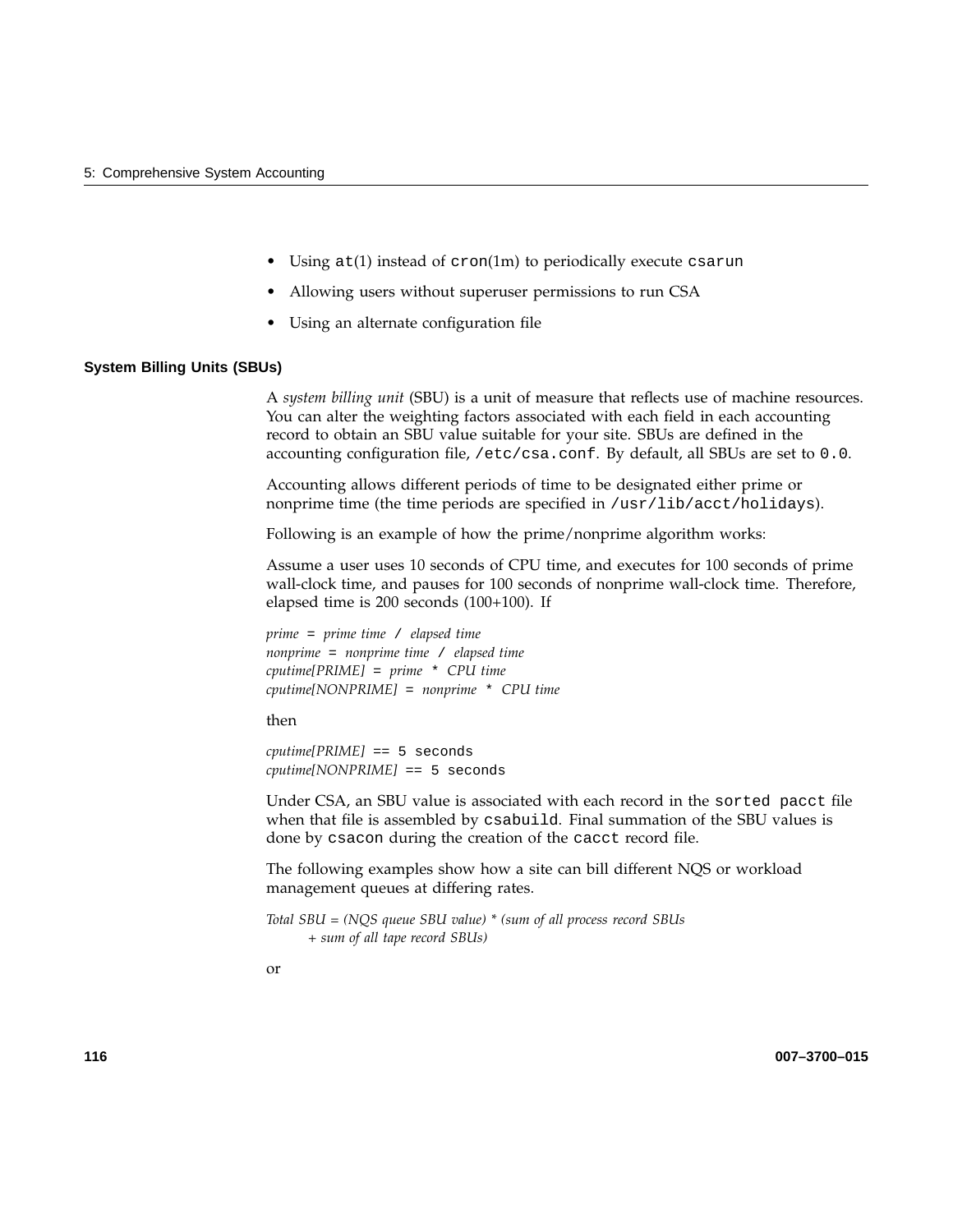*Total SBU = (Workload management queue SBU value) \* (sum of all process record SBUs + sum of all tape record SBUs)*

#### **Process SBUs**

The SBUs for process data are separated into prime and nonprime values. Prime and nonprime use is calculated by a ratio of elapsed time. If you do not want to make a distinction between prime and nonprime time, set the nonprime time SBUs and the prime time SBUs to the same value. Prime time is defined in /usr/lib/acct/holidays. By default, Saturday and Sunday are considered nonprime time.

The following is a list of prime time process SBU weights. Descriptions and factor units for the nonprime time SBU weights are similar to those listed here. SBU weights are defined in /etc/csa.conf.

| Value    | Description                                                                                                                                                                                             |
|----------|---------------------------------------------------------------------------------------------------------------------------------------------------------------------------------------------------------|
| P_BASIC  | Prime-time weight factor. P_BASIC is multiplied by the<br>sum of prime time SBU values to get the final SBU<br>factor for the process record.                                                           |
| P TIME   | General-time weight factor. P_TIME is multiplied by<br>the time SBUs (made up of P_STIME, P_UTIME,<br>P_QTIME, P_BWTIME, and P_RWTIME) to get the time<br>contribution to the process record SBU value. |
| P_STIME  | System CPU-time weight factor. The unit used for this<br>weight is billing units per second. P_STIME is<br>multiplied by the system CPU time.                                                           |
| P UTIME  | User CPU-time weight factor. The unit used for this<br>weight is billing units per second. P_UTIME is<br>multiplied by the user CPU time.                                                               |
| P QTIME  | Run queue wait time weight factor. The unit used for<br>this weight is <i>billing units</i> per second. P_QTIME is<br>multiplied by the run queue wait time.                                            |
| P BWTIME | Block I/O wait time weight factor. The unit used for<br>this weight is <i>billing units</i> per second. P_BWTIME is<br>multiplied by the block I/O wait time.                                           |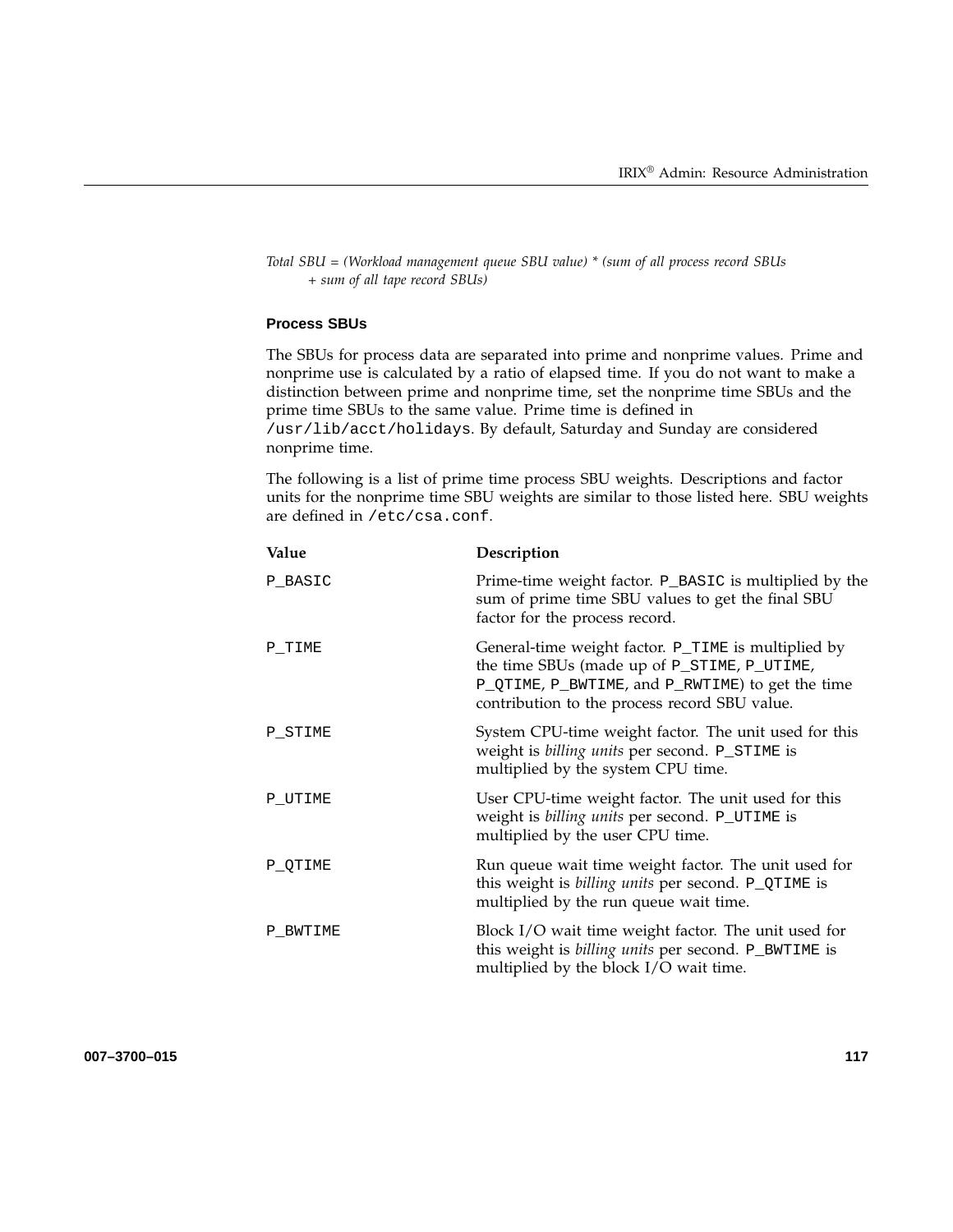| P RWTIME   | Raw I/O wait time weight factor. The unit used for this<br>weight is billing units per second. P_RWTIME is<br>multiplied by the raw I/O wait time.                                                                                                                        |
|------------|---------------------------------------------------------------------------------------------------------------------------------------------------------------------------------------------------------------------------------------------------------------------------|
| P_MEM      | General-memory-integral weight factor. P_MEM is<br>multiplied by the memory SBUs (made up of P_XMEM<br>and P_VMEM) to get the memory contribution to the<br>process record SBU value.                                                                                     |
| P XMEM     | CPU-time-core-physical memory-integral weight factor.<br>The unit used for this weight is billing units per<br>Mbyte-minute P_XMEM is multiplied by the<br>core-memory integral.                                                                                          |
| P_VMEM     | CPU-time-virtual-memory-integral weight factor. The<br>unit used for this weight is billing units per<br>Mbyte-minute. P_VMEM is multiplied by the virtual<br>memory integral.                                                                                            |
| $P_{I}$ IO | General-I/O weight factor. P_IO is multiplied by the<br>I/O SBUs (made up of P_BIO, P_CIO, and P_LIO) to<br>get the I/O contribution to the process record SBU<br>value.                                                                                                  |
| P BIO      | Blocks-transferred weight factor. The unit used for this<br>weight is billing units per block transferred. P_BIO is<br>multiplied by the number of I/O blocks transferred.                                                                                                |
| P CIO      | Characters-transferred weight factor. The unit used for<br>this weight is billing units per character transferred.<br>$P_{C}$ IO is multiplied by the number of I/O characters<br>transferred.                                                                            |
| P LIO      | Logical-I/O-request weight factor. The unit used for<br>this weight is billing units per logical I/O request.<br>P_LIO is multiplied by the number of logical I/O<br>requests made. The number of logical I/O requests is<br>total number of read and write system calls. |

The formula for calculating the whole process record SBU is as follows:

PSBU = (P\_TIME \* (P\_STIME \* *stime* + P\_UTIME \* *utime* + P\_QTIME \* *qwtime* + P\_BWTIME \* *bwtime* + P\_RWTIME \* *rwtime*)) + (P\_MEM \* (P\_XMEM \* *coremem* + P\_VMEM \* *virtmem*)) + (P\_IO \* (P\_BIO \* *bio* + P\_CIO \* *cio* + P\_LIO \* *lio*));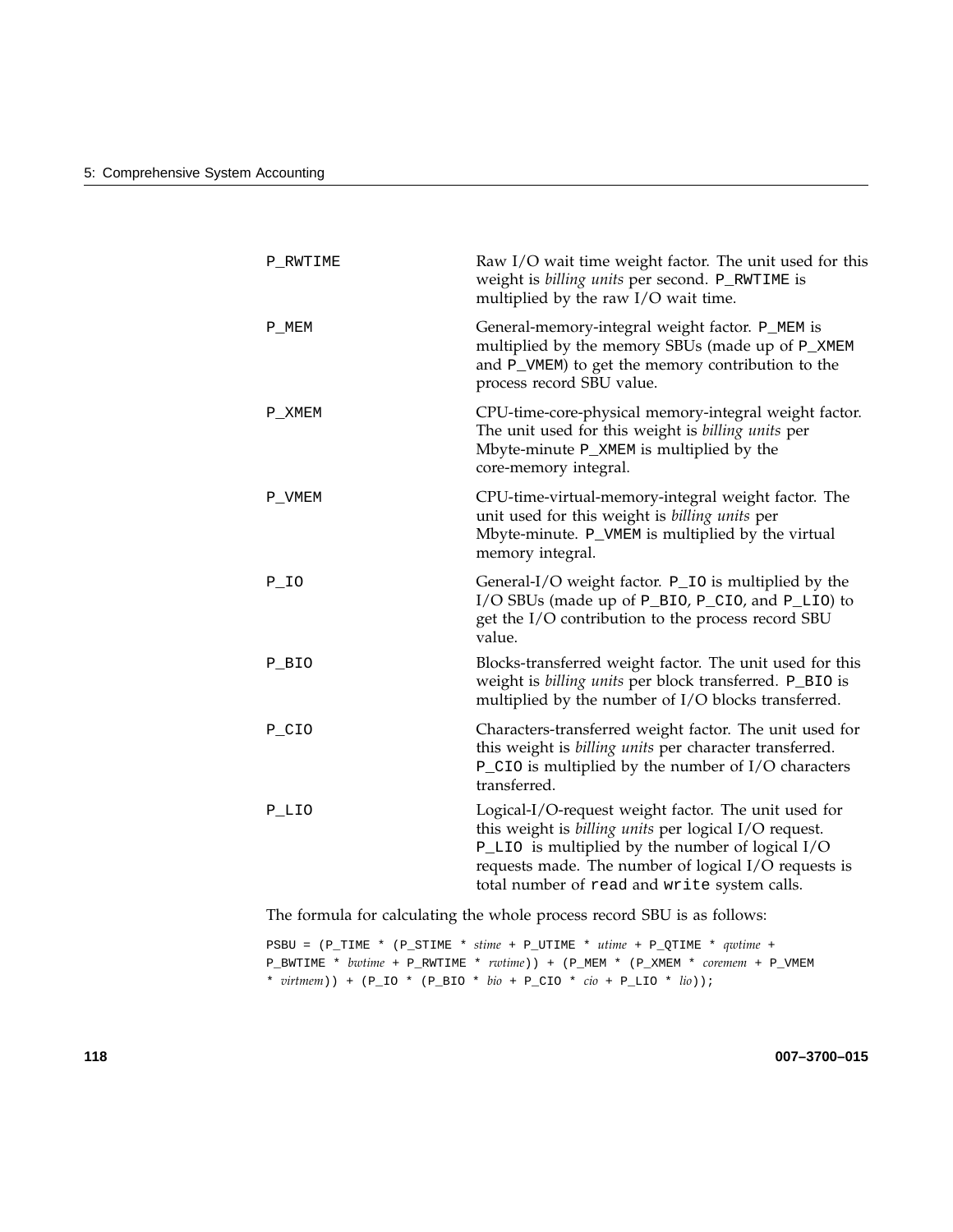```
NSBU = (NP_TIME * (NP_STIME * stime + NP_UTIME * utime + NP_QTIME * qwtime +
NP_BWTIME * bwtime + NP_RWTIME * rwtime)) + (NP_MEM * (NP_XMEM * coremem +
NP_VMEM * virtmem)) + (NP_IO * (NP_BIO * bio + NP_CIO * cio + NP_LIO * lio));
```
SBU = P\_BASIC \* PSBU + NP\_BASIC \* NSBU;

The variables in this formula are described as follows:

| Variable | Description                                      |
|----------|--------------------------------------------------|
| stime    | System CPU time in seconds                       |
| utime    | User CPU time in seconds                         |
| bwtime   | Block I/O wait time in seconds                   |
| rwtime   | Raw I/O wait time in seconds                     |
| coremem  | Core (physical) memory integral in Mbyte-minutes |
| virtmem  | Virtual memory integral in Mbyte-minutes         |
| bio      | Number of blocks of data transferred             |
| cio      | Number of characters of data transferred         |
| lio      | Number of logical I/O requests                   |

#### **NQS SBUs**

The /etc/csa.conf file contains the configurable parameters that pertain to NQS SBUs.

The NQS\_NUM\_QUEUES parameter sets the number of queues for which you want to set SBUs (the value must be set to at least 1). Each NQS\_QUEUE *x* variable in the configuration file has a queue name and an SBU pair associated with it (the total number of queue/SBU pairs must equal NQS\_NUM\_QUEUES). The queue/SBU pairs define weights for the queues. If an SBU value is less than 1.0, there is an incentive to run jobs in the associated queue; if the value is 1.0, jobs are charged as though they are non-NQS jobs; and if the SBU is 0.0, there is no charge for jobs running in the associated queue. SBUs for queues not found in the configuration file are automatically set to 1.0.

The NQS\_NUM\_MACHINES parameter sets the number of originating machines for which you want to set SBUs (the value must be at least 1). Each  $NQS$  MACHINE  $x$ variable in the configuration file has an originating machine and an SBU pair associated with it (the total number of machine/SBU pairs must equal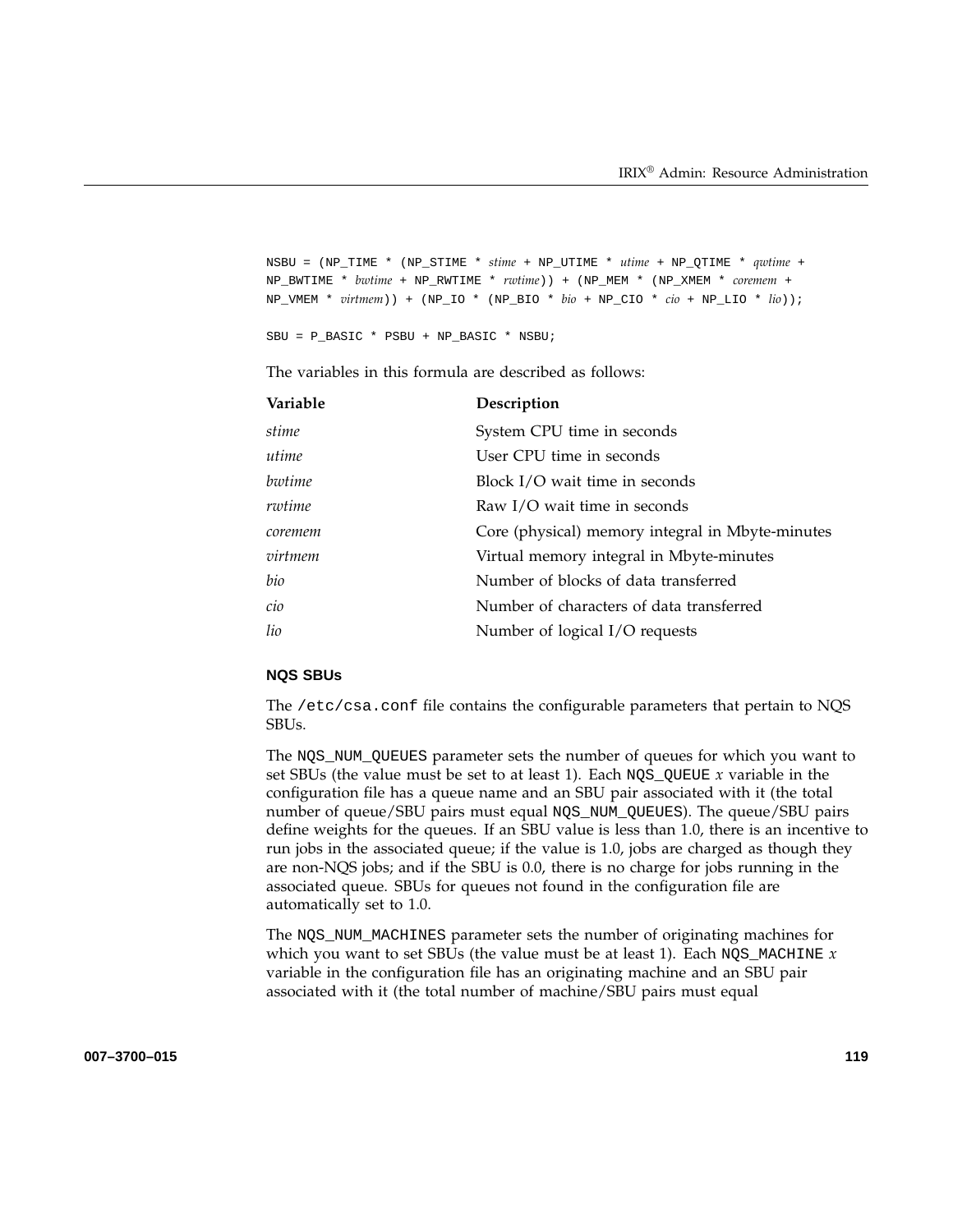NQS\_NUM\_MACHINES). SBUs for originating machines not specified in /etc/csa.conf are automatically set to 1.0.

The queue and machine SBUs are multiplied together to give an NQS multiplier. If the SBUs are set to less than 1.0, there is an incentive to run jobs in these queues or from these machines. SBUs of 1.0 indicate that jobs in the queues or from associated hosts are billed normally.

#### **Workload Management SBUs**

The /etc/csa.conf file contains the configurable parameters that pertain to workload management SBUs.

The WKMG\_NUM\_QUEUES parameter sets the number of queues for which you want to set SBUs (the value must be set to at least 1). Each WKMG\_QUEUE *x* variable in the configuration file has a queue name and an SBU pair associated with it (the total number of queue/SBU pairs must equal WKMG\_NUM\_QUEUES). The queue/SBU pairs define weights for the queues. If an SBU value is less than 1.0, there is an incentive to run jobs in the associated queue; if the value is 1.0, jobs are charged as though they are non-workload management jobs; and if the SBU is 0.0, there is no charge for jobs running in the associated queue. SBUs for queues not found in the configuration file are automatically set to 1.0.

The WKMG\_NUM\_MACHINES parameter sets the number of originating machines for which you want to set SBUs (the value must be at least 1). Each WKMG\_MACHINE *x* variable in the configuration file has an originating machine and an SBU pair associated with it (the total number of machine/SBU pairs must equal WKMG\_NUM\_MACHINES). SBUs for originating machines not specified in /etc/csa.conf are automatically set to 1.0.

#### **Tape SBUs**

There is a set of weighting factors for each group of tape devices. By default, there are only two groups, tape and cart. The TAPE\_SBU *i* parameters in /etc/csa.conf define the weighting factors for each group. There are SBUs associated with the following:

- Number of mounts
- Device reservation time (seconds)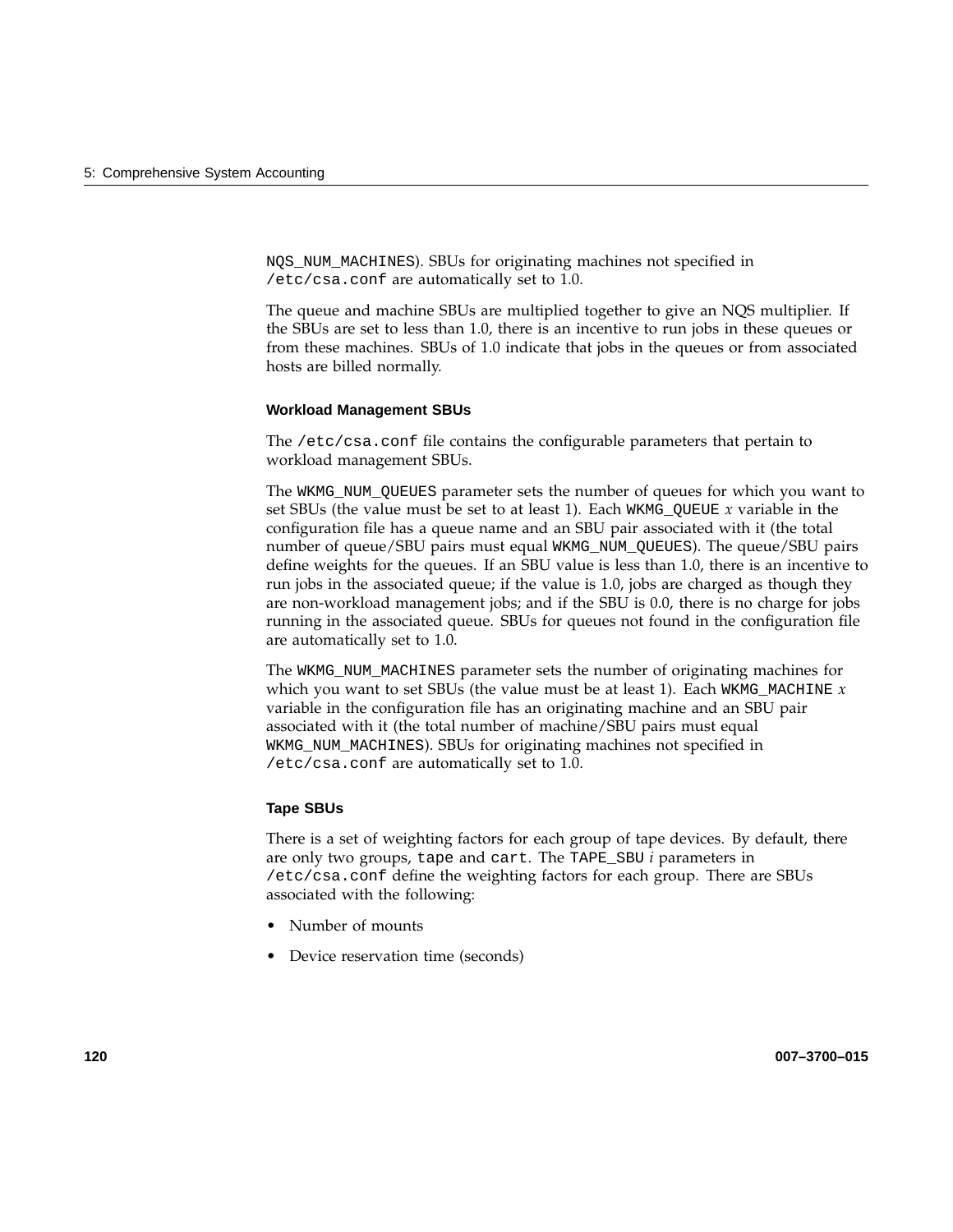- Number of bytes read
- Number of bytes written

#### **Example SBU Settings**

The following shows how you could set up the SBU system. This example is restricted to the process records.

All time is considered prime time. Therefore, the nonprime time SBUs should be set to the same values as their prime time counterparts.

Users are charged \$10 per hour of user CPU time. This is equal to \$10 per 3600 seconds, which is \$0.00277777777777777 per second (P\_UTIME).

Therefore, the charges are as follows (the nonprime time SBUs are set to the same values as their prime time counterparts):

| Weight Factor | Charge            |
|---------------|-------------------|
| P BASIC       | 1.0               |
| P TIME        | 1.0               |
| P STIME       | 0.0               |
| P UTIME       | 0.002777777777777 |
| P QTIME       | 0.0               |
| P BWTIME      | 0.0               |
| P RWTIME      | 0.0               |
| P MEM         | 0.0               |
| P XMEM        | 0.0               |
| P VMEM        | 0.0               |
| $P_IO$        | 0.0               |
| P BIO         | 0.0               |
| P_CIO         | 0.0               |
| P LIO         | 0.0               |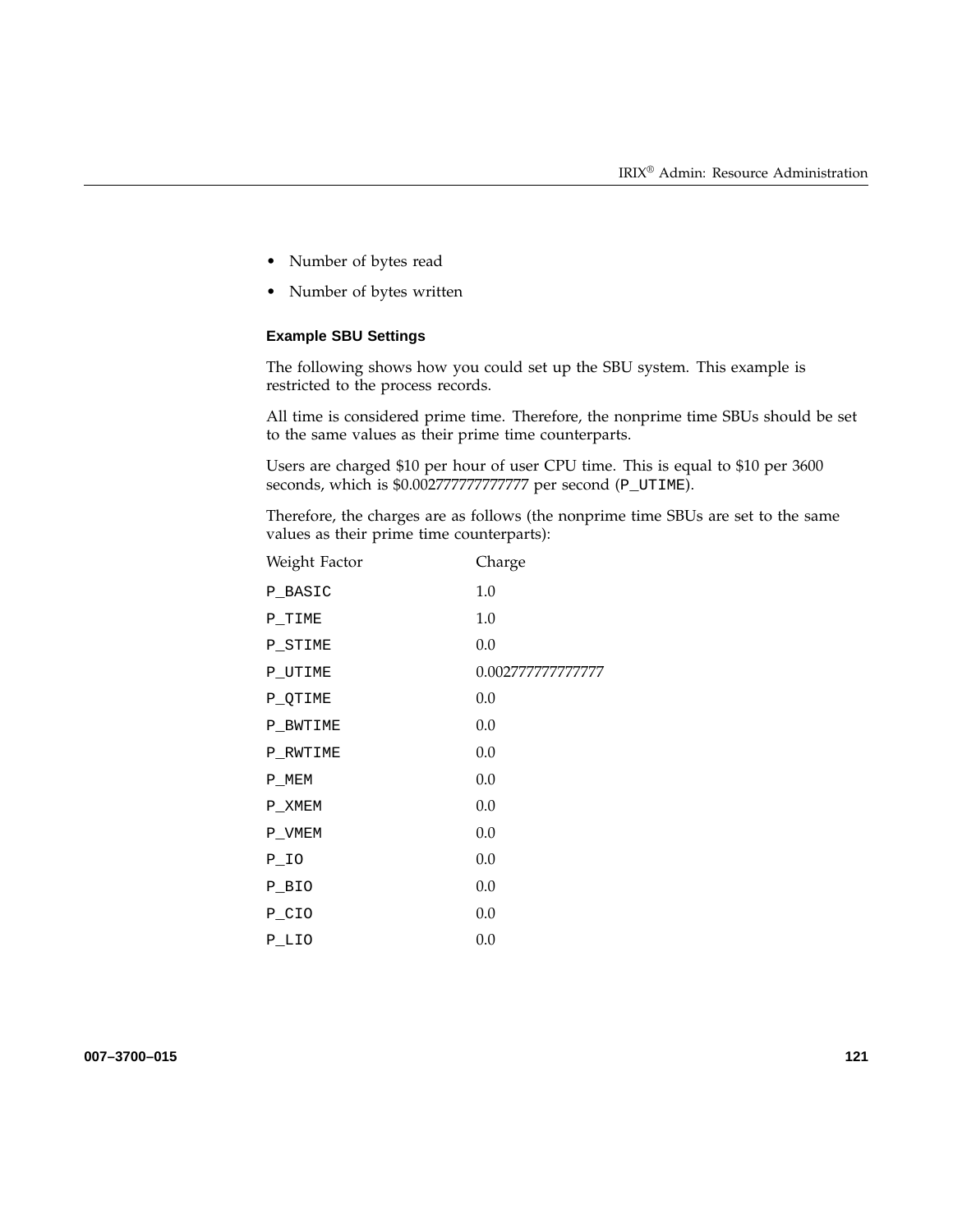#### **Daemon Accounting**

Accounting information is available from the NQS, workload management, and online tape daemons. Data is written to the pacct file in the /var/adm/acct/day directory.

In most cases, daemon accounting must be enabled by both the CSA subsystem and the daemon. "Setting Up CSA", page 96, describes how to enable daemon accounting at system startup time. You can also enable daemon accounting after the system has booted.

You can enable accounting for a specified daemon by using the csaswitch command. For example, to start tape accounting, you should do the following:

/usr/lib/acct/csaswitch -c on -n tape

The NQS or workload management, and online tape daemon, also, must enable accounting. Use the qmgr set accounting on command to turn on NQS accounting. Tape daemon accounting is enabled when tmdaemon(1m) is executed with the -c option.See the appropriate workload management guide for information on how to enable workload management accounting.

**Note:** If you are running the Load Sharing Facility (LSF) system and want to enable workload management accounting, you must set two LSF configuration variables in the lsf.conf file as follows:

LSF\_ENABLE\_CSA=*y* LSF\_ULDB\_DOMAIN = <*ULDB\_domain\_name*>

If LSF\_ENABLE\_CSA is defined in the lsf.conf file, LSF writes LSF batch job events to the pacct file for processing through CSA. For LSF job accounting, records are written to pacct at the start and end of each LSF job.

If a ULDB domain for LSF is defined in the lsf.conf file, LSF creates an IRIX job and applies the configured resource limits to it. LSF resource limits defined in lsb.queues or at job submission override IRIX job limits defined in the ULDB.

For more information on the Load Sharing Facility (LSF) system and workload management accounting, see the appropriate LSF documentation.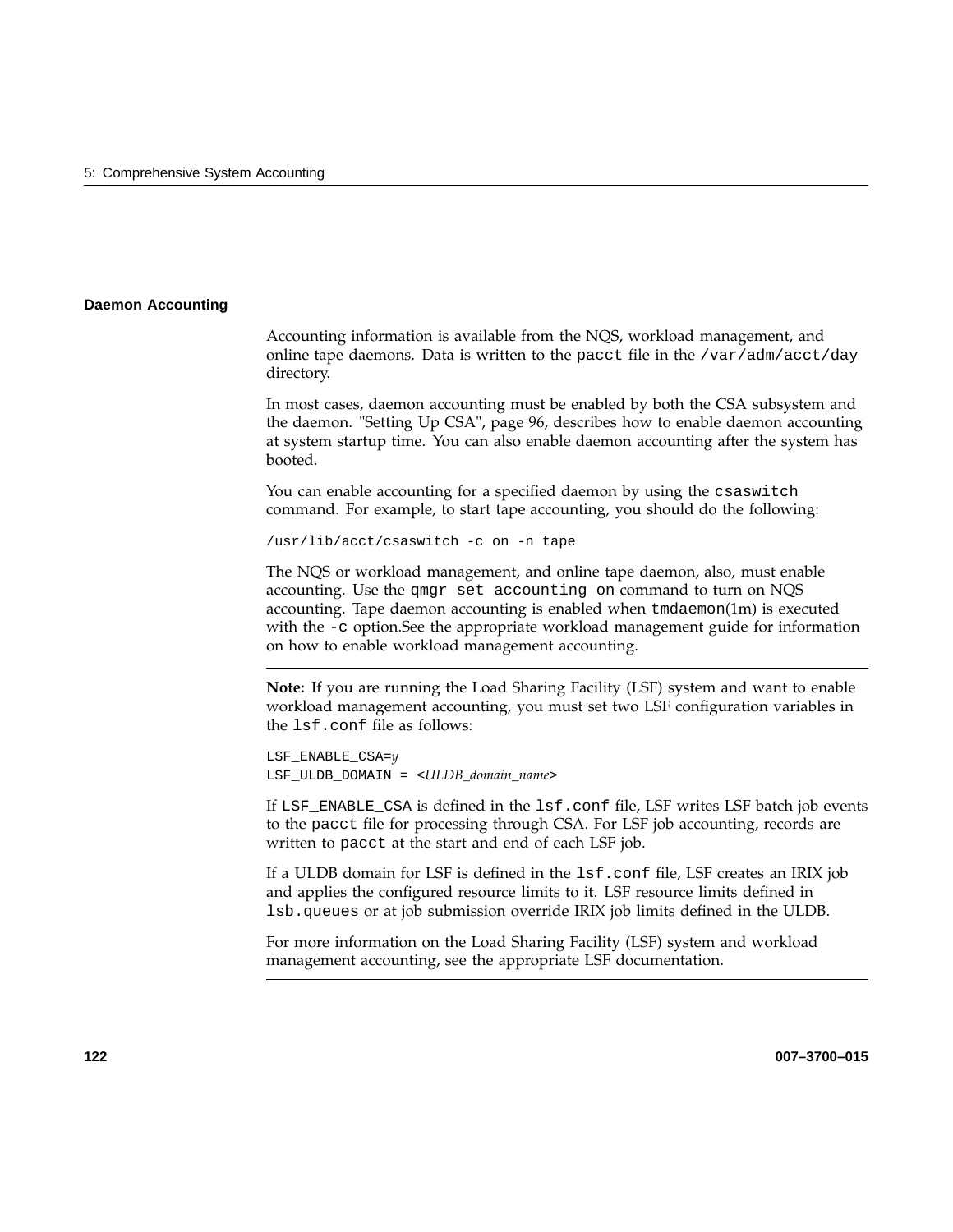Daemon accounting is disabled at system shutdown (see "Setting Up CSA", page 96). It can also be disabled at any time by the csaswitch command when used with the off operand. For example, to disable NQS accounting, execute the following command:

/usr/lib/acct/csaswitch -c off -n nqs

These dynamic changes using csaswitch are not saved across a system reboot.

#### **Setting up User Exits**

CSA accommodates the following user exits, which can be called from certain csarun states:

| csarun <b>state</b> | User exit                  |
|---------------------|----------------------------|
| ARCHIVE1            | /usr/lib/acct/csa.archive1 |
| ARCHIVE2            | /usr/lib/acct/csa.archive2 |
| FEF                 | /var/lib/acct/csa.fef      |
| USEREXIT            | /usr/lib/acct/csa.user     |

CSA accommodates the following user exit, which can be called from certain csaperiod states:

| csaperiod <b>state</b> | User exit               |
|------------------------|-------------------------|
| USEREXIT               | /usr/lib/acct/csa.puser |

These exits allow an administrator to tailor the csarun procedure (or csaperiod procedure) to the individual site's needs by creating scripts to perform additional site-specific processing during daily accounting. (Note that the following comments also apply to csaperiod).

While executing, csarun checks in the ARCHIVE1, ARCHIVE2, FEF and USEREXIT states for a shell script with the appropriate name.

If the script exists, it is executed via the shell . (dot) command. If the script does not exist, the user exit is ignored. The . (dot) command will not execute a compiled program, but the user exit script can. csarun variables are available, without being exported, to the user exit script. csarun checks the return status from the user exit and if it is nonzero, the execution of csarun is terminated.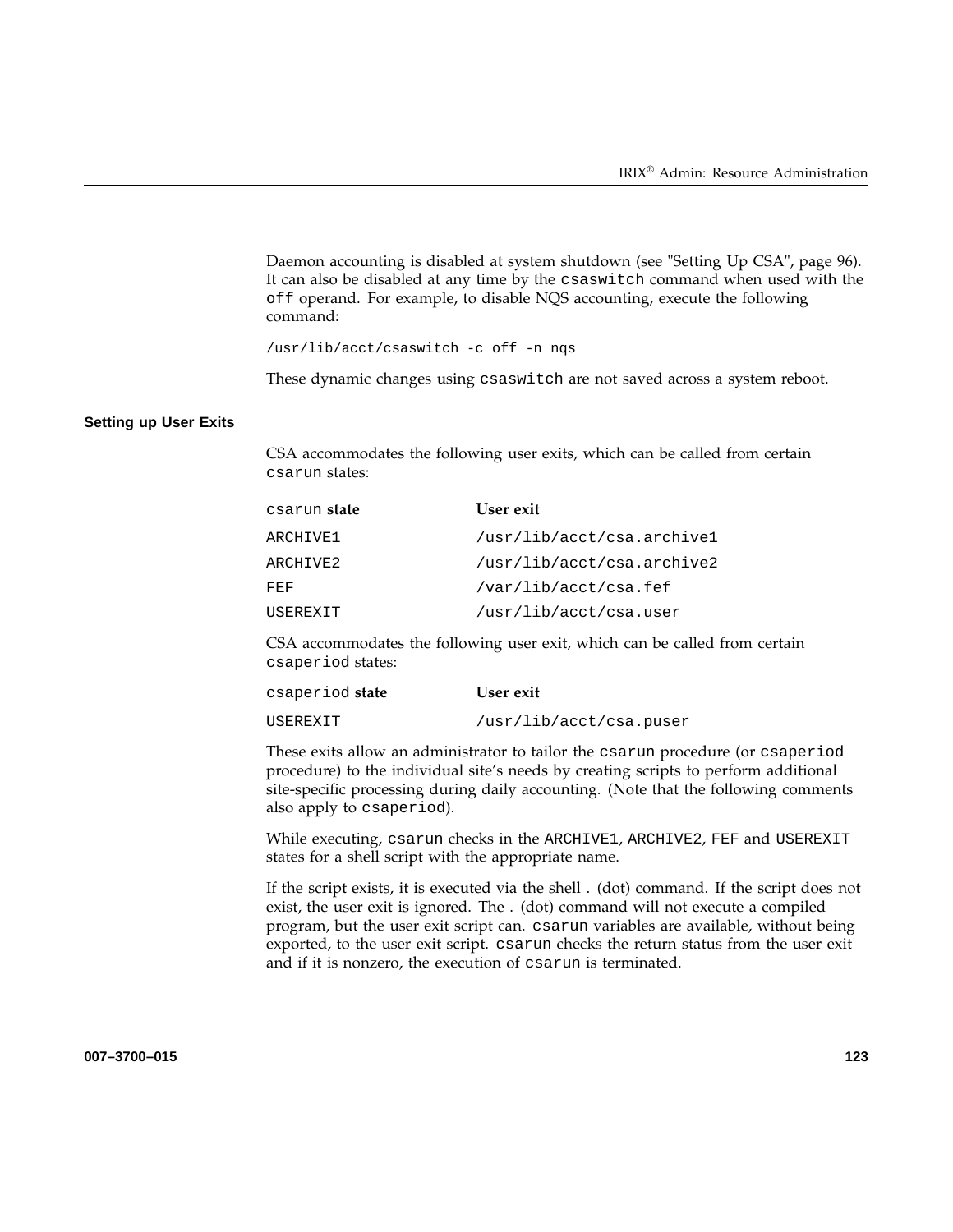If CSA is run by a user without superuser permissions, the user exits must be both readable and executable by this user (see "Allowing Non Superusers to Execute CSA", page 129).

Some examples of user exits are as follows:

```
rain1# cd /usr/lib/acct
rain1# cat csa.archive1
#!/bin/sh
mkdir -p /tmp/acct/pacct${DTIME}
cp ${WTIME_DIR}/${PACCT}* /tmp/acct/pacct${DTIME}
rain1# cat csa.archive2
#!/bin/sh
cp ${SPACCT} /tmp/acct
rain1# cat csa.fef
#!/bin/sh
mkdir -p /tmp/acct/jobs
/usr/lib/acct/csadrep -o /tmp/acct/jobs/dbin.${DTIME} -s ${SPACCT}
/usr/lib/acct/csadrep -n -V3 /tmp/acct/jobs/dbin.${DTIME}
```
#### **Writing a User Exit**

This section provides information about writing a user exit. The first example shows a user exit that saves the sorted pacct file after a daily accounting run. The second example shows a user exit that consolidates information for a daily report by project rather than by user.

**Example 5-1** Save a sorted pacct File During a Daily Accounting Run

The  $csarun(1M)$  and  $csaperiod(1M)$  scripts use shell variables that are available for use within a user exit script. For example, the sorted pacct file is deleted after a successful daily accounting run. However, if you want to save that file, you could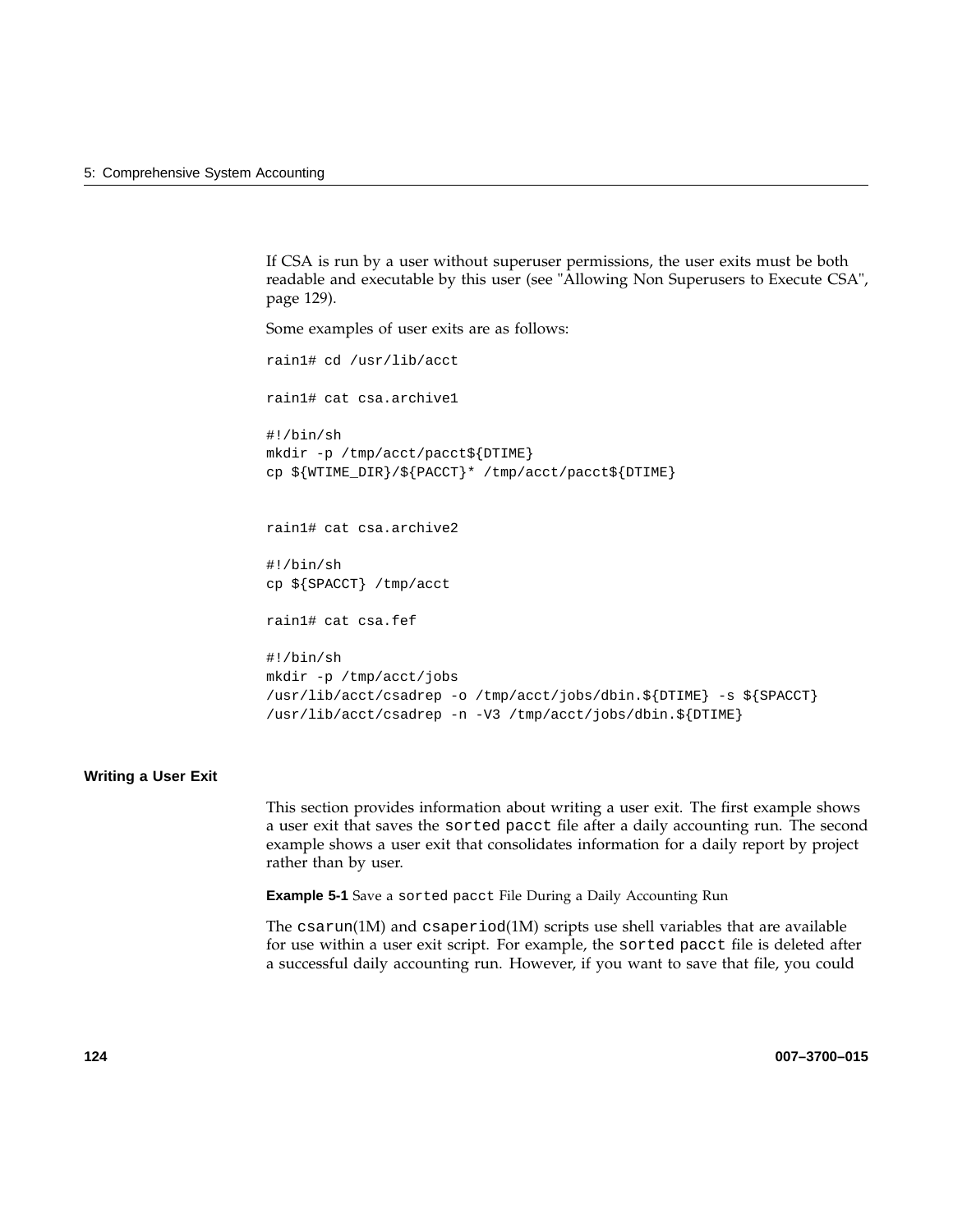use any of the user exits that are executed after the sorted pacct file is created (see the csarun(1M) man page). Here is a simple user exit script to do just that:

#! /bin/sh echo "Copying spacct file to /tmp/spacct" cp \${SPACCT} /tmp/spacct

**Example 5-2** Consolidated Information Report by Project Rather than by User

The default output for consolidated information from a daily report is as follows:

CONSOLIDATED INFORMATION REPORT BETWEEN 08/09 04:00 AND 08/09 14:48

| PROJECT | <b>USER</b> | LOGIN       | CPU-TIM | KCORE<br>$^\star$ | KVIRT * | IOWAIT [SECS] |            |
|---------|-------------|-------------|---------|-------------------|---------|---------------|------------|
| NAME    | ID          | <b>NAME</b> | [SECS]  | CPU-MIN           | CPU-MIN | <b>BLOCK</b>  | <b>RAW</b> |
|         |             |             |         |                   |         |               |            |
| sysadm  | 0           | root        | 30      | 536               | 1177    | 48            | $\Omega$   |
| root    | 4           | sys         | 0       | 5                 | 11      |               | $\Omega$   |
| csa     | 5           | adm         | 5       | 24                | 194     |               | $\Omega$   |
| root    | 1461        | security    |         | 2                 | 16      |               | $\Omega$   |
| nge     | 10320       | user12      | 2       | 5                 | 68      |               | $\Omega$   |

To show consolidated information for a daily report by project rather than by user, use the csacon(1M) and csacrep(1M) commands with the project option as follows:

/usr/lib/acct/csacon -Ap -s /tmp/spacct > /tmp/cacct\_p /usr/lib/acct/csacrep -hpcw < /tmp/cacct\_p > /tmp/csacrep.out.p

#### The output is as follows:

| PROJECT | USER    | LOGIN   | CPU-TIM | KCORE * | KVIRT * | IOWAIT [SECS] |          |
|---------|---------|---------|---------|---------|---------|---------------|----------|
| NAME    | ID      | NAME    | [SECS]  | CPU-MIN | CPU-MIN | BLOCK         | RAW      |
|         |         |         |         |         |         |               |          |
| root    | Unknown | Unknown |         | 8       | 28      |               | $\Omega$ |
| sysadm  | Unknown | Unknown | 31      | 537     | 1187    | 49            | $\Omega$ |
| csa     | Unknown | Unknown | 5       | 2.4     | 194     |               | $\Omega$ |
| nge     | Unknown | Unknown | 2       |         | 83      |               | $\Omega$ |

The example /usr/lib/acct/csa.user script below performs the same operation as the  $c \text{sacon}(1M)$  and  $c \text{sacrep}(1M)$  commands example above to include a consolidated information by project report within the daily report: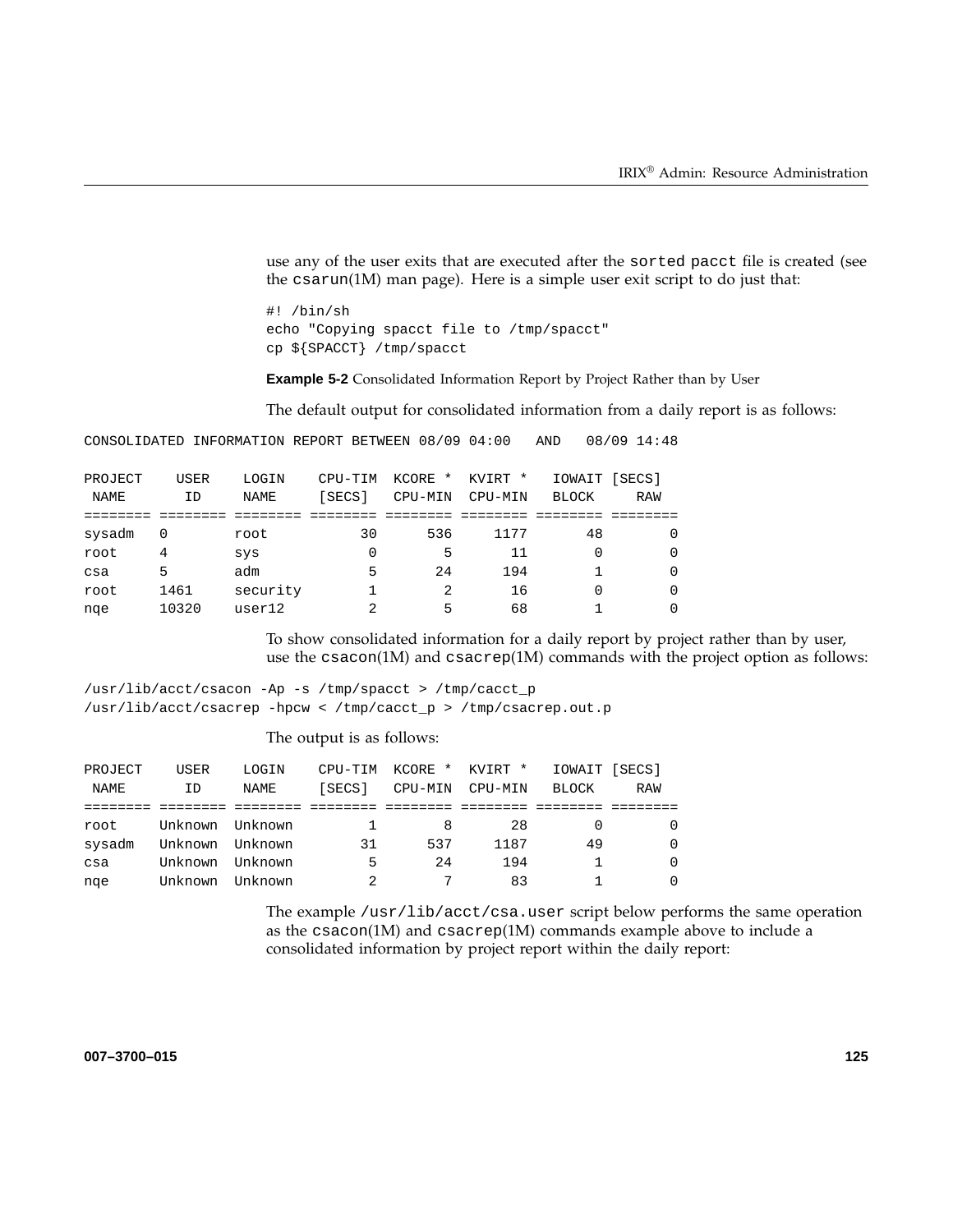```
#!/sbin/sh
#
csacon {\{ALLJOBS\}} -p -s {\{SPACCT\}} > {\{SWM_DIR\}}/cacct_p.S{\{DTIME\}}2> ${NITE_DIR}/Econ.${DTIME}
if [ ${?} -ne 0 ]
then
        CSAERRMSG="REPORT - csacon errors \
                \n\tSee ${NITE_DIR}/Econ.${DTIME} and/or ${NITE_DIR}/fd2log"
        ERROR_EXIT
fi
chgrp ${CHGRP} ${SUM_DIR}/cacct_p.${DTIME}
#
csacrep -hpcw < \frac{1}{2} / Cacct_p. \frac{1}{2} / Cacct_p. \frac{1}{2}> ${SUM_DIR}/conrpt_p.${DTIME} 2> ${NITE_DIR}/Ecrpt_p.${DTIME}
if [ ${?} -ne 0 ]
then
        CSAERRMSG="REPORT - csacrep errors \
                \n\tSee ${NITE_DIR}/Ecrep_p.${DTIME} and/or ${NITE_DIR}/fd2log"
        ERROR_EXIT
fi
#
cd ${SUM_DIR}
echo "${RPTHDR}\n" > tmprprt
echo "Put some header message here\n" >> tmprprt
cat conrpt_p.${DTIME} >> tmprprt
pr -h "${DAYHDR} ${SYSNAME} ${RELMSG}" tmprprt >> rprt.${DTIME}
#
```
If you want the new binary data files (cacct\_p in the user exit example, above) to be used with the periodic report, you need to create a user exit for /usr/lib/acct/csaperiod.

#### **Charging for NQS Jobs**

By default, SBUs are calculated for all NQS jobs regardless of the job's NQS termination code. If you do not want to bill portions of an NQS request, set the appropriate NQS\_TERM\_*xxxx* variable (termination code) in the /etc/csa.conf file to 0, which sets the SBU for this portion to 0.0. By default, all portions of a request are billed.

The following table describes the termination codes: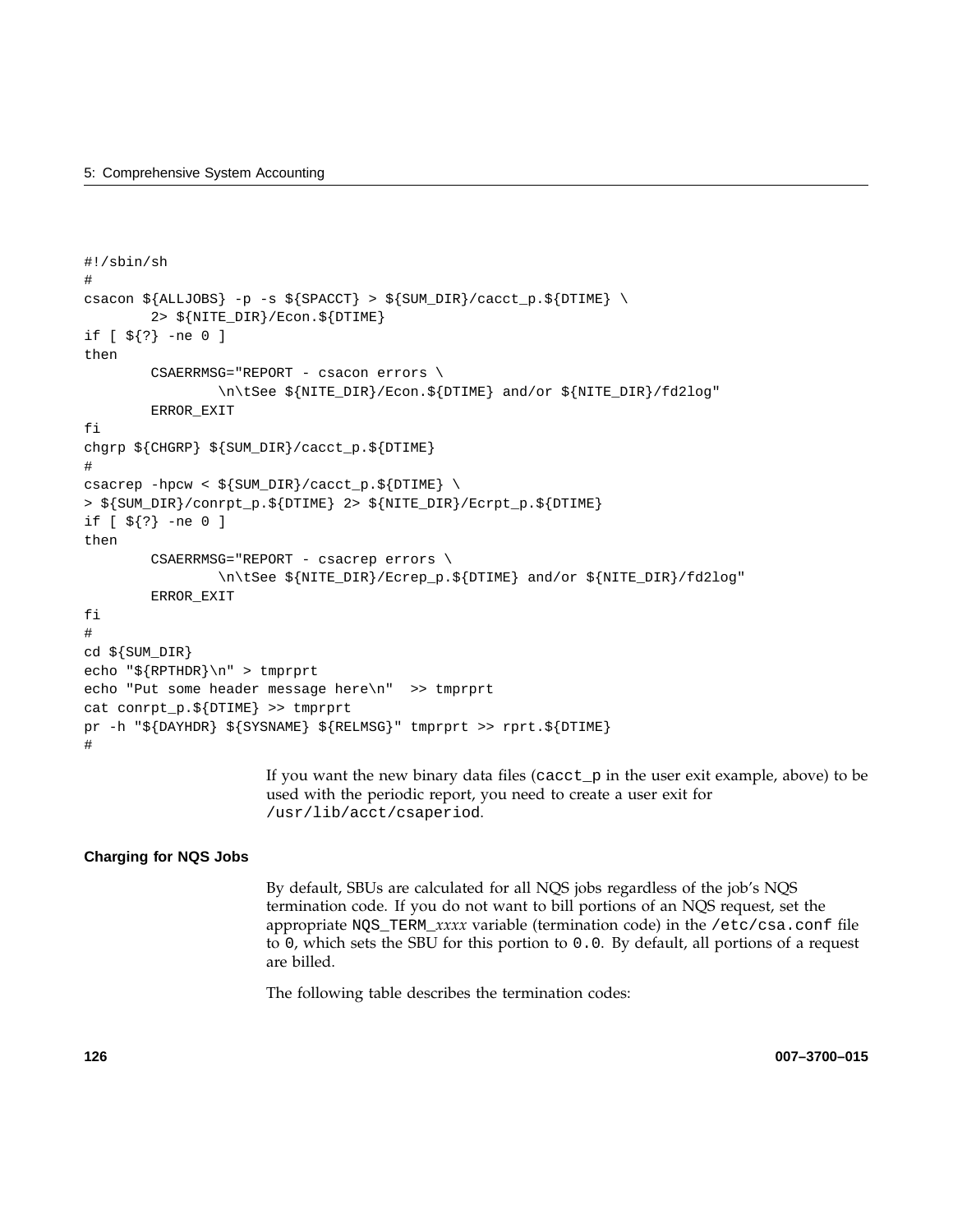| Code             | Description                                                                                                                                                                                                                                                                                                                                                                                          |
|------------------|------------------------------------------------------------------------------------------------------------------------------------------------------------------------------------------------------------------------------------------------------------------------------------------------------------------------------------------------------------------------------------------------------|
| NOS TERM EXIT    | Generated when the request finishes running and is no<br>longer in a queued state. At NQS shutdown time,<br>requests that specified both the -nc (no checkpoint)<br>and -nr (no rerun) options for qsub also have<br>NQS_TERM_EXIT records written. In addition, this<br>record is written for requests that specified the -nr<br>option for qsub and were running at the time of a<br>system crash. |
| NOS_TERM_REQUEUE | Written for running requests that are checkpointed and<br>then requeued when NQS shuts down.                                                                                                                                                                                                                                                                                                         |
| NQS_TERM_PREEMPT | Written when a request is preempted with the qmgr<br>preempt request command.                                                                                                                                                                                                                                                                                                                        |
| NOS_TERM_HOLD    | Written for a request that is checkpointed with the<br>qmgr hold request command. The hold request<br>command differs from the checkpoint done at daemon<br>shutdown time because a "hold" keeps the job from<br>being scheduled until a qmgr release command is<br>executed.                                                                                                                        |
| NOS_TERM_OPRERUN | Written when a request is rerun with the qmgr rerun<br>request command.                                                                                                                                                                                                                                                                                                                              |
|                  | At NQS shutdown time, jobs that cannot be<br>checkpointed and do not have the -nr (no rerun) option<br>for qsub specified have this type of termination record<br>written. The requests are requeued with this status.                                                                                                                                                                               |
| NOS_TERM_RERUN   | Written when a request is a non-operator rerun request.                                                                                                                                                                                                                                                                                                                                              |
|                  |                                                                                                                                                                                                                                                                                                                                                                                                      |

#### **Charging for Workload Management Jobs**

By default, SBUs are calculated for all workload management jobs regardless of the workload management termination code of the job. If you do not want to bill portions of a workload management request, set the appropriate *WKMG\_TERM\_xxxx* variable (termination code) in the /etc/csa.conf file to 0, which sets the SBU for this portion to 0.0. By default, all portions of a request are billed.

The following table describes the termination codes: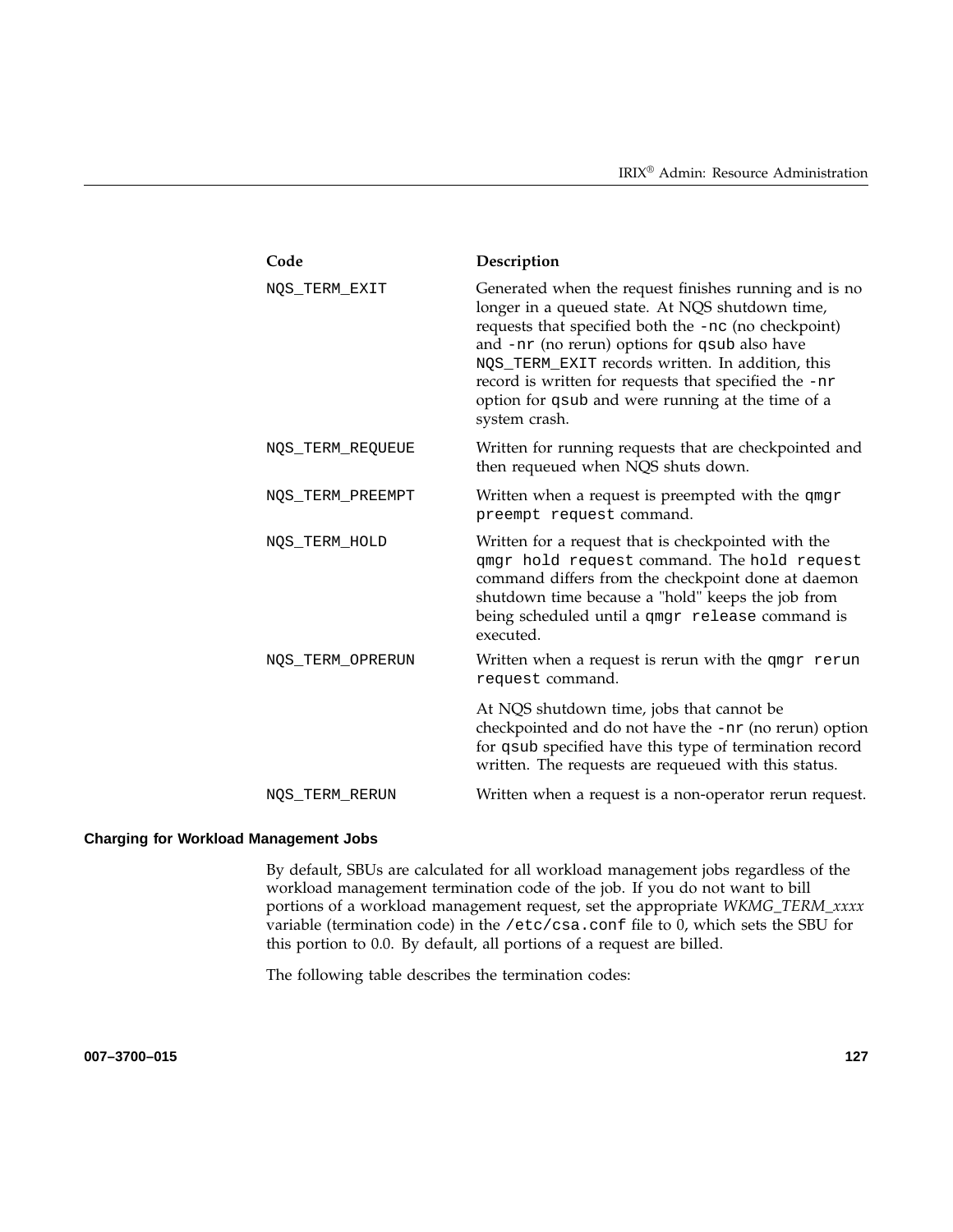| Code              | Description                                                                        |
|-------------------|------------------------------------------------------------------------------------|
| WKMG TERM EXIT    | Generated when the request finishes running and is no<br>longer in a queued state. |
| WKMG TERM REQUEUE | Written for a request that is requeued.                                            |
| WKMG TERM HOLD    | Written for a request that is checkpointed and held.                               |
| WKMG TERM RERUN   | Written when a request is rerun.                                                   |
| WKMG TERM MIGRATE | Written when a request is migrated.                                                |

**Note:** The above descriptions of the termination codes are very generic. Different workload managers will tailor the meaning of these codes to suit their products. LSF currently only uses the WKMG\_TERM\_EXIT termination code.

#### **Tailoring CSA Shell Scripts and Commands**

Modify the following variables in /etc/csa.conf if necessary:

| Variable   | Description                                                                                                                                                                                         |
|------------|-----------------------------------------------------------------------------------------------------------------------------------------------------------------------------------------------------|
| MAIL LIST  | List of users to whom mail is sent if fatal errors are<br>detected in the accounting shell scripts. The default is<br>root and adm.                                                                 |
| WMAIL LIST | List of users to whom mail is sent if warning errors are<br>detected by the accounting scripts at cleanup time. The<br>default is root and adm.                                                     |
| MIN BLKS   | Minimum number of free blocks needed on the file<br>system on which the var/adm/acct directory resides<br>to run csarun or csaperiod. The default is 2000 free<br>blocks. Block size is 1024 bytes. |

#### **Using at to Execute csarun**

You can use the at command instead of cron to execute csarun periodically. If your system is down when csarun is scheduled to run via cron, csarun will not be executed until the next scheduled time. On the other hand, at jobs execute when the machine reboots if their scheduled execution time was during a down period.

You can execute csarun by using at in several ways. For example, a separate script can be written to execute csarun and then resubmit the job at a specified time. Also,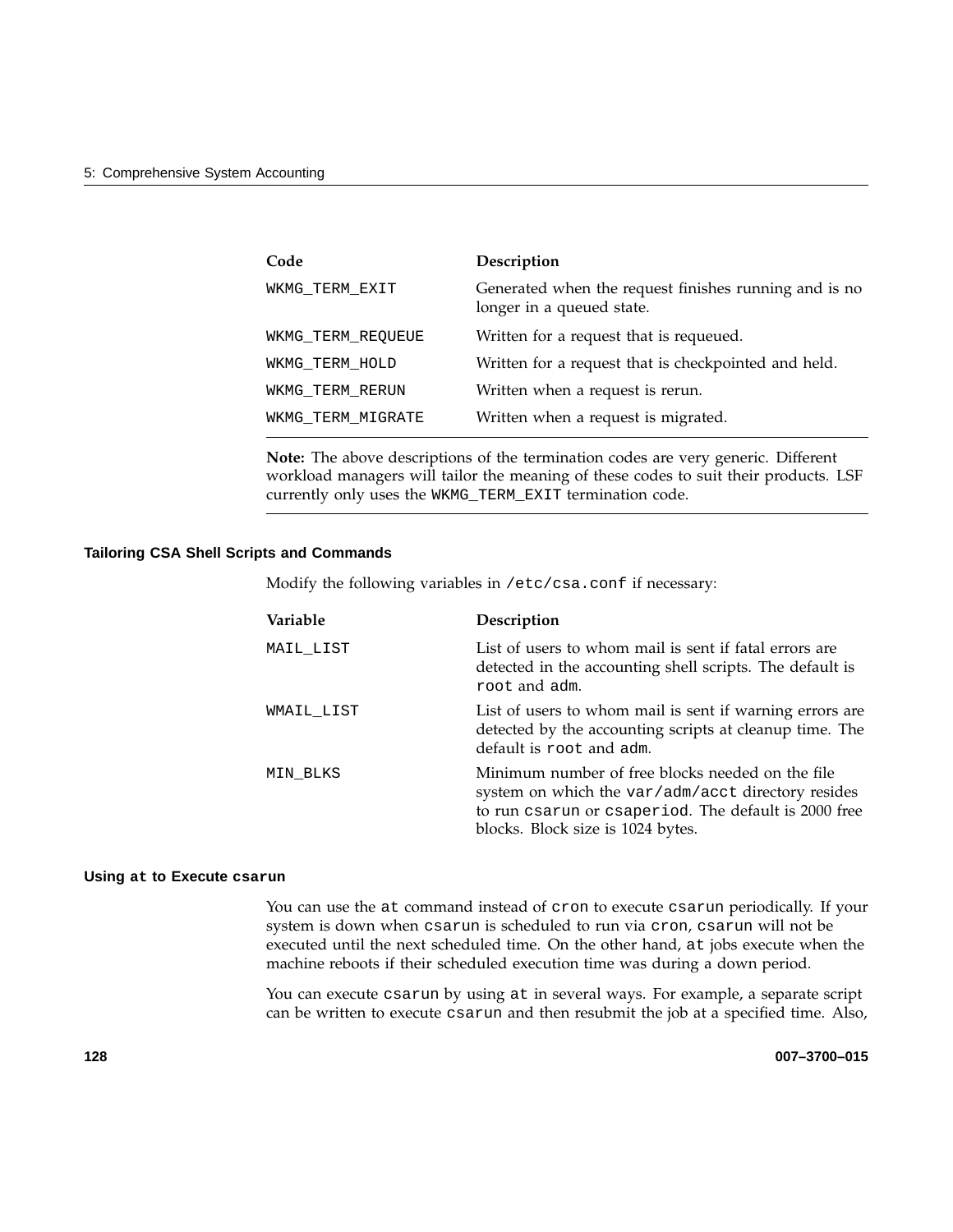an at invocation of csarun could be placed in a user exit script, /usr/lib/acct/csa.user, that is executed from the USEREXIT section of csarun. For more information, see "Setting up User Exits", page 123.

#### **Allowing Non Superusers to Execute CSA**

Your site may want to allow users without superuser permissions to run CSA accounting. CSA can be run by users who are in the group adm and have the  $CAP\_ACCT\_MGT$  capability. See the capability(4) and capabilities(4) man pages for more information on the capability mechanism that provides fine grained control over the privileges of a process.

The following steps describe the process of setting up CSA so it is executed automatically on a daily and periodic basis by a user without superuser permissions. In this example, the user without superuser permissions is adm:

- 1. Ensure that user adm is a member of group adm and has the CAP\_ACCT\_MGT capability.
- 2. Ensure that the following user exits (if they exist) are both readable and executable by user adm:
	- /usr/lib/acct/csa.archive1
	- /usr/lib/acct/csa.archive2
	- /usr/lib/acct/csa.fef
	- /usr/lib/acct/csa.user
	- /usr/lib/acct/csa.puser
- 3. Follow steps 1 through 5 of "Setting Up CSA", page 96, to set up system billing units, record system boot times, and turn off accounting before system shutdown.
- 4. Include an entry similar to the one shown below in /var/spool/cron/crontabs/root so that cron automatically runs dodisk(1m):

0 2 \* \* 4 if /etc/chkconfig csaacct; then /usr/lib/acct/dodisk -c 2> /var/adm/acct/nite/csa/dk2log; fi

The dodisk command must be executed by root, because no other user has the correct permissions to read /dev/dsk/\*. For more information on the dodisk(1M) command, see the dodisk(1M) man page.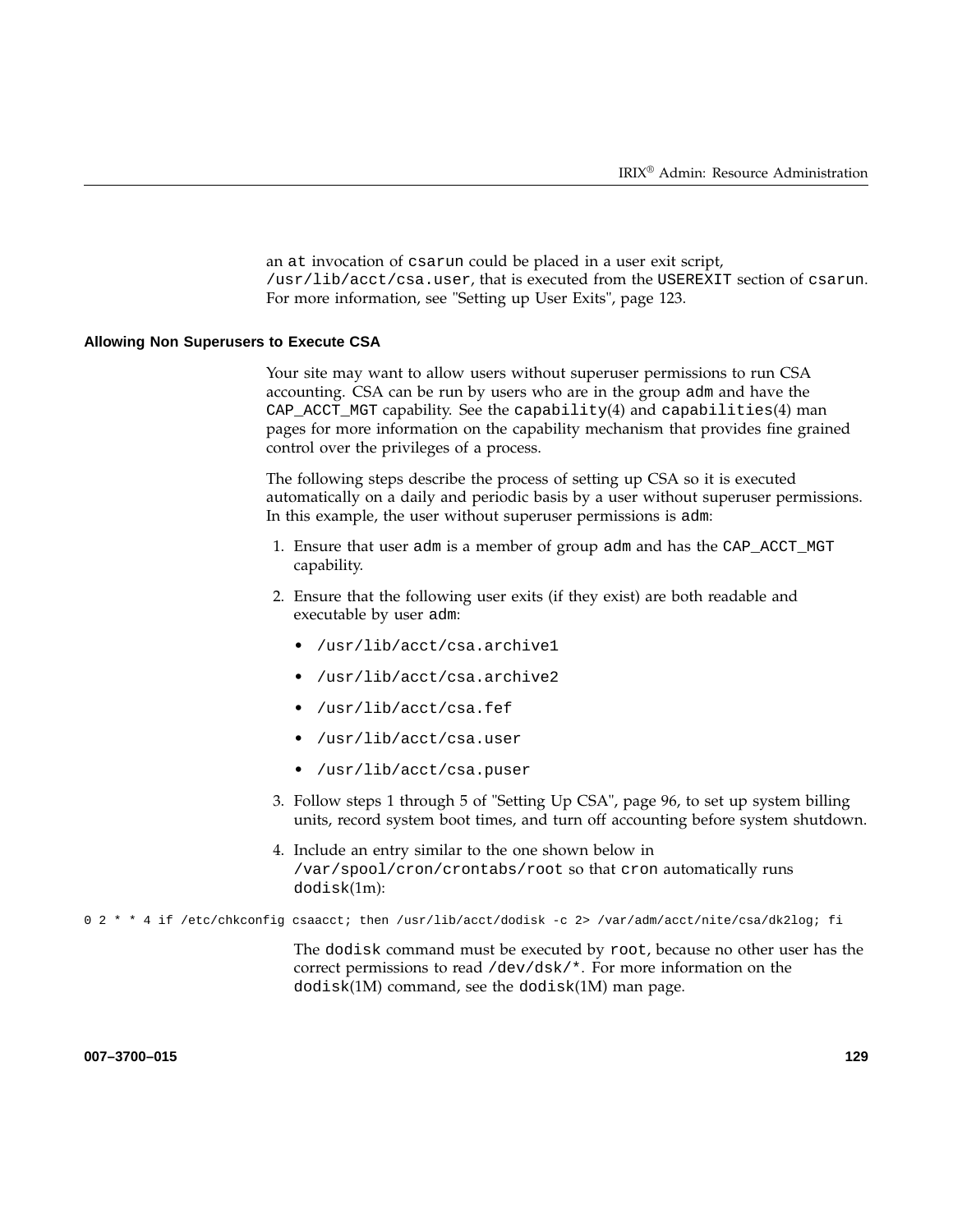5. Include entries similar to the ones shown below in /var/spool/cron/crontabs/adm so that user adm automatically runs daily accounting by using cron:

0 4 \* \* 1-6 su adm -C CAP\_ACCT\_MGT+pi -c "if /etc/chkconfig csaacct; then /usr/lib/acct/csarun 2> /var/adm/acct/nite/csa/fd2log; fi" 5 \* \* \* 1-6 su adm -C CAP\_ACCT\_MGT+pi -c "if /etc/chkconfig csaacct; then /usr/lib/acct/csackpacct; fi"

The csarun command should be executed at a time that allows dodisk to complete. If dodisk does not complete before csarun executes, disk accounting information may be missing or incomplete.

6. To run monthly accounting, place an entry similar to the one below in /var/spool/cron/crontabs/adm (this command generates a monthly report on all consolidated data files found in /var/adm/acct/sum/csa and then deletes those data files):

```
Change the crontab entry for #6 to the following:
  0 5 1 * * if /etc/chkconfig csaacct;
then /usr/lib/acct/csaperiod -r 2> /var/adm/acct/nite/csa/pd2log; fi
```
7. Update the holidays file as described in "Setting Up CSA", page 96.

**Note:** The cron entries listed above only work when the login shell of user adm is sh or ksh.

#### **Using an Alternate Configuration File**

By default, the /etc/csa.conf configuration file is used when any of the CSA commands are executed. You can specify a different file by setting the shell variable CSACONFIG to another configuration file, and then executing the CSA commands.

For example, you would execute the following commands to use the configuration file /tmp/myconfig while executing csarun:

CSACONFIG=/tmp/myconfig /usr/lib/acct/csarun 2> /var/adm/acct/nite/fd2log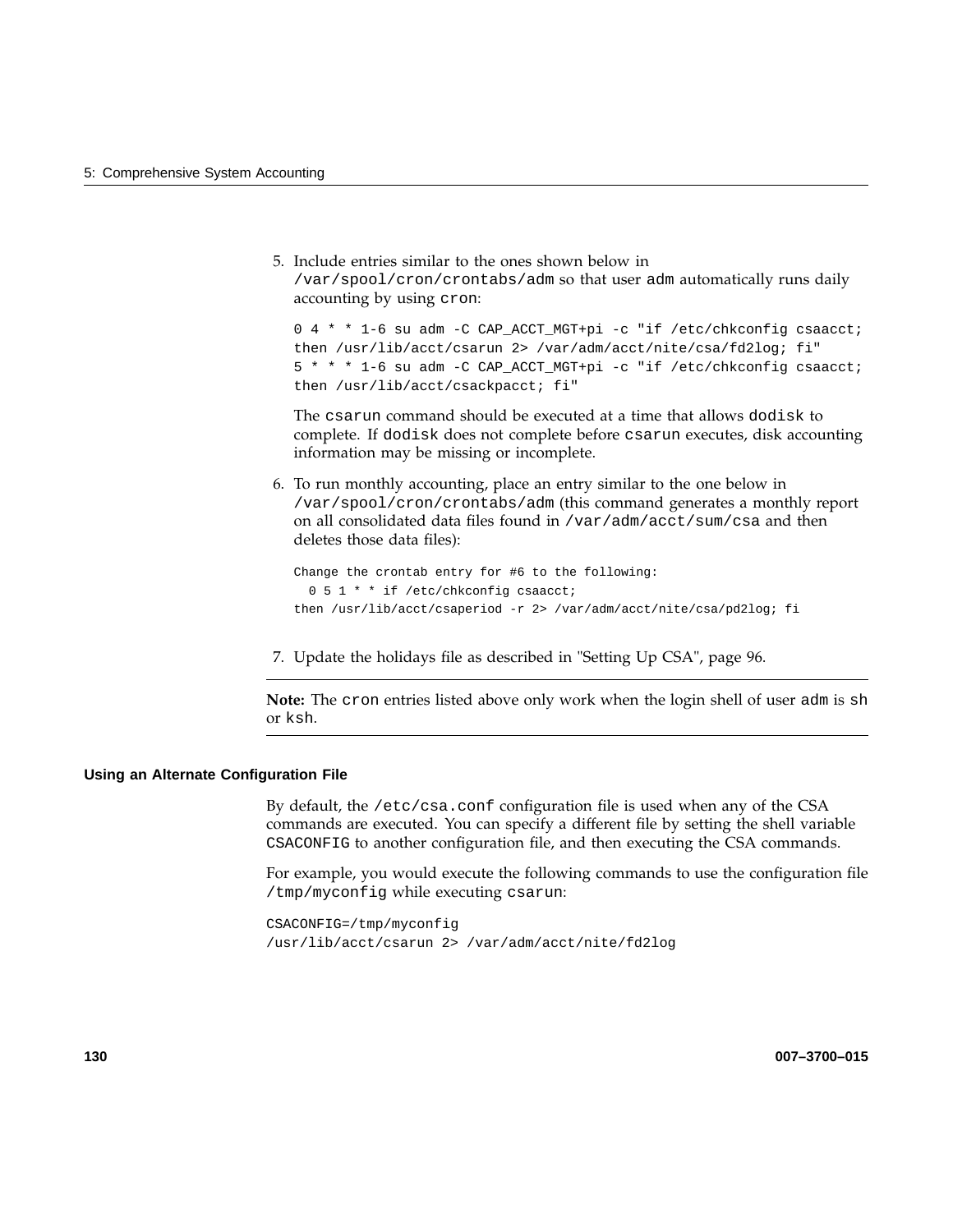# **CSA Reports**

You can use CSA to create accounting reports. The reports can be used to help track system usage, monitor performance, and charge users for their time on the system.

The CSA daily reports are located in the /var/adm/acct/sum/csa directory; periodic reports are located in the /var/adm/acct/fiscal/csa directory. To view the reports, go to the ASCII file rprt.*MMDDhhmm* in the report directories.

The CSA reports contain more detailed data than the other accounting reports. For CSA accounting, daily reports are generated by the csarun command. The daily report includes the following:

- disk usage statistics
- unfinished job information
- command summary data
- consolidated accounting report
- last login information
- daemon usage report

Periodic reports are generated by the csaperiod command. You can also create a disk usage report using the diskusg command.

#### **CSA Daily Report**

This section describes the following reports:

- "Consolidated Information Report", page 132
- "Unfinished Job Information Report", page 132
- "Disk Usage Report", page 132
- "Command Summary Report", page 133
- "Last Login Report", page 133
- "Daemon Usage Report", page 134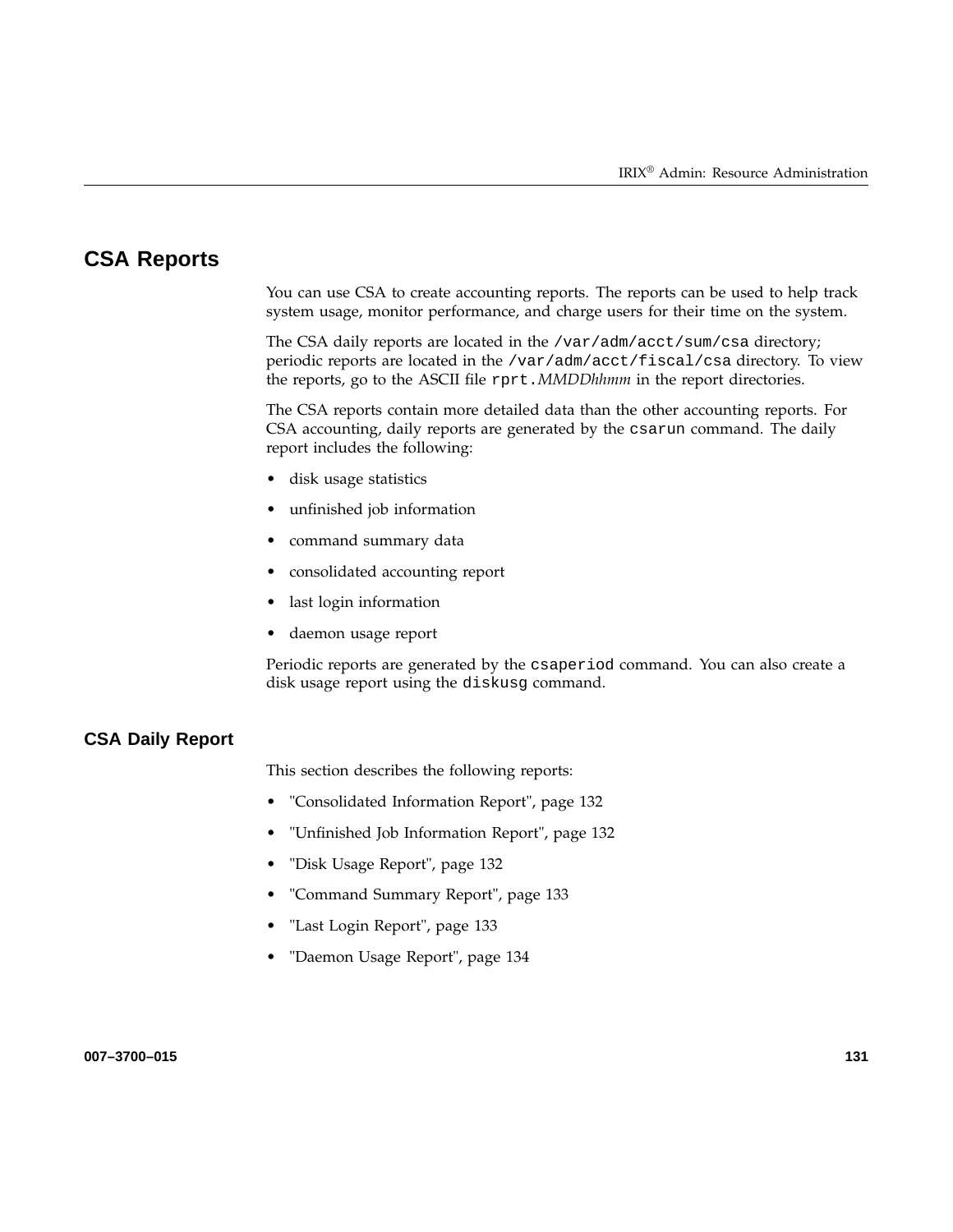#### **Consolidated Information Report**

The Consolidated Information Report is sorted by user ID and then project ID. The following usage values are the total amount of resources used by all processes for the specified user and project during the reporting period.

| Heading                                  | Description                                                                                        |
|------------------------------------------|----------------------------------------------------------------------------------------------------|
| PROJECT NAME                             | Project associated with this resource usage information                                            |
| <b>USER ID</b>                           | User identifier                                                                                    |
| LOGIN NAME                               | Login name for the user identifier                                                                 |
| <b>CPU TIME</b>                          | Total accumulated CPU time in seconds                                                              |
| <b>KCORE * CPU-MIN</b>                   | Total accumulated amount of Kbytes of core (physical)<br>memory used per minute of CPU time        |
| KVIRT * CPU-MIN                          | Total accumulated amount of Kbytes of virtual memory<br>used per minute of CPU time                |
| <b>IOWAIT BLOCK</b><br><b>IOWAIT RAW</b> | Total accumulated block I/O wait time in seconds<br>Total accumulated raw I/O wait time in seconds |

#### **Unfinished Job Information Report**

The Unfinished Job Information Report describes jobs which have not terminated and are recycled into the next accounting period.

| Heading    | Description                                 |
|------------|---------------------------------------------|
| JOB ID     | Job identifier                              |
| USERS      | Login name of the owner of this job         |
| PROJECT ID | Project identifier associated with this job |
| STARTED    | Beginning time of this job                  |

#### **Disk Usage Report**

The Disk Usage Report describes the amount of disk resource consumption by login name.

There are no column headings for this report. The first column gives the user identifier. The second column gives the login name associated with the user identifier. The third column gives the number of disk blocks used by this user.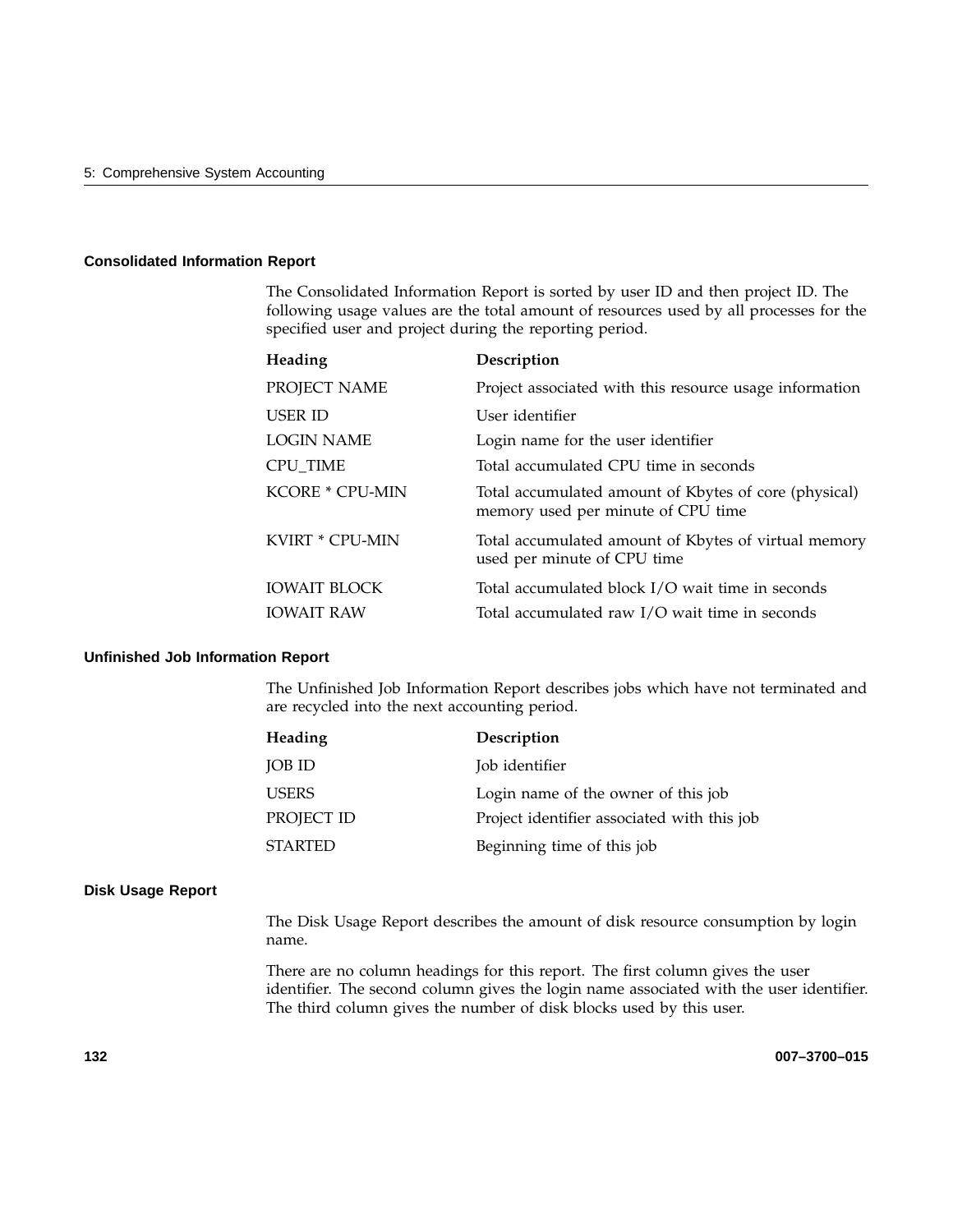#### **Command Summary Report**

The Command Summary Report summarizes command usage during this reporting period. The usage values are the total amount of resources used by all invocations of the specified command. Commands which were run only once are combined together in the "\*\*\*other" entry. Only the first 44 command entries are displayed in the daily report. The periodic report displays all command entries.

| Heading                              | Description                                                                     |
|--------------------------------------|---------------------------------------------------------------------------------|
| <b>COMMAND NAME</b>                  | Name of the command (program)                                                   |
| NUMBER OF<br><b>COMMANDS</b>         | Number of times this command was executed                                       |
| <b>TOTAL</b><br><b>KCORE-MINUTES</b> | Total amount of Kbytes of core (physical) memory used<br>per minute of CPU time |
| <b>TOTAL</b><br><b>KVIRT-MINUTES</b> | Total amount of Kbytes of virtual memory used per<br>minute of CPU time         |
| <b>TOTAL CPU</b>                     | Total amount of CPU time used in minutes                                        |
| <b>TOTAL REAL</b>                    | Total amount of real (wall clock) time used in minutes                          |
| <b>MEAN SIZE KCORE</b>               | Average amount of core (physical) memory used in<br>Kbytes                      |
| <b>MEAN SIZE KVIRT</b>               | Average amount of virtual memory used in Kbytes                                 |
| <b>MEAN CPU</b>                      | Average amount of CPU time used in minutes                                      |
| <b>HOG FACTOR</b>                    | Total CPU time used divided by the total real time<br>(elapsed time)            |
| <b>K-CHARS READ</b>                  | Total number of characters read in Kbytes                                       |
| <b>K-CHARS WRITTEN</b>               | Total number of characters written in Kbytes                                    |
| <b>BLOCKS READ</b>                   | Total number of blocks read                                                     |
| <b>BLOCKS WRITTEN</b>                | Total number of blocks written                                                  |

#### **Last Login Report**

The Last Login Report shows the last login date for each login account listed.

There are no column headings for this report. The first column is the last login date. The second column is the login account name.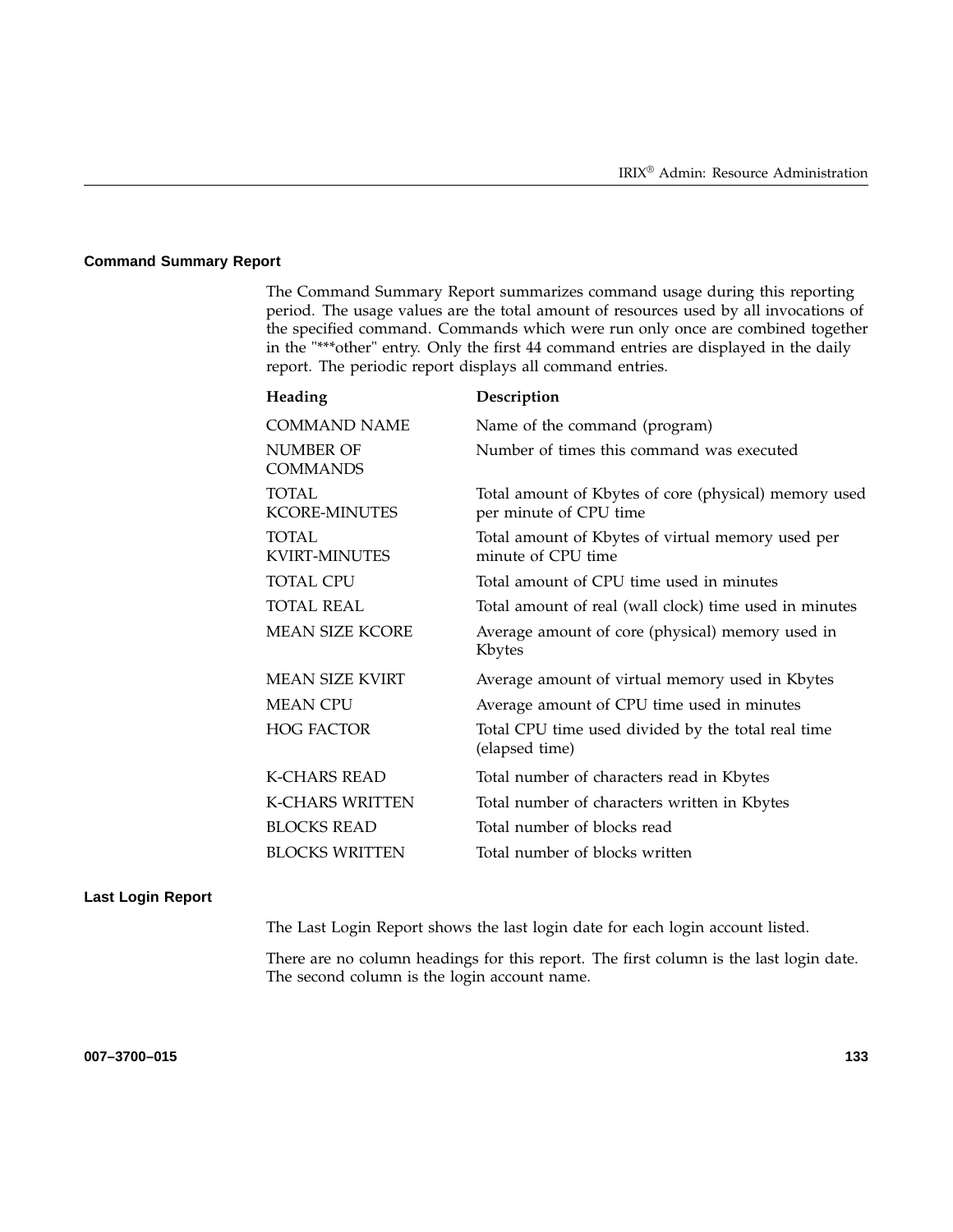#### **Daemon Usage Report**

Daemon Usage Report shows reports usage of the NQS or workload management, and tape daemons. This report has several individual reports depending upon if there was NQS, workload management, or tape daemon activity within this reporting period.

The Job Type Report gives the NQS and interactive job usage count.

| Heading         | Description                                                                                                    |
|-----------------|----------------------------------------------------------------------------------------------------------------|
| Job Type        | Type of job (interactive or NQS or workload<br>management)                                                     |
| Total Job Count | Number and percentage of jobs per job type                                                                     |
| Tape Jobs       | Number and percentage of tape jobs associated with<br>these interactive and NQS or workload management<br>jobs |

The CPU Usage Report gives the NQS or workload management and interactive job usage related to CPU usage.

| Heading         | Description                                                                                                            |
|-----------------|------------------------------------------------------------------------------------------------------------------------|
| Job Type        | Type of job (interactive or NQS or workload)<br>management)                                                            |
| Total CPU Time  | Total amount of CPU time used in seconds and<br>percentage of CPU time                                                 |
| System CPU Time | Amount of system CPU time used of the total and the<br>percentage of the total time which was system CPU<br>time usage |
| User CPU Time   | Amount of user CPU time used of the total and the<br>percentage of the total time which was user CPU time<br>usage     |

The Tape Usage Report gives the NQS or workload management and interactive job usage related to tape activity for these jobs.

| Heading      | Description                                                |
|--------------|------------------------------------------------------------|
| Job Type     | Type of job (interactive or NQS or workload<br>management) |
| Device Group | Tape device group name                                     |

**134 007–3700–015**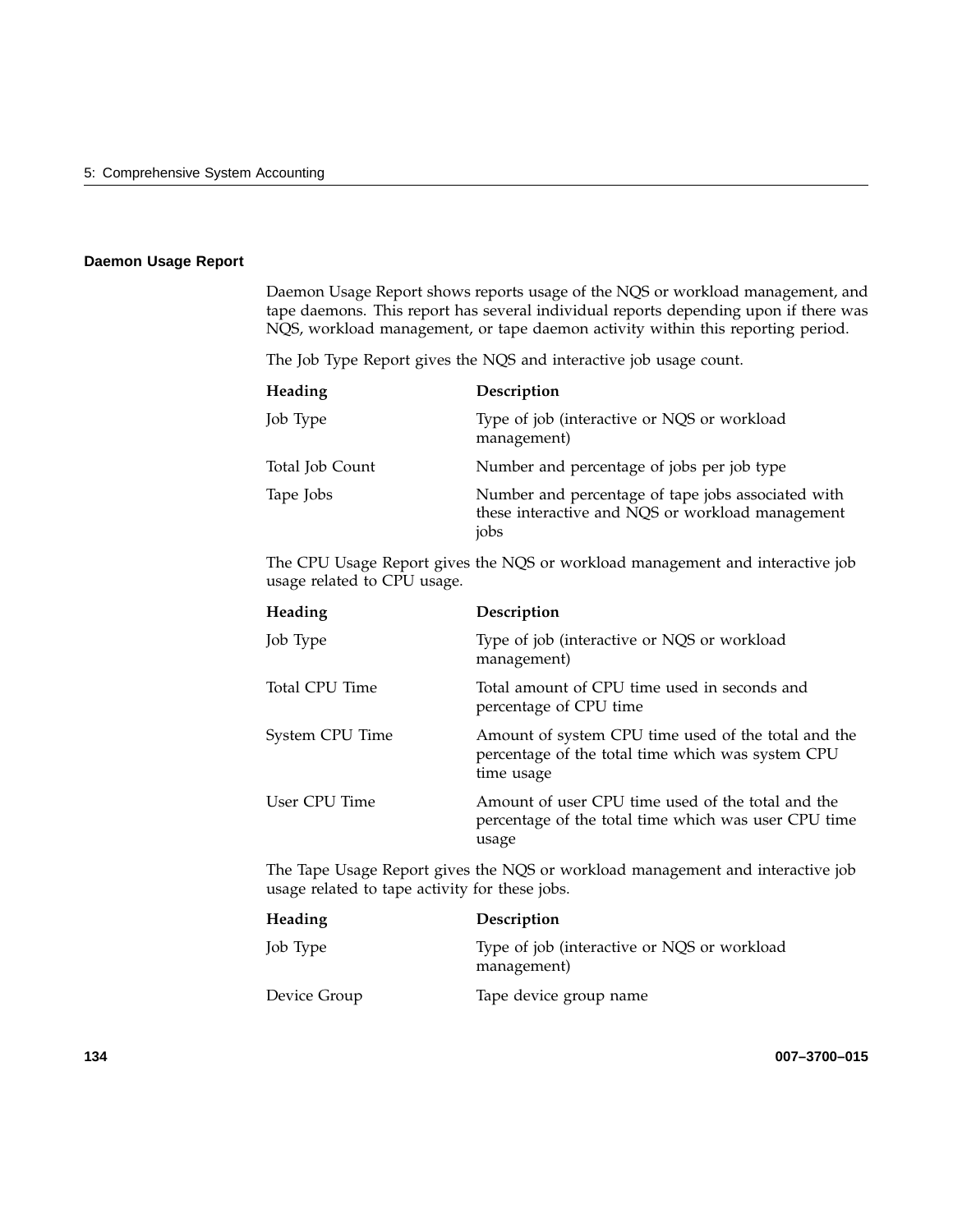| Rsv Time       | Tape reservation time in seconds          |
|----------------|-------------------------------------------|
| Mounts         | Number of tape mounts                     |
| KBytes Read    | Tape amount read in Kbytes                |
| KBytes Written | Tape amount written in Kbytes             |
| User CPU       | Amount of user CPU time used in seconds   |
| Sys CPU        | Amount of system CPU time used in seconds |

The Batch Queue Report gives the following information for each NQS or workload management queue.

| Queue Name     | Name of the NQS or workload management queue                                                        |
|----------------|-----------------------------------------------------------------------------------------------------|
| Number of Jobs | Number of jobs initiated from this queue                                                            |
| CPU Time       | Amount of system and user CPU times used by jobs<br>from this queue and percentage of CPU time used |
| Used Tapes     | How many jobs from this queue used tapes                                                            |
| Ave Queue Wait | Average queue wait time before initiation in seconds                                                |

# **Periodic Report**

This section describes two periodic reports as follows:

- "Consolidated accounting report", page 135
- "Command summary report", page 136

#### **Consolidated accounting report**

The following usage values for the Consolidated accounting report are the total amount of resources used by all processes for the specified user and project during the reporting period.

| Heading      | Description                                             |
|--------------|---------------------------------------------------------|
| PROJECT NAME | Project associated with this resource usage information |
| USER ID      | User identifier                                         |
| LOGIN NAME   | Login name for the user identifier                      |
| CPU TIME     | Total accumulated CPU time in seconds                   |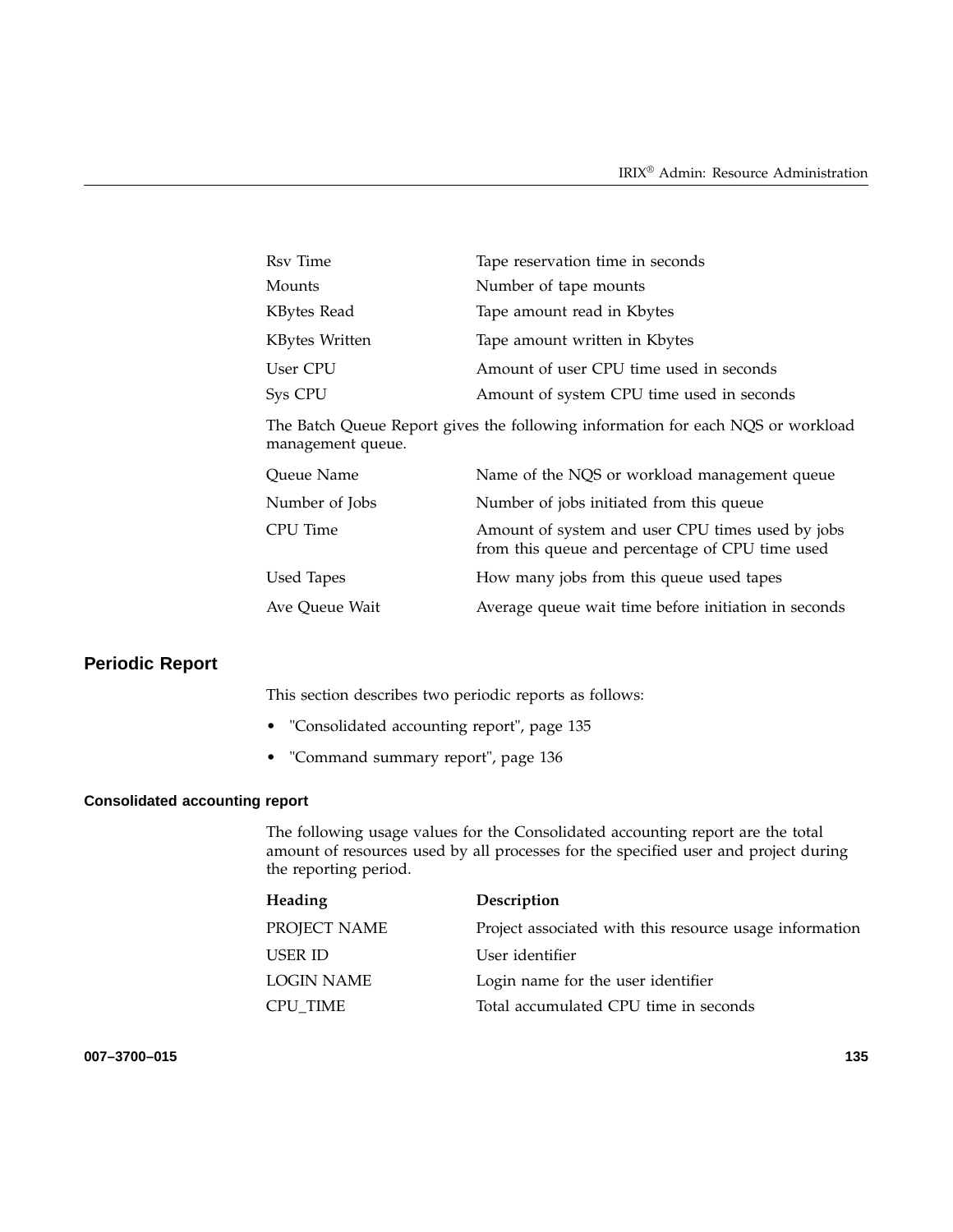| <b>KCORE * CPU-MIN</b> | Total accumulated amount of Kbytes of core (physical)<br>memory used per minute of CPU time of processes |
|------------------------|----------------------------------------------------------------------------------------------------------|
| KVIRT * CPU-MIN        | Total accumulated amount of Kbytes of virtual memory<br>used per minute of CPU time                      |
| <b>IOWAIT BLOCK</b>    | Total accumulated block I/O wait time in seconds                                                         |
| <b>IOWAIT RAW</b>      | Total accumulated raw I/O wait time in seconds                                                           |
| <b>DISK BLOCKS</b>     | Total number of disk blocks used                                                                         |
| <b>DISK SAMPLES</b>    | Number of times disk accounting was run to obtain the<br>disk blocks used value                          |
| <b>FEE</b>             | Total fees charged to this user from csachargefee(1M)                                                    |
| <b>SBUs</b>            | System billing units charged to this user and project                                                    |

#### **Command summary report**

The following information summarizes command usage during the defined reporting period. The usage values are the total amount of resources used by all invocations of the specified command. Unlike the daily command summary report, the periodic command summary report displays all command entries. Commands executed only once are not combined together into an "\*\*\*other" entry but are listed individually in the periodic command summary report.

| Heading                              | Description                                                                     |
|--------------------------------------|---------------------------------------------------------------------------------|
| <b>COMMAND NAME</b>                  | Name of the command (program)                                                   |
| NUMBER OF<br><b>COMMANDS</b>         | Number of times this command was executed                                       |
| <b>TOTAL</b><br><b>KCORE-MINUTES</b> | Total amount of Kbytes of core (physical) memory used<br>per minute of CPU time |
| <b>TOTAL</b><br><b>KVIRT-MINUTES</b> | Total amount of Kbytes of virtual memory used per<br>minute of CPU time         |
| <b>TOTAL CPU</b>                     | Total amount of CPU time used in minutes                                        |
| <b>TOTAL REAL</b>                    | Total amount of real (wall clock) time used in minutes                          |
| <b>MEAN SIZE KCORE</b>               | Average amount of core (physical) memory used in<br>Kbytes                      |
| <b>MEAN SIZE KVIRT</b>               | Average amount of virtual memory used in Kbytes                                 |
| MEAN CPU                             | Average amount of CPU time used in minutes                                      |

**136 007–3700–015**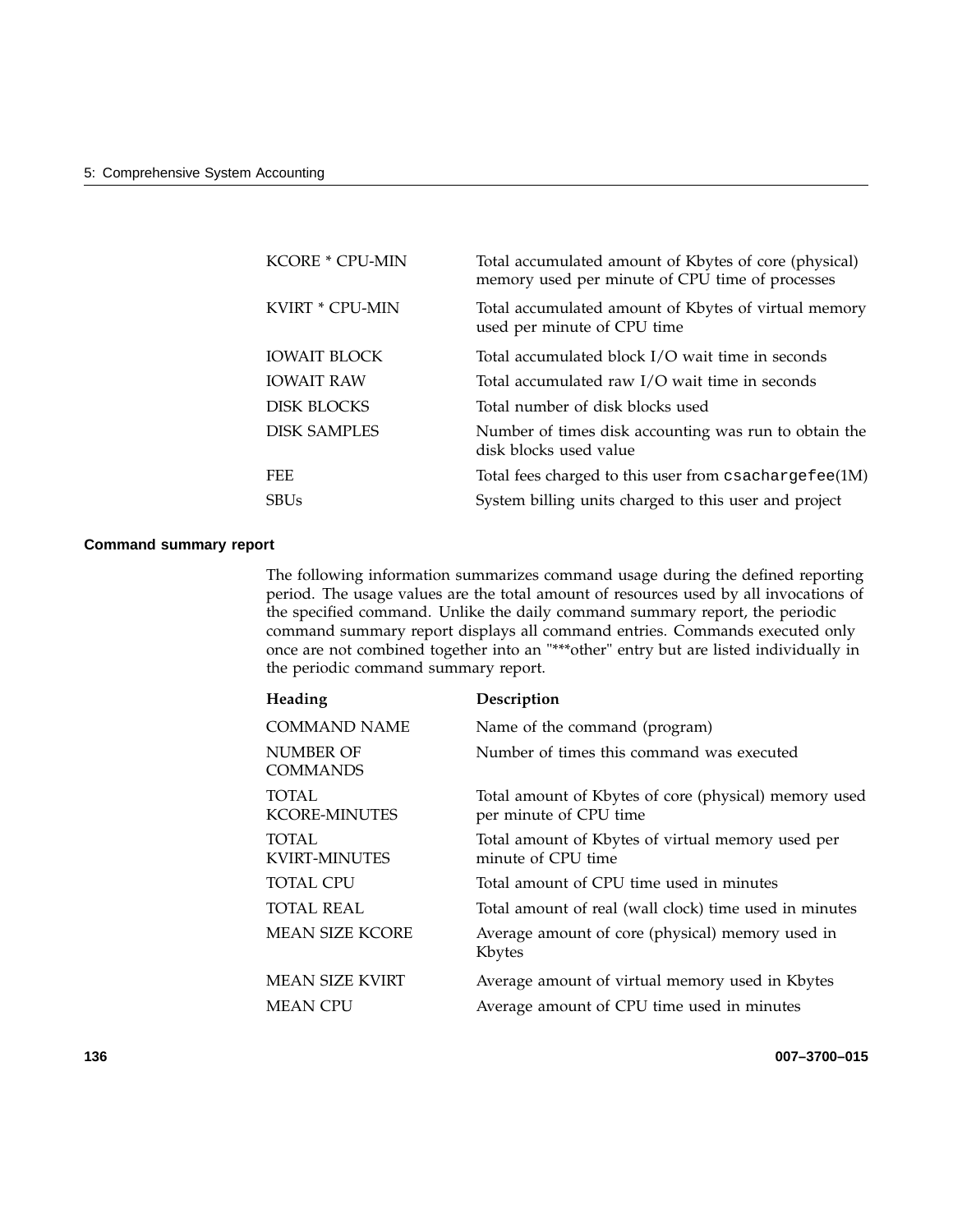| <b>HOG FACTOR</b>      | Total CPU time used divided by the total real time<br>(elapsed time) |
|------------------------|----------------------------------------------------------------------|
| <b>K-CHARS READ</b>    | Total number of characters read in Kbytes                            |
| <b>K-CHARS WRITTEN</b> | Total number of characters written in Kbytes                         |
| <b>BLOCKS READ</b>     | Total number of blocks read                                          |
| <b>BLOCKS WRITTEN</b>  | Total number of blocks written                                       |

# **CSA and Existing IRIX Software**

This section describes some changes and additions to existing documentation for the IRIX operating system.

### **acct**(1M) **Man Page**

The acctdisk command contains a -c option that reads standard input and converts records to cacct format, which it writes to standard output.

#### **acctsh**(1M) **Man Page**

The lastlogin(1M) command contains a -c option with an *infile* argument that specifies that lastlogin should process *infile*, which is a consolidated accounting file in cacct format.

The dodisk command information is now contained in a new dodisk(1M) man page.

#### **dodisk**(1M) **Man Page**

The IRIX 6.5.8 release introduced a new dodisk(1M) man page. The dodisk command information was previously in the acctsh(1M) man page.

#### **explain**(1) **Man Page**

CSA uses the message catalog system. There are two files that CSA uses for the message catalog: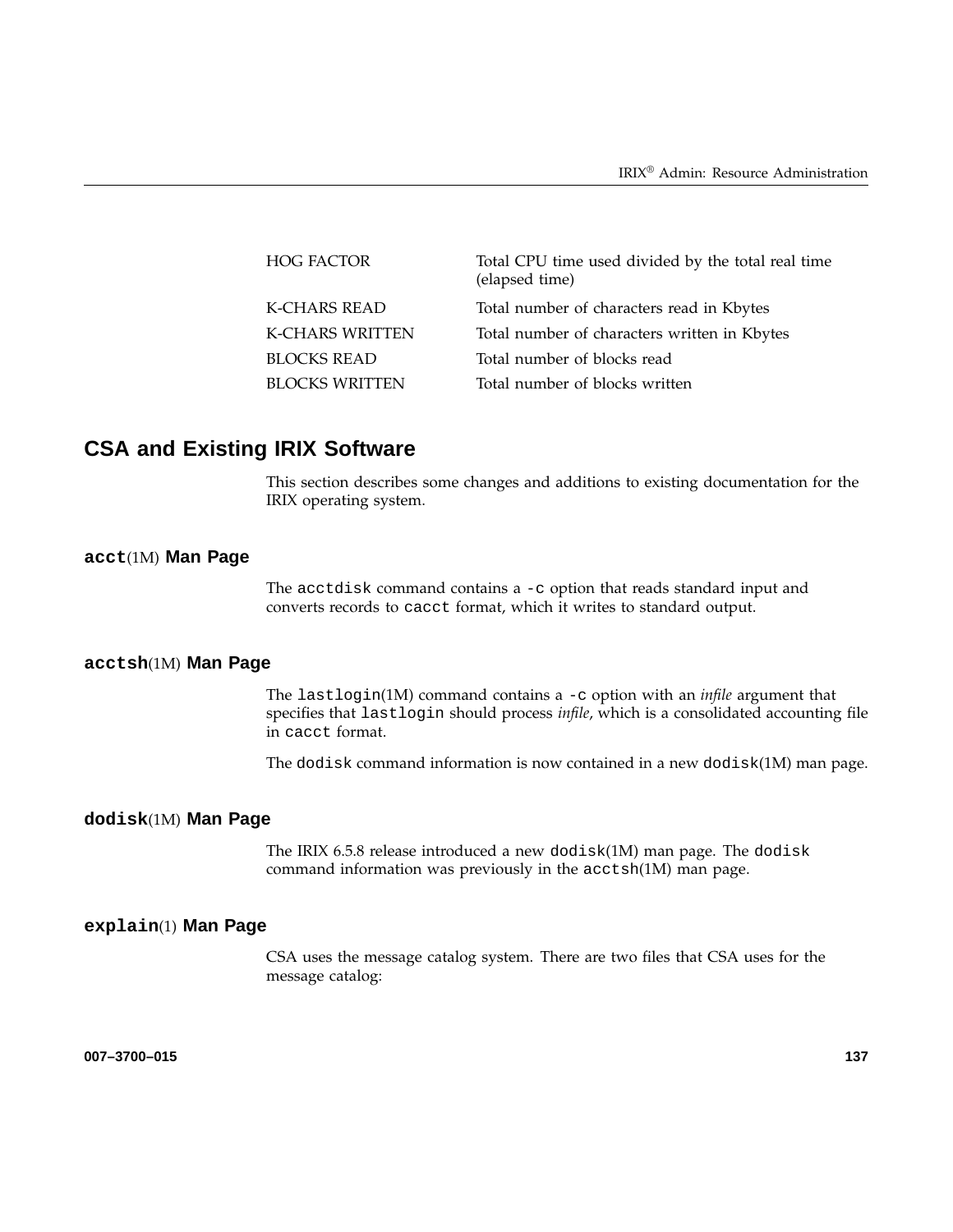- /usr/lib/locale/C/LC\_MESSAGES/acct.cat
- /usr/lib/locale/C/LC\_MESSAGES/acct.exp

The group code acct for the CSA Software Product has been added to the explain(1) page in the 6.5.8f release of the IRIX operating system.

#### **capabilities**(4) **Man Page**

Basic accounting and CSA require the same capability. CAP\_ACCT\_MGT is the privilege required to use accounting setup system calls, acct(2). The same privilege is required to use the new  $\arctan(3c)$  call.  $\arctan(3c)$  has been added to the capabilities(4) man page in the 6.5.8f release of the IRIX operating system.

# **Migrating Accounting Data**

No changes have been made to basic accounting or extended accounting records. There is no migration of accounting data between these two IRIX accounting methods and CSA. That is, basic accounting commands should continue to be used with basic accounting, and third party packages should continue to be used with extended accounting data.

CSA accounting commands can only be used with CSA accounting data. CSA commands cannot process basic accounting or extended accounting records. Basic accounting commands cannot process CSA generated accounting data.

### **CSA Man Pages**

The man command provides online help on all resource management commands. To view a man page online, type man *commandname*.

### **User-Level Man Pages**

The following user-level man pages are provided with CSA software:

**138 007–3700–015**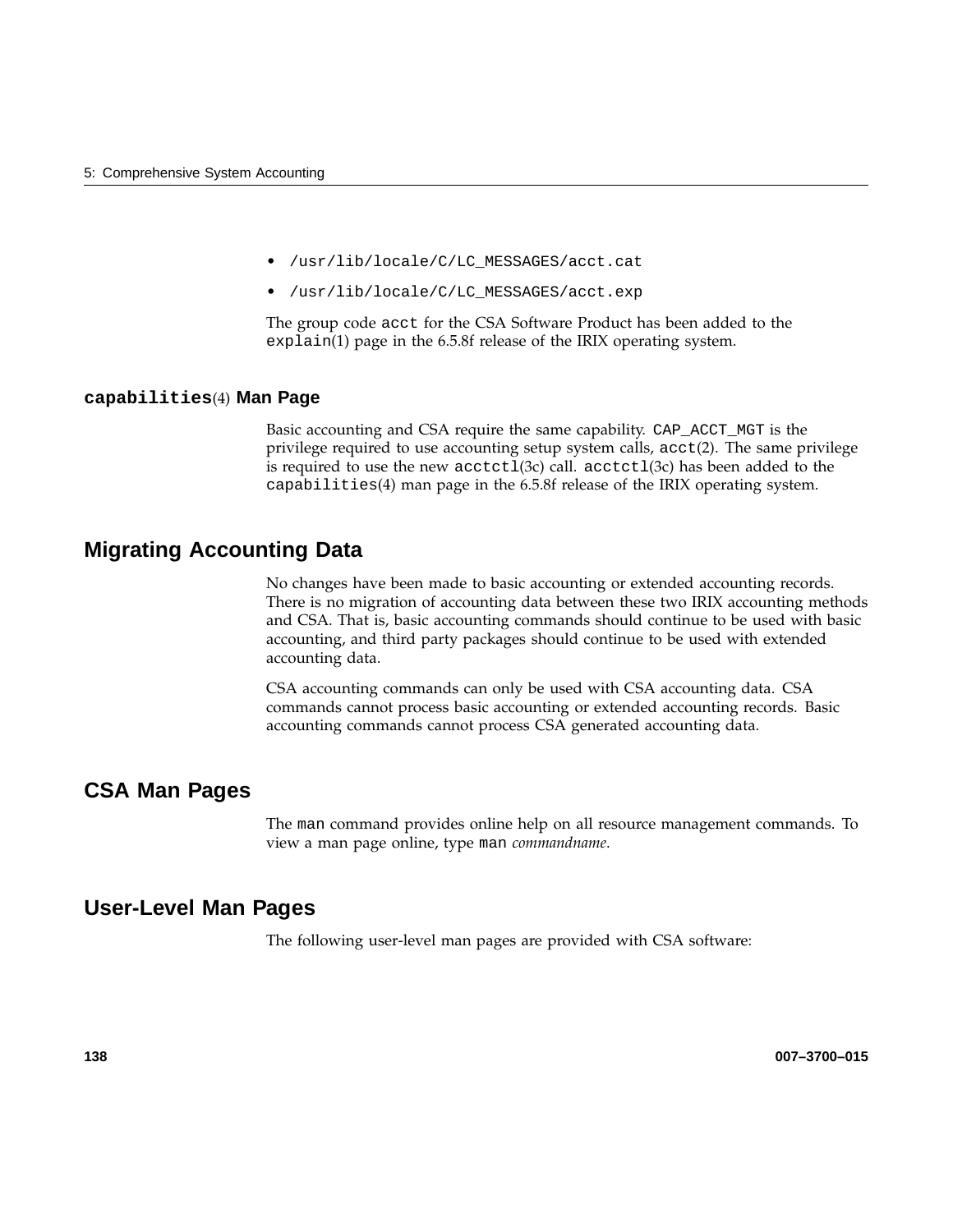| User-level man page  | Description                                           |
|----------------------|-------------------------------------------------------|
| $\mathtt{csacom}(1)$ | Searches and prints the CSA process accounting files. |
| ja $(1)$             | Starts and stops user job accounting information.     |

# **Administrator Man Pages**

The following administrator man pages are provided with CSA software:

| Administrator man page    | Description                                                                  |
|---------------------------|------------------------------------------------------------------------------|
| csaaddc(1m)               | Combines cacct records.                                                      |
| csabuild(1m)              | Organizes accounting records into<br>job records.                            |
| $\csc{hargefee(1m)}$      | Charges a fee to a user.                                                     |
| $\texttt{csackpacct}(1m)$ | Checks the size of the CSA process<br>accounting file.                       |
| csacms(1m)                | Summarizes command usage from<br>per-process accounting records.             |
| $\text{csacon}(1m)$       | Condenses records from the<br>sorted pacct file.                             |
| $\cscrep(1m)$             | Reports on consolidated accounting<br>data.                                  |
| csadrep(1m)               | Reports daemon usage.                                                        |
| $\texttt{csaedit}(1m)$    | Displays and edits the accounting<br>information.                            |
| $c$ sagetconfig $(1m)$    | Searches the accounting<br>configuration file for the specified<br>argument. |
| csajrep(1m)               | Prints a job report from the sorted<br>pacct file.                           |
| $\cscy(1m)$               | Recycles unfinished jobs into the<br>next accounting run.                    |

**007–3700–015 139**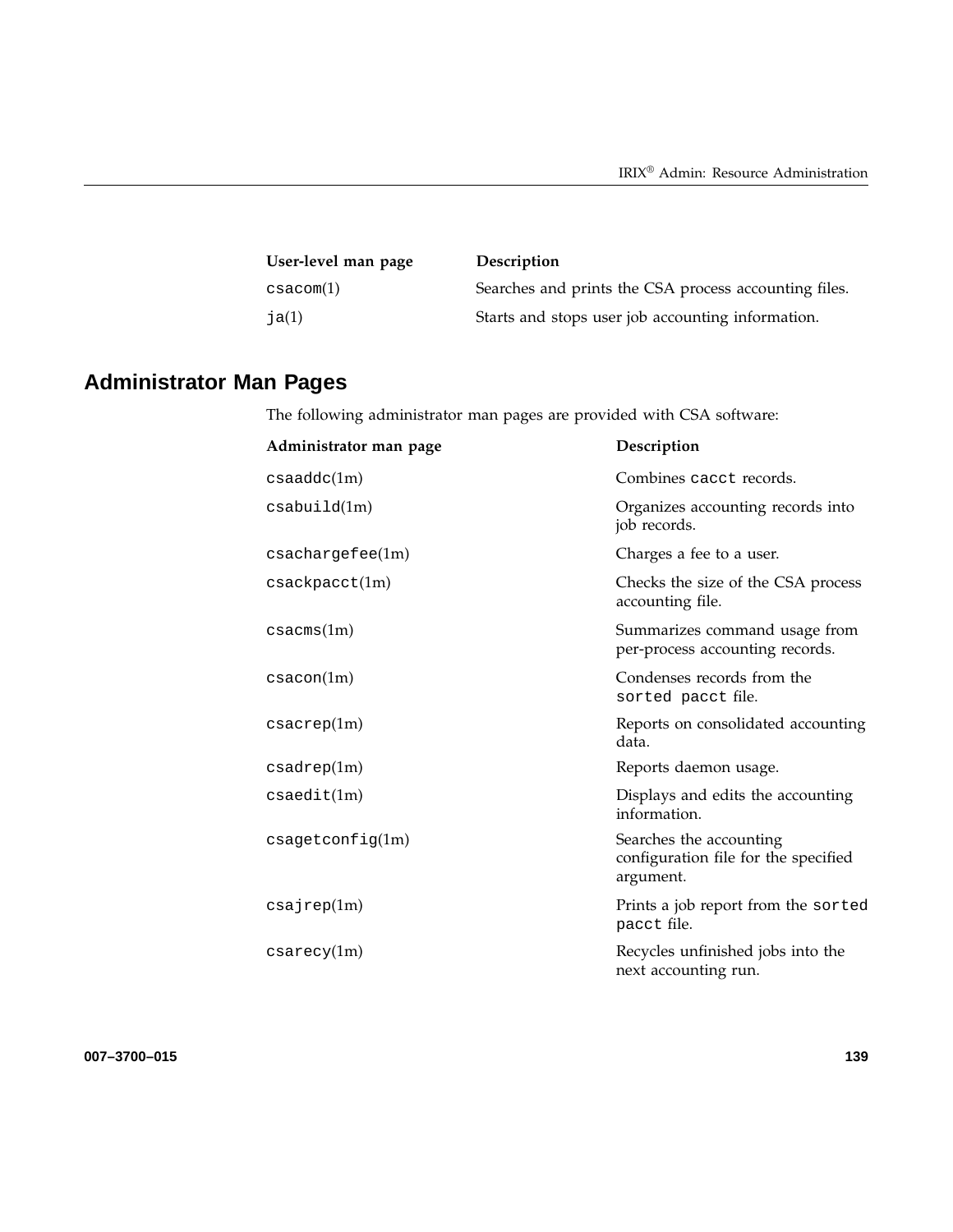| $\texttt{csaswidth}(1\text{m})$ | Checks the status of, enables or<br>disables the different types of CSA,<br>and switches accounting files for<br>maintainability. |
|---------------------------------|-----------------------------------------------------------------------------------------------------------------------------------|
| $\cscaryerify(1m)$              | Verifies that the accounting records<br>are valid.                                                                                |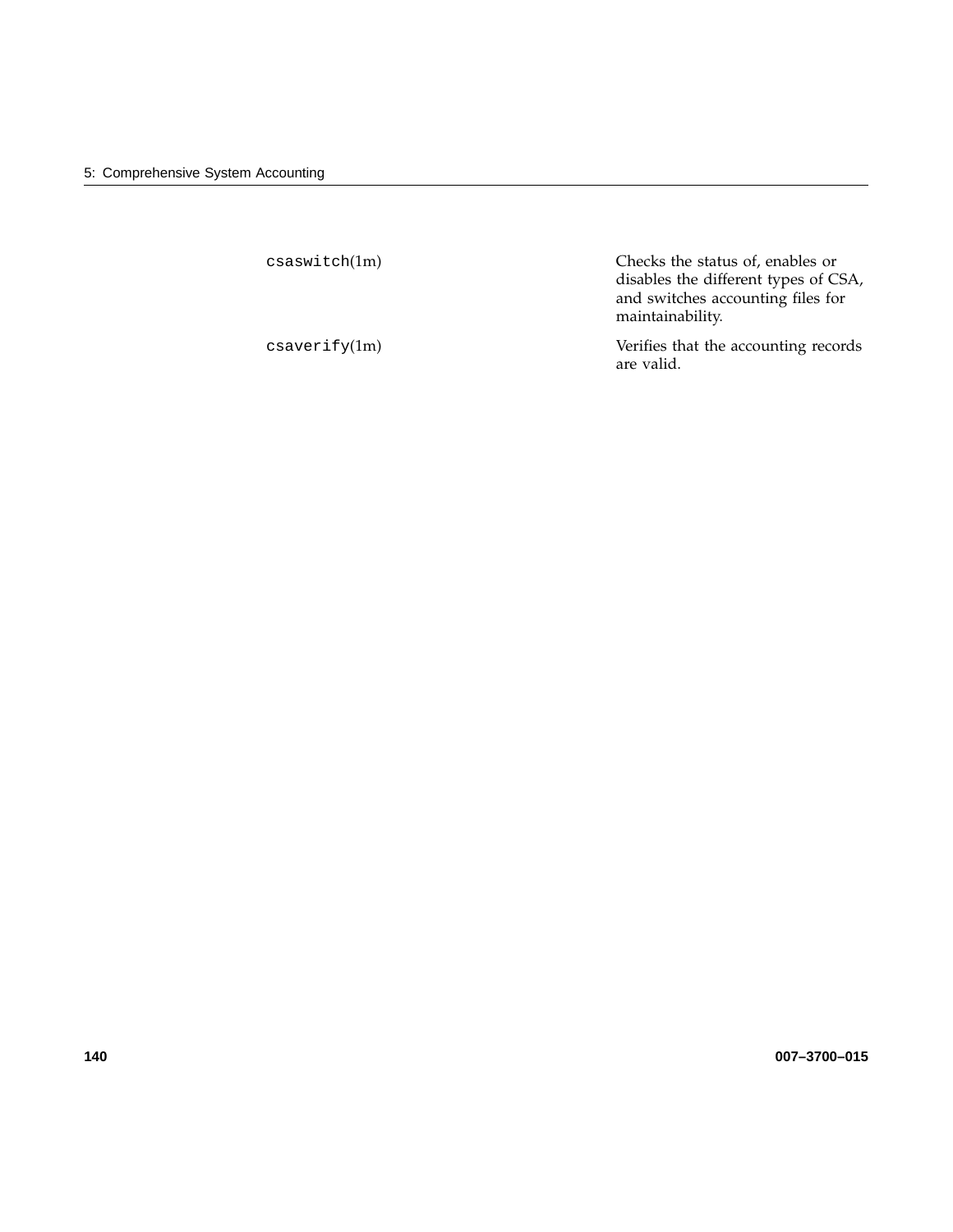*Chapter 6*

# **IRIX Memory Usage**

This section describes commands that provide information about physical and virtual memory usage on the IRIX operating system.

This chapter contains the following sections:

- "Memory Usage Commands", page 141
- "Shared Memory", page 143
- "Physical Memory", page 144
- "Virtual Memory", page 144

### **Memory Usage Commands**

Most of the memory usage commands provide a snapshot view of the current memory usage either on a per process basis or a per job basis.

Examples of per process commands are as follows:

- gmemusage(1)
- $p$ mem $(1)$
- $top(1)$
- $ps(1)$

For more information on these commands, see the appropriate man page.

Per job commands include the following:

• jstat(1)

The Comprehensive System Accounting (CSA) commands, such as, csacom(1) and ja(1), provide historical memory usage information after a process or job terminates.

The jstat(1) command reports the current usage and highwater memory values of all concurrently running processes within a job.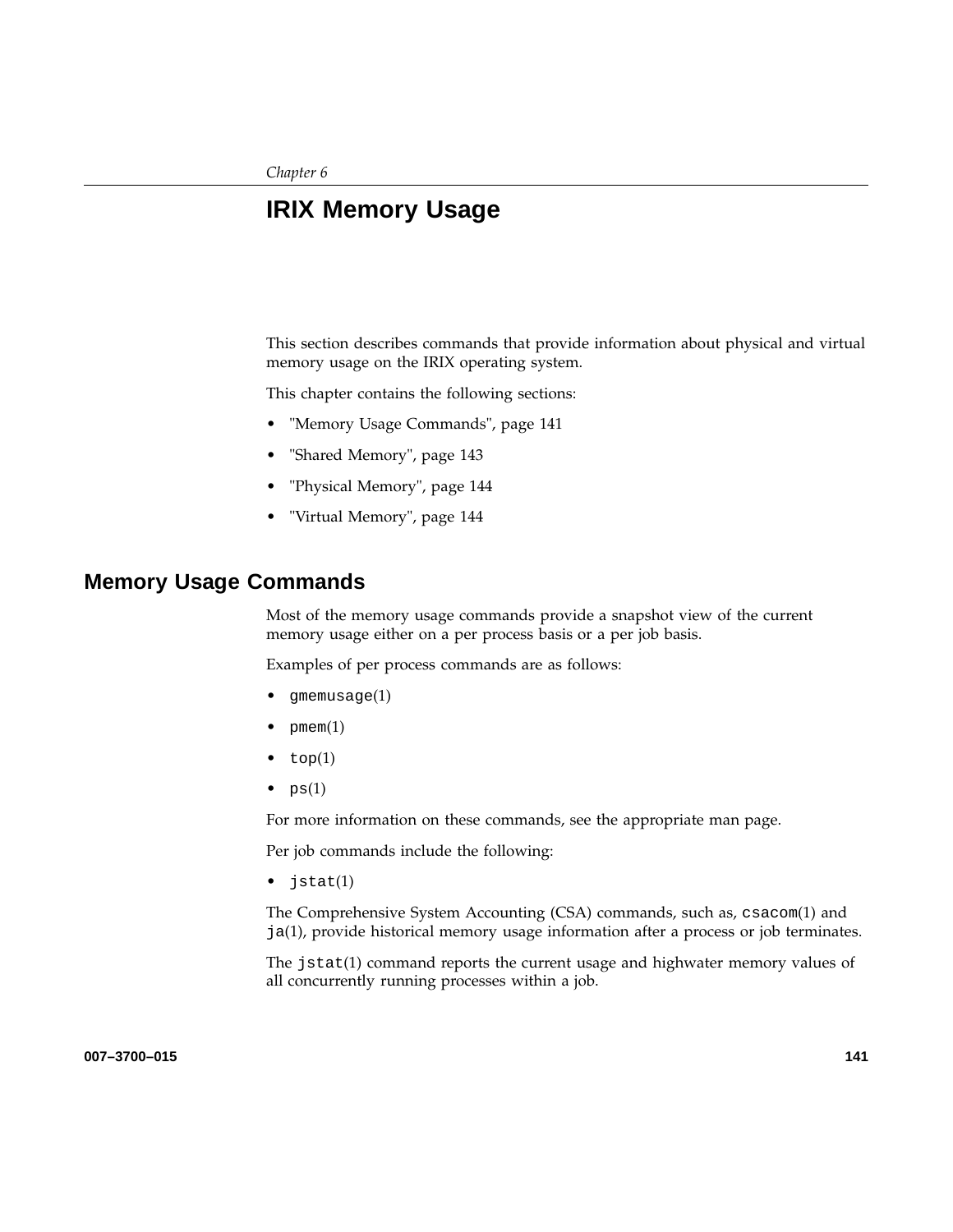If the -l option is specified, the jstat command will print out the current usage, high usage, current limit, and maximum limit information for the current job. (Note that vmemory is virtual memory and ressetsize is resident set size).

The following example shows the output of the jstat -1 option:

#### % **jstat -l**

| JID    | OWNER | COMMAND |
|--------|-------|---------|
|        |       |         |
| 0x106f | user1 | -tcsh   |

| USAGE | HIGH USAGE | CURRENT LIMIT | MAX LIMIT |
|-------|------------|---------------|-----------|
|       |            |               |           |
| 0     | 0          | unlimited     | unlimited |
| 272k  | 544k       | unlimited     | unlimited |
| 8     | 32         | 400           | 5000      |
| 4224k | 14112k     | unlimited     | unlimited |
| 3520k | 6384k      | unlimited     | unlimited |
|       |            | unlimited     | unlimited |
| 2     | 7          | 1024          | 1024      |
| 3520k | 6384k      | unlimited     | unlimited |
|       |            |               |           |

The -s option of the ja(1) command reports the highwater memory value of the single largest process memory within a job.

It is not a cumulative highwater mark of all processes within the job since this value is gathered from the accounting records of terminated processes.

The following example shows the output of the ja -s option:

#### % **ja -s**

```
Job CSA Accounting - Summary Report
        ====================================
       Job Accounting File Name : /tmp/ja.username
       Operating System : IRIX64 snow 6.5 10120733 IP27
       User Name (ID) : username (10320)
       Group Name (ID) : resmgmt (16061)
```
**142 007–3700–015**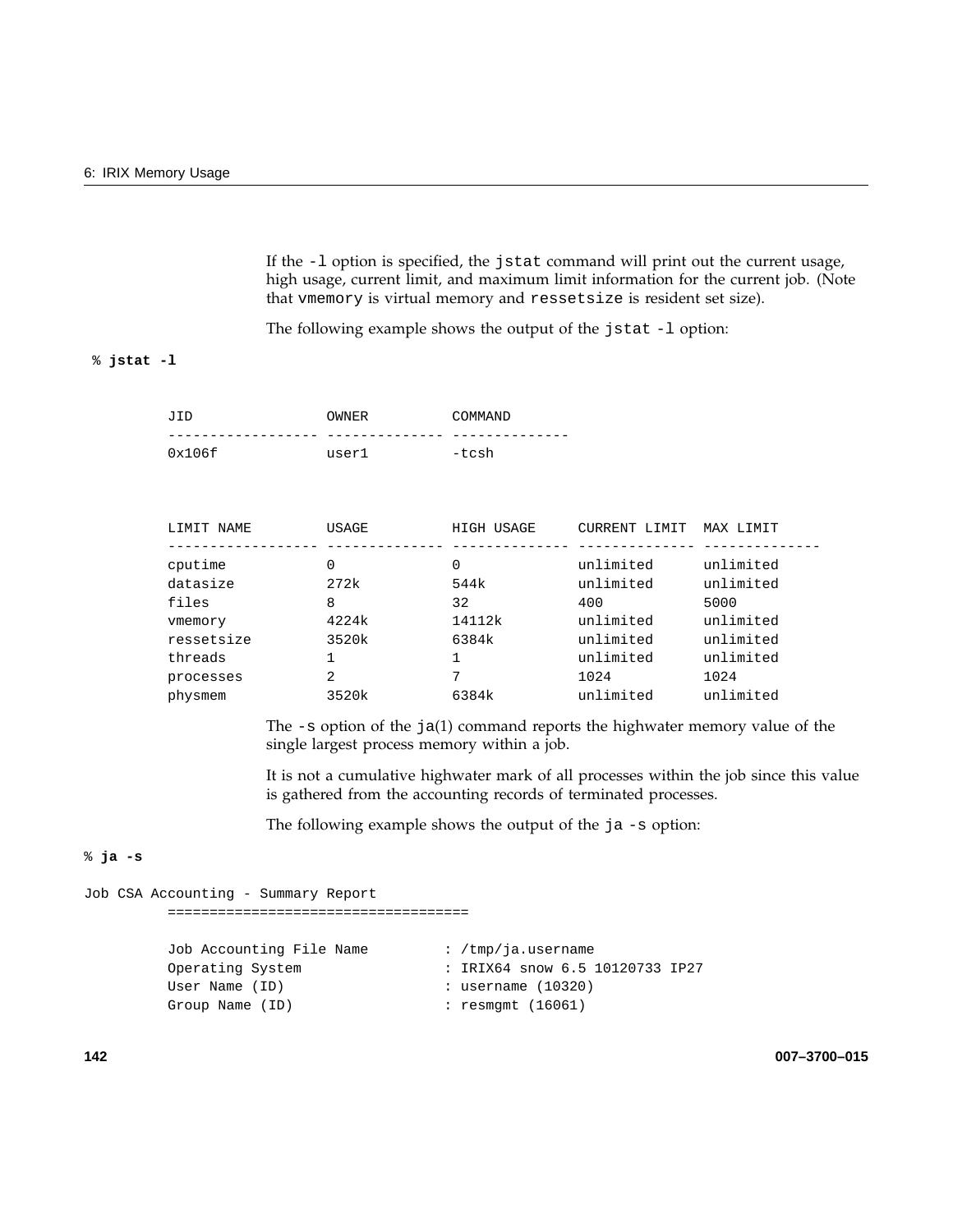| Project Name (ID)                  | : CSA(40)            |                |                      |
|------------------------------------|----------------------|----------------|----------------------|
| Array Session Handle               | : 0x000000000000034b |                |                      |
| Job ID                             | : 0x310              |                |                      |
| Report Starts                      | : 01/23/00 18:13:38  |                |                      |
| Report Ends                        | : 01/23/00 18:17:05  |                |                      |
| Elapsed Time                       |                      | 207            | Seconds              |
| User CPU Time                      |                      |                | $0.9340$ Seconds     |
| System CPU Time                    |                      |                | $0.0643$ Seconds     |
| Run Queue Wait Time                |                      |                | $0.6463$ Seconds     |
| Block I/O Wait Time                |                      |                | $0.1888$ Seconds     |
| Raw I/O Wait Time                  |                      |                | $0.1323$ Seconds     |
| CPU Time Core Memory Integral :    |                      |                | 0.4305 Mbyte-seconds |
| CPU Time Virtual Memory Integral : |                      |                | 4.3298 Mbyte-seconds |
| Maximum Core Memory Used           |                      |                | $0.1094$ Mbytes      |
| Maximum Virtual Memory Used        |                      | 38.0000 Mbytes |                      |
| Characters Read                    |                      |                | 0.0603 Mbytes        |
| Characters Written                 |                      |                | $0.0023$ Mbytes      |
| Blocks Read                        |                      | 7              |                      |
| Blocks Written                     |                      | $\Omega$       |                      |
| Logical I/O Read Requests          |                      | 35             |                      |
| Logical I/O Write Requests         |                      | 42             |                      |
| Number of Commands                 |                      | 7              |                      |
| System Billing Units               |                      | 0.0000         |                      |

The CSA memory integrals report the amount of memory used over CPU time, measured at clock intervals.

CSA, extended accounting, and the jstat(1) command all access the same kernel counters for per process memory size. Additional kernel counters accumulate these per process memory size values into job memory size values as reported by the jstat command. CSA does its accumulation into job values outside of the kernel.

# **Shared Memory**

Both job limits and CSA report memory usage values for all processes in a job. Processes in the job can access shared memory segments. Those segments can be shared between processes in the job or with processes outside the job, depending on the type of shared memory segment involved. When determining the memory usage for the job as a whole, shared memory segments are counted once for each process that accesses the segment. This can result in a usage value that is much larger than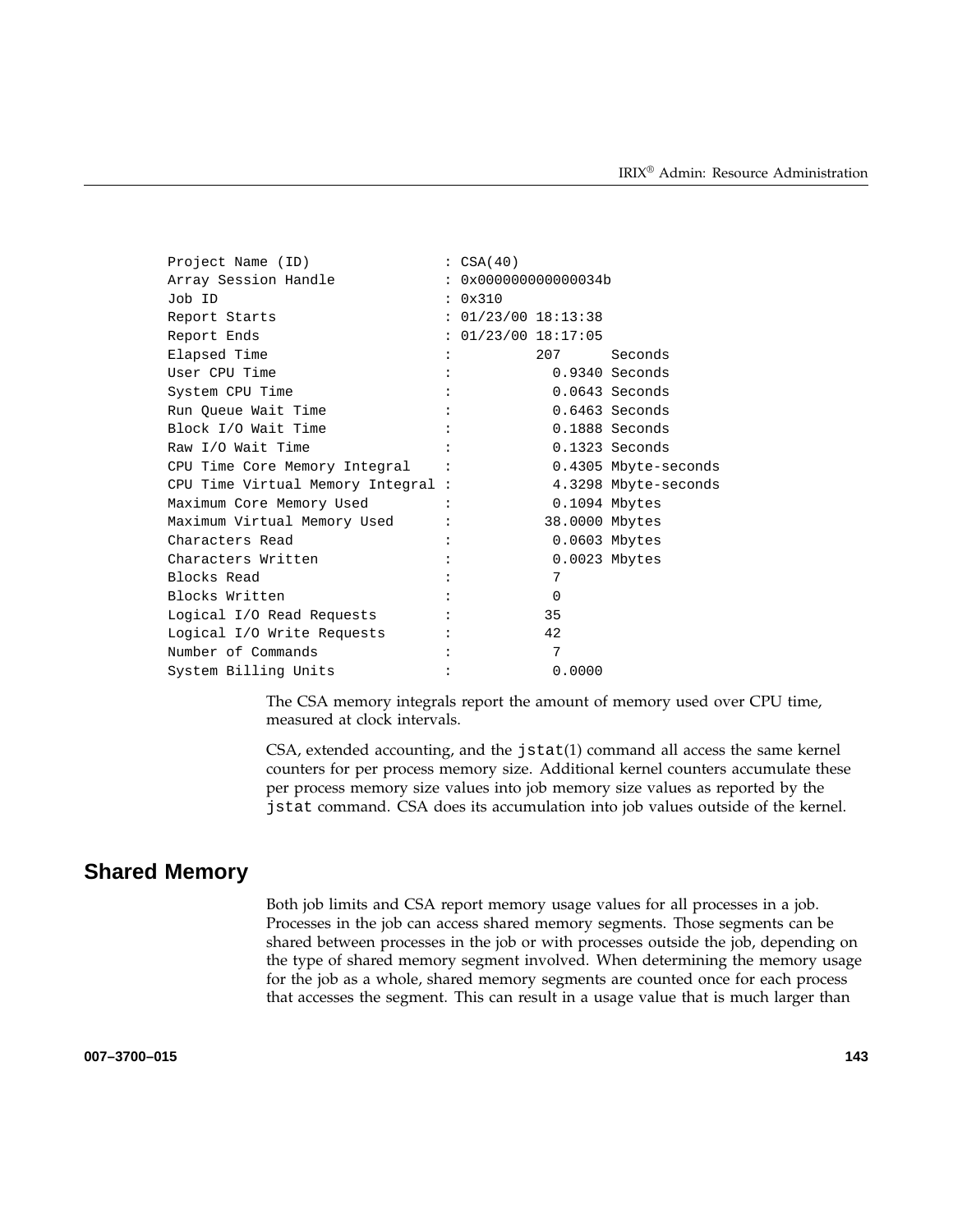expected. This is particularly true for parallel applications where a large number of processes share one or more memory segments.

Shared memory between processes is not prorated by CSA or the jstat command. The shared memory pages, both physical and virtual, are counted in the memory size for each process accessing the pages.

# **Physical Memory**

The kernel calculates the physical highwater memory value, current usage value, and memory integral value at periodic intervals. These values are the resident set size for the process or job, but do not include pages associated with mapped devices (for example, a graphics device).

### **Virtual Memory**

Unlike physical memory usage values, the kernel keeps virtual memory values continuously current in kernel counters. The kernel increments the CSA highwater value when the process virtual memory size increases. The jstat current usage and highwater value are set, as applicable, at periodic intervals in the kernel. The kernel also calculates the CSA virtual memory integral at periodic intervals.

These values include the virtual memory size (text, data, stack, shared memory, mapped files, shared libraries) for the process or job, but do not include pages associated with mapped devices (for example, a graphics device).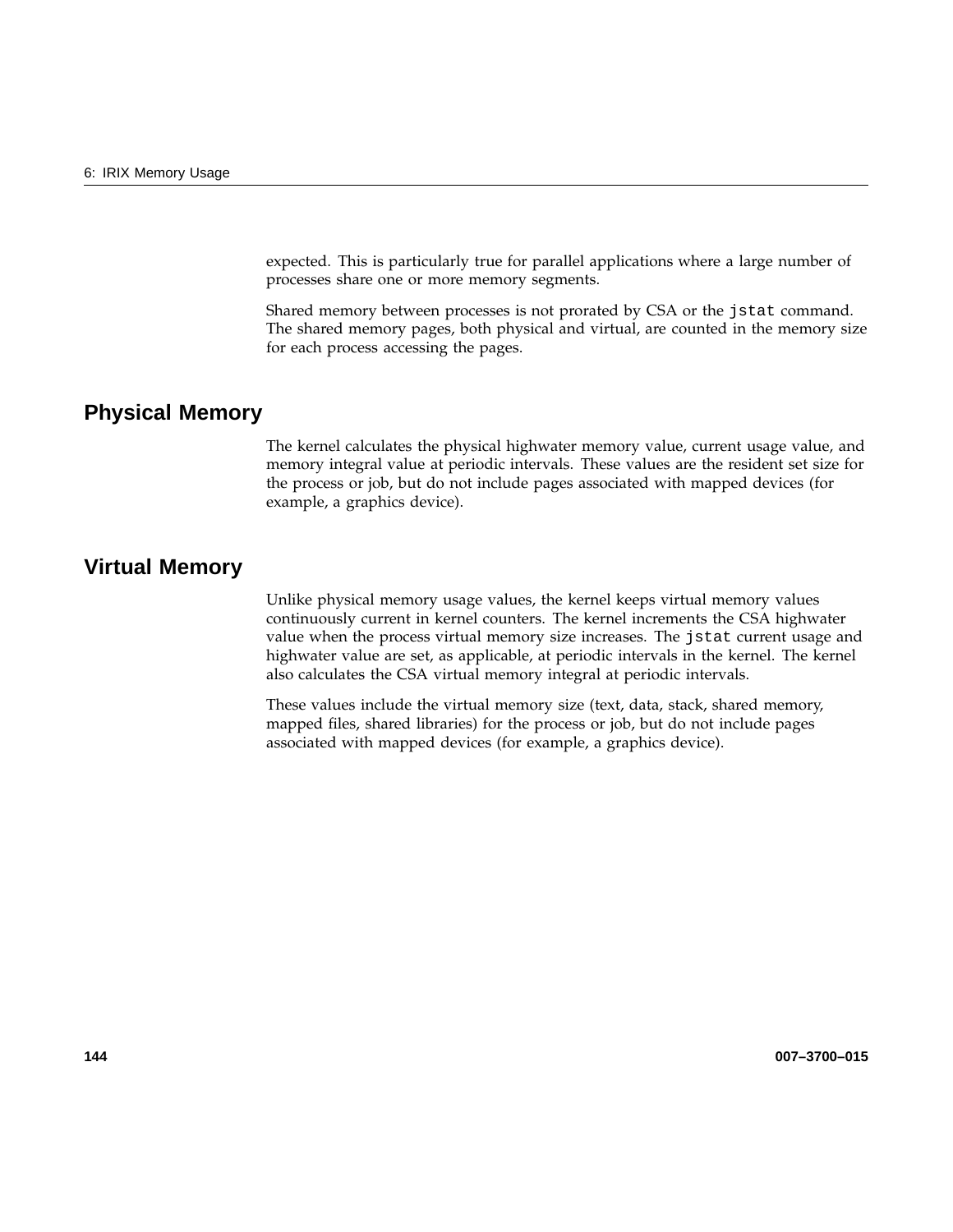# **Array Services**

Array Services includes administrator commands, libraries, daemons, and kernel extensions that support the execution of programs across an array.

A central concept in Array Services is the array session handle (ASH), a number that is used to logically group related processes that may be distributed across multiple systems. The ASH creates a global process namespace across the Array, facilitating accounting and administration

Array Services also provides an array configuration database, listing the nodes comprising an array. Array inventory inquiry functions provide a centralized, canonical view of the configuration of each node. Other array utilities let the administrator query and manipulate distributed array applications.

The Array Services package comprises the following primary components:

| array daemon                    | Allocates ASH values and maintain information about<br>node configuration and the relation of process IDs to<br>ASHs. Array daemons reside on each node and work<br>in cooperation. |
|---------------------------------|-------------------------------------------------------------------------------------------------------------------------------------------------------------------------------------|
| array configuration<br>database | Describes the array configuration used by array<br>daemons and user programs. One copy at each node.                                                                                |
| ainfo command                   | Lets the user or administrator query the Array<br>configuration database and information about ASH<br>values and processes.                                                         |
| array command                   | Executes a specified command on one or more nodes.<br>Commands are predefined by the administrator in the<br>configuration database.                                                |
| arshell command                 | Starts a command remotely on a different node using<br>the current ASH value.                                                                                                       |
| aview command                   | Displays a multiwindow, graphical display of each<br>node's status.                                                                                                                 |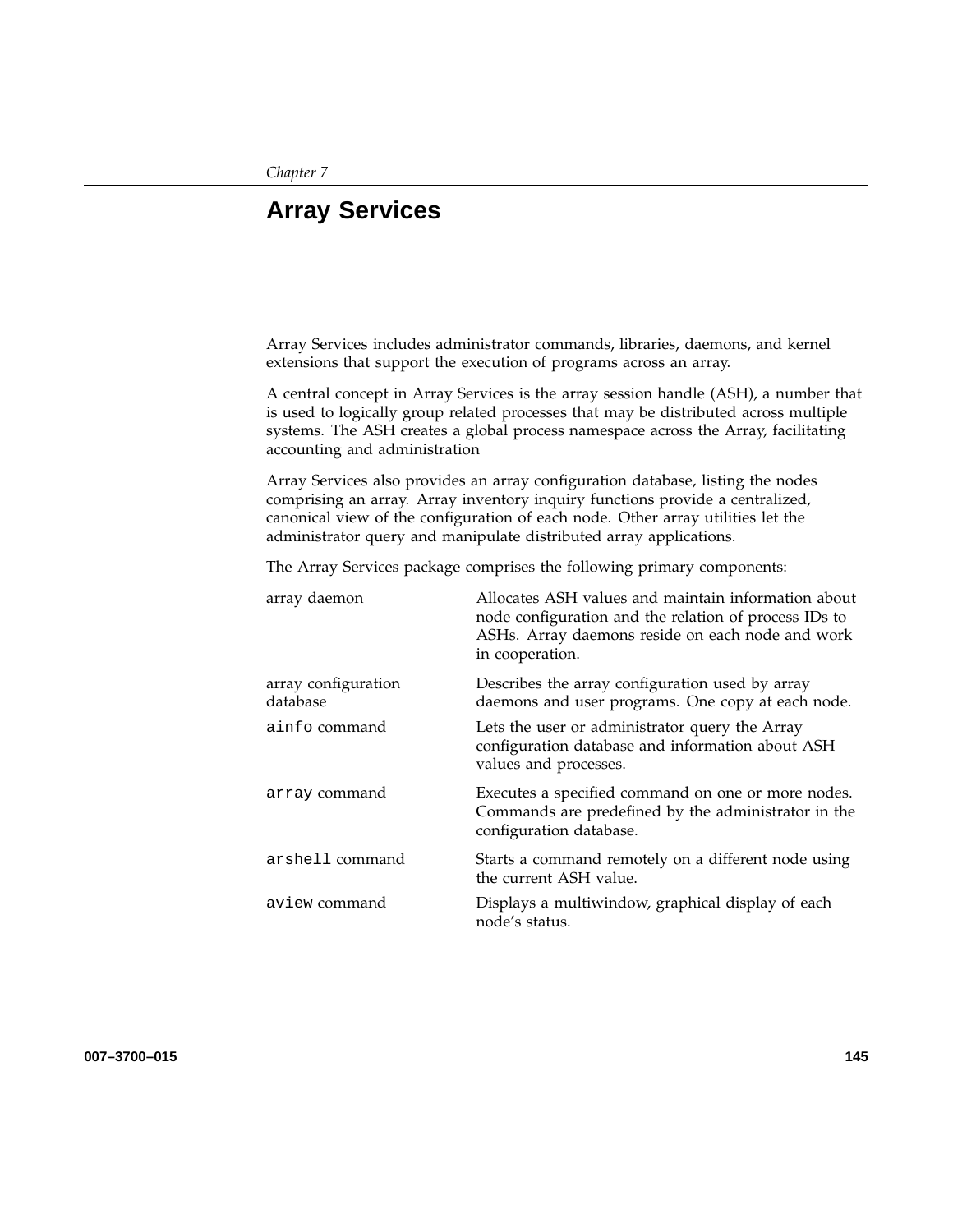libarray library Library of functions that allow user programs to call on the services of array daemons and the array configuration database.

The use of the ainfo, array, arshell, and aview commands is covered in "Using an Array", page 146. The use of the libarray library is covered in"Array Services Library", page 176 .

## **Using an Array**

An Array system is an aggregation of nodes, which are servers bound together with a high-speed network and Array Services 3.5 software. Array users have the advantage of greater performance and additional services. Array users access the system with familiar commands for job control, login and password management, and remote execution.

Array Services 3.5 augments conventional facilities with additional services for array users and for array administrators. The extensions include support for global session management, array configuration management, batch processing, message passing, system administration, and performance visualization.

This section introduces the extensions for Array use, with pointers to more detailed information. The main topics are as follows:

- "Using an Array System", page 147, summarizes what a user needs to know and the main facilities a user has available.
- "Managing Local Processes", page 149, reviews the conventional tools for listing and controlling processes within one node.
- "Using Array Services Commands", page 150, describes the common concepts, options, and environment variables used by the Array Services commands.
- "Interrogating the Array", page 155, summarizes how to use Array Services commands to learn about the Array and its workload, with examples.
- "Summary of Common Command Options", page 152
- "Managing Distributed Processes", page 158, summarizes how to use Array Services commands to list and control processes in multiple nodes.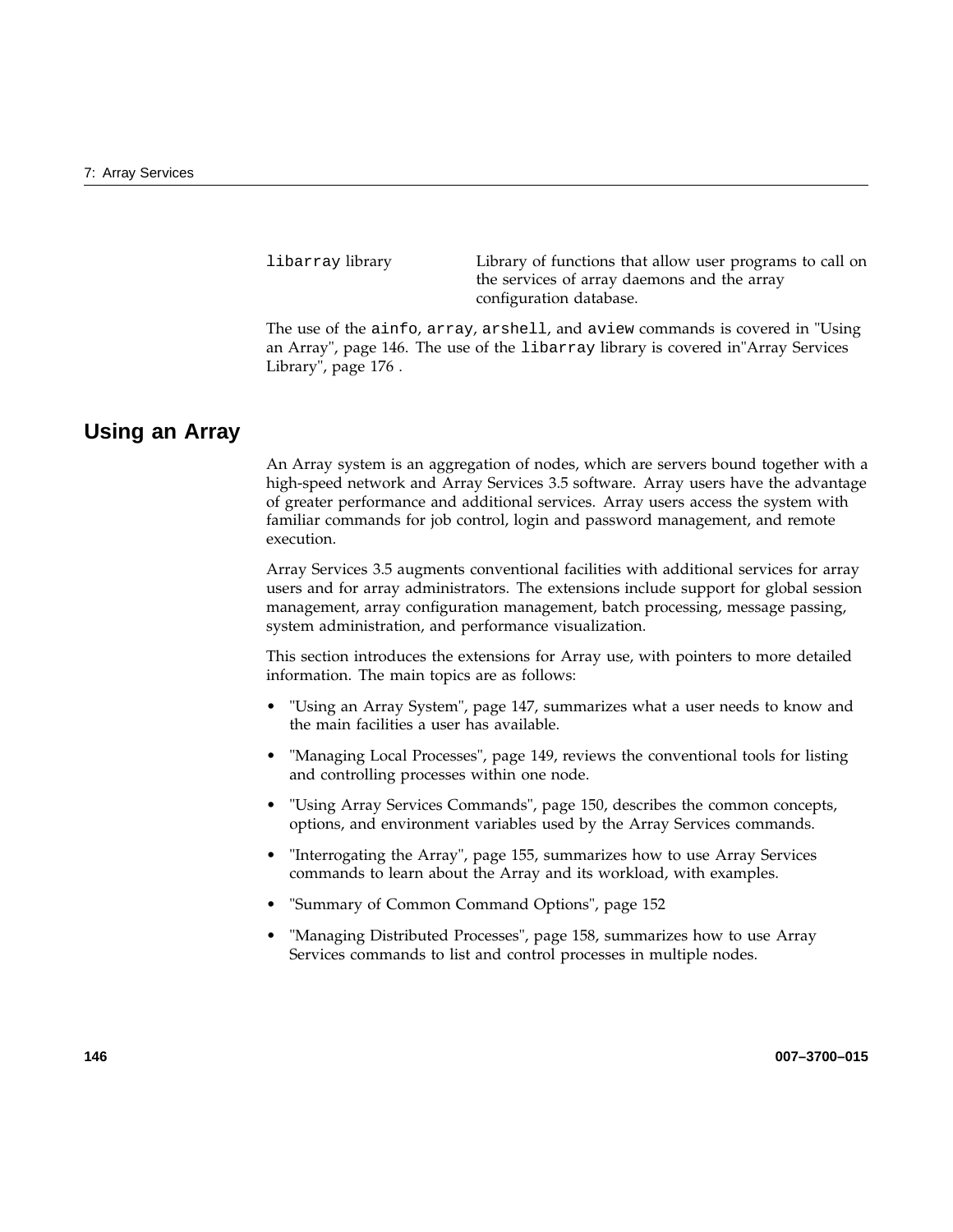#### **Using an Array System**

The array system allows you to run distributed sessions on multiple nodes of an array. You can access the Array from either:

- A workstation
- An X terminal
- An ASCII terminal

In each case, you log in to one node of the Array in the way you would log in to any remote UNIX host. From a workstation or an X terminal you can of course open more than one terminal window and log into more than one node.

#### **Finding Basic Usage Information**

In order to use an Array, you need the following items of information:

• The name of the Array.

You use this *arrayname* in Array Services commands.

• The login name and password you will use on the Array.

You use these when logging in to the Array to use it.

• The hostnames of the array nodes.

Typically these names follow a simple pattern, often *arrayname1*, *arrayname2*, and so on.

• Any special resource-distribution or accounting rules that may apply to you or your group under a job scheduling system.

You can learn the hostnames of the array nodes if you know the array name, using the ainfo command as follows:

**ainfo -a** *arrayname* **machines**

#### **Logging In to an Array**

Each node in an Array has an associated hostname and IP network address. Typically, you use an Array by logging in to one node directly, or by logging in remotely from another host (such as the Array console or a networked workstation). For example,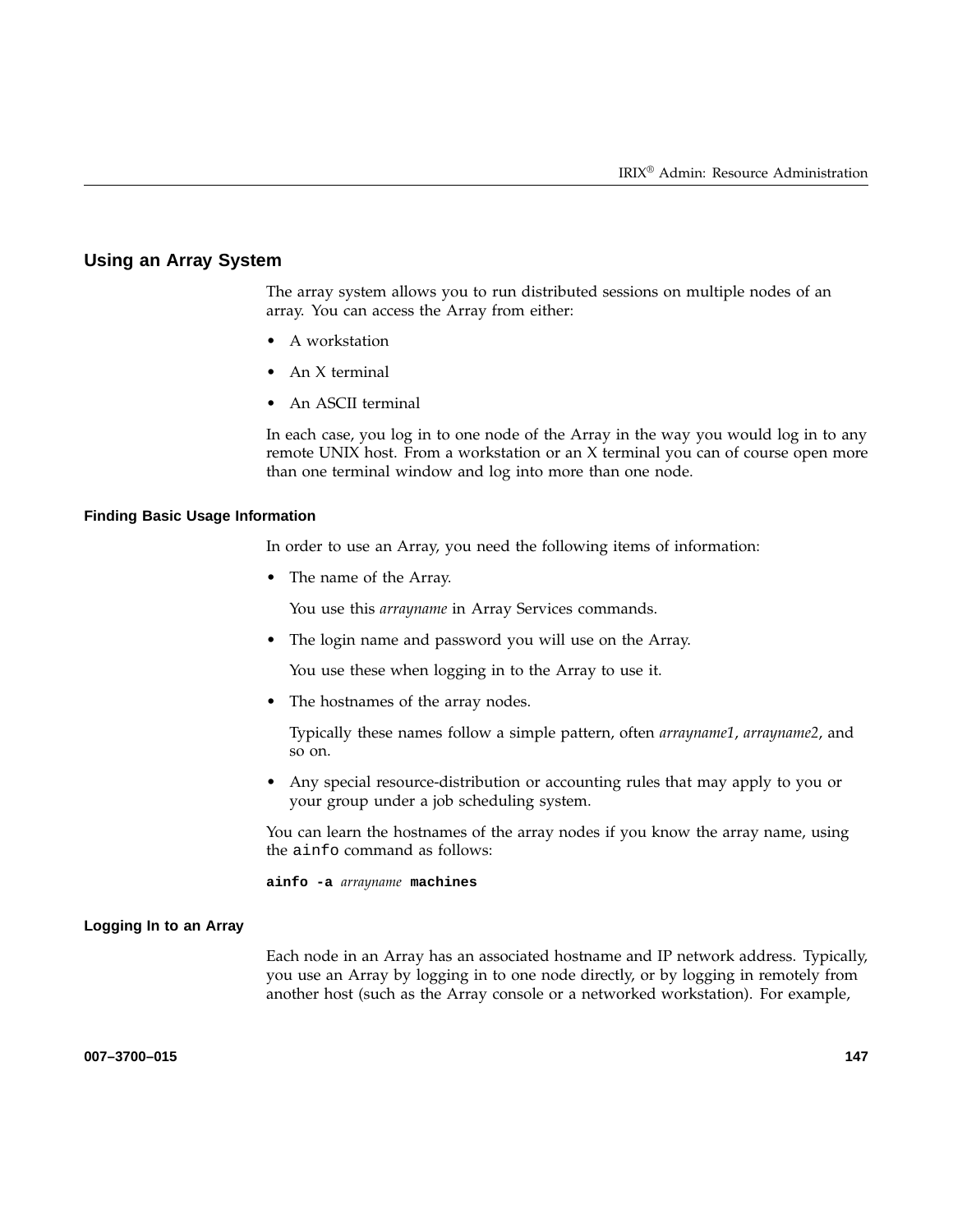from a workstation on the same network, this command would log you in to the node named hydra6 as follows:

**rlogin** hydra6

For details of the rlogin command, see the rlogin(1) man page.

The system administrators of your array may choose to disallow direct node logins in order to schedule array resources. If your site is configured to disallow direct node logins, your administrators will be able to tell you how you are expected to submit work to the array–perhaps through remote execution software or batch queueing facilities.

#### **Invoking a Program**

Once you have access to an array, you can invoke programs of several classes:

- Ordinary (sequential) applications
- Parallel shared-memory applications within a node
- Parallel message-passing applications within a node
- Parallel message-passing applications distributed over multiple nodes (and possibly other servers on the same network running Array Services 3.5

If you are allowed to do so, you can invoke programs explicitly from a logged-in shell command line; or you may use remote execution or a batch queueing system.

Programs that are X Windows clients must be started from an X server, either an X Terminal or a workstation running X Windows.

Some application classes may require input in the form of command line options, environment variables, or support files upon execution. For example:

- X client applications need the DISPLAY environment variable set to specify the X server (workstation or X-terminal) where their windows will display.
- A multithreaded program may require environment variables to be set describing the number of threads.

For example, C and Fortran programs that use parallel processing directives test the MP\_SET\_NUMTHREADS variable.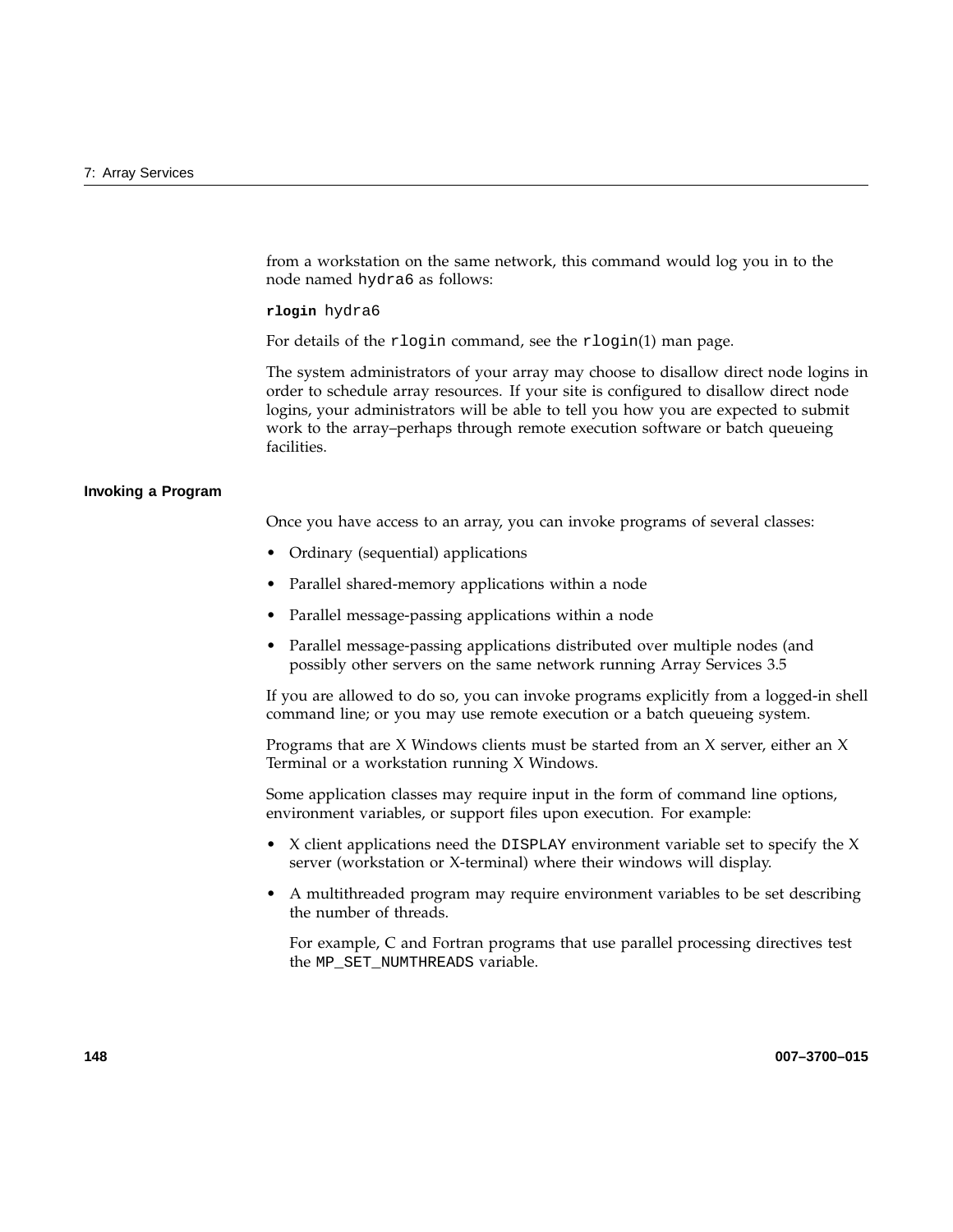• Message Passing Interface (MPI) and Parallel Virtual Machine (PVM) message-passing programs may require support files to describe how many tasks to invoke on specified nodes.

Some information sources on program invocation are listed in Table 7-1, page 149.

**Table 7-1** Information Sources for Invoking a Program standard

| Topic                         | Man Page                  |
|-------------------------------|---------------------------|
| Remote login                  | $r$ login $(1)$           |
| Setting environment variables | environ $(5)$ , env $(1)$ |

# **Managing Local Processes**

Each UNIX process has a *process identifier* (PID), a number that identifies that process within the node where it runs. It is important to realize that a PID is local to the node; so it is possible to have processes in different nodes using the same PID numbers.

Within a node, processes can be logically grouped in *process groups*. A process group is composed of a parent process together with all the processes that it creates. Each process group has a *process group identifier* (PGID). Like a PID, a PGID is defined locally to that node, and there is no guarantee of uniqueness across the Array.

#### **Monitoring Local Processes and System Usage**

You query the status of processes using the system command ps. To generate a full list of all processes on a local system, use a command such as the following:

**ps** -elfj

You can monitor the activity of processes using the command top (an ASCII display in a terminal window).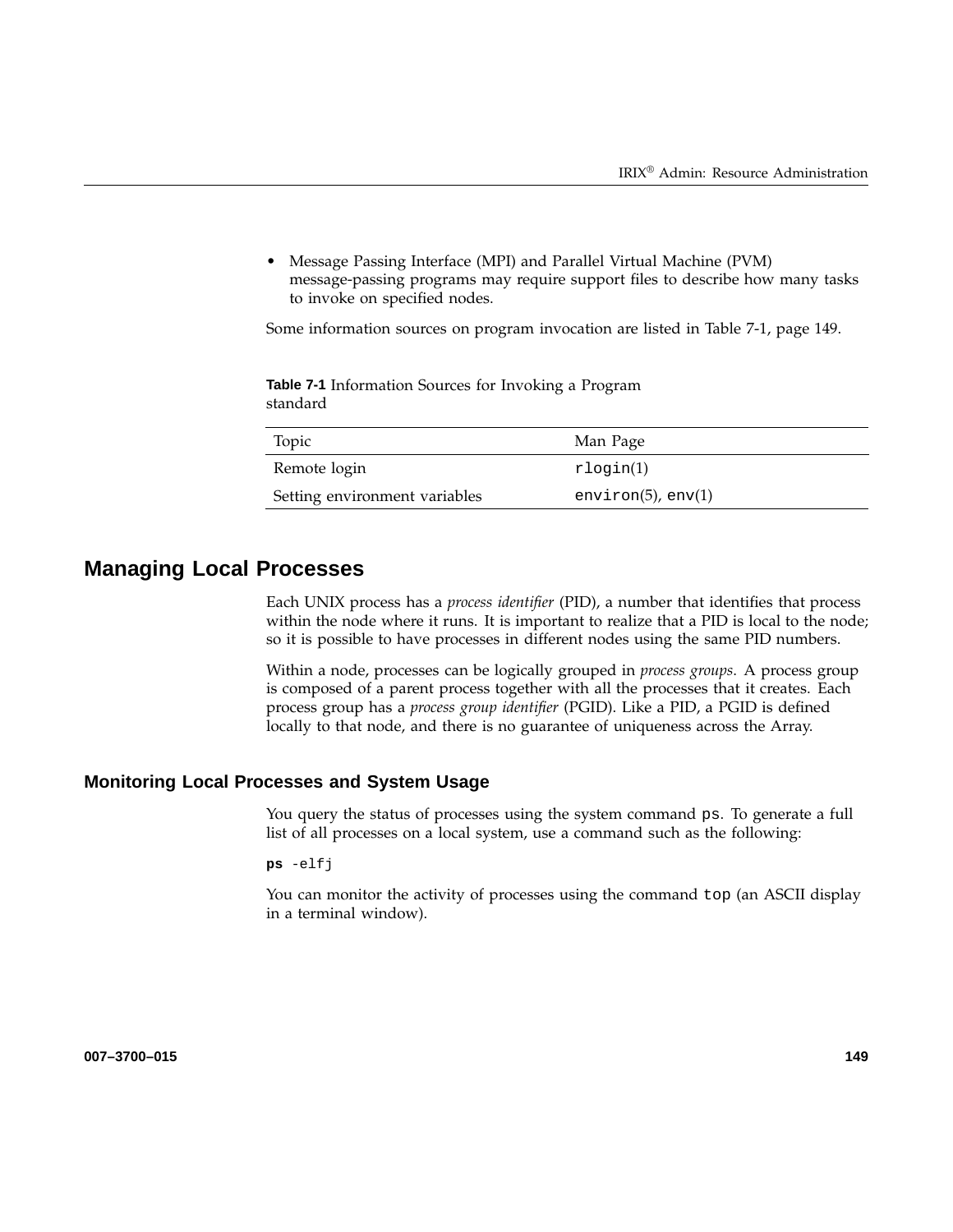# **Scheduling and Killing Local Processes**

You can start a process at a reduced priority, so that it interferes less with other processes, using the nice command. If you use the csh shell, specify /usr/bin/nice to avoid the built-in shell command nice. To start a whole shell at low priority, use a command like the one that follows:

/bin/nice /bin/sh

You can schedule commands to run at specific times using the at command. You can kill or stop processes using the kill command. To destroy the process with PID 13032, use a command such as the following:

kill -KILL 13032

#### **Summary of Local Process Management Commands**

Table 7-2, page 150, summarizes information about local process management.

**Table 7-2** Information Sources: Local Process Management standard

| Topic                                | Man Page                |
|--------------------------------------|-------------------------|
| Process ID and process group         | intro(2)                |
| Listing and monitoring processes     | $ps(1)$ , top $(1)$     |
| Running programs at low priority     | $nice(1)$ , batch $(1)$ |
| Running programs at a scheduled time | at(1)                   |
| Terminating a process                | kill(1)                 |

# **Using Array Services Commands**

When an application starts processes on more than one node, the PID and PGID are no longer adequate to manage the application. The commands of Array Services 3.5 give you the ability to view the entire array, and to control the processes of multinode programs.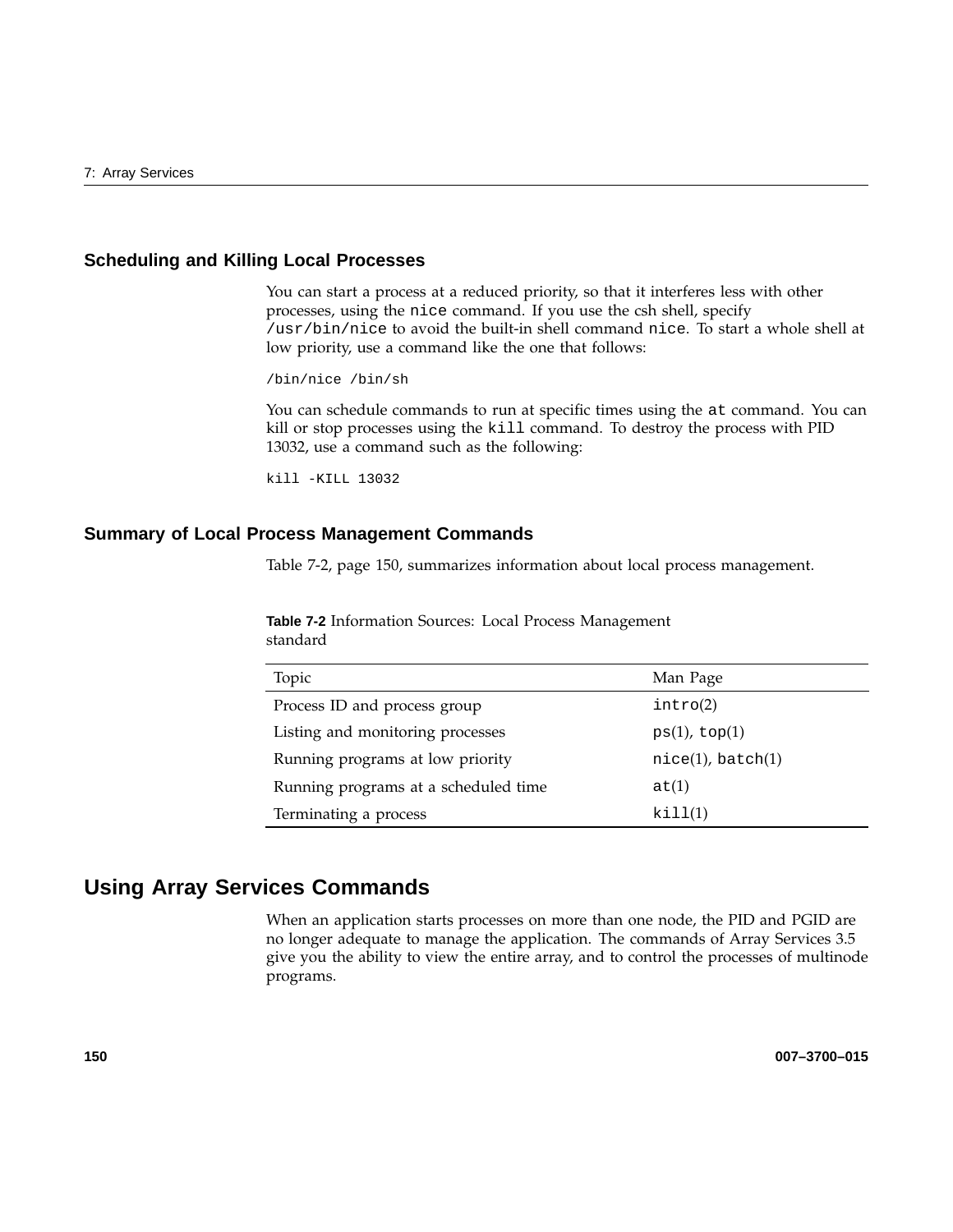**Note:** You can use Array Services commands from any workstation connected to an array system. You don't have to be logged in to an array node.

The following commands are common to Array Services operations as shown in Table 7-3, page 151.

| Topic                   | Man Page                                         |
|-------------------------|--------------------------------------------------|
| Array Services Overview | $array\_serves(5)$                               |
| ainfo command           | ainfo(1)                                         |
| array command           | Use $array(1)$ ; configuration:<br>arrayd.com(4) |
| arshell command         | arshell(1)                                       |
| aview command           | aview(1)                                         |
| newsess command         | newsess(1)                                       |

**Table 7-3** Common Array Services Commands standard

### **About Array Sessions**

Array Services is composed of a daemon–a background process that is started at boot time in every node–and a set of commands such as  $a$ info(1). The commands call on the daemon process in each node to get the information they need.

One concept that is basic to Array Services is the *array session*, which is a term for all the processes of one application, wherever they may execute. Normally, your login shell, with the programs you start from it, constitutes an array session. A batch job is an array session; and you can create a new shell with a new array session identity.

Each session is identified by an *array session handle* (ASH), a number that identifies any process that is part of that session. You use the ASH to query and to control all the processes of a program, even when they are running in different nodes.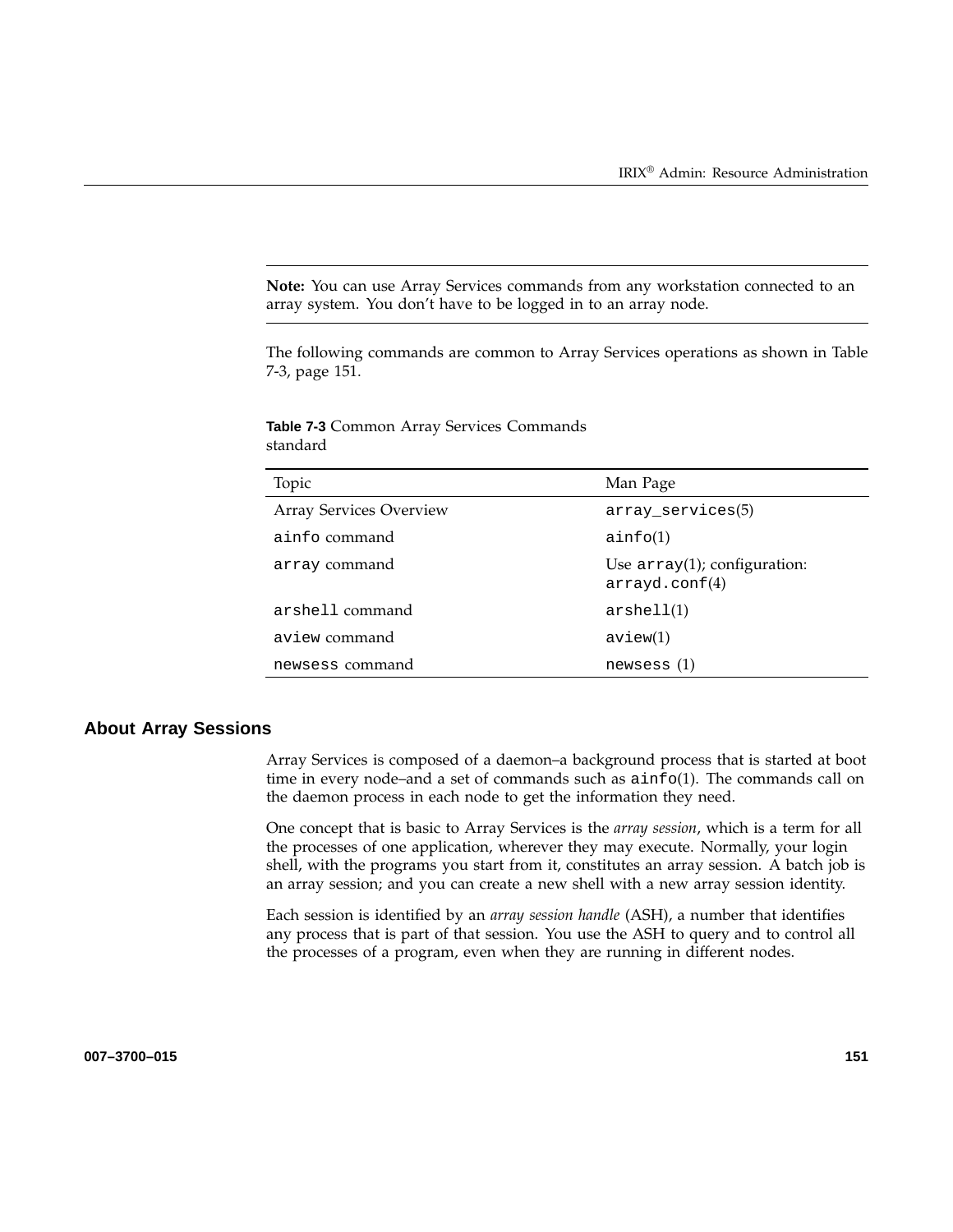#### **About Names of Arrays and Nodes**

Each node is server, and as such has a hostname. The hostname of a node is returned by the hostname(1) command executed in that node as follows:

% **hostname**

tokyo

The command is simple and documented in the hostname(1) man page. The more complicated issues of hostname syntax, and of how hostnames are resolved to hardware addresses are covered in hostname(5).

An Array system as a whole has a name too. In most installations there is only a single Array, and you never need to specify which Array you mean. However, it is possible to have multiple Arrays available on a network, and you can direct Array Services commands to a specific Array.

#### **About Authentication Keys**

It is possible for the Array administrator to establish an authentication code, which is a 64-bit number, for all or some of the nodes in an array (see "Configuring Authentication Codes" on page 58). When this is done, each use of an Array Services command must specify the appropriate authentication key, as a command option, for the nodes it uses. Your system administrator will tell you if this is necessary.

# **Summary of Common Command Options**

The following Array Services commands have a consistent set of command options: ainfo(1), array(1), arshell(1), aview(1), and newsess(1). Table 7-4 is a summary of these options. Not all options are valid with all commands; and each command has unique options besides those shown. The default values of some options are set by environment variables listed in the next topic.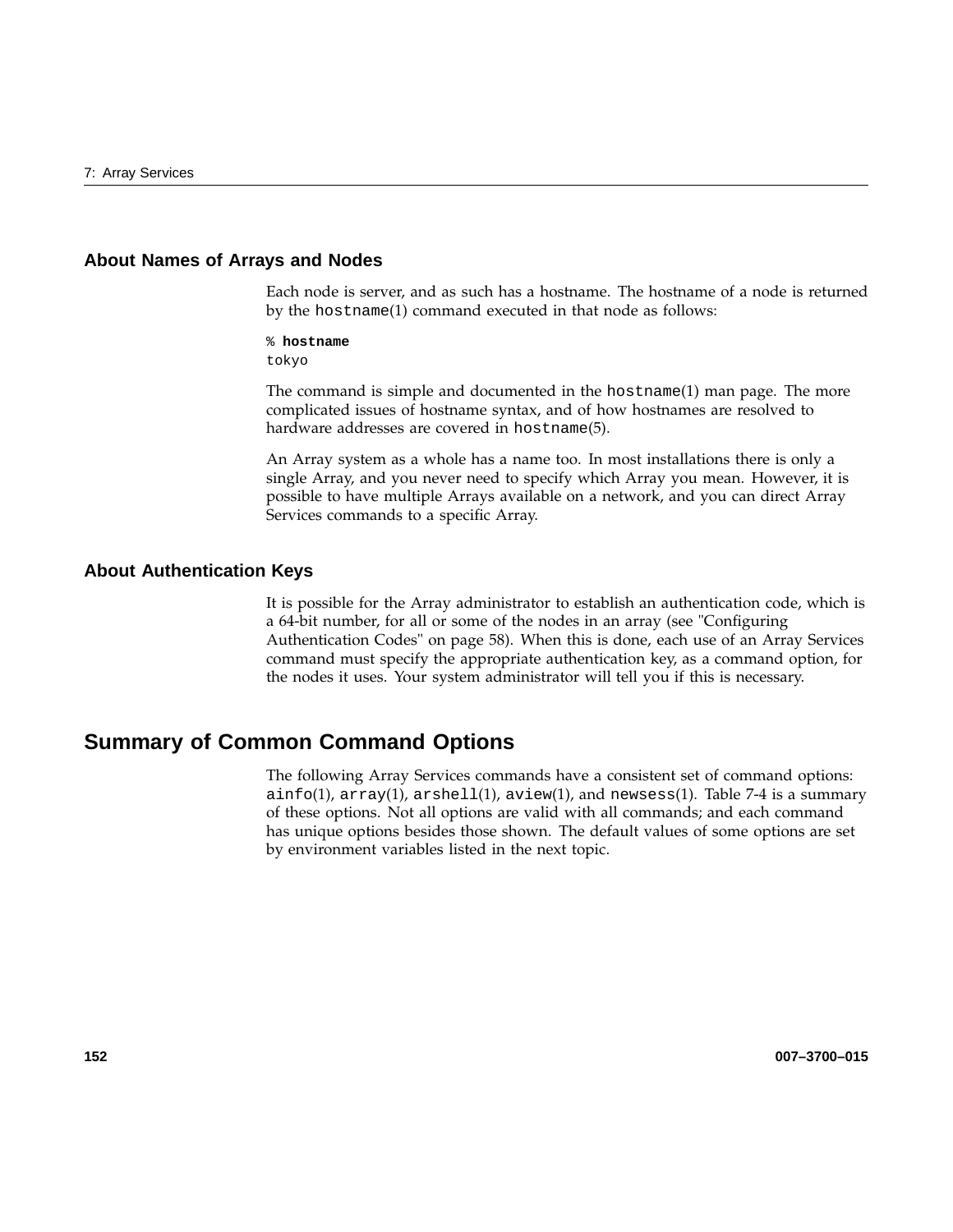| Option          | Used In                         | Description                                                                            |
|-----------------|---------------------------------|----------------------------------------------------------------------------------------|
| -a <i>array</i> | ainfo, array, aview             | Specify a particular<br>Array when more<br>than one is accessible.                     |
| -D              | ainfo, array,<br>arshell, aview | Send commands to<br>other nodes directly,<br>rather than through<br>array daemon.      |
| – F             | ainfo, array,<br>arshell, aview | Forward commands to<br>other nodes through<br>the array daemon.                        |
| $-K1$ number    | ainfo, array, aview             | Authentication key (a<br>64-bit number) for the<br>local node.                         |
| $-Kr$ number    | ainfo, array, aview             | Authentication key (a<br>64-bit number) for the<br>remote node.                        |
| -1 (letter ell) | ainfo, array                    | Execute in context of<br>the destination node,<br>not necessarily the<br>current node. |
| -1 port         | ainfo, array,<br>arshell, aview | Nonstandard port<br>number of array<br>daemon.                                         |
| -s hostname     | ainfo, array, aview             | Specify a destination<br>node.                                                         |

**Table 7-4** Array Services Command Option Summary

# **Specifying a Single Node**

The -l and -s options work together. The -l (letter ell for "local") option restricts the scope of a command to the node where the command is executed. By default, that is the node where the command is entered. When -1 is not used, the scope of a query command is all nodes of the array. The -s (server, or node name) option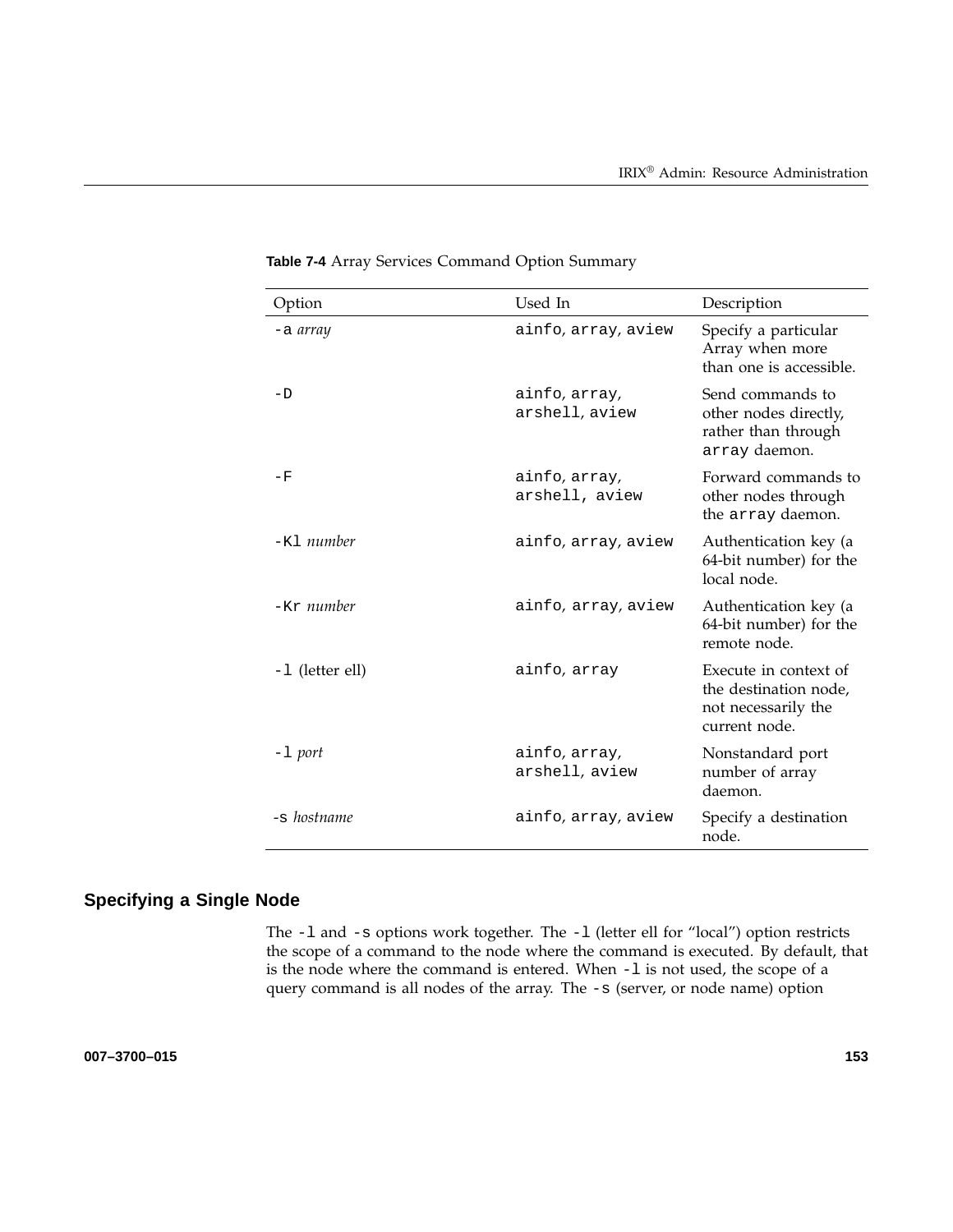directs the command to be executed on a specified node of the array. These options work together in query commands as follows:

- To interrogate all nodes as seen by the local node, use neither option.
- To interrogate only the local node, use only -l.
- To interrogate all nodes as seen by a specified node, use only -s.
- To interrogate only a particular node, use both -s and -l.

## **Common Environment Variables**

The Array Services commands depend on environment variables to define default values for the less-common command options. These variables are summarized in Table 7-5.

| Variable Name    | Use                                                                                                                                               | Default When Undefined                                                 |
|------------------|---------------------------------------------------------------------------------------------------------------------------------------------------|------------------------------------------------------------------------|
| ARRAYD FORWARD   | When defined with a string<br>starting with the letter $y$ , all<br>commands default to<br>forwarding through the array<br>daemon (option $-F$ ). | Commands default to<br>direct communication<br>(option $-D$ ).         |
| ARRAYD PORT      | The port (socket) number<br>monitored by the array daemon<br>on the destination node.                                                             | The standard number of<br>5434, or the number<br>given with option -p. |
| ARRAYD_LOCALKEY  | Authentication key for the local<br>node (option $-K1$ ).                                                                                         | No authentication unless<br>-K1 option is used.                        |
| ARRAYD_REMOTEKEY | Authentication key for the<br>destination node (option -Kr).                                                                                      | No authentication unless<br>-Kr option is used.                        |
| ARRAYD           | The destination node, when<br>not specified by the -s option.                                                                                     | The local node, or the<br>node given with $-s$ .                       |

**Table 7-5** Array Services Environment Variables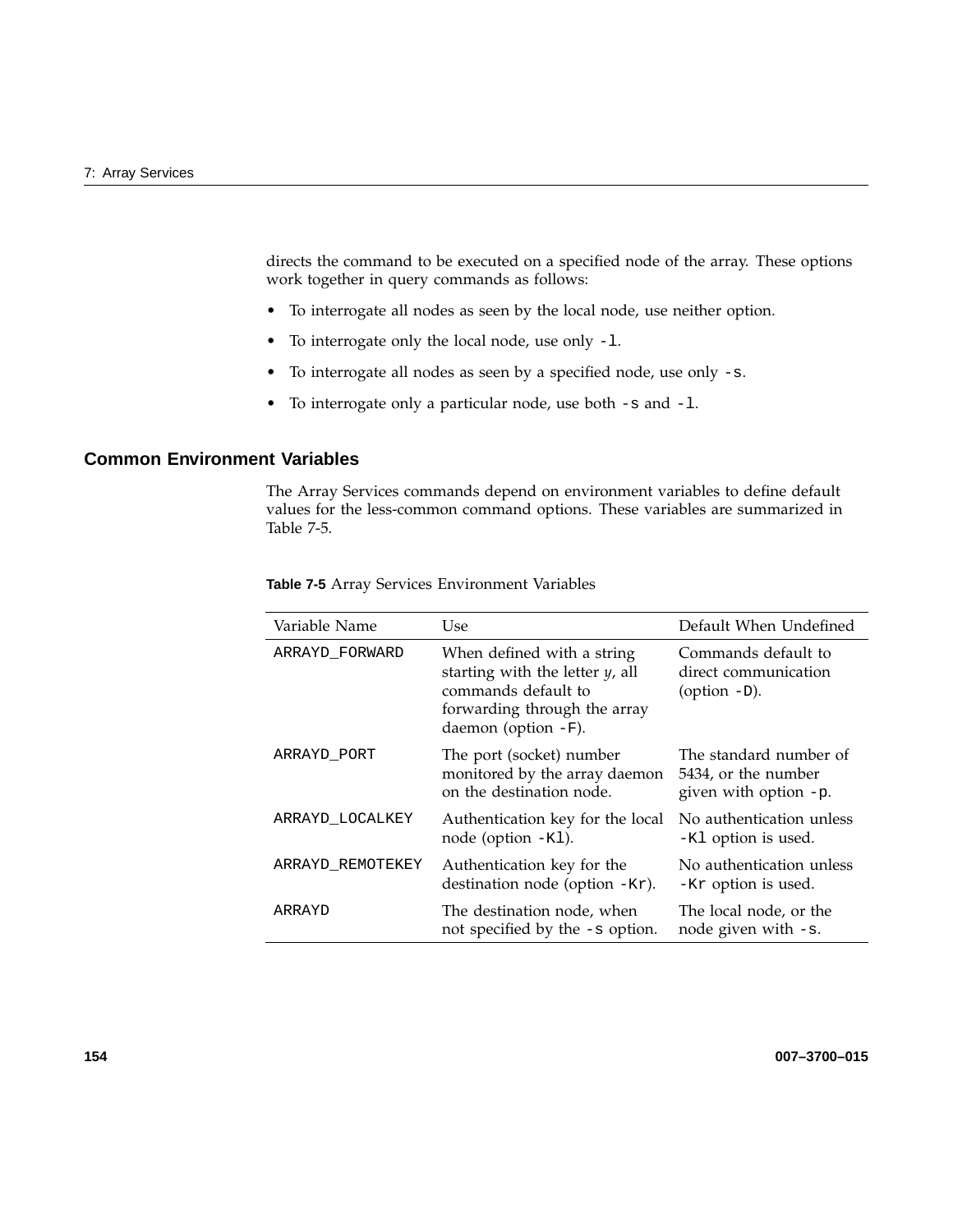# **Interrogating the Array**

Any user of an Array system can use Array Services commands to check the hardware components and the software workload of the Array. The commands needed are ainfo, array, and aview.

## **Learning Array Names**

If your network includes more than one Array system, you can use ainfo arrays at one array node to list all the Array names that are configured, as in the following example.

```
homegrown% ainfo arrays
Arrays known to array services daemon
ARRAY DevArray
   IDENT 0x3381
ARRAY BigDevArray
    IDENT 0x7456
ARRAY test
    IDENT 0x655e
```
Array names are configured into the array database by the administrator. Different Arrays might know different sets of other Array names.

## **Learning Node Names**

You can use ainfo machines to learn the names and some features of all nodes in the current Array, as in the following example.

```
homegrown 175% ainfo -b machines
machine homegrown homegrown 5434 192.48.165.36 0
machine disarray disarray 5434 192.48.165.62 0
machine datarray datarray 5434 192.48.165.64 0
machine tokyo tokyo 5434 150.166.39.39 0
```
In this example, the -b option of ainfo is used to get a concise display.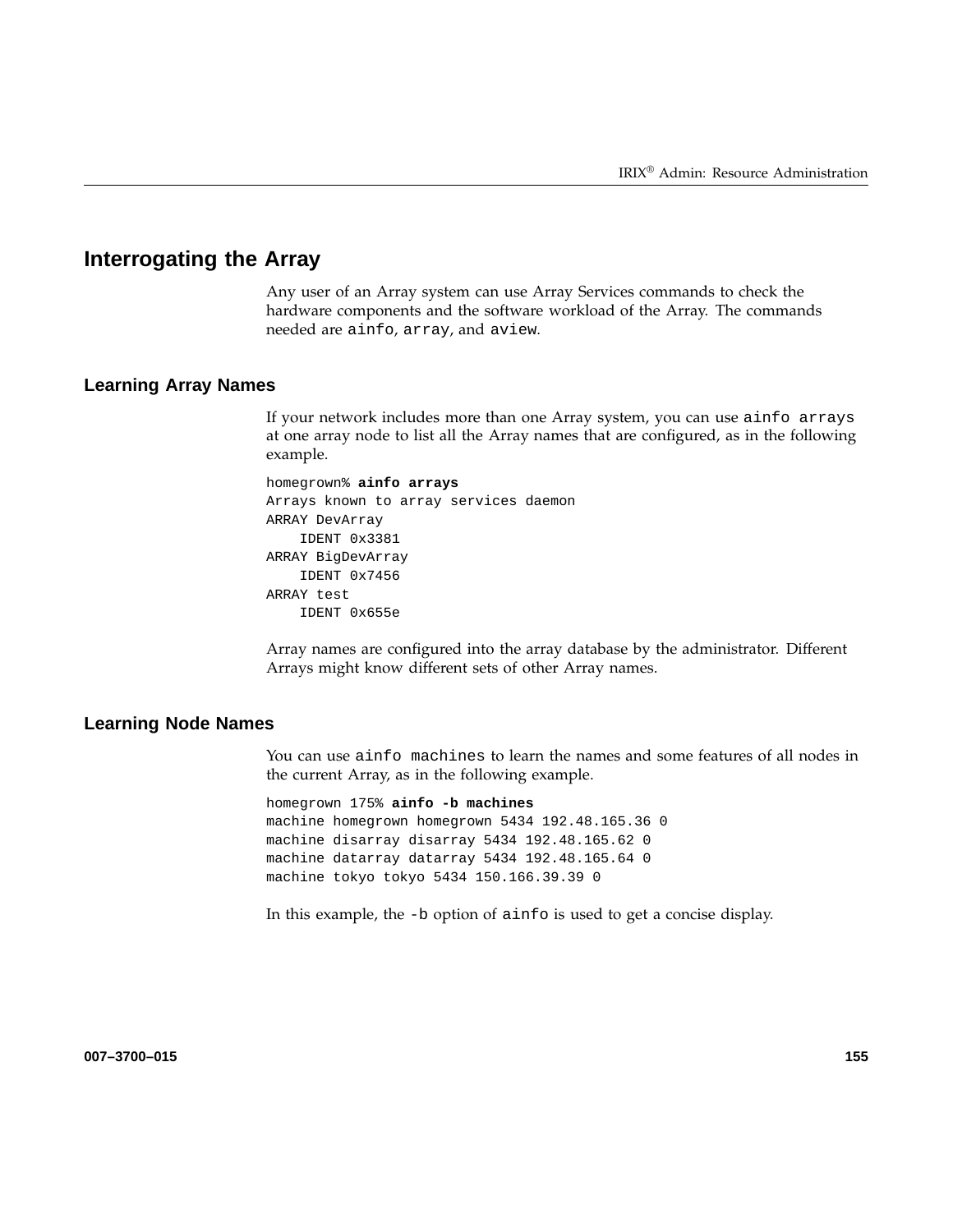### **Learning Node Features**

You can use ainfo nodeinfo to request detailed information about one or all nodes in the array. To get information about the local node, use  $a$  info  $-1$  nodeinfo. However, to get information about only a particular other node, for example node tokyo, use -l and -s, as in the following example. (The example has been edited for brevity.)

```
homegrown 181% ainfo -s tokyo -l nodeinfo
Node information for server on machine "tokyo"
MACHINE tokyo
   VERSION 1.2
   8 PROCESSOR BOARDS
       BOARD: TYPE 15 SPEED 190
          CPU: TYPE 9 REVISION 2.4
          FPU: TYPE 9 REVISION 0.0
...
   16 IP INTERFACES HOSTNAME tokyo HOSTID 0xc01a5035
       DEVICE et0 NETWORK 150.166.39.0 ADDRESS 150.166.39.39 UP
       DEVICE atm0 NETWORK 255.255.255.255 ADDRESS 0.0.0.0 UP
       DEVICE atm1 NETWORK 255.255.255.255 ADDRESS 0.0.0.0 UP
...
   0 GRAPHICS INTERFACES
   MEMORY
       512 MB MAIN MEMORY
       INTERLEAVE 4
```
If the -l option is omitted, the destination node will return information about every node that it knows.

### **Learning User Names and Workload**

The system commands  $who(1)$ ,  $top(1)$ , and  $uptime(1)$  are commonly used to get information about users and workload on one server. The array(1) command offers Array-wide equivalents to these commands.

#### **Learning User Names**

To get the names of all users logged in to the whole array, use array who. To learn the names of users logged in to a particular node, for example  $\text{tokyo}$ , use  $-1$  and  $-s$ , as in the following example. (The example has been edited for brevity and security.)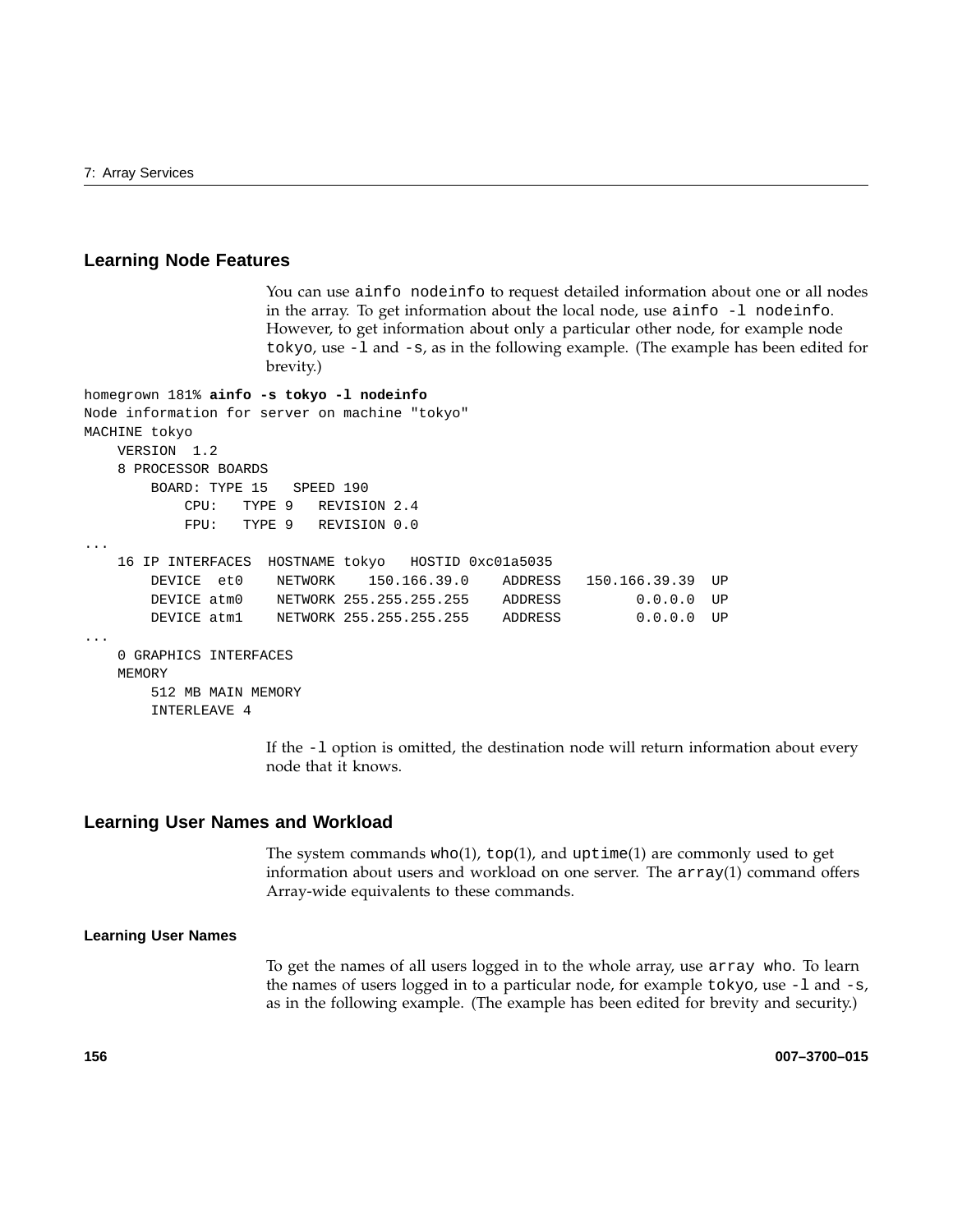```
homegrown 180% array -s tokyo -l who
joecd tokyo frummage.eng.sgi -tcsh
joecd tokyo frummage.eng.sgi -tcsh
benf tokyo einstein.ued.sgi. /bin/tcsh
yohn tokyo rayleigh.eng.sg vi +153 fs/procfs/prd
...
```
#### **Learning Workload**

Two variants of the array command return workload information. The array-wide equivalent of uptime is array uptime, as follows:

```
homegrown 181% array uptime
  homegrown: up 1 day, 7:40, 26 users, load average: 7.21, 6.35, 4.72
   disarray: up 2:53, 0 user, load average: 0.00, 0.00, 0.00
   datarray: up 5:34, 1 user, load average: 0.00, 0.00, 0.00
      tokyo: up 7 days, 9:11, 17 users, load average: 0.15, 0.31, 0.29
homegrown 182% array -l -s tokyo uptime
      tokyo: up 7 days, 9:11, 17 users, load average: 0.12, 0.30, 0.28
```
The command array top lists the processes that are currently using the most CPU time, with their ASH values, as in the following example.

| homegrown 183% array top |  |  |  |
|--------------------------|--|--|--|
|--------------------------|--|--|--|

| ASH                                                          | Host | PID User                  |             | %CPU Command                |
|--------------------------------------------------------------|------|---------------------------|-------------|-----------------------------|
| 0x1111ffff00000000 homegrown                                 |      | 5 root                    |             | $1.20$ vfs_sync             |
| 0x1111ffff000001e9 homegrown<br>0x1111ffff000001e9 tokyo     |      | 1327 quest<br>19816 quest | $0.73$ atop | $1.19$ atop                 |
| 0x1111ffff000001e9 disarray                                  |      | 1106 quest                | $0.47$ atop |                             |
| 0x1111ffff000001e9 datarray                                  |      | 1423 quest                | $0.42$ atop |                             |
| 0x1111ffff000000c0 homegrown                                 |      | 29683 kchang              | $0.37$ 1d   |                             |
| 0x1111ffff0000001e homegrown                                 |      | 1324 root                 |             | 0.17 arrayd                 |
| 0x1111ffff00000000 homegrown<br>0x1111ffff00000000 homegrown |      | 229 root<br>19 root       |             | 0.14 routed<br>0.09 pdflush |
| 0x1111ffff000001e9 disarray                                  |      | 1105 quest                |             | $0.02$ atopm                |

The -l and -s options can be used to select data about a single node, as usual.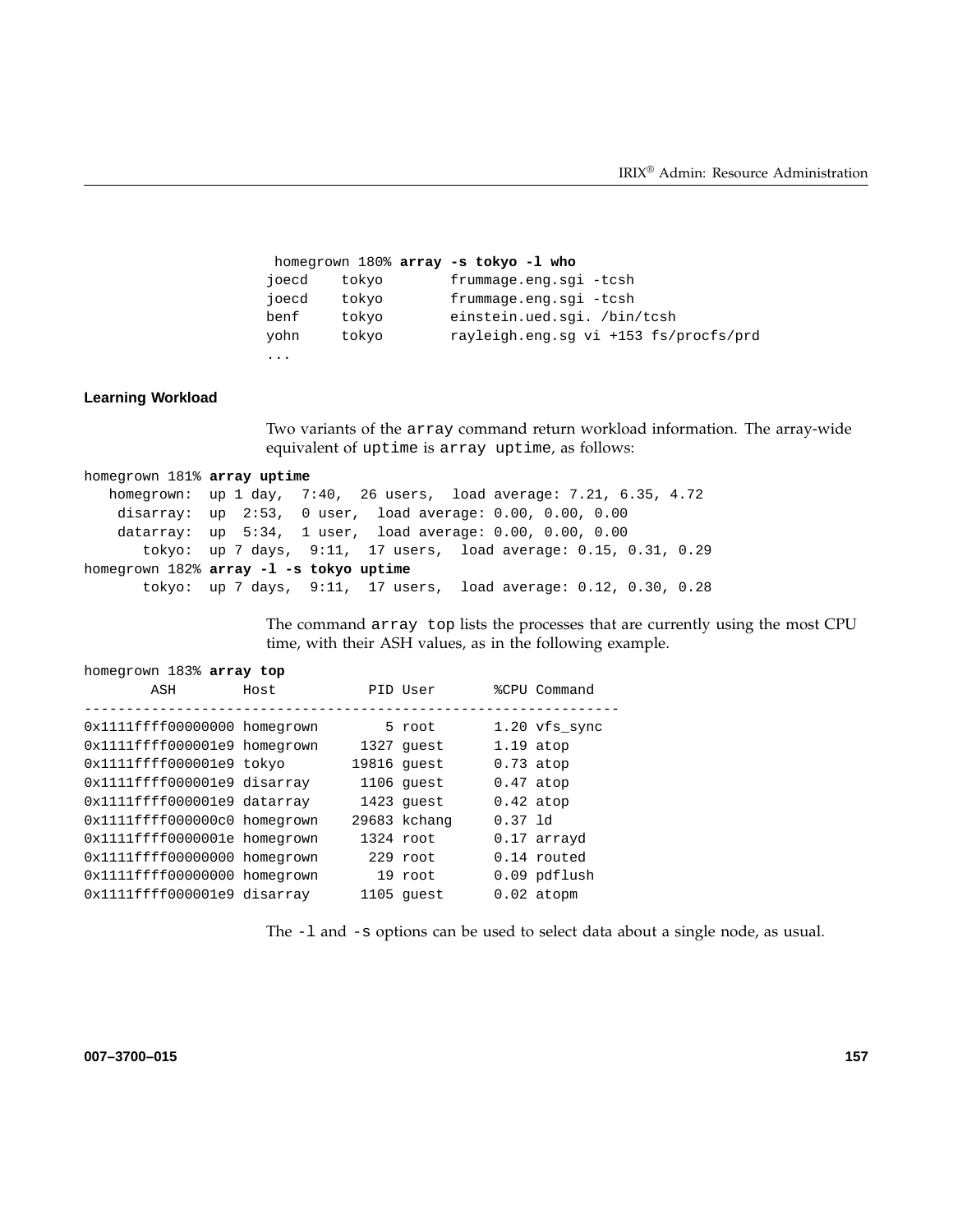# **Browsing With ArrayView**

The **ArrayView** window shows the status of an array. You can start it with the command aview and it displays a window similar to the one shown in Figure 7-1. The top window shows one line per node. There is a window for each node, headed by the node name and its hardware configuration. Each window contains a snapshot of the busiest processes in that node.

|                                              | <b>ArrayView</b> |                                                                                                                                                                                             |                                   |                                     |                                                                                          |                                                                                                |     |                                                    |  | $\bullet$                  |
|----------------------------------------------|------------------|---------------------------------------------------------------------------------------------------------------------------------------------------------------------------------------------|-----------------------------------|-------------------------------------|------------------------------------------------------------------------------------------|------------------------------------------------------------------------------------------------|-----|----------------------------------------------------|--|----------------------------|
| File                                         | View             | Actions                                                                                                                                                                                     | Launch                            | <b>Options</b>                      |                                                                                          |                                                                                                |     |                                                    |  |                            |
|                                              |                  |                                                                                                                                                                                             |                                   |                                     |                                                                                          | DevArray - 4N/32P/2304MB                                                                       |     |                                                    |  |                            |
|                                              |                  | Machine                                                                                                                                                                                     | CPU                               | Mem                                 |                                                                                          | Load                                                                                           |     | Uptime                                             |  |                            |
|                                              |                  | homegrown:<br>disarray:<br>datarray:<br>tokyo:                                                                                                                                              | 0.83%<br>0.37%<br>0.29%<br>11.96% | 20.67%<br>7.88%<br>11.82%<br>32.14% |                                                                                          | [0.62, 0.96, 1.52]<br>[ 8.19, 8.89, 8.82]<br>[ 8.19, 8.18, 8.82]<br>$\sqrt{1.32}$ , 0.86, 0.45 |     | 2:25<br>2:19<br>2:19<br>6 days 3:56                |  |                            |
|                                              |                  | homegrown - 10P/1024MB                                                                                                                                                                      |                                   |                                     |                                                                                          |                                                                                                |     | disarray - 10P/512MB                               |  |                            |
| <b>USER</b>                                  | PID              | ASH                                                                                                                                                                                         |                                   |                                     | <b>%CPU COMMANE</b>                                                                      | <b>USER</b>                                                                                    | PID | ASH                                                |  | <b>%CPU COMMANE</b>        |
| root<br>quest<br>root<br>root<br>root<br>rdb |                  | quest 12977 0x1111ffff00000032<br>383 0x1111ffff00000000<br>9119 0x1111ffff00000032<br>20 0x1111fff60000000<br>229 0x1111ffff00000000<br>1278 0x1111ffff00000000<br>9163 0x1111ffff0000001d |                                   | $1.04$ atop                         | $0.80$ sysctl<br>0.21 ArrayV<br>0.10 ShareI<br>0.08 routed<br>0.08 rlogin<br>0.05 rlogin | quest<br>quest                                                                                 |     | 4404 0x1111ffff00000032<br>4401 0x1111ffff00000032 |  | $0.51$ atop<br>0.01 aviewh |
|                                              |                  |                                                                                                                                                                                             |                                   |                                     |                                                                                          | -11                                                                                            |     |                                                    |  |                            |
|                                              |                  | datarray - 8P/256MB                                                                                                                                                                         |                                   |                                     |                                                                                          |                                                                                                |     | tokyo - 4P/512MB                                   |  |                            |
| <b>USER</b>                                  | PID              | ASH                                                                                                                                                                                         |                                   |                                     | <b>%CPU COMMANE</b>                                                                      | <b>USER</b>                                                                                    | PID | ASH                                                |  | <b>%CPU COMMANE</b>        |
| quest<br>quest                               |                  | 4282 0x1111ffff00000032<br>4279 0x1111ffff00000032                                                                                                                                          |                                   | $0.48$ atop                         | 0.02 aviewh                                                                              |                                                                                                |     | guest 16445 0x1111ffff00000032                     |  | $0.63$ atop                |
|                                              |                  |                                                                                                                                                                                             |                                   |                                     |                                                                                          |                                                                                                |     |                                                    |  |                            |

**Figure 7-1** Typical Display from **ArrayView**

# **Managing Distributed Processes**

Using commands from Array Services 3.5, you can create and manage processes that are distributed across multiple nodes of the Array system.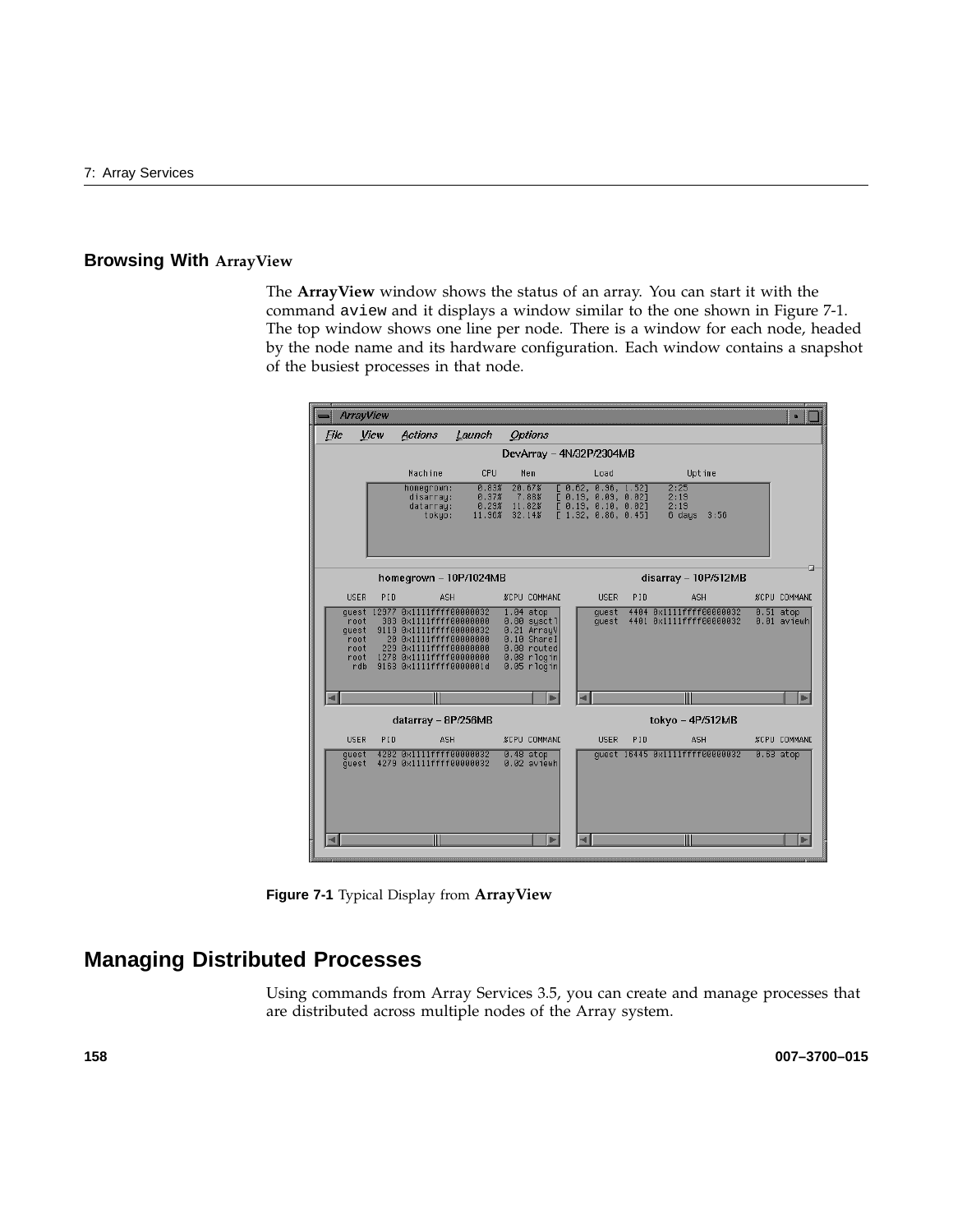## **About Array Session Handles (ASH)**

In an Array system you can start a program with processes that are in more than one node. In order to name such collections of processes, Array Services 3.5 software assigns each process to an *array session handle* (ASH).

An ASH is a number that is unique across the entire array (unlike a PID or PGID). An ASH is the same for every process that is part of a single array session—no matter which node the process runs in. You display and use ASH values with Array Services commands. Each time you log in to an Array node, your shell is given an ASH, which is used by all the processes you start from that shell.

The command ainfo ash returns the ASH of the current process on the local node, which is simply the ASH of the ainfo command itself.

homegrown 178% **ainfo ash** Array session handle of process 10068: 0x1111ffff000002c1 homegrown 179% **ainfo ash** Array session handle of process 10069: 0x1111ffff000002c1

In the preceding example, each instance of the ainfo command was a new process: first PID 10068, then PID 10069. However, the ASH is the same in both cases. This illustrates a very important rule: **every process inherits its parent's ASH**. In this case, each instance of array was forked by the command shell, and the ASH value shown is that of the shell, inherited by the child process.

You can create a new global ASH with the command ainfo newash, as follows:

homegrown 175% **ainfo newash** Allocating new global ASH 0x11110000308b2f7c

This feature has little use at present. There is no existing command that can change its ASH, so you cannot assign the new ASH to another command. It is possible to write a program that takes an ASH from a command-line option and uses the Array Services function setash() to change to that ASH (however such a program must be privileged). No such program is distributed with Array Services 3.5 (but see "Managing Array Service Handles", page 181).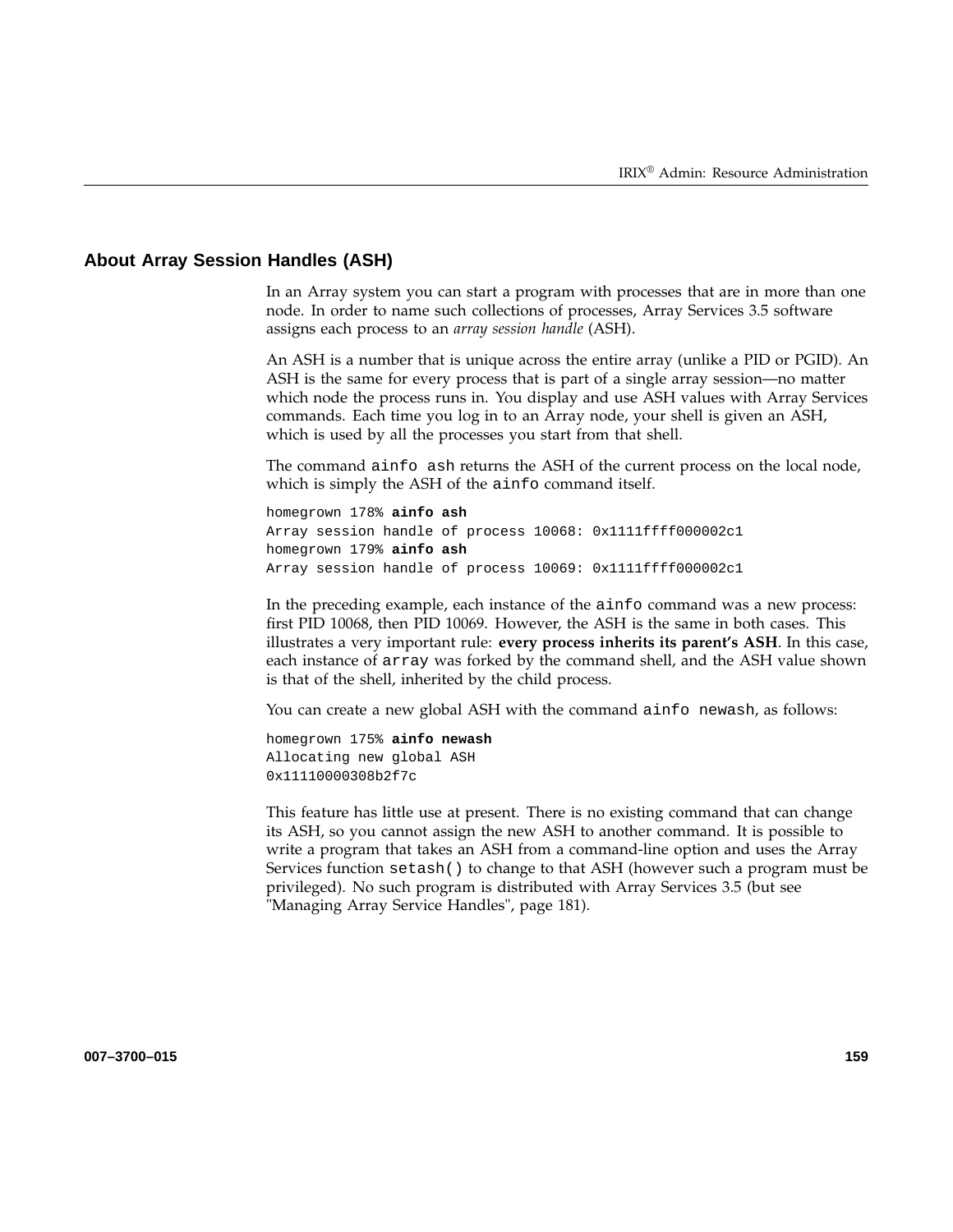### **Listing Processes and ASH Values**

The command array ps returns a summary of all processes running on all nodes in an array. The display shows the ASH, the node, the PID, the associated username, the accumulated CPU time, and the command string.

To list all the processes on a particular node, use the -l and -s options. To list processes associated with a particular ASH, or a particular username, pipe the returned values through grep, as in the following example. (The display has been edited to save space.)

```
homegrown 182% array -l -s tokyo ps | fgrep wombat
0x261cffff0000054c tokyo 19007 wombat 0:00 -csh
0x261cffff0000054a tokyo 17940 wombat 0:00 csh -c (setenv...
0x261cffff0000054c tokyo 18941 wombat 0:00 csh -c (setenv...
0x261cffff0000054a tokyo 17957 wombat 0:44 xem -geometry 84x42
0x261cffff0000054a tokyo 17938 wombat 0:00 rshd
0x261cffff0000054a tokyo 18022 wombat 0:00 /bin/csh -i
0x261cffff0000054a tokyo 17980 wombat 0:03 /usr/gnu/lib/ema...
0x261cffff0000054c tokyo 18928 wombat 0:00 rshd
```
## **Controlling Processes**

The arshell command lets you start an arbitrary program on a single other node. The array command gives you the ability to suspend, resume, or kill all processes associated with a specified ASH.

### **Using arshell**

The arshell command is an Array Services extension of the familiar rsh command; it executes a single system command on a specified Array node. The difference from rsh is that the remote shell executes under the same ASH as the invoking shell (this is not true of simple rsh). The following example demonstrates the difference.

homegrown 179% **ainfo ash** Array session handle of process 8506: 0x1111ffff00000425 homegrown 180% **rsh guest@tokyo ainfo ash** Array session handle of process 13113: 0x261cffff0000145e homegrown 181% **arshell guest@tokyo ainfo ash** Array session handle of process 13119: 0x1111ffff00000425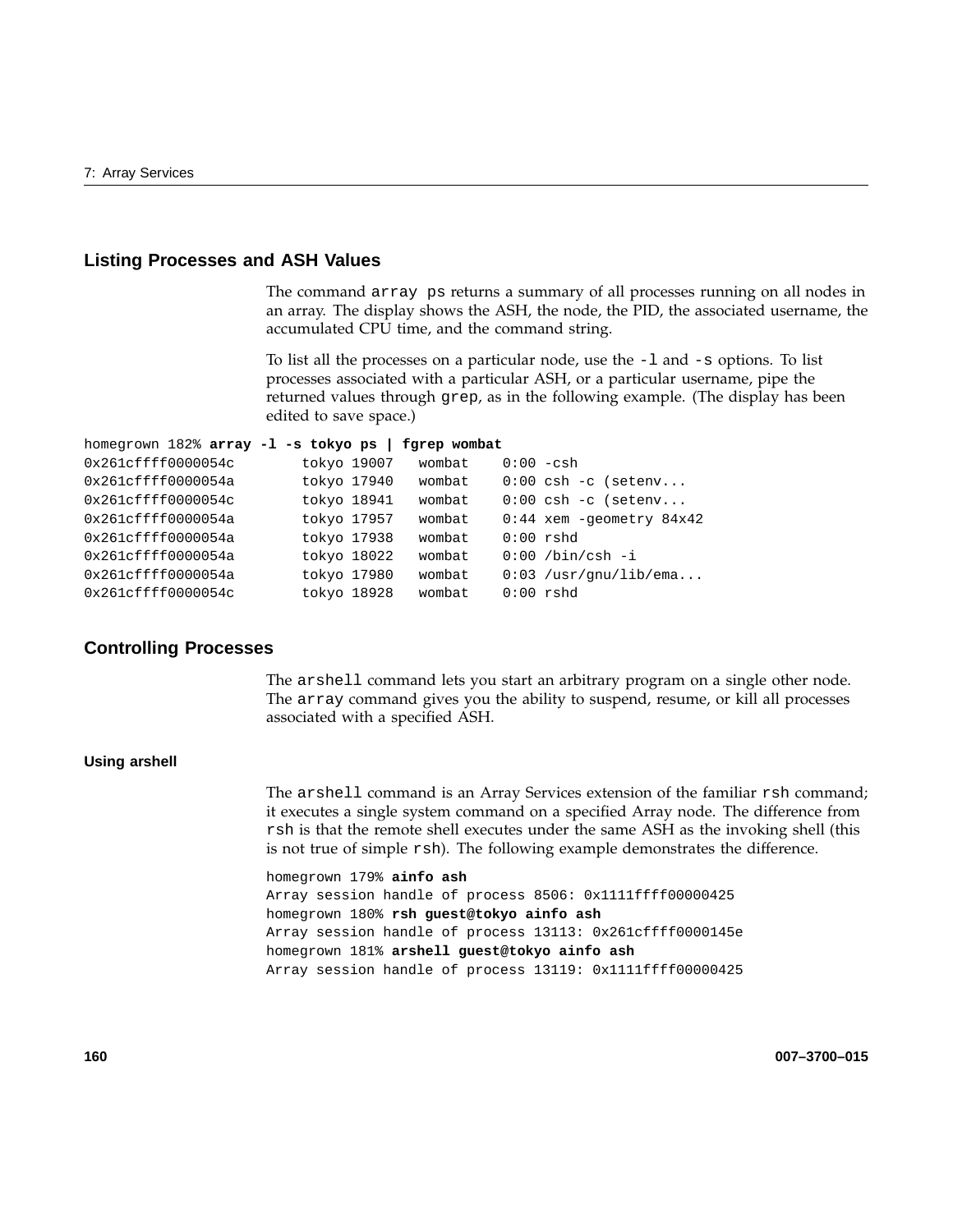You can use arshell to start a collection of unrelated programs in multiple nodes under a single ASH; then you can use the commands described under "Managing Session Processes", page 162 to stop, resume, or kill them.

Both MPI and PVM use arshell to start up distributed processes.

**Tip:** The shell is a process under its own ASH. If you use the array command to stop or kill all processes started from a shell, you will stop or kill the shell also. In order to create a group of programs under a single ASH that can be killed safely, proceed as follows:

- 1. Create a nested shell with a new ASH using newsess. Note the ASH value.
- 2. Within the new shell, start one or more programs using arshell.
- 3. Exit the nested shell.

Now you are back to the original shell. You know the ASH of all programs started from the nested shell. You can safely kill all jobs that have that ASH because the current shell is not affected.

#### **About the Distributed Example**

The programs launched with arshell are not coordinated (they could of course be written to communicate with each other, for example using sockets), and you must start each program individually.

The array command is designed to permit the simultaneous launch of programs on all nodes with a single command. However, array can only launch programs that have been configured into it, in the Array Services configuration file. (The creation and management of this file is discussed under "About Array Configuration", page 164.)

In order to demonstrate process management in a simple way from the command line, the following command was inserted into the configuration file /usr/lib/array/arrayd.conf: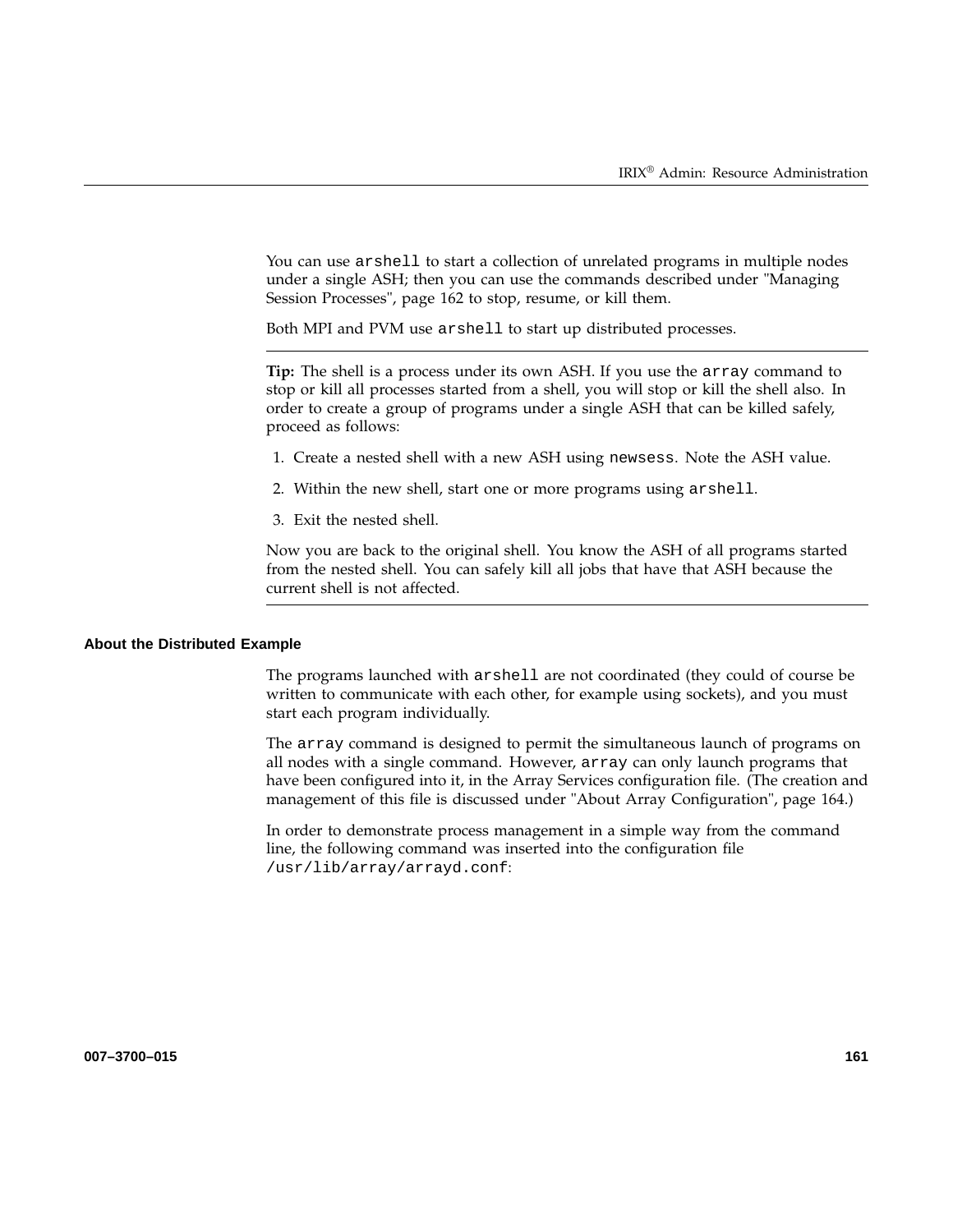```
#
# Local commands
#
command spin \qquad # Do nothing on multiple machines
       invoke /usr/lib/array/spin
       user %USER
       group %GROUP
       options nowait
```
The invoked command, /usr/lib/array/spin, is a shell script that does nothing in a loop, as follows:

```
#!/bin/sh
# Go into a tight loop
#
interrupted() {
        echo "spin has been interrupted - goodbye"
        exit 0
}
trap interrupted 1 2
while [ ! -f /tmp/spin.stop ]; do
        sleep 5
done
echo "spin has been stopped - goodbye"
exit 1
```
With this preparation, the command array spin starts a process executing that script on every processor in the array. Alternatively, array -1 -s nodename spin would start a process on one specific node.

#### **Managing Session Processes**

The following command sequence creates and then kills a spin process in every node. The first step creates a new session with its own ASH. This is so that later, array kill can be used without killing the interactive shell.

homegrown 175% **ainfo ash** Array session handle of process 8912: 0x1111ffff0000032d homegrown 176% **newsess** homegrown 175% **ainfo ash** Array session handle of process 8941: 0x11110000308b2fa6

**162 007–3700–015**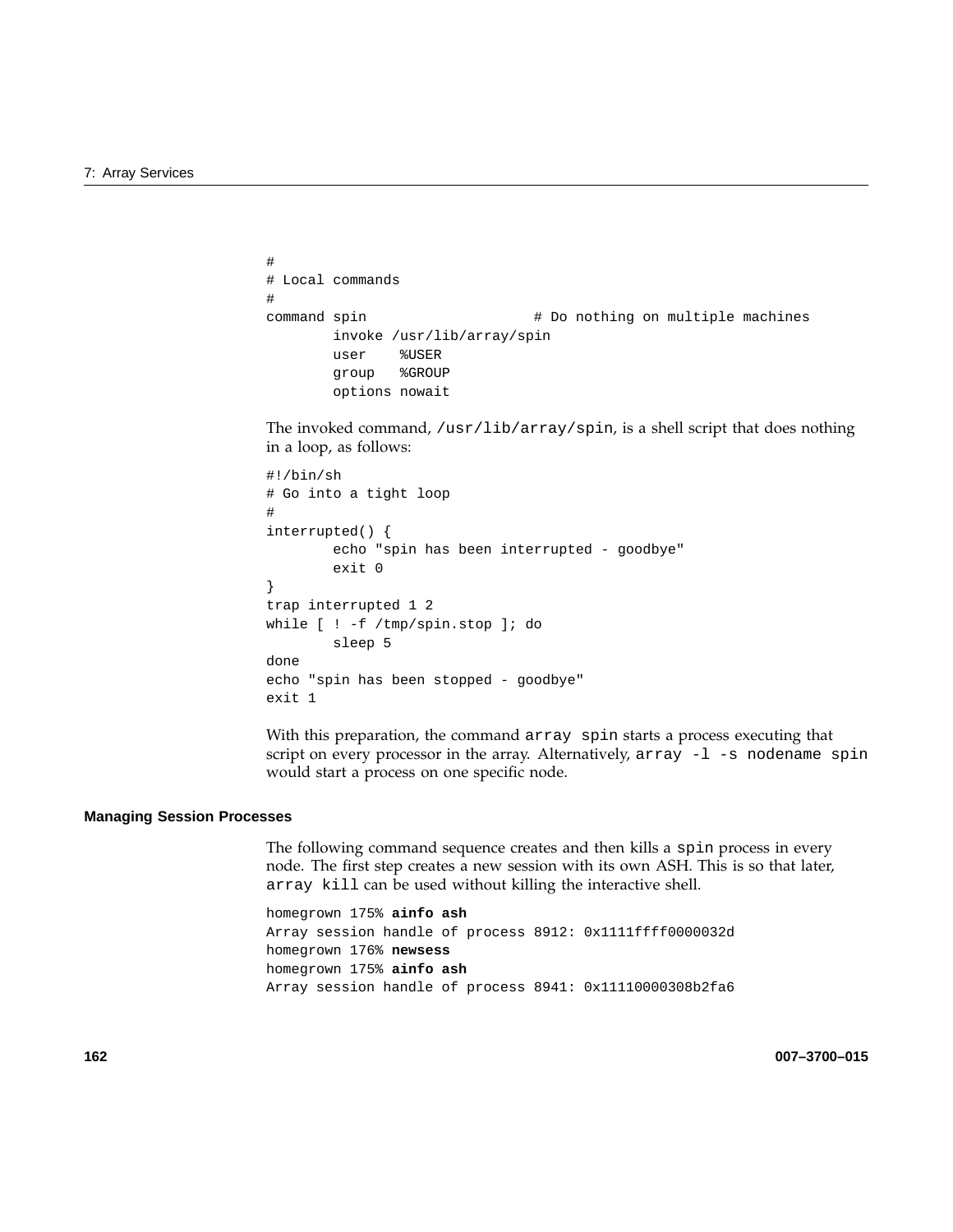In the new session with ASH 0x11110000308b2fa6, the command array spin starts the /usr/lib/array/spin script on every node. In this test array, there were only two nodes on this day, homegrown and tokyo.

homegrown 176% **array spin**

After exiting back to the original shell, the command array ps is used to search for all processes that have the ASH 0x11110000308b2fa6.

homegrown 178% homegrown 177% homegrown 177% **ainfo ash** Array session handle of process 9257: 0x1111ffff0000032d homegrown 179% **array ps | fgrep 0x11110000308b2fa6** 0x11110000308b2fa6 homegrown 9033 guest 0:00 /bin/sh /usr/lib/array/spin 0x11110000308b2fa6 homegrown 9618 guest 0:00 sleep 5 0x11110000308b2fa6 tokyo 26021 guest 0:00 /bin/sh /usr/lib/array/spin 0x11110000308b2fa6 tokyo 26072 guest 0:00 sleep 5 0x1111ffff0000032d homegrown 9642 guest 0:00 fgrep 0x11110000308b2fa6

> There are two processes related to the spin script on each node. The next command kills them all.

homegrown 180% **array kill 0x11110000308b2fa6** homegrown 181% **array ps | fgrep 0x11110000308b2fa6** 0x1111ffff0000032d homegrown 10030 guest 0:00 fgrep 0x11110000308b2fa6

> The command array suspend 0x11110000308b2fa6 would suspend the processes instead (however, it is hard to demonstrate that a sleep command has been suspended).

#### **About Job Container IDs**

homegrown 177% **exit**

Array systems that are running IRIX 6.5.7f (or later) and Array Services version 3.4 (or later) have the capability to forward job IDs (JIDs) from the initiating host. All of the processes running in the ASH across one or more nodes in an array also belong to the same job. For a complete description of the job container and it usage, see the job\_limits(5) man page or *IRIX Admin: Resource Administration*.

When processes are running on the initiating host, they belong to the same job as the initiating process and operate under the limits established for that job. On remote nodes, a new job is created using the same JID as the initiating process. Job limits for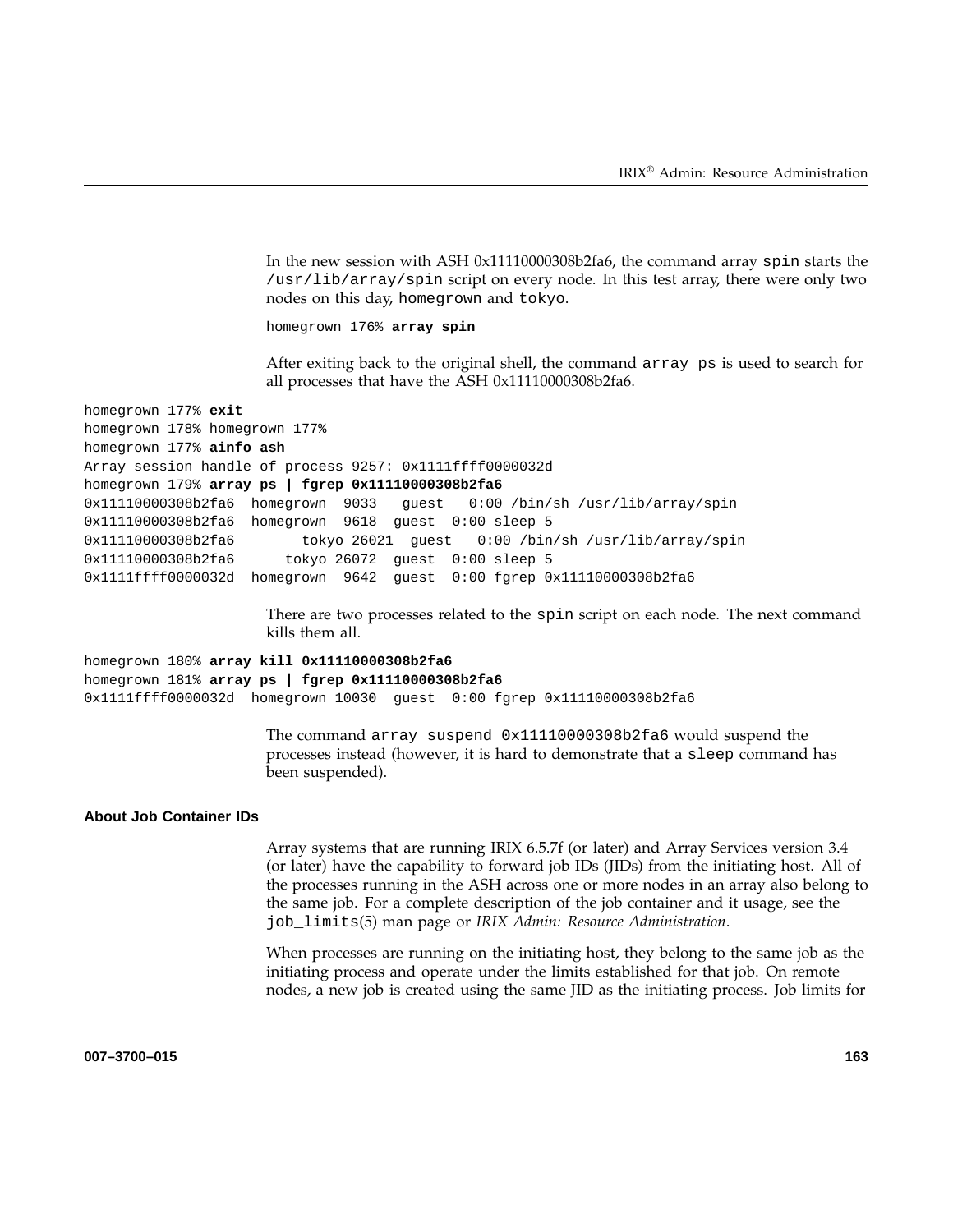a job on remote nodes use the systune defaults and are set using the systune(1M) command on the initiating host.

# **About Array Configuration**

The system administrator has to initialize the Array configuration database, a file that is used by the Array Services daemon in executing almost every ainfo and array command. For details about array configuration, see the man pages cited in Table 7-6.

| Topic                                 | Man Page                                                  |
|---------------------------------------|-----------------------------------------------------------|
| Array Services overview               | $array\_serves(5)$                                        |
| Array Services user<br>commands       | $ainfo(1)$ , $array(1)$                                   |
| Array Services daemon<br>overview     | arrayd(1m)                                                |
| Configuration file format             | $arrayd.comf(4)$ ,<br>/usr/lib/array/arrayd.conf.template |
| Configuration file<br>validator       | ascheck(1)                                                |
| Array Services simple<br>configurator | arrayconfiq(1m)                                           |
|                                       |                                                           |

**Table 7-6** Information Sources: Array Configuration standard

# **About the Uses of the Configuration File**

The configuration files are read by the Array Services daemon when it starts. Normally it is started in each node during the system startup. (You can also run the daemon from a command line in order to check the syntax of the configuration files.)

The configuration files contain data needed by ainfo and array:

• The names of Array systems, including the current Array but also any other Arrays on which a user could run an Array Services command (reported by ainfo).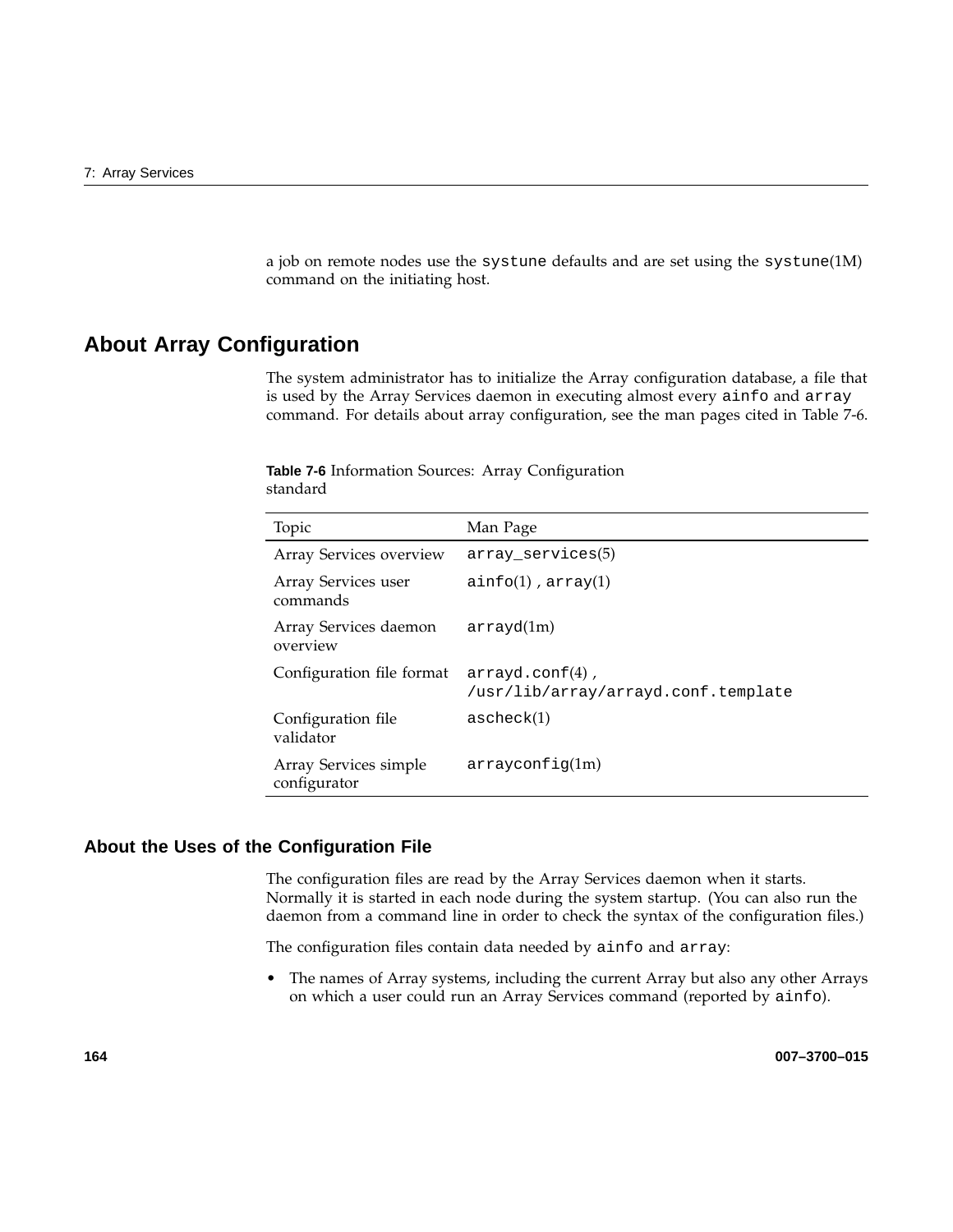- The names and types of the nodes in each named Array, especially the hostnames that would be used in an Array Services command (reported by ainfo).
- The authentication keys, if any, that must be used with Array Services commands (required as -Kl and -Kr command options, see "Summary of Common Command Options", page 152).
- The commands that are valid with the array command.

## **About Configuration File Format and Contents**

A configuration file is a readable text file. The file contains entries of the following four types, which are detailed in later topics.

| Array definition   | Describes this array and other known arrays, including<br>array names and the node names and types. |
|--------------------|-----------------------------------------------------------------------------------------------------|
| Command definition | Specifies the usage and operation of a command that<br>can be invoked through the array command.    |
| Authentication     | Specifies authentication numbers that must be used to<br>access the Array.                          |
| Local option       | Options that modify the operation of the other entries<br>or arrayd.                                |

Blank lines, white space, and comment lines beginning with "#" can be used freely for readability. Entries can be in any order in any of the files read by arrayd.

Besides punctuation, entries are formed with a keyword-based syntax. Keyword recognition is not case-sensitive; however keywords are shown in uppercase in this text and in the man page. The entries are primarily formed from keywords, numbers, and quoted strings, as detailed in the man page  $arrayd.conf(4)$ .

## **Loading Configuration Data**

The Array Services daemon, arrayd, can take one or more filenames as arguments. It reads them all, and treats them like logical continuations (in effect, it concatenates them). If no filenames are specified, it reads /usr/lib/array/arrayd.conf and /usr/lib/array/arrayd.auth. A different set of files, and any other arrayd command-line options, can be written into the file /etc/config/arrayd.options, which is read by the startup script that launches arrayd at boot time.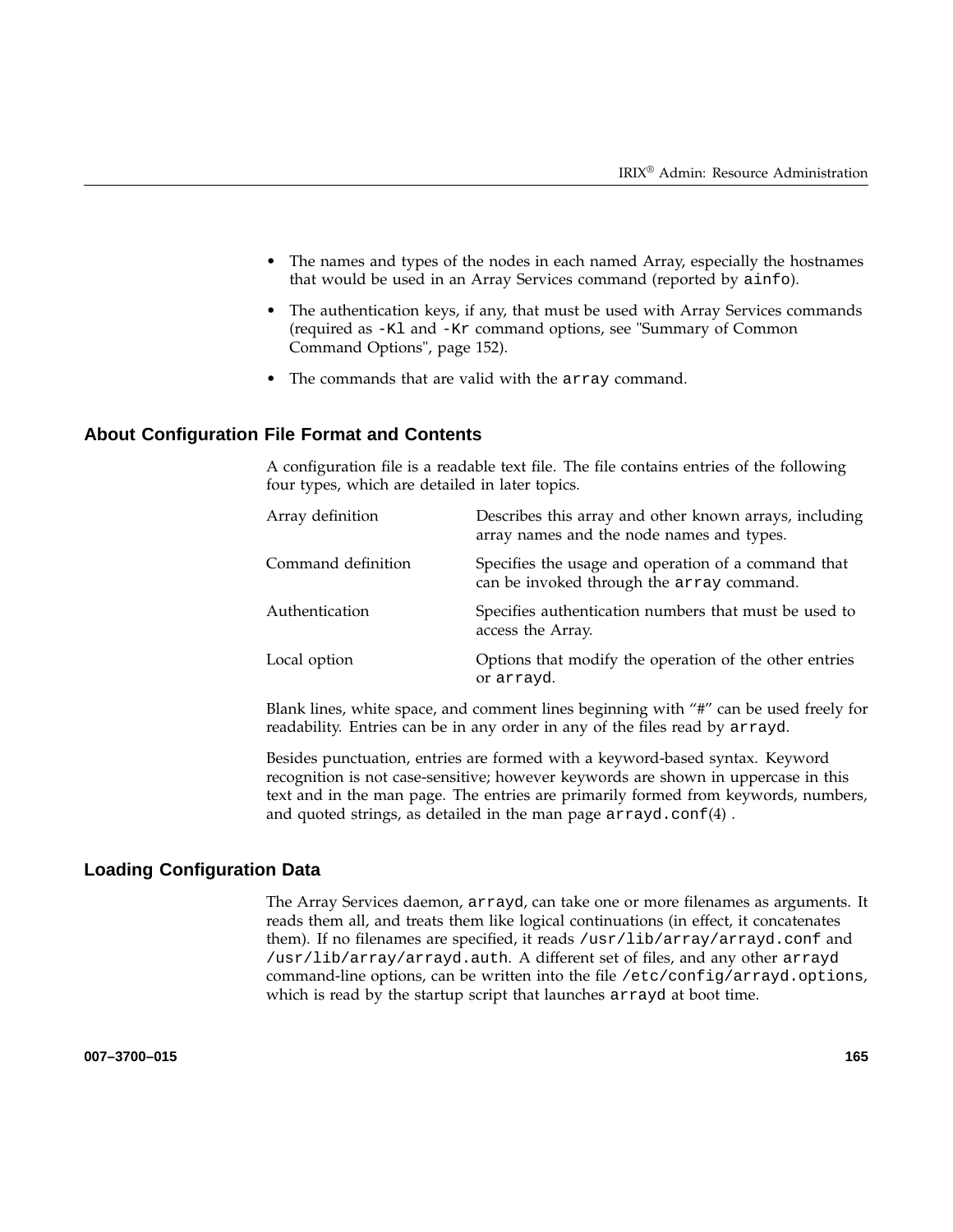Since configuration data can be stored in two or more files, you can combine different strategies, for example:

- One file can have different access permissions than another. Typically, /usr/lib/array/arrayd.conf is world-readable and contains the available array commands, while /usr/lib/array/arrayd.auth is readable only by root and contains authentication codes.
- One node can have different configuration data than another. For example, certain commands might be defined only in certain nodes; or only the nodes used for interactive logins might know the names of all other nodes.
- You can use NFS-mounted configuration files. You could put a small configuration file on each machine to define the Array and authentication keys, but you could have a larger file defining array commands that is NFS-mounted from one node.

After you modify the configuration files, you can make arrayd reload them by killing the daemon and restarting it in each machine. The script /etc/init.d/array supports this operation:

To kill daemon, execute this command:

/etc/init.d/array stop

To kill and restart the daemon in one operation; peform the following command:

/etc/init.d/array restart

**Note:** On Linux systems, the script path name is /etc/rc.d/init.d/array.

The Array Services daemon in any node knows only the information in the configuration files available in that node. This can be an advantage, in that you can limit the use of particular nodes; but it does require that you take pains to keep common information synchronized. (An automated way to do this is summarized under "Designing New Array Commands", page 174.)

### **About Substitution Syntax**

The man page  $\arctan(4)$  details the syntax rules for forming entries in the configuration files. An important feature of this syntax is the use of several kinds of text substitution, by which variable text is substituted into entries when they are executed.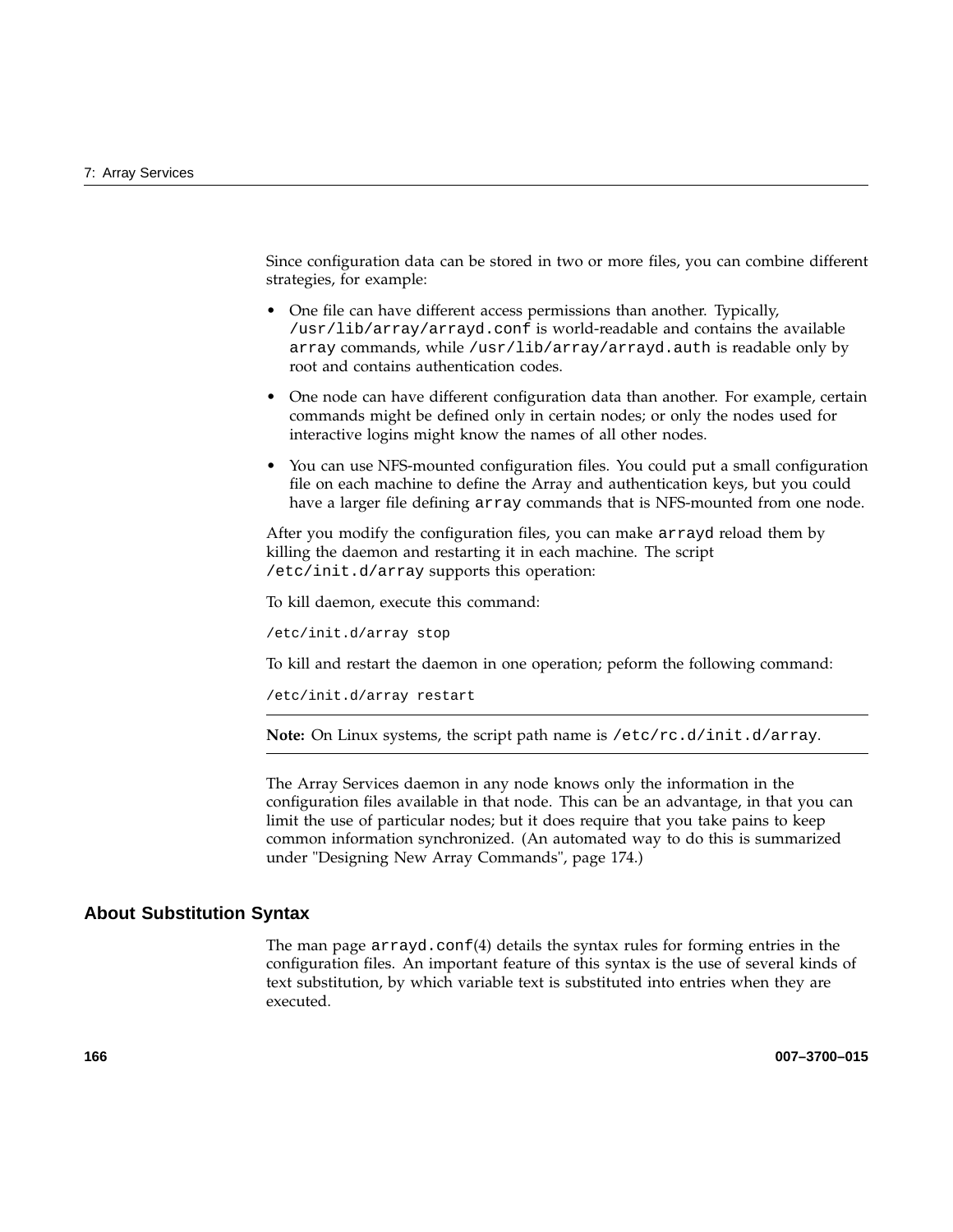Most of the supported substitutions are used in command entries. These substitutions are performed dynamically, each time the array command invokes a subcommand. At that time, substitutions insert values that are unique to the invocation of that subcommand. For example, the value %USER inserts the user ID of the user who is invoking the array command. Such a substitution has no meaning except during execution of a command.

Substitutions in other configuration entries are performed only once, at the time the configuration file is read by arrayd. Only environment variable substitution makes sense in these entries. The environment variable values that are substituted are the values inherited by arrayd from the script that invokes it, which is /etc/init.d/array.

## **Testing Configuration Changes**

The configuration files contain many sections and options (detailed in the section that follow this one). The Array Services command ascheck performs a basic sanity check of all configuration files in the array.

After making a change, you can test an individual configuration file for correct syntax by executing arrayd as a command with the  $-c$  and  $-f$  options. For example, suppose you have just added a new command definition to /usr/lib/array/arrayd.local. You can check its syntax with the following command:

arrayd -c -f /usr/lib/array/arrayd.local

When testing new commands for correct operation, you need to see the warning and error messages produced by arrayd and processes that it may spawn. The stderr messages from a daemon are not normally visible. You can make them visible by the following procedure:

- 1. On one node, kill the daemon.
- 2. In one shell window on that node, start arrayd with the options  $-n$  -v. Instead of moving into the background, it remains attached to the shell terminal.

**Note:** Although arrayd becomes functional in this mode, it does not refer to /etc/config/arrayd.options, so you need to specify explicitly all command-line options, such as the names of nonstandard configuration files.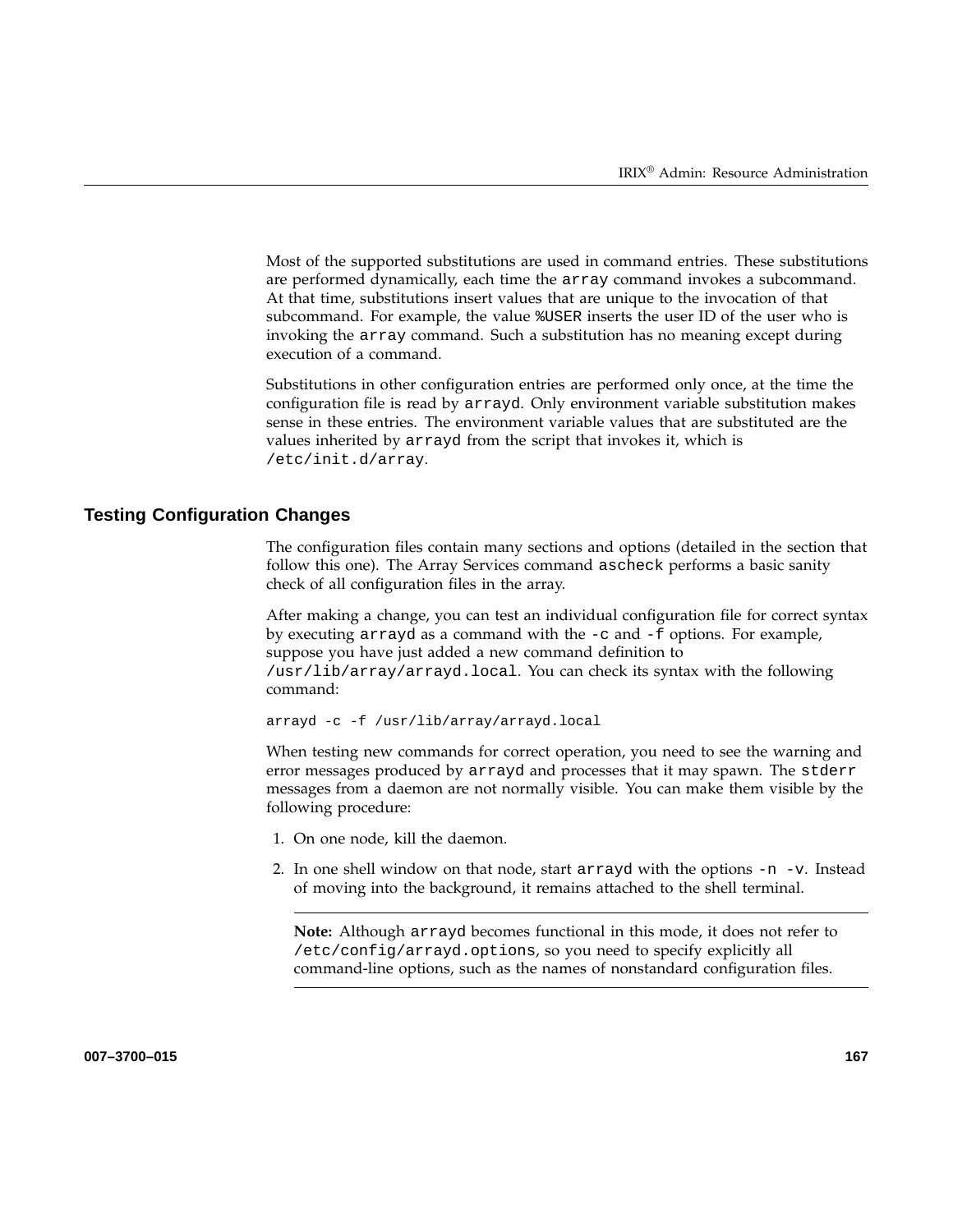- 3. From another shell window on the same or other nodes, issue ainfo and array commands to test the new configuration data. Diagnostic output appears in the arrayd shell window.
- 4. Terminate arrayd and restart it as a daemon (without -n).

During steps 1, 2, and 4, the test node may fail to respond to ainfo and array commands, so users should be warned that the Array is in test mode.

# **Configuring Arrays and Machines**

Each ARRAY entry gives the name and composition of an Array system that users can access. At least one ARRAY must be defined at every node, the array in use.

```
Note: ARRAY is a keyword.
```
### **Specifying Arrayname and Machine Names**

A simple example of an ARRAY definition is a follows:

```
array simple
        machine congo
        machine niger
        machine nile
```
The arrayname simple is the value the user must specify in the -a option (see "Summary of Common Command Options", page 152). One arrayname should be specified in a DESTINATION ARRAY local option as the default array (reported by ainfo dflt). Local options are listed under "Configuring Local Options", page 173.

It is recommended that you have at least one array called me that just contains the localhost. The default arrayd.conf file has the me array defined as the default destination array.

The MACHINE subentries of ARRAY define the nodenames that the user can specify with the -s option. These names are also reported by the command ainfo machines.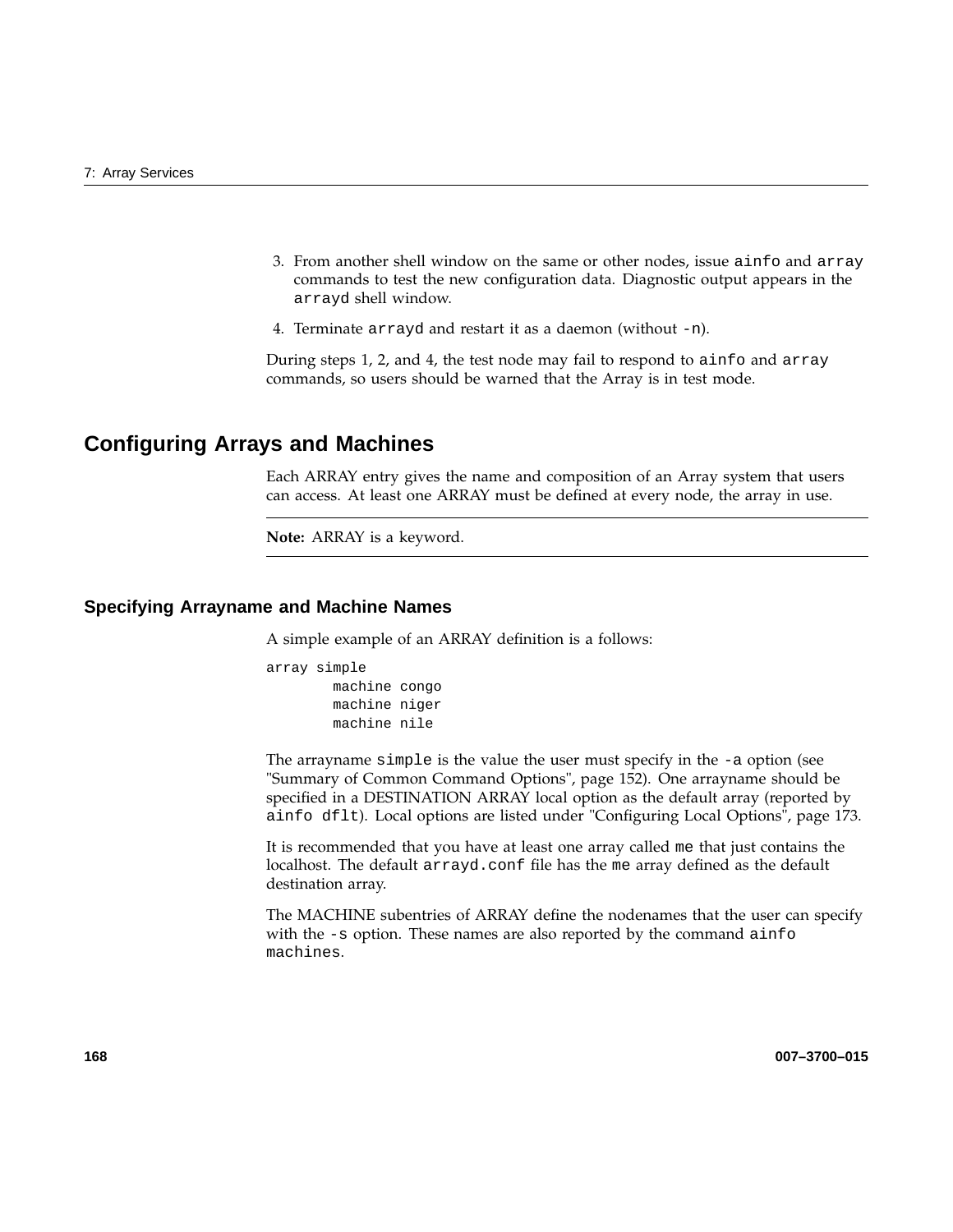## **Specifying IP Addresses and Ports**

The simple MACHINE subentries shown in the example are based on the assumption that the hostname is the same as the machine's name to Domain Name Services (DNS). If a machine's IP address cannot be obtained from the given hostname, you must provide a HOSTNAME subentry to specify either a completely qualified domain name or an IP address, as follows:

```
array simple
       machine congo
           hostname congo.engr.hitech.com
            port 8820
       machine niger
           hostname niger.engr.hitech.com
        machine nile
            hostname "198.206.32.85"
```
The preceding example also shows how the PORT subentry can be used to specify that arrayd in a particular machine uses a different socket number than the default 5434.

### **Specifying Additional Attributes**

Under both ARRAY and MACHINE you can insert attributes, which are named string values. These attributes are not used by Array Services, but they are displayed by ainfo and can be returned to programs using the Array Services library (see "Array Services Library", page 176). Some examples of attributes would be as follows:

```
array simple
       array_attribute config_date="04/03/96"
       machine a_node
      machine_attribute aka="congo"
       hostname congo.engr.hitech.com
```
**Tip:** You can write code that fetches any arrayname, machine name, or attribute string from any node in the array. See "Database Interrogation", page 180.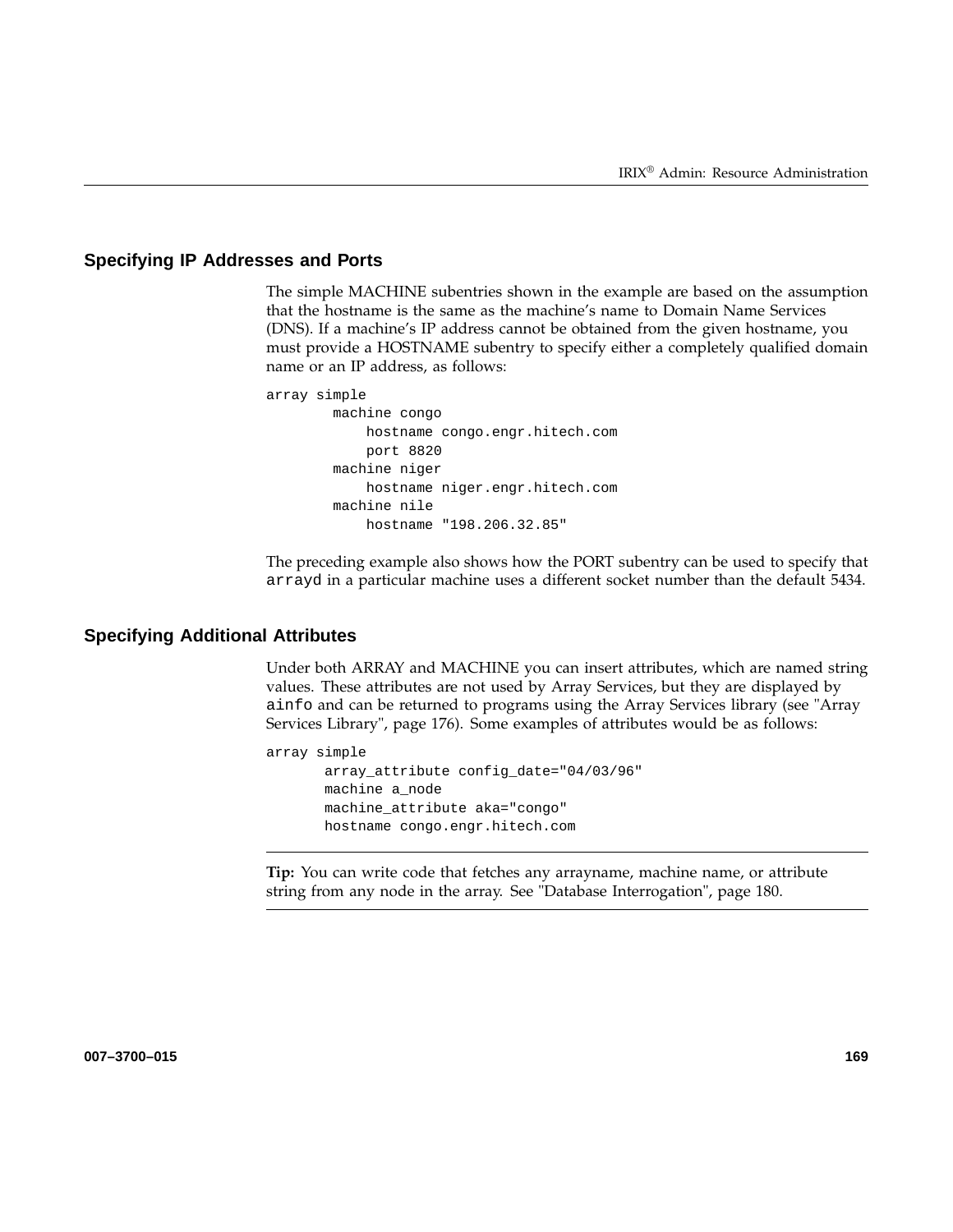# **Configuring Authentication Codes**

In Array Services 3.5 only one type of authentication is provided: a simple numeric key that can be required with any Array Services command. You can specify a single authentication code number for each node. The user must specify the code with any command entered at that node, or addressed to that node using the -s option (see "Summary of Common Command Options", page 152).

The arshell command is like rsh in that it runs a command on another machine under the userid of the invoking user. Use of authentication codes makes Array Services somewhat more secure than rsh.

# **Configuring Array Commands**

The user can invoke arbitrary system commands on single nodes using the arshell command (see "Using arshell", page 160). The user can also launch MPI and PVM programs that automatically distribute over multiple nodes. However, the only way to launch coordinated system programs on all nodes at once is to use the array command. This command does not accept any system command; it only permits execution of commands that the administrator has configured into the Array Services database.

You can define any set of commands that your users need. You have complete control over how any single Array node executes a command (the definition can be different in different nodes). A command can simply invoke a standard system command, or, since you can define a command as invoking a script, you can make a command arbitrarily complex.

## **Operation of Array Commands**

When a user invokes the array command, the subcommand and its arguments are processed by the destination node specified by  $-s$ . Unless the  $-1$  option was given, that daemon also distributes the subcommand and its arguments to all other array nodes that it knows about (the destination node might be configured with only a subset of nodes). At each node, arrayd searches the configuration database for a COMMAND entry with the same name as the array subcommand.

In the following example, the subcommand uptime is processed by arrayd in node tokyo:

array -s tokyo uptime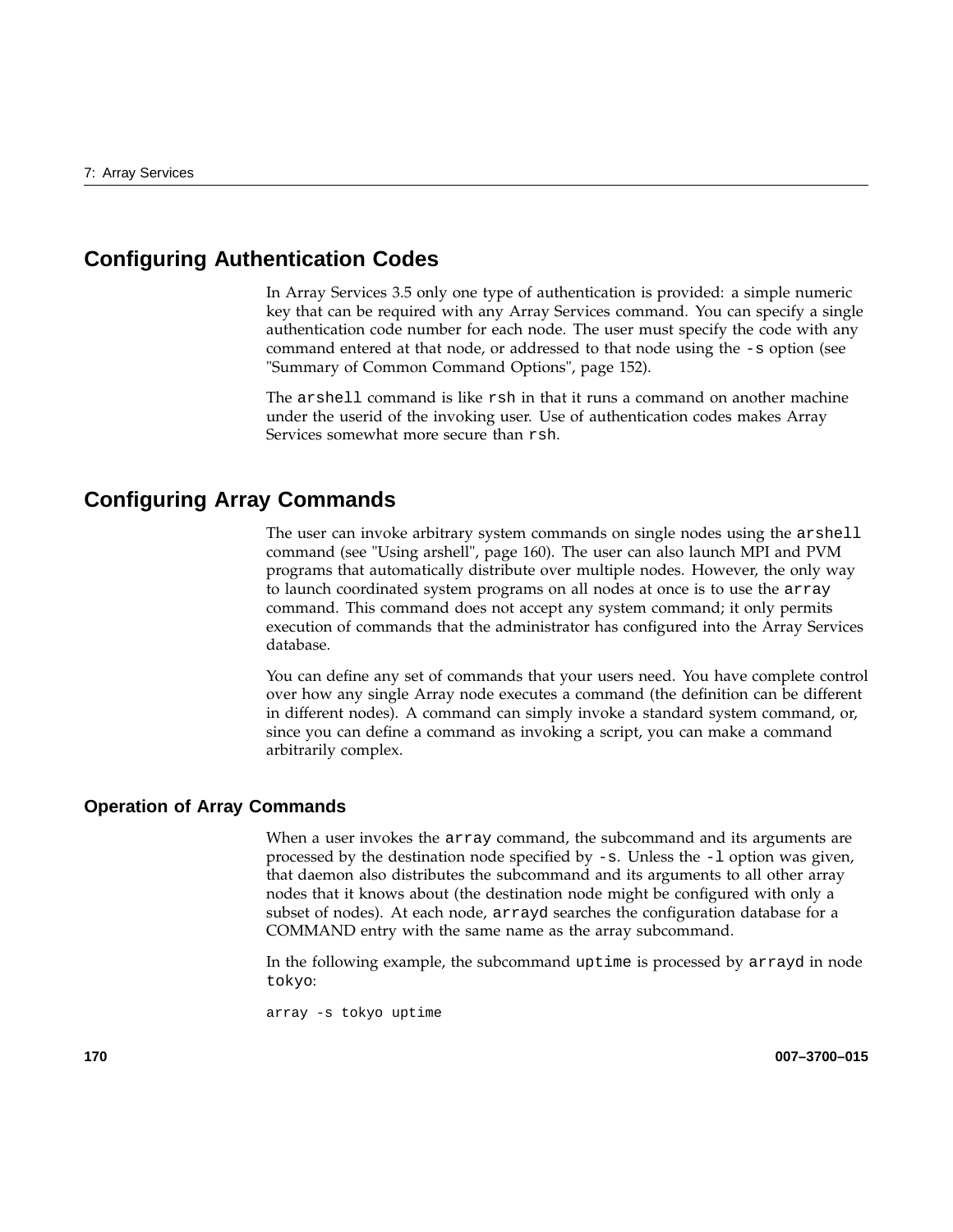When arrayd finds the subcommand valid, it distributes it to every node that is configured in the default array at node tokyo.

The COMMAND entry for uptime is distributed in this form (you can read it in the file /usr/lib/array/arrayd.conf).

command uptime  $\#$  Display uptime/load of all nodes in array invoke /usr/lib/array/auptime %LOCAL

The INVOKE subentry tells arrayd how to execute this command. In this case, it executes a shell script /usr/lib/array/auptime , passing it one argument, the name of the local node. This command is executed at every node, with %LOCAL replaced by that node's name.

# **Summary of Command Definition Syntax**

Look at the basic set of commands distributed with Array Services 3.5 (/usr/lib/array/arrayd.conf ). Each COMMAND entry is defined using the subentries shown in Table 7-7. (These are described in great detail in the man page arrayd.conf(4).)

| <b>Table 7-7</b> Subentries of a COMMAND Definition |
|-----------------------------------------------------|
|-----------------------------------------------------|

| Keyword        | Meaning of Following Values                                                                                                                                                              |
|----------------|------------------------------------------------------------------------------------------------------------------------------------------------------------------------------------------|
| <b>COMMAND</b> | The name of the command as the user gives it to array.                                                                                                                                   |
| <b>INVOKE</b>  | A system command to be executed on every node. The argument<br>values can be literals, or arguments given by the user, or other<br>substitution values.                                  |
| <b>MERGE</b>   | A system command to be executed only on the distributing node, to<br>gather the streams of output from all nodes and combine them into a<br>single stream.                               |
| <b>USER</b>    | The user ID under which the INVOKE and MERGE commands run.<br>Usually given as USER %USER, so as to run as the user who invoked<br>array.                                                |
| <b>GROUP</b>   | The group name under which the INVOKE and MERGE commands<br>run. Usually given as GROUP %GROUP, so as to run in the group of<br>the user who invoked array (see the groups(1) man page). |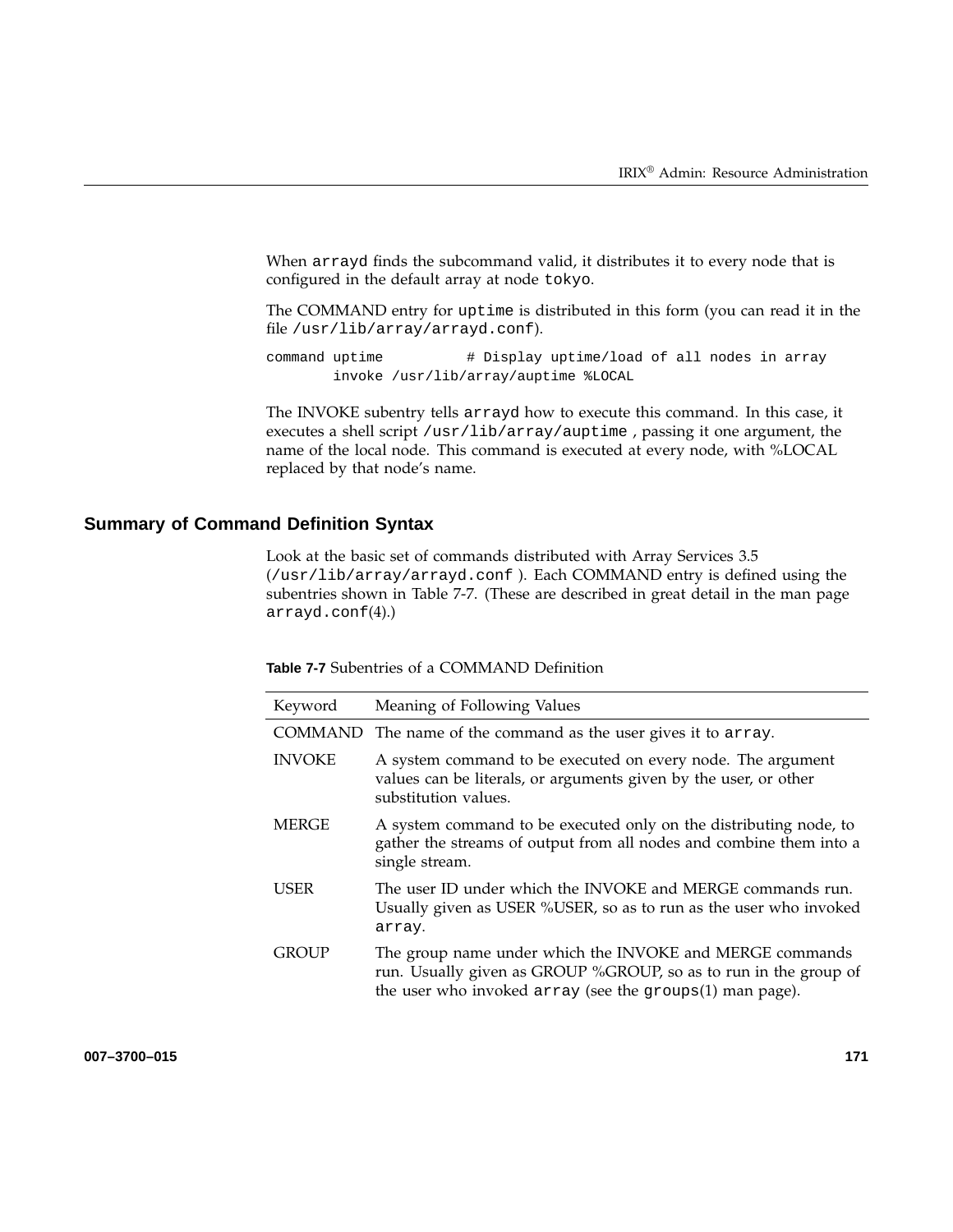| Keyword        | Meaning of Following Values                                                                                                                                                                   |
|----------------|-----------------------------------------------------------------------------------------------------------------------------------------------------------------------------------------------|
| PROJECT        | The project under which the INVOKE and MERGE commands run.<br>Usually given as PROJECT %PROJECT, so as to run in the project of<br>the user who invoked array (see the projects(5) man page). |
| <b>OPTIONS</b> | A variety of options to modify this command; see Table 7-9.                                                                                                                                   |

The system commands called by INVOKE and MERGE must be specified as full pathnames, because arrayd has no defined execution path. As with a shell script, these system commands are often composed from a few literal values and many substitution strings. The substitutions that are supported (which are documented in detail in the arrayd.conf(4) man page) are summarized in Table 7-8.

| Substitution                                               | Replacement Value                                                                                                                 |
|------------------------------------------------------------|-----------------------------------------------------------------------------------------------------------------------------------|
| $\%1\%9;$<br>$\%ARG(n);$<br>%ALLARGS;<br>$\%$ OPTARG $(n)$ | Argument tokens from the user's subcommand. %OPTARG does<br>not produce an error message if the specified argument is<br>omitted. |
| %USER,<br>%GROUP,<br>%PROJECT                              | The effective user ID, effective group ID, and project of the user<br>who invoked array.                                          |
| %REALUSER,<br>%REALGROUP                                   | The real user ID and real group ID of the user who invoked<br>array.                                                              |
| %ASH                                                       | The ASH under which the INVOKE or MERGE command is to<br>run.                                                                     |
| $\%PID(ash)$                                               | List of PID values for a specified ASH. %PID(%ASH) is a<br>common use.                                                            |
| %ARRAY                                                     | The array name, either default or as given in the $-a$ option.                                                                    |
| %LOCAL                                                     | The hostname of the executing node.                                                                                               |

**Table 7-8** Substitutions Used in a COMMAND Definition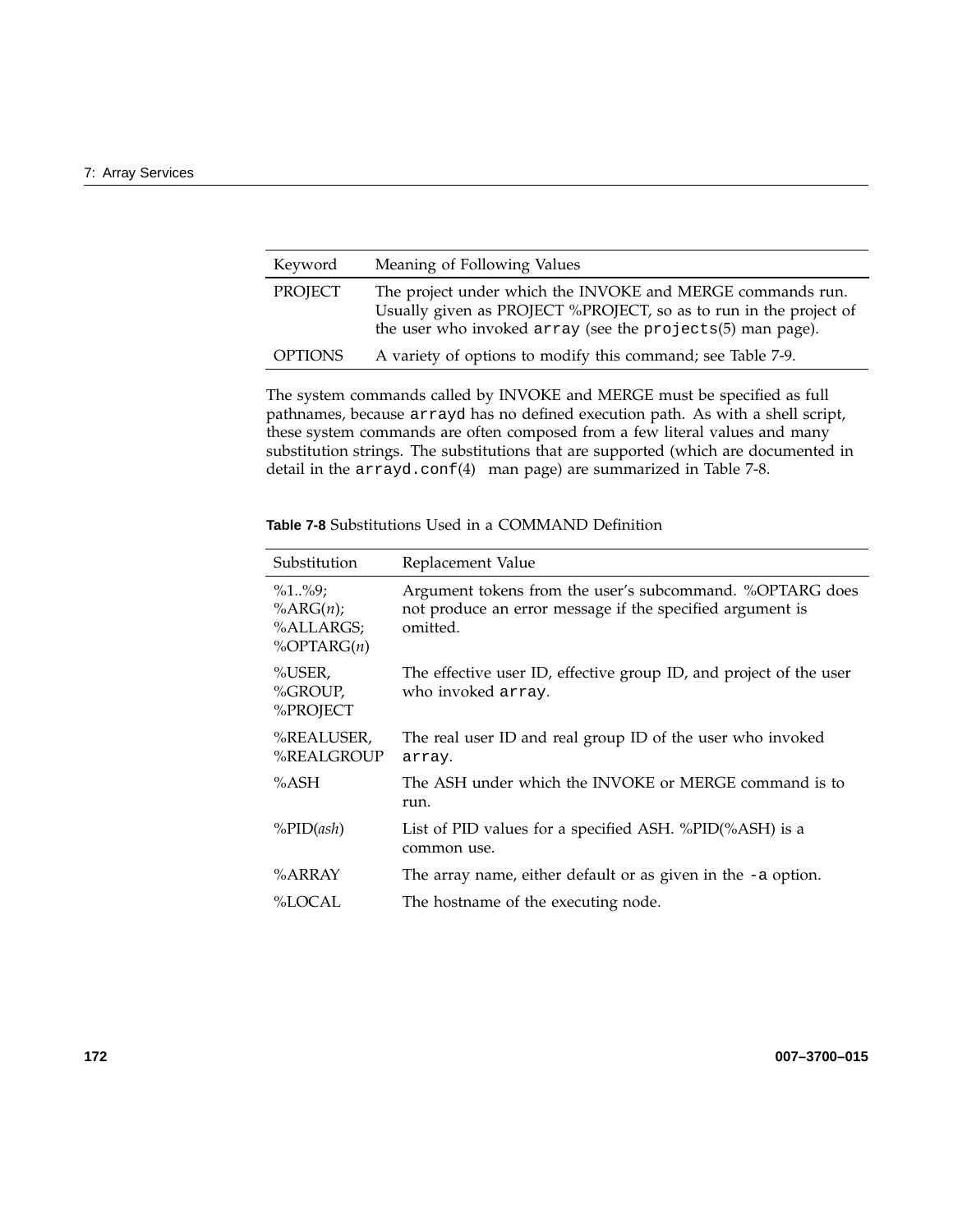| Substitution | Replacement Value                                                                                                                     |
|--------------|---------------------------------------------------------------------------------------------------------------------------------------|
| %ORIGIN      | The full domain name of the node where the array command<br>ran and the output is to be viewed.                                       |
| %OUTFILE     | List of names of temporary files, each containing the output from<br>one node's INVOKE command (valid only in the MERGE<br>subentry). |

The OPTIONS subentry permits a number of important modifications of the command execution; these are summarized in Table 7-9.

| Keyword           | Effect on Command                                                                                                                                                                                       |
|-------------------|---------------------------------------------------------------------------------------------------------------------------------------------------------------------------------------------------------|
| <b>LOCAL</b>      | Do not distribute to other nodes (effectively forces the $-1$ option).                                                                                                                                  |
| <b>NEWSESSION</b> | Execute the INVOKE command under a newly created ASH.<br>%ASH in the INVOKE line is the new ASH. The MERGE<br>command runs under the original ASH, and %ASH substitutes as<br>the old ASH in that line. |
| <b>SETRUID</b>    | Set both the real and effective user ID from the USER subentry<br>(normally USER only sets the effective UID).                                                                                          |
| <b>SETRGID</b>    | Set both the real and effective group ID from the GROUP<br>subentry (normally GROUP sets only the effective GID).                                                                                       |
| OUIET             | Discard the output of INVOKE, unless a MERGE subentry is<br>given. If a MERGE subentry is given, pass INVOKE output to<br>MERGE as usual and discard the MERGE output.                                  |
| <b>NOWAIT</b>     | Discard the output and return as soon as the processes are<br>invoked; do not wait for completion (a MERGE subentry is<br>ineffective).                                                                 |

# **Configuring Local Options**

The LOCAL entry specifies options to arrayd itself. The most important options are summarized in Table 7-10.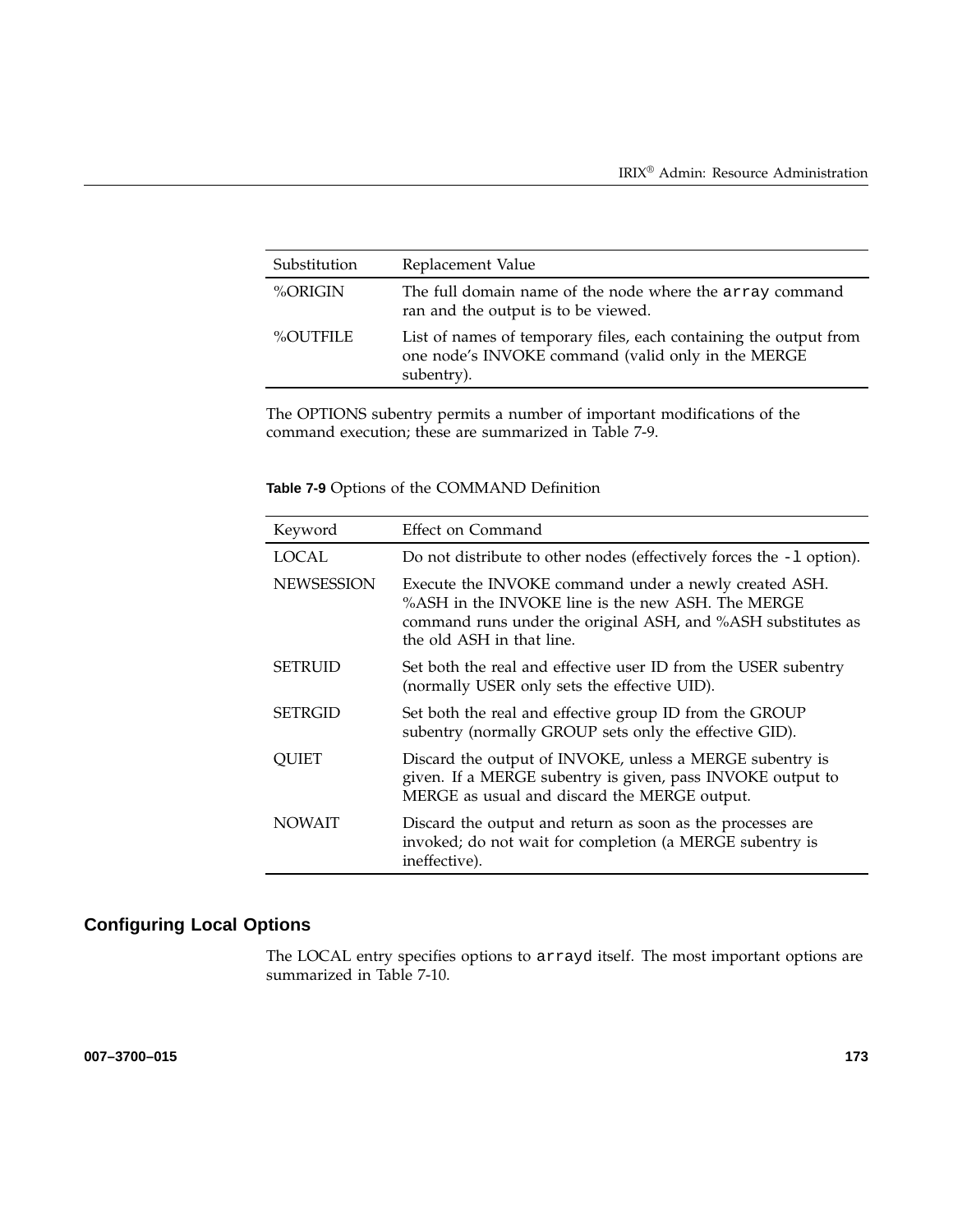**Table 7-10** Subentries of the LOCAL Entry

| Subentry                       | Purpose                                                                                                                                                       |
|--------------------------------|---------------------------------------------------------------------------------------------------------------------------------------------------------------|
| <b>DIR</b>                     | Pathname for the arrayd working directory, which is<br>the initial, current working directory of INVOKE and<br>MERGE commands. The default is /usr/lib/array. |
| <b>DESTINATION ARRAY</b>       | Name of the default array, used when the user omits the<br>-a option. When only one ARRAY entry is given, it is<br>the default destination.                   |
| USER, GROUP,<br><b>PROJECT</b> | Default values for COMMAND execution when USER,<br>GROUP, or PROJECT are omitted from the COMMAND<br>definition.                                              |
| <b>HOSTNAME</b>                | Value returned in this node by %LOCAL. Default is the<br>hostname.                                                                                            |
| <b>PORT</b>                    | Socket to be used by arrayd.                                                                                                                                  |

If you do not supply LOCAL USER, GROUP, and PROJECT values, the default values for USER and GROUP are "guest."

The HOSTNAME entry is needed whenever the hostname command does not return a node name as specified in the ARRAY MACHINE entry. In order to supply a LOCAL HOSTNAME entry unique to each node, each node needs an individualized copy of at least one configuration file.

# **Designing New Array Commands**

A basic set of commands is distributed in the file /usr/lib/array/arrayd.conf.template . You should examine this file carefully before defining commands of your own. You can define new commands which then become available to the users of the Array system.

Typically, a new command will be defined with an INVOKE subentry that names a script written in sh, csh, or Perl syntax. You use the substitution values to set up arguments to the script. You use the USER, GROUP, PROJECT, and OPTIONS subentries to establish the execution conditions of the script. For one example of a command definition using a simple script, see "About the Distributed Example", page 161.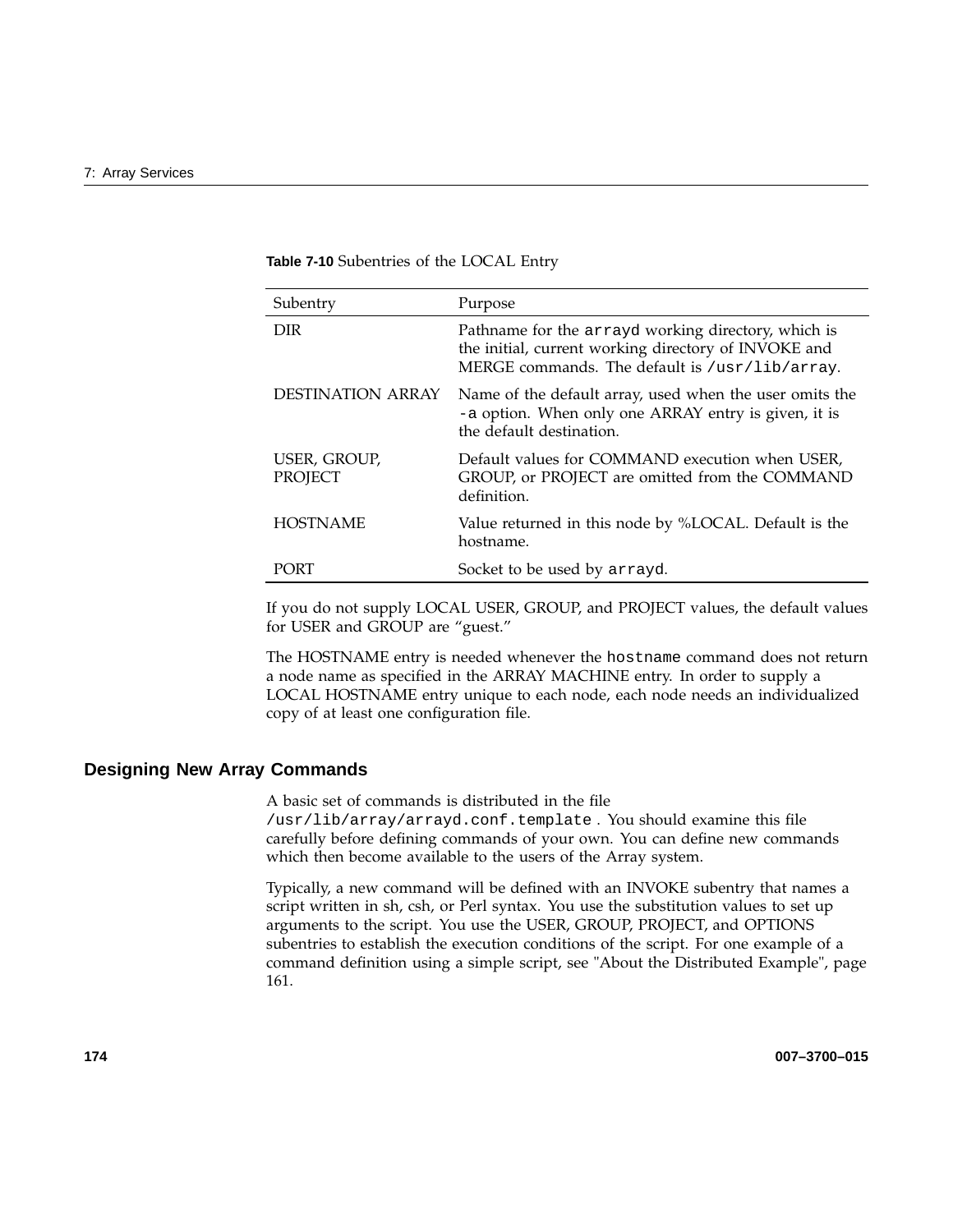Within the invoked script, you can write any amount of logic to verify and validate the arguments and to execute any sequence of commands. For an example of a script in Perl, see /usr/lib/array/aps, which is invoked by the array ps command.

**Note:** Perl is a particularly interesting choice for array commands, since Perl has native support for socket I/O. In principle at least, you could build a distributed application in Perl in which multiple instances are launched by array and coordinate and exchange data using sockets. Performance would not rival the highly tuned MPI and PVM libraries, but development would be simpler.

The administrator has need for distributed applications as well, since the configuration files are distributed over the Array. Here is an example of a distributed command to reinitialize the Array Services database on all nodes at once. The script to be executed at each node, called /usr/lib/array/arrayd-reinit would read as follows:

```
#!/bin/sh
# Script to reinitialize arrayd with a new configuration file
# Usage: arrayd-reinit <hostname:new-config-file>
sleep 10 # Let old arrayd finish distributing
rcp $1 /usr/lib/array/
/etc/init.d/array restart
exit 0
```
The script uses rcp to copy a specified file (presumably a configuration file such as arrayd.conf) into /usr/lib/array (this will fail if %USER is not privileged). Then the script restarts arrayd (see /etc/init.d/array) to reread configuration files.

The command definition would be as follows:

```
command reinit
  invoke /usr/lib/array/arrayd-reinit %ORIGIN:%1
  user %USER
  group %GROUP
  options nowait # Exit before restart occurs!
```
The INVOKE subentry calls the restart script shown above. The NOWAIT option prevents the daemon's waiting for the script to finish, since the script will kill the daemon.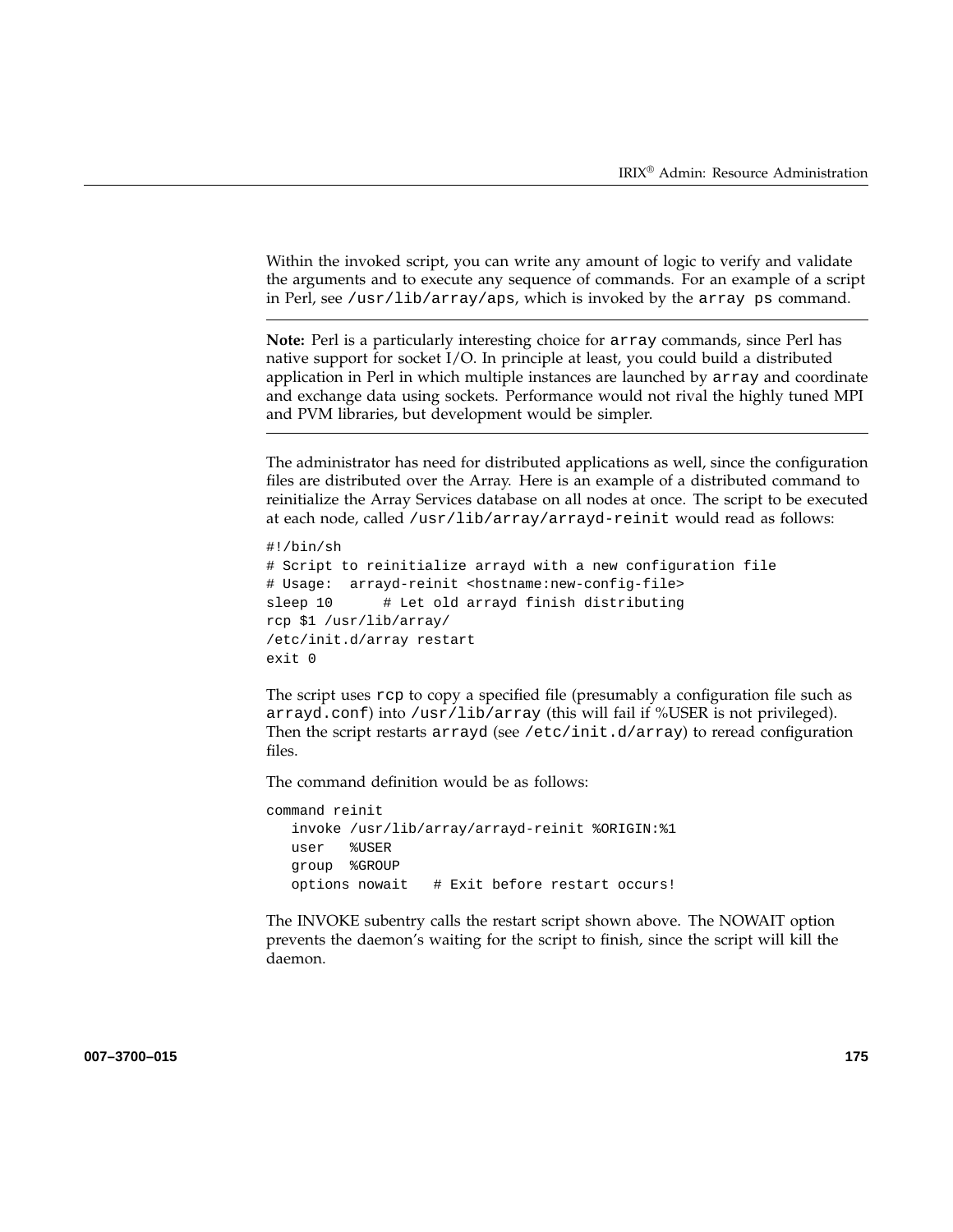# **Array Services Library**

Array Services consists of a configuration database, a daemon (arrayd) that runs in each node to provide services, and several user-level commands. The facilities of Array Services are also available to developers through the Array Services library, a set of functions through which you can interrogate the configuration database and call on the services of arrayd.

The commands of Array Services are covered in "Using Array Services Commands", page 150. The administration of Array Services is described in "About Array Configuration", page 164, and the sections that follow it. These sections provide useful background information for understanding the Array Services library.

The programming interface to Array Services is declared in the header file /usr/include/arraysvcs.h. The object code is located in /usr/lib/libarray.so, included in a program by specifying -larray during compilation. The library is distributed in o32, n32, and 64-bit versions on IRIX and IA-64 versions on Linux (not all need to be installed).

The library functions can be grouped into these categories:

- Functions to connect to Array Services daemons in the local or other nodes, and to get and set arrayd options.
- Functions to interrogate the Array Services configuration database, listing arrays, nodes, and attributes of arrays and nodes.
- Functions to allocate Array Session Handles (ASHs), to query active ASHs, and to change the relationship between PIDs and ASHs.
- A function to execute a command for the array command (see "Operation of Array Commands", page 170).
- A function to execute any arbitrary user command on an array node.

These functions are examined in following sections.

# **Data Structures**

The Array Services functions work with a number of data structures that are declared in arraysvcs.h. In general, each data structure is allocated by one particular function, which returns a pointer to the structure as the function's result. Your code uses the returned structure, possibly passing it as an argument to other functions.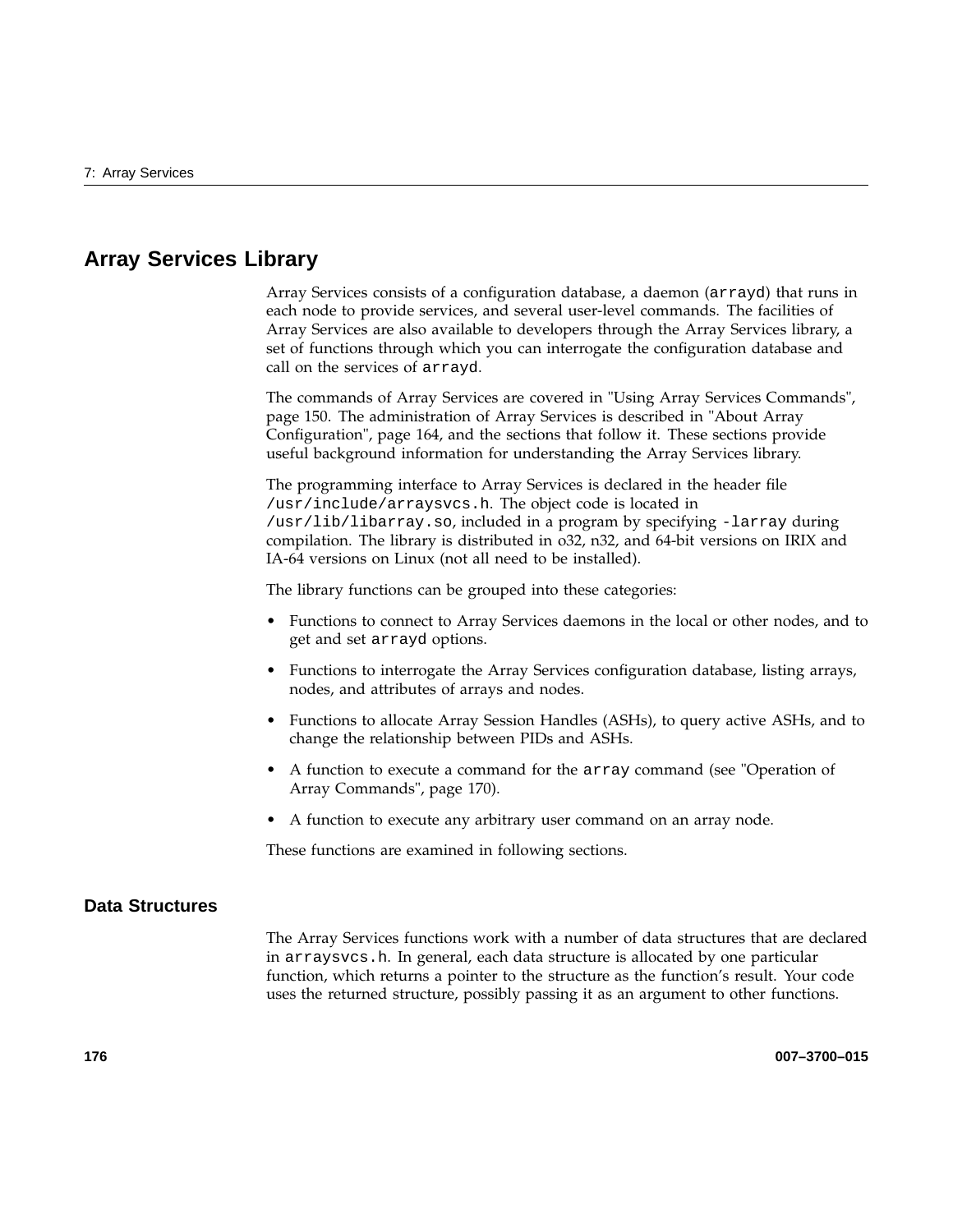When your code is finished with a structure, it is expected to call a specific function that frees that type of structure. If your code does not free each structure, a memory leak results.

The data structures and their contents are summarized in Table 7-11.

| Structure       | Contents                                                                                                             | Freed By Function       |
|-----------------|----------------------------------------------------------------------------------------------------------------------|-------------------------|
| asarray_t       | Name and attributes of an Array.                                                                                     | asfreearray()           |
| $asarraylist_t$ | List of <i>asarray_t</i> structures.                                                                                 | asfreearraylist()       |
| asashlist t     | List of ASH values.                                                                                                  | asfreeashlist()         |
| ascmdrslt t     | Describes output of executing an array command on one<br>node, including temporary files and socket numbers.         | Freed as part of a list |
| ascmdrsltlist t | List of command results, one <i>ascmdrslt_t</i> per node where an asfreecmdrsltlist()<br>array command was executed. |                         |
| asmachine t     | Configuration data about one node: machine name and<br>attributes.                                                   | Freed as part of a list |
| asmachinelist t | List of <i>asmachine_t</i> structures, one per machine in the<br>queried array                                       | asfreemachinelist()     |
| $aspidlist_t$   | List of PID values.                                                                                                  | asfreepidlist()         |

# **Table 7-11** Array Services Data Structures

# **Error Message Conventions**

The functions of the Array Services library have a complicated convention for error return codes. The man pages related to this convention are listed in Table 7-12.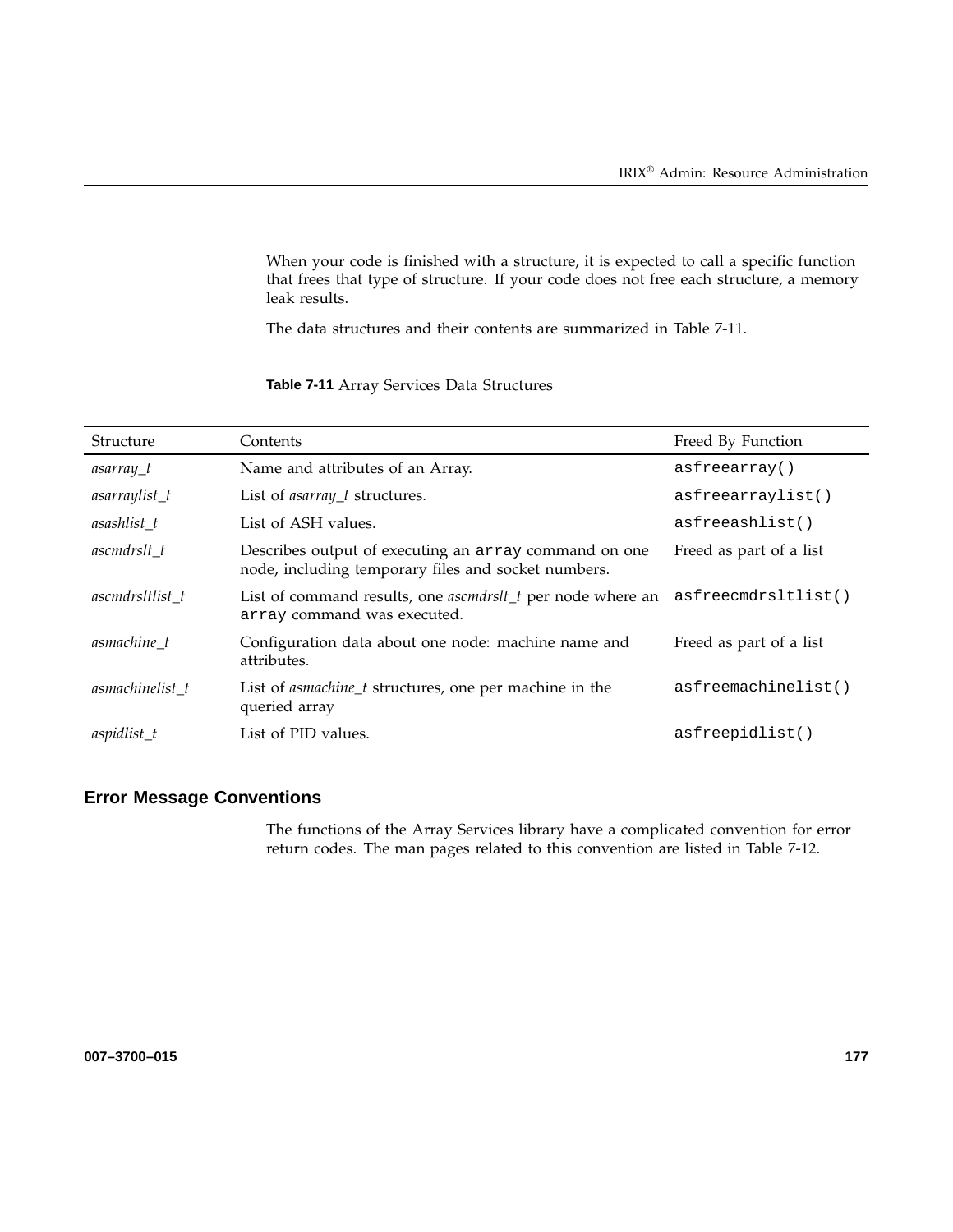### **Table 7-12** Error Message Functions

| <b>Function</b> | Operation                                                                                                      |
|-----------------|----------------------------------------------------------------------------------------------------------------|
| $aserver (3X)$  | Discusses the error code conventions and some macro<br>functions used to extract subfields from an error code. |
| asmakeerror(3X) | Constructs an error code value from its component parts.                                                       |
| asserterror(3X) | Returns a descriptive string for a given error code value.                                                     |
| asperror(3X)    | Prints a descriptive string, with a specified heading string, on<br>stderr.                                    |

In general, each function sets a value in the global *aserrorcode* structure, which has type *aserror\_t* (not necessarily an *int*). An error code is a structured value with these parts:

- *aserrno* is a general error number similar to those declared in sys/errno.h.
- aserrwhy documents the cause of the error.
- *aserrwhat* documents the component that detected the error.
- *aserrextra* may give additional information.

Macro functions to extract these subfields from the global *aserrorcode* structure are provided.

# **Connecting to Array Services Daemons**

The functions listed in Table 7-13 are used to open a connection between the node where your program runs and an instance of arrayd in the same or another node.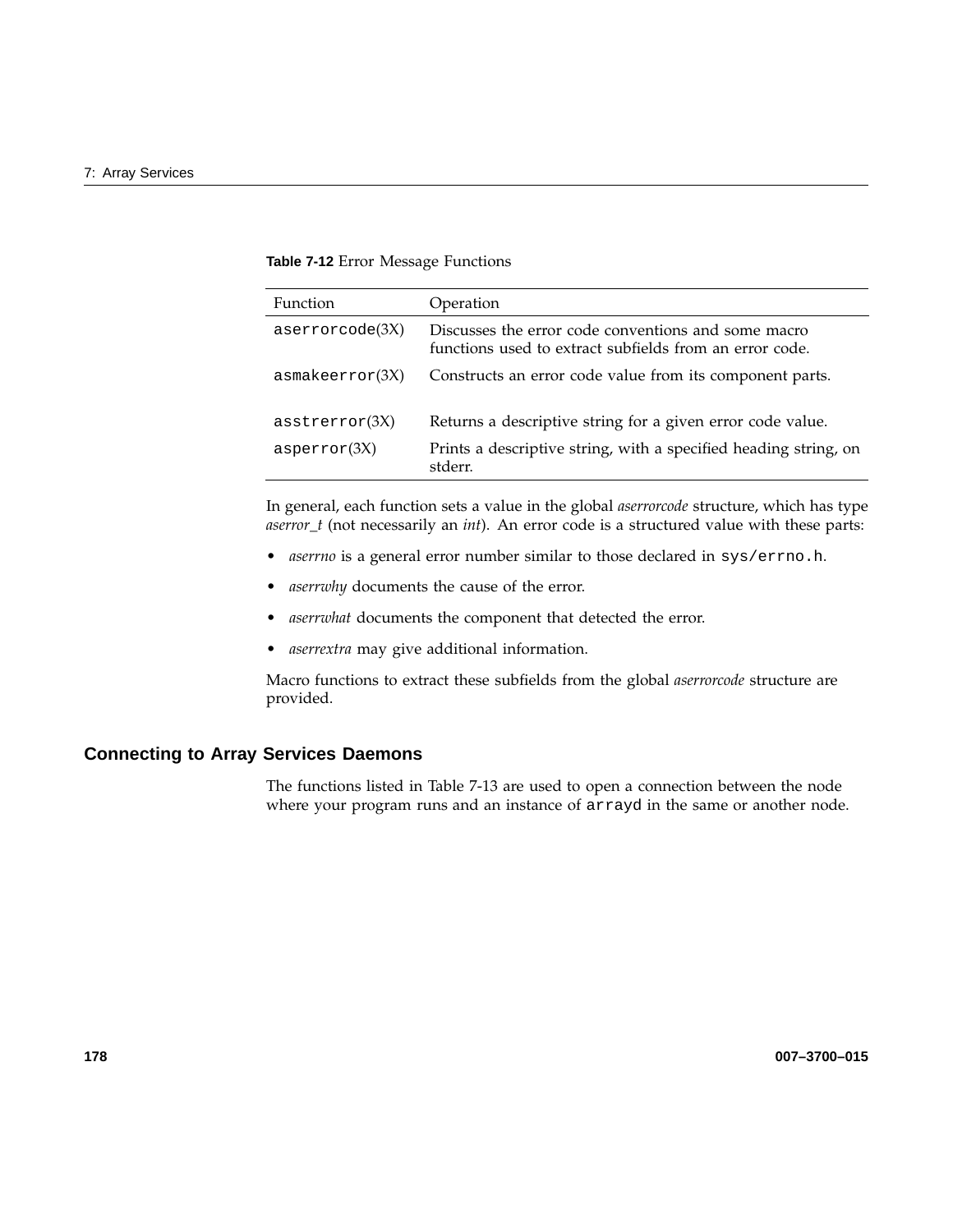| Function            | Operation                                                                                                                                              |
|---------------------|--------------------------------------------------------------------------------------------------------------------------------------------------------|
| asopenserver $(3X)$ | Establishes a logical connection to arrayd<br>in a specified node, returning a token that<br>represents that connection for use in other<br>functions. |
| ascloseserver(3X)   | Closes an arrayd connection created by<br>asopenserver().                                                                                              |
| asqetserveropt(3X)  | Returns the local options currently in use<br>by an instance of arrayd.                                                                                |
| asdfltserveropt(3X) | Returns the default options in effect at an<br>instance of arrayd.                                                                                     |
| assertserveropt(3X) | Sets new options for an instance of arrayd.                                                                                                            |

**Table 7-13** Functions for Connections to Array Services Daemons

The key function is asopenserver(). It takes a node name as a character string (as a user would give it in the -s option; see "Summary of Common Command Options", page 152), and optionally a socket number to override the default arrayd socket number. This function opens a socket connection to the specified instance of arrayd. The returned token (type *asserver\_t*) stands for that connection and is passed to other functions.

The functions for getting and setting server options can change the configured options shown in Table 7-14. To set these options is the programmatic equivalent of passing command line options in an Array Services command (see "About Array Configuration", page 164, and "Using Array Services Commands", page 150).

| Constant       | Changeable? Meaning |                                                                                                                                    |
|----------------|---------------------|------------------------------------------------------------------------------------------------------------------------------------|
| AS_SO_TIMEOUT  | yes                 | Timeout interval for any request to this server                                                                                    |
| AS_SO_CTIMEOUT | ves                 | Timeout interval for connecting to this server                                                                                     |
| AS_SO_FORWARD  | ves                 | Whether or not Array Services requests should<br>be forwarded through the local arrayd or sent<br>directly (using the $-F$ option) |

**Table 7-14** Server Options That Functions Can Query or Change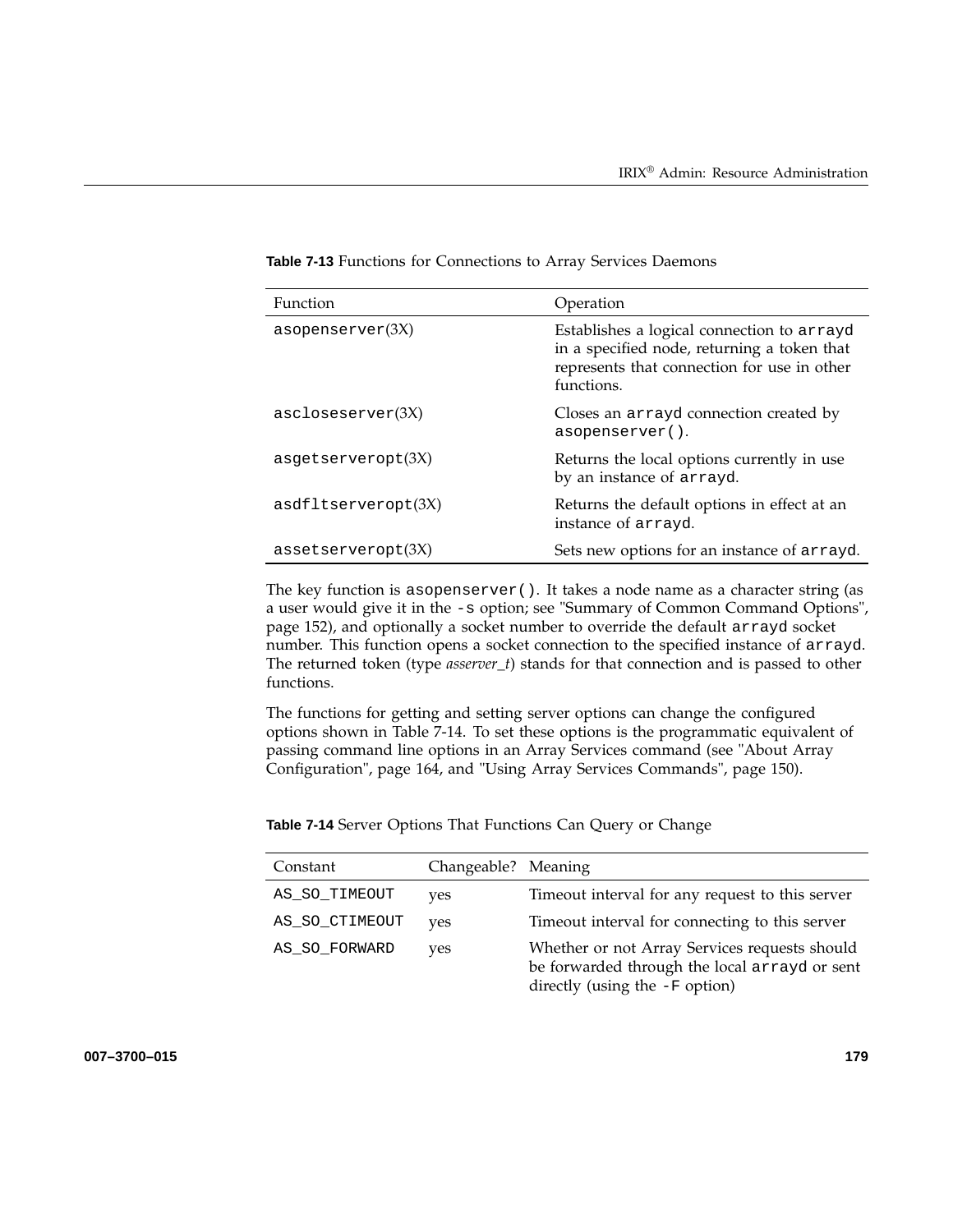| Constant        | Changeable? Meaning |                                                            |
|-----------------|---------------------|------------------------------------------------------------|
| AS_SO_LOCALKEY  | yes                 | The local authentication key (the $-K1$<br>command option) |
| AS_SO_REMOTEKEY | ves                 | The remote authentication key (-Kr command<br>option)      |
| AS SO PORTNUM   | no                  | In default options only, the default socket<br>number      |
| AS SO HOSTNAME  | no                  | The hostname for this connection                           |

# **Database Interrogation**

The functions summarized in Table 7-15 are used to interrogate the configuration database used by arrayd in a specified node (see "About Array Configuration", page 164).

**Table 7-15** Functions for Interrogating the Configuration

| Function           | Operation                                                                                                                                    |
|--------------------|----------------------------------------------------------------------------------------------------------------------------------------------|
| asgetdfltarray(3X) | Returns the array name and all<br>attribute strings for the default<br>array known to a specified server<br>in an <i>asarray_t</i> structure |
| aslistarray(3X)    | Returns the names of all arrays,<br>with their attribute strings, from a<br>specified server as an <i>asarraylist_t</i><br>structure         |
| aslistmachines(3X) | Returns the names of all machines,<br>with their attribute strings, from a<br>specified server as an<br>asmachinelist_t structure            |
| asgetattr $(3X)$   | Searches for a particular attribute<br>name in a list of attribute strings<br>and return its value                                           |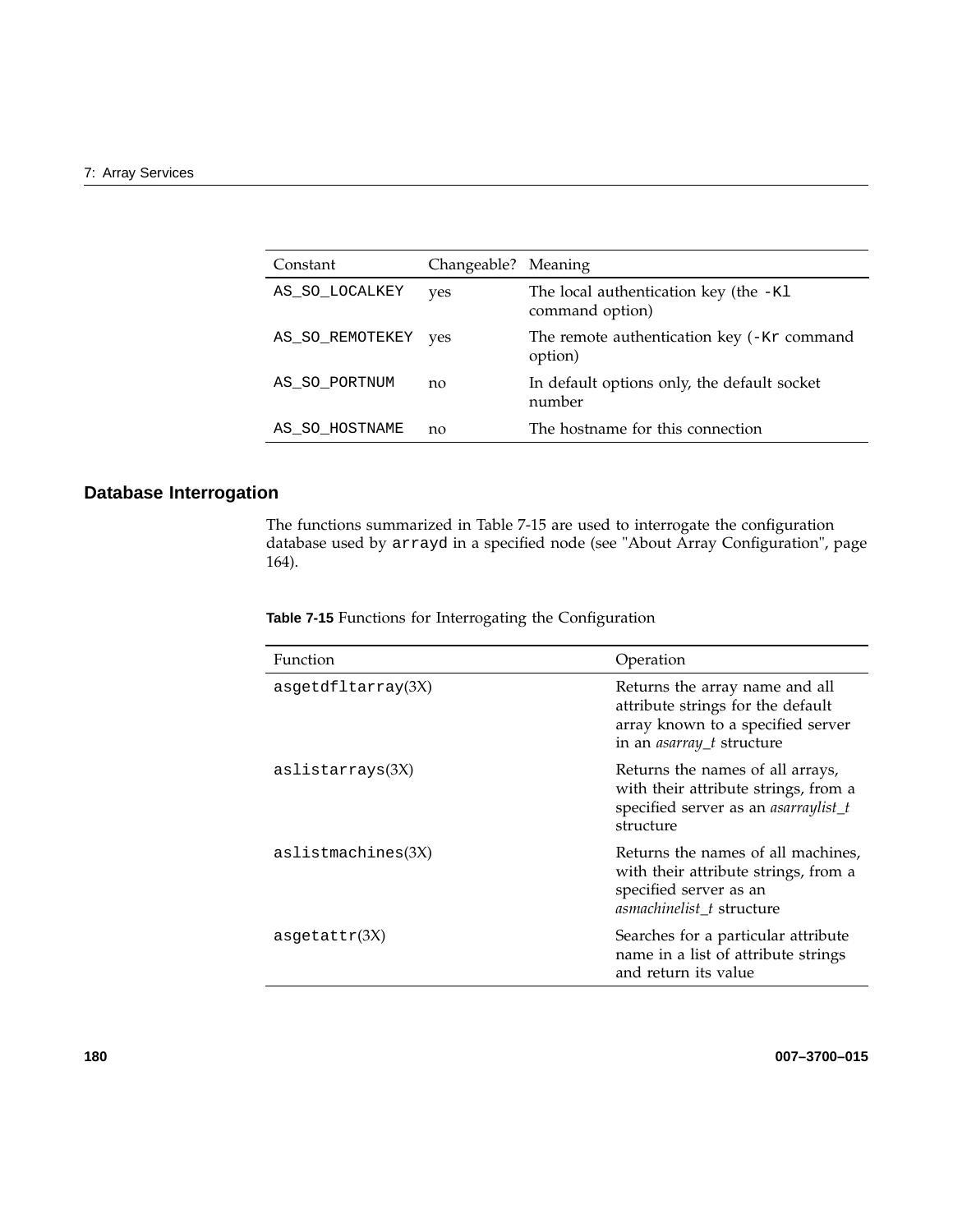Using these functions you can extract any array name, node name, or attribute that is known to an arrayd instance you have opened.

# **Managing Array Service Handles**

The functions summarized in Table 7-16 are used to create and interrogate ASH values.

| <b>Table 7-16</b> Functions for Managing Array Service Handles |  |  |  |  |  |  |
|----------------------------------------------------------------|--|--|--|--|--|--|
|----------------------------------------------------------------|--|--|--|--|--|--|

| Function         | Operation                                                                                                            |
|------------------|----------------------------------------------------------------------------------------------------------------------|
| asallocash(3X)   | Allocates a new ASH value. The value is<br>only created, it is not applied to any<br>process.                        |
| aspids inash(3X) | Returns a list of PID values associated<br>with an ASH at a specified server, as an<br><i>aspidlist_t</i> structure. |
| asashofpid(3X)   | Returns the ASH associated with a<br>specified PID.                                                                  |
| setash(2)        | Changes the ASH of the calling process.                                                                              |

The asallocash() function is like the command ainfo newash (see "About Array Session Handles (ASH)", page 159). Only a program with root privilege can use the setash() system function to change the ASH of the current process. Unprivileged processes can create new ASH values but cannot change their ASH.

The functions summarized in Table 7-17 are used to enumerate the active ASH values at a specified node. In each case, the list of ASH values is returned in an *asashlist\_t* structure.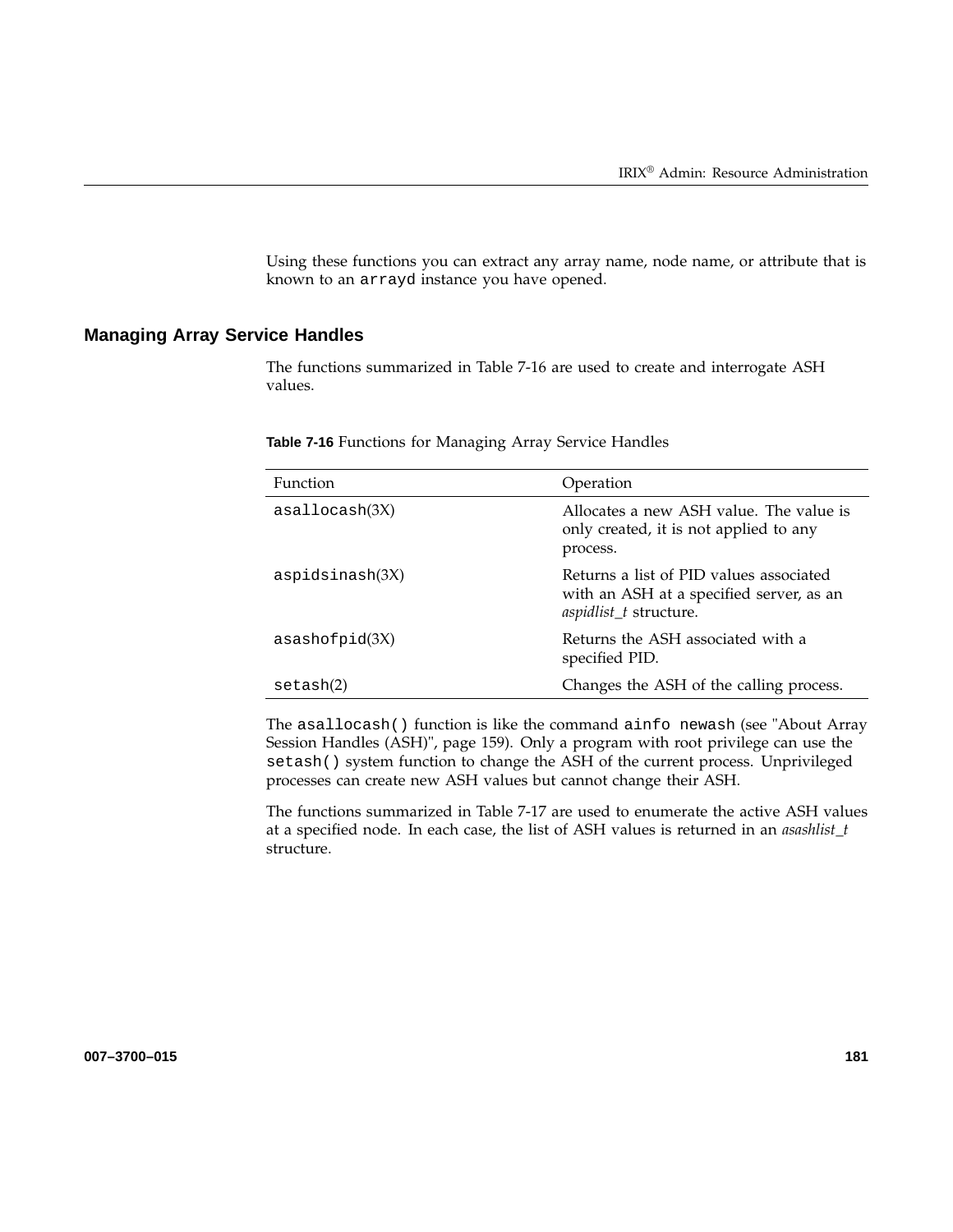| <b>Function</b>          | Operation                                                                                                 |
|--------------------------|-----------------------------------------------------------------------------------------------------------|
| aslistashs(3X)           | Returns active ASH values<br>from one node or all nodes<br>of a specified Array via a<br>specified server |
| aslistashs_array $(3X)$  | Returns active ASH values<br>from an Array by name                                                        |
| $aslistashs\_server(3X)$ | Returns active ASH values<br>known to a specified server<br>node                                          |
| aslistashs local(3X)     | Returns active ASH values<br>in the local node                                                            |
| asashisglobal(3X)        | Tests to see if an ASH is<br>global                                                                       |

**Table 7-17** Functions for ASH Interrogation

#### **Executing an Array Command**

The ascommand() function is the programmatic equivalent of the array command (see "Operation of Array Commands", page 170 and the array(1) man page). This command has many options and can be used to execute commands in three distinct modes.

The command to be executed must be prepared in an ascmdreq\_t structure, which contains the following fields:

```
typedef struct ascmdreq {
  char *array; /* Name of target array */
  int flags; /* Option flags */
  int numargs; \frac{1}{2} /* Number of arguments */
  char **args; /* Cmd arguments (ala argv) */
  int ioflags; /* I/O flags for interactive commands */
  char rsrvd[100]; /* reserved for expansion: init to 0's */
} ascmdreq_t;
```
Your program must prepare this structure in order to execute a command. The option flags allow for the same controls as the command line options of array.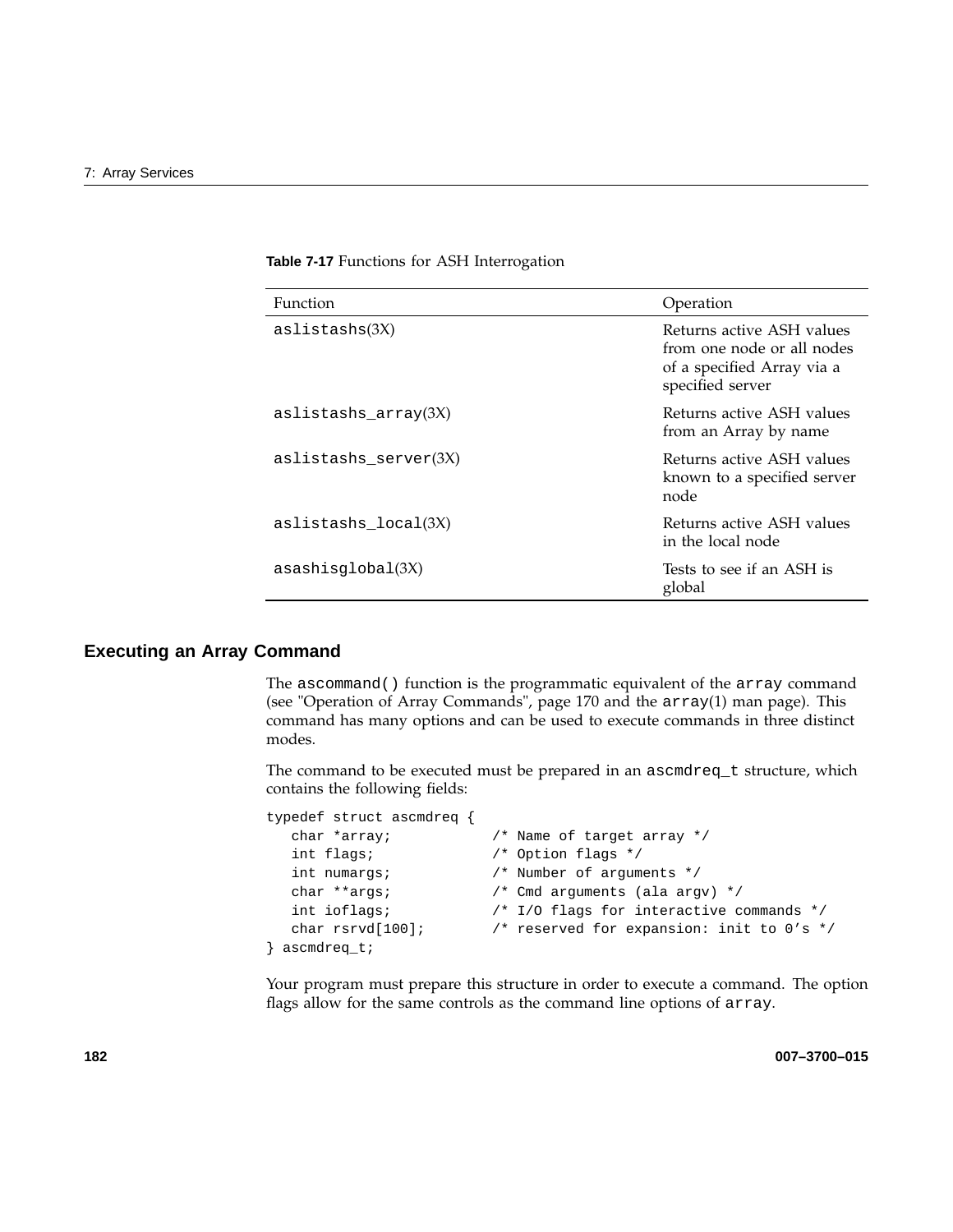The result of the command is returned as an *ascmdrsltlist\_t* structure, which is a vector of *ascmdrslt\_t* structures, one for each node at which the command was executed. Each *ascmdrslt\_t* contains the following fields:

```
typedef struct ascmdrslt {
   char *machine; /* Name of responding machine */
   ash_t ash; \frac{1}{2} /* ASH of running command */
   int flags; /* Result flags */
   aserror_t error; \quad /* Error code for this command */
   int status; /* Exit status */
   char *outfile; /* Name of output file */
   int ioflags; /* I/O connections (see ascmdreq_t) */
   int stdinfd; /* File descriptor for command's stdin */
   int stdoutfd; /* File descriptor for command's stdout */
   int stderrfd; /* File descriptor for command's stderr */
   int signalfd; /* File descriptor for sending signals */
} ascmdrslt_t;
```
The fields machine, ash, flags, error, and status reflect the result of the command execution in that machine. The other fields depend on the mode of execution.

#### **Normal Batch Execution**

To execute a command in the normal way, waiting for it to complete and collecting its output, you do not set either ASCMDREQ\_NOWAIT or ASCMDREQ\_INTERACTIVE in the command option flags.

Control returns from ascommand() when the command is complete on all nodes. If the ASCMDREQ\_OUTPUT flag was specified, and if the command definition does not specify a MERGE subentry (see "Summary of Command Definition Syntax", page 171), the outfile result field contains the name of a temporary file containing one node's output stream.

When the command is implemented with a MERGE subentry, there is only one output file no matter how many nodes are invoked. In this case, the returned list contains only one ascmdrslt\_t structure. It contains the ASCMDRSLT\_MERGED and ASCMDREQ\_OUTPUT flags, and the outfile result field contains the name of a temporary file containing the merged output.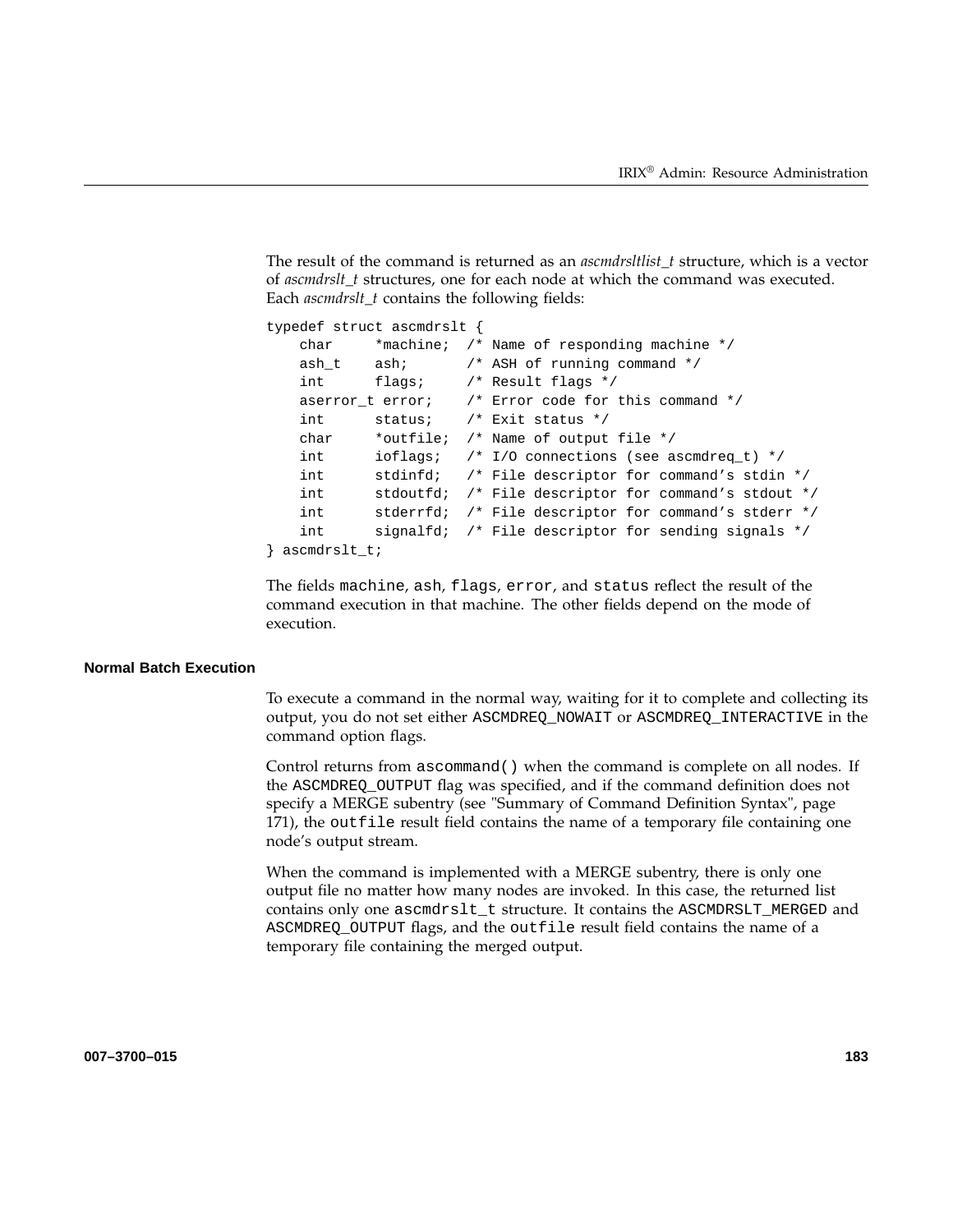#### **Immediate Execution**

When a command has no useful output and should execute concurrently with the calling program, you specify the ASCMDREQ\_NOWAIT option. In this case, output cannot be collected because no program will be waiting to use it. Control returns as soon as the command has been distributed. The result structures do not reflect the command's result but only the result of trying to start it.

### **Interactive Execution**

You can start a command in such a way that your program has direct interaction with the input and output streams of the command process in every node. When you do this, your program can supply input and inspect output in near real time.

To establish interactive execution, specify ASCMDREQ\_INTERACTIVE in the command option flag. Also set one or more of the following flags in the ioflags field:

| ASCMDIO STDIN  | Requests a socket attached to the command's stdin.     |
|----------------|--------------------------------------------------------|
| ASCMDIO STDOUT | Requests a socket attached to the command's stdout.    |
| ASCMDIO STDERR | Requests a socket attached to the command's stderr.    |
| ASCMDIO SIGNAL | Requests a socket that can be used to deliver signals. |

As with ASCMDREQ\_NOWAIT, control returns as soon as the command has been distributed. Each result structure contains file descriptors for the requested sockets for the command process in that node.

Your program writes data into the *stdinfd* file descriptor of one node in order to send data to the stdin stream in that node. Your program reads data from the *stdoutfd* file descriptor to read one node's output stream.

You will typically use either the select () or the poll () system function to learn when one of the sockets is ready for use. You may choose to start one or more subprocesses using  $f \circ r k$  () to handle I/O to the sockets of each node (see the  $select(2)$ ,  $pol(2)$ , and  $spec(2)$  man pages). (You may also use  $spec()$  to make subprocesses, but keep in mind that the libarray is not thread-safe, so it should only be used from one process in a share group.)

### **Executing a User Command**

The asrcmd() function allows a program to initiate any user command string on a specified node. This provides a powerful facility for remote execution that does not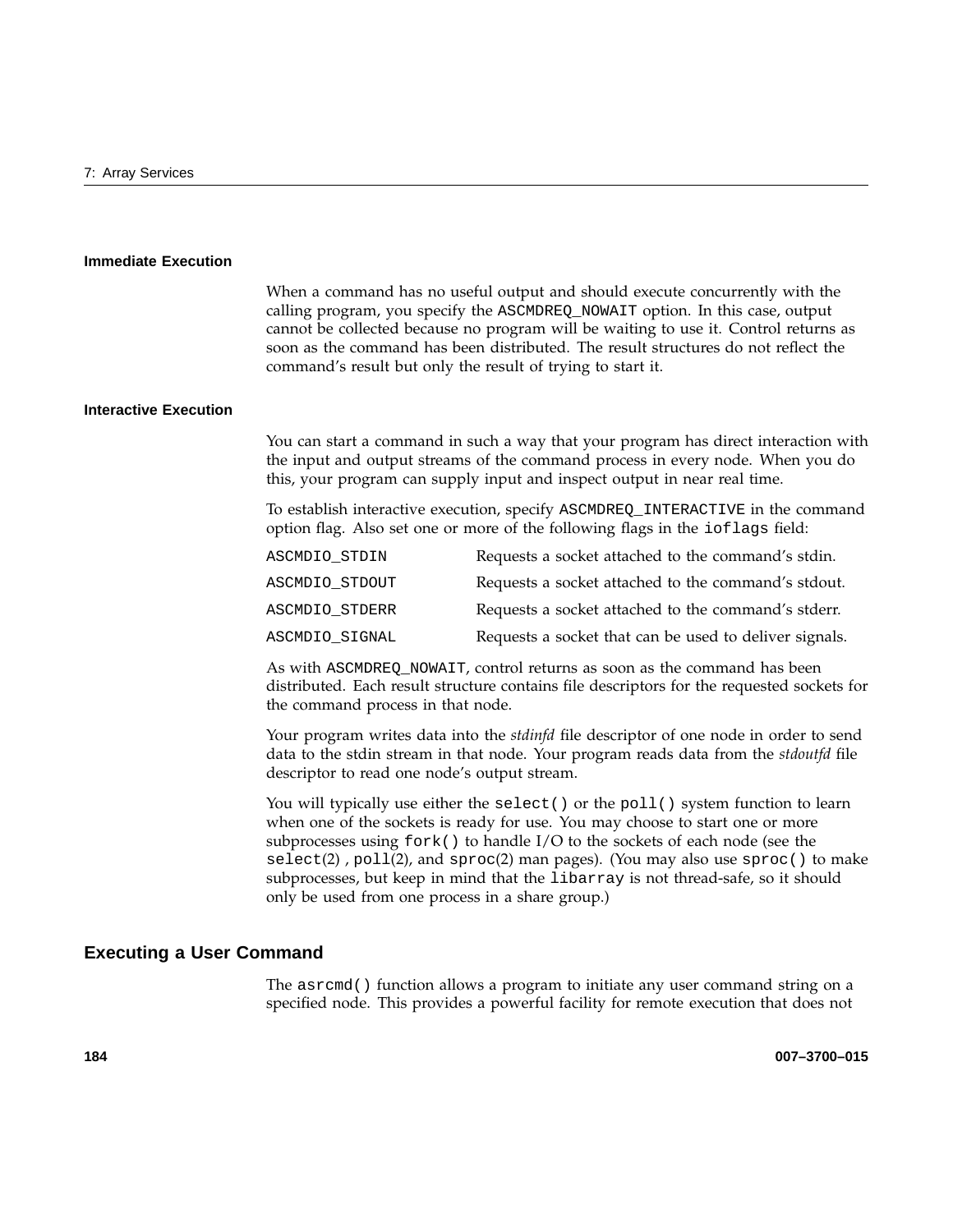require root privilege, as the standard rcmd() function does (compare the asrcmd(3) and rcmd(3) man pages).

The asrcmd() function takes arguments specifying:

- The array node to use, as returned by asopenserver () (see "Connecting to Array Services Daemons", page 178).
- The user name to use on the remote node.
- The command line to be executed.

The returned value (as with rcmd()) is a socket that represents the standard input and output streams of the executing command. Optionally, a separate socket for the standard error stream can be obtained.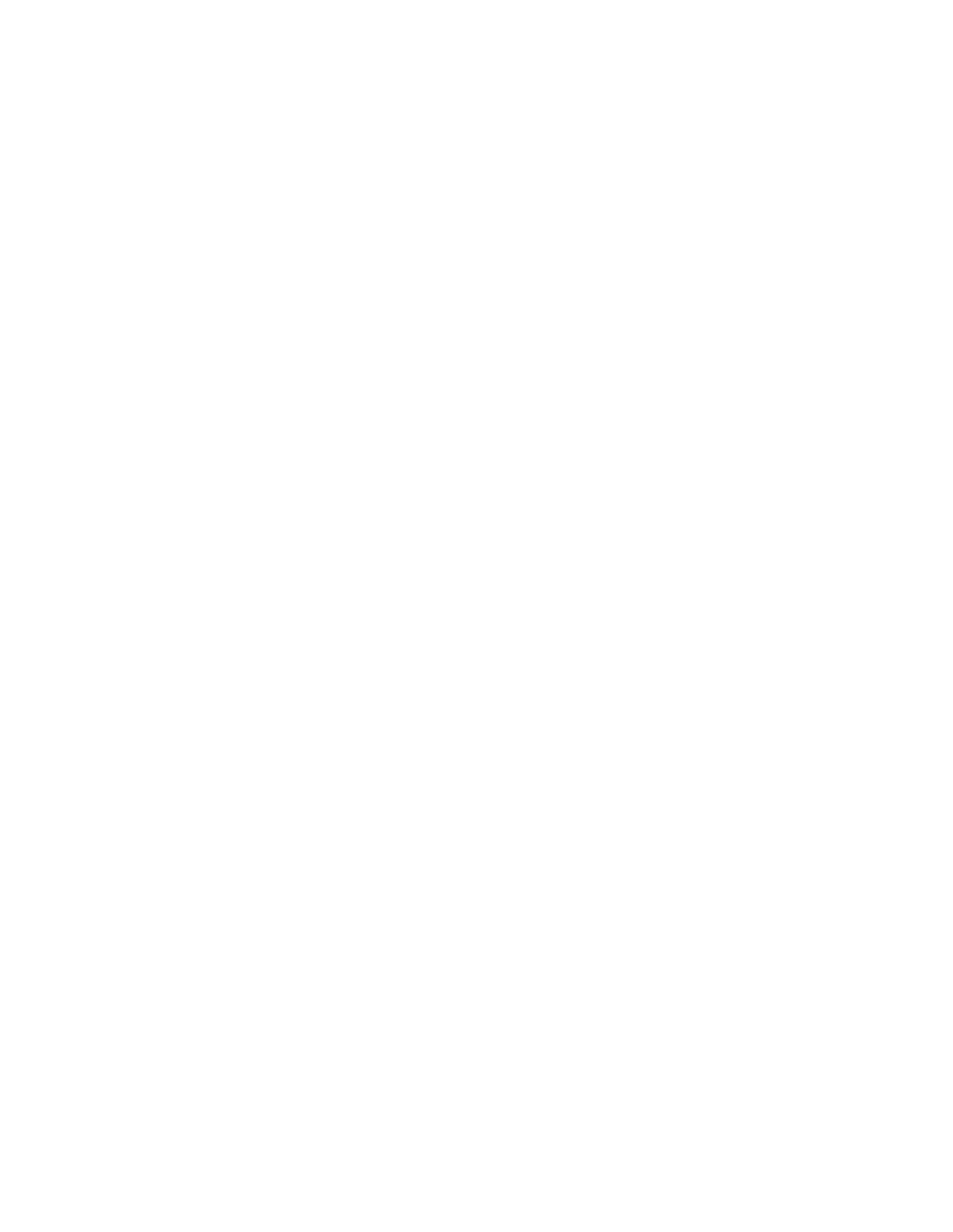# **Programming Guide for Resource Management**

This appendix contains information for job limits, the User Limits DataBase (ULDB), and cpusets system programming.

This appendix contains the following sections:

- "Application Programming Interface for Job Limits", page 187
- "Application Programming Interface for the ULDB", page 192
- "Application Programming Interface for the Cpuset System", page 195

# **Application Programming Interface for Job Limits**

This section describes the data types and function calls used by the library interface to the application programming interface (API) functions.

### **Data Types**

This section describes the specific data types that are used in the library interface to the API functions.

All limit values are specified by the rlimit structure defined for process limits in the /usr/include/sys/resource.h system include file:

```
typedef unsigned long rlim_t;
  struct rlimit_t {
         rlim_t rlim_cur;
         rlim_t rlim_max;
  };
```
The job ID is defined as a signed 64 bit value. It is treated opaquely by applications. The definition of jid\_t resides in the sys/types.h system include file.

typedef int64\_t jid\_t;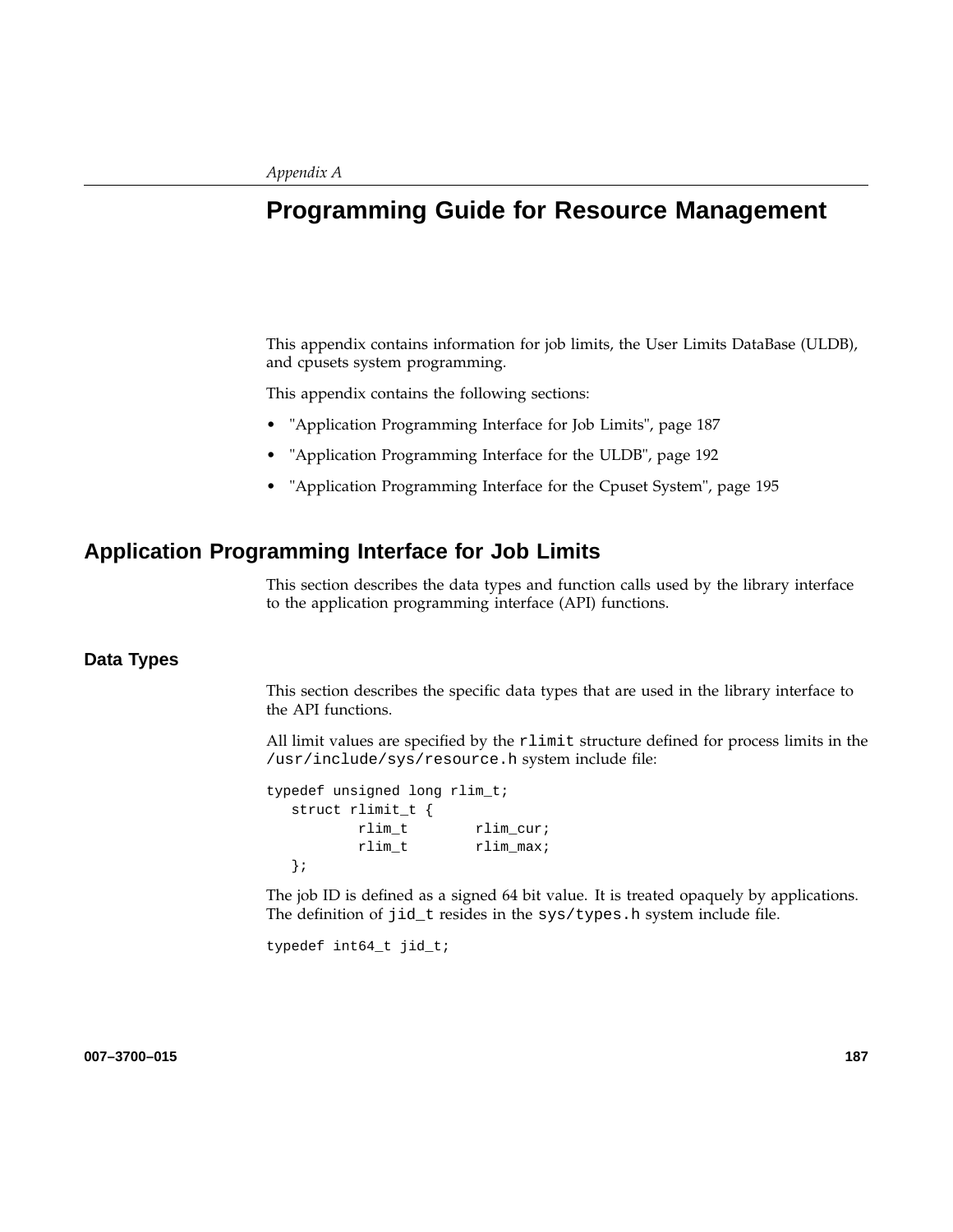**Note:** Job limit values (rlim\_t) are 64-bit in both n32 and n64 binaries. Consequently, n32 binaries can set 64-bit limits. o32 binaries cannot set 64-bit limits because rlim\_t is 32-bits in o32 binaries. IRIX supports three Application Binary Interfaces (ABIs): o32, n64, and n32 (for more information on ABIs, see the abi(5) man page).

For more information on rlimit\_\* values, see "Using systune to Display and Set Process Limits", page 2 and "showlimits", page 19.

# **Function Calls**

The API for job limits is defined by a set of functions defined in the libc.a library. Each of the functions invokes the syssgi(2) system interface to perform the necessary operations. The function prototypes reside in the /usr/include/sys/resource.h system include file.

#### **getjlimit and setjlimit**

The getjlimit function retrieves limits on the consumption of a variety of system resources by a job and the set jlimit function sets these limits:

#include <sys/resource.h> int getjlimit(jid\_t jid, int resource, struct rlimit \*rlp) int setjlimit(jid\_t jid, int resource, struct rlimit \*rlp)

For additional information, see the  $getjlimit(2)$  man page.

#### **getjusage**

The get jusage function retrieves the resource usage values for the specified job ID:

#include <sys/resource.h> int getjusage(jid\_t jid, int resource, struct jobrusage \*up)

If the *jid* parameter is zero, usage values for the current job will be returned. If *jid* is non-zero, it represents the job ID of the job for which usages values are retrieved. The *resource* parameter specifies the resource for which the usage values are returned. Allowable values are taken from the JLIMIT\_xxx macros found in the sys/resource.h file. For example, the JLIMIT\_CPU macro is for CPU time. The up parameter points to a rusage structure in the user program where the usage values will be returned.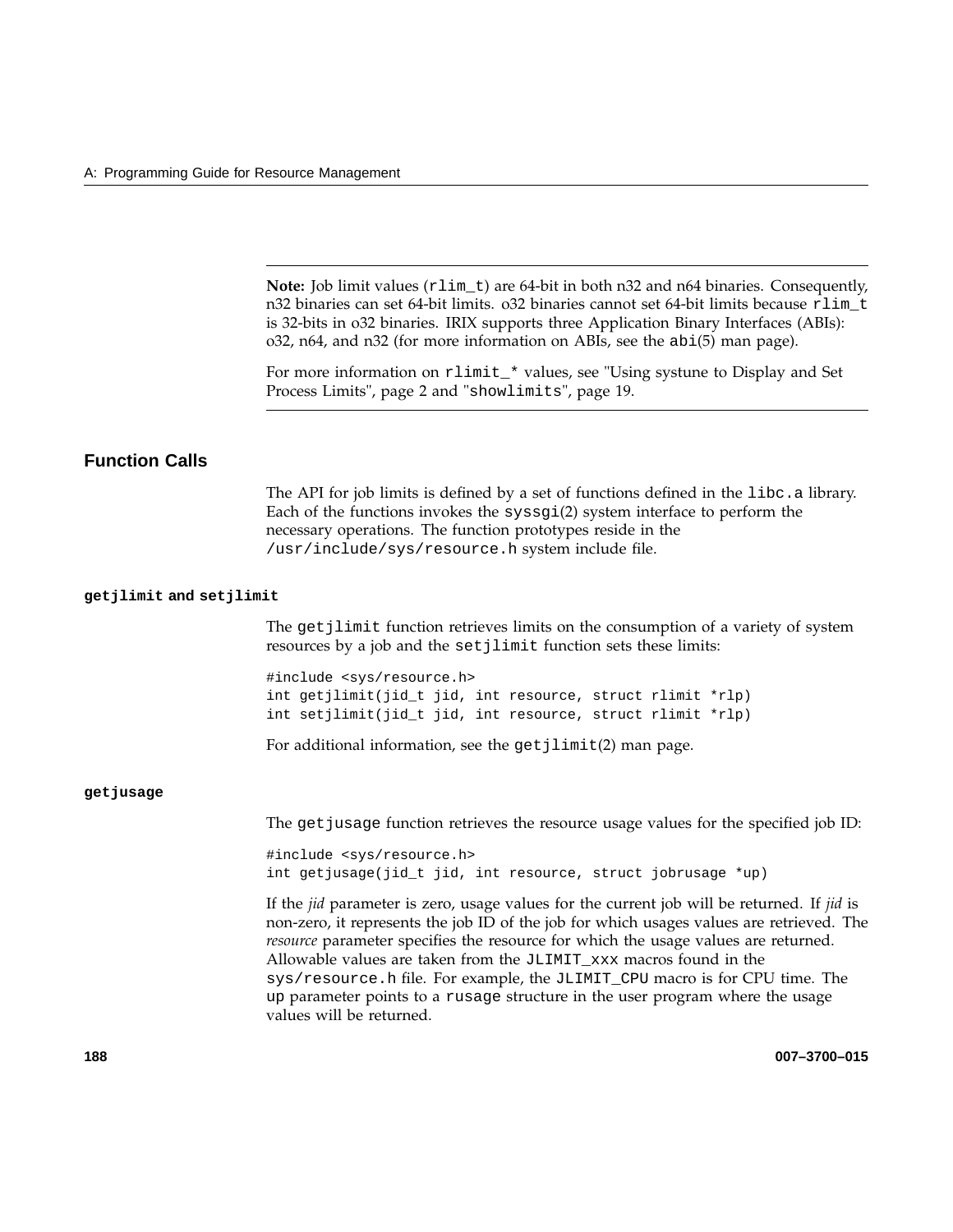|                 | For additional information, see the get jusage(2) man page.                                                    |
|-----------------|----------------------------------------------------------------------------------------------------------------|
| getjid          |                                                                                                                |
|                 | The get jid function returns the job ID associated with the current process:                                   |
|                 | #include <sys resource.h=""><br/>jid_t getjid(void);</sys>                                                     |
|                 | For additional information, see the $getjid(2)$ man page.                                                      |
| killjob         |                                                                                                                |
|                 | The kill job function sends a signal to all processes of the specified job ID:                                 |
|                 | #include <sys resource.h=""><br/>int killjob(jid_t jid, int signal)</sys>                                      |
|                 | For additional information, see the kill job(2) man page.                                                      |
| jlimit_startjob |                                                                                                                |
|                 | The jlimit_startjob function creates a new job and sets the job limits to the limit<br>values in the ULDB.     |
|                 | The jlimit_startjob function follows:                                                                          |
|                 | #include <sys resource.h=""><br/>jid_t<br/>jlimit_startjob(char *username, uid_t uid, char *domainname);</sys> |
|                 | For additional information, see the jlimit_startjob(2) man page.                                               |
| makenewjob      |                                                                                                                |
|                 | The makenew job function creates a new job container:                                                          |
|                 | #include <sys resource.h=""><br/>jid_t makenewjob(uid_t user, jid_t rjid)</sys>                                |
|                 | For additional information, see the makenew job(2) man page.                                                   |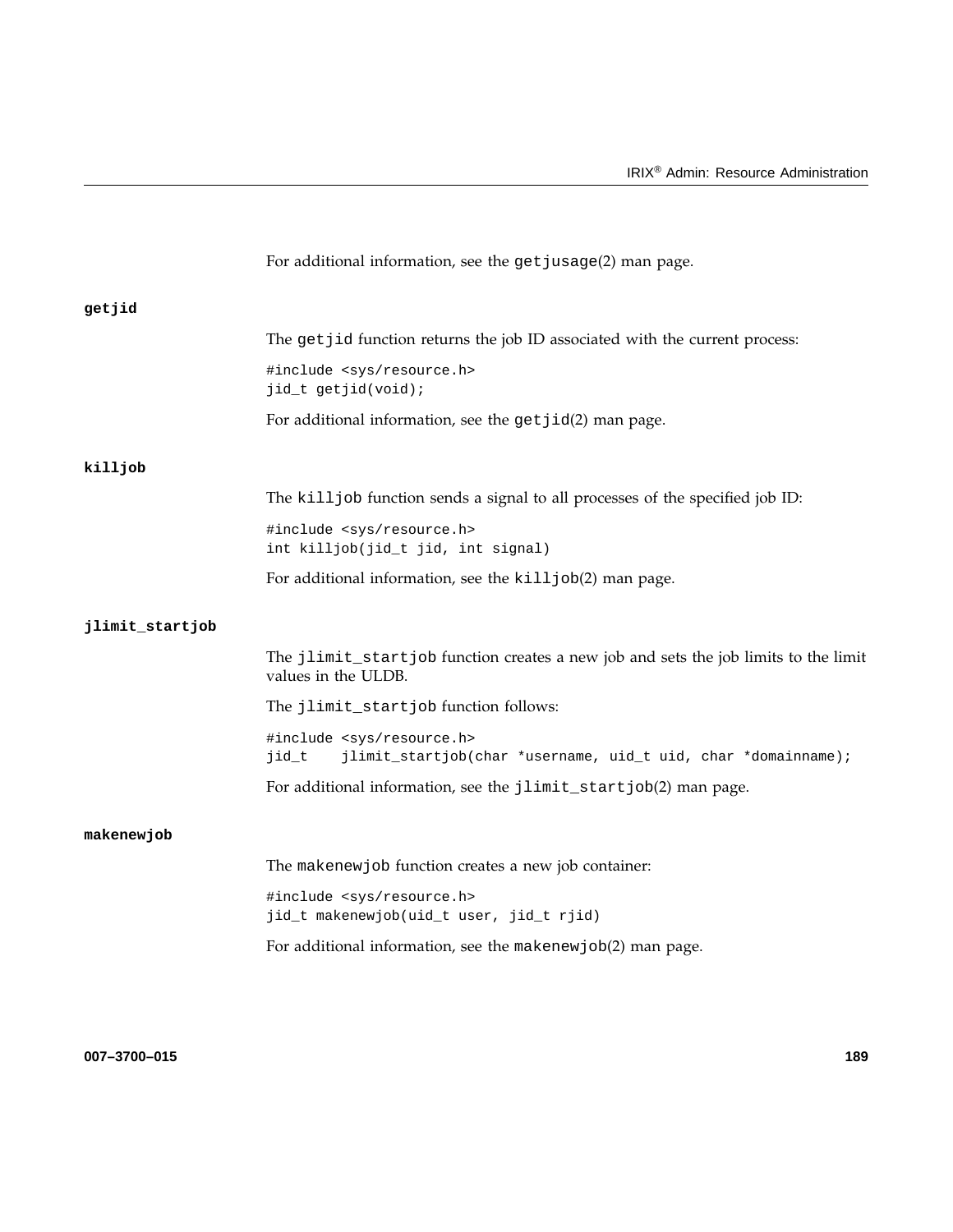#### **setjusage**

The set jusage function updates the resource usage values for the specified job ID.

The set jusage function follows:

#include <sys/resource.h>

int setjusage(jid\_t jid, int resource, struct jobrusage \*up)

The set jusage function updates the resource usage values for the specified job ID. If the jid parameter is zero, usage values for the current job are updated. If jid is non-zero, it represents the job ID of the job for which usages values are updated. The resource parameter specifies the resource for which the usage values are to be updated. Allowable values are taken from the JLIMIT\_xxx macros found in the sys/resource.h file. For example, the JLIMIT\_CPU macro is for CPU time. The up parameter points to a jobrusage structure in the user program where the usage values are stored.

To be able to update resource usage values using setjusage, the job must be ignoring the accumulation and enforcement of the limits for the specified resource. It is determined at job creation if it will be ignoring specific resource limits, based upon the values of the following system tunable parameters:

| [jlimit_numproc_ign] | Ignore the accumulation and enforcement of limits on<br>the number of processes in the job.          |
|----------------------|------------------------------------------------------------------------------------------------------|
| [jlimit_pmem_ign]    | Ignore the accumulation and enforcement of the total<br>aggregate physical memory usage for the job. |
| [jlimit_pthread_ign] | Ignore the accumulation and enforcement of the<br>number of pthreads in the job.                     |
| [jlimit_nofile_ign]  | Ignore the accumulation and enforcement of the<br>number of open files in the job.                   |
| [jlimit_rss_ign]     | Ignore the accumulation and enforcement of the total<br>aggregate resident set size for the job.     |
| [jlimit_vmem_ign]    | Ignore the accumulation and enforcement of total<br>aggregate virtual memory size for the job.       |
| [jlimit_data_ign]    | Ignore the accumulation and enforcement of total<br>aggregate data segment size for the job.         |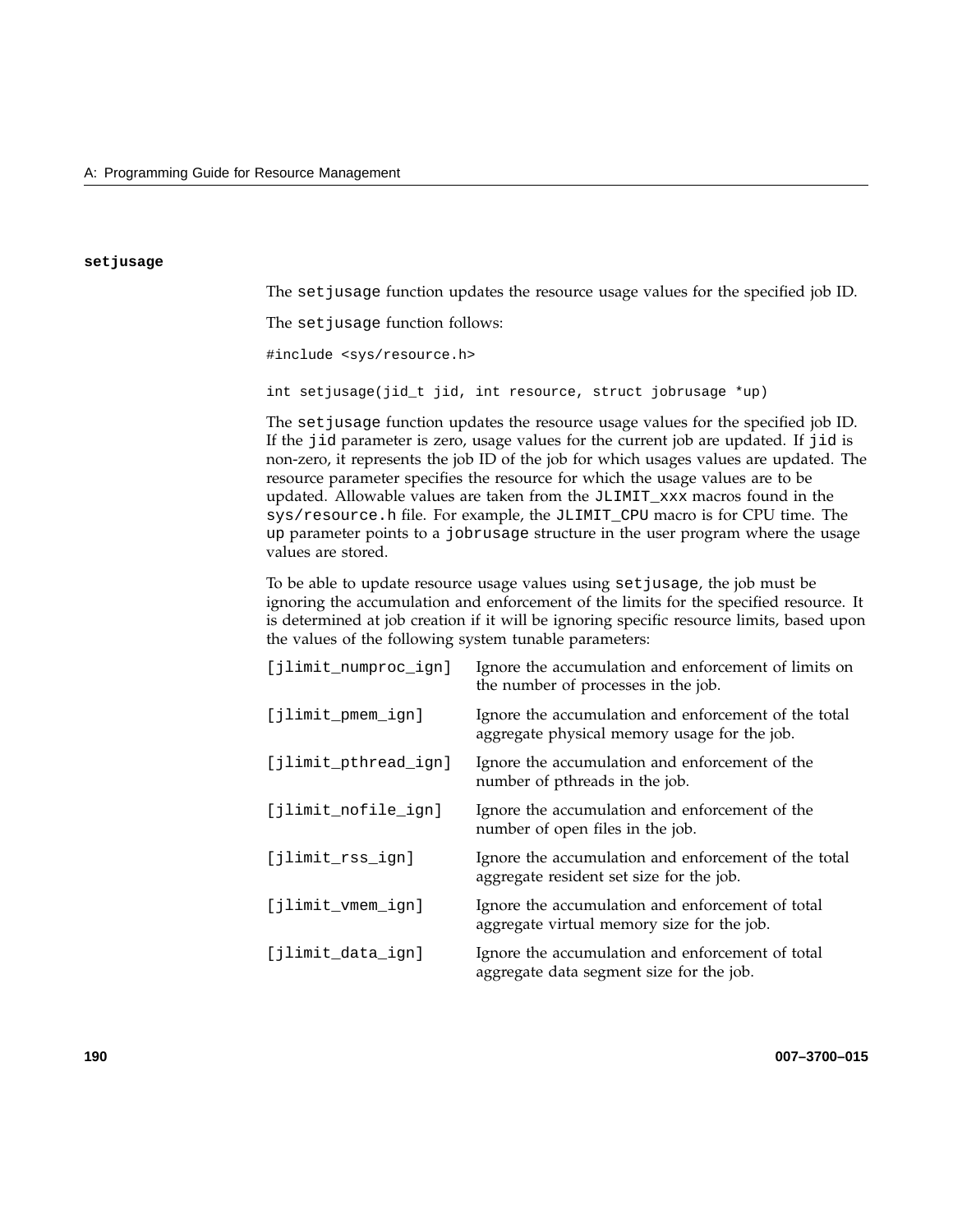|               | [jlimit_cpu_ign]                                                                 | Ignore the accumulation and enforcement of CPU time<br>usage for the job.                                                                                                                                                                                                                                                                                                                                                                  |     |
|---------------|----------------------------------------------------------------------------------|--------------------------------------------------------------------------------------------------------------------------------------------------------------------------------------------------------------------------------------------------------------------------------------------------------------------------------------------------------------------------------------------------------------------------------------------|-----|
|               | and enforcement of job limits for resource usage.                                | The values for these tunable parameters can be changed at run-time. By default, these<br>values are set so that the accumulation and enforcement of resource usage limits are<br>not ignored. Changing these values at run-time will only affect the behavior of jobs<br>created after the parameter was changed. Those jobs that existed prior to the<br>parameter being changed will continue with unchanged concerning the accumulation |     |
|               | man page.                                                                        | For additional information about system tunable parameters, see the $systune(1M)$                                                                                                                                                                                                                                                                                                                                                          |     |
|               | process.                                                                         | The process attempting to use set jusage must have the CAP_PROC_MGT capability.<br>See the capability(4) and capabilities(4) man pages for more information on<br>the capability mechanism that provides fine grained control over the privileges of a                                                                                                                                                                                     |     |
|               |                                                                                  | For additional information, see the set jusage(2) man page.                                                                                                                                                                                                                                                                                                                                                                                |     |
| setwaitjobpid |                                                                                  |                                                                                                                                                                                                                                                                                                                                                                                                                                            |     |
|               | wait job function.                                                               | The setwait jobpid function sets a job to wait for a specified pid to call the                                                                                                                                                                                                                                                                                                                                                             |     |
|               | The setwait jobpid function follows:                                             |                                                                                                                                                                                                                                                                                                                                                                                                                                            |     |
|               | #include <sys resource.h=""><br/>int setwaitjobpid(jid_t rjid, pid_t wpid)</sys> |                                                                                                                                                                                                                                                                                                                                                                                                                                            |     |
|               |                                                                                  | For additional information, see the setwait jobpid(2) man page.                                                                                                                                                                                                                                                                                                                                                                            |     |
| waitjob       |                                                                                  |                                                                                                                                                                                                                                                                                                                                                                                                                                            |     |
|               | with setwaitjobpid argument to wait.                                             | The wait job function obtains information about a terminated job that has been set                                                                                                                                                                                                                                                                                                                                                         |     |
|               | The wait job function follows:                                                   |                                                                                                                                                                                                                                                                                                                                                                                                                                            |     |
|               | #include <sys resource.h=""><br/>jid_t waitjob(job_info_t *jobinfo)</sys>        |                                                                                                                                                                                                                                                                                                                                                                                                                                            |     |
|               |                                                                                  | For additional information, see the wait job(2) man page.                                                                                                                                                                                                                                                                                                                                                                                  |     |
|               |                                                                                  |                                                                                                                                                                                                                                                                                                                                                                                                                                            |     |
| 007-3700-015  |                                                                                  |                                                                                                                                                                                                                                                                                                                                                                                                                                            | 191 |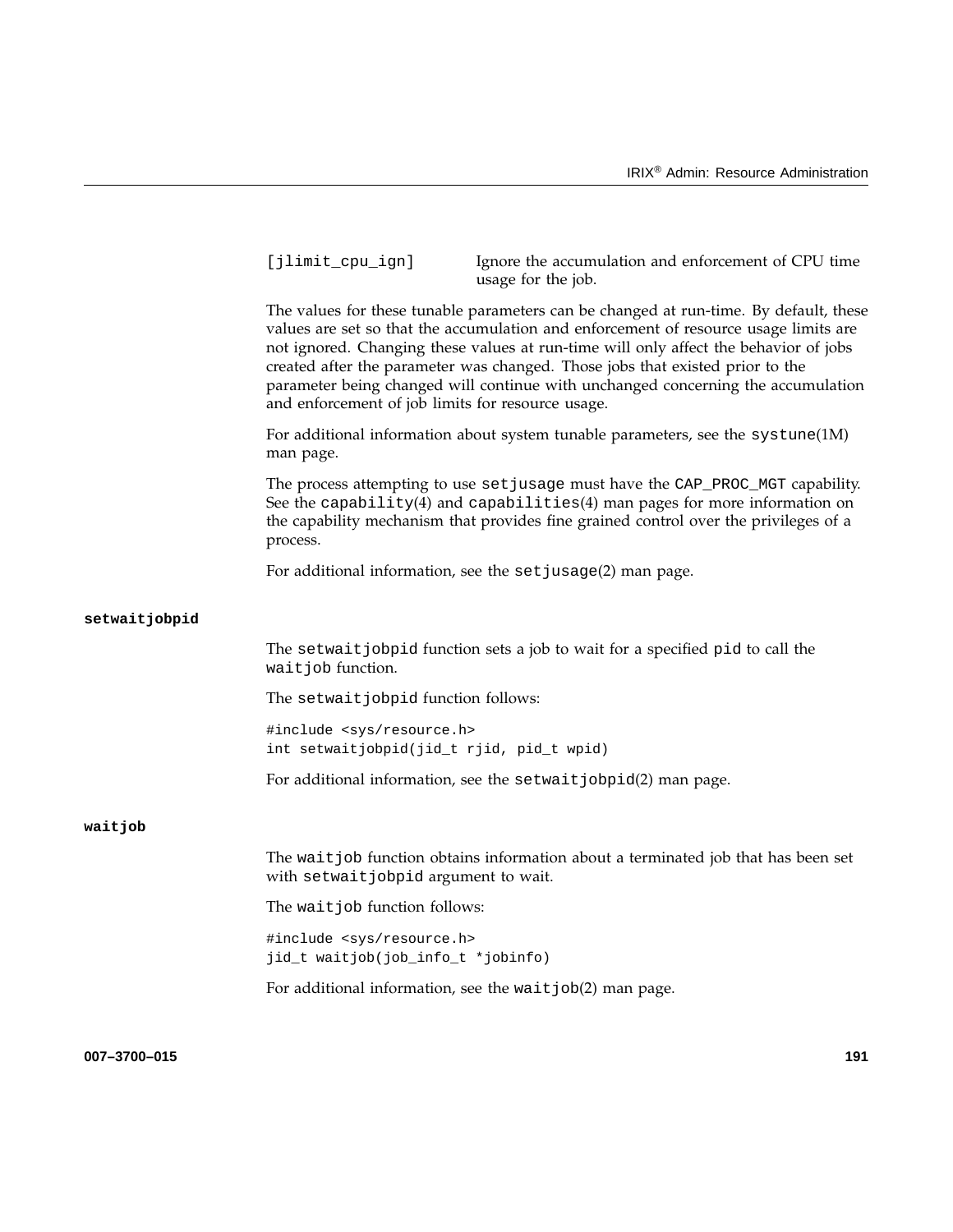### **Error Messages**

For error message information, see the appropriate man pages and "Error Messages", page 29.

# **Application Programming Interface for the ULDB**

This section describes the data types and function calls used by the library interface to the ULDB.

#### **Data Types**

This section defines the specific data types that are used by the library interface to the user limits information. All ULDB definitions are in the /usr/include/uldb.h include file.

Binary limit values are held as unsigned 64 bit values as follows:

typedef rlim\_t uldb\_limit\_t;

#### **uldb\_namelist\_t**

The uldb\_namelist\_t data type is used to contain name lists such as limit names, domain names, and so on. The namelist structure contains a count of the items and a pointer to a list of pointers to the names. The uldb\_namelist\_t data type is as follows:

```
typedef struct uldb_namelist_s {
     int uldb_nitems, \qquad # number of names in the list
     char **uldb names \qquad # list of name pointers
  } uldb_namelist_t;
```
### **uldb\_limitlist\_t**

The uldb\_limitlist\_t data type is used to contain a list of binary limit values. The limit list structure contains a count of the items and a pointer to an array of limit values. The uldb\_limitlist\_t data type follows:

```
typedef struct uldb_limitlist_s {
     int uldb_nitems, \qquad # number of limit values in the list
```
**192 007–3700–015**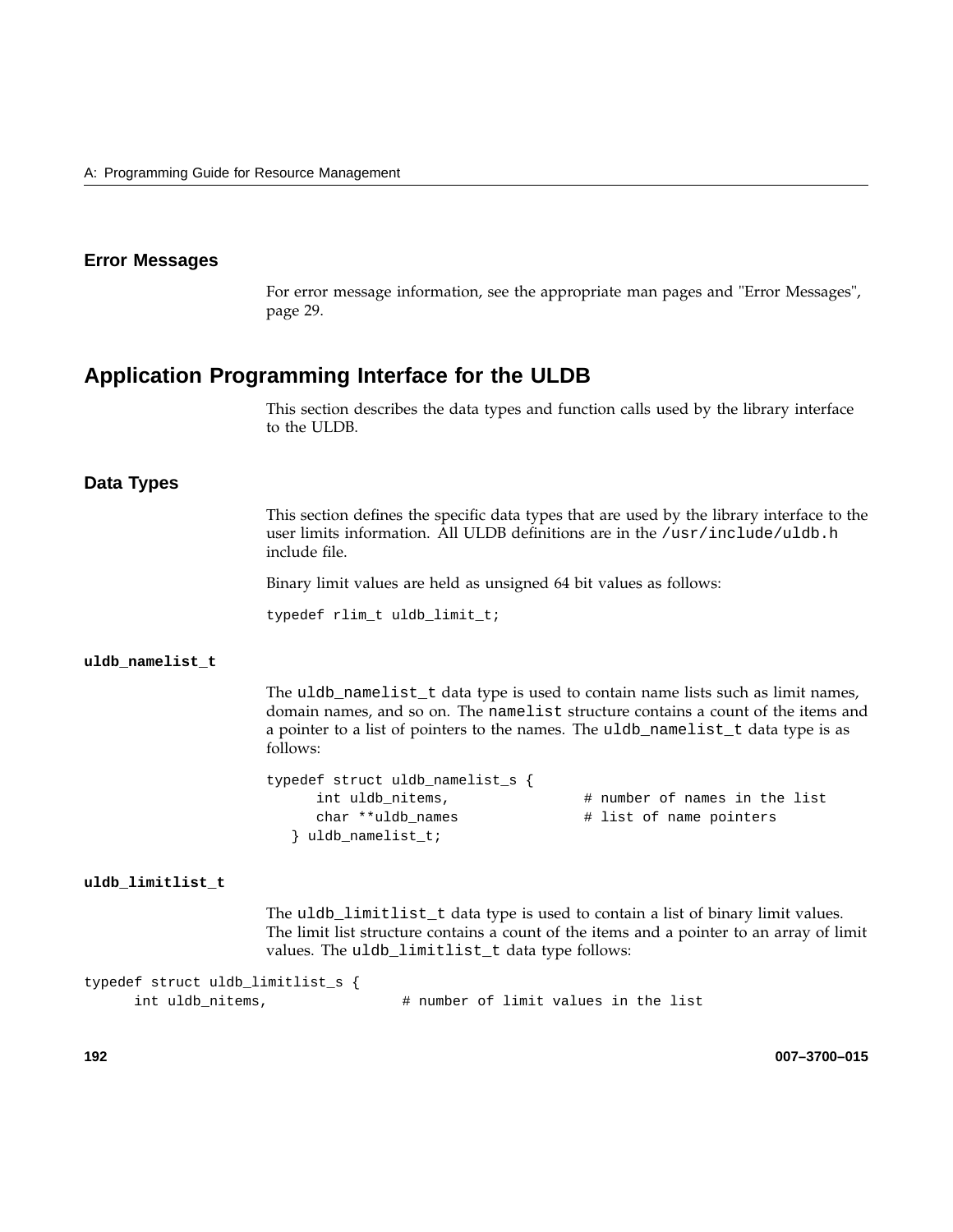```
uldb_limit_t *uldb_limits # list of limit pointers
} uldb_limitlist_t;
```
# **Function Calls**

This section defines the function calls that are used by the library interface to the user limits information.

The functions that retrieve limit values are as follows:

- uldb get limit values
- uldb\_get\_value\_units
- uldb\_get\_limit\_names
- uldb get domain names

### **uldb\_get\_limit\_values**

The uldb get limit values function retrieves a set of limit values for a domain or user. If there is no explicit entry for the specified user, the domain defaults are returned. The set of limits requested is provided using the uldb\_namelist\_t structure. The returned limit list pointer references a new uldb\_limitlist\_t structure created by a call to the malloc routine that the application is responsible for freeing when the structure is no longer needed. The order of limit values in the returned uldb\_limitlist\_t structure corresponds to the order of limit names in the input uldb\_namelist\_t structure. If the user name is NULL, the list of limits for the domain are retrieved instead of the user limits.

An example of uldb\_get\_limit\_values follows:

```
#include include/uldb.h
uldb_limitlist_t * # returns pointer to limit list or NULL if error
  uldb_get_limit_values ( \qquad \qquad \, \texttt{\#}char *domain_name, \qquad # pointer to domain name
     char *user_name, \qquad # name of user
     uldb_namelist_t *limits); # namelist containing limit names
```
**007–3700–015 193**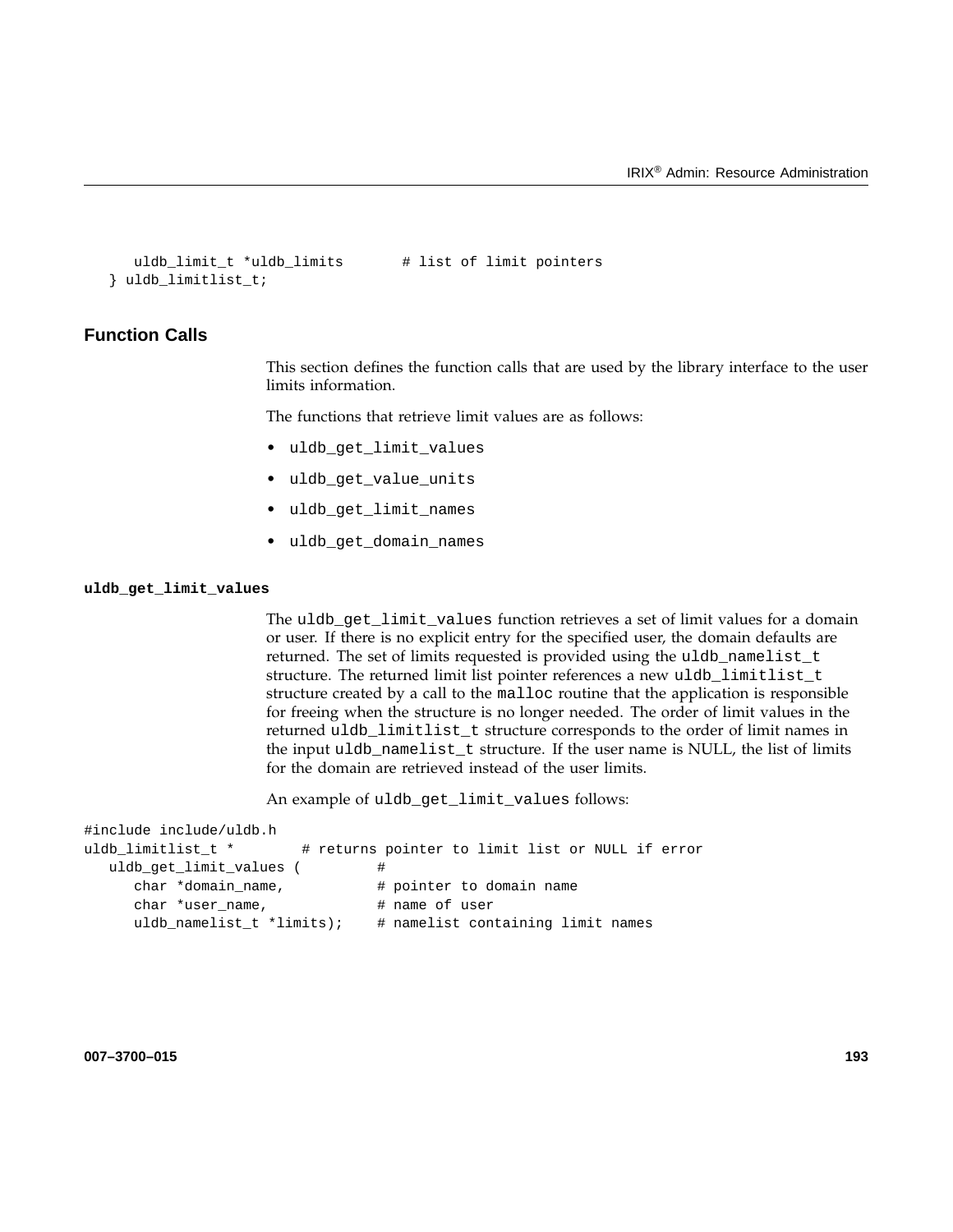#### **uldb\_get\_value\_units**

The uldb\_get\_value\_units function returns a limit list structure containing the modifier values or units for the specified list of limits. The accepted modifier values are defined in the uldb.h header file. The returned list of names is provided by the uldb\_namelist\_t structure created by a call to the malloc function. The application is responsible for freeing this structure when it is no longer needed.

An example of uldb\_get\_value\_units follows:

```
#include <include/uldb.h>
uldb_limitlist_t * # returns pointer to limit list or NULL if error
  uldb_get_value_units ( \qquad \qquad \, +char *domain_name, # pointer to domain name
     char *user_name, \qquad # name of user
     uldb_namelist_t *limits); # namelist containing limit names
```
#### **uldb\_get\_limit\_names**

The uldb\_get\_limit\_names function retrieves the complete list of limit names defined for a domain. The returned list of names is provided by the uldb\_namelist\_t structure created by a call to the malloc function. The application is responsible for freeing this structure when it is no longer needed.

An example of uldb\_get\_limit\_names follows:

| #include <include uldb.h=""></include> |                                                 |  |  |  |  |
|----------------------------------------|-------------------------------------------------|--|--|--|--|
| uldb namelist t *                      | # returns pointer to name list or NULL if error |  |  |  |  |
| uldb get limit names                   |                                                 |  |  |  |  |
| char *domain name);                    | # pointer to domain name                        |  |  |  |  |

#### **uldb\_get\_domain\_names**

The uldb\_get\_domain\_names function retrieves the complete list of domain names defined in the ULDB. The returned list of names is provided the uldb\_namelist\_t structure created by a call to the malloc function. The application is responsible for freeing this structure when it is no longer needed.

```
#include <include/uldb.h>
uldb_namelist_t * \qquad # returns pointer to name list or NULL if error
  uldb_get_domain_names (
      void);
```
**194 007–3700–015**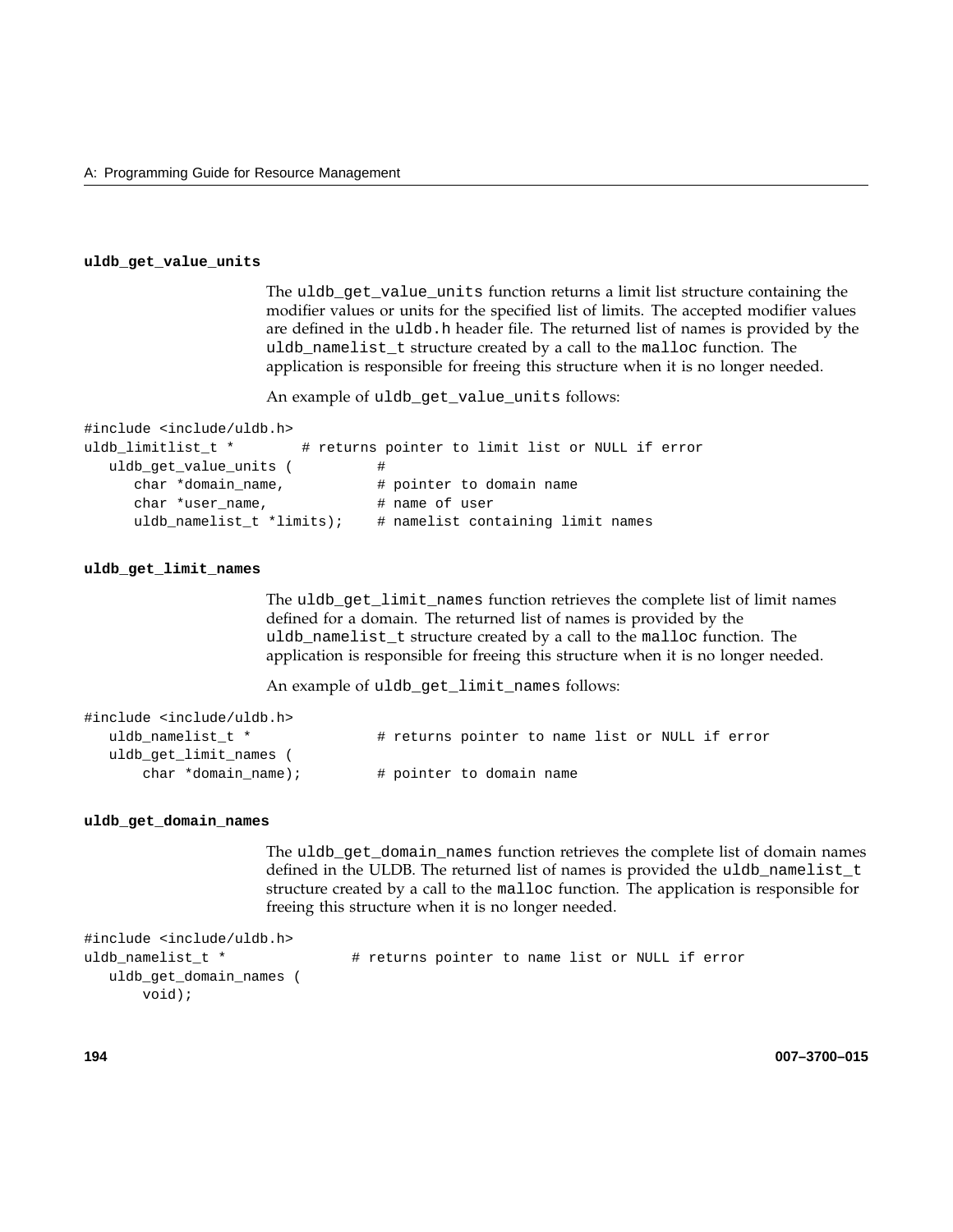The functions that manage memory are as follows:

- uldb\_free\_namelist
- uldb\_free\_limit\_list

#### **uldb\_free\_namelist**

The uldb\_free\_namelist function deletes a namelist structure and all its components.

An example of uldb\_free\_namelist follows:

| #include <include uldb.h=""></include> |                                   |  |
|----------------------------------------|-----------------------------------|--|
| void                                   | # returns 0 if okay, -1 on error  |  |
| uldb free namelist (                   |                                   |  |
| uldb namelist_t *names);               | # pointer to namelist to be freed |  |

#### **uldb\_free\_limit\_list**

The uldb\_free\_limit\_list function deletes a limitlist structure and all its components.

An example of uldb\_free\_limit\_list follows:

#include <include/uldb.h> void  $\qquad$   $\qquad$   $\qquad$   $\qquad$   $\qquad$   $\qquad$   $\qquad$   $\qquad$   $\qquad$   $\qquad$   $\qquad$   $\qquad$   $\qquad$   $\qquad$   $\qquad$   $\qquad$   $\qquad$   $\qquad$   $\qquad$   $\qquad$   $\qquad$   $\qquad$   $\qquad$   $\qquad$   $\qquad$   $\qquad$   $\qquad$   $\qquad$   $\qquad$   $\qquad$   $\qquad$   $\qquad$   $\qquad$   $\qquad$   $\qquad$   $\qquad$  uldb\_free\_limit\_list (  $\#$ uldb\_limit\_list\_t \*limits); # pointer to limit list to be freed

#### **Error Messages**

For error message information, see the uldb\_get\_limit\_values(3c) and jlimit\_startjob(3c) man pages or "Error Messages", page 29.

# **Application Programming Interface for the Cpuset System**

The cpuset library provides interfaces that allow a programmer to create and destroy cpusets, retrieve information about existing cpusets, obtain information about the properties associated with existing cpusets, and to attach a process and all of its children to a cpuset.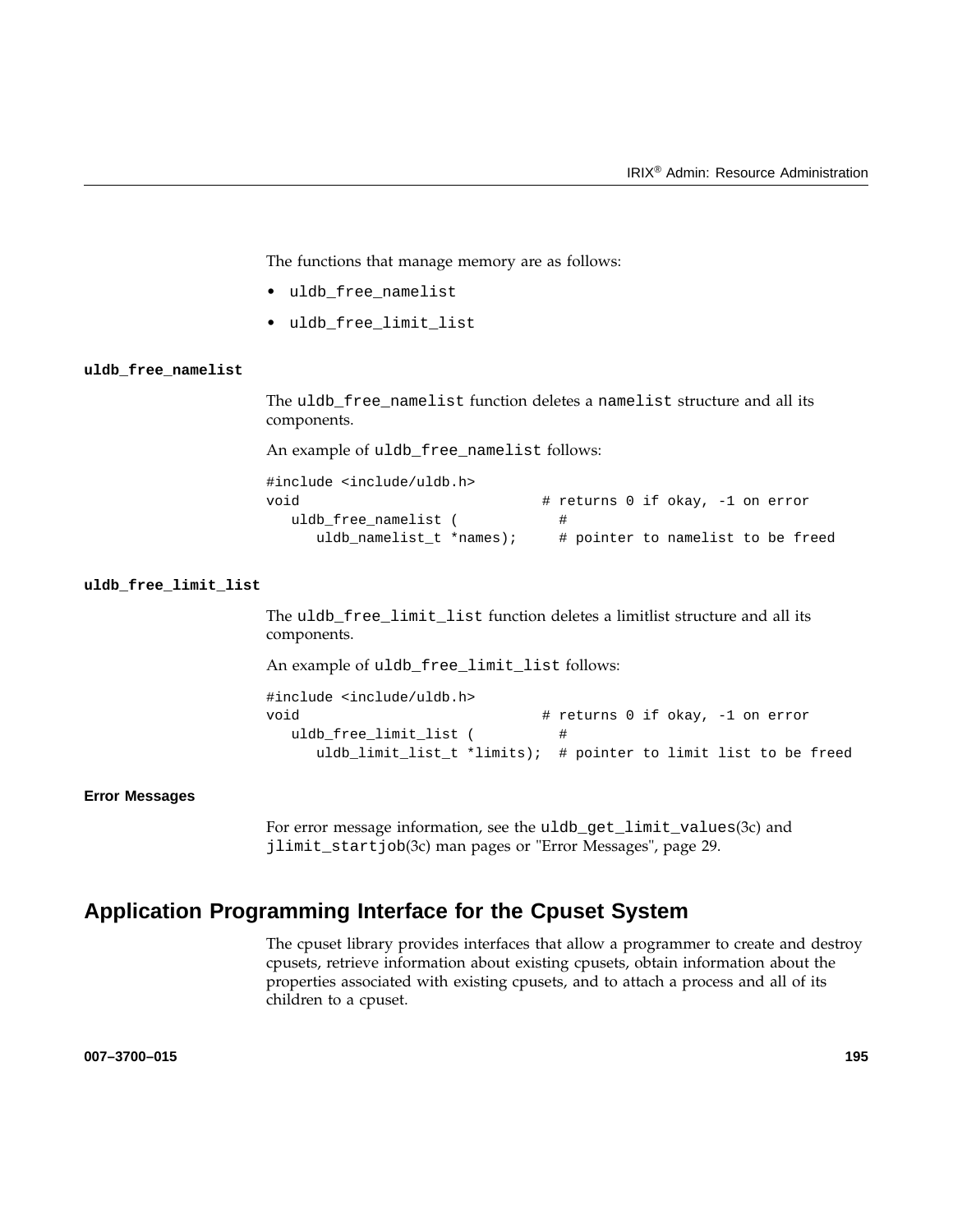The cpuset library requires that a permission file be defined for a cpuset that is created. The permissions file may be an empty file, since it is only the file permissions for the file that define access to the cpuset. When permissions need to be checked, the current permissions of the file are used. It is therefore possible to change access to particular cpuset without having to tear it down and recreate it, simply by changing the access permissions. Read access allows a user to retrieve information about a cpuset while execute permission allows the user to attach a process to the cpuset.

The cpuset library is provided as a N32 Dynamic Shared Object (DSO) library. The library file is libcpuset.so, and it is normally located in the directory /lib32. Users of the library must include the cpuset.h header file which is located in /usr/include. The function interfaces provided in the cpuset library are declared as optional interfaces to allow for backwards compatibility as new interfaces are added to the library.

**Note:** The Cpuset library is only available on IRIX 6.5.8 and later releases.

It is possible to compile and run a program that uses this DSO and its interfaces if they are available, but continues to execute if they are missing. To do this, a replacement library for libcpuset.so must be made available. For an example of how to create a replacement library, see the cpuset(5) man page. For more information on DSO, see the DSO(5) man page.

The function interfaces within the cpuset library include:

| <b>Function</b> interface | Description                                                                                |
|---------------------------|--------------------------------------------------------------------------------------------|
| "cpusetAllocQueueDef(3x)" | Allocates a cpuset QueueDef t<br>structure (see<br>"cpusetAllocQueueDef(3x)",<br>page 202) |
| "cpusetAttach(3x)"        | Attaches the current process to a<br>cpuset (see "cpusetAttach(3x)",<br>page 208)          |
| "cpusetAttachPID $(3x)$ " | Attaches a specific process to a<br>cpuset (see<br>"cpusetAttachPID $(3x)$ ", page 210)    |
| "cpusetCreate $(3x)$ "    | Creates a cpuset (see<br>"cpusetCreate(3x)", page 212)                                     |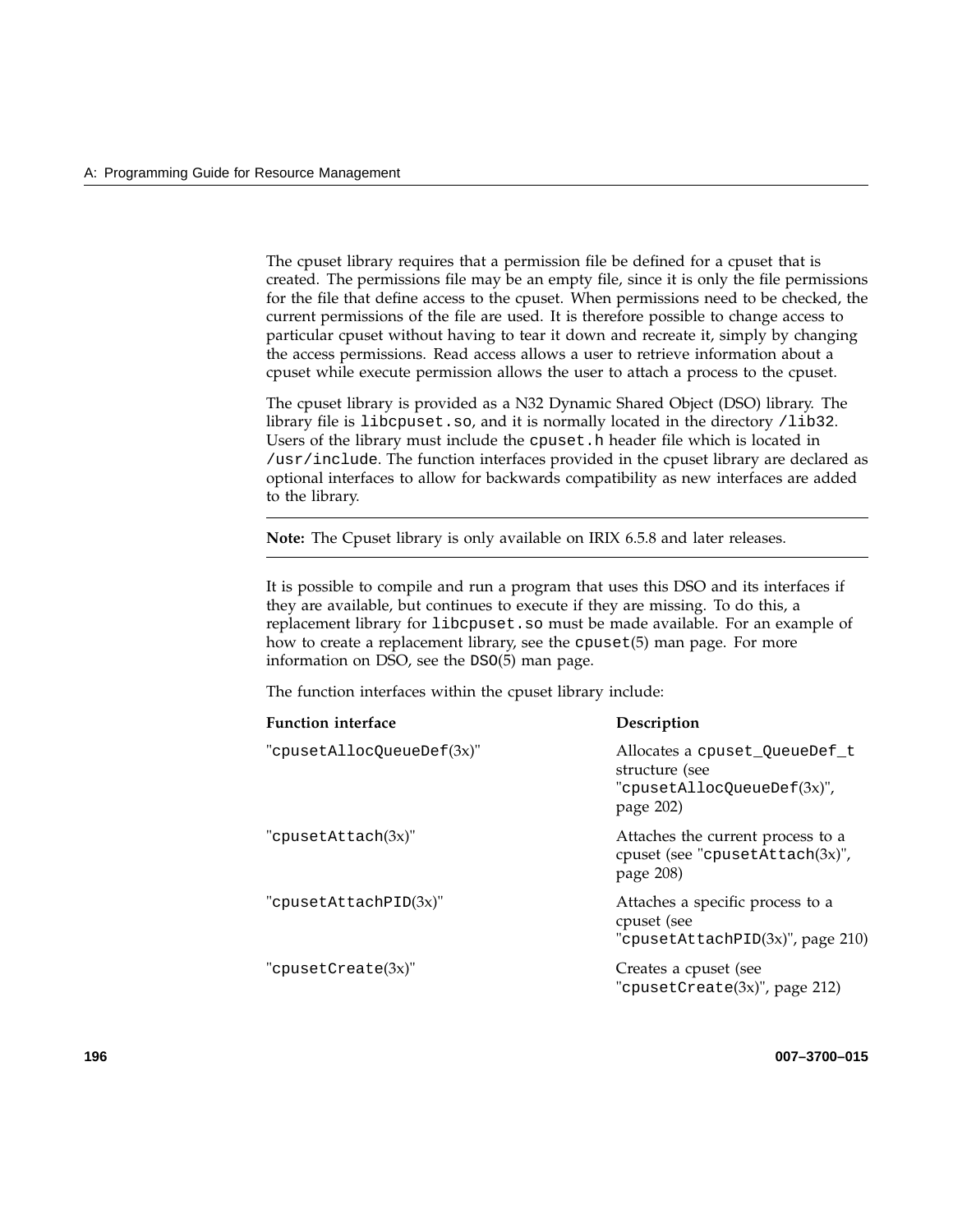| $"$ cpusetDestroy $(3x)"$            | Destroys a cpuset (see<br>"cpusetDestroy $(3x)$ ", page 221)                                                  |
|--------------------------------------|---------------------------------------------------------------------------------------------------------------|
| "cpusetDetachAll(3x)"                | Detaches all threads from a cpuset<br>(see "cpusetDetachAll(3x)", page<br>217)                                |
| "cpusetDetachPID(3x)"                | Detaches a specific process from a<br>cpuset (see<br>"cpusetDetachPID(3x)", page 219)                         |
| "cpusetFreeCPUList(3x)"              | Releases memory used by a<br>cpuset_CPUList_t structure (see<br>"cpusetFreeCPUList(3x)", page<br>272)         |
| "cpusetFreeNameList(3x)"             | Releases memory used by a<br>cpuset_NameList_t structure<br>(see "cpusetFreeNameList $(3x)$ ",<br>page 273)   |
| "cpusetFreeNodeList(3x)"             | Releases memory used by a<br>cpuset_NodeList_t structure<br>(see "cpusetFreeNodeList $(3x)$ ",<br>page 274)   |
| "cpusetFreePIDList(3x)"              | Releases memory used by a<br>cpuset_PIDList_t structure (see<br>"cpusetFreePIDList(3x)", page<br>275)         |
| "cpusetFreeProperties(3x)", page 276 | Release memory used by a<br>cpuset_Properties_t structure<br>(see<br>"cpusetFreeProperties(3x)",<br>page 276) |
| "cpusetFreeQueueDef(3x)"             | Releases memory used by a<br>cpuset_QueueDef_t structure<br>(see "cpusetFreeQueueDef(3x)",<br>page 277)       |
| "cpusetGetCPUCount(3x)"              | Obtains the number of CPUs<br>configured on the system (see                                                   |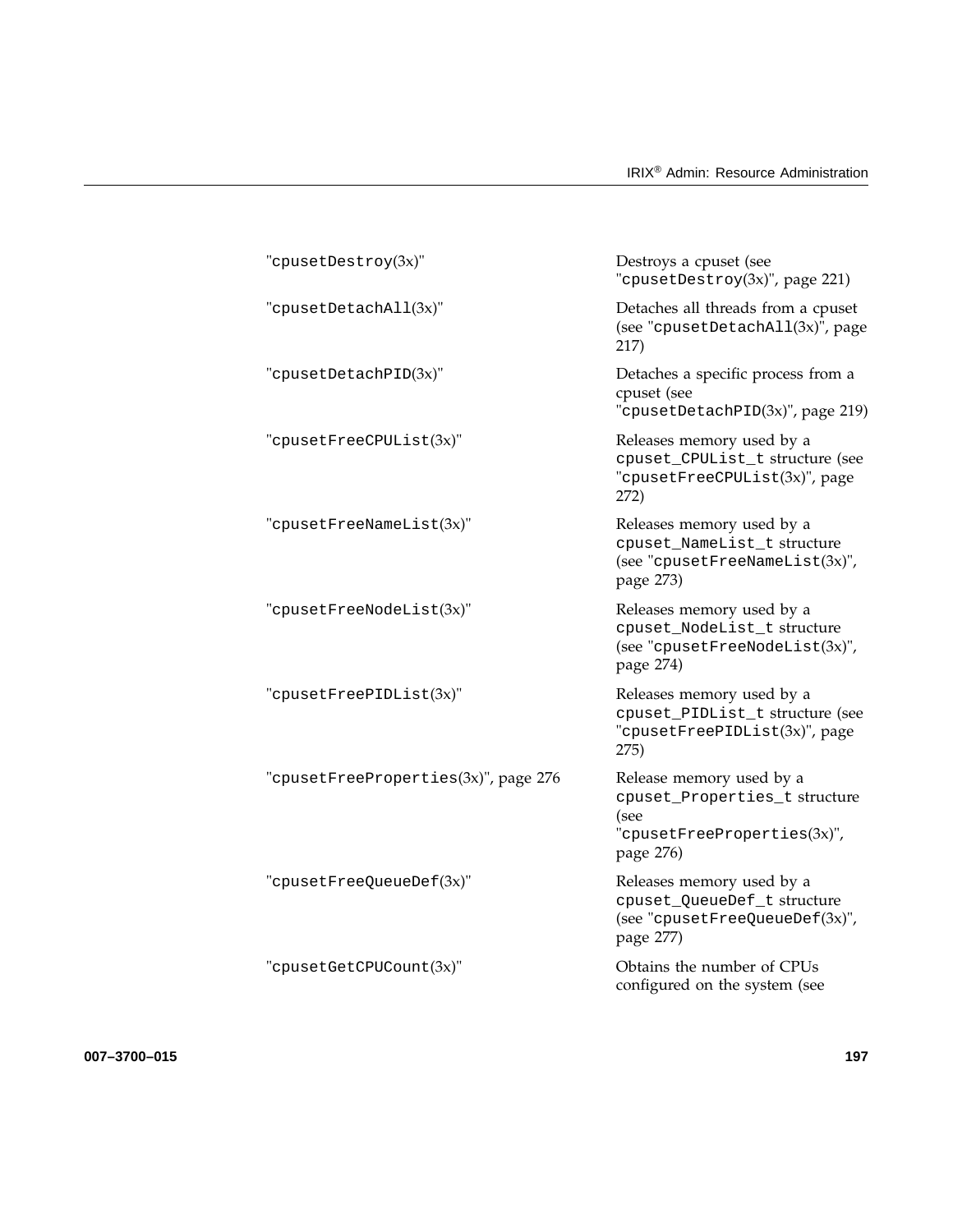|                          | "cpusetGetCPUCount(3x)", page<br>243)                                                                   |
|--------------------------|---------------------------------------------------------------------------------------------------------|
| "cpusetGetCPULimits(3x)" | Gets the CPU count limits for a<br>cpuset (see<br>"cpusetGetCPULimits(3x)", page<br>244                 |
| "cpusetGetCPUList(3x)"   | Gets the list of all CPUs assigned to<br>a cpuset (see<br>"cpusetGetCPUList(3x)", page<br>246)          |
| "cpusetGetFlags(3x)"     | Gets the mask of flags for a cpuset<br>(see "cpusetGetFlags(3x)", page<br>248)                          |
| "cpusetGetMemLimits(3x)" | Gets the memory size limits for a<br>cpuset (see<br>"cpusetGetMemLimits(3x)", page<br>252)              |
| "cpusetGetMemList(3x)"   | Gets the list of all nodes with<br>memory assigned to a cpuset<br>("cpusetGetMemList(3x)", page<br>254) |
| "cpusetGetName(3x)"      | Gets the name of the cpuset to<br>which a process is attached (see<br>"cpusetGetName(3x)", page 256)    |
| "cpusetGetNameList(3x)"  | Gets a list of names for all defined<br>cpusets (see<br>"cpusetGetNameList(3x)", page<br>259)           |
| "cpusetGetNodeList(3x)"  | Gets the list of nodes assigned to a<br>cpuset (see<br>"cpusetGetNodeList(3x)", page<br>261)            |
| "cpusetGetPIDList(3x)"   | Gets a list of all PIDs attached to a<br>cpuset (see<br>"cpusetGetPIDList(3x)", page<br>263)            |

**198 007–3700–015**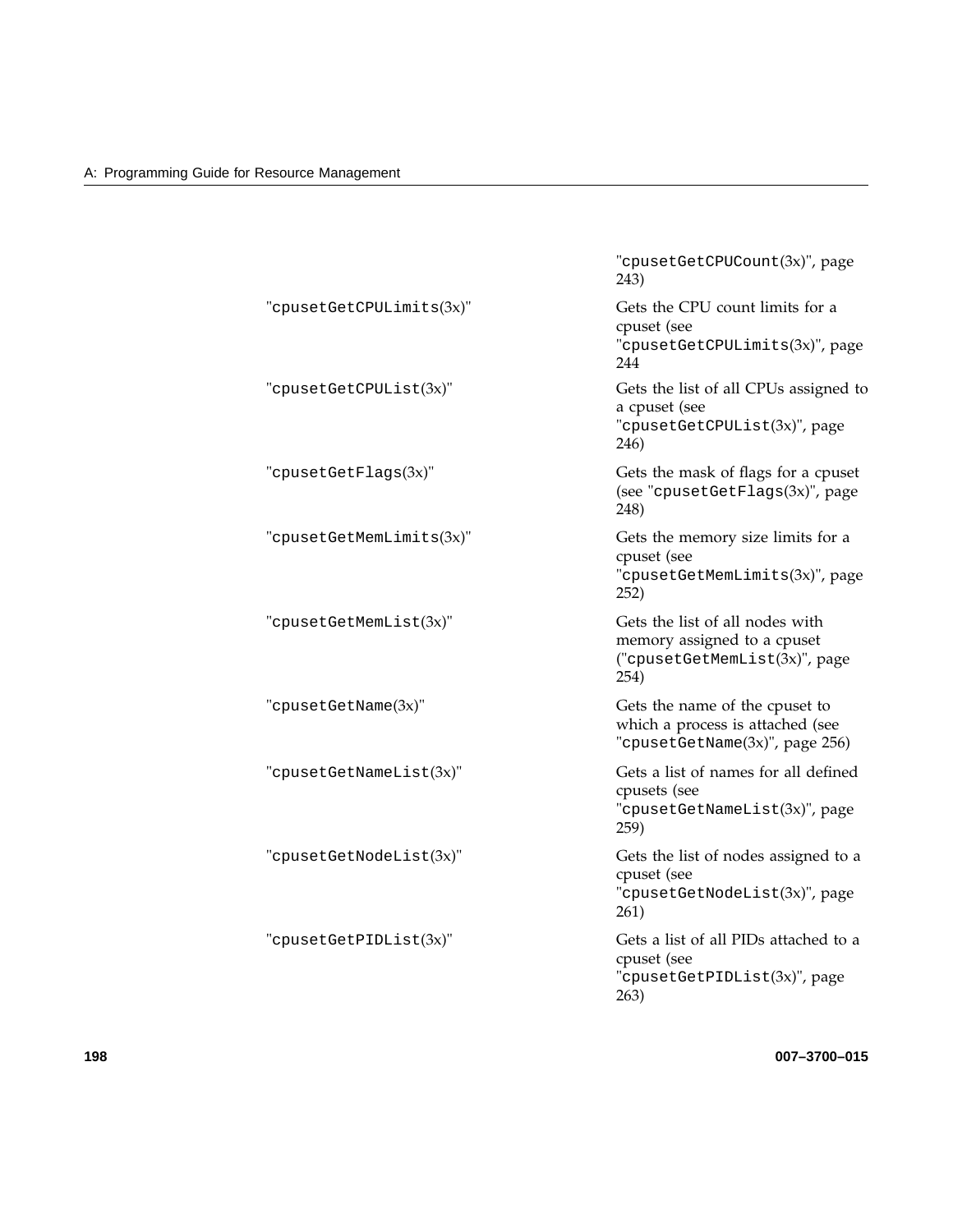| "cpusetGetProperty        | Retrieve various properties<br>associated with a cpuset (see<br>"cpusetGetProperties(3x)",<br>page 265)                                                             |
|---------------------------|---------------------------------------------------------------------------------------------------------------------------------------------------------------------|
| "cpusetGetTrustPerm (3x)" | Gets the Trusted Security<br>permissions for a cpuset (see<br>"cpusetGetTrustPerm(3x)", page<br>267)                                                                |
| "cpusetGetUnixPerm(3x)"   | Gets the UNIX file permissions for<br>a cpuset (see<br>"cpusetGetUnixPerm(3x)", page<br>269)                                                                        |
| "cpusetMove(3x)"          | Temporarily moves a process,<br>identified by its PID or ASH, out of<br>specified cpuset (see<br>"cpusetMove(3x)", page 222)                                        |
| "cpusetMoveMigrate(3x)"   | Move a specific process, identified<br>by its PID or ASH, and its<br>associated memory, from one<br>cpuset to another (see<br>"cpusetMoveMigrate(3x)", page<br>224) |
| "cpusetSetCPULimits(3x)"  | Sets the count limits for a cpuset<br>(see "cpusetSetCPULimits $(3x)$ ",<br>page 226)                                                                               |
| "cpusetSetCPUList(3x)"    | Set the list of all nodes with<br>memory assigned to a cpuset (see<br>"cpusetSetCPUList(3x)", page<br>228)                                                          |
| "cpusetSetFlags(3x)"      | Sets the mask of flags for a cpuset<br>(see "cpusetSetFlags(3x)", page<br>230)                                                                                      |
| "cpusetSetMemLimits(3x)"  | Sets the memory size limits for a<br>cpuset (see<br>"cpusetSetMemLimits(3x)", page<br>234)                                                                          |

**007–3700–015 199**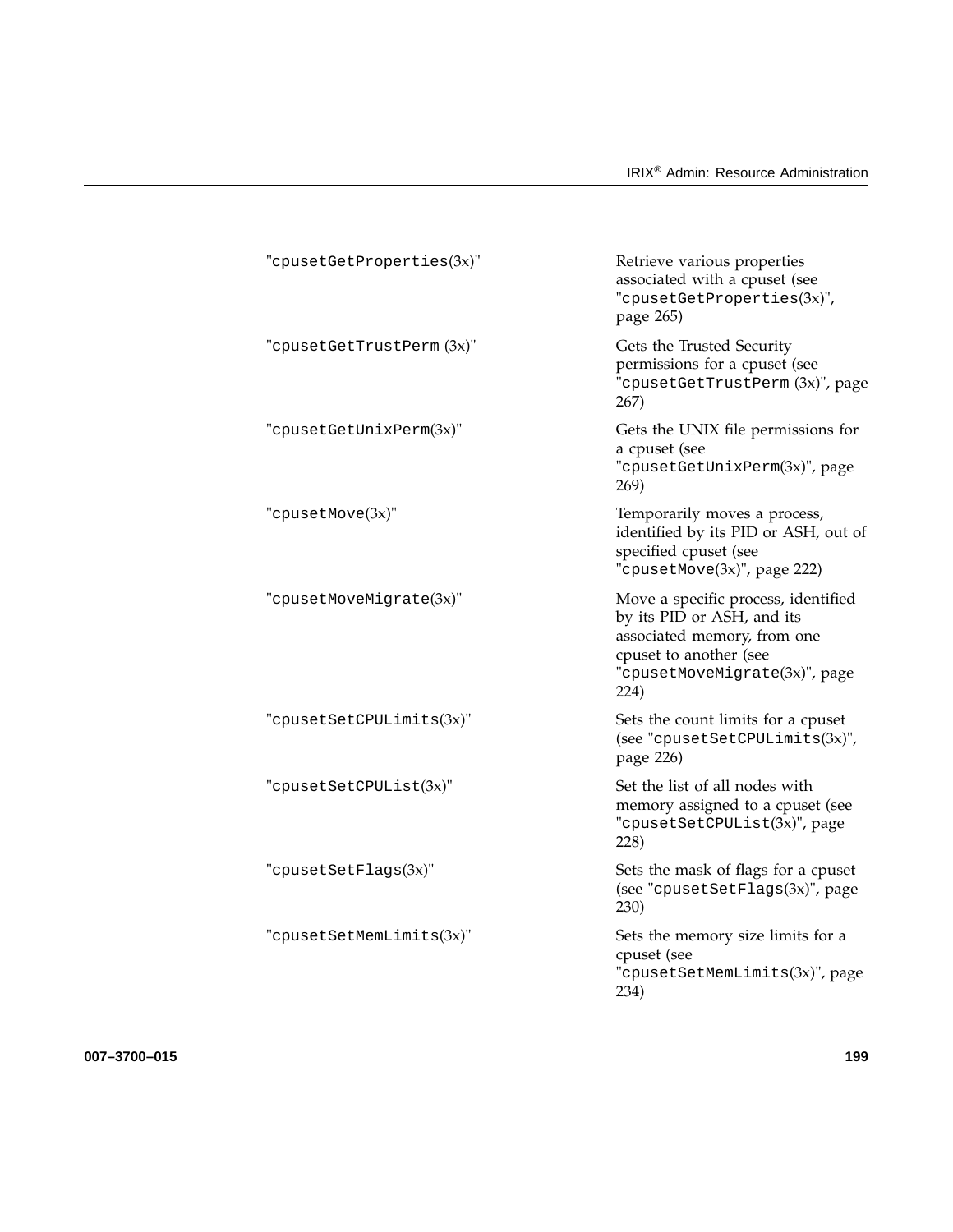| "cpusetSetMemList(3x)"      | Sets the list of all nodes with<br>memory assigned to a cpuset (see<br>"cpusetSetMemList(3x)", page<br>236)                          |
|-----------------------------|--------------------------------------------------------------------------------------------------------------------------------------|
| "cpusetSetNodeList $(3x)$ " | Sets the list of nodes assigned to a<br>cpuset (see<br>"cpusetSetNodeList(3x)", page<br>238)                                         |
| "cpusetSetPermFile $(3x)$ " | Sets the name of the file used to<br>define access permissions for a<br>cpuset (see<br>"cpusetSetPermFile(3x)", page<br><b>240</b> ) |

# **Management functions**

This section contains the man pages for the following Cpuset System library functions:

|                         | "cpusetAllocQueueDef(3x)'Allocates a cpuset_QueueDef_t structure (see<br>"cpusetAllocQueueDef(3x)", page 202)                       |
|-------------------------|-------------------------------------------------------------------------------------------------------------------------------------|
| "cpusetAttach(3x)"      | Attaches the current process to a cpuset (see<br>"cpusetAttach(3x)", page 208)                                                      |
| "cpusetAttachPID(3x)"   | Attaches a specific process to a cpuset (see<br>"cpusetAttachPID(3x)", page 210)                                                    |
| "cpusetCreate $(3x)$ "  | Creates a cpuset (see "cpusetCreate $(3x)$ ", page 212)                                                                             |
| "cpusetDestroy $(3x)$ " | Destroys a cpuset (see "cpusetDestroy(3x)", page 221)                                                                               |
| "cpusetDetachAll(3x)"   | Detaches all threads from a cpuset (see<br>"cpusetDetachAll(3x)", page 217)                                                         |
| "cpusetDetachPID(3x)"   | Detaches a specific process from a cpuset (see<br>"cpusetDetachPID(3x)", page 219)                                                  |
| "cpusetMove(3x)"        | Temporarily moves a process, identified by its PID, JID,<br>or ASH, out of specified cpuset (see "cpusetMove $(3x)$ ",<br>page 222) |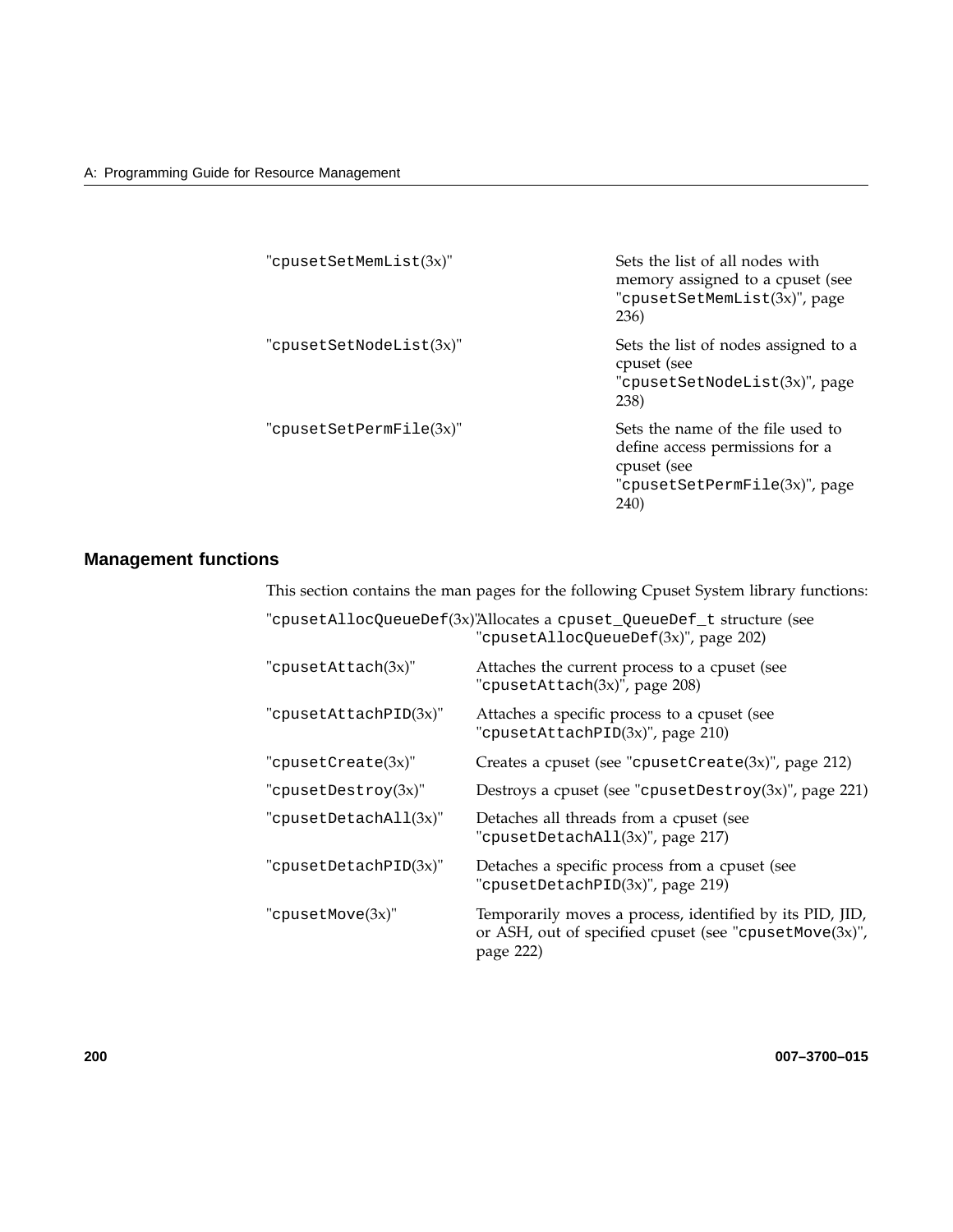| "cpusetMoveMigrate(3x)"  | Moves a specific process, identified by its PID, JID, or<br>ASH, and its associated memory, from one cpuset to<br>another (see "cpusetMoveMigrate $(3x)$ ", page 224) |
|--------------------------|-----------------------------------------------------------------------------------------------------------------------------------------------------------------------|
|                          | "cpusetSetCPULimits $(3x)$ " Sets the count limits for a cpuset (see<br>"cpusetSetCPULimits(3x)", page 226)                                                           |
| "cpusetSetCPUList(3x)"   | Set the list of all nodes with memory assigned to a<br>cpuset (see "cpusetSetCPUList(3x)", page 228)                                                                  |
| "cpusetSetFlags(3x)"     | Sets the mask of flags for a cpuset (see<br>"cpusetSetFlags(3x)", page 230)                                                                                           |
| "cpusetSetMemLimits(3x)" | Sets the memory size limits for a cpuset (see<br>"cpusetSetMemLimits(3x)", page 234)                                                                                  |
| "cpusetSetMemList(3x)"   | Sets the list of all nodes with memory assigned to a<br>cpuset (see "cpusetSetMemList(3x)", page 236)                                                                 |
| "cpusetSetNodeList(3x)"  | Sets the list of nodes assigned to a cpuset (see<br>"cpusetSetNodeList(3x)", page 238)                                                                                |
| "cpusetSetPermFile(3x)"  | Sets the name of the file used to define the access<br>permissions for a cpuset (see<br>"cpusetSetPermFile(3x)", page 240)                                            |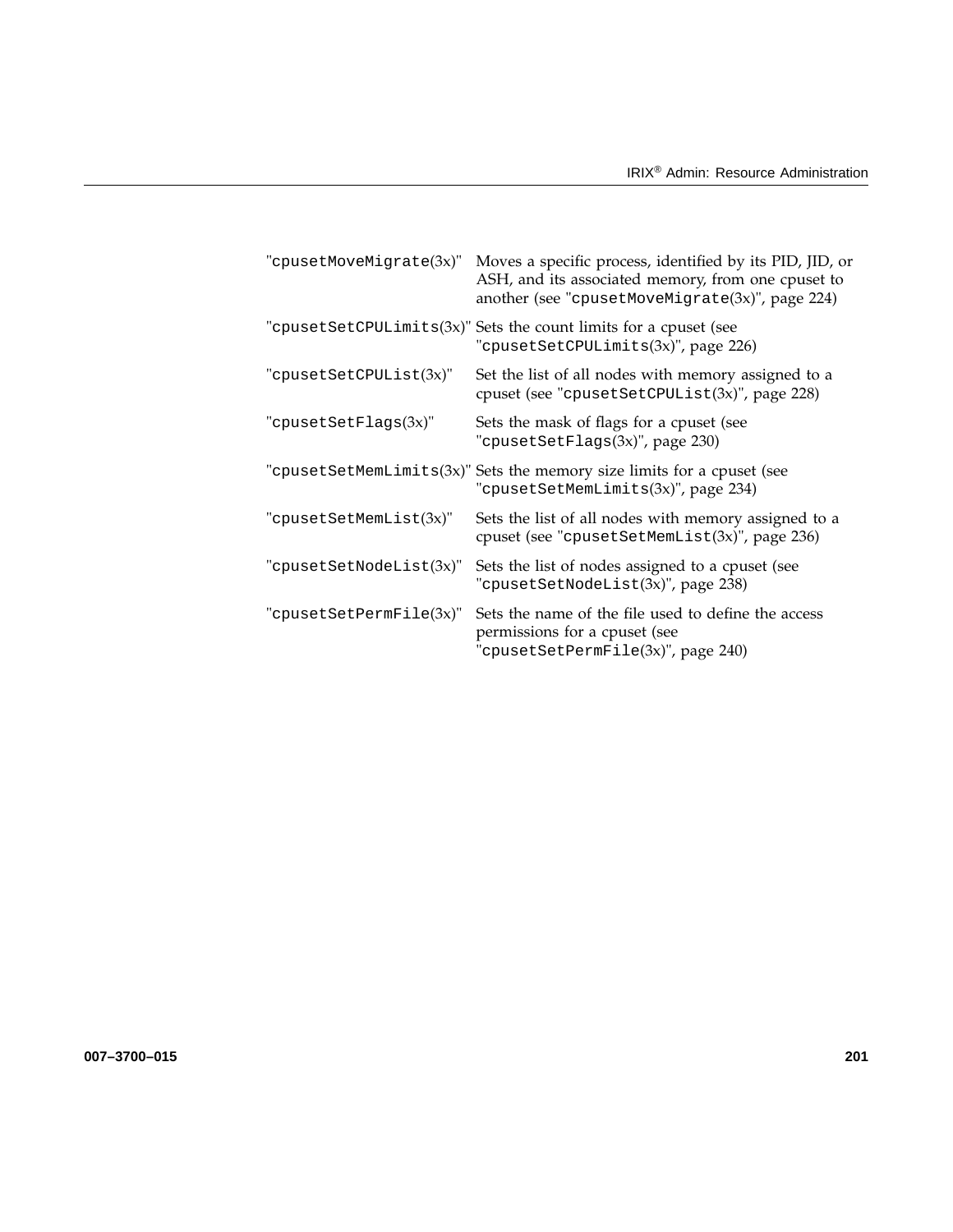#### **cpusetAllocQueueDef(3x)**

### **NAME**

cpusetAllocQueueDef - allocates a cpuset\_QueueDef\_t structure

### **SYNOPSIS**

#include <cpuset.h> cpuset\_QueueDef\_t \*cpusetAllocQueueDef(int count)

#### **DESCRIPTION**

The cpusetAllocQueueDef function is used to allocate memory for a cpuset\_QueueDef\_t structure. This memory can then be released using the cpusetFreeQueueDef(3x) function.

The count argument indicates the number of CPUs that will be assigned to the cpuset definition structure. The cpuset\_QueueDef\_t structure is defined as follows:

typedef struct {

int flags; char \*permfile; cpuset\_CPUList\_t \*cpu; } cpuset\_QueueDef\_t;

The flags member is used to specify various control options for the cpuset queue. It is formed by applying the bitwise exclusive-OR operator to zero or more of the following values:

CPUSET\_CPU\_EXCLUSIVE Defines a cpuset to be restricted. Only threads attached to the cpuset queue (descendents of an attached thread inherit the attachement) may execute on the CPUs contained in the cpuset. CPUSET\_MEMORY\_LOCAL Threads assigned to the cpuset will attempt to assign memory only from nodes within the cpuset. Assignment of memory from outside the cpuset will occur only if no free memory is available from within the cpuset. No restrictions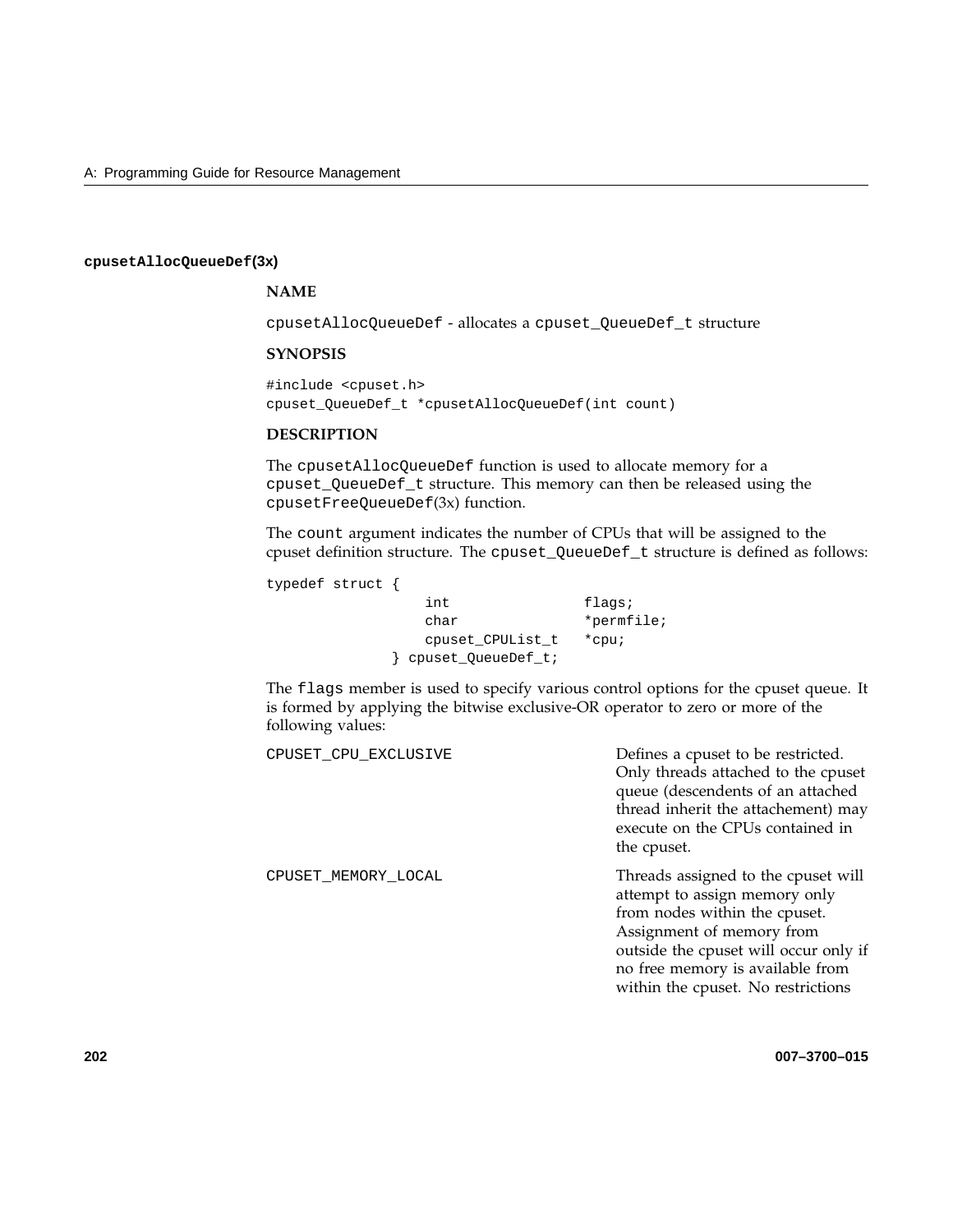|                            | are made on memory assignment to<br>threads running outside the cpuset.                                                                                                                                                                                                                                                                                                                                                                                                                                                                                                                                                                                                                                 |
|----------------------------|---------------------------------------------------------------------------------------------------------------------------------------------------------------------------------------------------------------------------------------------------------------------------------------------------------------------------------------------------------------------------------------------------------------------------------------------------------------------------------------------------------------------------------------------------------------------------------------------------------------------------------------------------------------------------------------------------------|
| CPUSET_MEMORY_EXCLUSIVE    | Threads assigned to the cpuset will<br>attempt to assign memory only<br>from nodes within the cpuset.<br>Assignment of memory from<br>outside the cpuset will occur only if<br>no free memory is available from<br>within the cpuset. Threads not<br>assigned to the cpuset will not use<br>memory from within the cpuset<br>unless no memory outside the<br>cpuset is available. If, at the time a<br>cpuset is created, memory is<br>already assigned to threads that are<br>already running, no attempt will be<br>made to explicitly move this<br>memory. If page migration is<br>enabled, the pages will be migrated<br>when the system detects that most<br>references to the pages are nonlocal. |
| CPUSET_MEMORY_KERNEL_AVOID | The kernel should attempt to avoid<br>allocating memory from nodes<br>contained in this cpuset. If kernel<br>memory requests cannot be satisfied<br>from outside this cpuset, this option<br>will be ignored and allocations will<br>occur from within the cpuset. (This<br>avoidance currently extends only to<br>keeping buffer cache away from the<br>protected nodes.)                                                                                                                                                                                                                                                                                                                              |
| CPUSET_MEMORY_MANDATORY    | The kernel will limit all memory<br>allocations to nodes that are<br>contained in this cpuset. If memory<br>requests cannot be satisfied, the<br>allocating process will sleep until<br>memory is available. The process<br>will be killed if no more memory<br>can be allocated. See policies below.                                                                                                                                                                                                                                                                                                                                                                                                   |

**007–3700–015 203**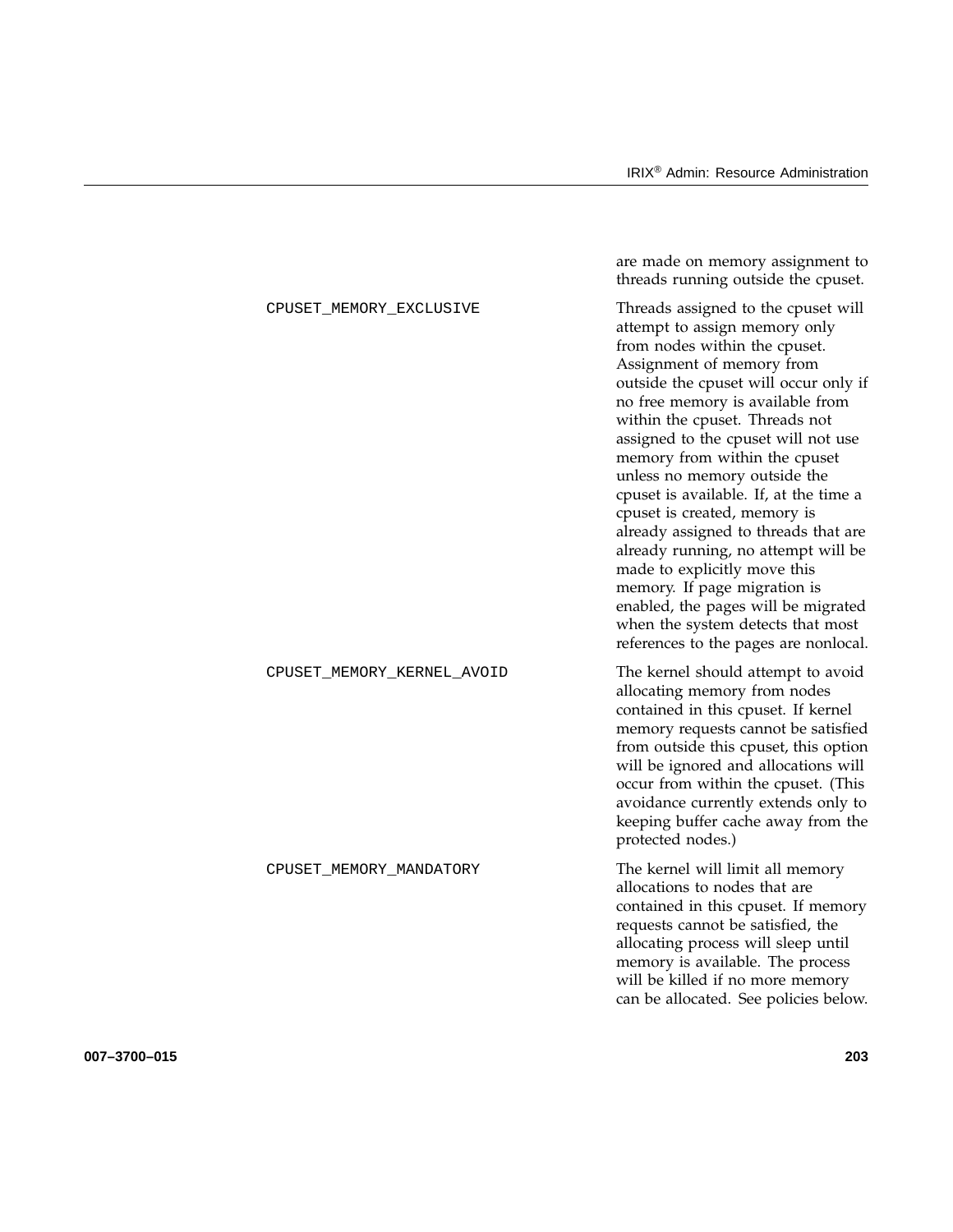| CPUSET_POLICY_PAGE       | Requires MEMORY_MANDATORY.<br>This is the default policy if no<br>policy is specified. This policy will<br>cause the kernel to page user pages<br>to the swap file (see $swap(1M)$ ) to<br>free physical memory on the nodes<br>contained in this cpuset. If swap<br>space is exhausted, the process will<br>be killed. |
|--------------------------|-------------------------------------------------------------------------------------------------------------------------------------------------------------------------------------------------------------------------------------------------------------------------------------------------------------------------|
| CPUSET_POLICY_KILL       | Requires MEMORY_MANDATORY. The<br>kernel will attempt to free as much<br>space as possible from kernel<br>heaps, but will not page user pages<br>to the swap file. If all physical<br>memory on the nodes contained in<br>this cpuset are exhausted, the<br>process will be killed.                                     |
| CPUSET_POLICY_SHARE_WARN | When creating a cpuset, if it is<br>possible for the new cpuset to share<br>memory on a node with another<br>cpuset the new cpuset will be<br>created but a warning message will<br>be issued. The<br>POLICY_SHARE_WARN and<br>POLICY_SHARE_FAIL tokens<br>cannot be used together.                                     |
| CPUSET_POLICY_SHARE_FAIL | When creating a cpuset, if it is<br>possible for the new cpuset to share<br>memory on a node with another<br>cpuset, the new cpuset fails to be<br>created and an error message is<br>issued. The POLICY_SHARE_WARN<br>and POLICY_SHARE_FAIL tokens<br>cannot be used together.                                         |

The permfile member is the name of the file that defines the access permissions for the cpuset queue. The file permissions of filename referenced by permfile define access to the cpuset. Every time permissions need to be checked, the current permissions of this file are used. Thus, it is possible to change the access to a particular cpuset without having to tear it down and recreate it, simply by changing

**204 007–3700–015**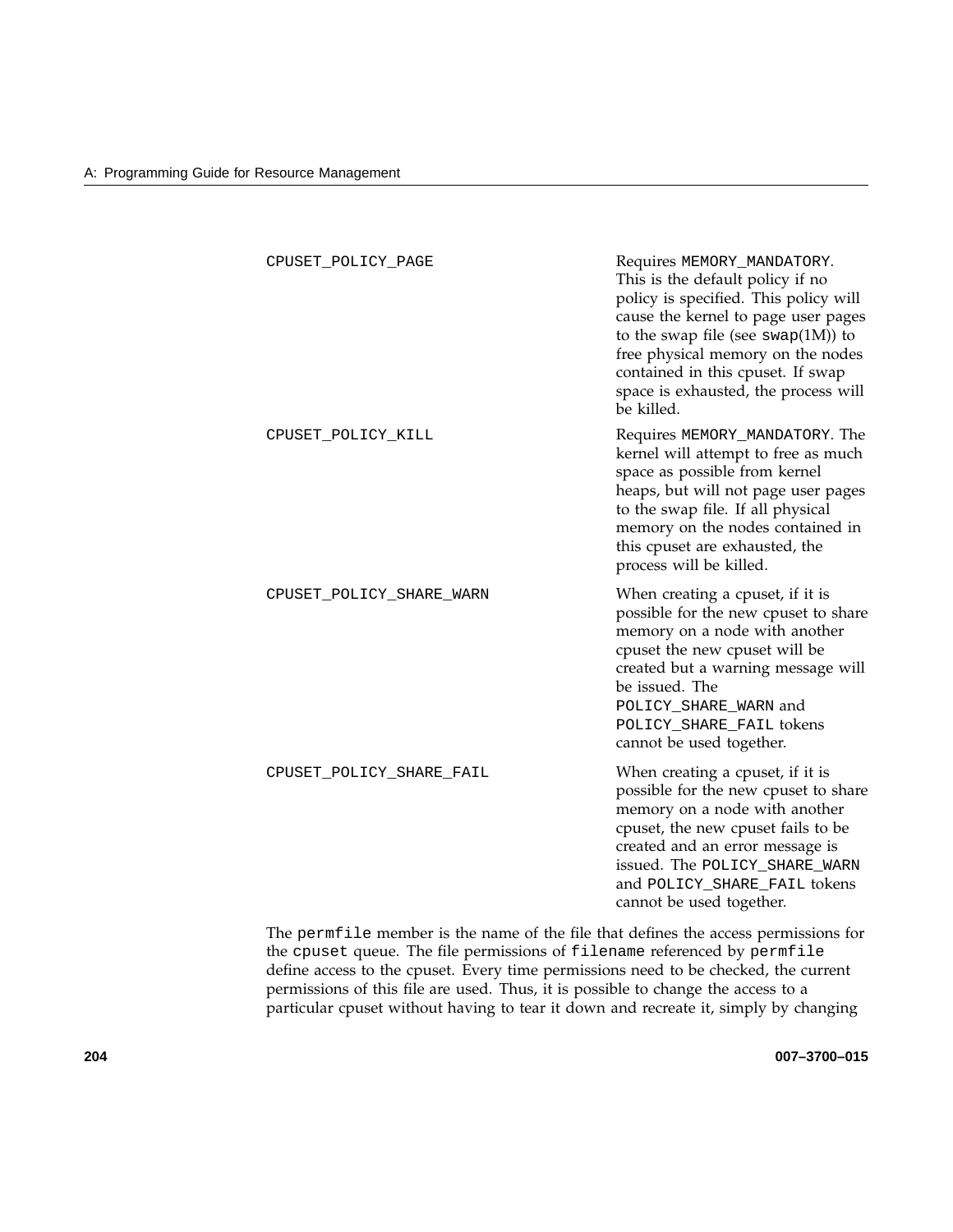the access permissions. Read access to the permfile allows a user to retrieve information about a cpuset, while execute permission allows the user to attach a process to the cpuset.

The cpu member is a pointer to a cpuset\_CPUList\_t structure. The memory for the cpuset\_CPUList\_t structure is allocated and released when the cpuset\_QueueDef\_t structure is allocated and released (see cpusetFreeQueueDef(3x)). The cpuset\_CPUList\_t structure contains the list of CPUs assigned to the cpuset. The cpuset\_CPUList\_t structure (defind in the cpuset.h include file) is defined as follows:

typedef struct { int count; int \*list; } cpuset\_CPUList\_t;

The count member defines the number of CPUs contained in the list.

The list member is the pointer to the list (an allocated array) of the CPU IDs. The memory for the list array is allocated and released when the cpuset\_CPUList\_t structure is allocated and released. The size of the list is determined by the count argument passed into the function cpusetAllocQueueDef.

### **EXAMPLES**

This example creates a cpuset queue using the  $c$  pusetCreate(3x) function and provides an example of how the cpusetAllocQueueDef function might be used. The cpuset created will have access controlled by the file  $/\text{usr}/\text{tmp}/\text{mypermfile}$ ; it will contain CPU IDs 4, 8, and 12; and it will be CPU exclusive and memory exclusive:

```
cpuset_QueueDef_t *qdef;
              char *qname = "myqueue";
              /* Alloc queue def for 3 CPU IDs */
              qdef = cpusetAllocQueueDef(3);
              if (!qdef) {
                  perror("cpusetAllocQueueDef");
                  exit(1);}
              /* Define attributes of the cpuset */
              qdef->flags = CPUSET_CPU_EXCLUSIVE
                          | CPUSET_MEMORY_EXCLUSIVE;
```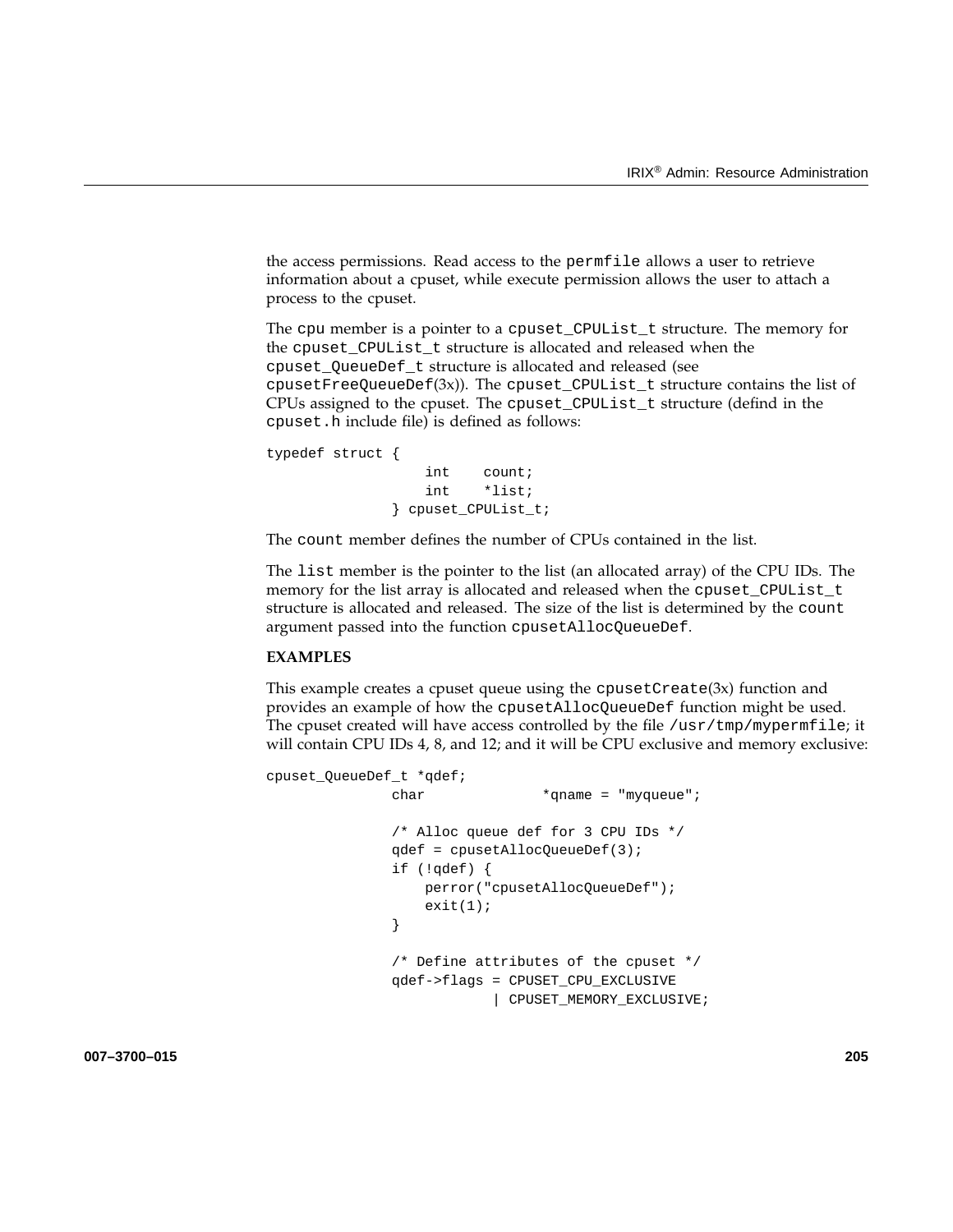```
qdef->permfile = "/usr/tmp/mypermfile";
qdef->cpu->count = 3;
qdef->cpu->list[0] = 4;
qdef->cpu->list[1] = 8;
qdef->cpu->list[2] = 12;/* Request that the cpuset be created */
if (!cpusetCreate(qname, qdef)) {
   perror("cpusetCreate");
   exit(1);}
cpusetFreeQueueDef(qdef);
```
As of the IRIX 6.5.21 release, this cpuset\_QueueDef\_t structure references and is part of an extended data structure. The extended data structure is hidden, which allows future feature enhancements to cpusets, while not impacting existing programs that make use of the cpuset API. To set cpuset queue definition attributes in the extended data structure, you must use the API interfaces. You can continue to to set the flags, permfile, and CPUs as previously described, but it is suggested that you begin using the new interfaces for setting such information. These interfaces are used for setting the cpuset queue definition attributes, as follows:

| cpusetSetFlags(3x)     | Sets the attribute flags                                                     |
|------------------------|------------------------------------------------------------------------------|
| cpusetSetPermFile(3x)  | Sets the name of the permissions<br>file.                                    |
| cpusetSetCPUList(3X)   | Sets the list of CPUs to be assigned<br>to the cpuset                        |
| cpusetSetMemList(3x)   | Sets the list of nodes whose<br>memory will be assigned to the<br>cpuset     |
| cpusetSetNodeList(3x)  | Sets the nodes whose CPUs and<br>memory will be assigned to the<br>cpuset    |
| cpusetSetCPULimits(3x) | Sets advisory and mandatory limits<br>on the number of CPUs in the<br>cpuset |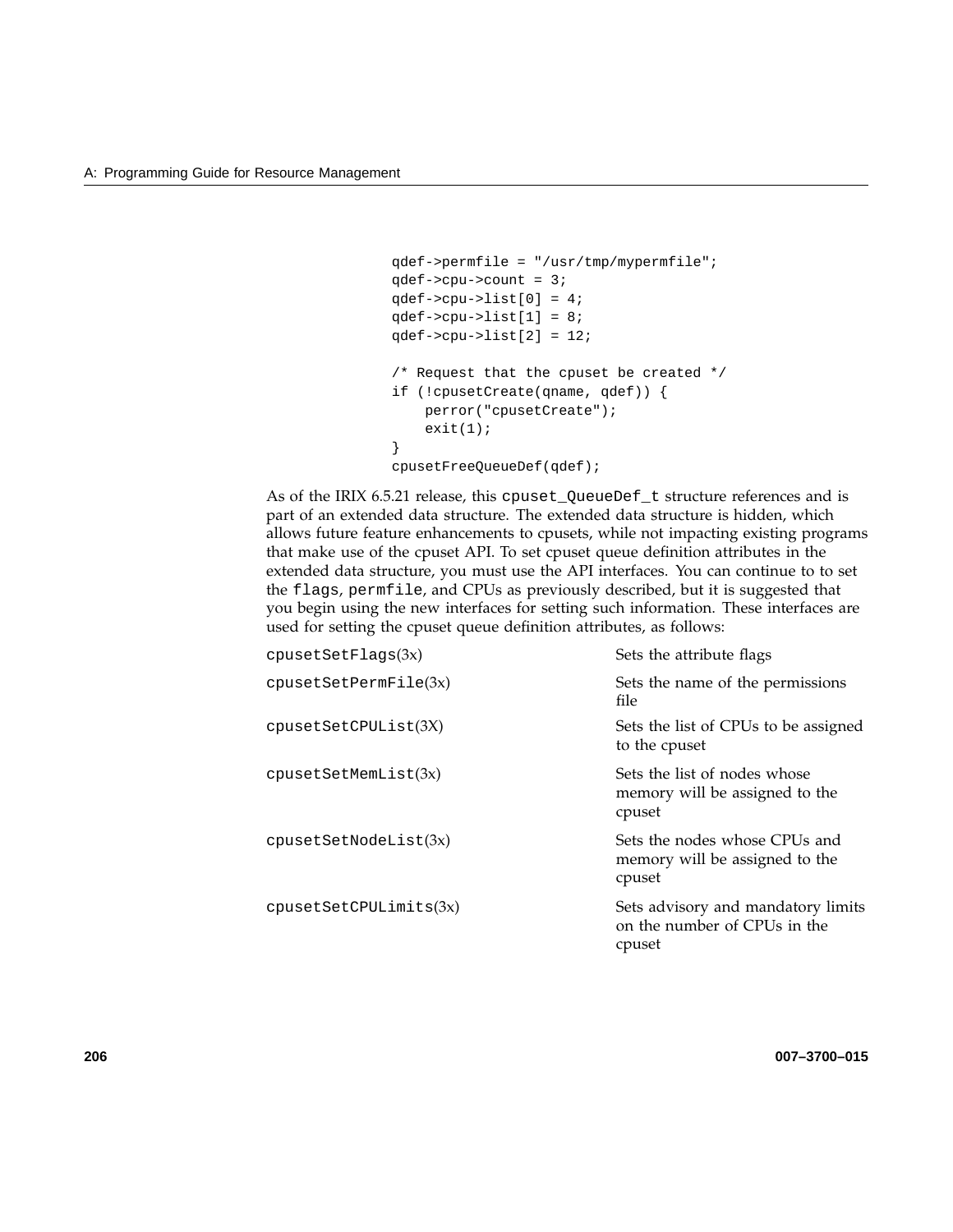cpusetSetMemLimits(3x) Sets advisory and mandatory limits on the amount of memory that will be included in the cpuset

### **NOTES**

The cpusetAllocQueueDef function is found in the libcpuset.so library and is loaded if the -lcpuset option is used with either the  $cc(1)$  or  $ld(1)$  command.

# **SEE ALSO**

 $cpuset(1)$ ,  $cpusetFreeQueueDef(3x)$ ,  $cpusetSetCPULimits(3x)$ , cpusetSetFlags(3x), cpusetSetPermFile(3x), cpusetSetMemList(3x), cpusetSetNodeList(3x), cpusetSetMemLimits(3x), and cpuset(5).

### **DIAGNOSTICS**

If successful, the cpusetAllocQueueDef function returns a pointer to a cpuset\_QueueDef\_t structure. If the cpusetAllocQueueDef function fails, it returns NULL and errno is set to indicate the error. The possible values for errno values include those returned by sbrk(2) and the following:

EINVAL Invalid argument was supplied. The user must supply a value greater than or equal to 0.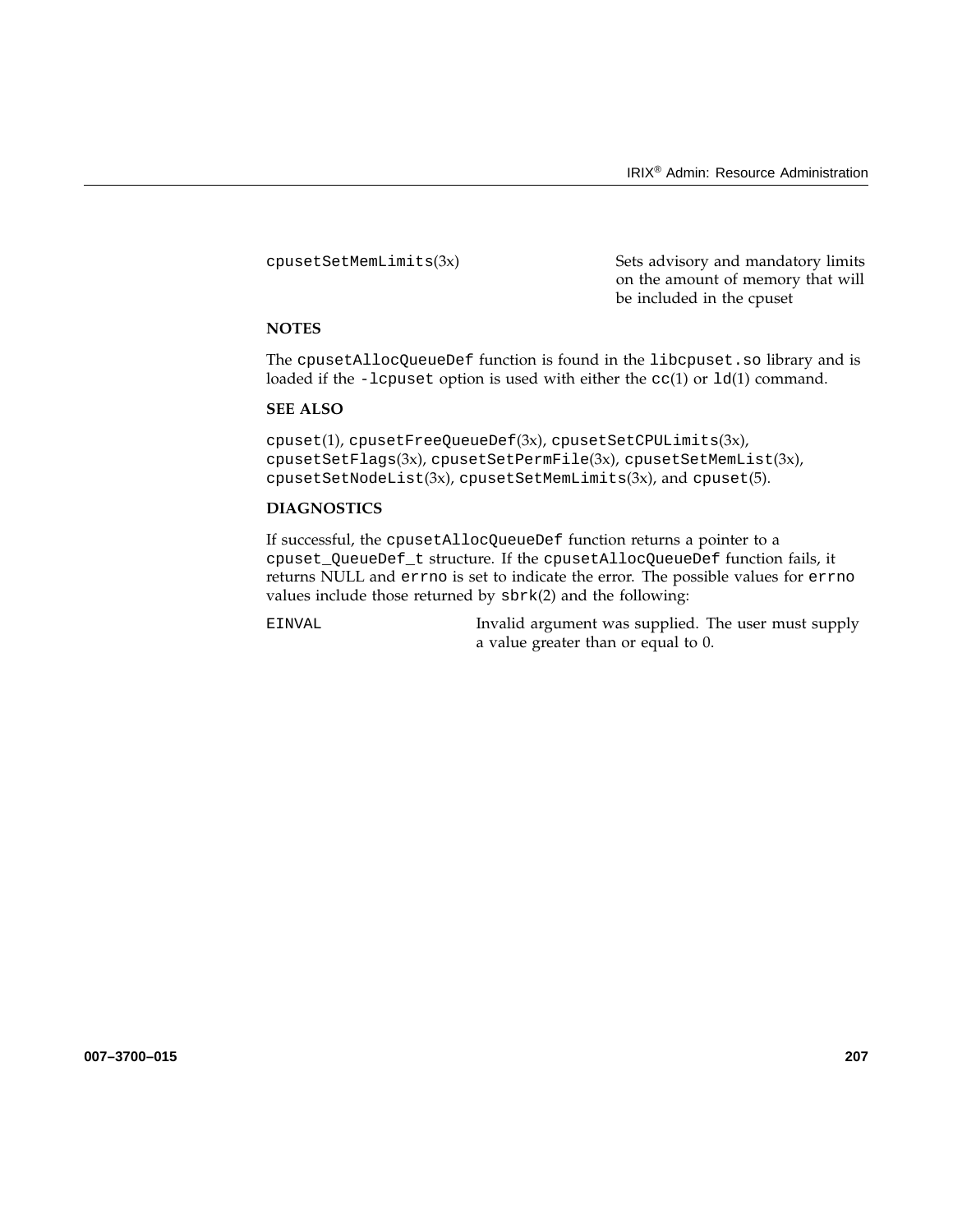### **cpusetAttach(3x)**

### **NAME**

cpusetAttach - attaches the current process to a cpuset

### **SYNOPSIS**

#include <cpuset.h> int cpusetAttach( char \*qname);

### **DESCRIPTION**

The cpusetAttach function is used to attach the current process to the cpuset identified by qname. Every cpuset queue has a file that defines access permissions to the queue. The execute permissions for that file will determine if a process owned by a specific user can attach a process to the cpuset queue.

The qname argument is the name of the cpuset to which the current process should be attached.

### **EXAMPLES**

This example show how to attach the current process to a cpuset queue named mpi\_set, as follows:

```
char *qname = "mpi_set";
               /* Attach to cpuset, if error - print error & exit */
               if (!cpusetAttach(qname)) {
                  perror("cpusetAttach");
                   exit(1);}
```
### **NOTES**

The cpusetAttach function is found in the libcpuset.so library and is loaded if the -lcpuset option is used with either the  $cc(1)$  or  $ld(1)$  command.

# **SEE ALSO**

cpuset(1), cpusetCreate(3x), and cpuset(5).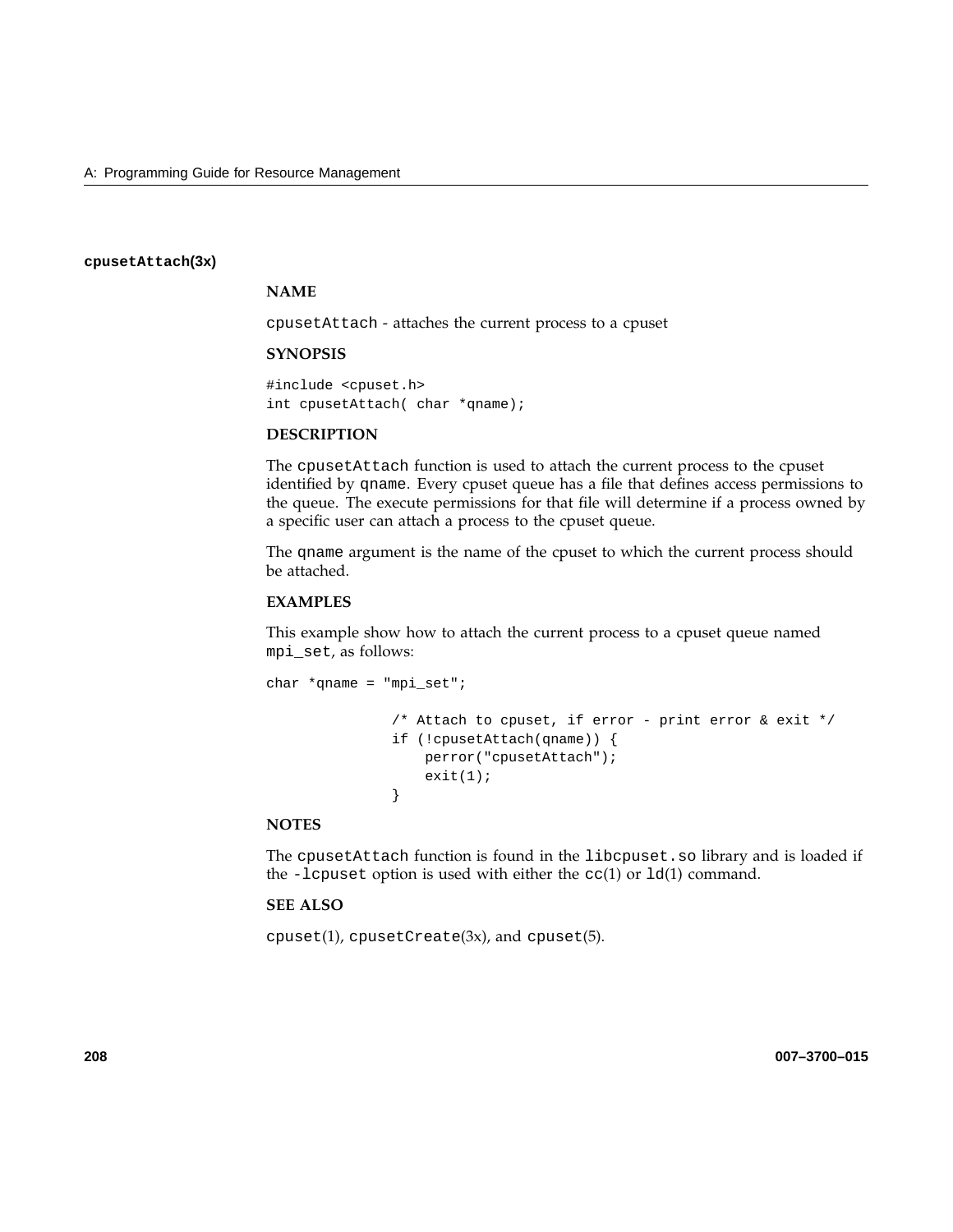# **DIAGNOSTICS**

If successful, the cpusetAttach function returns a value of 1. If the cpusetAttach function fails, it returns the value 0 and errno is set to indicate the error. The possible values for errno are the same as those used by sysmp(2).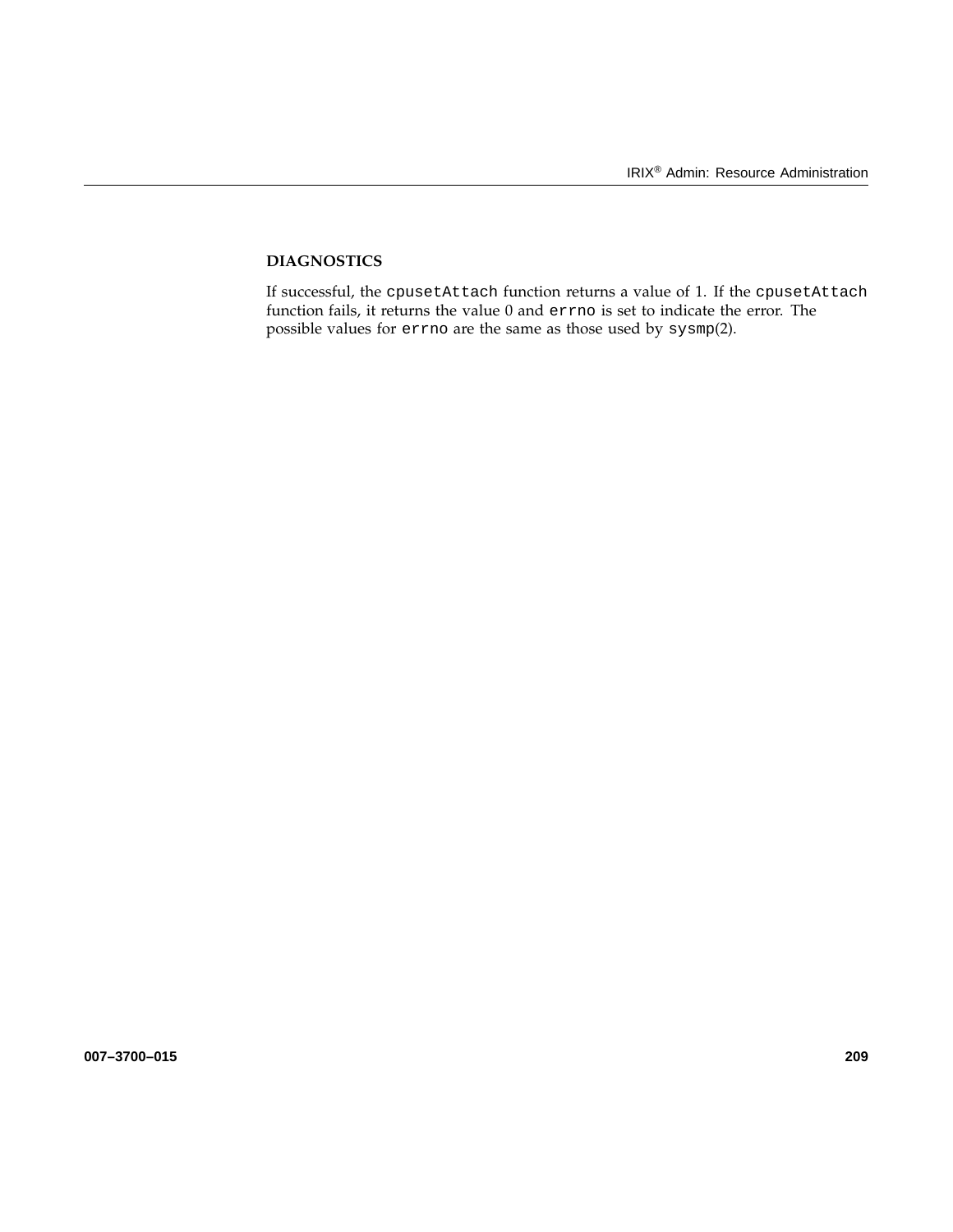#### **cpusetAttachPID(3x)**

#### **NAME**

cpusetAttachPID - attach a specific process to a cpuset

#### **SYNOPSIS**

#include <cpuset.h>

int cpusetAttachPID(qname, pid);

char \*qname;

```
pid_t pid;
```
### **DESCRIPTION**

The cpusetAttachPID function is used to attach a specific process identified by its PID to the cpuset identified by qname. Every cpuset queue has a file that defines access permissions to the queue. The execute permissions for that file will determine if a process owned by a specific user can attach a process to the cpuset queue.

The qname argument is the name of the cpuset to which the specified process should be attached.

### **EXAMPLES**

This example shows how to attach the current process to a cpuset queue named mpi\_set, as follows.

```
char *qname = "mpi_set";
/* Attach to cpuset, if error - print error & exit */
if (!cpusetAttachPID(qname, pid)) {
perror("cpusetAttachPID");
exit(1); }
```
#### **NOTES**

cpusetAttachPID is found in the library libcpuset.so, and will be loaded if the option  $-1$  cpuset is used with  $cc(1)$  or  $1d(1)$ .

### **SEE ALSO**

cpuset(1) cpusetCreate(3x)cpusetDetachPID(3x), and cpuset(5).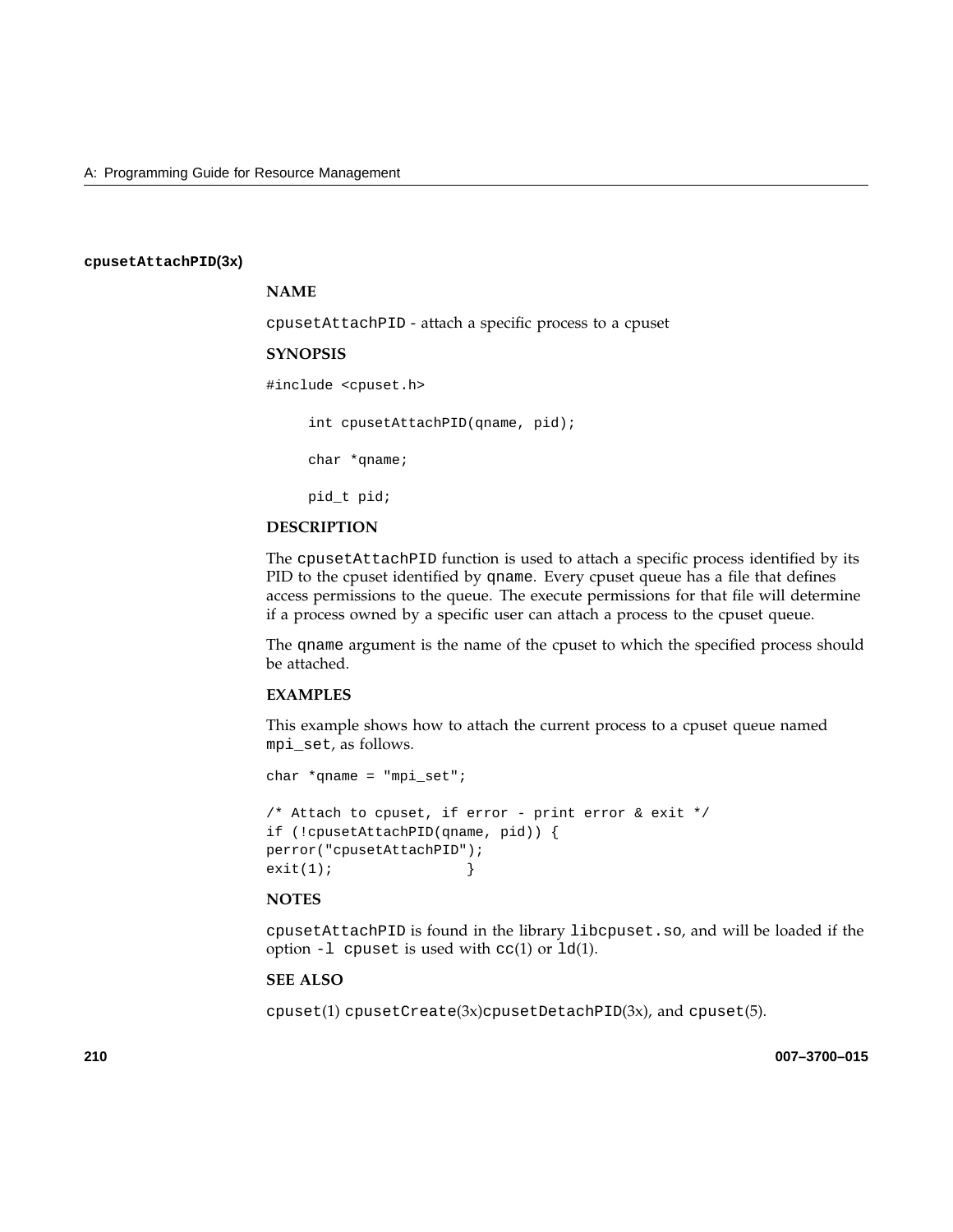# **DIAGNOSTICS**

If successful, cpusetAttachPID returns a 1. If cpusetAttachPID fails, it returns the value 0 and errno is set to indicate the error. The possible values for errno are the same as those used by sysmp(2).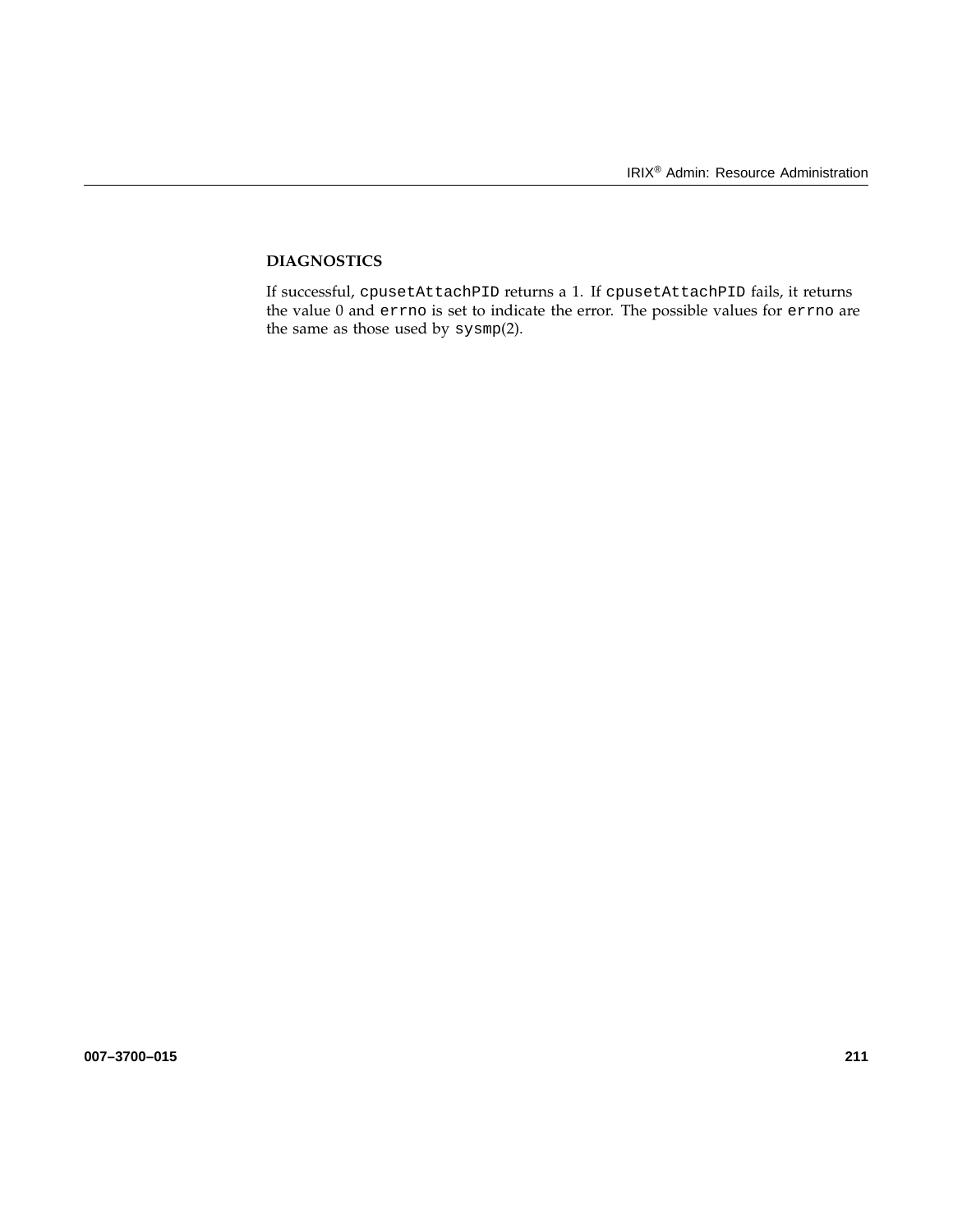### **cpusetCreate(3x)**

## **NAME**

cpusetCreate - creates a cpuset

### **SYNOPSIS**

#include <cpuset.h> int cpusetCreate(char \*qname, cpuset\_QueueDef\_t \*qdef);

### **DESCRIPTION**

The cpusetCreate function is used to create a cpuset queue. Only processes running root user ID are allowed to create cpuset queues.

The qname argument is the name that will be assigned to the new cpuset. The name of the cpuset must be a three to eight character string. Queue names having one or two characters are reserved for use by the IRIX operating system.

The qdef argument is a pointer to a cpuset\_QueueDef\_t structure (defined in the cpuset.h include file) that defines the attributes of the queue to be created. The memory for cpuset\_QueueDef\_t is allocated using cpusetAllocQueueDef(3x) and it is released using cpusetFreeQueueDef(3x). The cpuset\_QueueDef\_t structure is defined as follows:

typedef struct { int flags; char \*permfile; cpuset\_CPUList\_t \*cpu; } cpuset\_QueueDef\_t;

The flags member is used to specify various control options for the cpuset queue. It is formed by applying the bitwise Exclusive-OR operator to zero or more of the following values:

| CPUSET_CPU_EXCLUSIVE | Defines a cpuset to be restricted.<br>Only threads attached to the cpuset<br>queue (descendents of an attached<br>thread inherit the attachment) may<br>execute on the CPUs contained in<br>the cpuset. |
|----------------------|---------------------------------------------------------------------------------------------------------------------------------------------------------------------------------------------------------|
| CPUSET MEMORY LOCAL  | Threads assigned to the cpuset will<br>attempt to assign memory only                                                                                                                                    |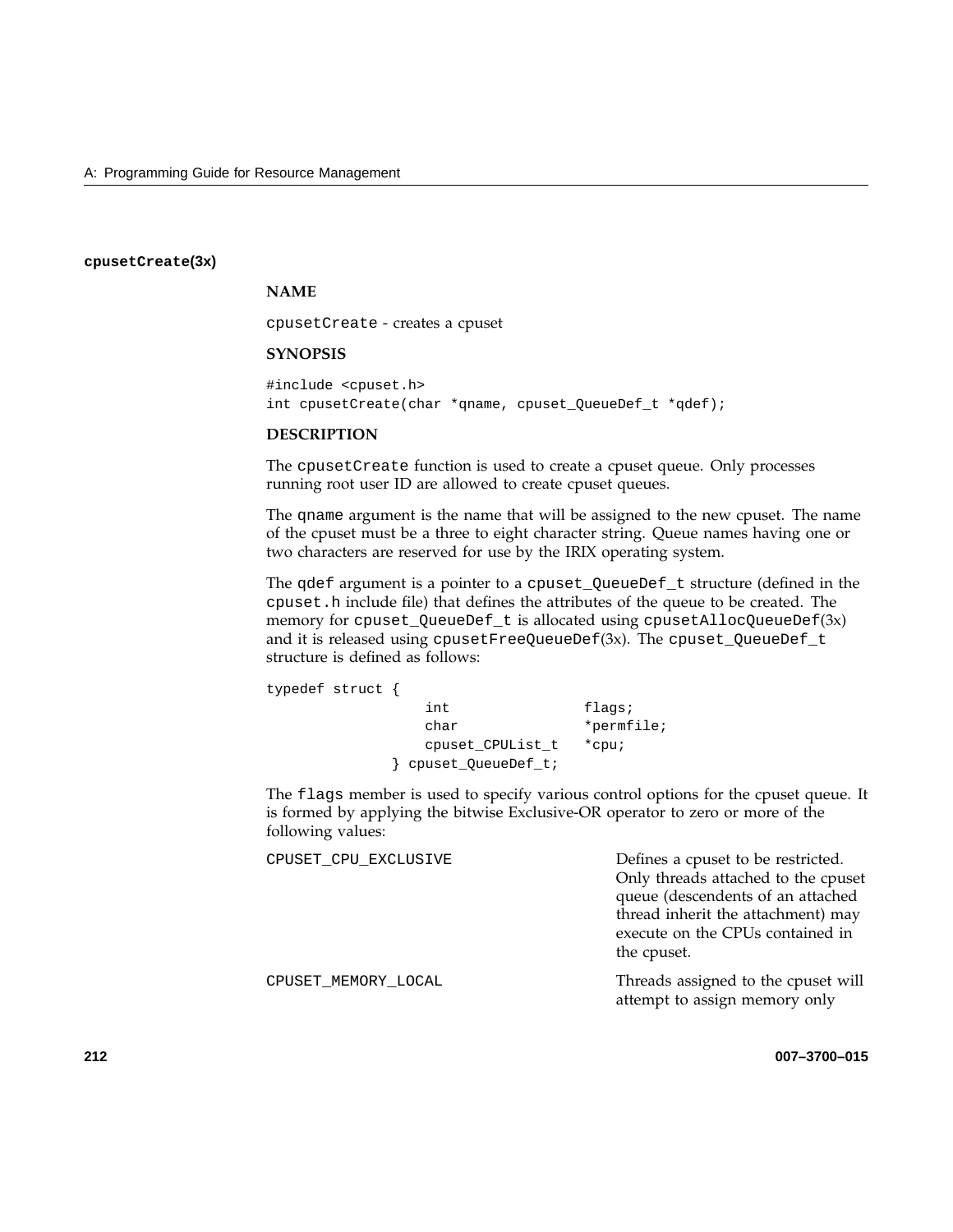|                            | from nodes within the cpuset.<br>Assignment of memory from<br>outside the cpuset will occur only if<br>no free memory is available from<br>within the cpuset. No restrictions<br>are made on memory assignment to<br>threads running outside the cpuset.                                                                                                                                                                                                                                                                                                                                                                                                                                                |
|----------------------------|---------------------------------------------------------------------------------------------------------------------------------------------------------------------------------------------------------------------------------------------------------------------------------------------------------------------------------------------------------------------------------------------------------------------------------------------------------------------------------------------------------------------------------------------------------------------------------------------------------------------------------------------------------------------------------------------------------|
| CPUSET_MEMORY_EXCLUSIVE    | Threads assigned to the cpuset will<br>attempt to assign memory only<br>from nodes within the cpuset.<br>Assignment of memory from<br>outside the cpuset will occur only if<br>no free memory is available from<br>within the cpuset. Threads not<br>assigned to the cpuset will not use<br>memory from within the cpuset<br>unless no memory outside the<br>cpuset is available. If, at the time a<br>cpuset is created, memory is<br>already assigned to threads that are<br>already running, no attempt will be<br>made to explicitly move this<br>memory. If page migration is<br>enabled, the pages will be migrated<br>when the system detects that most<br>references to the pages are nonlocal. |
| CPUSET_MEMORY_KERNEL_AVOID | The kernel should attempt to avoid<br>allocating memory from nodes<br>contained in this cpuset. If kernel<br>memory requests cannot be satisfied<br>from outside this cpuset, this option<br>will be ignored and allocations will<br>occur from within the cpuset. (This<br>avoidance currently extends only to<br>keeping buffer cache away from the<br>protected nodes.)                                                                                                                                                                                                                                                                                                                              |
| CPUSET_MEMORY_MANDATORY    | The kernel will limit all memory<br>allocations to nodes that are<br>contained in this cpuset. If memory                                                                                                                                                                                                                                                                                                                                                                                                                                                                                                                                                                                                |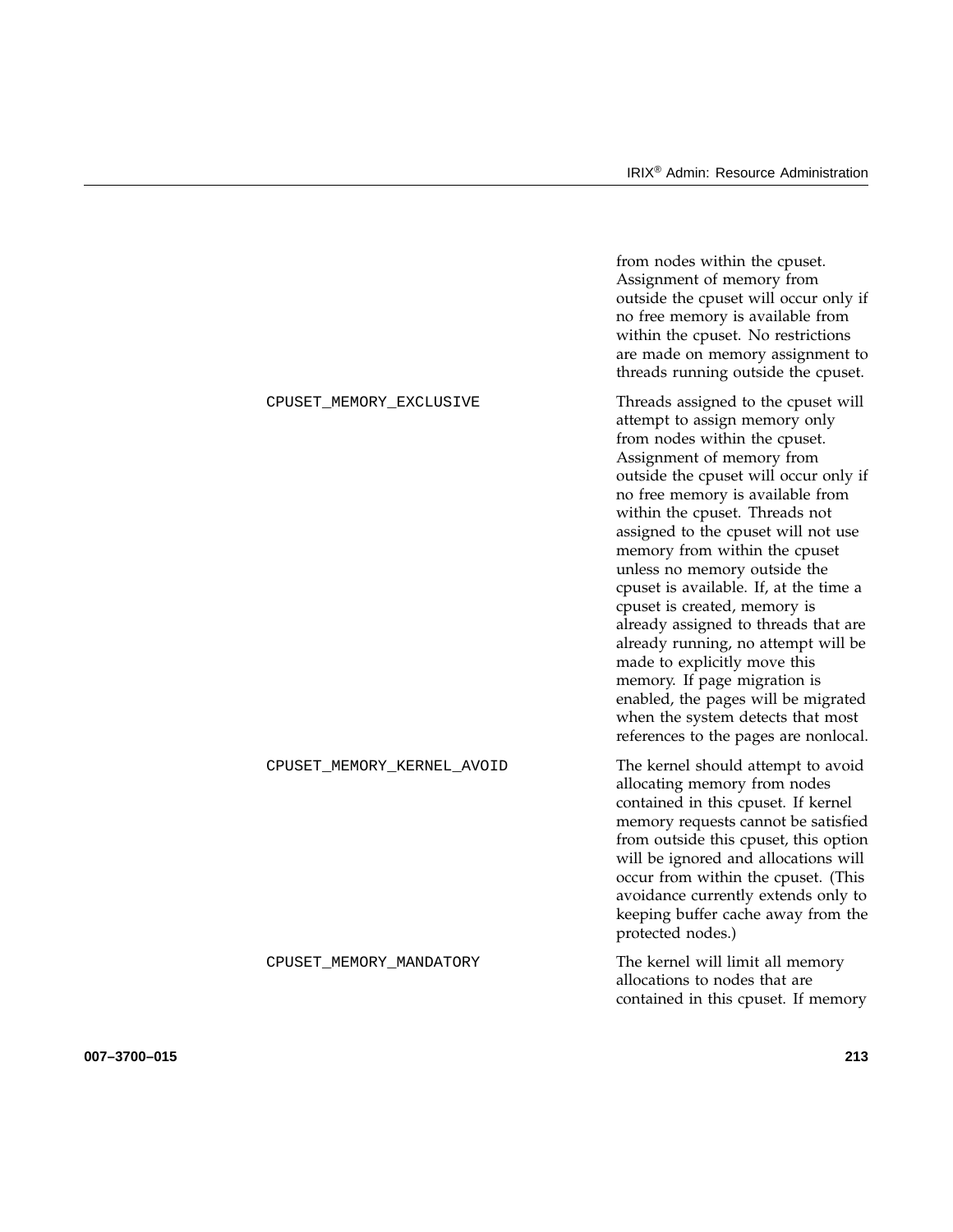requests cannot be satisfied, the allocating process will sleep until memory is available. The process will be killed if no more memory can be allocated. See policies below.

CPUSET POLICY PAGE Requires MEMORY MANDATORY. This is the default policy if no policy is specified. This policy will cause the kernel to page user pages to the swap file (see swap(1M)) to free physical memory on the nodes contained in this cpuset. If swap space is exhausted, the process will be killed.

CPUSET\_POLICY\_KIL **COULCY** Requires MEMORY\_MANDATORY. The kernel will attempt to free as much space as possible from kernel heaps, but will not page user pages to the swap file. If all physical memory on the nodes contained in this cpuset are exhausted, the process will be killed.

The permfile member is the name of the file that defines the access permissions for the cpuset queue. The file permissions of filename referenced by permfile define access to the cpuset. Every time permissions need to be checked, the current permissions of this file are used. Thus, it is possible to change the access to a particular cpuset without having to tear it down and recreate it, simply by changing the access permissions. Read access to the permfile allows a user to retrieve information about a cpuset, while execute permission allows the user to attach a process to the cpuset.

The cpu member is a pointer to a cpuset\_CPUList\_t structure. The memory for the cpuset\_CPUList\_t structure is allocated and released when the cpuset\_QueueDef\_t structure is allocated and released (see  $c$ pusetAllocQueueDef $(3x)$ ). The cpuset\_CPUList\_t structure contains the list of CPUs assigned to the cpuset. The cpuset\_CPUList\_t structure (defined in the cpuset.h include file) is defined as follows:

typedef struct { int count;

**214 007–3700–015**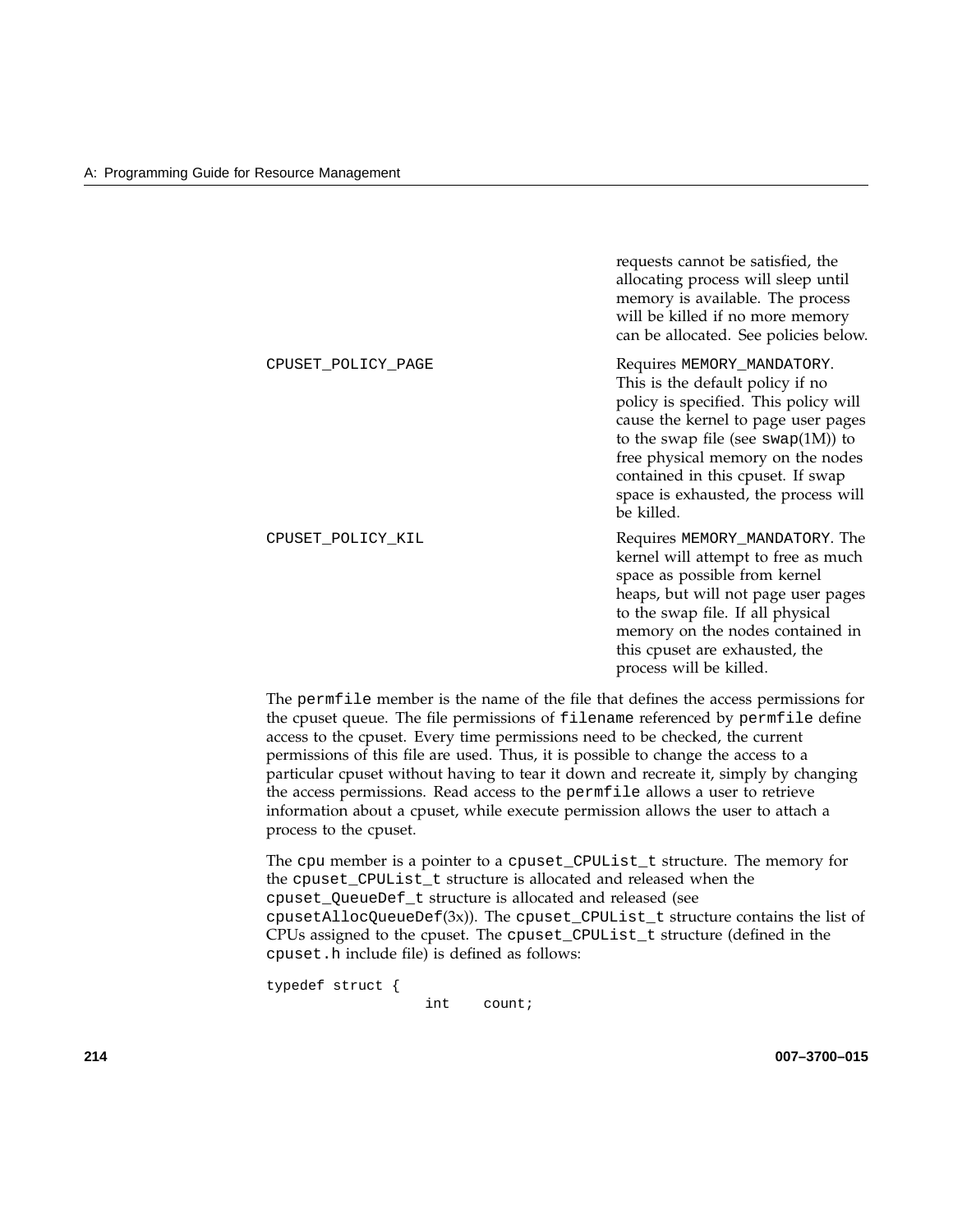```
int *list;
} cpuset_CPUList_t;
```
The count member defines the number of CPUs contained in the list.

The list member is pointer to the list (an allocated array) of the CPU IDs. The memory for the list array is allocated and released when the cpuset\_CPUList\_t structure is allocated and released.

# **EXAMPLES**

This example shows how to create a cpuset queue that has access controlled by the file /usr/tmp/mypermfile; contains CPU IDs 4, 8, and 12; and is CPU exclusive and memory exclusive, as follows:

```
cpuset_QueueDef_t *qdef;
              char *qname = "myqueue";
              /* Alloc queue def for 3 CPU IDs */
              qdef = cpusetAllocQueueDef(3);
              if (!qdef) {
                  perror("cpusetAllocQueueDef");
                  exit(1);}
              /* Define attributes of the cpuset */
              qdef->flags = CPUSET_CPU_EXCLUSIVE
                          | CPUSET_MEMORY_EXCLUSIVE;
              qdef->permfile = "/usr/tmp/mypermfile";
              qdef->cpu->count = 3;
              qdef->cpu->list[0] = 4;
              qdef->cpu->list[1] = 8;
              qdef->cpu->list[2] = 12;
               /* Request that the cpuset be created */
              if (!cpusetCreate(qname, qdef)) {
                  perror("cpusetCreate");
                  exit(1);}
              cpusetFreeQueueDef(qdef);
```
**007–3700–015 215**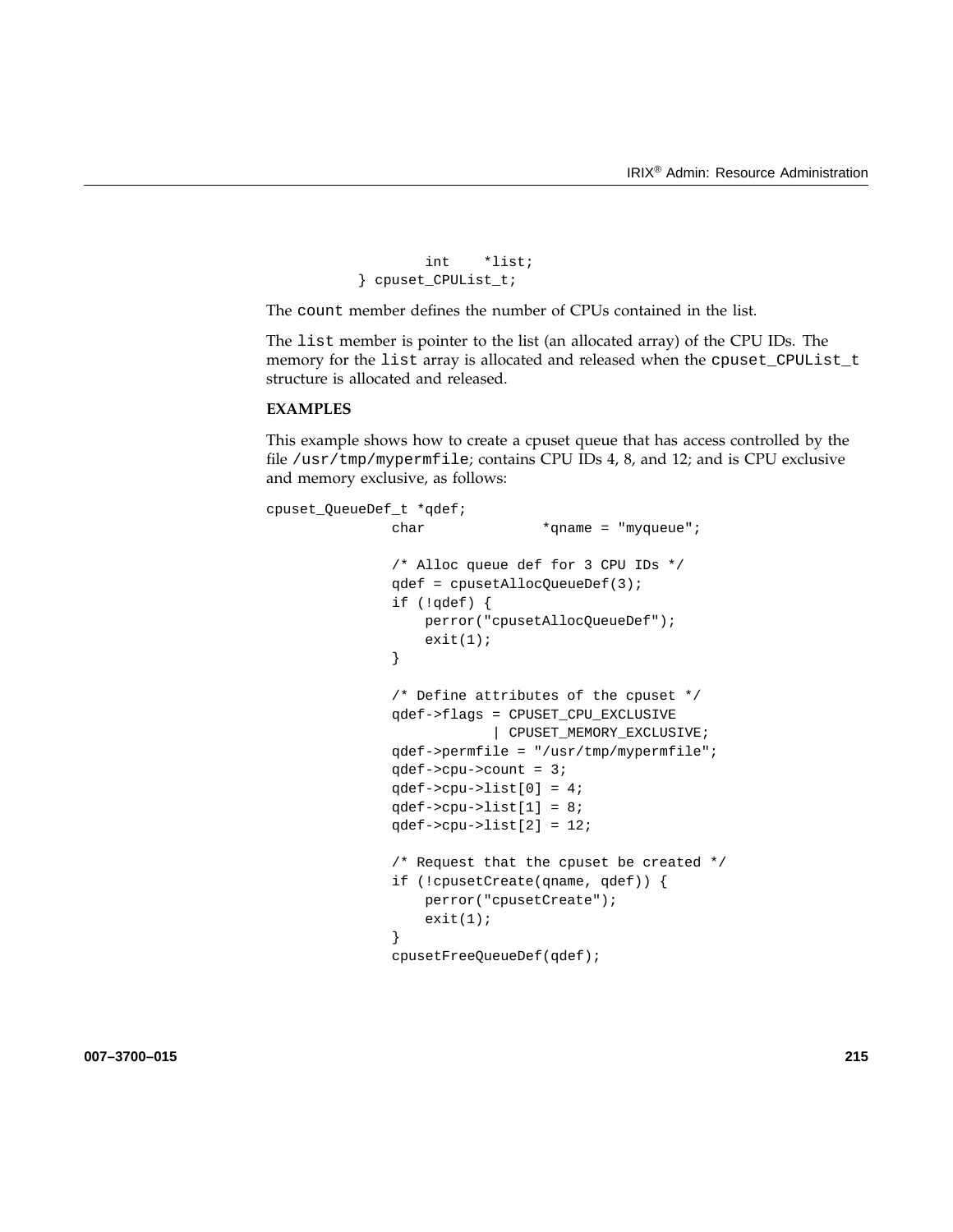### **NOTES**

The cpusetCreate function is found in the libcpuset.so library and is loaded if the -lcpuset option is used with either the  $cc(1)$  or  $ld(1)$  command.

### **SEE ALSO**

cpuset(1), cpusetAllocQueueDef(3x), cpusetFreeQueueDef(3x), and cpuset(5).

# **DIAGNOSTICS**

If successful, the cpusetCreate function returns a value of 1. If the cpusetCreate function fails, it returns the value 0 and errno is set to indicate the error. The possible values for errno include those values set by fopen(3S), sysmp(2), and the following:

ENODEV Request for CPU IDs that do not exist on the system. EPERM Request for CPU 0 as part of an exclusive cpuset is not permitted.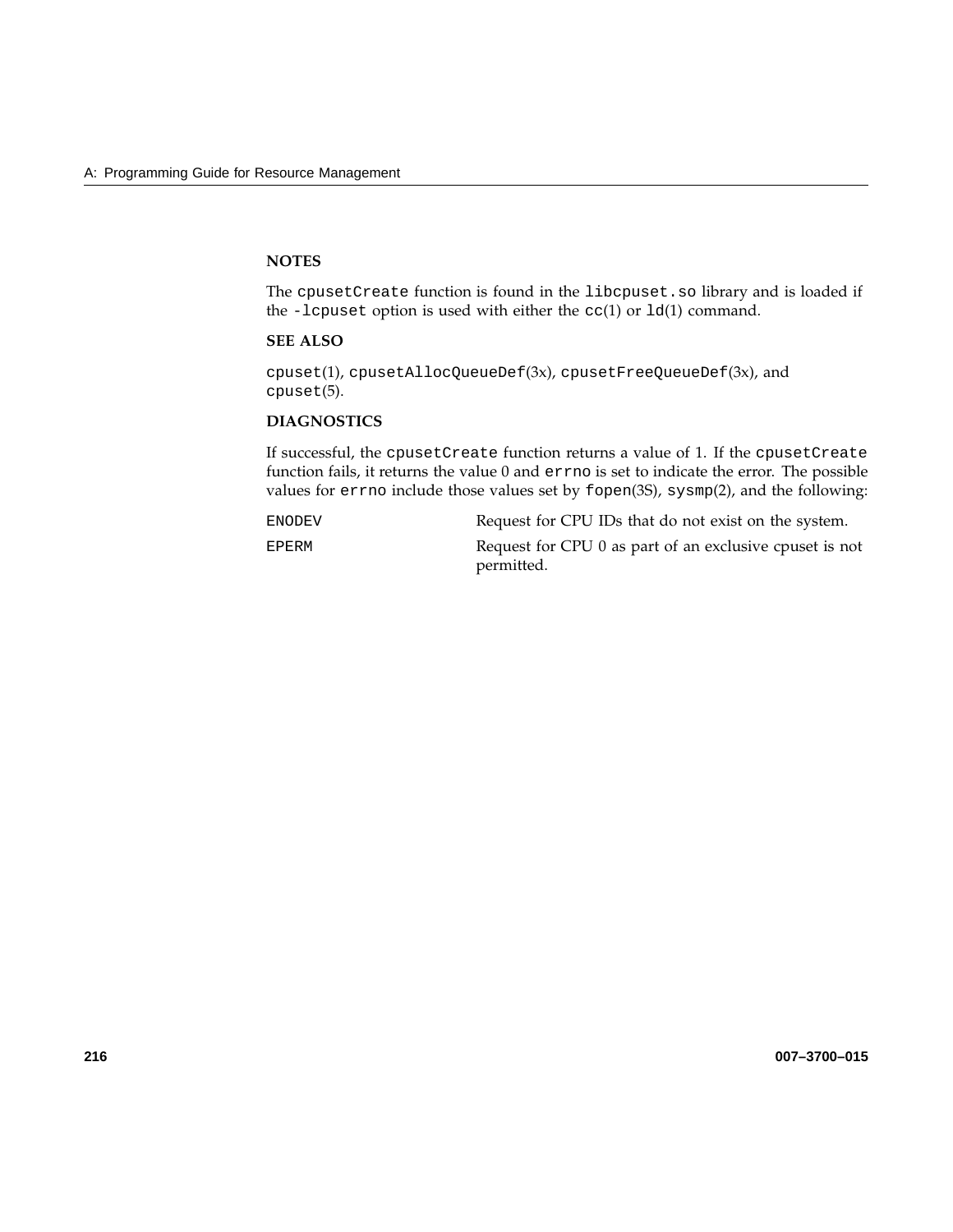#### **cpusetDetachAll(3x)**

# **NAME**

cpusetDetachAll - detaches all threads from a cpuset

### **SYNOPSIS**

#include <cpuset.h> int cpusetDetachAll(char \*qname);

### **DESCRIPTION**

The cpusetDetachAll function is used to detach all threads currently attached to the specified cpuset. Only a process running with root user ID can successfully execute cpusetDetachAll.

The qname argument is the name of the cpuset that the operation will be performed upon.

### **EXAMPLES**

This example shows how to detach the current process from a cpuset queue named mpi\_set, as follows.

```
char *qname = "mpi_set";
```

```
/* Detach all members of cpuset, if error - print error & exit */
if (!cpusetDetachAll(qname)) {
   perror("cpusetDetachAll");
   exit(1);}
```
### **NOTES**

The cpusetDetachAll function is found in the libcpuset.so library and is loaded if the -lcpuset option is used with either the  $cc(1)$  or  $ld(1)$  command.

### **SEE ALSO**

cpuset(1), cpusetAttach(3x), and cpuset(5).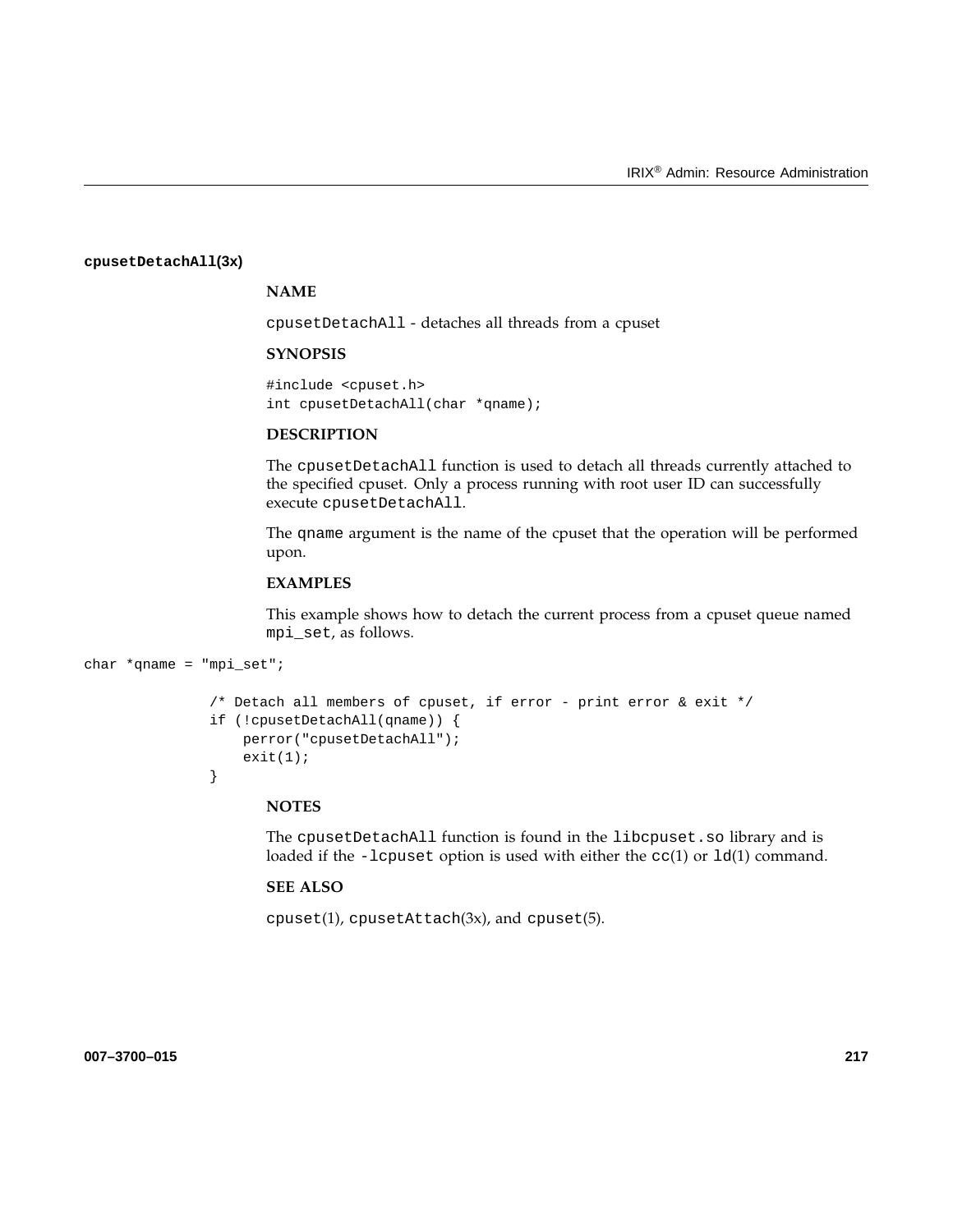# **DIAGNOSTICS**

If successful, the cpusetDetachAll function returns a value of 1. If the cpusetDetachAll function fails, it returns the value 0 and errno is set to indicate the error. The possible values for errno are the same as those used by sysmp(2).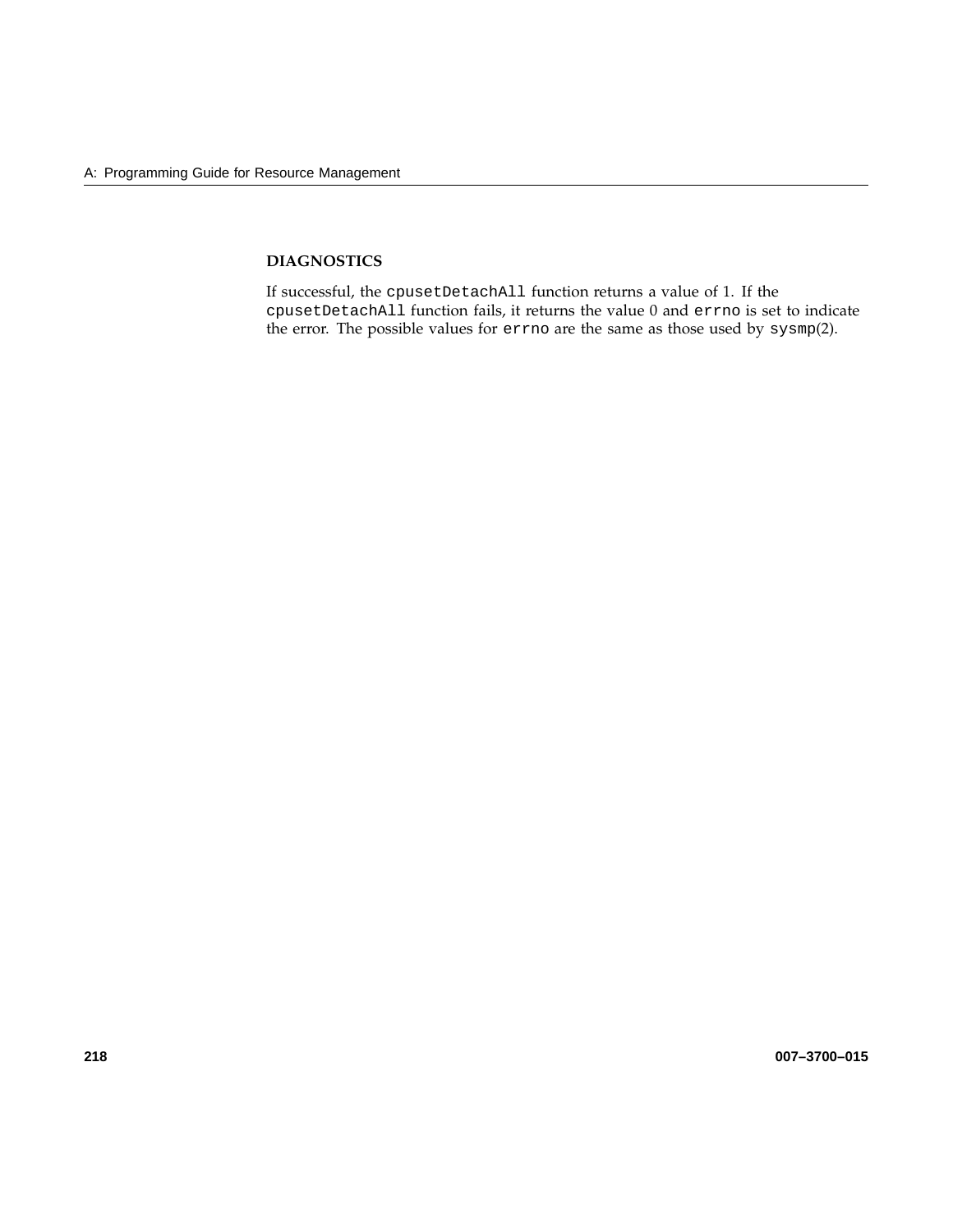#### **cpusetDetachPID(3x)**

### **NAME**

cpusetDetachPID - detaches a specific process from a cpuset

#### **SYNOPSIS**

#include <cpuset.h>

int cpusetDetachPID(qname, pid);

char \*qname;

pid\_t pid;

#### **DESCRIPTION**

The cpusetDetachPID function is used to detach a specific process identified by its PID to the cpuset identified by qname. Every cpuset queue has a file that defines access permissions to the queue. The execute permissions for that file will determine if a process owned by a specific user can detach a process from the cpuset queue.

The qname argument is the name of the cpuset to which the specified process should be detached.

### **EXAMPLES**

This example shows how to detach the current process from a cpuset queue named mpi\_set, as follows:

```
char *qname = "mpi_set";
/* Detach from cpuset, if error - print error & exit */
if (!cpusetDetachPID(qname, pid)) {
perror("cpusetDetachPID");
exit(1); }
```
#### **NOTES**

cpusetDetachPID is found in the library libcpuset.so, and will be loaded if the option  $-1$  cpuset is used with  $cc(1)$  or  $1d(1)$ .

### **SEE ALSO**

cpuset(1) cpusetCreate(3x)cpusetAttachPID(3x), and cpuset(5).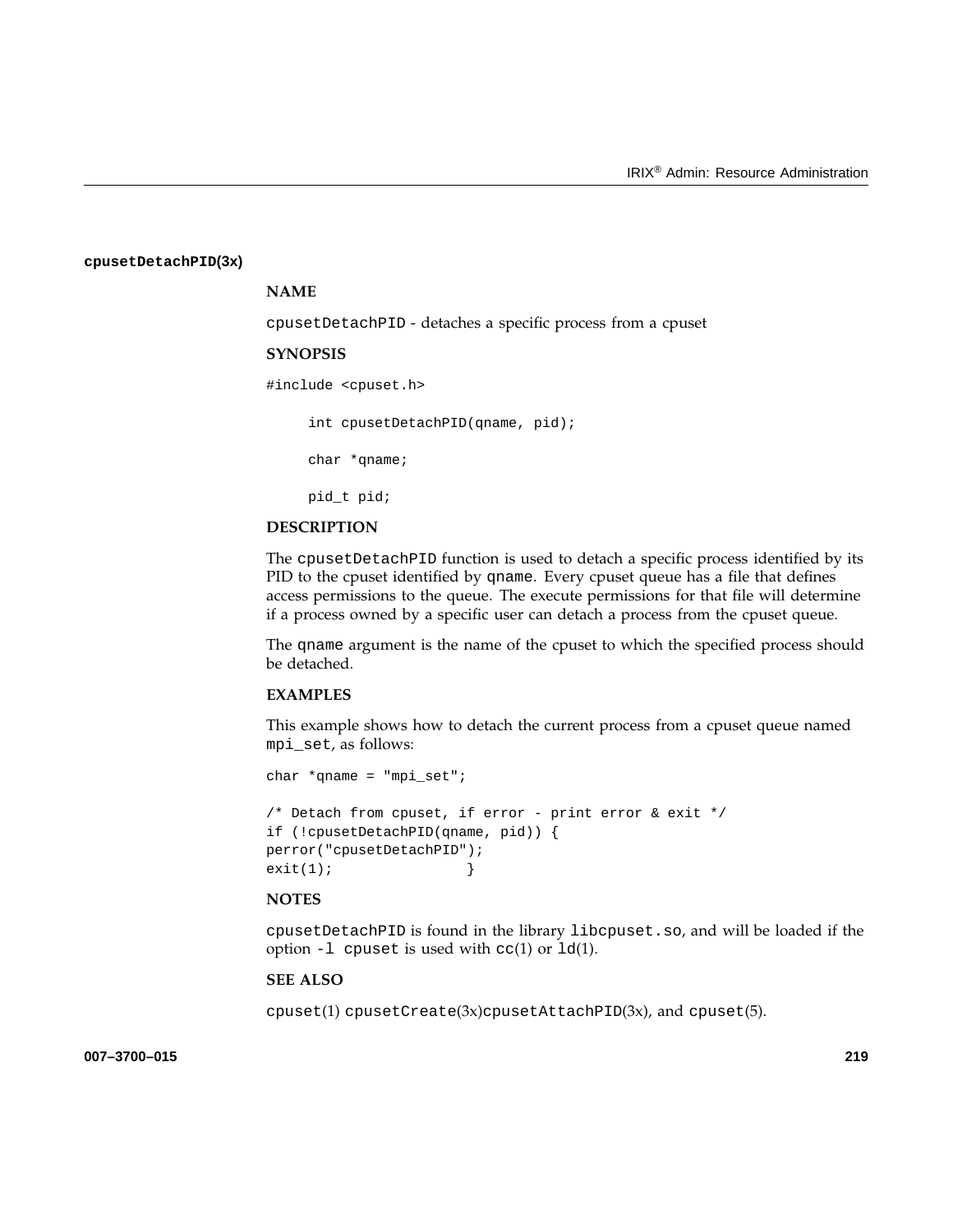# **DIAGNOSTICS**

If successful, cpusetDetachPID returns a 1. If cpusetAttachPID fails, it returns the value 0 and errno is set to indicate the error. The possible values for errno are the same as those used by sysmp(2).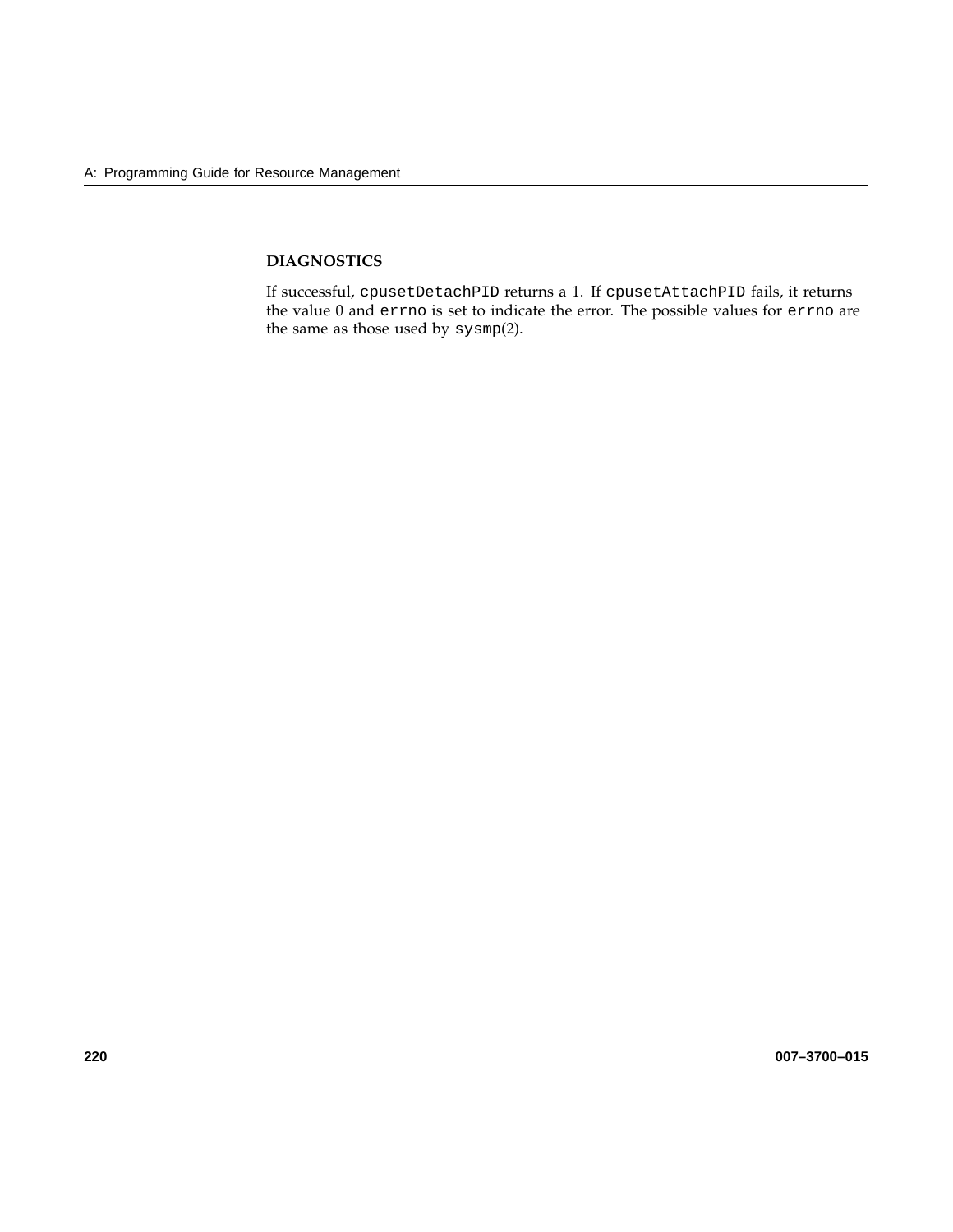#### **cpusetDestroy(3x)**

# **NAME**

cpusetDestroy - destroys a cpuset

### **SYNOPSIS**

#include <cpuset.h> int cpusetDestroy(char \*qname);

### **DESCRIPTION**

The cpusetDestroy function is used to destroy the specified cpuset. The qname argument is the name of the cpuset that will be destroyed. Only processes running with root user ID are allowed to destroy cpuset queues. A cpuset can only be destroyed if there are no threads currently attached to it.

### **EXAMPLES**

This example shows how to destroy the cpuset queue named mpi\_set, as follows.

```
char *qname = "mpi_set";/* Destroy, if error - print error & exit */
               if (!cpusetDestroy(qname)) {
                  perror("cpusetDestroy");
                  exit(1);}
```
### **NOTES**

The cpusetDestroy function is found in the libcpuset.so library and is loaded if the -lcpuset option is used with either the  $cc(1)$  or  $ld(1)$  command.

### **SEE ALSO**

 $c$ puset $(1)$ , cpusetCreate $(3x)$ , and cpuset $(5)$ .

### **DIAGNOSTICS**

If successful, the cpusetDestroy function returns a value of 1. If the cpusetDestroy function fails, it returns the value 0 and errno is set to indicate the error. The possible values for errno are the same as those used by sysmp(2).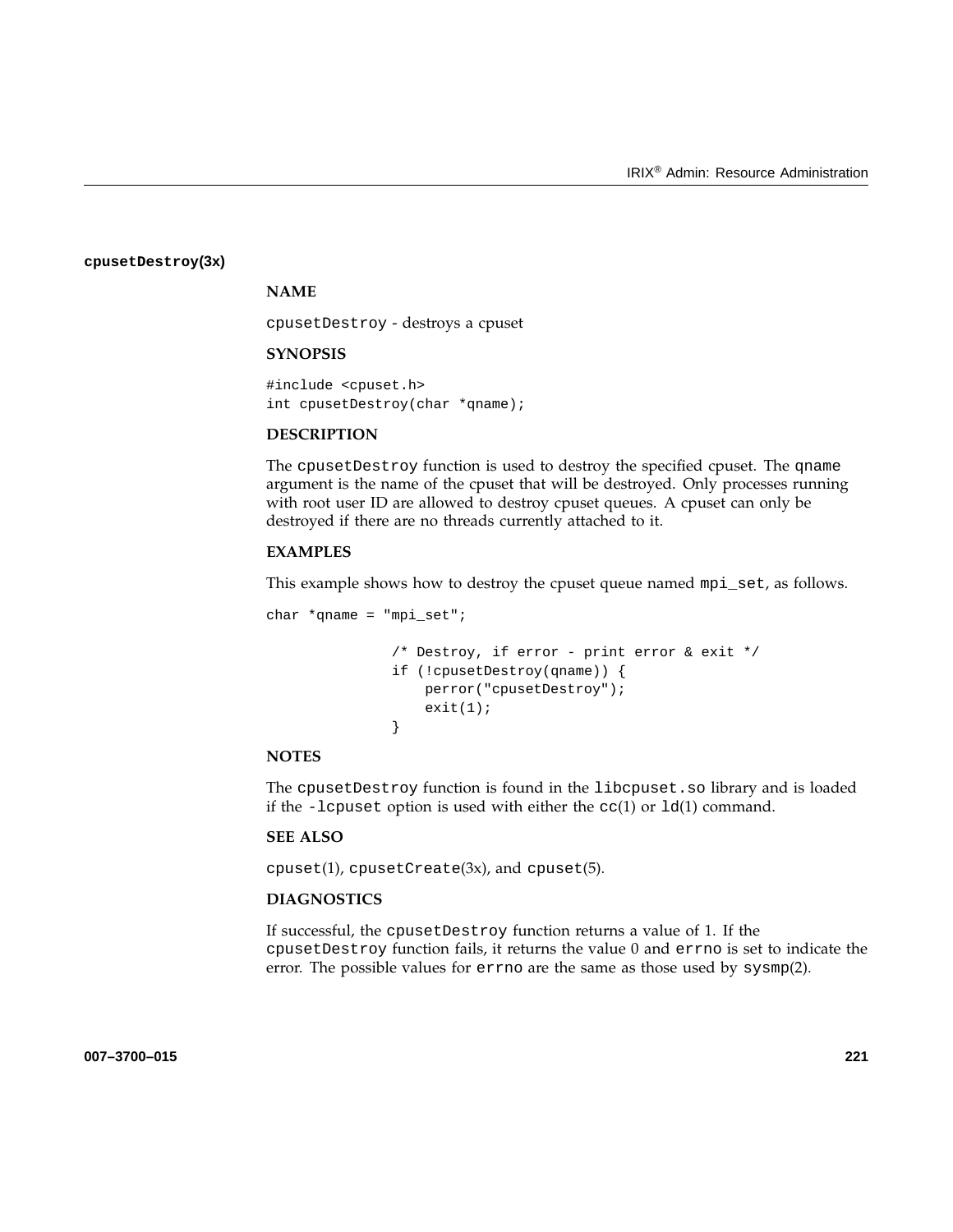#### **cpusetMove(3x)**

### **NAME**

cpusetMove - moves processes, associated with an ID, to another cpuset

#### **SYNOPSIS**

#include <cpuset.h>

int cpusetMove(char \*from\_qname, char \*to\_qname, int idtype, int64\_t id);

#### **DESCRIPTION**

The cpusetMove function is used to temporarily move processes, associated with an ID, identified by id from one cpuset to another. This function does not move the memory associated with the processes. This function should be used in conjunction with cpusetMoveMigrate.

The from\_qname argument is the name of the cpuset from which the processes are moved. Using a NULL for this argument, results in having all the processes identified by id to be moved into the global cpuset. Global cpuset is a term used to describe all the CPUs that are not in a cpuset.

The to\_qname argument is the name of the destination cpuset for the specified ID. Using a NULL for this argument, will result in having all the processes identified by id to be moved into the global cpuset.

The idType argument defines the type of number passed in as id. The possible options for idType are CPUSET\_PID (Process ID), CPUSET\_PGID (Process Group ID), CPUSET\_JID (Job ID), CPUSET\_SID (Session ID), or CPUSET\_ASH (Array Session Handle).

This function requires the processes associated with id to be stopped before it can enact the move. A test is made to see if all the processes are stopped. If id has processes A, B, and C, and B is stopped, A and C are stopped. Then, after the move, A and C are restarted (but not B).

This function requires root privileges on standard IRIX and CAP\_SCHED\_MGMT on Trusted IRIX (TRIX).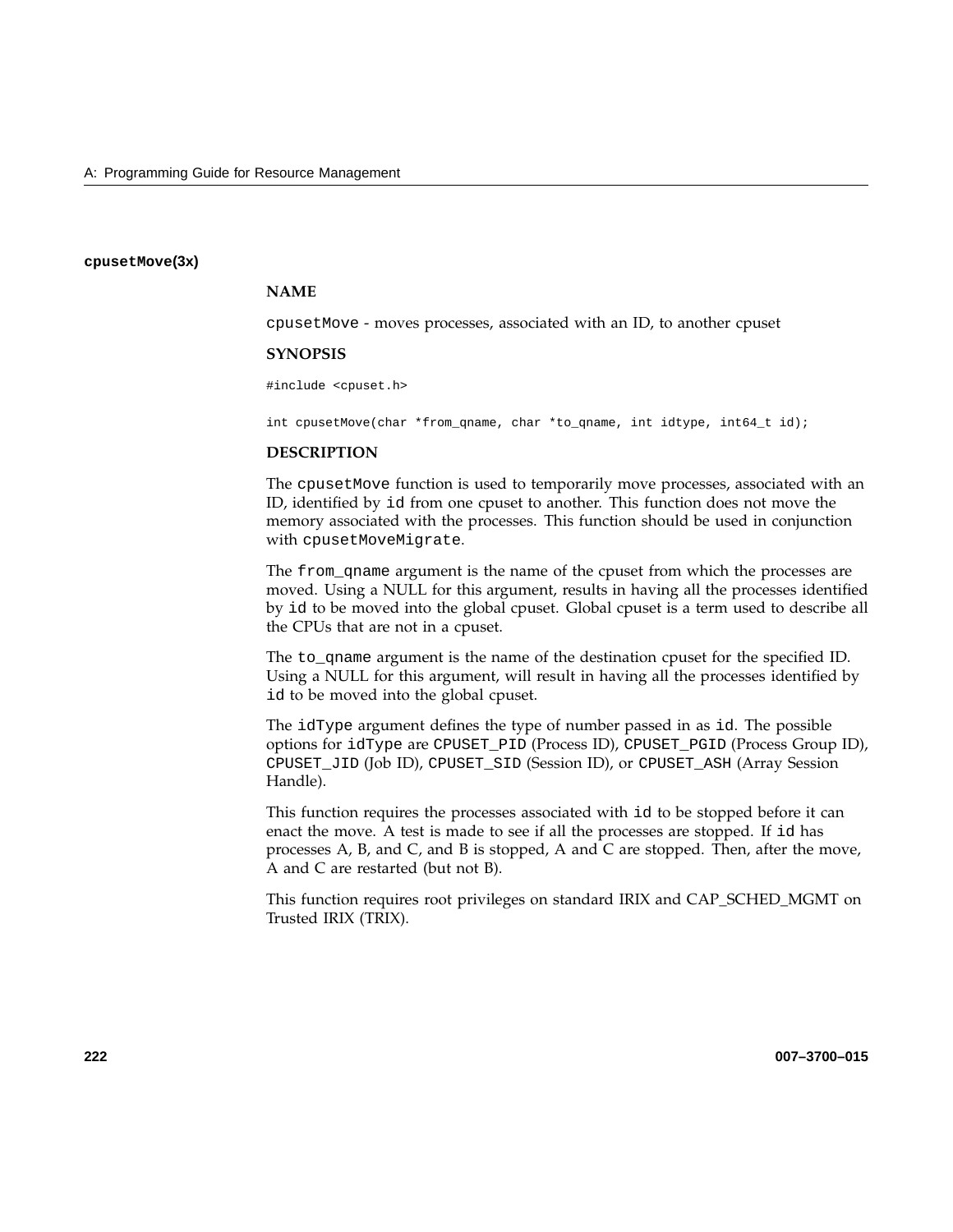### **EXAMPLES**

This example moves a process ID from the cpuset queue named mpi\_set to the cpuset queue named my\_set.

```
char *from_qname = "mpi_set";
char *to_qname = "my_set";
int64_t id = 1534;
/* move from mpi_set to my_set,
* if error - print error & exit
*/
if (!cpusetMove(from_qname, to_qname, CPUSET_PID, id)) {
perror("cpusetMove");
exit(1);}
```
# **NOTES**

The cpusetMove function is found in the library libcpuset.so, and will be loaded if the option  $-1$  cpuset is used with  $cc(1)$  or  $1d(1)$ .

### **SEE ALSO**

 $cpuset(1)$ ,  $cpusetCreate(3x)$ ,  $cpusetMoveMigrate(3x)$  and  $cpuset(5)$ .

# **DIAGNOSTICS**

If successful, the cpusetMove function returns a value of 1. If the cpusetMove function fails, it returns the value 0 and errno is set to indicate the error. The possible values for errno are the same as those used by sysmp(2).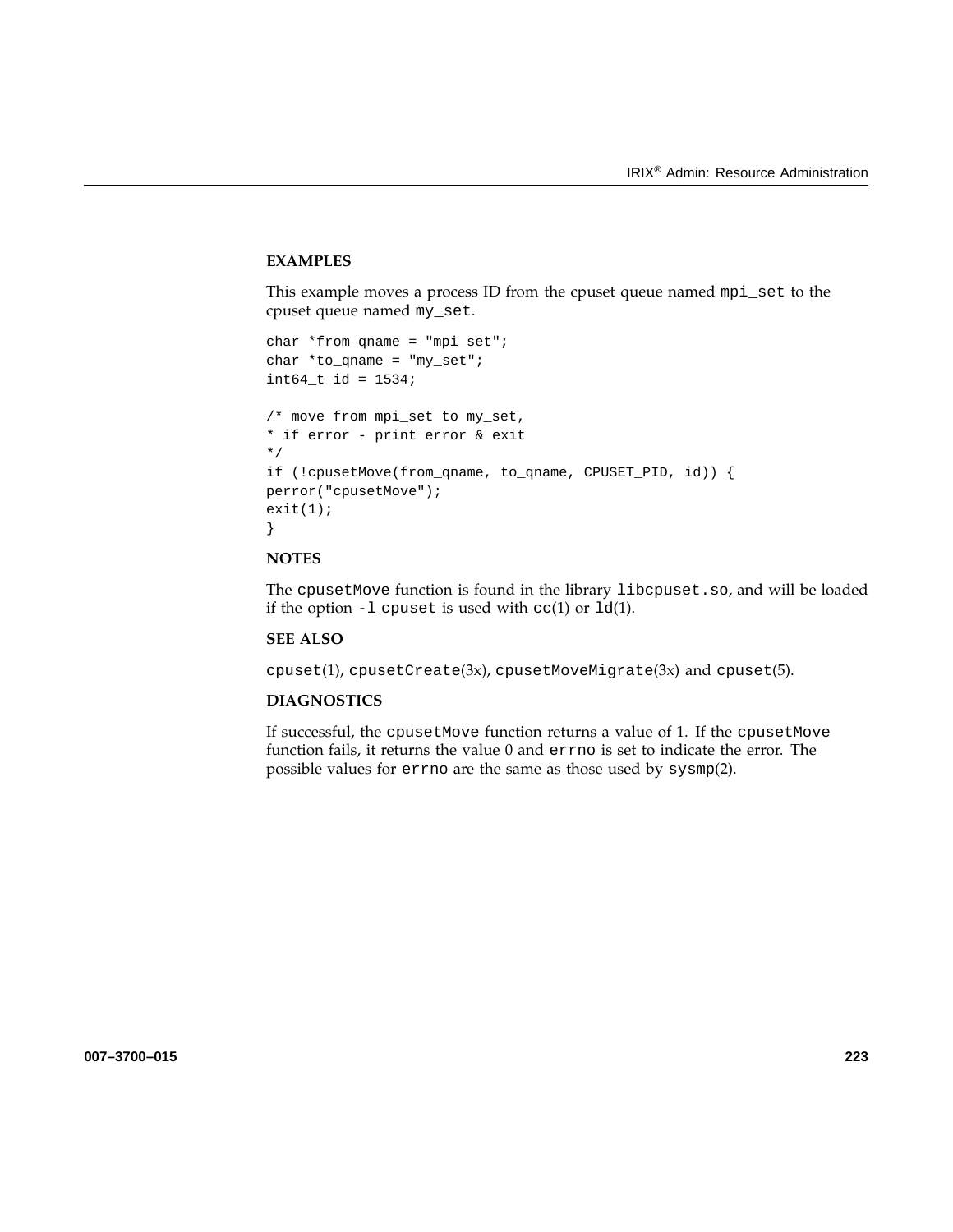#### **cpusetMoveMigrate(3x)**

### **NAME**

cpusetMoveMigrate - moves processes, identified by an ID, and their associated memory, from one cpuset to another

#### **SYNOPSIS**

#include <cpuset.h> int cpusetMoveMigrate(char \*from\_qname, char \*to\_qname, int idtype,  $int64_t$  id);

### **DESCRIPTION**

The cpusetMoveMigrate function is used to move processes, and their associated memory, identified by id from one cpuset to another.

The from\_qname argument is the name of the cpuset from which the processes are moved. Using a NULL for this argument, results in having all the processes identified by id to be moved into the global cpuset. The global cpuset is a term used to describe all the CPUs that are not in a cpuset.

The to\_qname argument is the name of the destination cpuset for the specified ID. Using a NULL for this argument, results in having all the processes identified by id to be moved into the global cpuset.

The idtype argument defines the type of number passed in as id. The possible options for idtype are CPUSET\_PID (Process ID), CPUSET\_PGID (Process Group ID), CPUSET\_JID (Job ID), CPUSET\_SID (Session ID), or CPUSET\_ASH (Array Session Handle).

This function requires the processes associated with id to be stopped before it can enact the move. A test is made to see if all the processes are stopped. If id has processes A, B, and C, and B is stopped, A and C are stopped. Then, after the move, A and C are restarted (but not B).

This function requires root privileges on standard IRIX, and CAP\_SCHED\_MGMT on Trusted IRIX (TRIX).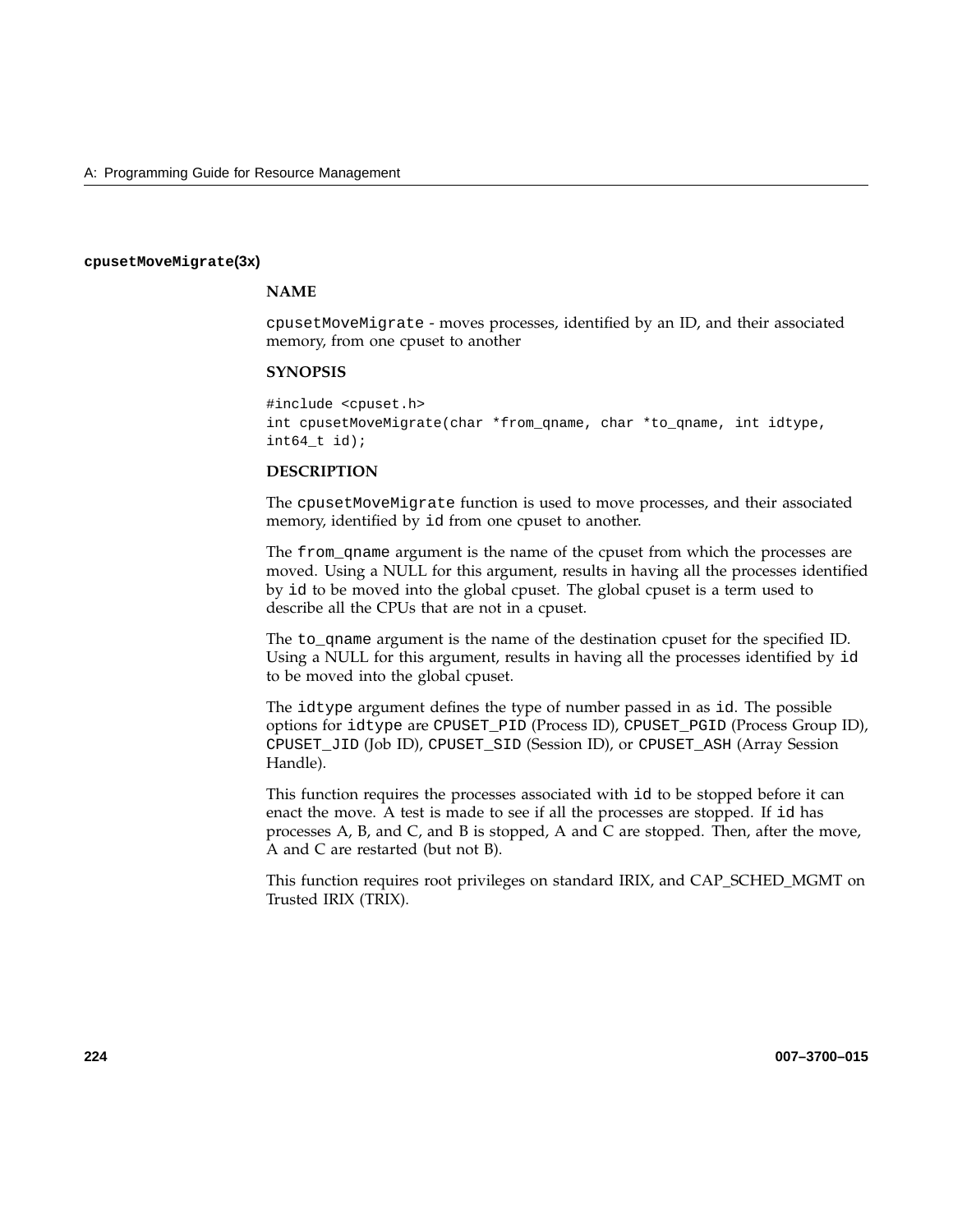# **EXAMPLES**

This example moves a process ID from the cpuset queue named mpi\_set to the cpuset queue named my\_set.

```
char *from_qname = "mpi_set";
char *to_qname = "my_set";
int64_t id = 1534;
/* move from mpi_set to my_set,
* if error - print error & exit
*/
if (!cpusetMoveMigrate(from_qname, to_qname, CPUSET_PID, id)) {
perror("cpusetMoveMigrate");
exit(1);}
```
# **NOTES**

The cpusetMoveMigrate function is found in the library libcpuset.so, and will be loaded if the option  $-1$  cpuset is used with  $cc(1)$  or  $ld(1)$ .

# **SEE ALSO**

 $cpuset(1)$ ,  $cpusetCreate(3x)$ ,  $cpusetMove(3x)$  and  $cpuset(5)$ .

# **DIAGNOSTICS**

If successful, the cpusetMoveMigrate function returns a value of 1. If the cpusetMoveMigrate function fails, it returns the value 0 and errno is set to indicate the error. The possible values for errno are the same as those used by sysmp(2).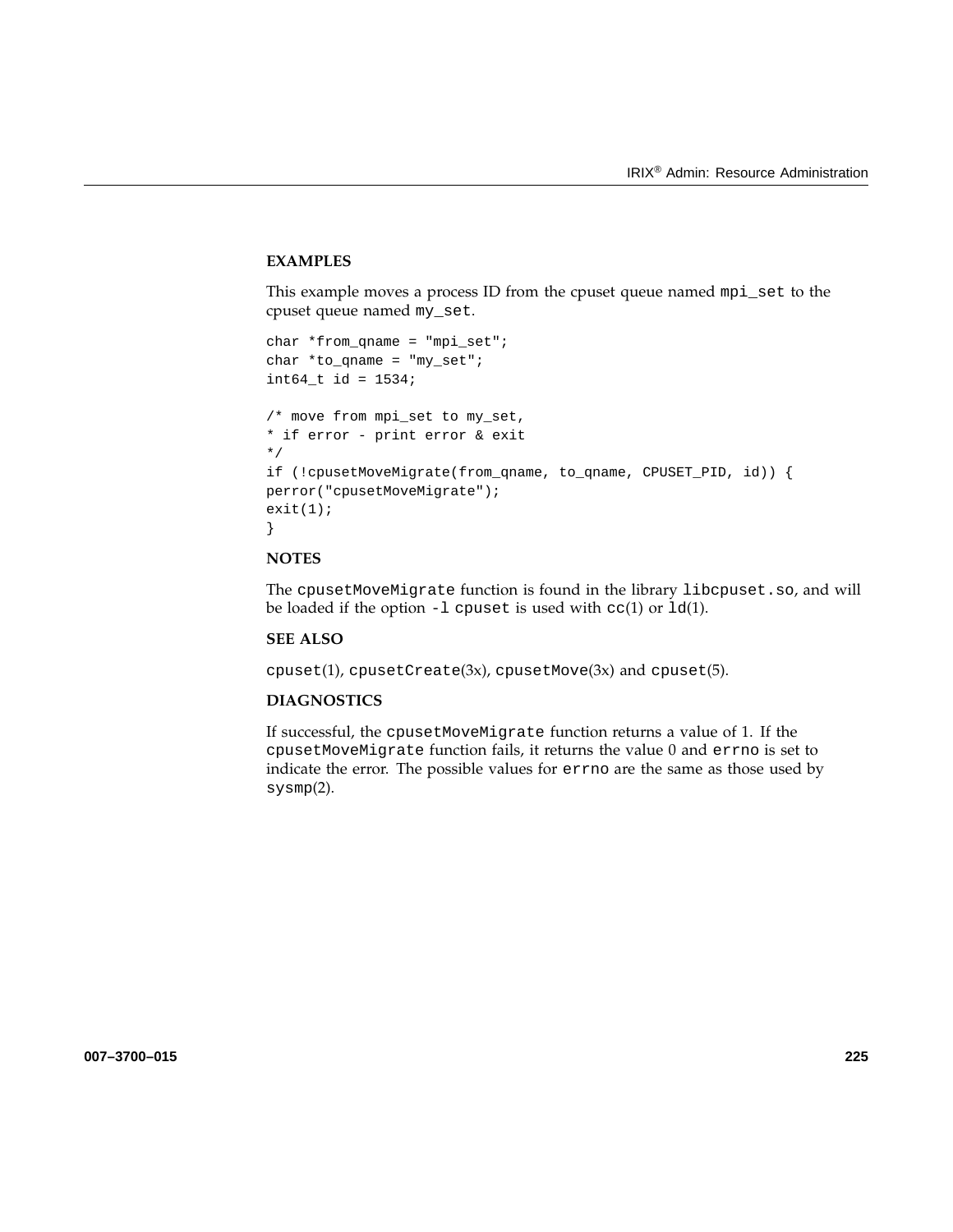#### **cpusetSetCPULimits(3x)**

## **NAME**

cpusetSetCPULimits - sets the count limits for a cpuset

#### **SYNOPSIS**

#include <cpuset.h>

int cpusetSetCPULimits(cpuset\_QueueDef\_t \*qdef, int advisory, int mandatory);

## **DESCRIPTION**

The cpusetSetCPULimits function is used to set the advisory and mandatory CPU counts that constrain the conditions under which the cpuset are created. The advisory and mandatory CPU count limits are copied into a memory location referenced by the qdef argument. See the cpusetAllocQueueDef(3x) man page for additional information about the cpuset\_QueueDef\_t type.

The advisory limit indicates that if the total number of CPUs is below that limit, a warning is set in errno but the cpuset is created. The mandatory limit indicates that if the total number of CPUs in the cpuset is below that limit, it results in a failure condition that is set in errno and the cpuset fails to be created. Both of these limit conditions are checked at the time of cpuset creation and the warning or error condition occurs during the call to cpusetCreate(3x).

The return value of the function indicates if the function was successfully executed.

#### **EXAMPLES**

This example shows how to print out the advisory and mandatory memory sizes used when creating the cpuset mpi\_set, as follows:

```
char *qname = "mpi_set";
cpuset_QueueDef_t *qdef = NULL;
int cpuadv = 128;
int cpuman = 64;/* Alloc queue definition structure, for 10 CPUs */
qdef = cpusetAllocQueueDef(128);
/* Set the limits else print error & exit */
if (!cpusetSetCPULimits(qdef, cpuadv, cpuman)) ) {
perror("cpusetSetCPULimits");
```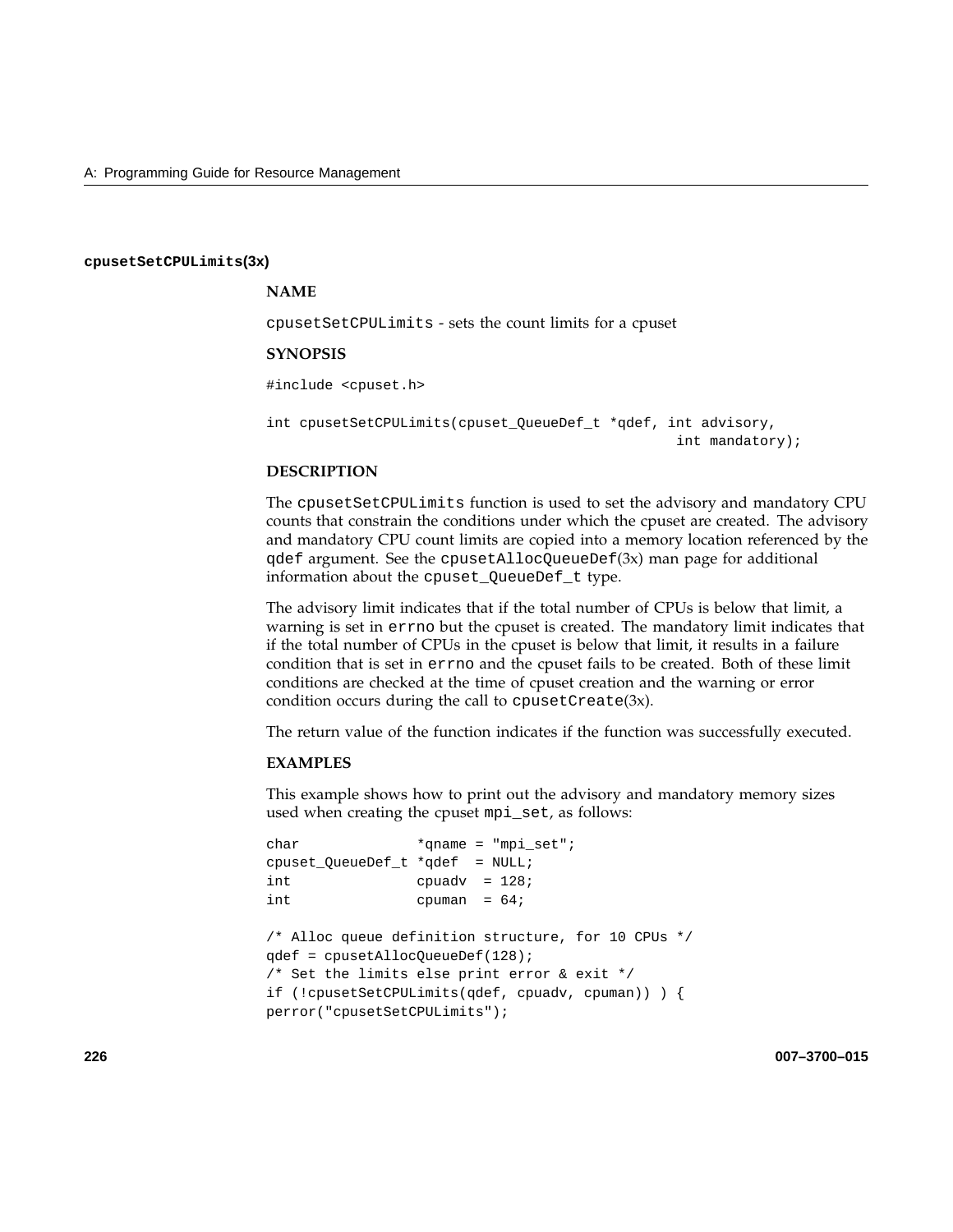```
exit(1);
}
...... /* Set all the other attributes for cpuset */
if (!cpusetCreate(qdef)) {
perror("cpusetCreate");
exit(1);}
if (errno == ECPUWARN) {
printf("Memory: %s\n", strerror(errno));
}
```
The cpusetSetCPULimits function is found in the library libcpuset.so, and will be loaded if the option  $-1$  cpuset is used with  $cc(1)$  or  $ld(1)$ .

# **SEE ALSO**

cpuset(1), cpusetAllocQueueDef(3x), cpusetCreate(3x), cpusetGetCPULimits(3x), and cpuset(5).

# **DIAGNOSTICS**

If successful, cpusetSetCPULimits returns 1. If cpusetSetCPULimits fails, it returns 0 and errno is set to indicate the error.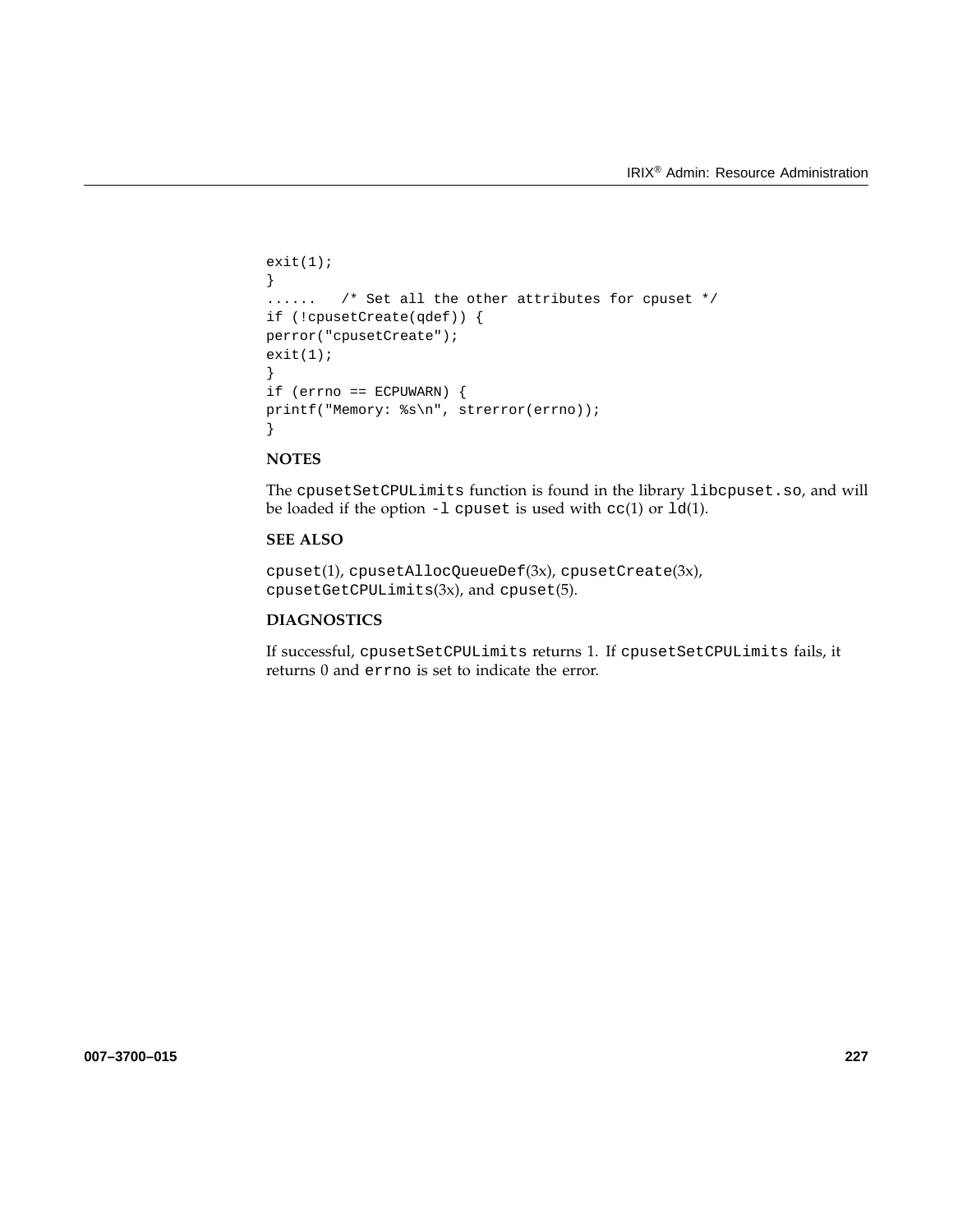## **cpusetSetCPUList(3x)**

# **NAME**

cpusetSetCPUList - sets the list of all nodes with memory assigned to a cpuset

## **SYNOPSIS**

#include <cpuset.h>

int cpusetSetCPUList(cpuset\_QueueDef\_t \*qdef, int count, cnodeid\_t \*mem;

# **DESCRIPTION**

The cpusetSetCPUList function is used to set the list of the CPU IDs that are assigned to the cpuset. The list of CPUs is copied into memory reference by the qdef argument that must be allocated by the cpusetAllocQueueDe $f(3x)$  function. For additional information on the cpuset\_QueueDef\_t type, see the cpusetAllocQueueDef(3x) man page.

The count argument is the number of CPU IDs in the list. The list argument references the memory array that holds the list of CPU IDs that will be included in the cpuset.

This list of CPUs is used when the cpuset is created, using the cpusetCreate $(3x)$ function to determine what CPUs to include in the cpuset.

### **EXAMPLES**

This example shows how to set the list of CPUs for the cpuset mpi\_set, as follows:

```
cpuset_QueueDef_t *qdef = NULL;
int count = 4;
cnodeid_t cpus[] = {2, 3, 4, 5}/* Create qdef struct, zero CPUs specified */
qdef = cpusetAllocQueueDef(0);
/* Set the list of CPUs */
if ( !cpusetSetCPUList(qdef, count, mems)) ) {
perror("cpusetSetCPUList");
exit(1);}
```
/\* After setting other cpuset queue attributes \*/

**228 007–3700–015**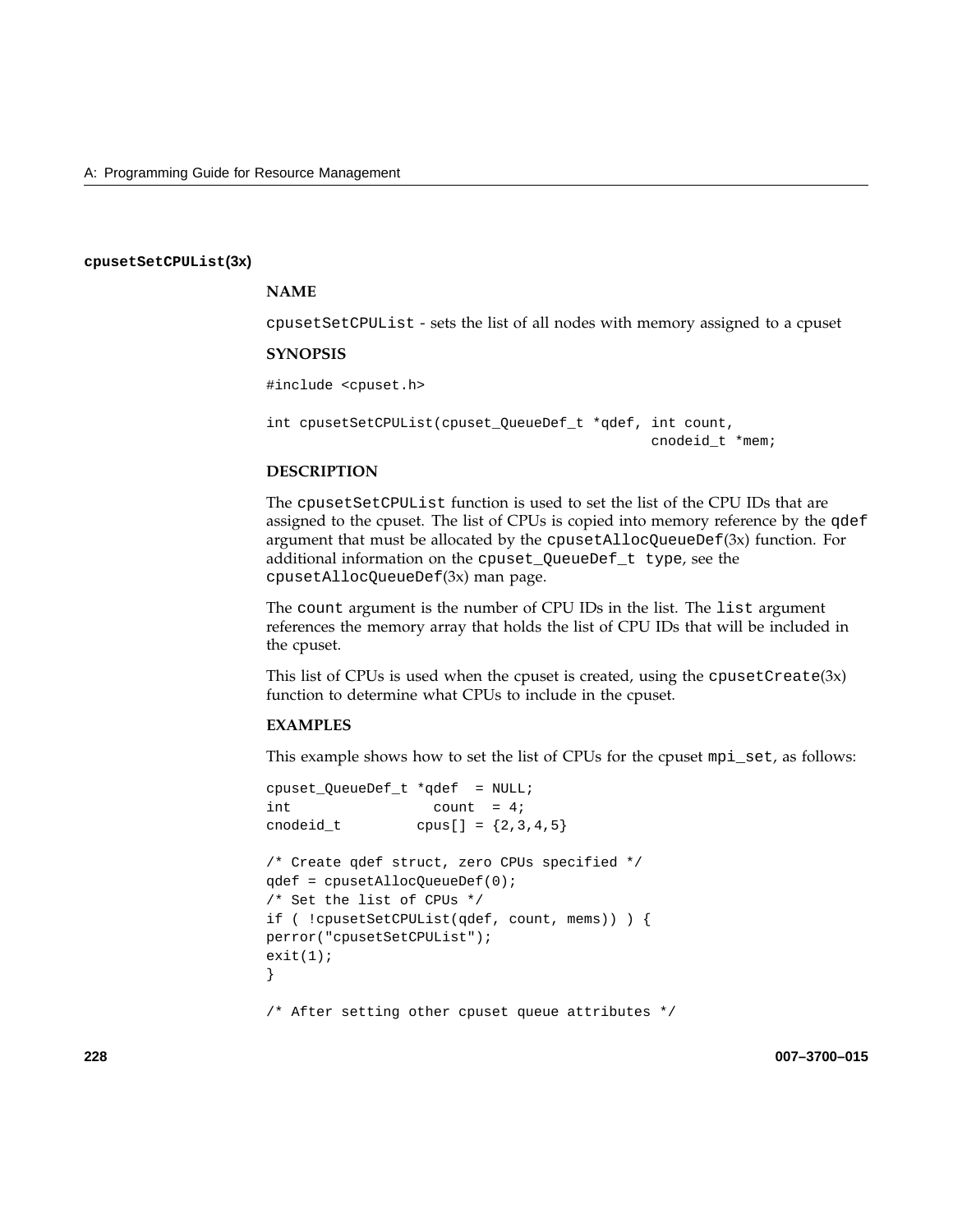```
/* Create the cpuset */
if ( !cpusetCreate("mpi_set", qdef) ) {
perror("cpusetCreate");
exit(1);}
```
The cpusetSetCPUList function is found in the library libcpuset.so, and will be loaded if the option  $-1$  cpuset is used with  $cc(1)$  or  $ld(1)$ .

## **SEE ALSO**

cpuset(1), cpusetAllocQueueDef(3x)cpusetCreate(3x), and cpuset(5).

# **DIAGNOSTICS**

If successful, the cpusetSetCPUList function returns a value of 1. If the cpusetSetCPUList function fails, it returns the value 0 and errno is set to indicate the error.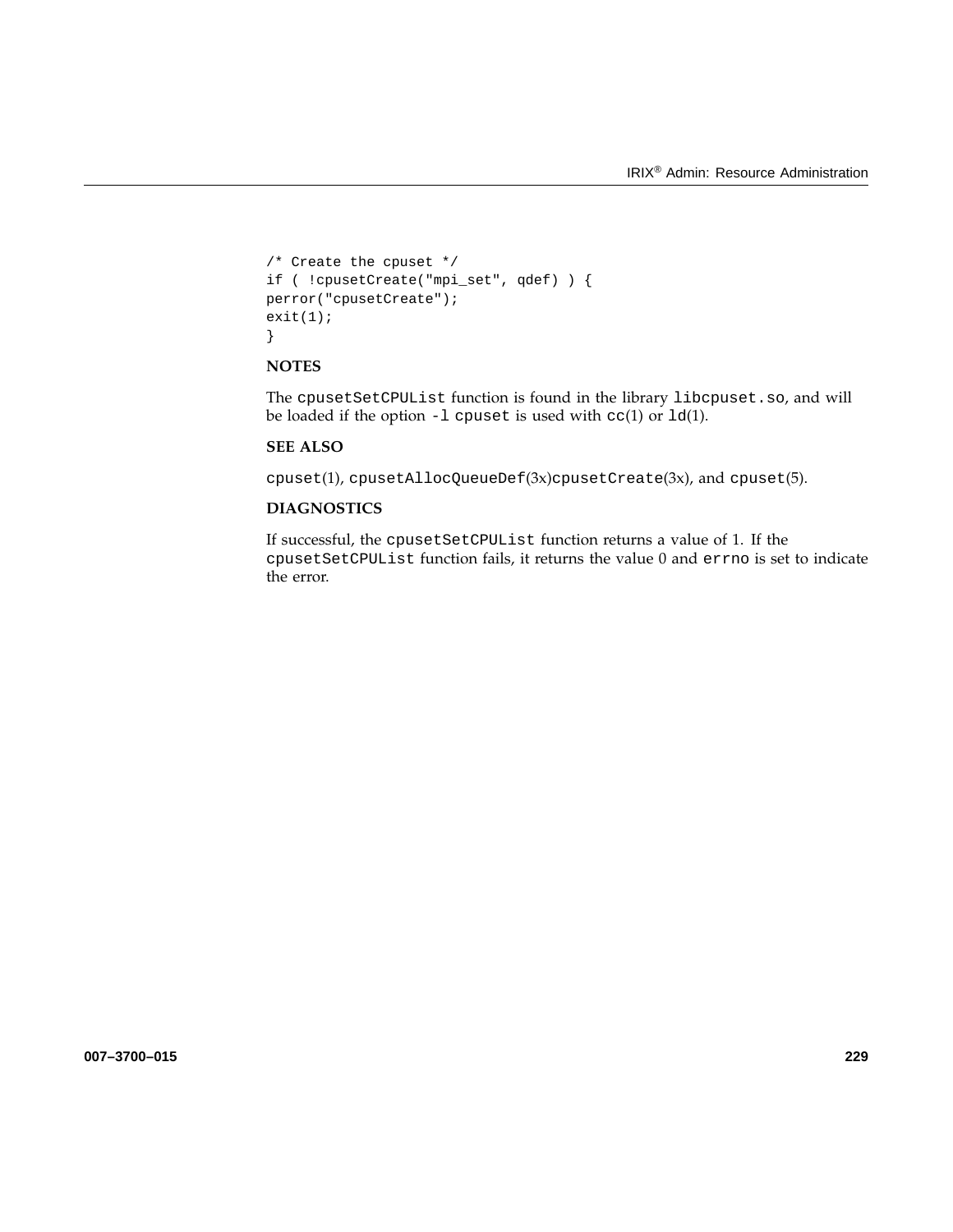## **cpusetSetFlags(3x)**

# **NAME**

cpusetSetFlags - sets the mask of flags for a cpuset

## **SYNOPSIS**

#include <cpuset.h>

int cpusetSetFlags(cpuset\_QueueDef\_t \*qdef, int flags);

## **DESCRIPTION**

The cpusetSetFlags function is used to set the mask of attribute flags to be used when creating a cpuset. The qdef argument is a pointer to a structure allocated by a call to cpusetAllocQueueDef(3x) and the mask of attribute flags is set in this structure.

The referenced qdef structure is used later as an argument to the function cpusetCreate(3x) when creating the cpuset.

The flags member is used to specify various control options for the cpuset queue. It is formed by applying the bitwise exclusive-OR operator to zero or more of the following values:

| CPUSET CPU EXCLUSIVE | Defines a cpuset to be restricted.<br>Only threads attached to the cpuset<br>queue (descendents of an attached<br>thread inherit the attachement) may<br>execute on the CPUs contained in<br>the cpuset.                                                                                                                      |
|----------------------|-------------------------------------------------------------------------------------------------------------------------------------------------------------------------------------------------------------------------------------------------------------------------------------------------------------------------------|
| CPUSET EXPLICIT      | By default, if a CPU is part of a<br>cpuset, the memory on the node<br>where the CPU is located, is also<br>part of the cpuset. This flag<br>overrides the default behavior. If<br>this directive is present, the nodes<br>with memory to be included in the<br>cpuset must be specified using the<br>MEM or NODE directives. |
| CPUSET MEMORY LOCAL  | Threads assigned to the cpuset will<br>attempt to assign memory only                                                                                                                                                                                                                                                          |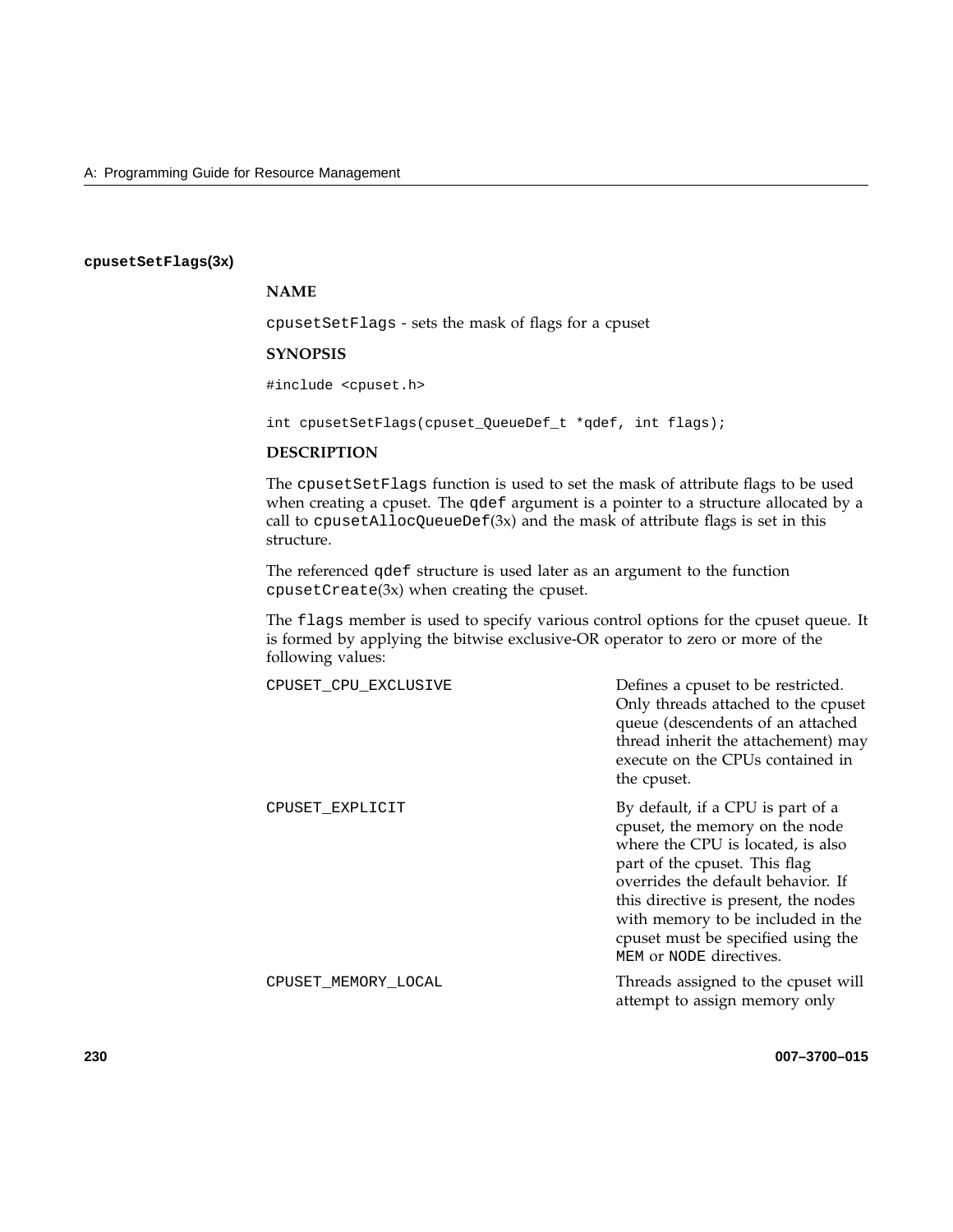|                            | from nodes within the cpuset.<br>Assignment of memory from<br>outside the cpuset will occur only if<br>no free memory is available from<br>within the cpuset. No restrictions<br>are made on memory assignment to<br>threads running outside the cpuset.                                                                                                                                                                                                                                                                                                                                                                                                                                                |
|----------------------------|---------------------------------------------------------------------------------------------------------------------------------------------------------------------------------------------------------------------------------------------------------------------------------------------------------------------------------------------------------------------------------------------------------------------------------------------------------------------------------------------------------------------------------------------------------------------------------------------------------------------------------------------------------------------------------------------------------|
| CPUSET_MEMORY_EXCLUSIVE    | Threads assigned to the cpuset will<br>attempt to assign memory only<br>from nodes within the cpuset.<br>Assignment of memory from<br>outside the cpuset will occur only if<br>no free memory is available from<br>within the cpuset. Threads not<br>assigned to the cpuset will not use<br>memory from within the cpuset<br>unless no memory outside the<br>cpuset is available. If, at the time a<br>cpuset is created, memory is<br>already assigned to threads that are<br>already running, no attempt will be<br>made to explicitly move this<br>memory. If page migration is<br>enabled, the pages will be migrated<br>when the system detects that most<br>references to the pages are nonlocal. |
| CPUSET_MEMORY_KERNEL_AVOID | The kernel should attempt to avoid<br>allocating memory from nodes<br>contained in this cpuset. If kernel<br>memory requests cannot be satisfied<br>from outside this cpuset, this option<br>is ignored and allocations occur<br>from within the cpuset. (This<br>avoidance currently extends only to<br>keeping buffer cache away from the<br>protected nodes.)                                                                                                                                                                                                                                                                                                                                        |
| CPUSET_MEMORY_MANDATORY    | The kernel limits all memory<br>allocations to nodes that are<br>contained in this cpuset. If memory                                                                                                                                                                                                                                                                                                                                                                                                                                                                                                                                                                                                    |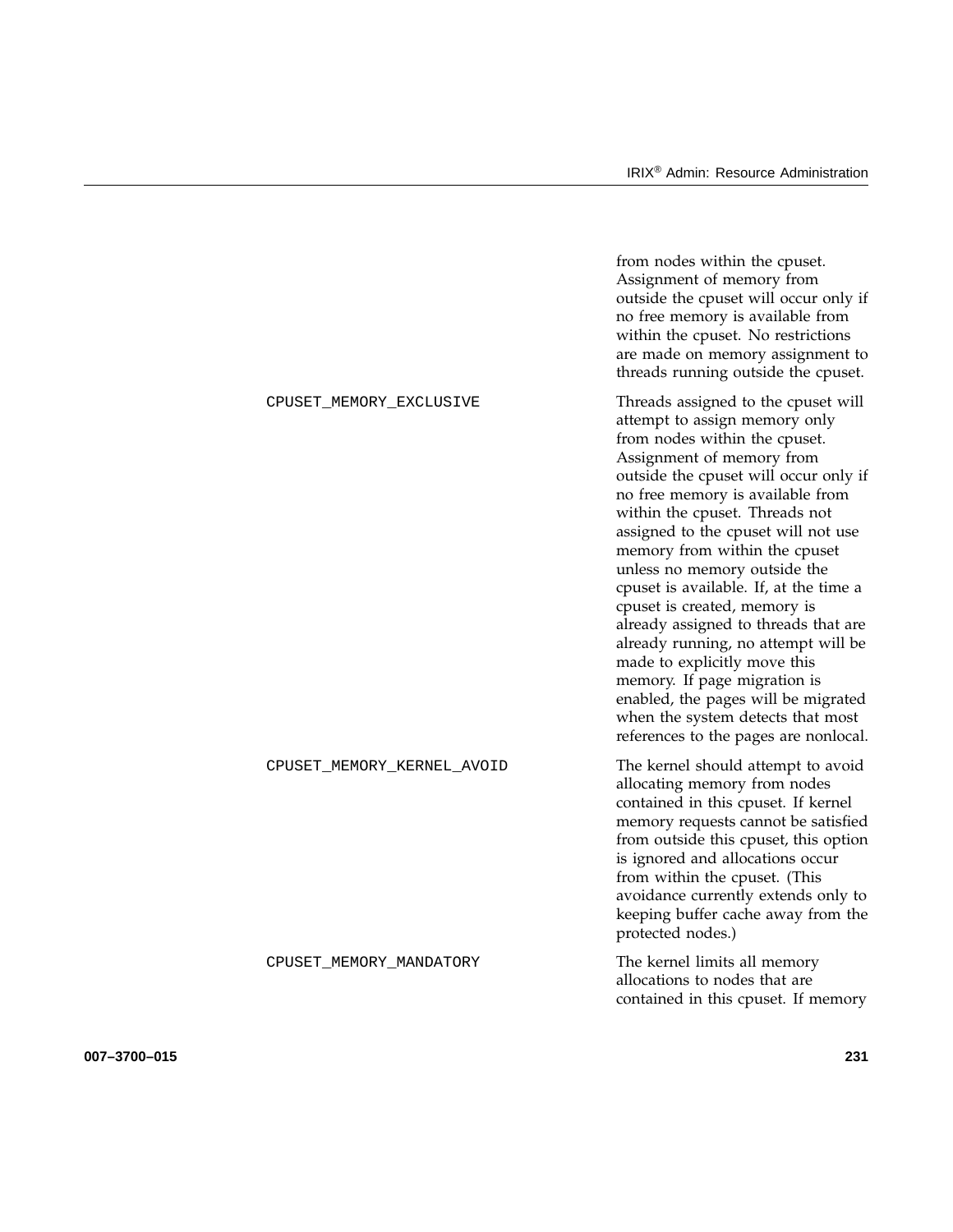|                          | requests cannot be satisfied, the<br>allocating process sleeps until<br>memory is available. The process is<br>killed if no more memory can be<br>allocated. See policies below.                                                                                                                              |
|--------------------------|---------------------------------------------------------------------------------------------------------------------------------------------------------------------------------------------------------------------------------------------------------------------------------------------------------------|
| CPUSET_POLICY_PAGE       | Requires MEMORY_MANDATORY.<br>This is the default policy if no<br>policy is specified. This policy<br>causes the kernel to page user<br>pages to the swap file (see<br>$swap(1M))$ to free physical memory<br>on the nodes contained in this<br>cpuset. If swap space is exhausted,<br>the process is killed. |
| CPUSET_POLICY_KILL       | Requires MEMORY_MANDATORY. The<br>kernel attempts to free as much<br>space as possible from kernel heaps,<br>but will not page user pages to the<br>swap file. If all physical memory on<br>the nodes contained in this cpuset<br>are exhausted, the process is killed.                                       |
| CPUSET_POLICY_SHARE_WARN | When creating a cpuset, if it is<br>possible for the new cpuset to share<br>memory on a node with another<br>cpuset, the new cpuset is created<br>but a warning message will be<br>issued. POLICY_SHARE_WARN and<br>POLICY_SHARE_FAIL cannot be<br>used together.                                             |
| CPUSET_POLICY_SHARE_FAIL | When creating a cpuset, if it is<br>possible for the new cpuset to share<br>memory on a node with another<br>cpuset, the new cpuset fails to be<br>created and an error message will<br>be issued. POLICY_SHARE_WARN<br>and POLICY_SHARE_FAIL cannot<br>be used together. The return value                    |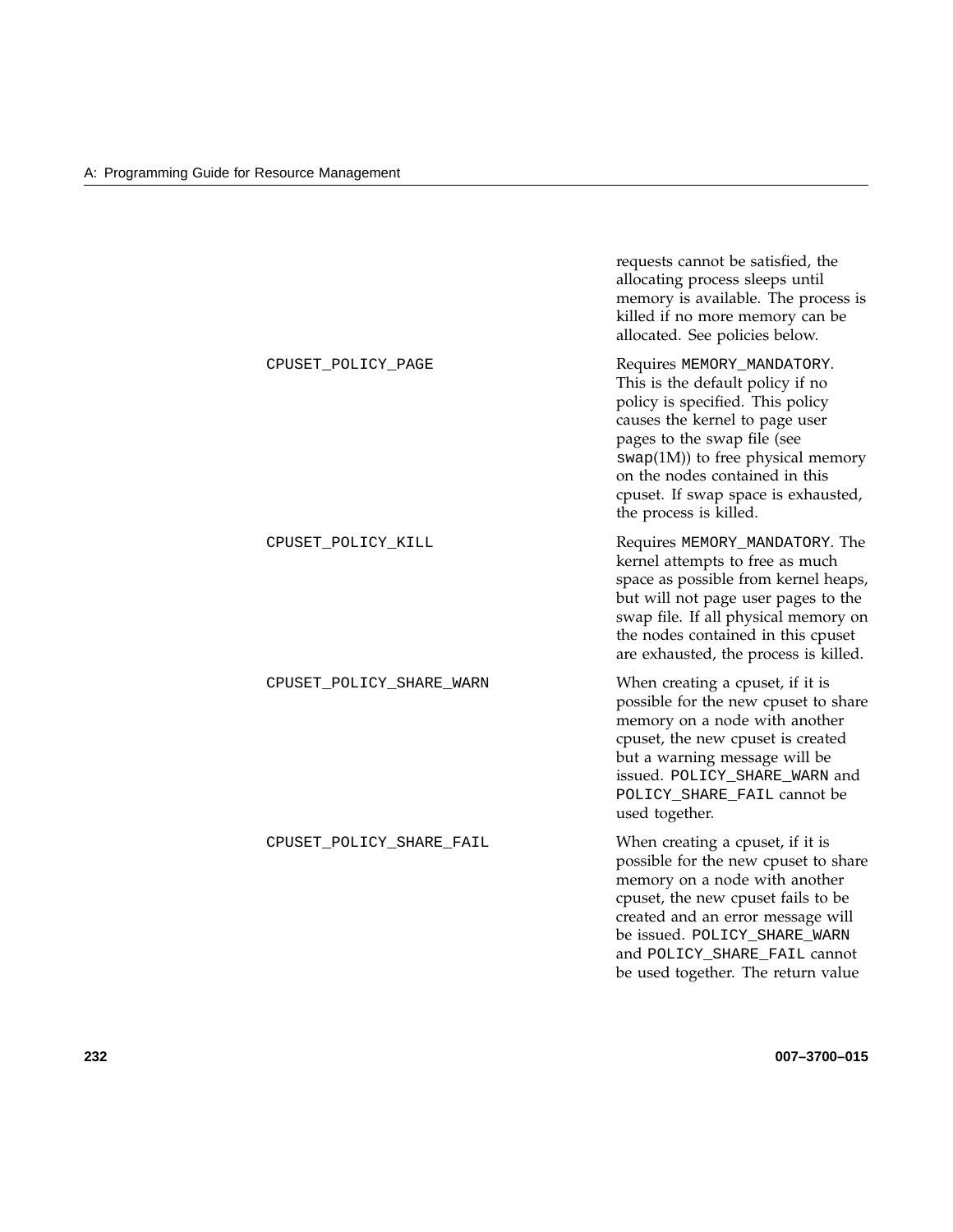of the function indicates if the function was successfully executed.

# **EXAMPLES**

This example shows how to set the flags for a new cpuset queue definition, as follows:

```
cpuset_QueueDef_t *qdef;
```

```
qdef = cpusetAllocQueueDef(numcpus);
/* Set the mask of flags */
if (!cpusetSetFlags(qdef,
CPU_EXCLUSIVE|EXPLICIT
|MEMORY_MANDATORY)) ) {
perror("cpusetSetFlags");
exit(1);}
.......
cpusetCreate("set1", qdef);
```
## **NOTES**

The cpusetSetFlags function is found in the library libcpuset.so, and will be loaded if the option -l cpuset is used with cc(1) or ld(1).

#### **SEE ALSO**

cpuset(1), cpusetAllocQueueDef(3x), cpusetCreate(3x), cpusetGetFlags(3x), and cpuset(5).

# **DIAGNOSTICS**

If successful, cpusetSetFlags returns 1. If cpusetSetFlags fails, it returns 0 and errno is set to indicate the error.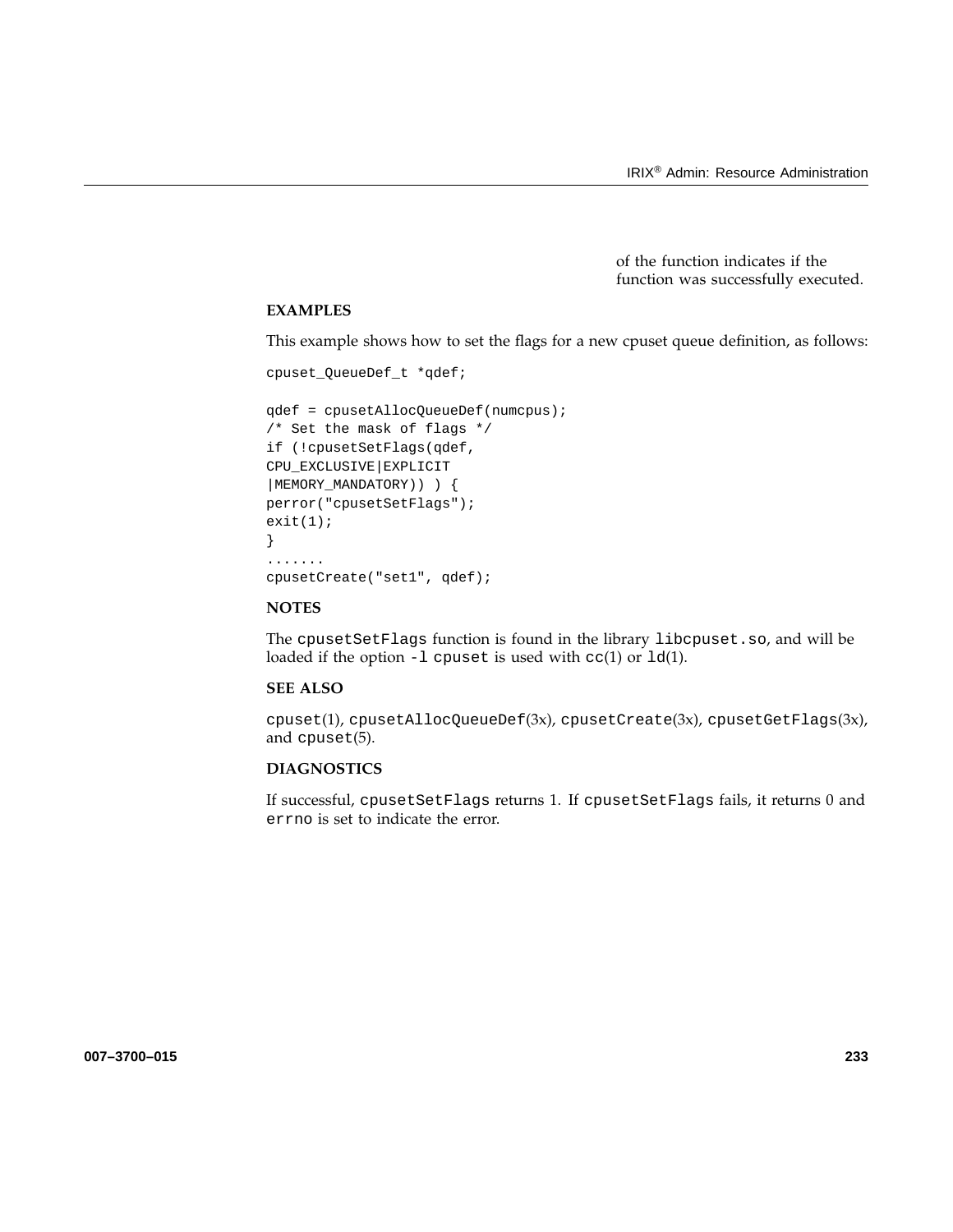#### **cpusetSetMemLimits(3x)**

## **NAME**

cpusetSetMemLimits - sets the memory size limits for a cpuset

#### **SYNOPSIS**

#include <cpuset.h>

```
int cpusetSetMemLimits(cpuset_QueueDef_t *qdef, uint64_t advisory,
                                          uint64_t mandatory);
```
## **DESCRIPTION**

The cpusetSetMemLimits function is used to set the advisory and mandatory memory sizes that constrain the conditions under which the cpuset is created. The advisory and mandatory memory size limits are copied into a memory location referenced by the qdef argument. See the cpusetAllocQueueDef( $3x$ ) man page for additional information about the cpuset\_QueueDef\_t type.

The advisory limit indicates that if the aggregrate amount of memory on all the nodes in the cpuset is below that limit, a warning is set in errno, but the cpuset is created. The mandatory limit indicates that if the aggregate amount of memory on all the nodes in the cpuset is below that limit, this results in a failure condition that is set in errno and the cpuset fails to be created. Both of these limit conditions are checked at cpuset creation time and the warnning or error condition occurs during the call to the cpusetCreate(3x) function.

The return value of the function indicates if the function was successfully executed.

This example shows how to print out the advisory and mandatory memory sizes used when creating the cpuset mpi\_set.

```
char *qname = "mpi_set";
cpuset_QueueDef_t *qdef = NULL;
int memadv = 128000000;
int memman = 64000000;
/* Alloc queue definition structure, for 10 CPUs */
qdef = cpusetAllocQueueDef(10);
/* Set the limits else print error & exit */
if (!cpusetSetMemLimits(qdef, memadv, memman)) ) {
perror("cpusetSetMemLimits");
```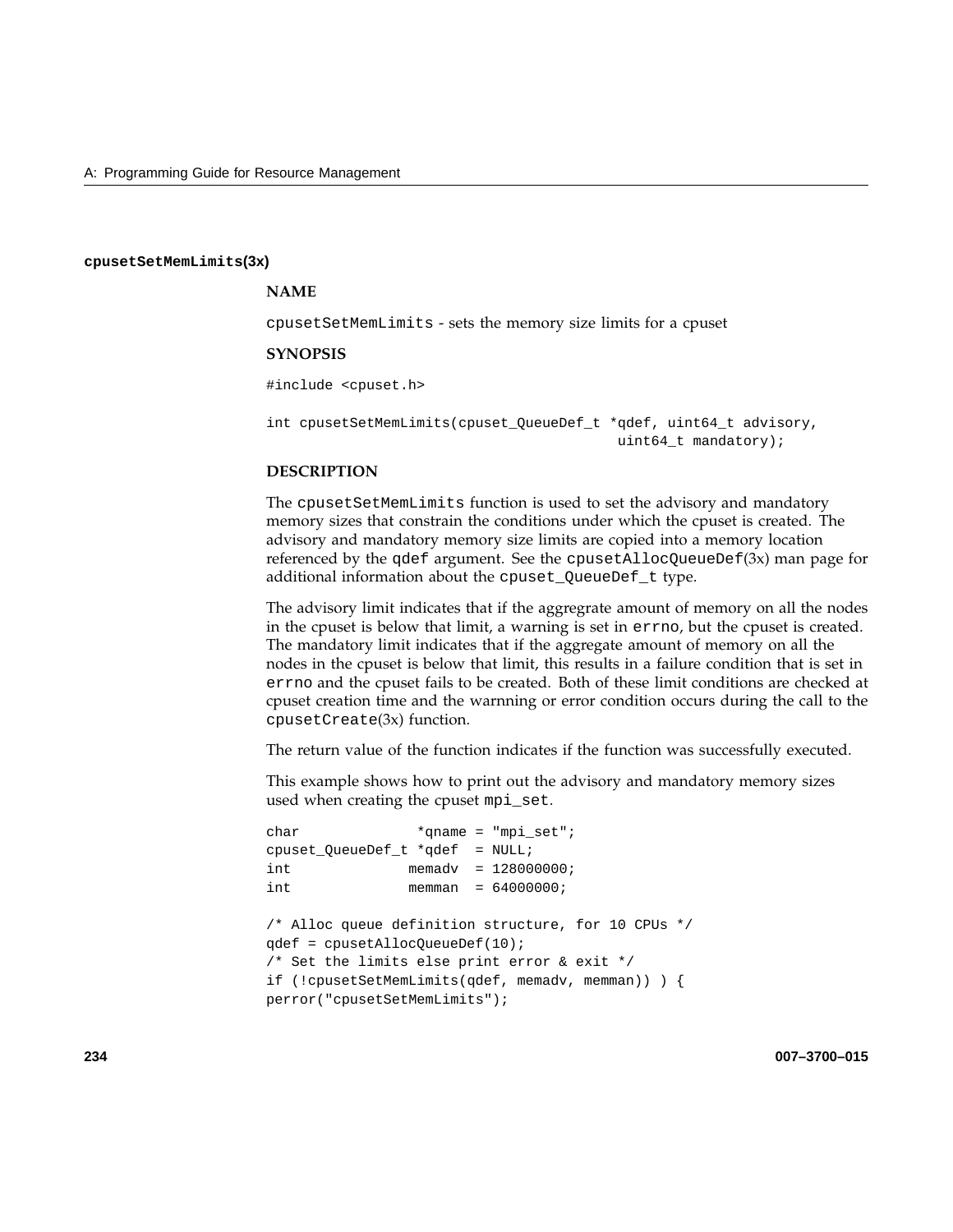```
exit(1);
}
...... /* Set all the other attributes for cpuset */
if (!cpusetCreate(qdef)) {
perror("cpusetCreate");
exit(1);}
if (errno == EMEMWARN) {
printf("Memory: %s\n", strerror(errno));
}
```
The cpusetSetMemLimits function is found in the library libcpuset.so, and will be loaded if the option  $-1$  cpuset is used with  $cc(1)$  or  $ld(1)$ .

# **SEE ALSO**

cpuset(1), cpusetAllocQueueDef(3x), cpusetCreate(3x), cpusetGetMemLimits(3x), and cpuset(5).

# **DIAGNOSTICS**

If successful, the cpusetSetMemLimits function returns a value of 1. If the cpusetSetMemLimits function fails, it returns the value 0 and errno is set to indicate the error.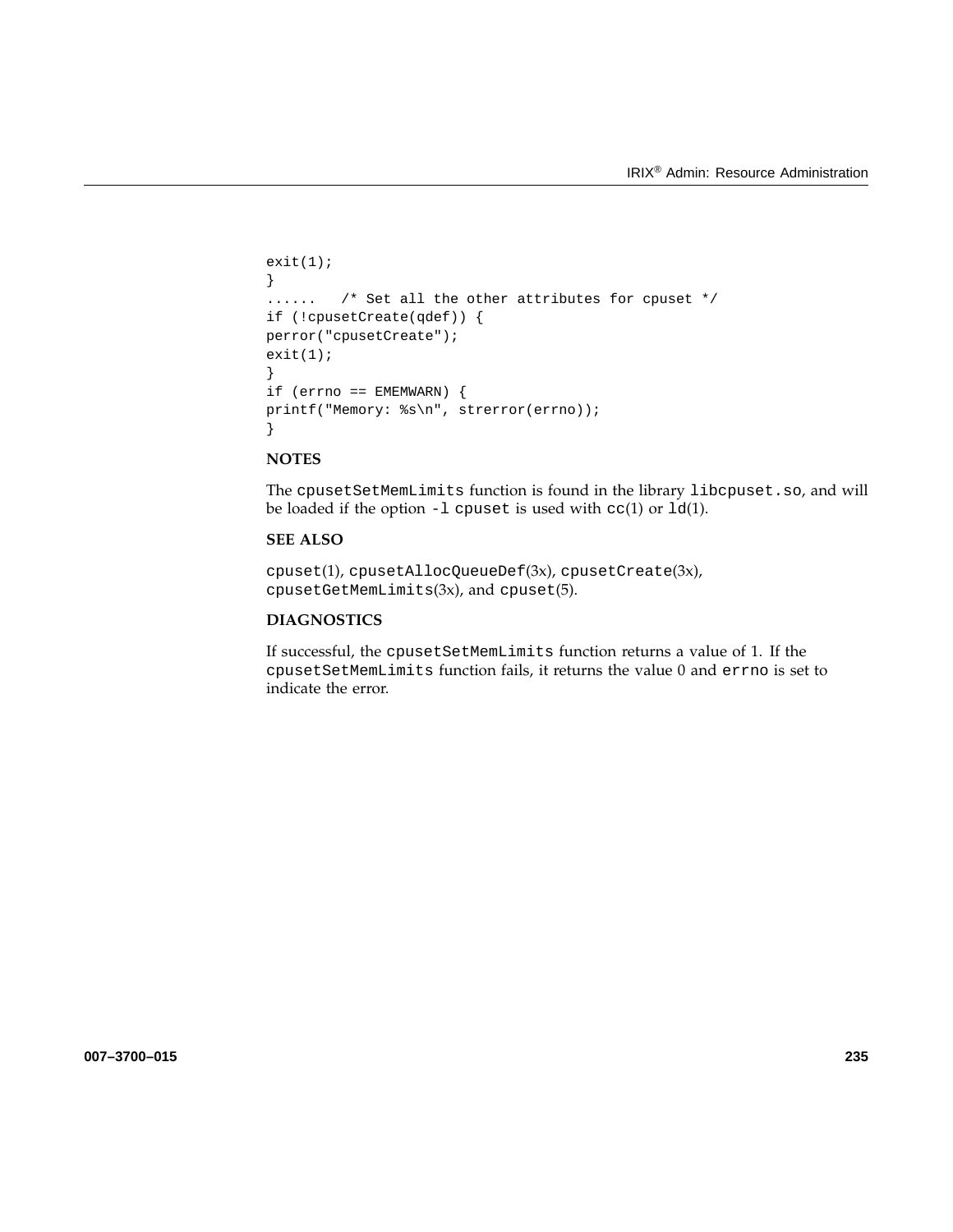#### **cpusetSetMemList(3x)**

# **NAME**

cpusetSetMemList - sets the list of all nodes with memory assigned to a cpuset

#### **SYNOPSIS**

#include <cpuset.h>

int cpusetSetMemList(cpuset\_QueueDef\_t \*qdef, int count, cnodeid\_t \*mem;

## **DESCRIPTION**

The cpusetSetMemList function is is used to set the list of the nodes with memory that will be assigned to a cpuset. The list of nodes IDs is copied into memory reference by the qdef argument, which must be allocated by the cpusetAllocQueueDef(3x) function. For additional information on the cpuset\_QueueDef\_t type, see the cpusetAllocQueueDef(3x) man page.

The count argument is the number of node IDs in the list. The list argument references the memory array that holds the list of node IDs whose memory will be included in the cpuset.

This list of nodes will then be used when the cpuset is created, using the cpusetCreate(3x) function, to determine what memory to include in the cpuset.

### **EXAMPLES**

This example shows how to set the list of nodes with memory assigned to the cpuset mpi\_set.

```
cpuset_QueueDef_t *qdef = NULL;
int count = 4;
cnodeid_t mems[] = {2, 3, 4, 5}/* Create qdef struct for 4 CPUs */
qdef = cpusetAllocQueueDef(4);
/* Set the list of memory nodes */
if ( !cpusetSetMemList(qdef, count, mems)) ) {
perror("cpusetSetMemList");
exit(1);}
```
**236 007–3700–015**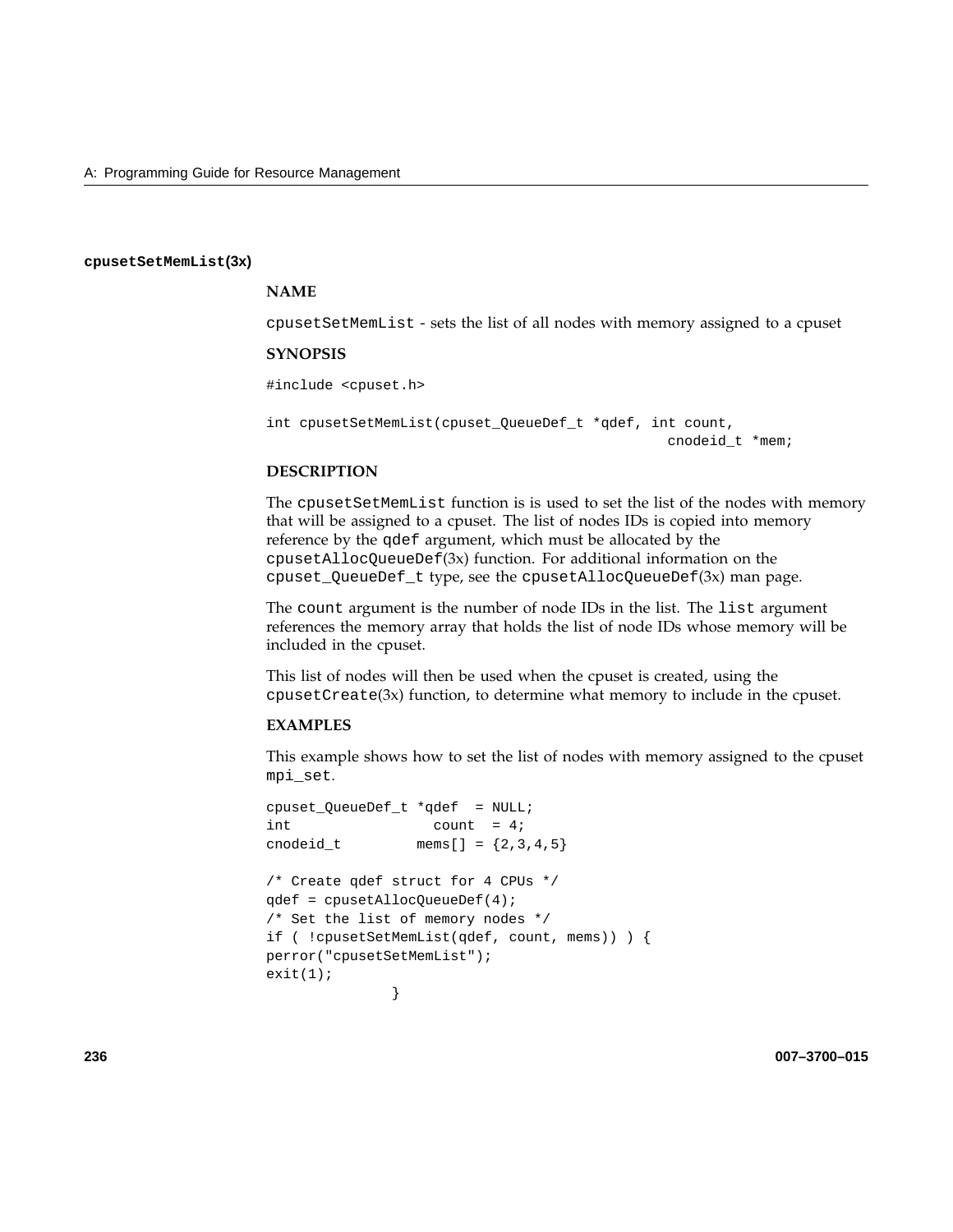```
/* After setting other cpuset queue attributes */
/* Create the cpuset */
if ( !cpusetCreate("mpi_set", qdef) ) {
perror("cpusetCreate");
exit(1);}
```
The cpusetSetMemList function is found in the library libcpuset.so, and will be loaded if the option  $-1$  cpuset is used with  $cc(1)$  or  $ld(1)$ .

# **SEE ALSO**

cpuset(1), cpusetAllocQueueDef(3x), cpusetCreate(3x), cpusetGetMemList(3x), and cpuset(5).

## **DIAGNOSTICS**

If successful, the cpusetSetMemList function returns a value of 1. If the cpusetSetMemList function fails, it returns the value 0 and errno is set to indicate the error.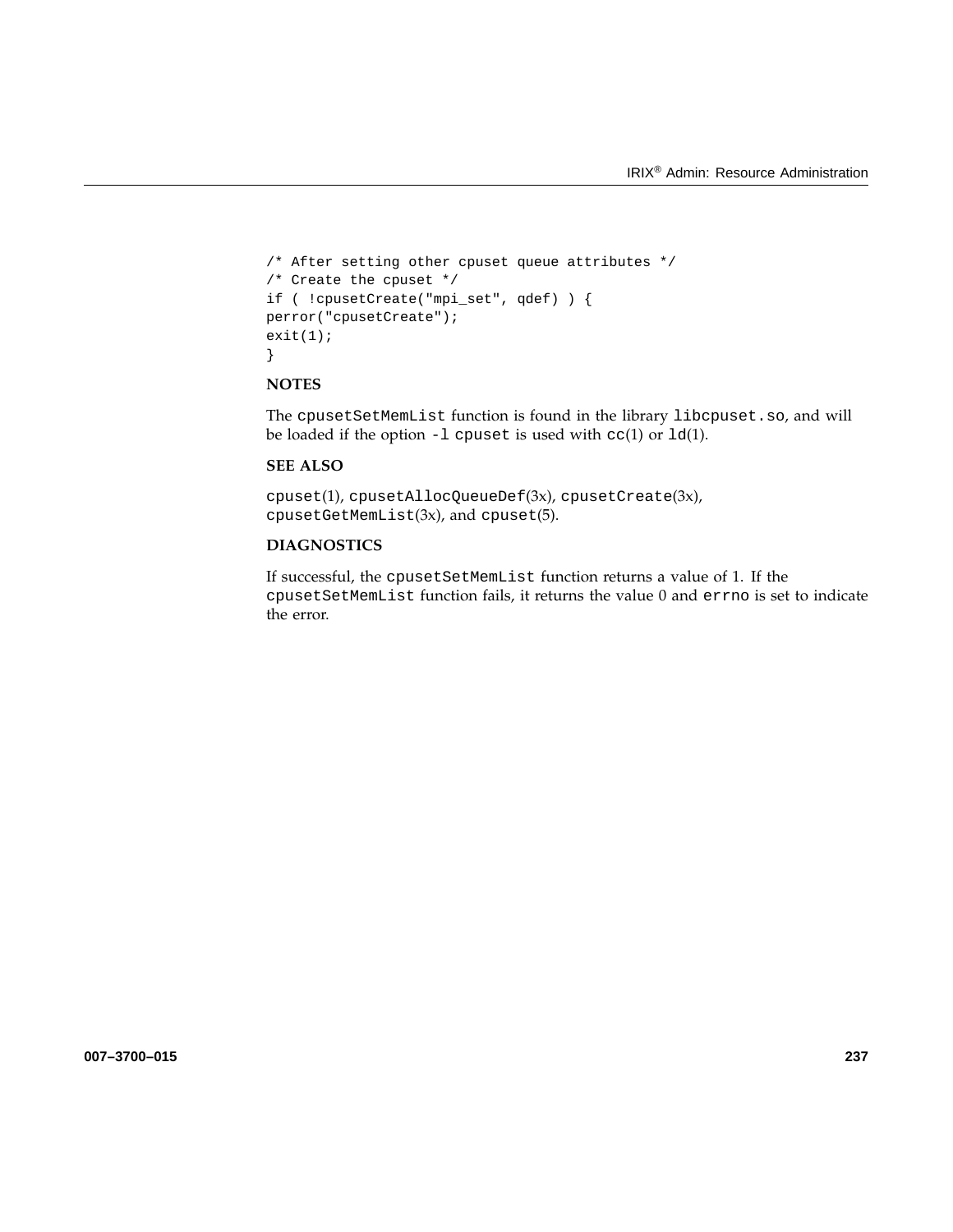#### **cpusetSetNodeList(3x)**

## **NAME**

cpusetSetNodeList - sets the list of nodes assigned to a cpuset

#### **SYNOPSIS**

#include <cpuset.h>

int cpusetSetNodeList(cpuset\_QueueDef\_t \*qdef, int count, cnodeid\_t \*nodes);

## **DESCRIPTION**

The cpusetSetNodeList function is used to set the list of nodes that will be assigned to a cpuset. The assignment of a node to a cpuset results in the assignment of all of the CPU and memory resources on the node to the cpuset. The benefit of specifying resource assignments by node is that it ensures none of the resources on the nodes will be shared by multiple cpusets provided that the cpuset attribute flags indicate the resources should be exclusive to the cpuset (see cpusetSetFlags( $3x$ ).

The count argument is the number of node IDs provided in the list. The nodes argument is the list of node IDs provided in a memory array. The qdef argument references a block of memory that stores the various attributes and resource lists that describe a cpuset. It must be allocated using the cpusetAllocQueueDef(3x) function in order to use the cpusetSetNodeList function. The list of nodes will be copied into the memory referenced by the qdef argument.

The list of nodes will be used during a subsequent call to  $c$  pusetCreate(3x) to determine what CPU and memory resources should be assigned to the cpuset being created.

## **EXAMPLES**

This example shows how to set the list of nodes assigned to the cpuset mpi\_set, as follows: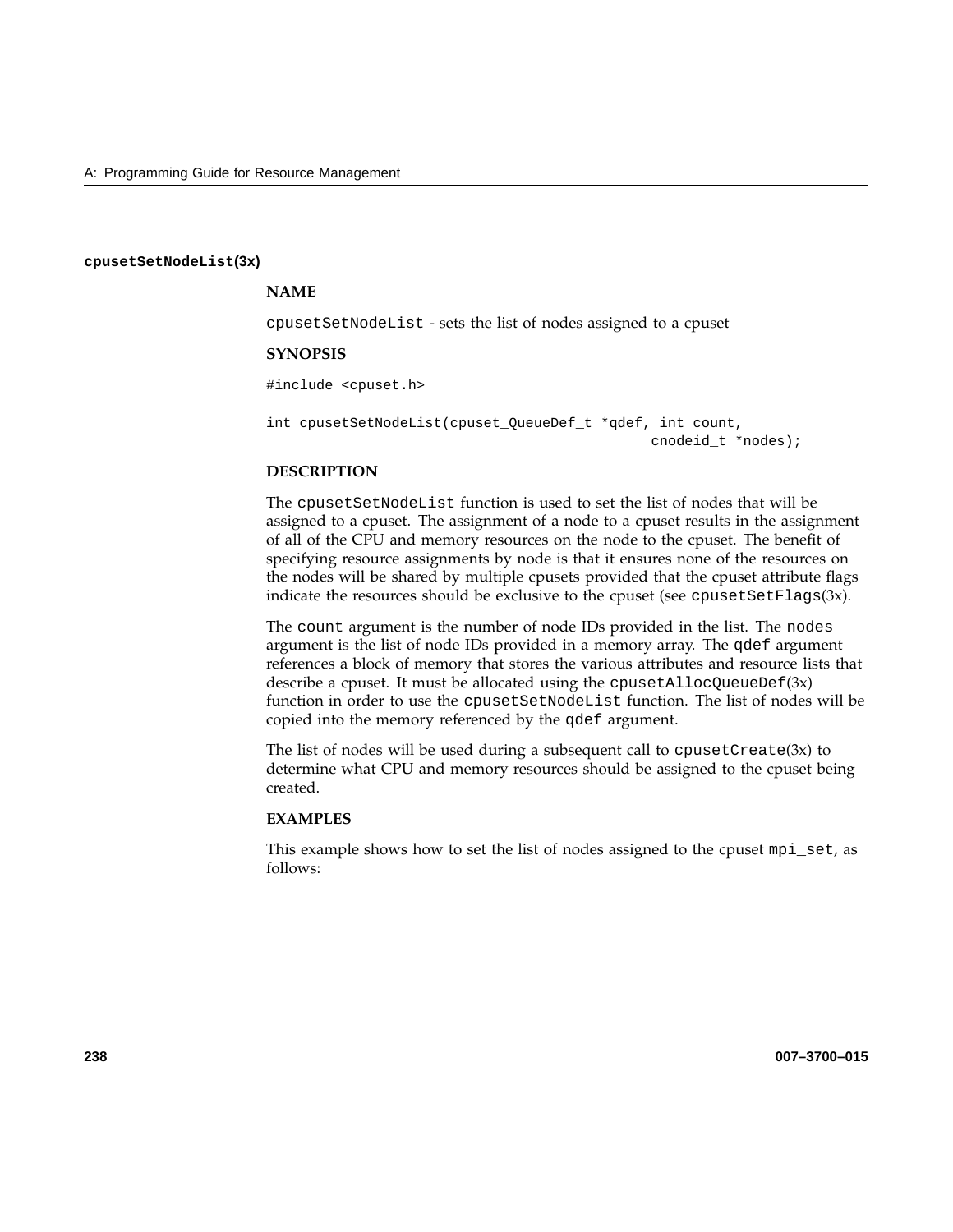```
cpuset_QueueDef_t *qdef;
              int count = 4;
              int nodes = \{2, 3, 4, 5\}/* Create a cpuset definition with 0 CPUs defined */
              qdef = cpusetAllocQueueDef(0);
              /* Get the list of nodes else print error & exit */
              if ( !cpusetSetNodeList(qdef, count, nodes) ) {
                  perror("cpusetSetNodeList");
                  exit(1);
              }
              /* Set other cpuset attributes */
              if (!cpusetCreate("mpi_set", qdef)) {
                 perror("cpusetCreate");
                  exit(1);}
```
The cpusetSetNodeList function is found in the library libcpuset.so, and will be loaded if the option  $-1$  cpuset is used with  $cc(1)$  or  $1d(1)$ .

# **SEE ALSO**

cpuset(1), cpusetAllocQueueDef(3x), cpusetCreate(3x), cpusetSetFlags(3x), and cpuset(5).

## **DIAGNOSTICS**

If successful, cpusetSetNodeList returns 1. If cpusetSetNodeList fails, it returns 0 and errno is set to indicate the error.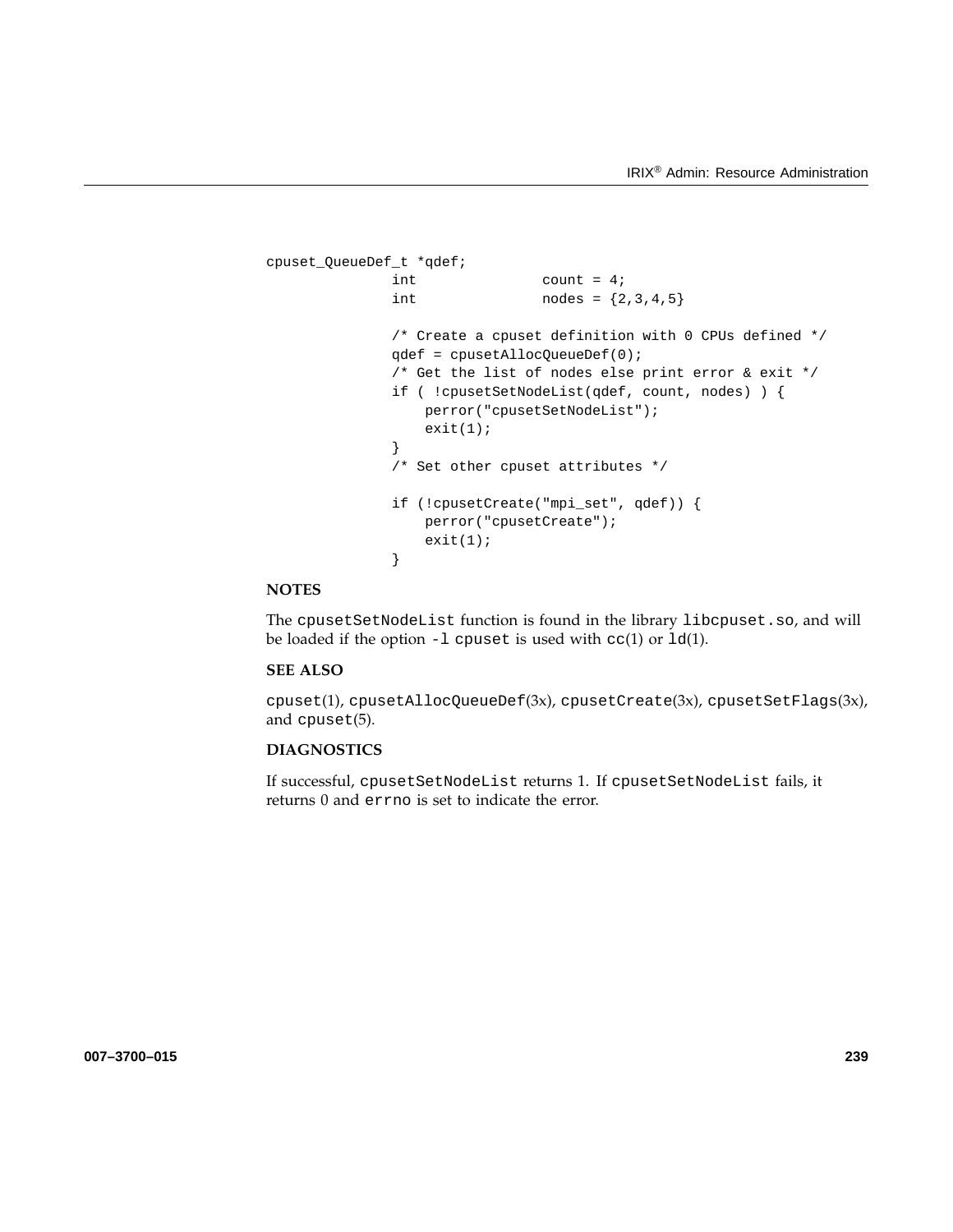#### **cpusetSetPermFile(3x)**

# **NAME**

cpusetSetPermFile - sets the name of the file used to define the access permissions for a cpuset

#### **SYNOPSIS**

#include <cpuset.h>

int cpusetSetPermFile(cpuset\_QueueDef\_t \*qdef, char \*name);

# **DESCRIPTION**

The cpusetSetPermFile function is used to set the name of the file used to define access permissions for a cpuset. The qdef argument is a pointer to a structure allocated by a call to the cpusetAllocQueueDef(3x) function and the name of the file is set in this structure.

The referenced  $qdef$  structure is used as an argument to the  $cpusetCreate(3x)$ function to provide a description of the cpuset to be created.

The return value of the function indicates if the function was successfully executed.

## **NOTES**

The cpusetSetPermFile function is found in the library libcpuset.so, and will be loaded if the option  $-1$  cpuset is used with  $cc(1)$  or  $ld(1)$ .

## **SEE ALSO**

 $cpuset(1)$ ,  $cpusetAllocQueueDef(3x)$ ,  $cpusetCreate(3x)$ , and  $cpuset(5)$ .

## **DIAGNOSTICS**

If successful, cpusetSetPermFile returns 1. If cpusetSetPermFile fails, it returns 0 and errno is set to indicate the error. The possible values for errno include those values as set by  $sysmp(2)$  and  $sbrk(2)$ .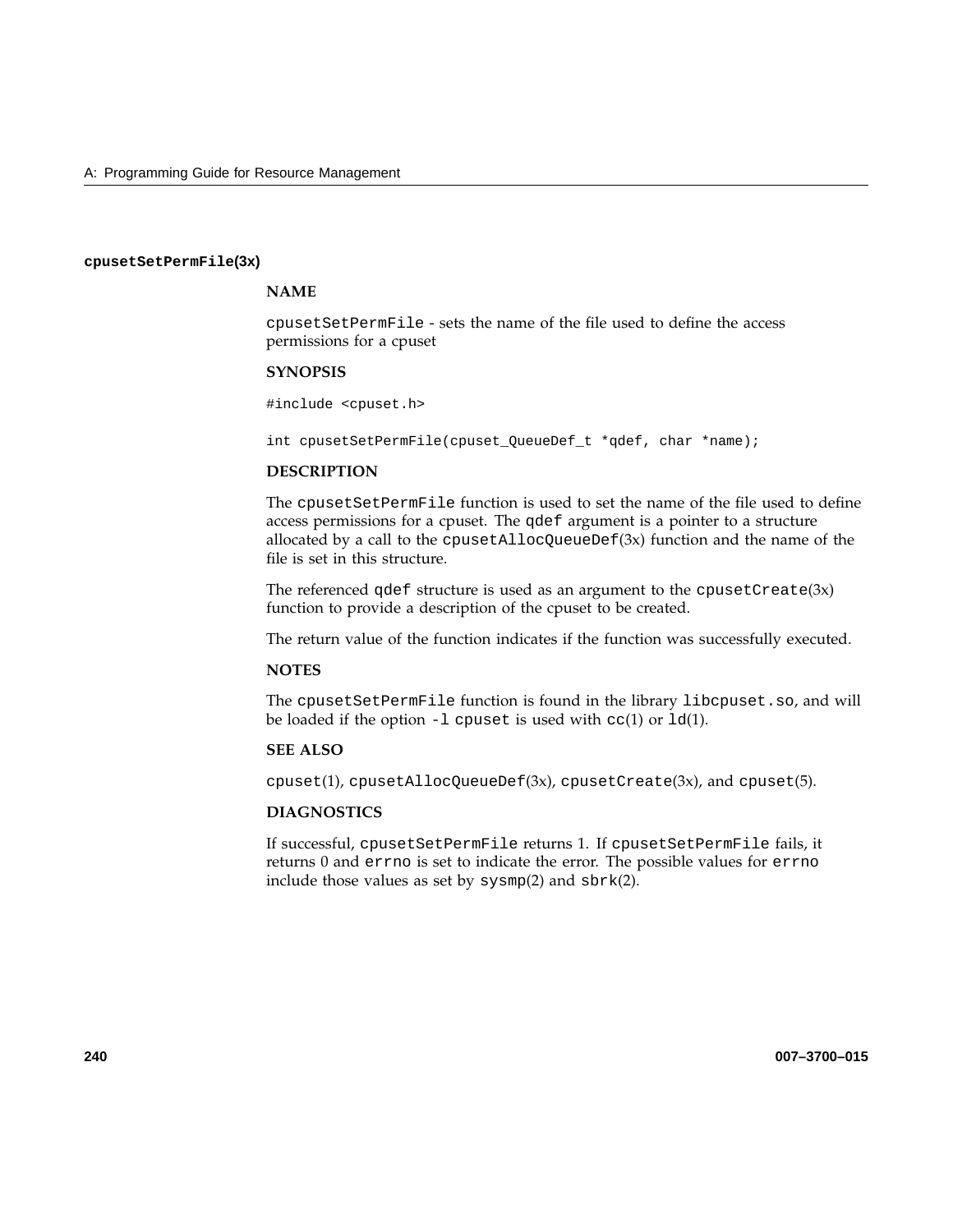# **Retrieval Functions**

| functions:               |                                                                                                          |
|--------------------------|----------------------------------------------------------------------------------------------------------|
| "cpusetGetCPUCount(3x)"  | Obtains the number of CPUs<br>configured on the system (see<br>"cpusetGetCPUCount(3x)", page<br>243)     |
| "cpusetGetCPUList(3x)"   | Gets the CPU count limits for a<br>cpuset (see<br>"cpusetGetCPUList(3x)", page<br>246)                   |
| "cpusetGetFlags(3x)"     | Gets the mask of flags for a cpuset<br>(see "cpusetGetFlags(3x)", page<br>248)                           |
| "cpusetGetMemLimits(3x)" | Gets the memory size limits for a<br>cpuset (see<br>"cpusetGetMemLimits(3x)", page<br>252)               |
| "cpusetGetMemList(3x)"   | Gets the list of all nodes with<br>memory assigned to a cpuset<br>("cpusetGetMemList(3x)", page<br>254)  |
| "cpusetGetName(3x)"      | Gets the name of the cpuset to<br>which a process is attached (see<br>"cpusetGetName $(3x)$ ", page 256) |
| "cpusetGetNameList(3x)"  | Gets a list of names for all defined<br>cpusets (see<br>"cpusetGetNameList(3x)", page<br>259)            |
| "cpusetGetNodeList(3x)"  | Gets the list of nodes assigned to a<br>cpuset (see<br>"cpusetGetNodeList(3x)", page<br>261)             |

This section contains the man pages for the following Cpuset System library retrieval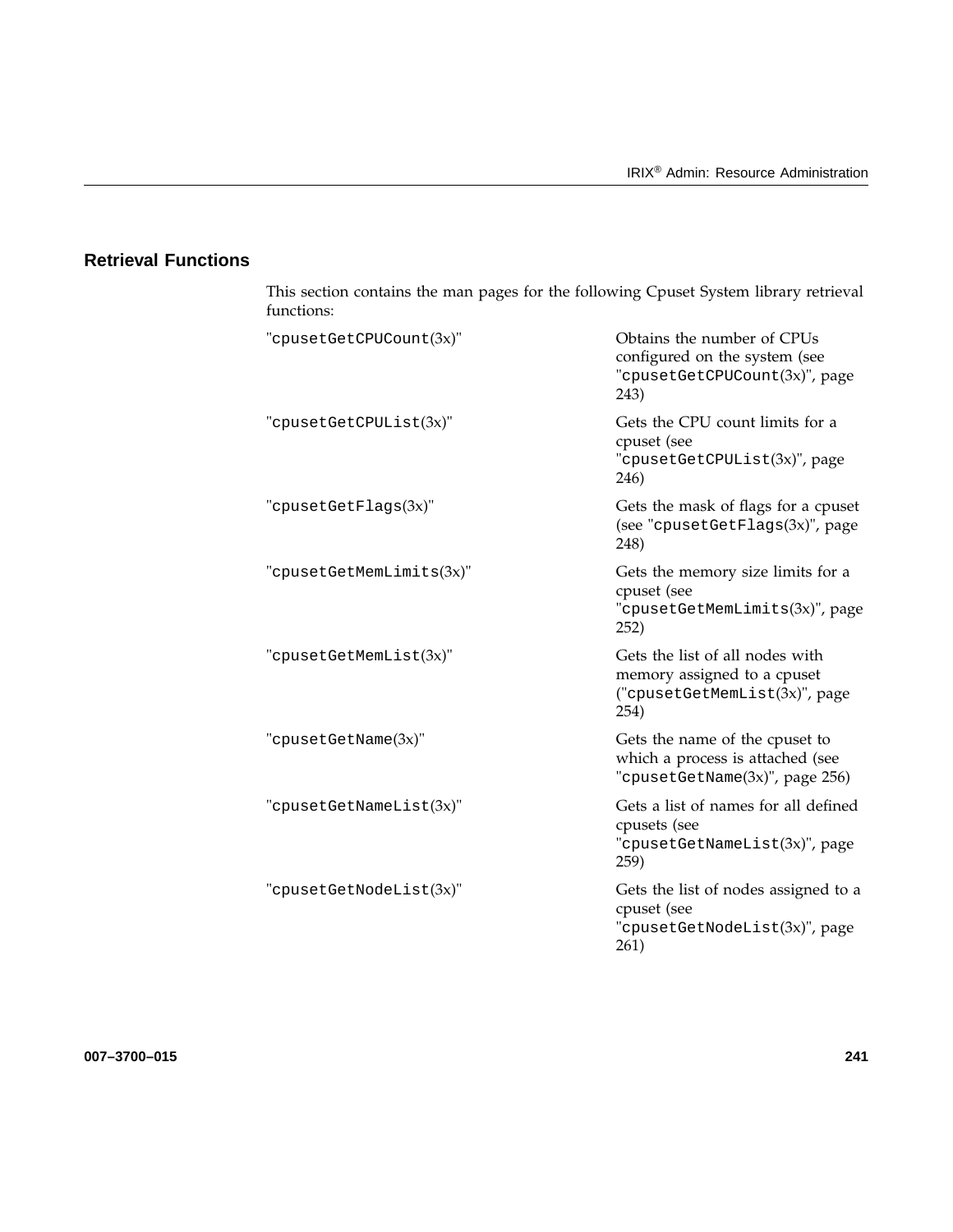| "cpusetGetPIDList(3x)"    | Gets a list of all PIDs attached to a<br>cpuset (see<br>"cpusetGetPIDList(3x)", page<br>263)             |
|---------------------------|----------------------------------------------------------------------------------------------------------|
| "cpusetGetProperties(3x)" | Retrieves various properties<br>associated with a cpuset (see<br>"cpusetGetProperties(3x)",<br>page 265) |
| "cpusetGetTrustPerm (3x)" | Gets the Trusted Security<br>permissions for a cpuset (see<br>"cpusetGetTrustPerm (3x)", page<br>267)    |
| "cpusetGetUnixPerm(3x)"   | Gets the UNIX file permissions for<br>a cpuset (see<br>"cpusetGetUnixPerm(3x)", page<br>269)             |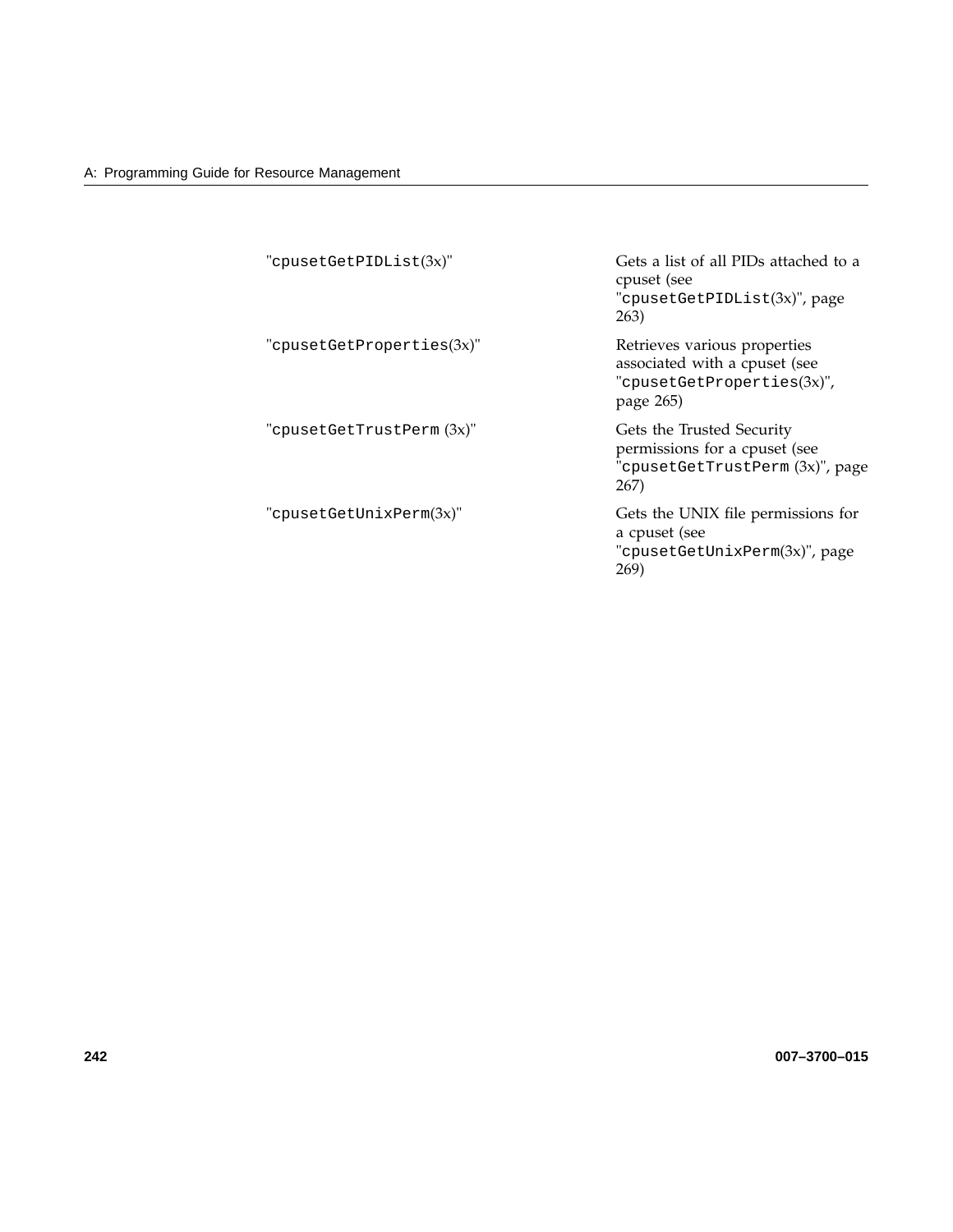#### **cpusetGetCPUCount(3x)**

# **NAME**

cpusetGetCPUCount - obtains the number of CPUs configured on the system

#### **SYNOPSIS**

```
#include <cpuset.h>
int cpusetGetCPUCount(void);
```
## **DESCRIPTION**

The cpusetGetCPUCount function returns the number of CPUs that are configured on the system.

## **EXAMPLES**

This example obtains the number of CPUs configured on the system and then prints out the result.

int ncpus;

```
if (!(ncpus = cpusetGetCPUCount())) {
perror("cpusetGetCPUCount");
exit(1);}
printf("The systems is configured for %d CPUs\n",
ncpus);
```
#### **NOTES**

The cpusetGetCPUCount function is found in the libcpuset.so library and is loaded if the -lcpuset option is used with either the  $cc(1)$  or  $ld(1)$  command.

## **SEE ALSO**

cpuset(1) and cpuset(5).

## **DIAGNOSTICS**

If successful, the cpusetGetCPUCount function returns a value greater than or equal to the value of 1. If the cpusetGetCPUCount function fails, it returns the value 0 and errno is set to indicate the error. The possible values for errno are the same as those used by sysmp(2) and the following:

ERANGE Number of CPUs configured on the system is not a value greater than or equal to 1.

**007–3700–015 243**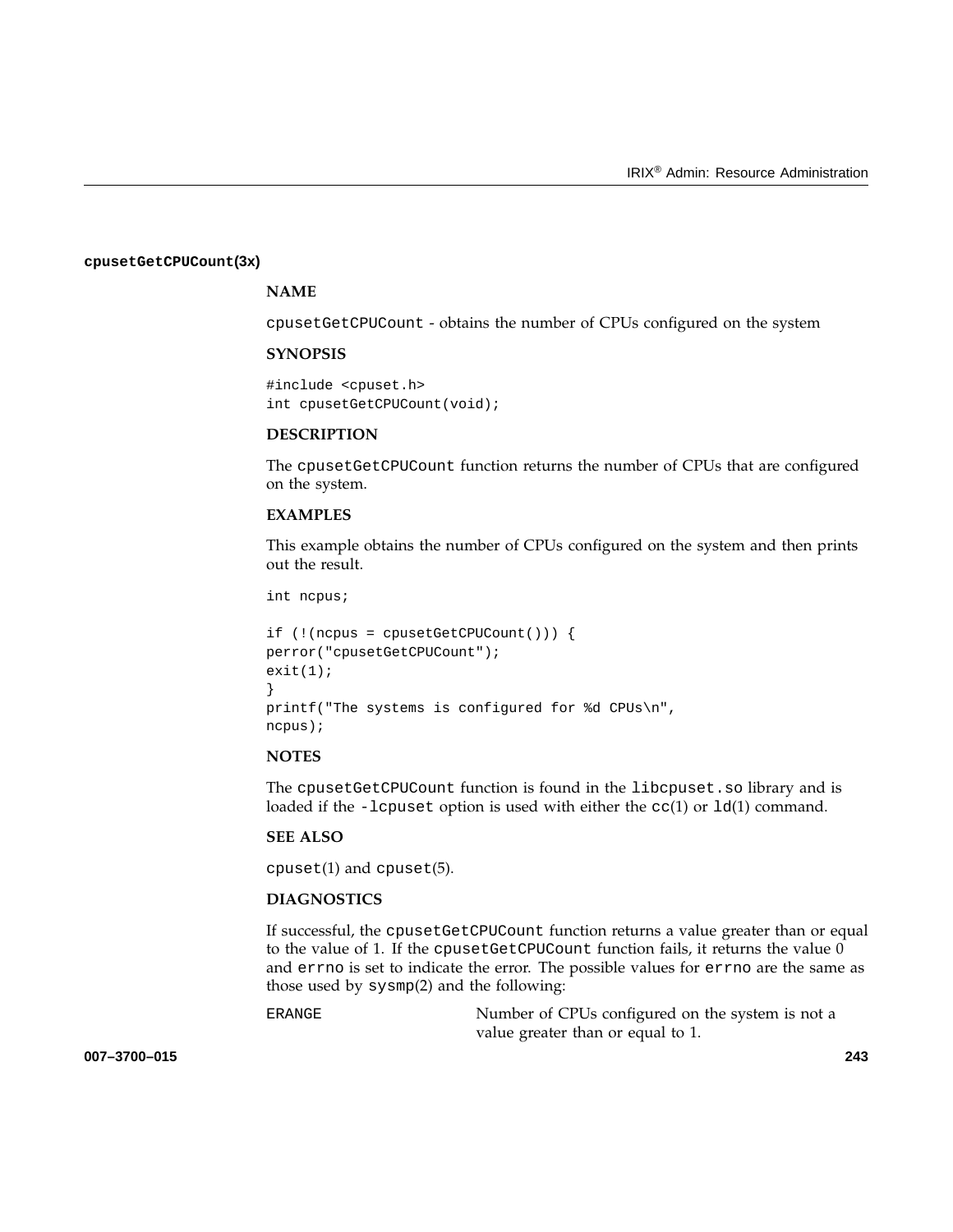#### **cpusetGetCPULimits(3x)**

## **NAME**

cpusetGetCPULimits - gets the CPU count limits for a cpuset

#### **SYNOPSIS**

#include <cpuset.h>

int cpusetGetCPULimits(char \*qname, int \*advisory, int \*mandatory);

#### **DESCRIPTION**

The cpusetGetCPULimits function is used to obtain the advisory and mandatory CPU counts that constrained the conditions under which the cpuset could be created. The advisory CPU count limit is copied into the memory referenced by the advisory argument. The mandatory CPU count limit is copied into the memory referenced by the mandatory argument.

Only processes running with a user ID or group ID that has read access permissions on the permissions file can successfully execute this function. The qname argument is the name of the specified cpuset.

The return value of the function indicates if the function was successfully executed.

This example show how to print out the advisory and mandatory CPU counts used when creating the cpuset mpi\_set, as follows:

| char                                      |                | *qname = "mpi set";                                                                                                 |
|-------------------------------------------|----------------|---------------------------------------------------------------------------------------------------------------------|
| int                                       | $cpuadv = 0;$  |                                                                                                                     |
| int                                       | cpuman = $0$ ; |                                                                                                                     |
| perror("cpusetGetCPULimits");<br>exit(1); |                | /* Get the list of CPUs else print error & exit */<br>if (!cpusetGetCPULimits(qname, $\&$ cpuadv, $\&$ cpuman)) } { |
|                                           |                | printf("CPU count, advisory limit: %d\n", cpuadv);                                                                  |
|                                           |                | printf("CPU count, mandatory limit: $d\n\cdot$ ", cpuman);                                                          |

# **NOTES**

The cpusetGetCPULimits function is found in the libcpuset.so library and is loaded if the -lcpuset option is used with either the  $cc(1)$  or  $ld(1)$  command.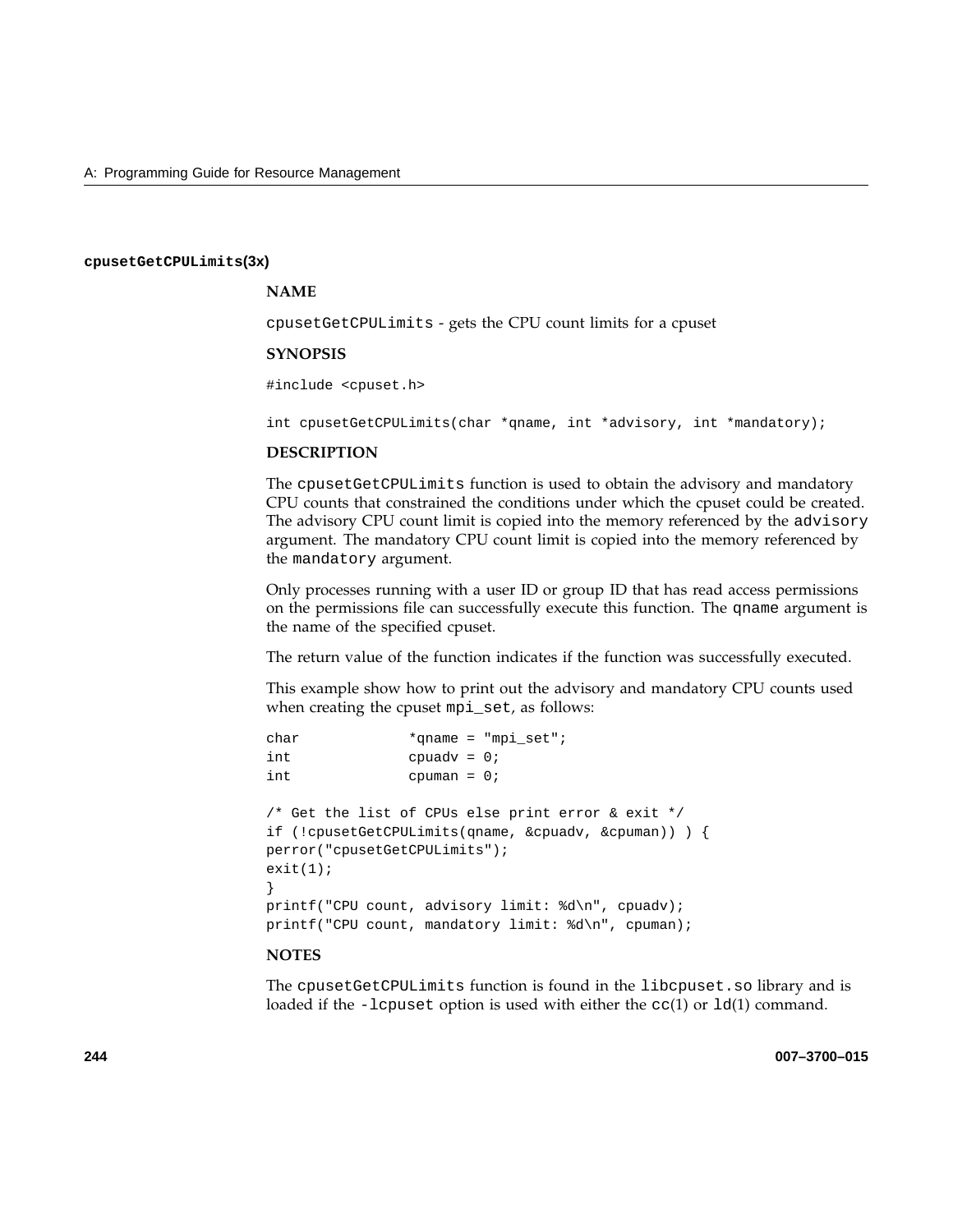# **SEE ALSO**

 $cpuset(1)$ ,  $cpusetSetCPULimits(3x)$ , and  $cpuset(5)$ .

# **DIAGNOSTICS**

If successful, the cpusetGetCPULimits function returns a value of 1. If the cpusetGetCPULimits function fails, it returns the value 0 and errno is set to indicate the error. The possible values for errno include those values as set by sysmp(2) and sbrk(2).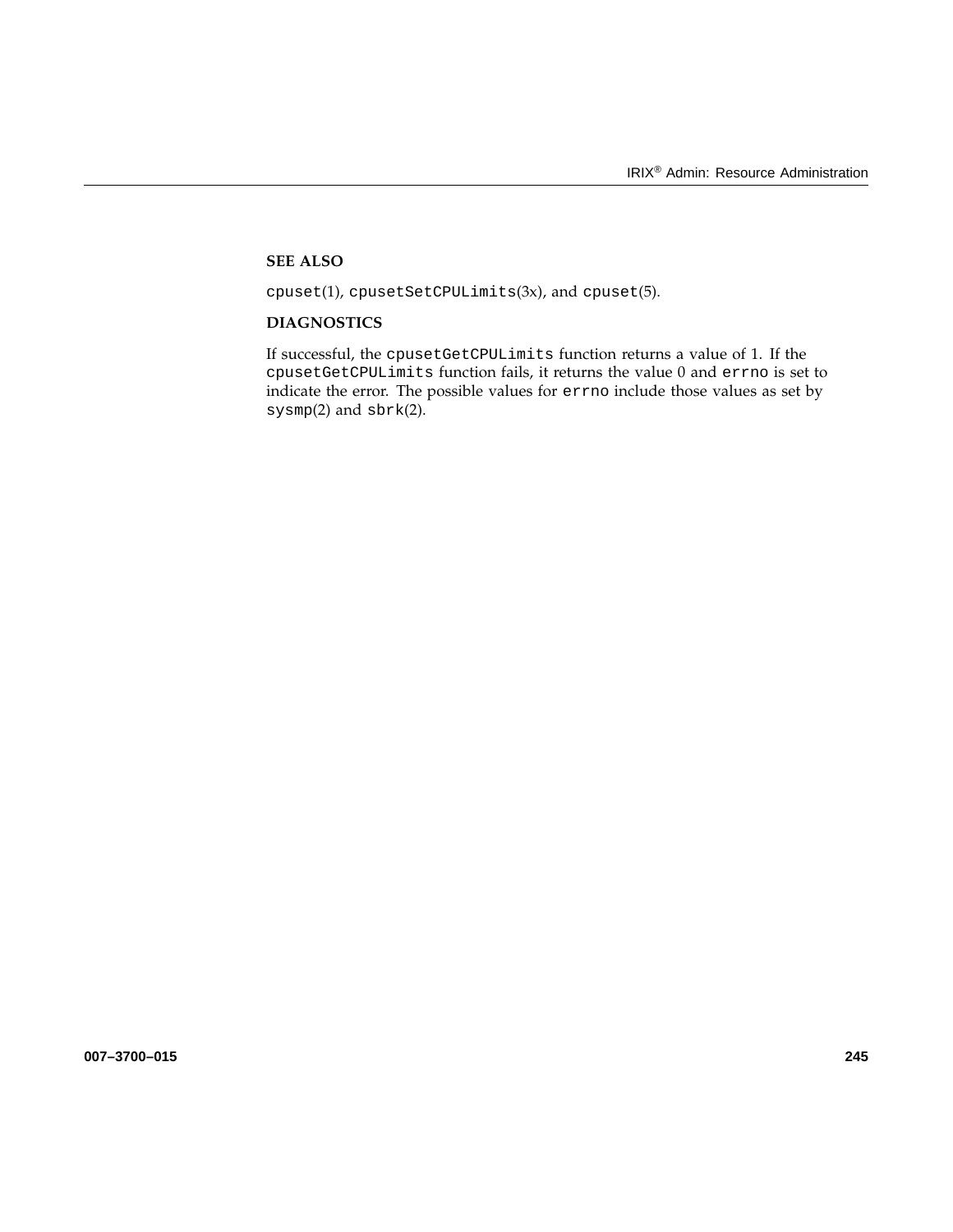## **cpusetGetCPUList(3x)**

## **NAME**

cpusetGetCPUList - gets the list of all CPUs assigned to a cpuset

#### **SYNOPSIS**

#include <cpuset.h> cpuset\_CPUList\_t \*cpusetGetCPUList(char \*qname);

#### **DESCRIPTION**

The cpusetGetCPUList function is used to obtain the list of the CPUs assigned to the specified cpuset. Only processes running with a user ID or group ID that has read access permissions on the permissions file can successfully execute this function. The qname argument is the name of the specified cpuset.

The function returns a pointer to a structure of type cpuset\_CPUList\_t (defined in the cpuset.h include file). The function cpusetGetCPUList allocates the memory for the structure and the user is responsible for freeing the memory using the cpusetFreeCPUList(3x) function. The cpuset\_CPUList\_t structure looks similar to this:

```
typedef struct {
                  int count;
                  cpuid_t *list;
              } cpuset_CPUList_t;
```
The count member is the number of CPU IDs in the list. The list member references the memory array that holds the list of CPU IDs. The memory for list is allocated when the cpuset\_CPUList\_t structure is allocated and it is released when the cpuset\_CPUList\_t structure is released.

# **EXAMPLES**

This example obtains the list of CPUs assigned to the cpuset mpi\_set and prints out the CPU ID values.

```
char *qname = "mpi_set";
   cpuset_CPUList_t *cpus;
   /* Get the list of CPUs else print error & exit */
   if (!( cpus = cpusetGetCPUList(qname))) {
       perror("cpusetGetCPUList");
```
**246 007–3700–015**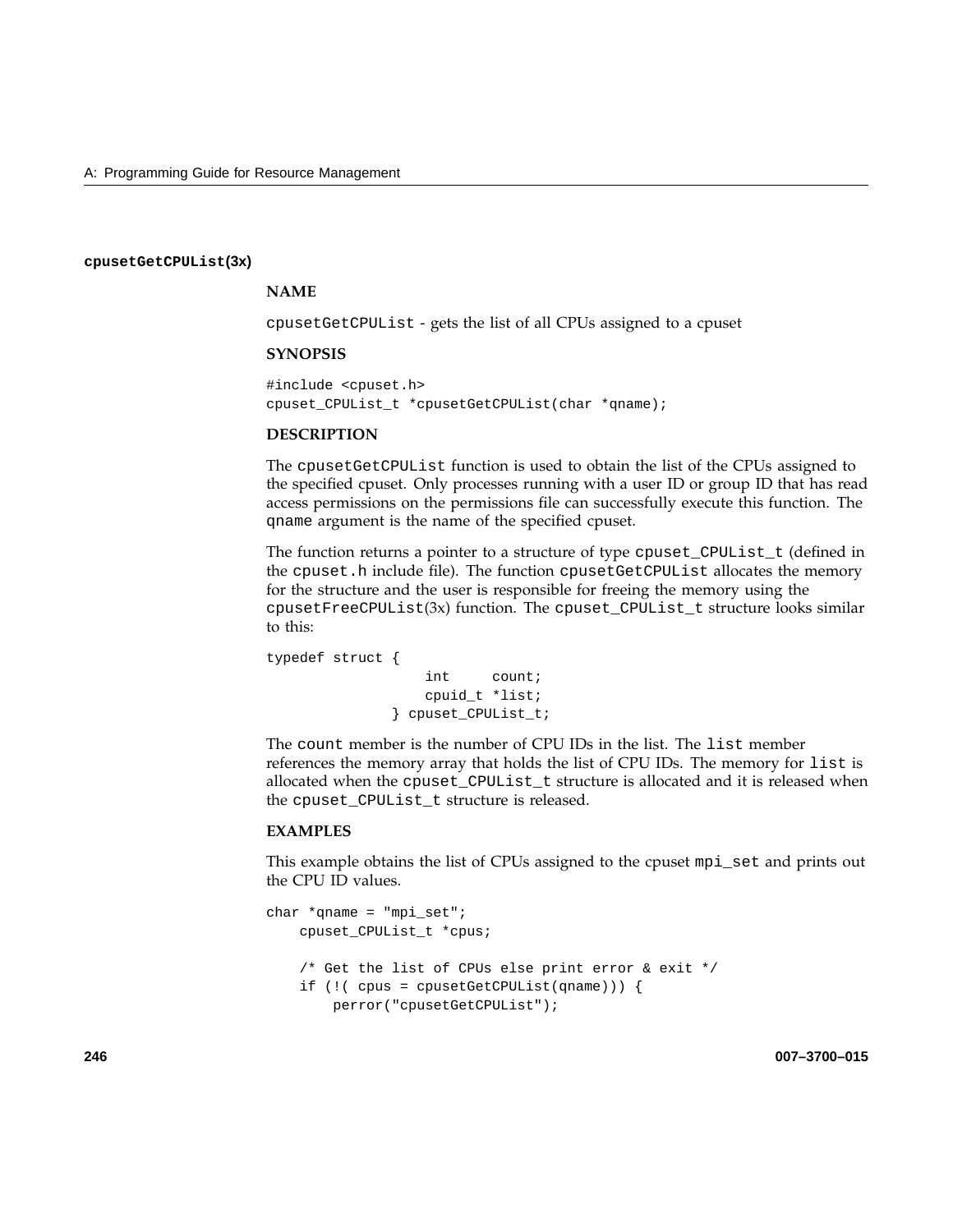```
exit(1);}
if (cpus->count == 0) {
    printf("CPUSET[%s] has 0 assigned CPUs\n",
            qname);
} else {
    int i;
    printf("CPUSET[%s] assigned CPUs:\n",
            qname);
    for (i = 0; i < cpuset->count; i++)printf("CPU_ID[%d]\n", cpuset->list[i]);
}
cpusetFreeCPUList(cpus);
```
The cpusetGetCPUList function is found in the libcpuset.so library and is loaded if the -lcpuset option is used with either the  $cc(1)$  or  $ld(1)$  command.

## **SEE ALSO**

cpuset(1), cpusetFreeCPUList(3x), and cpuset(5).

# **DIAGNOSTICS**

If successful, the cpusetGetCPUList function returns a pointer to a cpuset\_CPUList\_t structure. If the cpusetGetCPUList function fails, it returns NULL and errno is set to indicate the error. The possible values for errno include those values as set by sysmp(2) and sbrk(2).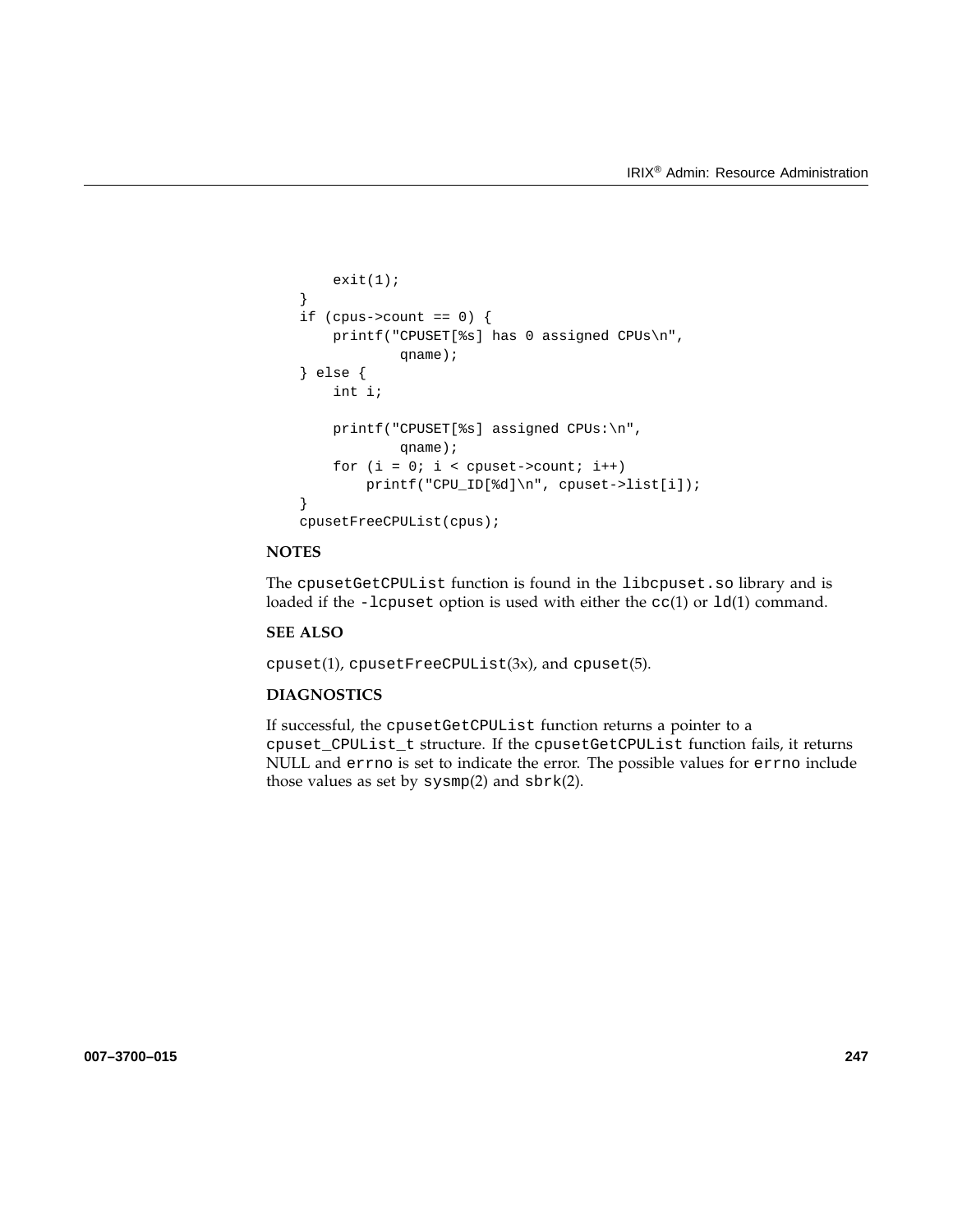## **cpusetGetFlags(3x)**

## **NAME**

cpusetGetFlags - gets the mask of flags for a cpuset

## **SYNOPSIS**

#include <cpuset.h>

int cpusetGetFlags(char \*qname, int \*flags);

# **DESCRIPTION**

The cpusetGetFlags function is used to obtain the attribute flags when creating a cpuset. The mask of flags is copied into the memory referenced by the flags argument.

Only processes running with a user ID or group ID that has read access permissions on the permissions file can successfully execute this function. The qname argument is the name of the specified cpuset.

The return value of the function indicates if the function was successfully executed.

The mask of flags can be set to any of the following values:

| CPUSET CPU EXCLUSIVE    | Defines a cpuset to be restricted.<br>Only threads attached to the cpuset<br>queue (descendents of an attached<br>thread inherit the attachement) may<br>execute on the CPUs contained in<br>the cpuset.                                                                                                                |
|-------------------------|-------------------------------------------------------------------------------------------------------------------------------------------------------------------------------------------------------------------------------------------------------------------------------------------------------------------------|
| CPUSET MEMORY LOCAL     | Threads assigned to the cpuset<br>attempt to assign memory only<br>from nodes within the cpuset.<br>Assignment of memory from<br>outside the cpuset occurs only if no<br>free memory is available from<br>within the cpuset. No restrictions<br>are made on memory assignment to<br>threads running outside the cpuset. |
| CPUSET MEMORY EXCLUSIVE | Threads assigned to the cpuset<br>attempts to assign memory only                                                                                                                                                                                                                                                        |

**248 007–3700–015**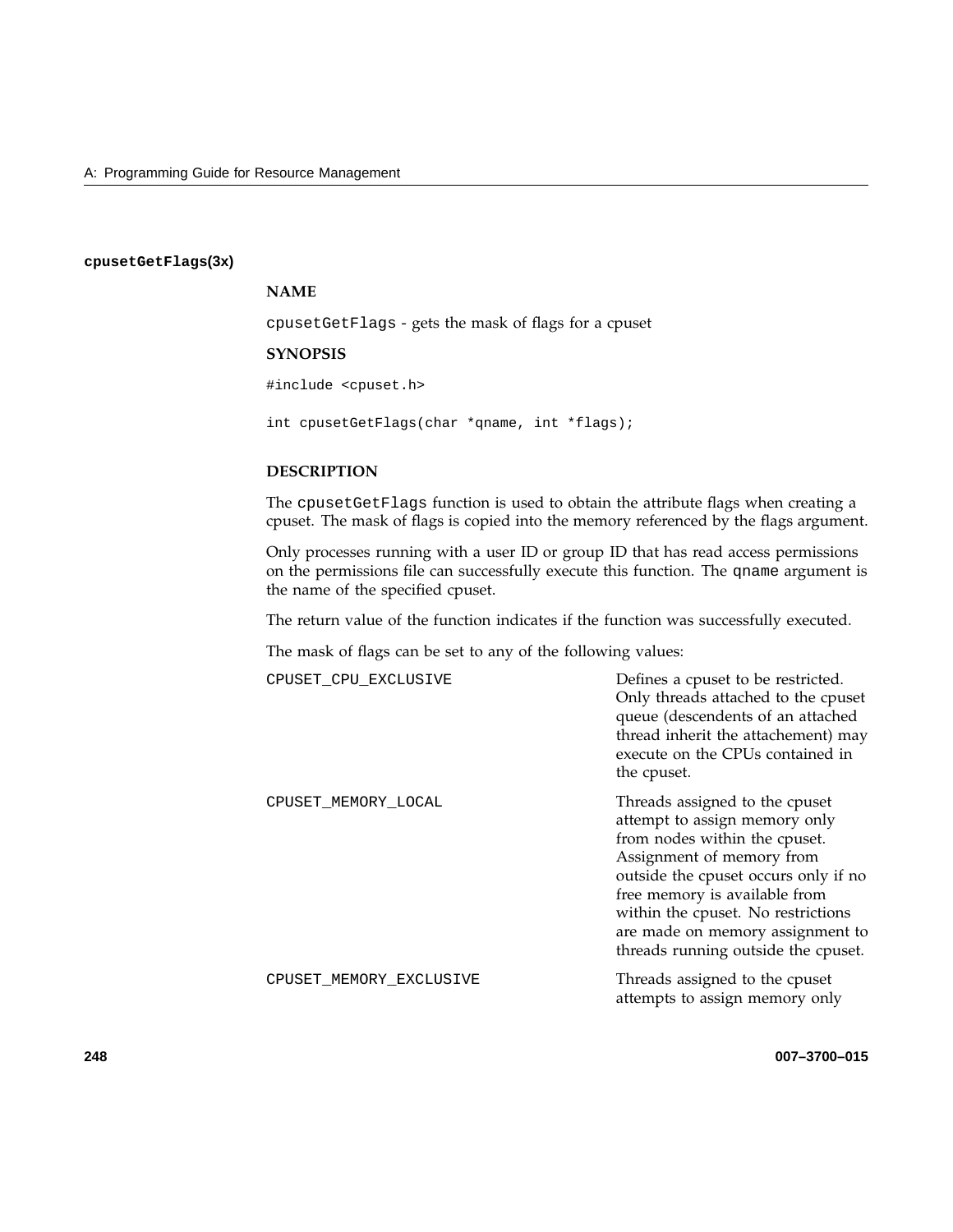from nodes within the cpuset.

|                            | Assignment of memory from<br>outside the cpuset occurs only if no<br>free memory is available from<br>within the cpuset. Threads not<br>assigned to the cpuset are will not<br>use memory from within the cpuset<br>unless no memory outside the<br>cpuset is available. If, at the time a<br>cpuset is created, memory is already<br>assigned to threads that are already<br>running, no attempt is made to<br>explicitly move this memory. If<br>page migration is enabled, the<br>pages is migrated when the system<br>detects that most references to the<br>pages are non-local. |
|----------------------------|---------------------------------------------------------------------------------------------------------------------------------------------------------------------------------------------------------------------------------------------------------------------------------------------------------------------------------------------------------------------------------------------------------------------------------------------------------------------------------------------------------------------------------------------------------------------------------------|
| CPUSET_MEMORY_KERNEL_AVOID | The kernel should attempt to avoid<br>allocating memory from nodes<br>contained in this cpuset. If kernel<br>memory requests cannot be satisfied<br>from outside this cpuset, this option<br>is ignored and allocations occur<br>from within the cpuset. (This<br>avoidance currently extends only to<br>keeping buffer cache away from the<br>protected nodes.)                                                                                                                                                                                                                      |
| CPUSET_MEMORY_MANDATORY    | The kernel limits all memory<br>allocations to nodes that are<br>contained in this cpuset. If memory<br>requests cannot be satisfied, the<br>allocating process sleeps until<br>memory is available. The process is<br>killed if no more memory can be<br>allocated. See policies below.                                                                                                                                                                                                                                                                                              |
| CPUSET_POLICY_PAGE         | Requires MEMORY_MANDATORY.<br>This is the default policy if no<br>policy is specified. This policy<br>causes the kernel to page user                                                                                                                                                                                                                                                                                                                                                                                                                                                  |

**007–3700–015 249**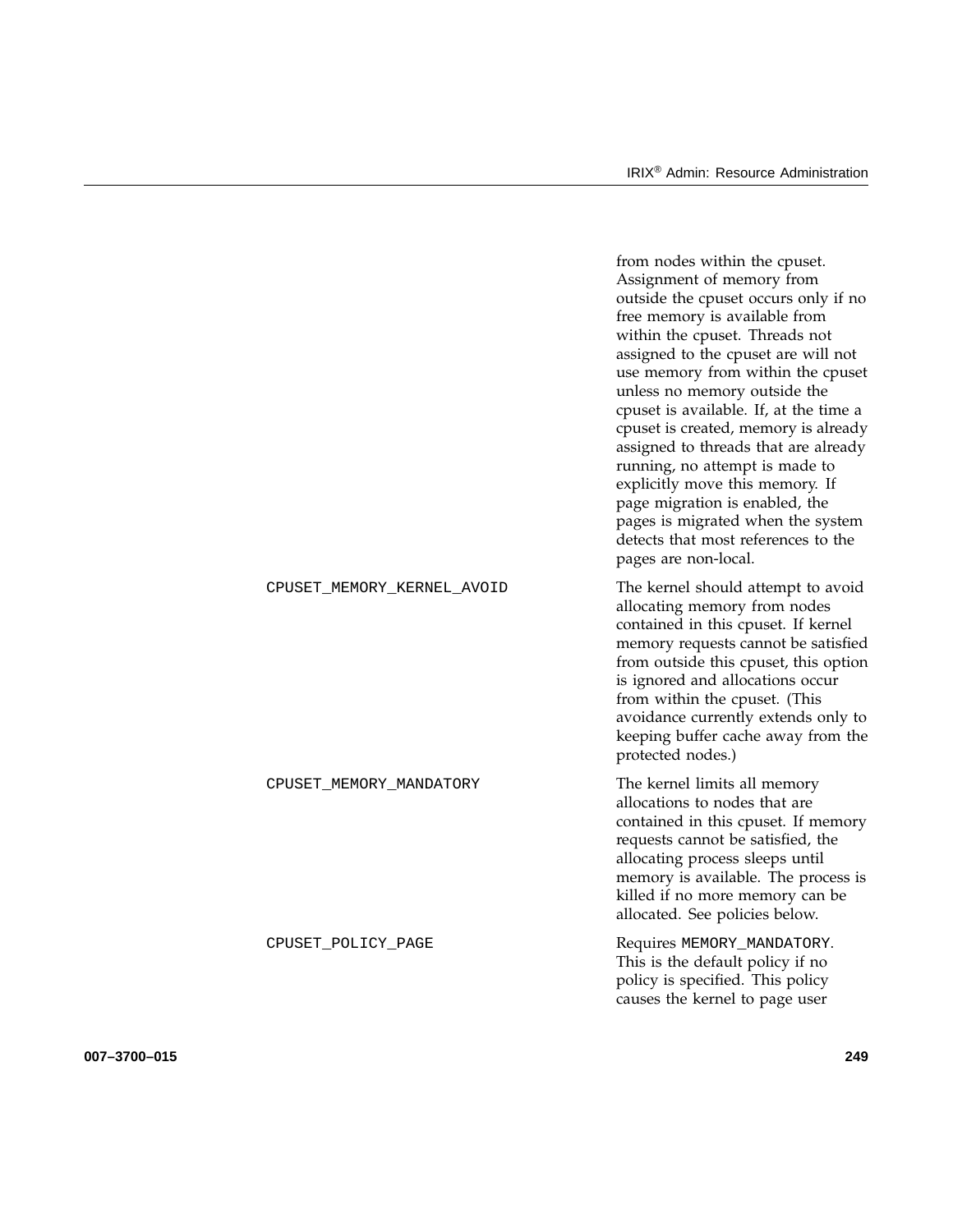|                          | pages to the swap file (see<br>$swap(1M))$ to free physical memory<br>on the nodes contained in this<br>cpuset. If swap space is exhausted,<br>the process is killed.                                                                                                  |
|--------------------------|------------------------------------------------------------------------------------------------------------------------------------------------------------------------------------------------------------------------------------------------------------------------|
| CPUSET POLICY KILL       | Requires MEMORY_MANDATORY. The<br>kernel attempts to free as much<br>space as possible from kernel heaps,<br>but does not page user pages to the<br>swap file. If all physical memory on<br>the nodes contained in this cpuset<br>is exhausted, the process is killed. |
| CPUSET_POLICY_SHARE_WARN | When creating a cpuset, if it is<br>possible for the new cpuset to share<br>memory on a node with another<br>cpuset, the new cpuset is created<br>but a warning message is issued.<br>POLICY_SHARE_WARN and<br>POLICY_SHARE_FAIL cannot be<br>used together.           |
| CPUSET_POLICY_SHARE_FAIL | When creating a cpuset, if it is<br>possible for the new cpuset to share<br>memory on a node with another<br>cpuset, the new cpuset fails to be<br>created and an error message is<br>issued. POLICY_SHARE_WARN and<br>POLICY_SHARE_FAIL cannot be<br>used together.   |

# **EXAMPLES**

This example shows you how to print out the flags defined for the cpuset mpi\_set, as follows:

```
char *qname = "mpi_set";
             int flags;
/* Get the limits else print error & exit */
if (!cpusetGetFlags(qname, &flags)) ) {
perror("cpusetGetFlags");
```
**250 007–3700–015**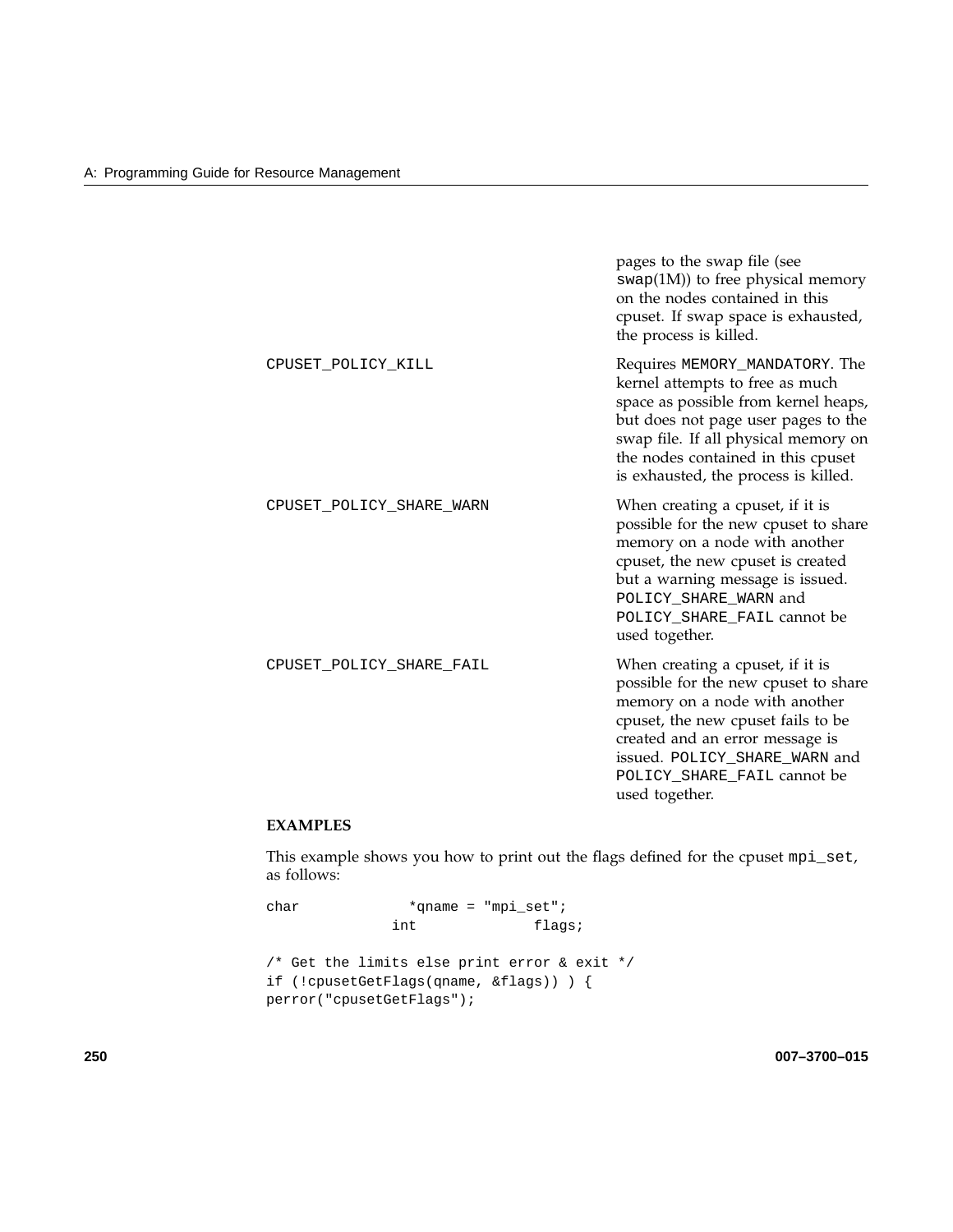```
exit(1);}
if (flags & CPUSET_CPU_EXCLUSIVE)
   printf(" CPU_EXCLUSIVE0);
if (flags & CPUSET_EXPLICIT)
  printf(" CPU)_EXPLICIT0);
if (flags & CPUSET_KERN)
  printf(" KERN0);
if (flags & CPUSET_MEMORY_LOCAL)
  printf(" MEMORY_LOCAL0);
if (flags & CPUSET_MEMORY_EXCLUSIVE)
  printf(" MEMORY_EXCLUSIVE0);
if (flags & CPUSET_MEMORY_KERNEL_AVOID)
  printf(" MEMORY_KERNEL_AVOID0);
if (flags & CPUSET_MEMORY_MANDATORY)
  printf(" MEMORY_MANDATORY0);
if (flags & CPUSET_POLICY_PAGE)
  printf(" POLICY_PAGE0);
if (flags & CPUSET_POLICY_KILL)
  printf(" POLICY_KILL0);
if (flags & CPUSET_POLICY_SHARE_WARN)
  printf(" POLICY_SHARE_WARN0);
if (flags & CPUSET_POLICY_SHARE_FAIL)
  printf(" POLICY_SHARE_FAIL0);
```
The cpusetGetFlags function is found in the libcpuset.so library and is loaded if the -lcpuset option is used with either the  $cc(1)$  or  $ld(1)$  command.

## **SEE ALSO**

cpuset(1), cpusetSetFlags(3x), and cpuset(5).

## **DIAGNOSTICS**

If successful, the cpusetGetFlags function returns 1. If cpusetGetFlags fails, it returns 0 and errno is set to indicate the error. The possible values for errno include those values set by sysmp(2) and sbrk(2).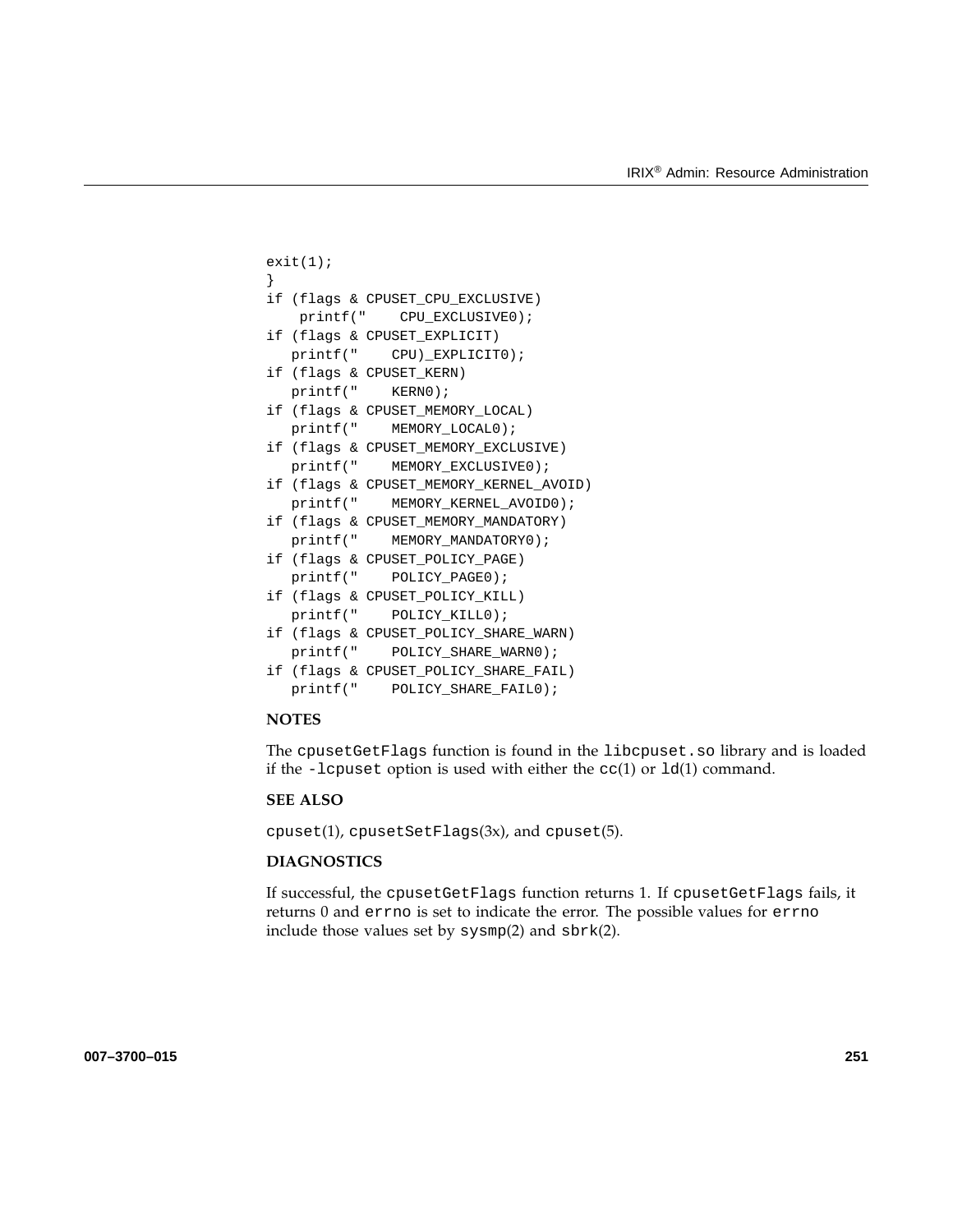#### **cpusetGetMemLimits(3x)**

## **NAME**

cpusetGetMemLimits - gets the memory size limits for a cpuset

#### **SYNOPSIS**

#include <cpuset.h>

```
int cpusetGetMemLimits(char *qname, uint64_t *advisory,
                                            uint64_t *mandatory);
```
## **DESCRIPTION**

The cpusetGetMemLimits function is used to obtain the advisory and mandatory memory sizes that constrained the conditions under which the cpuset was created. The advisory memory size limit is copied into the memory referenced by the advisory argument. The mandatory memory size limit is copied into the memory referenced by the mandatory argument.

Only processes running with a user ID or group ID that have read access permissions on the permissions file can successfully execute this function. The qname argument is the name of the specified cpuset.

The return value of the function indicates if the function was successfully executed.

#### **EXAMPLES**

This example shows how to print out the advisory and mandatory memory sizes used when creating the cpuset mpi\_set.

```
char *qname = "mpi_set";
int memadv = 0;
int memman = 0;
/* Get the limits else print error & exit */
if (!cpusetGetMemLimits(qname, &memadv, &memman)) ) {
perror("cpusetGetMemLimits");
exit(1);}
printf("Memory size, advisory limit: %llu\n", memadv);
printf("Memory size, mandatory limit: %llu\n", memman);
```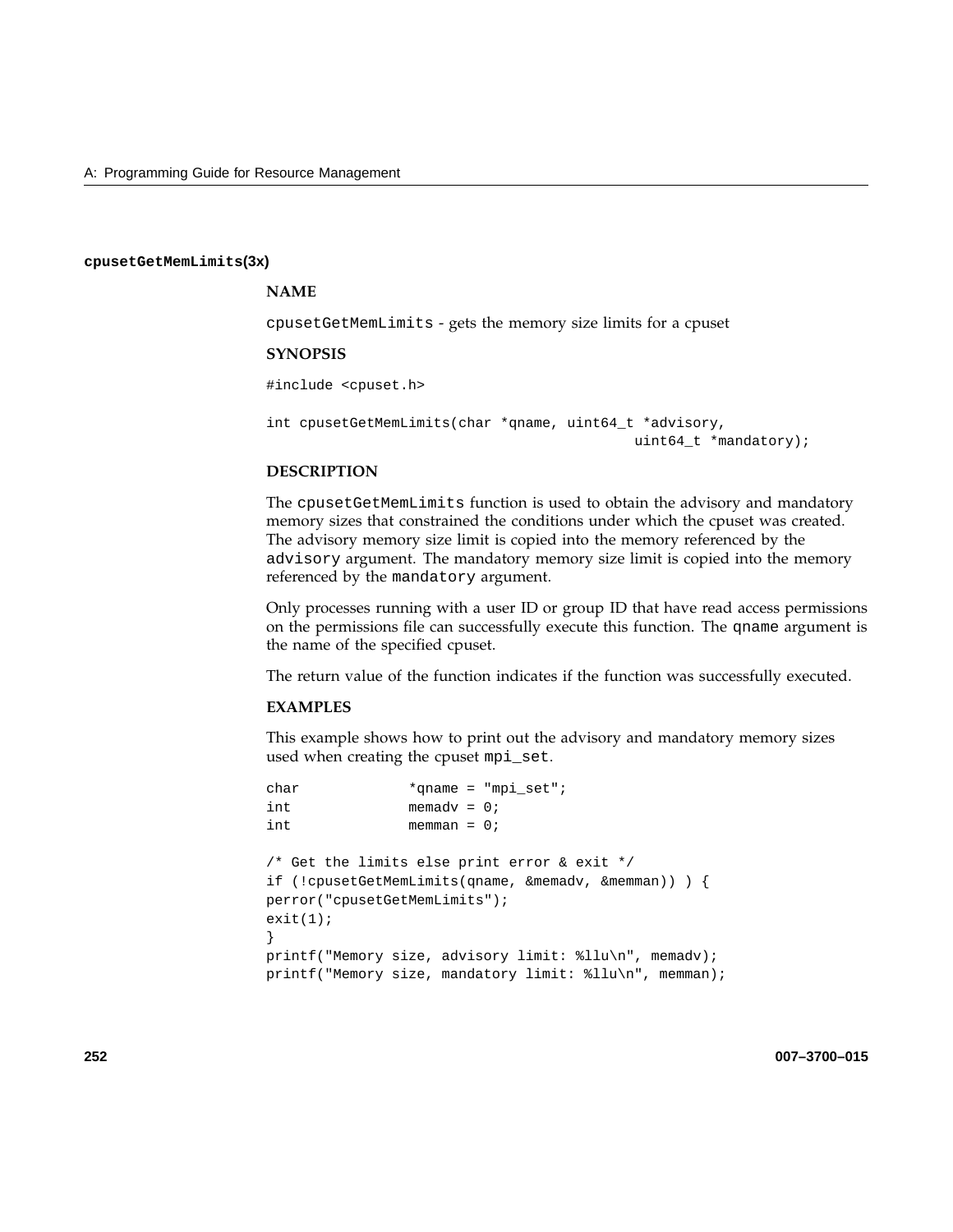The cpusetGetMemLimits function is found in the library libcpuset.so, and will be loaded if the option  $-1$  cpuset is used with  $cc(1)$  or  $ld(1)$ .

# **SEE ALSO**

 $cpuset(1)$ ,  $cpusetSetMemLimits(3x)$ , and  $cpuset(5)$ .

# **DIAGNOSTICS**

If successful, cpusetGetMemLimits returns a value of 1. If cpusetGetMemLimits fails, it returns 0 and errno is set to indicate the error. The possible values for errno include those values as set by sysmp(2) and sbrk(2).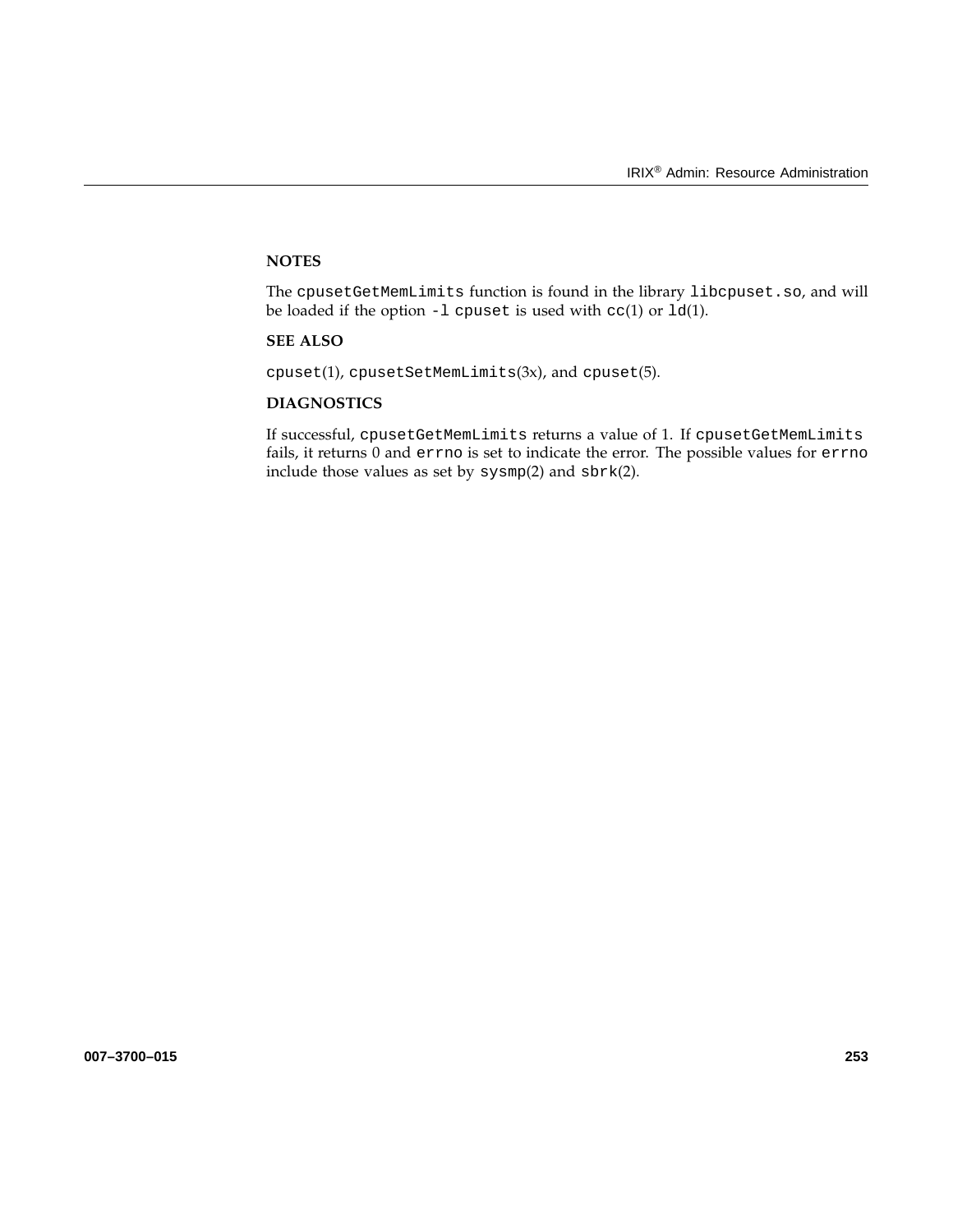#### **cpusetGetMemList(3x)**

## **NAME**

cpusetGetMemList - gets the list of all nodes with memory assigned to a cpuset

#### **SYNOPSIS**

#include <cpuset.h>

cpuset\_NodeList\_t \*cpusetGetMemList(char \*qname);

#### **DESCRIPTION**

The cpusetGetMemList function is used to obtain the list of the nodes with memory assigned to the specified cpuset. Only processes running with a user ID or group ID that has read access permissions on the permissions file can successfully execute this function. The qname argument is the name of the specified cpuset.

The function returns a pointer to a structure of type cpuset\_NodeList\_t (defined in <cpuset.h>). The cpusetGetMemList function allocates the memory for the structure and the user is responsible for freeing the memory using the  $c$ pusetFreeNodeList $(3x)$  function. The cpuset\_NodeList\_t structure is defined as follows:

```
typedef struct {
                  int count;
                  cnodeid_t *list;
              } cpuset_NodeList_t;
```
The count member is the number of node IDs in the list.The list member references the memory array that holds the list of node IDs. The memory for list is allocated when the cpuset\_NodeList\_t is allocated and it is released when the cpuset\_NodeList\_t structure is released.

#### **EXAMPLES**

This example shows how to obtain the list of nodes with memory assigned to the cpuset mpi\_set and prints out the node ID values, as follows:

This example obtains the list of nodes with memory assigned to the cpuset mpi\_set and prints out the node ID values.

```
char *qname = "mpi_set";
cpuset_NodeList_t *mems;
```
**254 007–3700–015**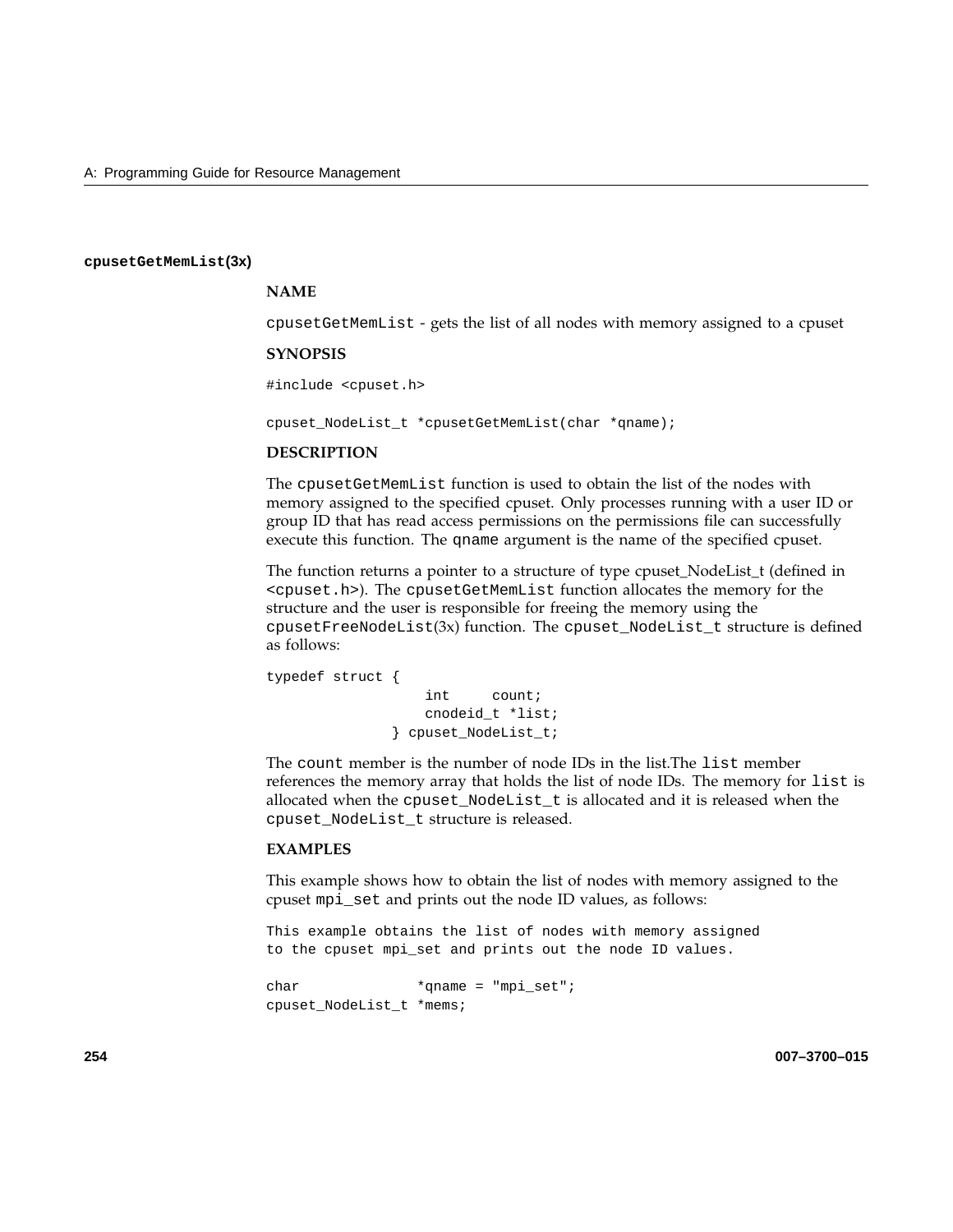```
int i;
/* Get the list of memory else print error & exit */
if ( !(mems = cpusetGetMemList(qname)) ) {
perror("cpusetGetMemList");
exit(1);}
printf("CPUSET[%s] assigned Node memories:\n",
           qname);
for (i = 0; i < memss->count; i++)printf("MEM_NODE_ID[%d]\n", mems->list[i]);
cpusetFreeMemList(mems);
```
The cpusetGetMemList function is found in the library libcpuset.so, and will be loaded if the option  $-1$  cpuset is used with  $cc(1)$  or  $ld(1)$ .

# **SEE ALSO**

cpuset(1), cpusetFreeNodeList(3x), cpusetSetMemList(3x) and cpuset(5).

# **DIAGNOSTICS**

If successful, cpusetGetMemList returns a pointer to a cpuset\_MemList\_t structure. If cpusetGetMemList fails, it returns NULL and errno is set to indicate the error. The possible values for errno include those values as set by sysmp(2) and sbrk(2).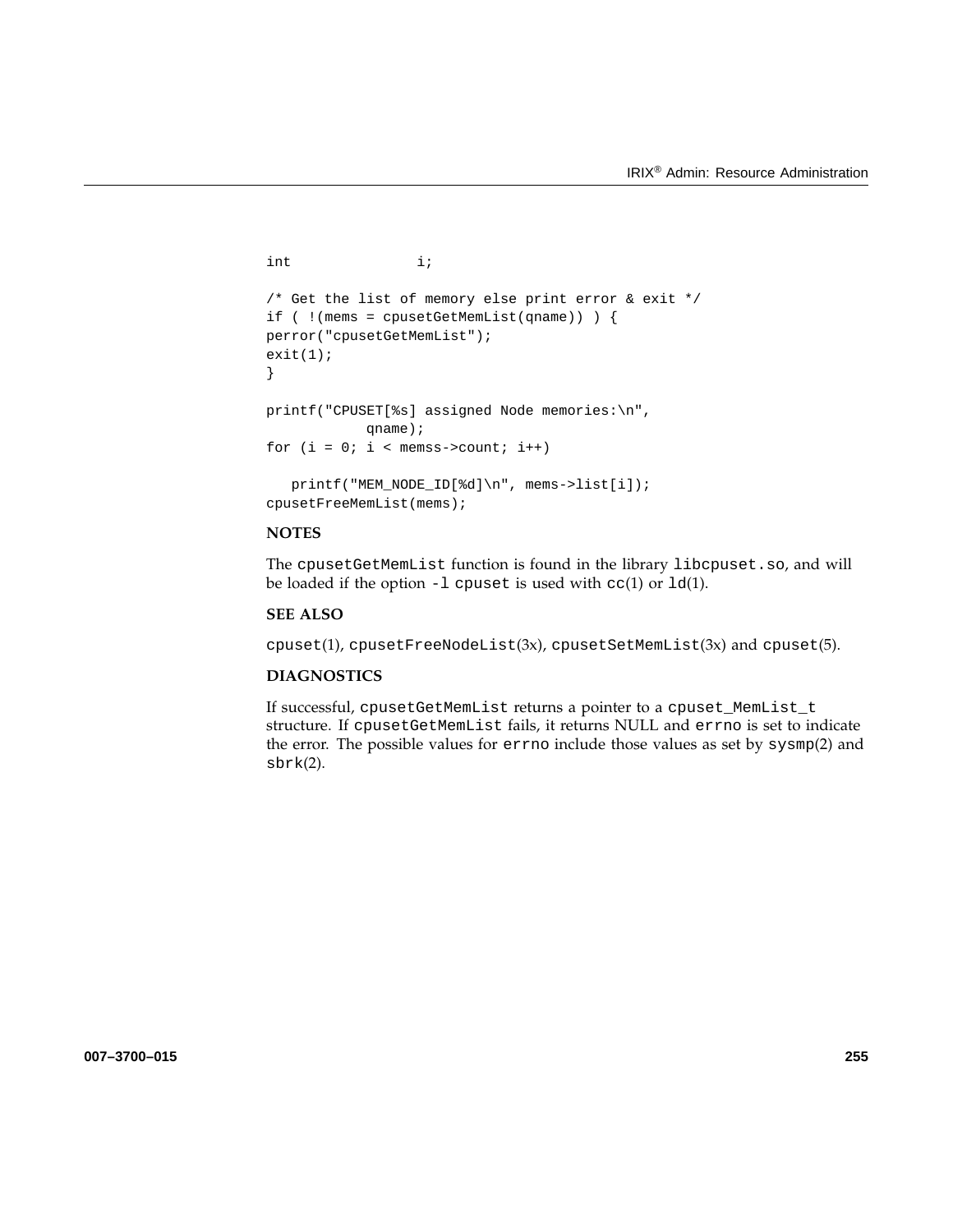#### **cpusetGetName(3x)**

# **NAME**

cpusetGetName - gets the name of the cpuset to which a process is attached

#### **SYNOPSIS**

#include <cpuset.h> cpuset\_NameList\_t \*cpusetGetName(pid\_t *pid*);

## **DESCRIPTION**

The cpusetGetName function is used to obtain the name of the cpuset to which the specified process has been attached. The *pid* argument specifies the process ID. Currently, the only valid value for *pid* is 0, which returns the name of the cpuset to which the current process is attached.

The function returns a pointer to a structure of type cpuset\_NameList\_t (defined in the cpuset.h include file). The cpusetGetName function allocates the memory for the structure and all of its associated data. The user is responsible for freeing the memory using the cpusetFreeNameList(3x) function. The cpuset\_NameList\_t structure is defined as follows:

```
typedef struct {
                  int count;
                  char **list;
                  int *status;
              } cpuset_NameList_t;
```
The count member is the number of cpuset names in the list. In the case of cpusetGetName function, this member should only contain the values of 0 and 1.

The list member references the list of names.

The status member is a list of status flags that indicate the status of the corresponding cpuset name in list. The following flag values may be used:

CPUSET\_QUEUE\_NAME Indicates that the corresponding name in list is the name of a cpuset queue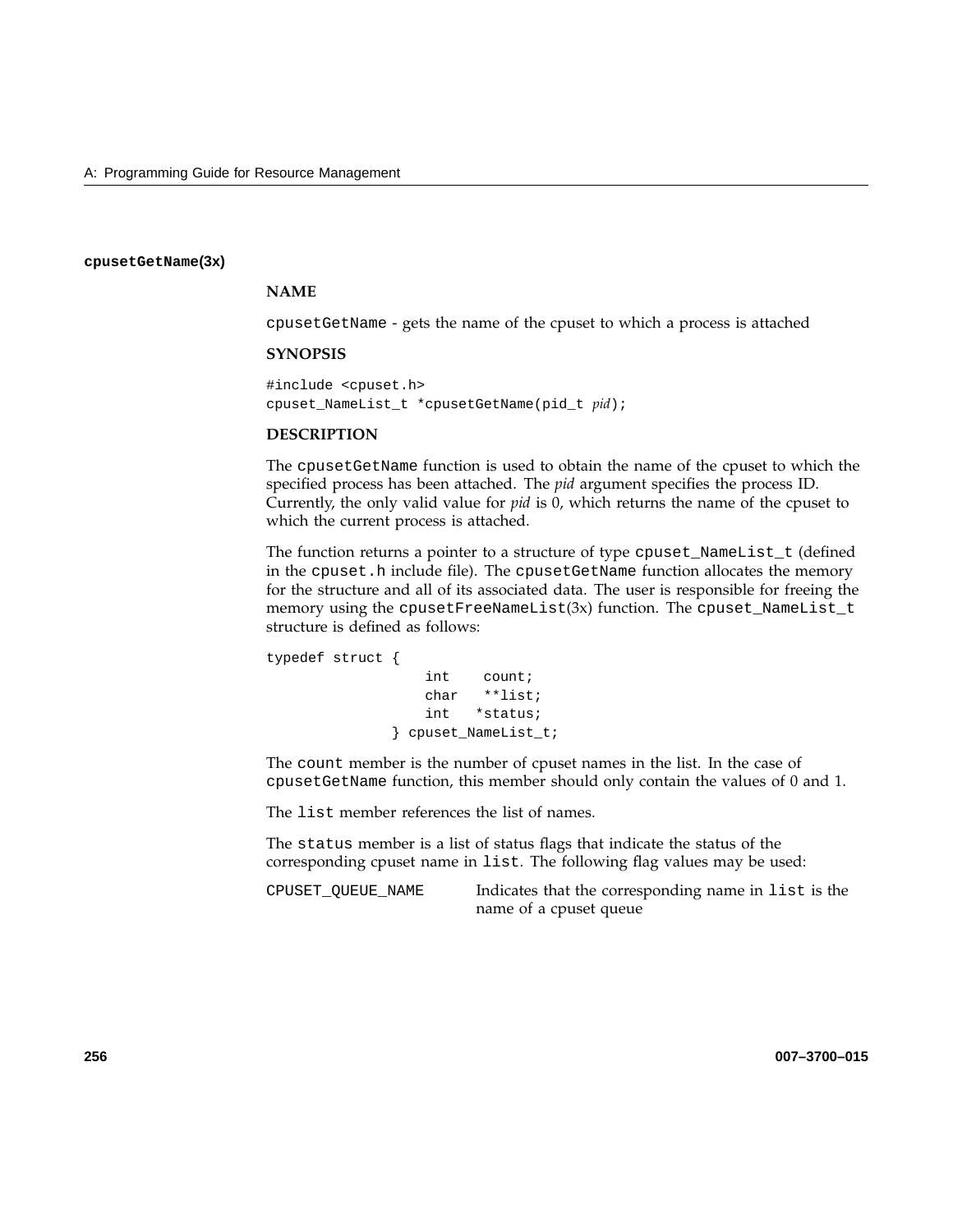CPUSET\_CPU\_NAME Indicates that the corresponding name in list is the CPU ID for a restricted CPU

The memory for list and status is allocated when the cpuset\_NameList\_t structure is allocated and it is released when the cpuset\_NameList\_t structure is released.

# **EXAMPLES**

This example obtains the cpuset name or CPU ID to which the current process is attached:

```
cpuset_NameList_t *name;
```

```
/* Get the list of names else print error & exit */
if (!(name = cpusetGetName(0))) {
    perror("cpusetGetName");
    exit(1);}
if (name->count == 0) {
    printf("Current process not attached\n");
} else {
    if (name->status[0] == CPUSET_CPU_NAME) {
        printf("Current process attached to"
                " CPU_ID[%s]\n",
                name->list[0]);
    } else {
        printf("Current process attached to"
                " CPUSET[%s]\n",
                name->list[0]);
    }
}
cpusetFreeNameList(name);
```
## **NOTES**

The cpusetGetName function is found in the libcpuset.so library and is loaded if the -lcpuset option is used with either the  $cc(1)$  or  $ld(1)$  command.

# **SEE ALSO**

cpuset(1), cpusetFreeNameList(3x), cpusetGetNameList(3x), and cpuset(5).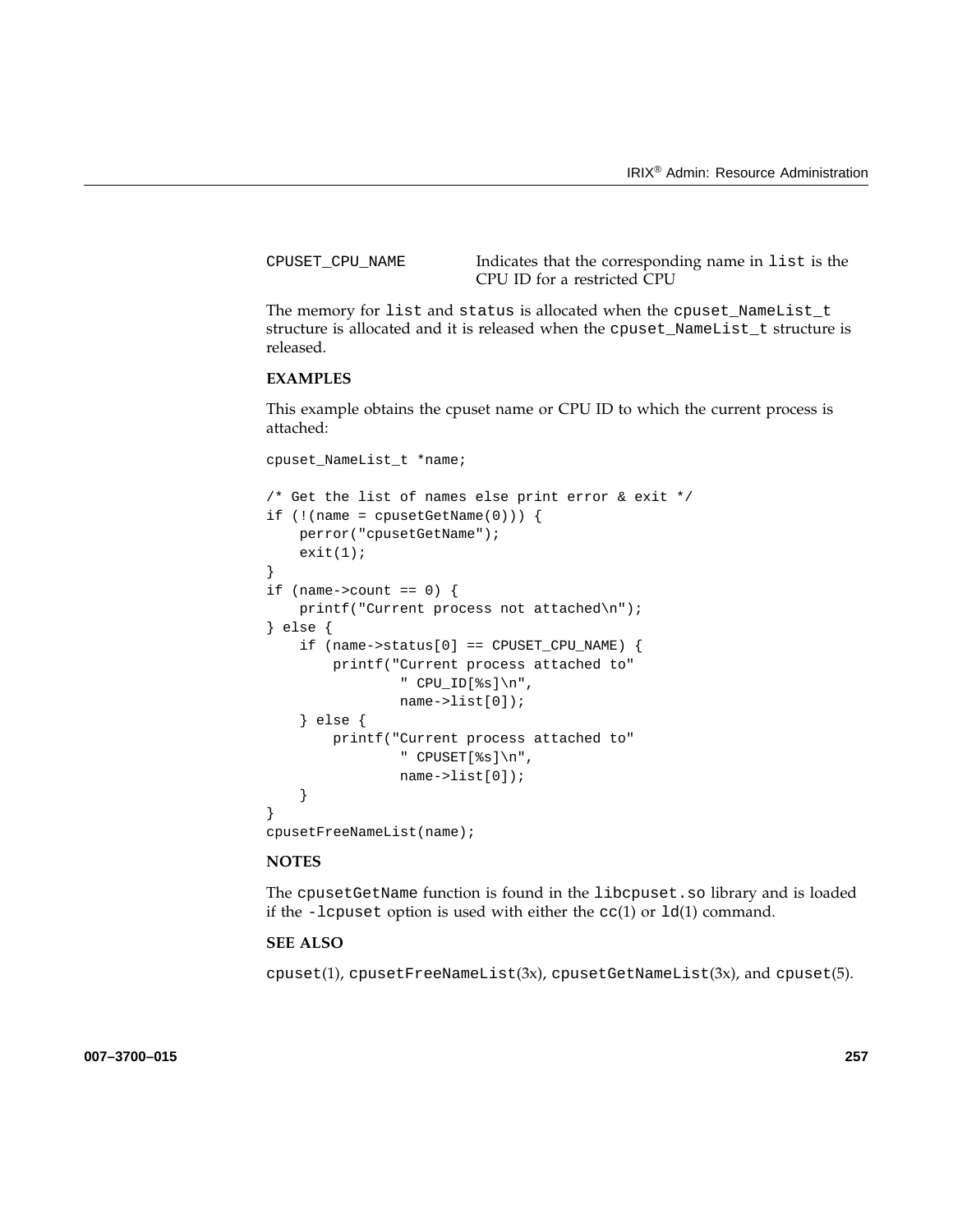# **DIAGNOSTICS**

If successful, the cpusetGetName function returns a pointer to a cpuset\_NameList\_t structure. If the cpusetGetName function fails, it returns NULL and errno is set to indicate the error. The possible values for errno include those values as set by sysmp(2), sbrk(2), and the following:

| EINVAL | Invalid value for <i>pid</i> was supplied. Currently, only 0 is<br>accepted to obtain the cpuset name that the current<br>process is attached to. |
|--------|---------------------------------------------------------------------------------------------------------------------------------------------------|
| ERANGE | Number of CPUs configured on the system is not a<br>value greater than or equal to 1.                                                             |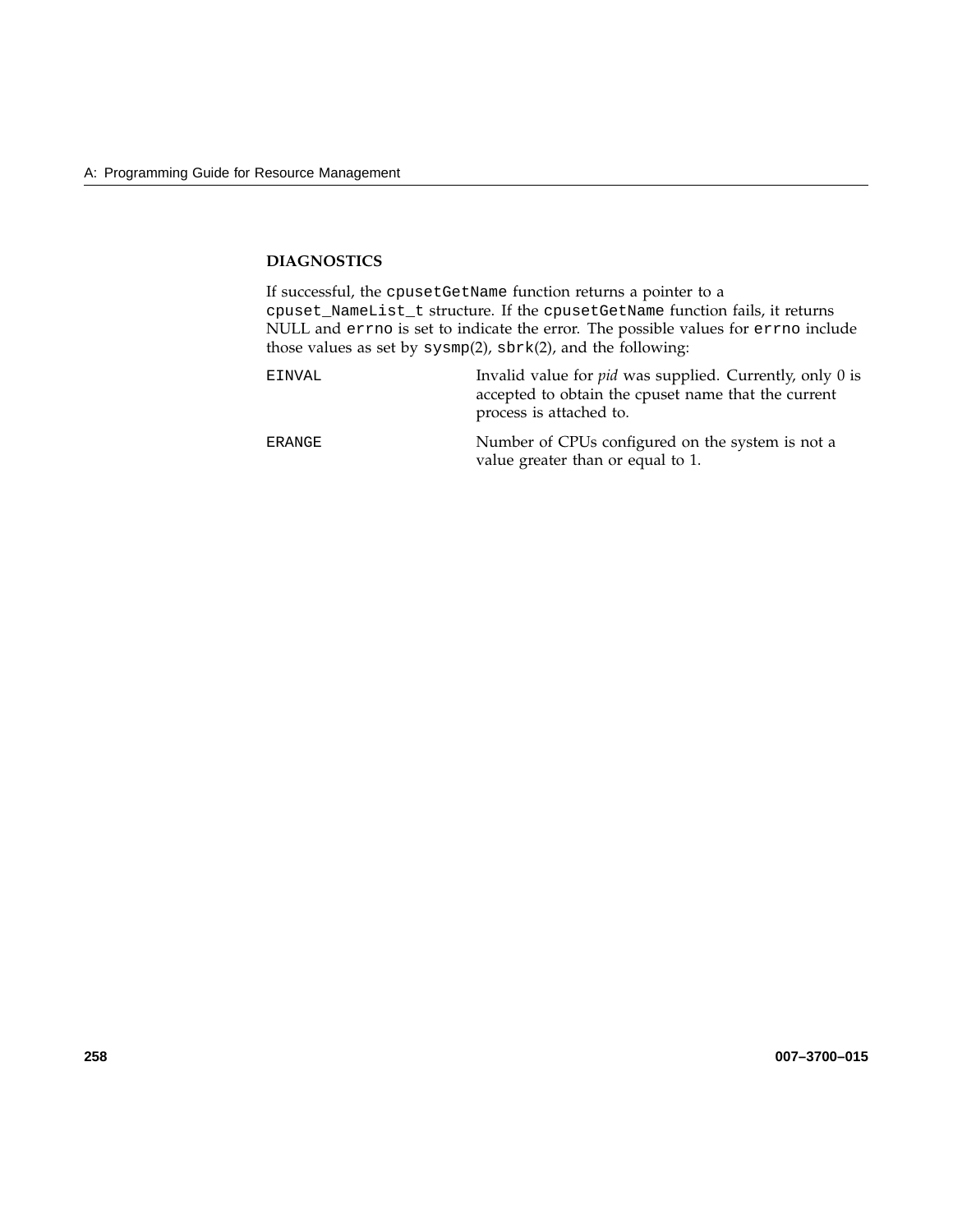#### **cpusetGetNameList(3x)**

# **NAME**

cpusetGetNameList - gets the list of names for all defined cpusets

#### **SYNOPSIS**

#include <cpuset.h> cpuset\_NameList\_t \*cpusetGetNameList(void);

#### **DESCRIPTION**

The cpusetGetNameList function is used to obtain a list of the names for all the cpusets on the system.

The function returns a pointer to a structure of type cpuset\_NameList\_t (defined in the cpuset.h include file). The cpusetGetNameList function allocates the memory for the structure and all of its associated data. The user is responsible for freeing the memory using the cpusetFreeNameList(3x) function. The cpuset\_NameList\_t structure is defined as follows:

typedef struct {

```
int count;
   char **list;
   int *status;
} cpuset_NameList_t;
```
The count member is the number of cpuset names in the list.

The list member references the list of names.

The status member is a list of status flags that indicate the status of the corresponding cpuset name in list. The following flag values may be used:

| CPUSET OUEUE NAME | Indicates that the corresponding name in list is the<br>name of a cpuset queue.      |
|-------------------|--------------------------------------------------------------------------------------|
| CPUSET CPU NAME   | Indicates that the corresponding name in list is the<br>CPU ID for a restricted CPU. |

The memory for list and status is allocated when the cpuset\_NameList\_t structure is allocated and it is released when the cpuset\_NameList\_t structure is released.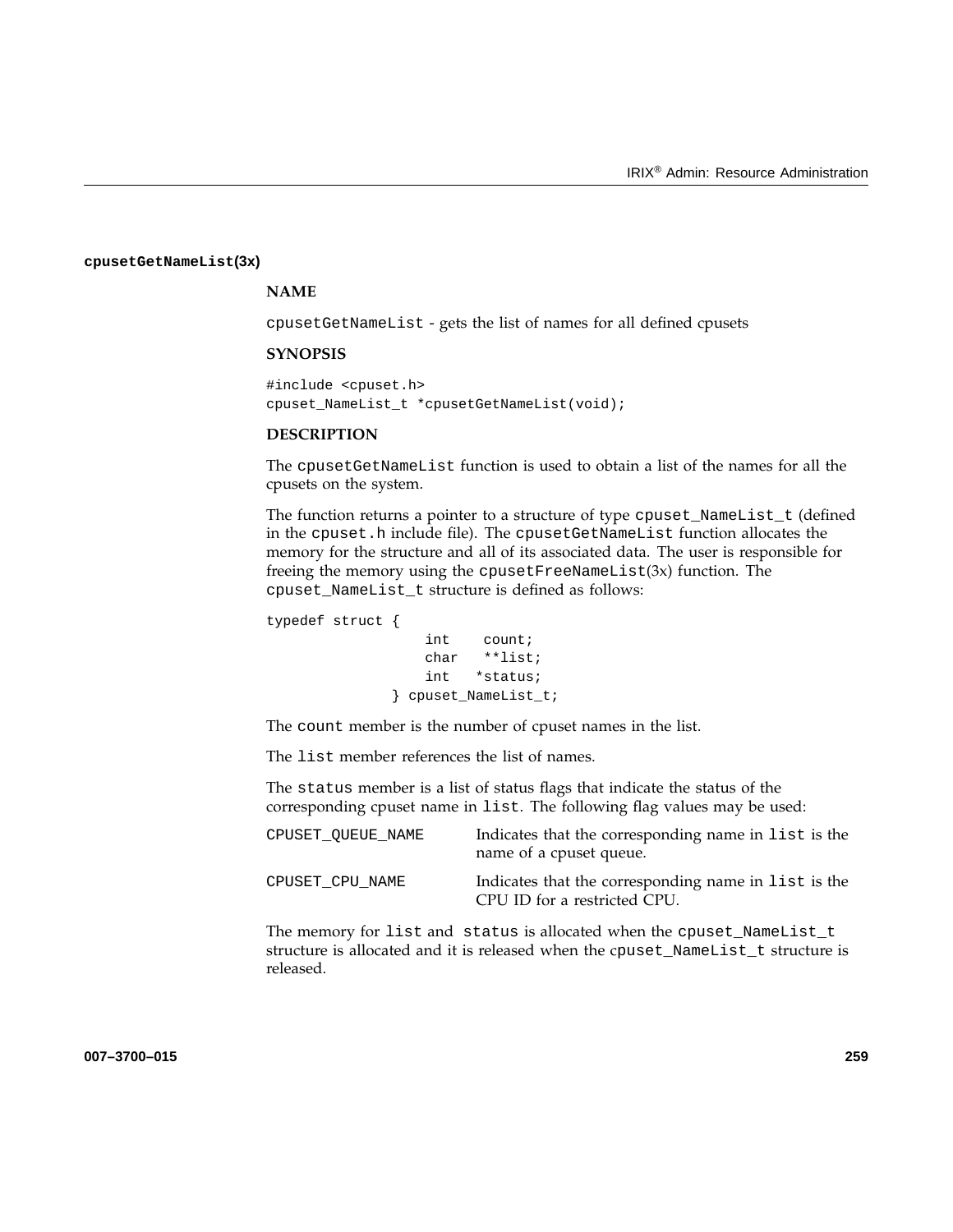# **EXAMPLES**

This example obtains the list of names for all cpuset queues configured on the system. The list of cpusets or restricted CPU IDs is then printed.

```
cpuset_NameList_t *names;
/* Get the list of names else print error & exit */
if (!(\text{names = cpusetGetNameList}()) )perror("cpusetGetNameList");
    exit(1);}
if (names->count == 0) {
    printf("No defined CPUSETs or restricted CPUs\n");
} else {
    int i;
    printf("CPUSET and restricted CPU names:\n");
    for (i = 0; i < names->count; i++) {
        if (names->status[i] == CPUSET_CPU_NAME) {
            printf("CPU_ID[%s]\n", names->list[i]);
        } else {
            printf("CPUSET[%s]\n", names->list[i]);
        }
    }
}
cpusetFreeNameList(names);
```
## **NOTES**

The cpusetGetNameList function is found in the libcpuset.so library and is loaded if the -lcpuset option is used with either the  $cc(1)$  or  $ld(1)$  command.

## **SEE ALSO**

 $cpuset(1)$ ,  $cpusetFreeNameList(3x)$ , and  $cpuset(5)$ .

## **DIAGNOSTICS**

If successful, the cpusetGetNameList function returns a pointer to a cpuset\_NameList\_t structure. If the cpusetGetNameList function fails, it returns NULL and errno is set to indicate the error. The possible values for errno include those values set by sysmp(2) and sbrk(2).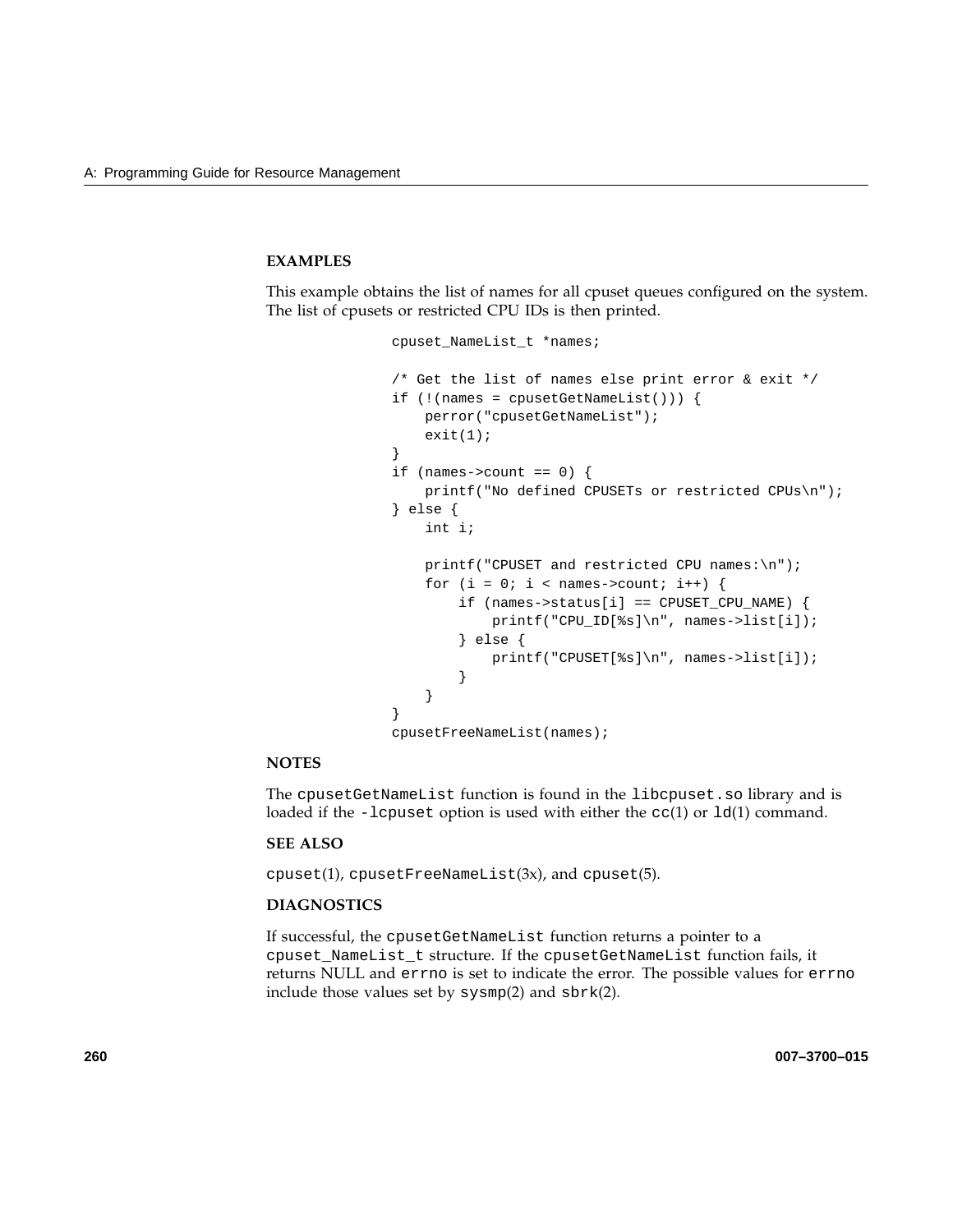#### **cpusetGetNodeList(3x)**

# **NAME**

cpusetGetNodeList - gets the list of nodes assigned to a cpuset

#### **SYNOPSIS**

#include <cpuset.h>

cpuset\_NodeList\_t \*cpusetGetNodeList(char \*qname);

#### **DESCRIPTION**

The cpusetGetNodeList function is used to obtain the list of nodes assigned to a cpuset on which all CPU and memory resources reside. Only processes running with a user ID or group ID that have read access permissions on the permissions file can successfully execute this function. The qname argument is the name of the specified cpuset.

The function returns a pointer to a structure of the type cpuset\_NodeList\_t (defined in <cpuset.h>). The cpusetGetNodeList function allocates the memory for the structure and you must free the memory using the  $c$  pusetFreeNodeList(3x) function. The cpuset\_NodeList\_t structure looks similar to the following:

```
typedef struct {
                  int count;
                  cnodeid_t *list;
              } cpuset_NodeList_t;
```
The count parameter is the number of node IDs in the list. The list parameter references the memory array that holds the list of node IDs. The memory for list is allocated when the cpuset\_NodeList\_t is allocated and it is released when the cpuset\_NodeList\_t structure is released.

#### **EXAMPLES**

This example shows how to obtain the list of nodes assigned to the cpuset mpi\_set and prints out the node ID values as follows:

```
char *qname = "mpi_set";
cpuset_NodeList_t *nodes;
/* Get the list of nodes else print error & exit */
if ( !( nodes = cpusetGetNodeList(qname)) \}
```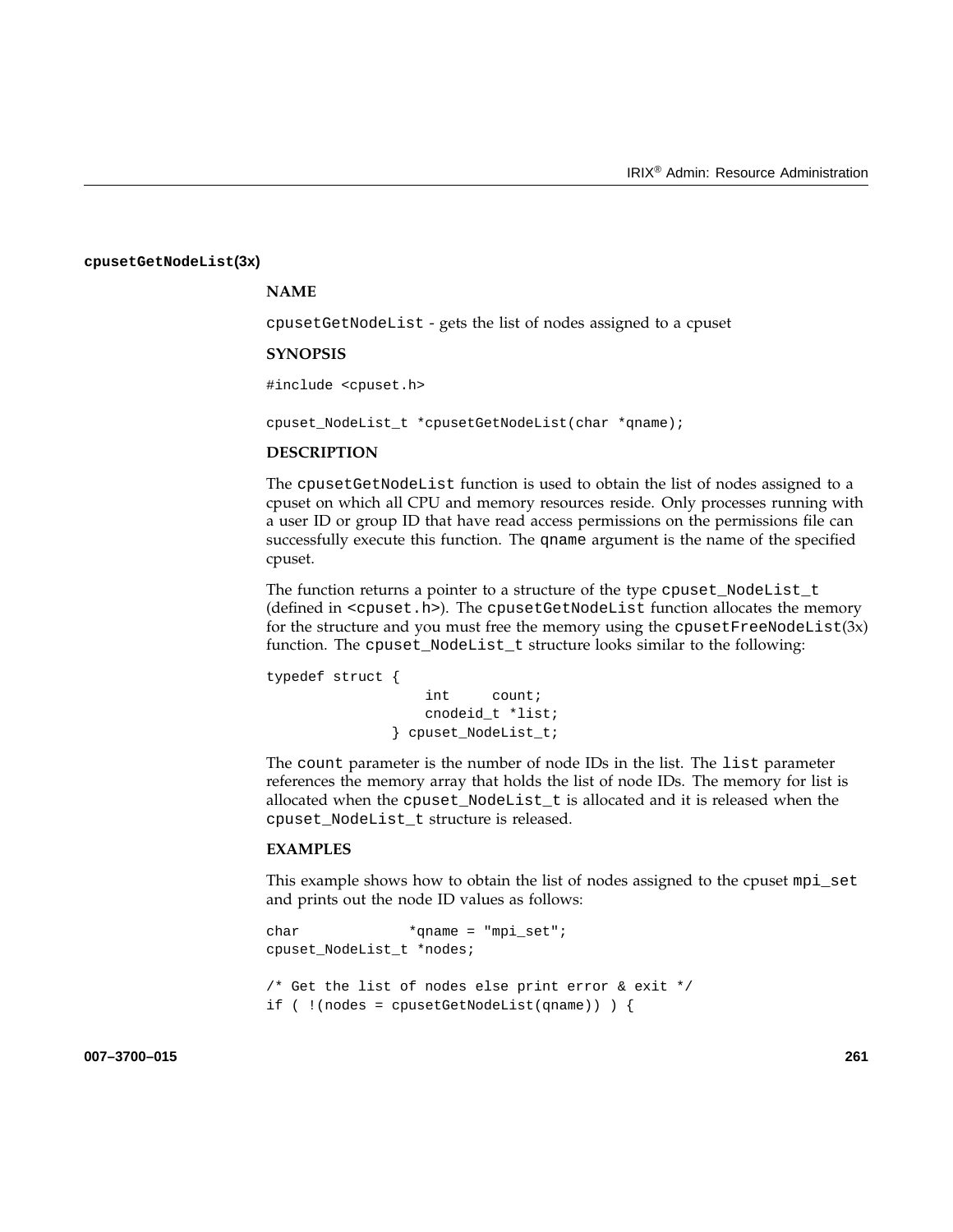```
perror("cpusetGetNodeList");
  exit(1);}
if (nodes->count == 0) {
  printf("CPUSET[%s] has 0 assigned nodes\n",
                           qname);
} else {
    int i;
   printf("CPUSET[%s] assigned nodes:\n",
            qname);
         for (i = 0; i < nodes->count; i++)printf("NODE_ID[%d]\n", nodes->list[i]);
}
```
cpusetFreeNodeList(nodes);

#### **NOTES**

The cpusetGetNodeList function is found in the library libcpuset.so, and will be loaded if the option  $-1$  cpuset is used with  $cc(1)$  or  $ld(1)$ .

# **SEE ALSO**

 $cpuset(1)$ ,  $cpusetFreeNodeList(3x)$ , and  $cpuset(5)$ .

# **DIAGNOSTICS**

If successful, cpusetGetNodeList returns a pointer to a cpuset\_NodeList\_t structure. If the cpusetGetNodeList function fails, it returns NULL and errno is set to indicate the error. The possible values for errno include those values as set by sysmp(2) and sbrk(2).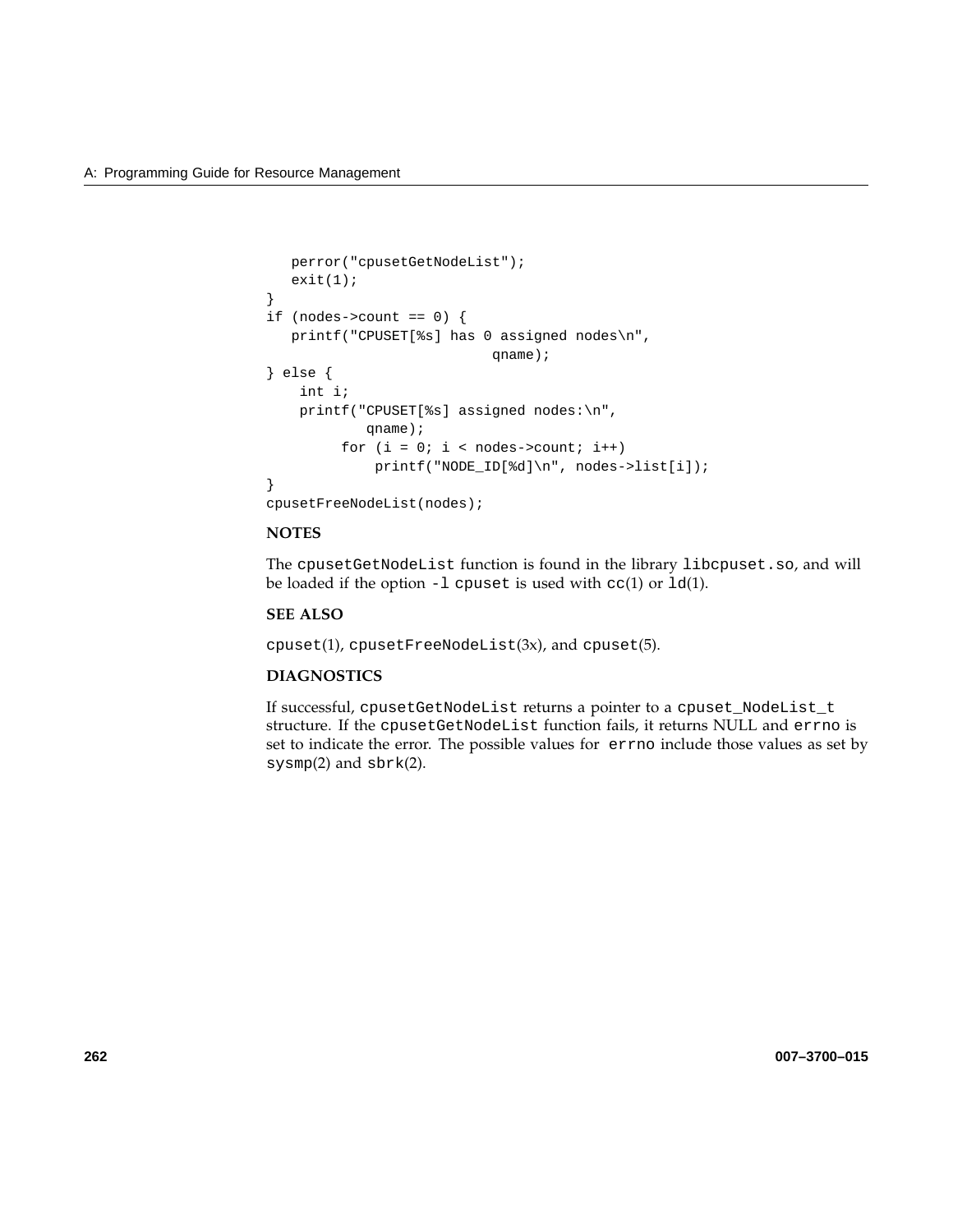#### **cpusetGetPIDList(3x)**

#### **NAME**

cpusetGetPIDList - gets a list of all PIDs attached to a cpuset

#### **SYNOPSIS**

#include <cpuset.h> cpuset\_PIDList\_t \*cpusetGetPIDList(char \*qname);

#### **DESCRIPTION**

The cpusetGetPIDList function is used to obtain a list of the PIDs for all processes currently attached to the specified cpuset. Only processes with a user ID or group ID that has read permissions on the permissions file can successfully execute this function.

The qname argument is the name of the cpuset to which the current process should be attached.

The function returns a pointer to a structure of type cpuset\_PIDList\_t (defined in the cpuset.h) include file. The cpusetGetPIDList function allocates the memory for the structure and the user is responsible for freeing the memory using the cpusetFreePIDList(3x) function. The cpuset\_PIDList\_t structure looks similar to this:

```
typedef struct {
                  int count;
                  pid_t *list;
              } cpuset_PIDList_t;
```
The count member is the number of PID values in the list. The list member references the memory array that hold the list of PID values. The memory for list is allocated when the cpuset\_PIDList\_t structure is allocated and it is released when the cpuset\_PIDList\_t structure is released.

#### **EXAMPLES**

This example obtains the list of PIDs attached to the cpuset mpi\_set and prints out the PID values.

```
(char \quad *qname = "mpi set"i)cpuset_PIDList_t *pids;
```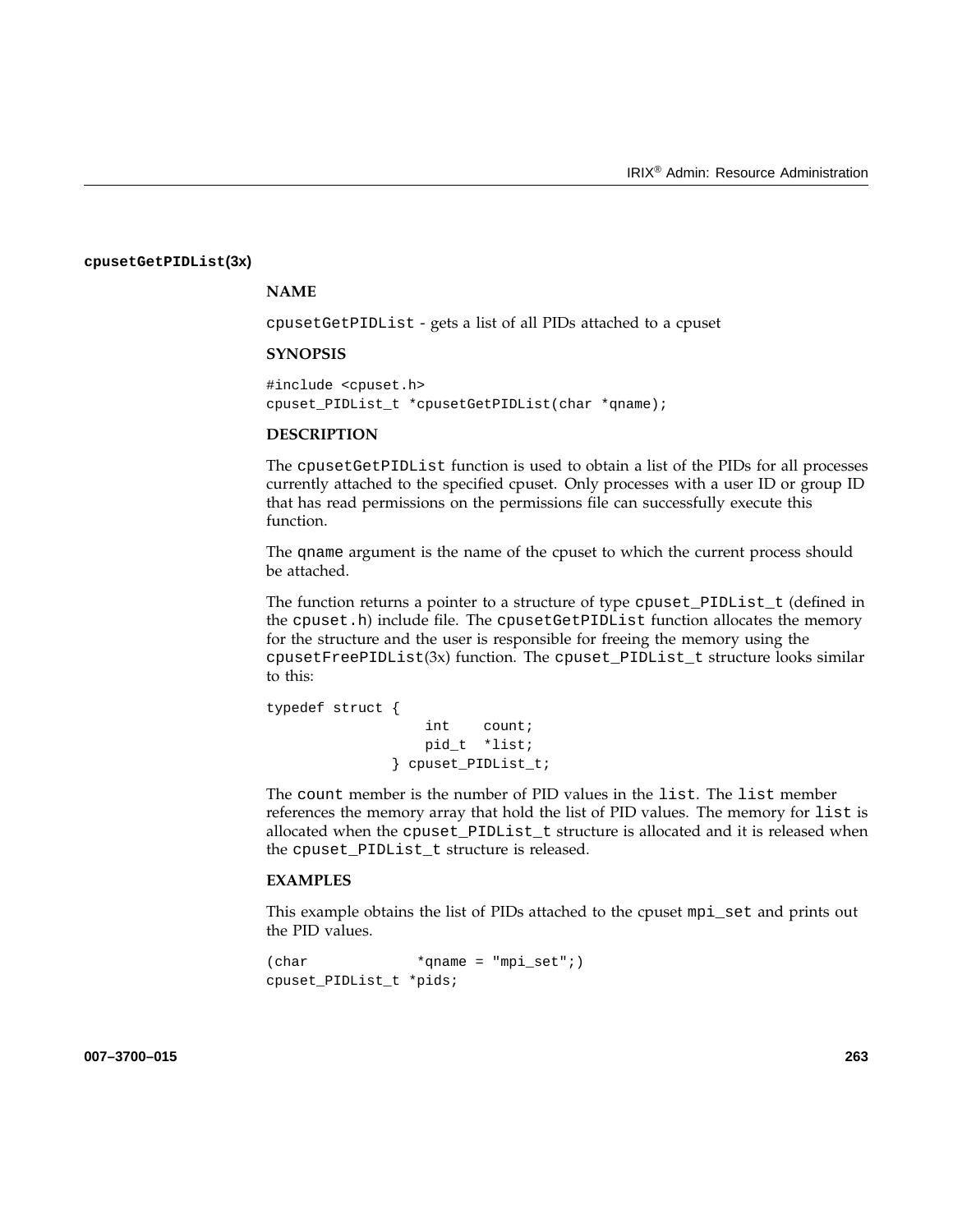```
/* Get the list of PIDs else print error & exit */
if (!(pids = cpusetGetPIDList(qname))) {
   perror("cpusetGetPIDList");
   exit(1);}
if (pids->count == 0) {
   printf("CPUSET[%s] has 0 processes attached\n",
            qname);
} else {
   int i;
   printf("CPUSET[%s] attached PIDs:\n",
             qname);
    for (i=0; i<pids->count; i++)printf("PID[%d]\n", pids->list[i] );
}
cpusetFreePIDList(pids);
```
# **NOTES**

The cpusetGetPIDList function is found in the libcpuset.so library and is loaded if the -lcpuset option is used with either the  $cc(1)$  or  $ld(1)$  command.

#### **SEE ALSO**

 $cpuset(1)$ ,  $cpusetFreePIDList(3x)$ , and  $cpuset(5)$ .

#### **DIAGNOSTICS**

If successful, the cpusetGetPIDList function returns a pointer to a cpuset\_PIDList\_t structure. If the cpusetGetPIDList function fails, it returns NULL and errno is set to indicate the error. The possible values for errno are the same as the values set by sysmp(2) and sbrk(2).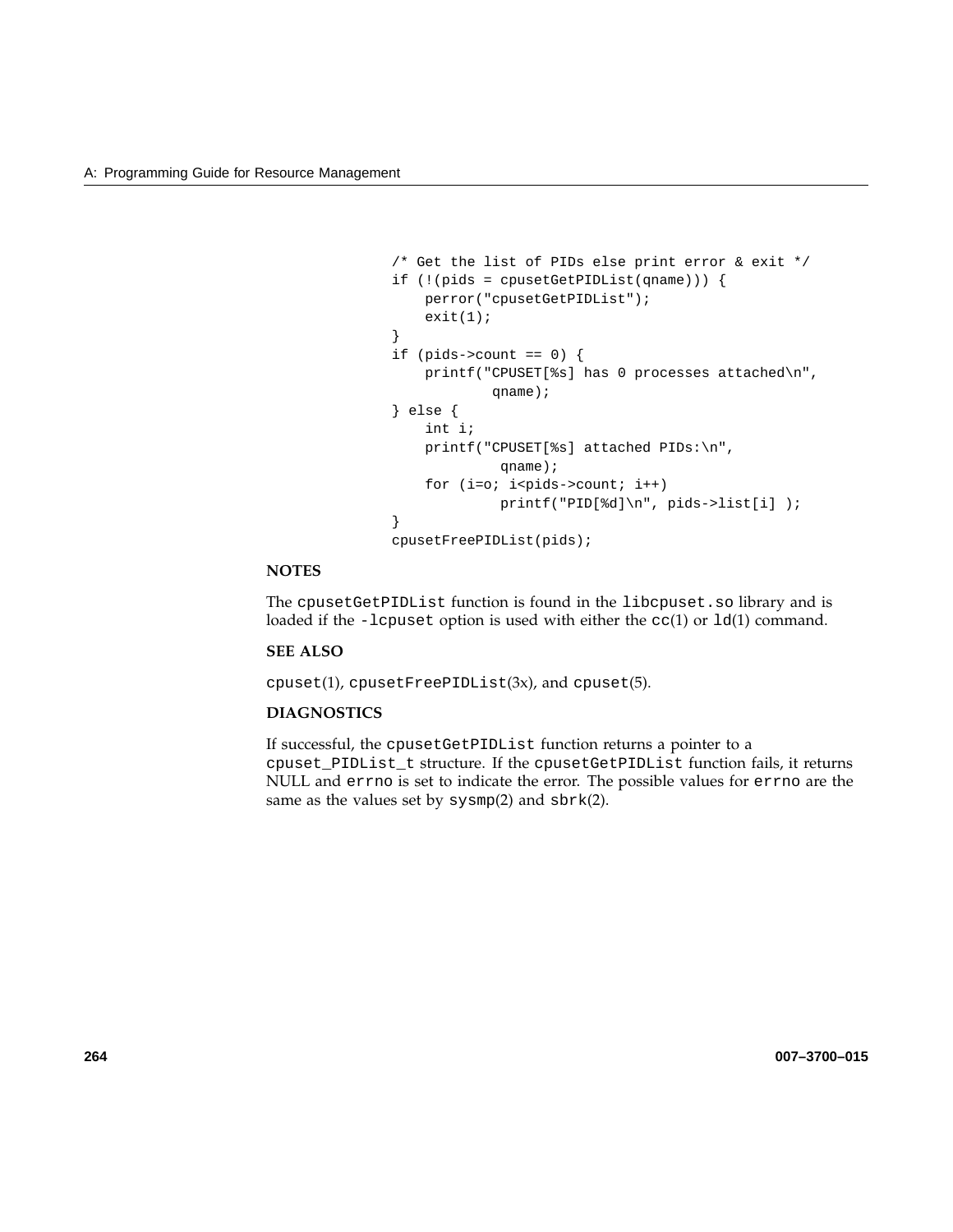#### **cpusetGetProperties(3x)**

# **NAME**

cpusetGetProperties - retrieves various properties associated with a cpuset

#### **SYNOPSIS**

```
#include <cpuset.h>
cpuset_Properties_t * cpusetGetProperties(char *qname);
```
# **DESCRIPTION**

The cpusetGetProperties function is used retrieve various properties identified by qname and returns a pointer to a cpuset\_Properties\_t structure as follows:

```
/* structure to return cpuset properties */
```
typedef struct {

|                      | cpuset_CPUList_t |  |  | *cpuInfo; /* cpu count and list */                      |  |
|----------------------|------------------|--|--|---------------------------------------------------------|--|
|                      | int              |  |  | pidCnt; /* number of process in cpuset */               |  |
|                      | uid t            |  |  | owner: $/*$ owner id of config file $*/$                |  |
|                      | gid_t            |  |  | group: $/*$ group id of config file $*/$                |  |
|                      | mode t           |  |  | DAC; /* Standard permissions of                         |  |
| config file*/        |                  |  |  |                                                         |  |
|                      | int              |  |  | flags; $\frac{1}{2}$ /* Config file flags for cpuset */ |  |
|                      | int              |  |  | extFlags; /* Bit flags indicating valid                 |  |
| ACL & MAC $*/$       |                  |  |  |                                                         |  |
|                      | struct acl       |  |  | accAcl; /* structure for valid access                   |  |
| $ACL * /$            |                  |  |  |                                                         |  |
|                      | struct acl       |  |  | defAcl; /* structure for valid default                  |  |
| $ACL$ */             |                  |  |  |                                                         |  |
|                      | mac label        |  |  | macLabel; /* structure for valid MAC                    |  |
| label $*/$           |                  |  |  |                                                         |  |
| cpuset Properties t; |                  |  |  |                                                         |  |

Every cpuset queue has a file that defines access permissions to the queue. The read permissions for that file will determine if a process owned by a specific user can retrieve the properties from the cpuset.

The qname argument is the name of the cpuset to which the properties should be retrieved.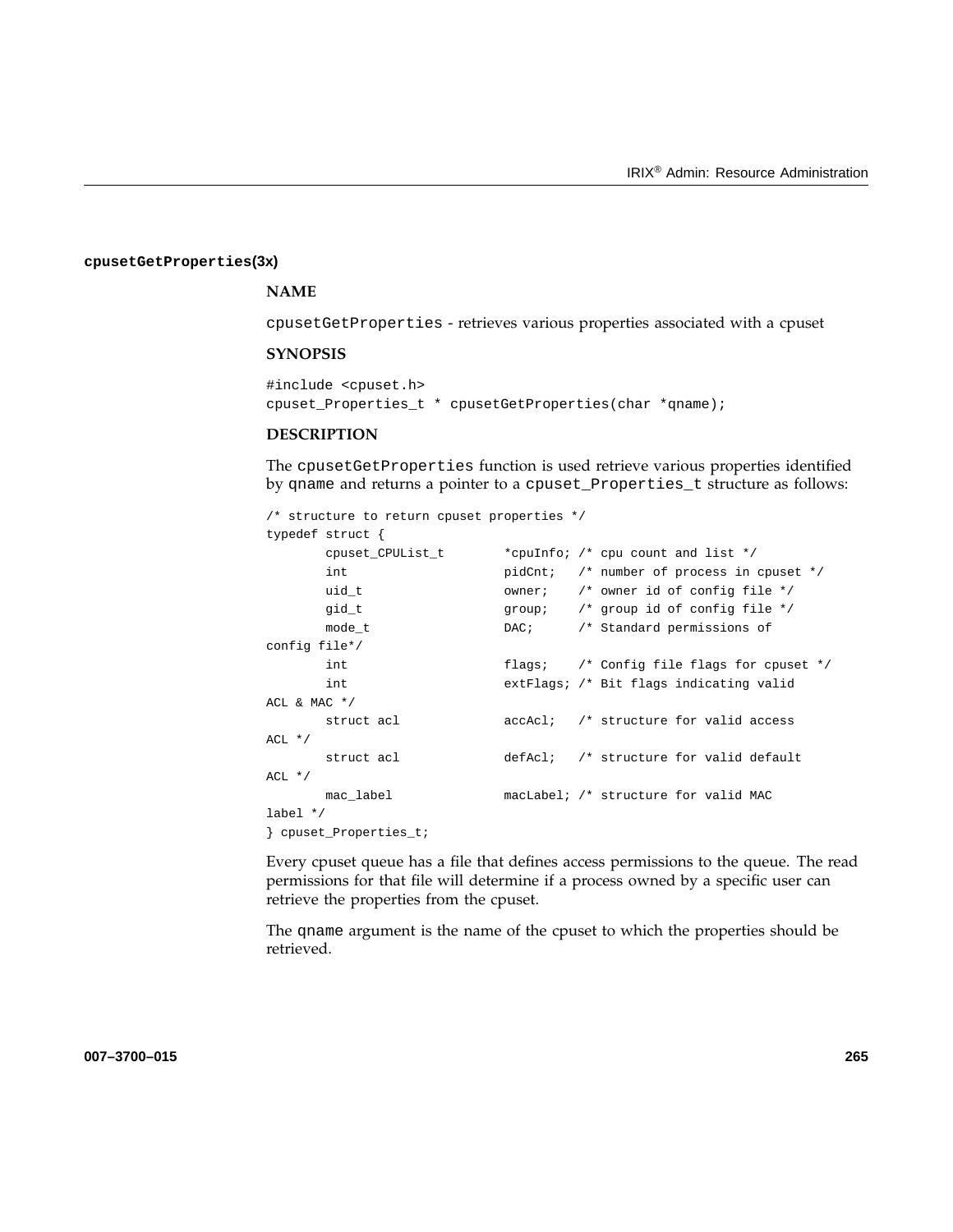# **EXAMPLES**

This example retrieves the properties of a cpuset queue named mpi\_set.

```
char *qname = "mpi_set";cpuset_Properties_t *csp;
                  /* Get properties, if error - print error & exit */
                  csp=cpusetGetProperties(qname);
                  if (!csp) {
                         perror("cpusetGetProperties");
                         exit(1);}
                  .
                  .
```
cpusetFreeProperties(csp);

Once a valid pointer is returned, a check against the extFlags member of the cpuset\_Properties\_t structure must be made with the flags CPUSET\_ACCESS\_ACL, CPUSET\_DEFAULT\_ACL, and CPUSET\_MAC\_LABEL to see if any valid ACLs or a valid MAC label was returned. The check flags can be found in the sys\cpuset.h file.

### **NOTES**

The cpusetGetProperties function is found in the libcpuset.so library and is loaded if the -lcpuset option is used with either the  $cc(1)$  or  $ld(1)$  command.

#### **SEE ALSO**

cpuset(1), cpusetFreeProperties(3x), and cpuset(5).

# **DIAGNOSTICS**

If successful, the cpusetGetProperties function returns a pointer to a cpuset\_Properties\_t structure. If the cpusetGetProperties function fails, it returns NULL and errno is set to indicate the error. The possible values for errno include those values set by sysmp(2).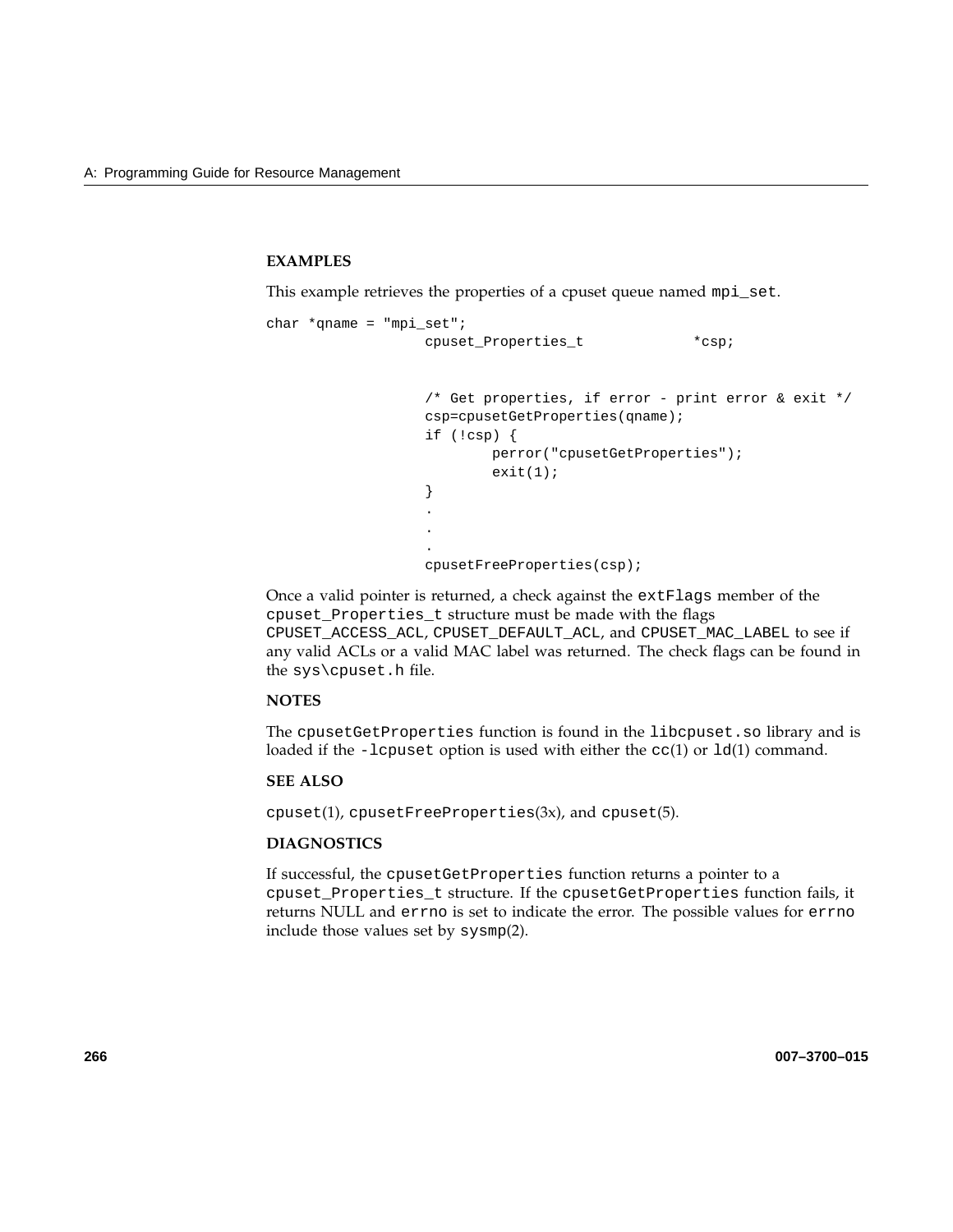#### **cpusetGetTrustPerm (3x)**

#### **NAME**

cpusetGetTrustPerm - Gets the Trusted Security permissions for a cpuset

#### **SYNOPSIS**

#include <cpuset.h>

```
int cpusetGetTrustPerm(char *qname, struct acl *acc,
                                      struct acl *def, mac_label *mac);
```
# **DESCRIPTION**

The cpusetGetTrustPerm function is used to obtain the trusted security attributes of the cpuset permissions file. The permissions of this file are used to define the access permission for the cpuset. The ACL that defines access to the cpuset is returned in the memory location specified by the acc argument. The ACL that defines default security attributes is returned in the memory location specified by the def argument. The MAC label is returned in the memory location specified by the mac argument. Only processes running with a user ID or group ID that has read access permissions on the permissions file can successfully execute this function. The qname argument is the name of the specified cpuset.

The function returns a status to indicate success or failure.

#### **EXAMPLES**

This example shows how to obtain the trusted security attributes of a cpuset.

```
char *qname = "mpi_set";
struct acl acc, def;
mac_label mac;
char *macstr;
memset(acc, 0, sizeof(struct acl));
memset(def, 0, sizeof(struct acl));
memset(mac, 0, sizeof(mac_label));
/* Get the list of CPUs else print error & exit */
if (!cpusetGetTrustPerm(qname, &acc, &def, &mac)) {
   perror("cpusetGetTrustPerm");
   exit(1);}
```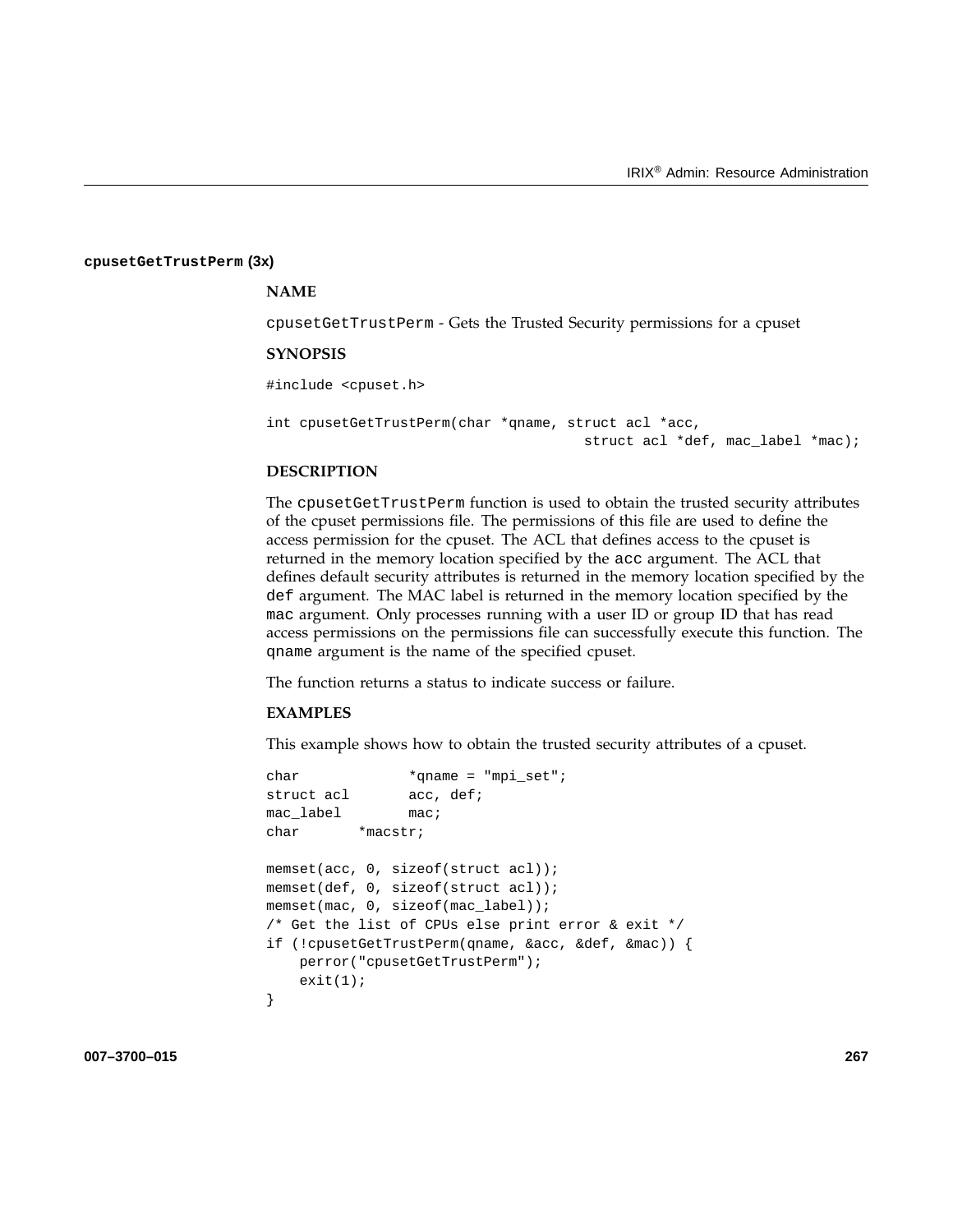```
if (acc.acl_cnt != ACL_NOT_PRESENT) {
   printf("Access ACL mode (%s)0, ACL_to_str(acc));
}
if (def.acl_cnt != ACL_NOT_PRESENT) {
   printf("Default ACL mode (%s)0, ACL_to_str(def));
}
if (mac.ml_msen_type) {
   printf("MAC label (%s)0, mac_to_text(&mac, (size_t
*) NULL);
     }
```
# **NOTES**

The cpusetGetTrustPerm function is found in the libcpuset.so library and is loaded if the -lcpuset option is used with either the  $cc(1)$  or  $ld(1)$  command.

# **SEE ALSO**

cpuset(1) and cpuset(5).

# **DIAGNOSTICS**

If successful, the cpusetGetTrustPerm function returns 1. If the cpusetGetTrustPerm function fails, it returns 0 and errno is set to indicate the error. The possible values for errno include those values set by sysmp(2) and sbrk(2).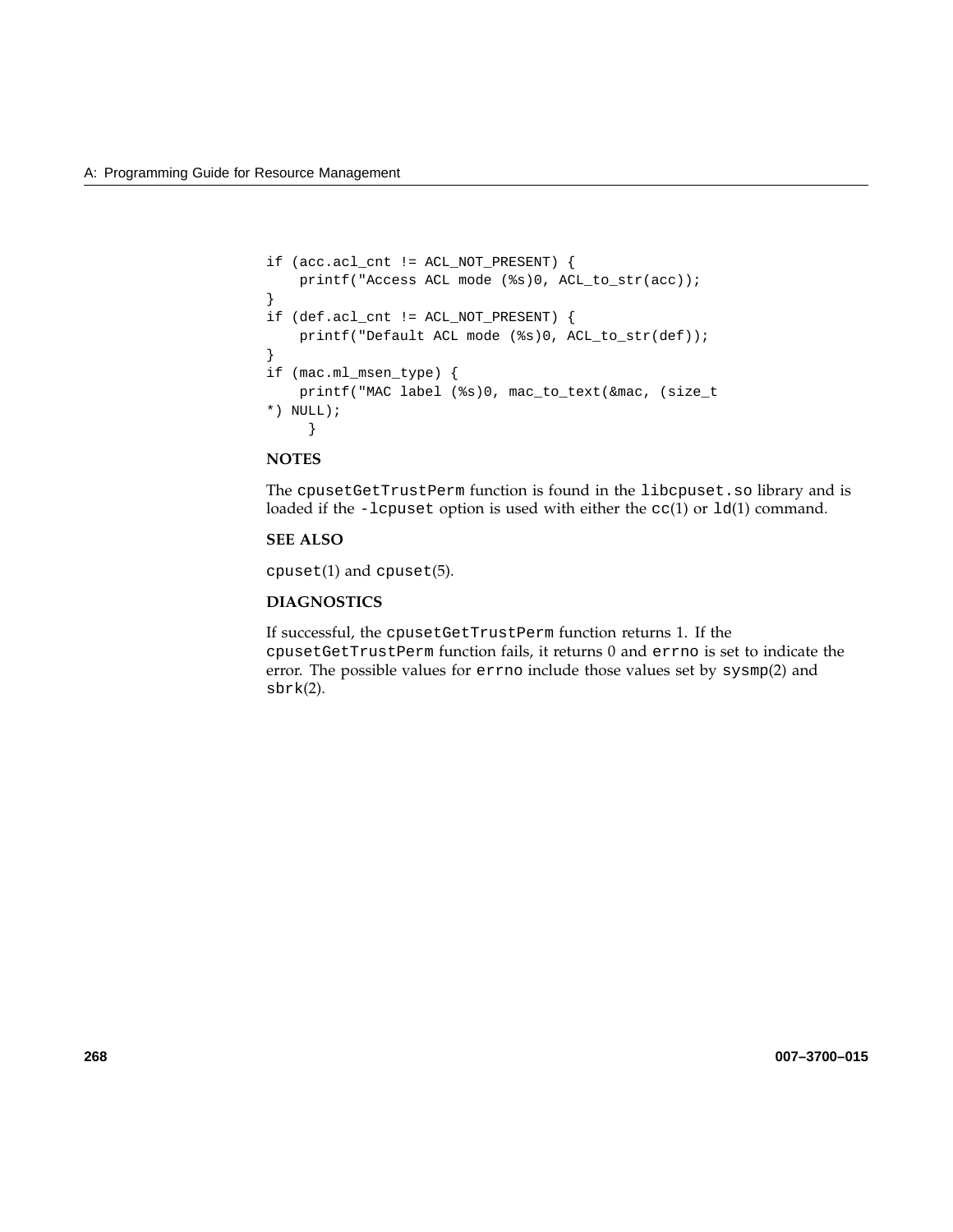#### **cpusetGetUnixPerm(3x)**

#### **NAME**

cpusetGetUnixPerm - Gets the UNIX file permissions for a cpuset

#### **SYNOPSIS**

#include <cpuset.h>

int cpusetGetUnixPerm(char \*qname, uid\_t \*owner, gid\_t \*group, mode\_t \*mode);

#### **DESCRIPTION**

The cpusetGetUnixPerm function is used to obtain the standard UNIX file permissions of a cpuset. The permissions for a file that are specified at cpuset creation time are used as the access permissions for the cpuset. The user and group that owns the cpuset is the user and group that owns the file used to specify the access permissions. The user ID of the owner is returned in the memory location referenced by the owner argument. The group ID of the group owner is returned in the memory location referenced by the group argument. The mode of the access permissions is returned in the memory location referenced by the mode argument. The qname argument is the name of the specified cpuset.

The function returns a status to indicate success of failure.

#### **EXAMPLES**

This example shows how to obtain the list of CPUs asigned to the cpuset mpi\_set and prints out the CPU ID values, as follows:

```
char *qname = "mpi_set";
                uid_t \qquad \qquad \text{owner} = 0;gid_t group = 0;
                \begin{array}{rcl} \text{mod } t & \text{mod} e & = 0 \, ; \end{array}/* Get the Unix file permission for the cpuset */
                if (!cpusetGetUnixPerm(qname, &owner, &group, &mode)) {
                    perror("cpusetGetUnixPerm");
                    exit(1);}
                printf("Owner ID: %d0, ACL_to_str(acc));
                printf("Group ID: %d0, ACL_to_str(def));
```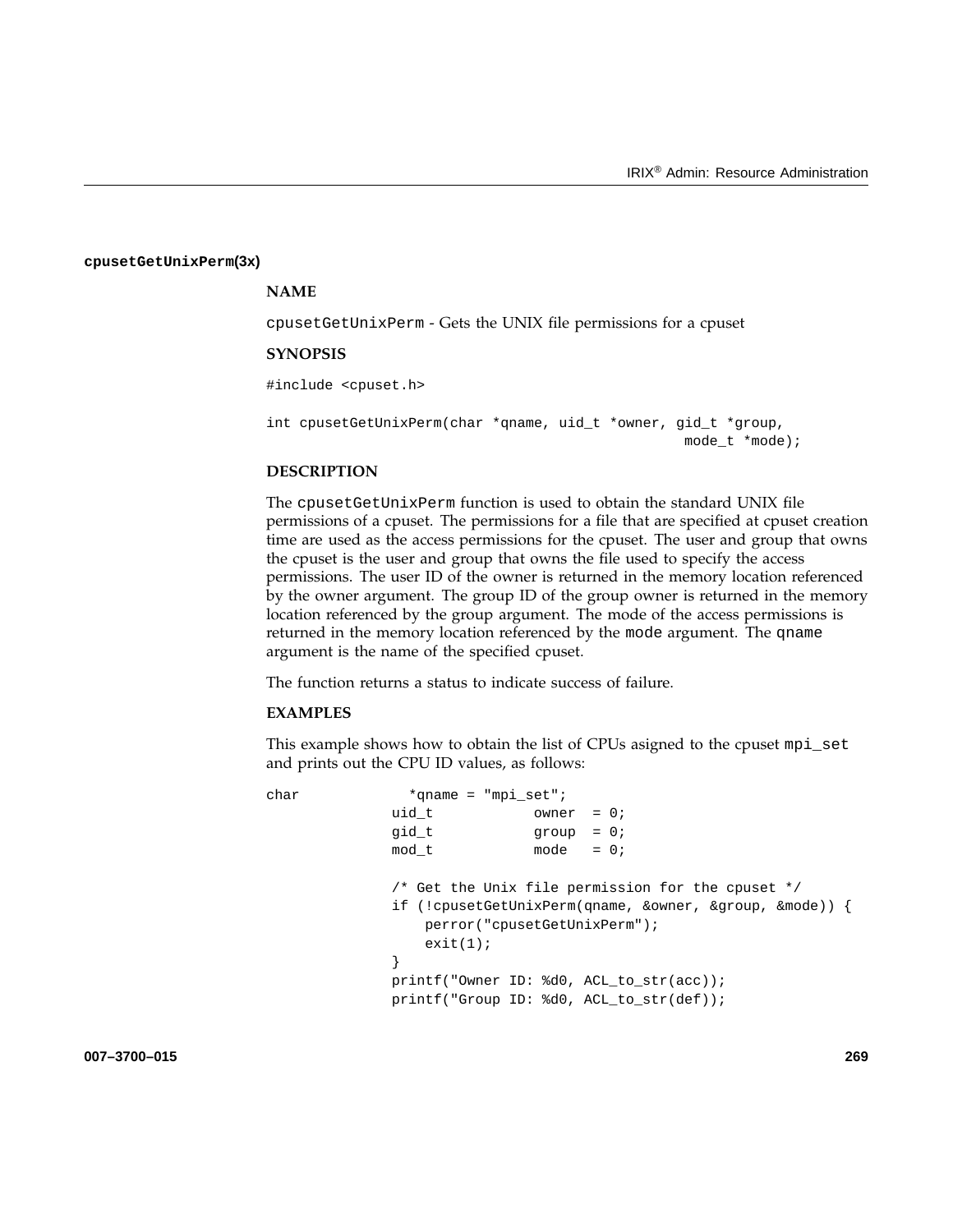printf("Permissions: %s0, mode\_to\_text(mode);

# **NOTES**

The cpusetGetUnixPerm function is found in the libcpuset.so library and is loaded if the -lcpuset option is used with either the cc(1) or ld(1) command.

### **SEE ALSO**

cpuset(1) and cpuset(5).

# **DIAGNOSTICS**

If successful, the cpusetGetUnixPerm function returns 1. If the cpusetGetUnixPerm function fails, it returns 0 and errno is set to indicate the error. The possible values for errno include those values set by sysmp(2) and sbrk(2).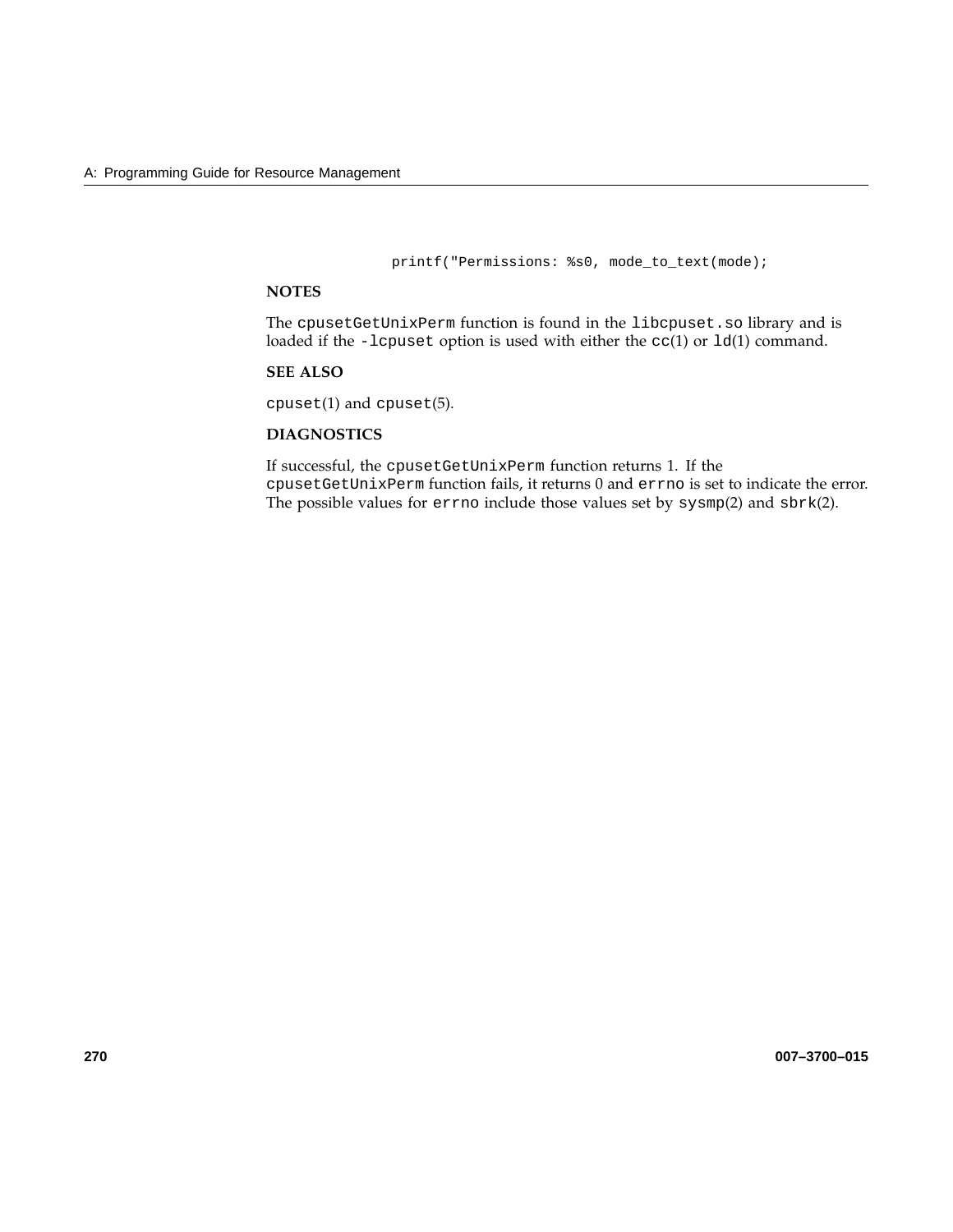# **Clean-up Functions**

| This section contains the man pages for Cpuset System library clean-up functions: |                                                                                                                   |
|-----------------------------------------------------------------------------------|-------------------------------------------------------------------------------------------------------------------|
| "cpusetFreeQueueDef(3x)"                                                          | Releases memory used by a<br>cpuset_QueueDef_t structure<br>(see "cpusetFreeQueueDef $(3x)$ ",<br>page 277)       |
| "cpusetFreeCPUList $(3x)$ "                                                       | Releases memory used by a<br>cpuset_CPUList_t structure (see<br>"cpusetFreeCPUList(3x)", page<br>272)             |
| "cpusetFreeNameList(3x)"                                                          | Releases memory used by a<br>cpuset_NameList_t structure<br>(see "cpusetFreeNameList $(3x)$ ",<br>page 273)       |
| "cpusetFreePIDList $(3x)$ "                                                       | Releases memory used by a<br>cpuset_PIDList_t structure (see<br>"cpusetFreePIDList(3x)", page<br>275)             |
| "cpusetFreeProperties $(3x)$ ", page 276                                          | Release memory used by a<br>cpuset_Properties_t structure<br>(see<br>"cpusetFreeProperties $(3x)$ ",<br>page 276) |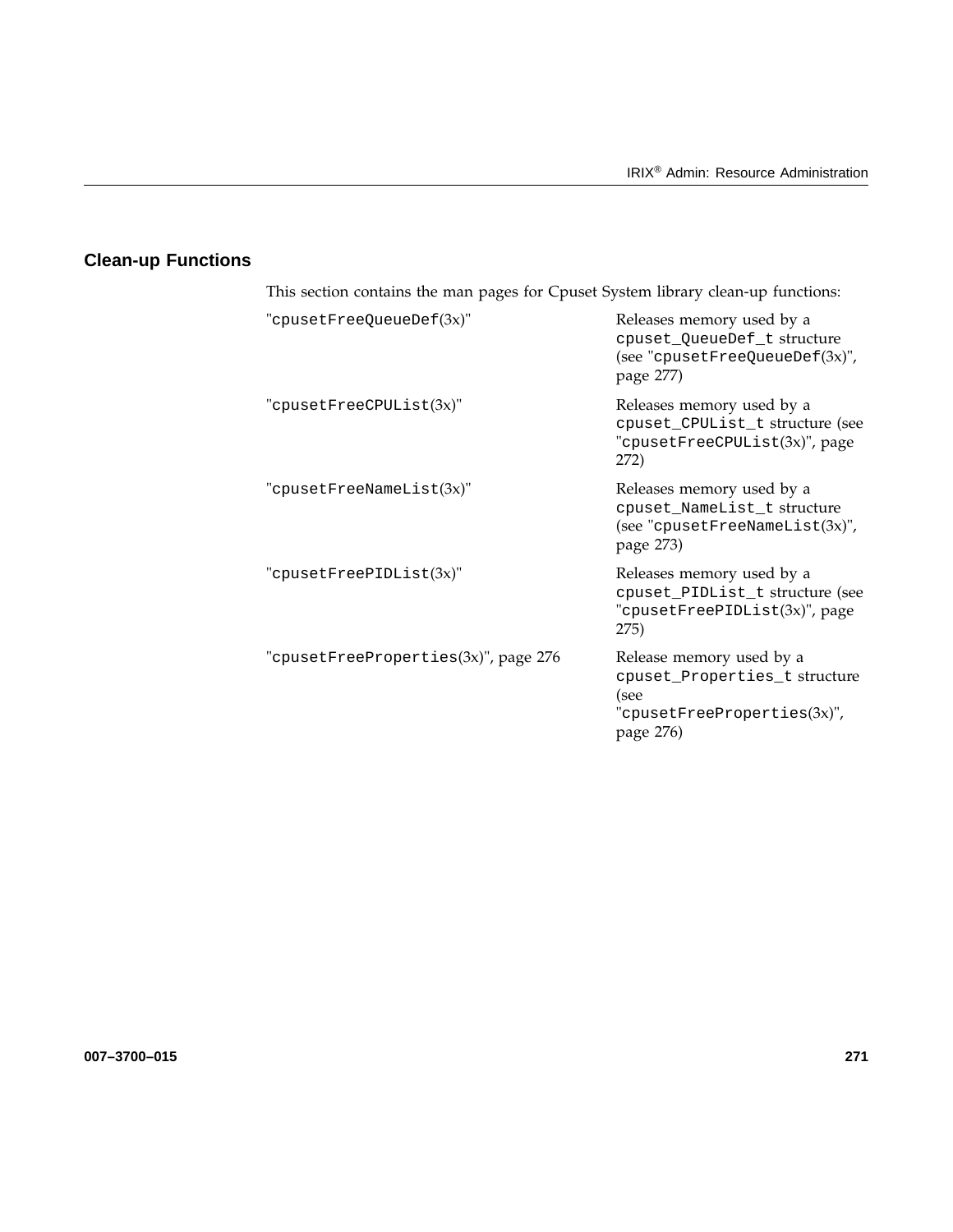#### **cpusetFreeCPUList(3x)**

# **NAME**

cpusetFreeCPUList - releases memory used by a cpuset\_CPUList\_t structure

### **SYNOPSIS**

#include <cpuset.h> void cpusetFreeCPUList(cpuset\_CPUList\_t \*cpu);

# **DESCRIPTION**

The cpusetFreeCPUList function is used to release memory used by a cpuset\_CPUList\_t structure. This function releases all memory associated with the cpuset\_CPUList\_t structure.

The cpu argument is the pointer to the cpuset\_CPUList\_t structure that will have its memory released.

This function should be used to release the memory allocated during a previous call to the cpusetGetCPUList(3x) function.

# **NOTES**

The cpusetFreeCPUList function is found in the libcpuset.so library and is loaded if the -lcpuset option is used with either the  $cc(1)$  or  $ld(1)$  command.

#### **SEE ALSO**

 $cpuset(1)$ ,  $cpusetGetCPUList(3x)$ , and  $cpuset(5)$ .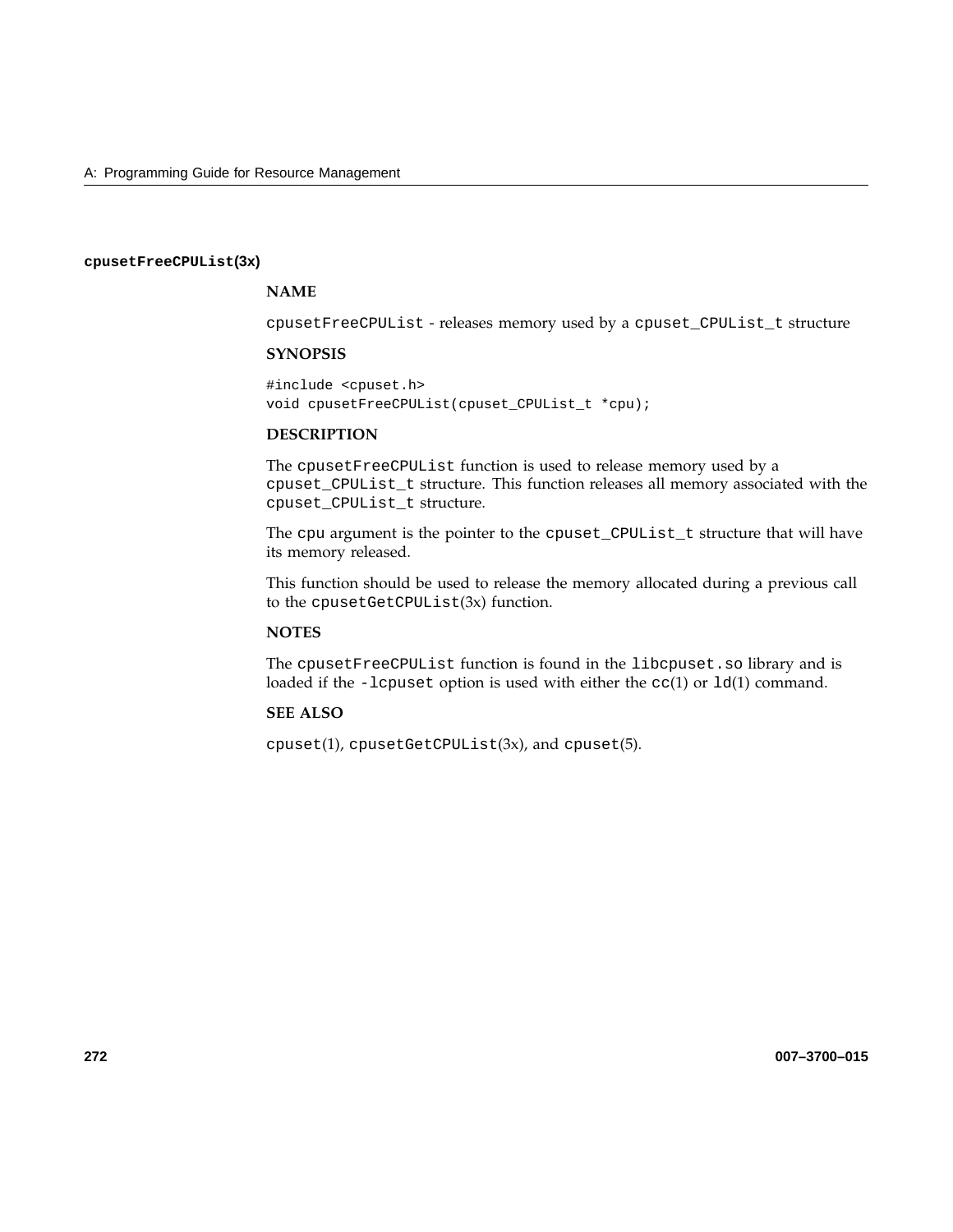#### **cpusetFreeNameList(3x)**

# **NAME**

cpusetFreeNameList - releases memory used by a cpuset\_NameList\_t structure

### **SYNOPSIS**

#include <cpuset.h> void cpusetFreeNameList(cpuset\_NameList\_t \*name);

# **DESCRIPTION**

The cpusetFreeNameList function is used to release memory used by a cpuset\_NameList\_t structure. This function releases all memory associated with the cpuset\_NameList\_t structure.

The name argument is the pointer to the cpuset\_NameList\_t structure that will have its memory released.

This function should be used to release the memory allocated during a previous call to the cpusetGetNameList(3x) function or cpusetGetName(3x) function.

# **NOTES**

The cpusetFreeNameList function is found in the libcpuset.so library and is loaded if the -lcpuset option is used with either the  $cc(1)$  or  $ld(1)$  command.

#### **SEE ALSO**

 $cpuset(1)$ ,  $cpusetGetName(3x)$ ,  $cpusetGetNameList(3x)$ , and  $cpuset(5)$ .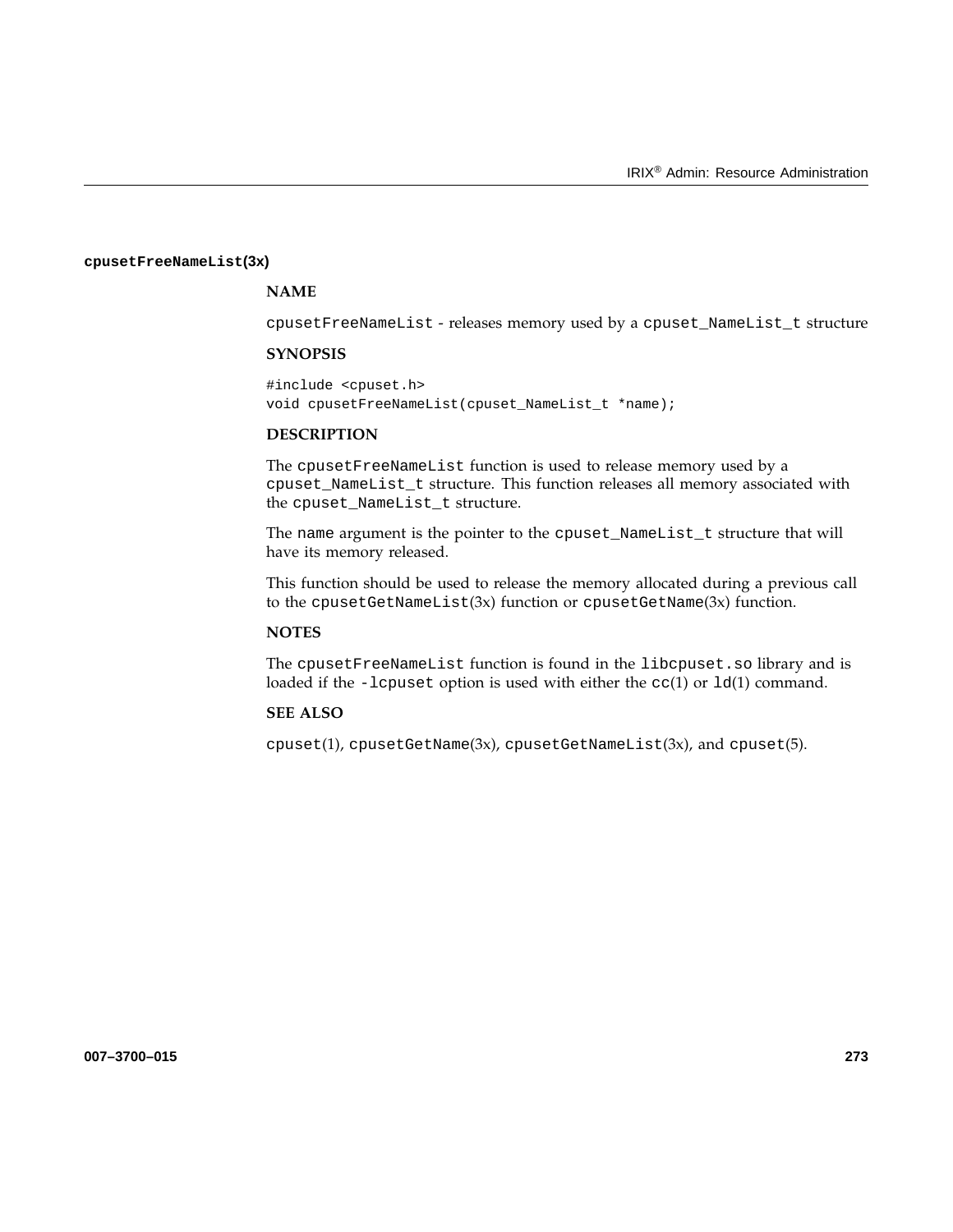#### **cpusetFreeNodeList(3x)**

# **NAME**

cpusetFreeNodeList - Releases memory used by a cpuset\_NodeList\_t structure

# **SYNOPSIS**

#include <cpuset.h>

void cpusetFreeNodeList(cpuset\_NodeList\_t \*node);

## **DESCRIPTION**

The cpusetFreeNodeList function is used to release memory used by a cpuset\_NodeList\_t structure. This function releases all memory associated with the cpuset\_NodeList\_t structure.

The node argument is the pointer to the cpuset\_NodeList\_t structure that will have it's memory released.

This function should be used to release the memory allocated during a previous call to the function cpusetGetNodeList(3x).

# **NOTES**

The cpusetFreeNodeList function is found in the libcpuset.so library and is loaded if the -lcpuset option is used with either the cc(1) or ld(1) command.

# **SEE ALSO**

 $cpuset(1)$ ,  $cpusetGetNodeList(3x)$ , and  $cpuset(5)$ .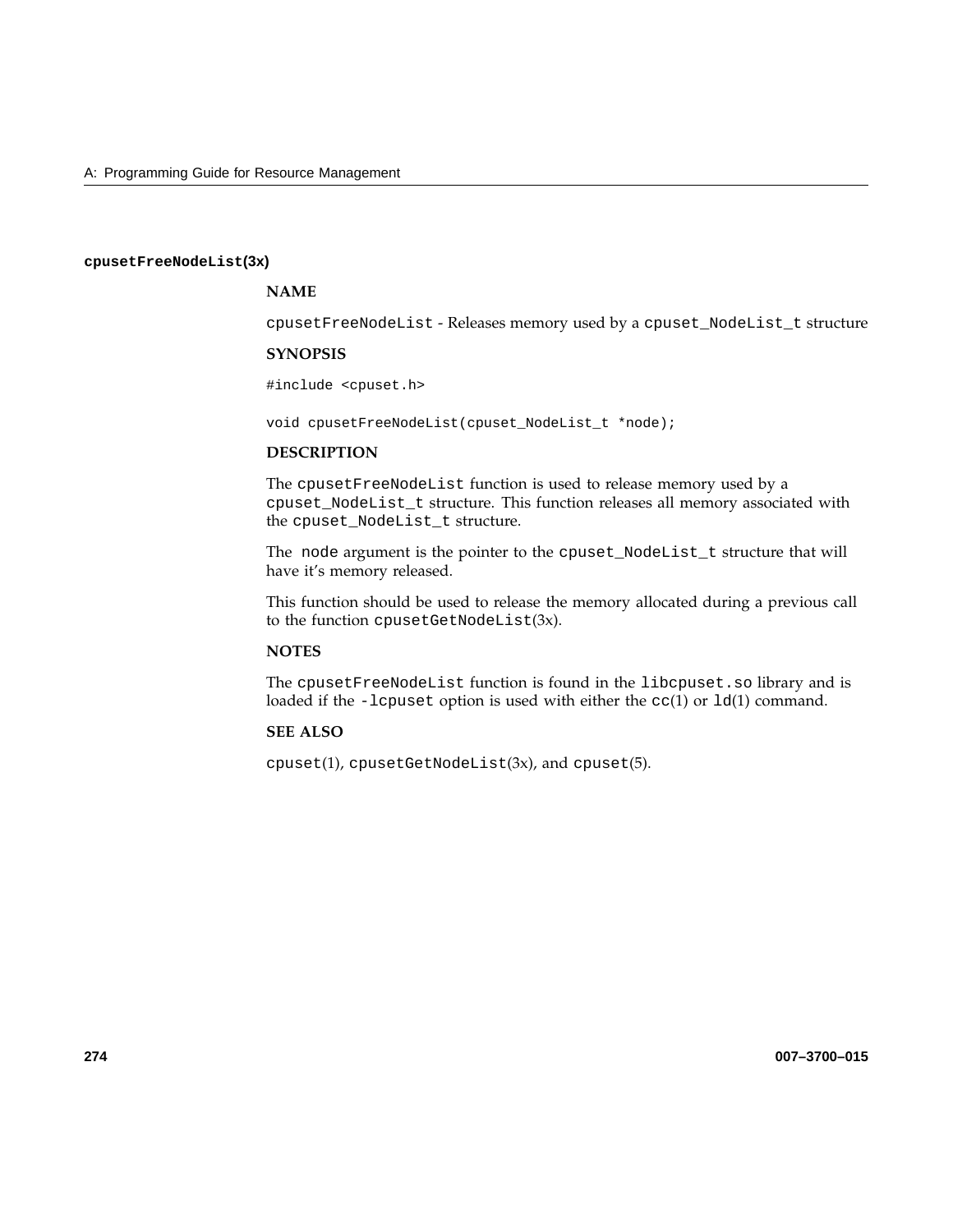#### **cpusetFreePIDList(3x)**

# **NAME**

cpusetFreePIDList - releases memory used by a cpuset\_PIDList\_t structure

### **SYNOPSIS**

#include <cpuset.h> void cpusetFreePIDList(cpuset\_PIDList\_t \*pid);

# **DESCRIPTION**

The cpusetFreePIDList function is used to release memory used by a cpuset\_PIDList\_t structure. This function releases all memory associated with the cpuset\_PIDList\_t structure.

The pid argument is the pointer to the cpuset\_PIDList\_t structure that will have its memory released.

This function should be used to release the memory allocated during a previous call to the cpusetGetPIDList(3x) function.

# **NOTES**

The cpusetFreePIDList function is found in the libcpuset.so library and is loaded if the -lcpuset option is used with either the  $cc(1)$  or  $ld(1)$  command.

#### **SEE ALSO**

 $cpuset(1)$ ,  $cpusetGetPIDList(3x)$ , and  $cpuset(5)$ .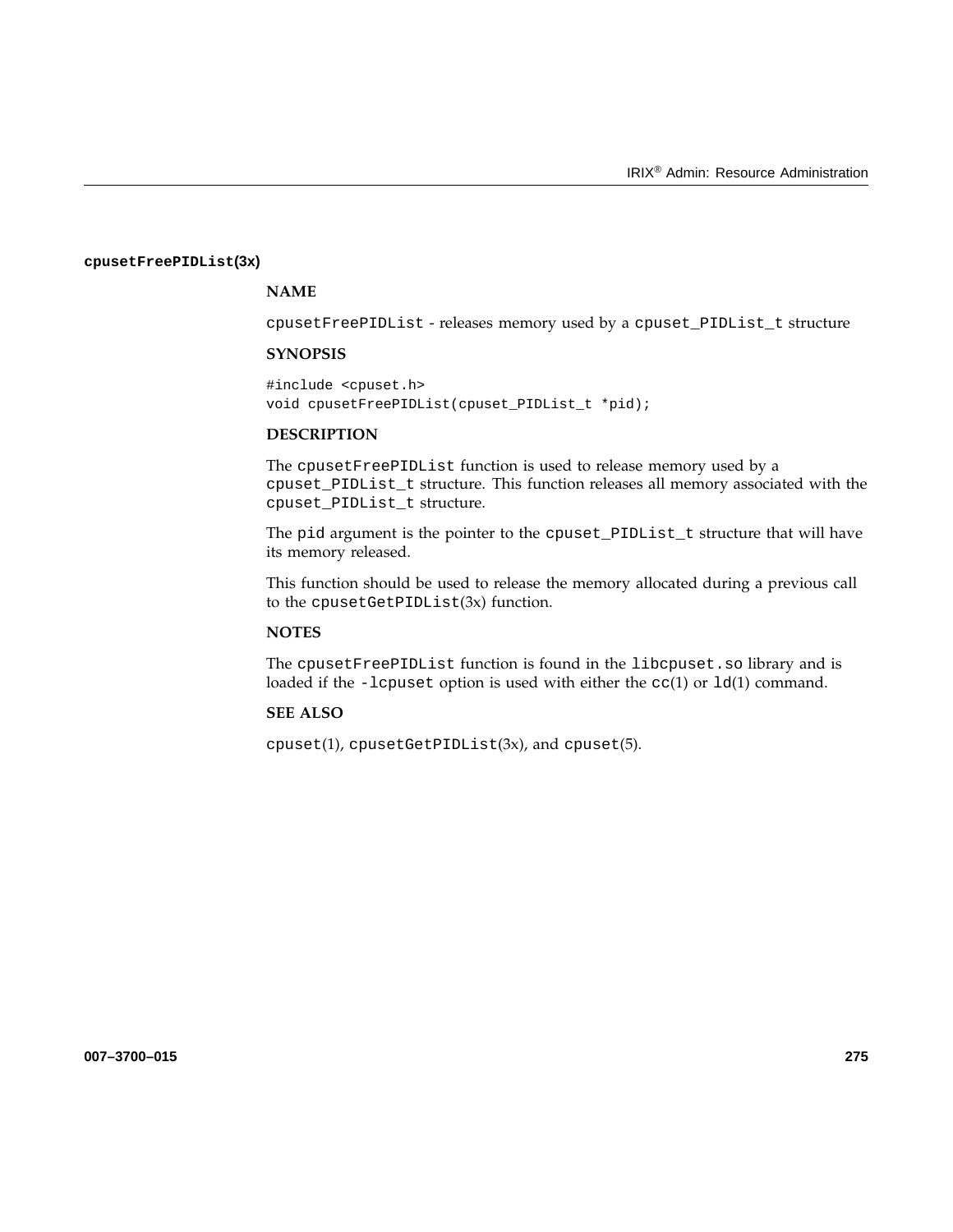#### **cpusetFreeProperties(3x)**

# **NAME**

cpusetFreeProperties - releases memory used by a cpuset\_Properties\_t structure

### **SYNOPSIS**

#include <cpuset.h> void cpusetFreeProperties(cpuset\_Properties\_t \*csp);

#### **DESCRIPTION**

The cpusetFreeProperties function is used to release memory used by a cpuset\_Properties\_t structure. This function releases all memory associated with the cpuset\_Properties\_t structure.

The csp argument is the pointer to the cpuset\_Properties\_t structure that will have its memory released.

This function should be used to release the memory allocated during a previous call to the cpusetGetProperties(3x)) function.

# **NOTES**

The cpusetFreeProperties function is found in the libcpuset.so library and is loaded if the -lcpuset option is used with either the cc(1) or ld(1) command.

# **SEE ALSO**

 $cpuset(1)$ ,  $cpusetGetProperties(3x)$ , and  $cpuset(5)$ .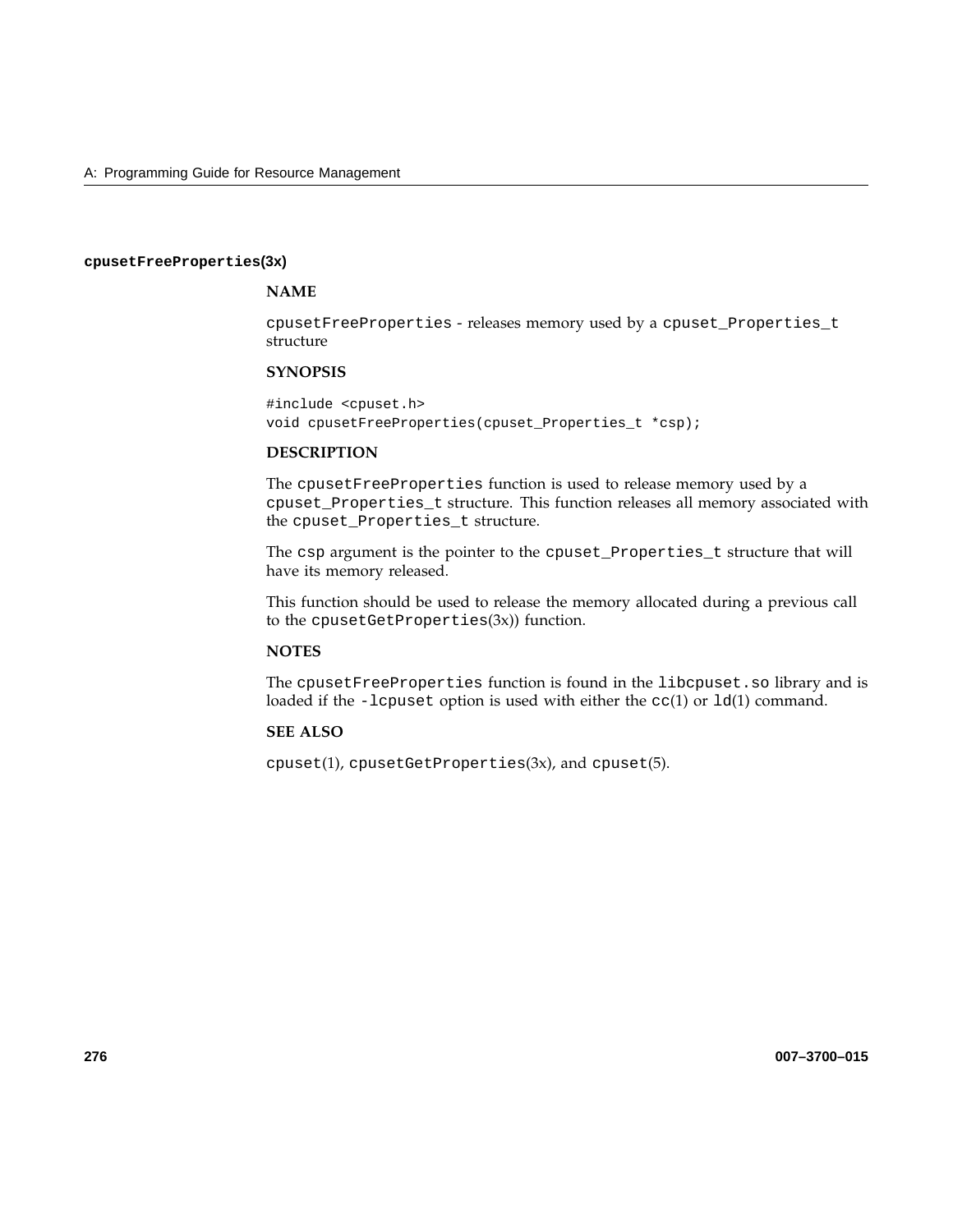#### **cpusetFreeQueueDef(3x)**

# **NAME**

cpusetFreeQueueDef - releases memory used by a cpuset\_QueueDef\_t structure

### **SYNOPSIS**

#include <cpuset.h> void cpusetFreeQueueDef(cpuset\_QueueDef\_t \*qdef);

# **DESCRIPTION**

The cpusetFreeQueueDef function is used to release memory used by a cpuset\_QueueDef\_t structure. This function releases all memory associated with the cpuset\_QueueDef\_t structure.

The qdef argument is the pointer to the cpuset\_QueueDef\_t structure that will have its memory released.

This function should be used to release the memory allocated during a previous call to the cpusetAllocQueueDef(3x)) function.

# **NOTES**

The cpusetFreeQueueDef function is found in the libcpuset.so library and is loaded if the -lcpuset option is used with either the  $cc(1)$  or  $ld(1)$  command.

#### **SEE ALSO**

cpuset(1), cpusetAllocQueueDef(3x), and cpuset(5).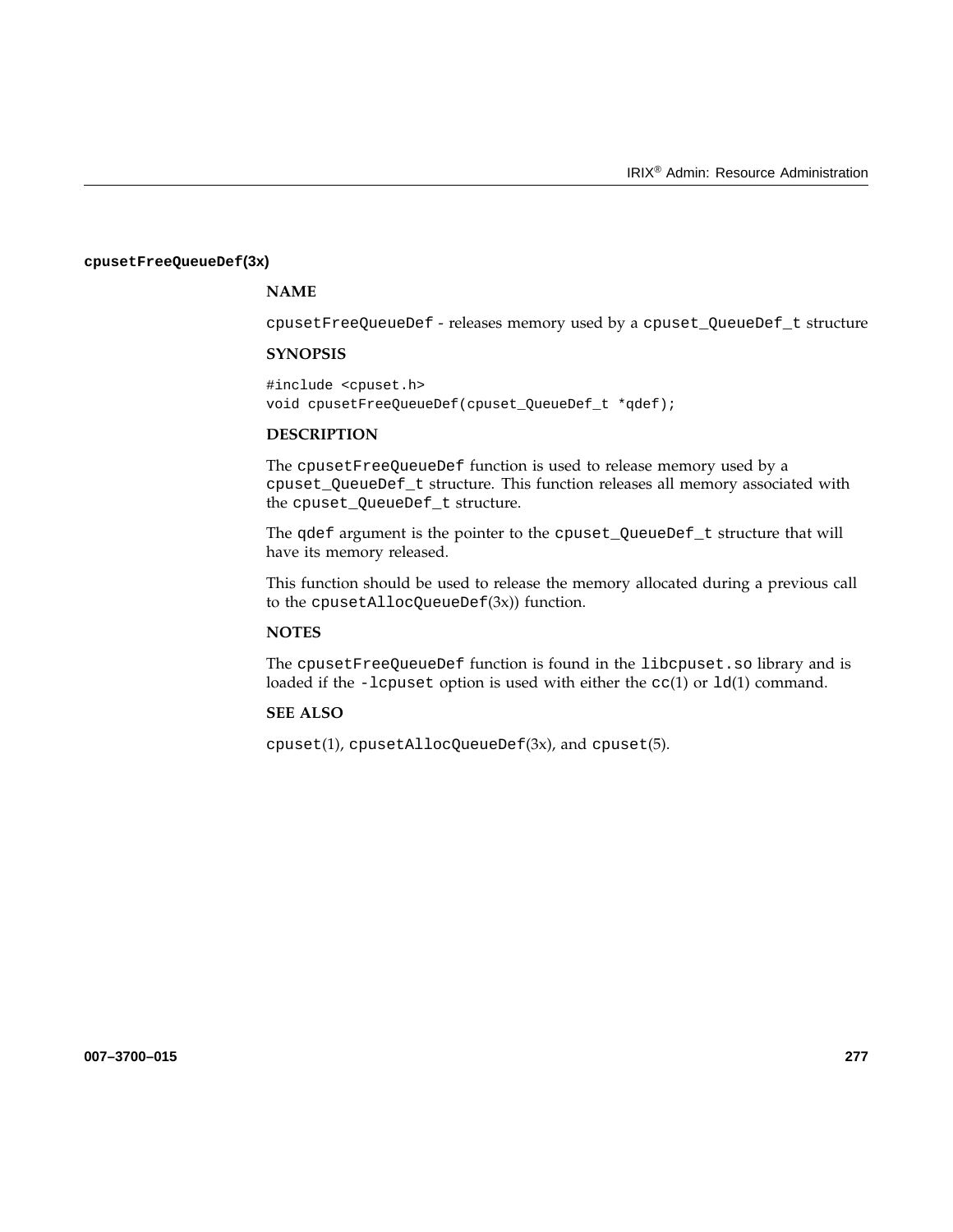# **Using the Cpuset Library**

This section provides an example of how to use the Cpuset library functions to create a cpuset and an example of creating a replacement library for /lib32/libcpuset.so.

**Example A-1** Example of Creating a Cpuset

This example creates a cpuset named myqueue containing CPUs 4, 8, and 12. The example uses the interfaces in the cpuset library, /lib32/libcpuset.so, if they are present. If the interfaces are not present, it attempts to use the cpuset(1) command to create the cpuset.

```
#include <cpuset.h>
#include <stdio.h>
#include <errno.h>
#define PERMFILE "/usr/tmp/permfile"
int
main(int argc, char **argv)
{
   cpuset_QueueDef_t *qdef;
   char *qname = "myqueue";
   FILE *fp;
   /* Alloc queue def for 3 CPU IDs */
   if (_MIPS_SYMBOL_PRESENT(cpusetAllocQueueDef)) {
       printf("Creating cpuset definition\n");
       qdef = cpusetAllocQueueDef(3);
       if (!qdef) {
           perror("cpusetAllocQueueDef");
           exit(1);}
       /* Define attributes of the cpuset */
       qdef->flags = CPUSET_CPU_EXCLUSIVE
                   | CPUSET_MEMORY_LOCAL
                   | CPUSET_MEMORY_EXCLUSIVE;
       qdef->permfile = PERMFILE;
       qdef->cpu->count = 3;
       qdef->cpu->list[0] = 4;qdef->cpu->list[1] = 8;qdef->cpu->list[2] = 12;
```
**278 007–3700–015**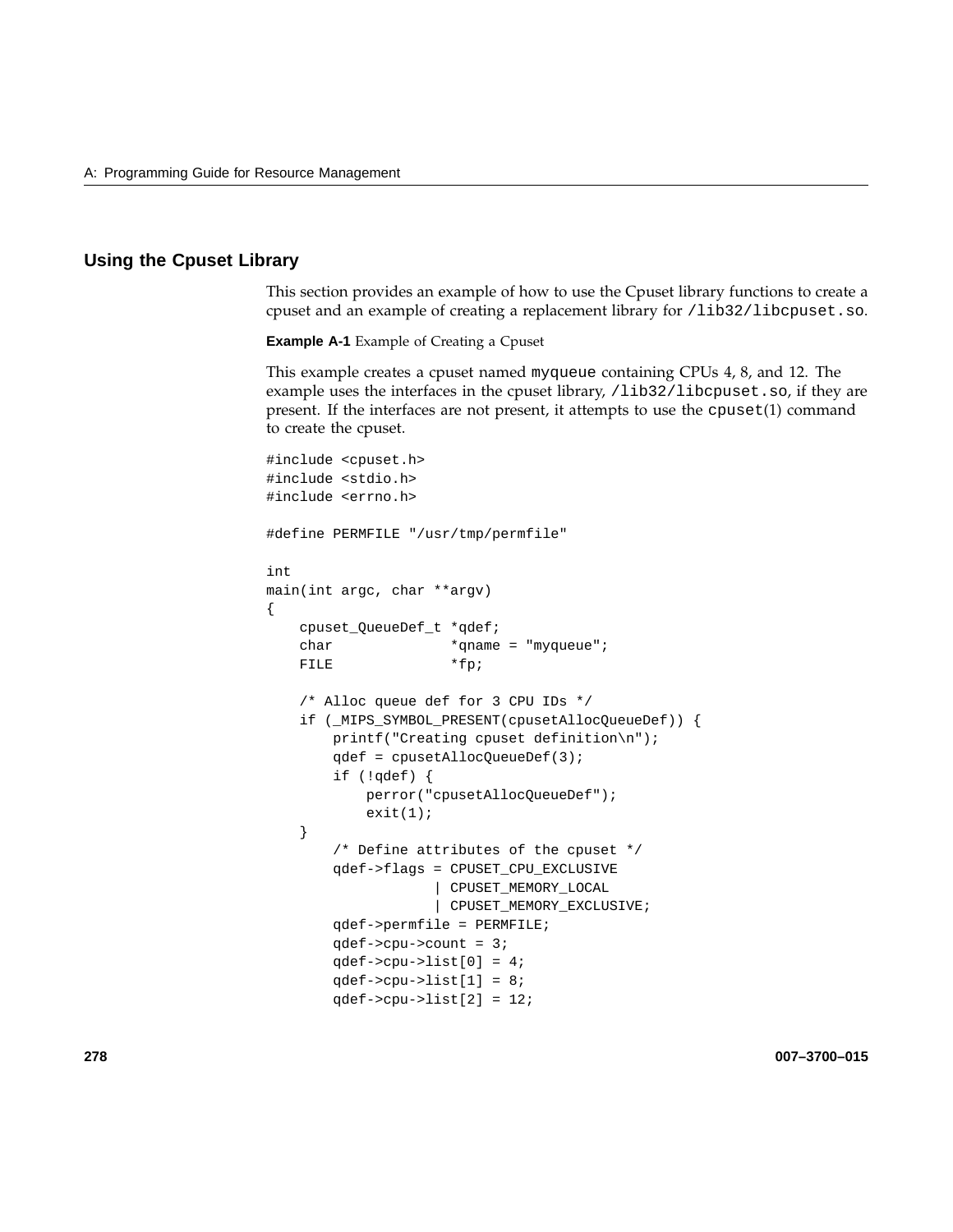```
} else {
    printf("Writing cpuset command config"
            " info into %s\n", PERMFILE);
    fp = fopen(PERMFILE, "a");
    if (!fp) {
        perror("fopen");
        exit(1);}
    fprintf(fp, "EXCLUSIVE\n");
    fprintf(fp, "MEMORY_LOCAL\n");
    fprintf(fp, "MEMORY_EXCLUSIVE\n\n");
    fprintf(fp, "CPU 4\n\n\in");
    fprintf(fp, "CPU 8\n\n\pi");
    fprintf(fp, "CPU 12\n\n\mid");
    fclose(fp);
}
/* Request that the cpuset be created */
if (_MIPS_SYMBOL_PRESENT(cpusetCreate)) {
    printf("Creating cpuset = s\nm", qname);
    if (!cpusetCreate(qname, qdef)) {
        perror("cpusetCreate");
        exit(1);}
} else {
    char command[256];
    fprintf(command, "/usr/sbin/cpuset -q %s -c"
           "-f %s", qname,
           [PERMFILE];
    if (system(command) < 0) {
        perror("system");
        exit(1);}
}
/* Free memory for queue def */
if (_MIPS_SYMBOL_PRESENT(cpusetFreeQueueDef)) {
    printf("Finished with cpuset definition,"
            " releasing memory\n");
    cpusetFreeQueueDef(qdef);
```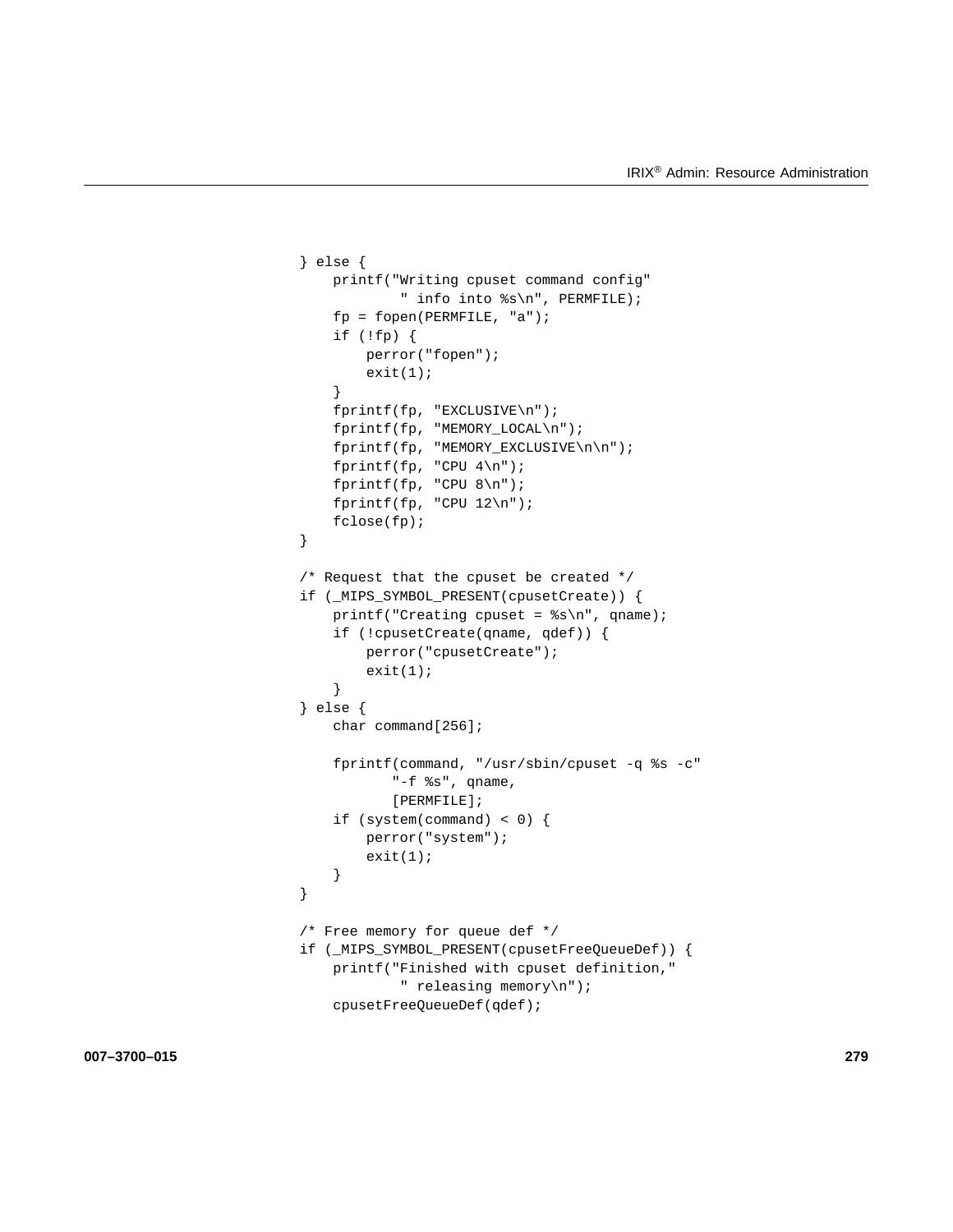```
}
    return 0;
}
```
**Example A-2** Example of Creating a Replacement Library

This example shows how to create a replacement library for /lib32/libcpuset.so so that a program built to use the cpuset library interfaces will execute if the library is not present.

1. Create the replace.c file that contains the following line of code:

```
static void cpusetNULL(void) { }
```
2. Compile the replace.c file:

cc -mips3 -n32 -c replace.c

3. Place the replace.o object created in the previous step in a library:

ar ccrl libcpuset.a replace.o

4. Convert the library into a DSO:

ld -mips3 -n32 -quickstart\_info -nostdlib \ -elf -shared -all -soname libcpuset.so -no\_unresolved -quickstart\_info -set\_version \ sgi1.0 libcpuset.a -o libcpuset.so

5. Install the DSO on the system:

install -F /opt/lib32 -m 444 -src libcpuset.so \ libcpuset.so

The replacement library can be installed in a directory defined by the  $LD_{LL}$ IBRARYN32\_PATH environment variable (see  $r1d(1)$ ). If the replacement library must be installed in a directory that is in the default search path for shared libraries, it should be installed in /opt/lib32.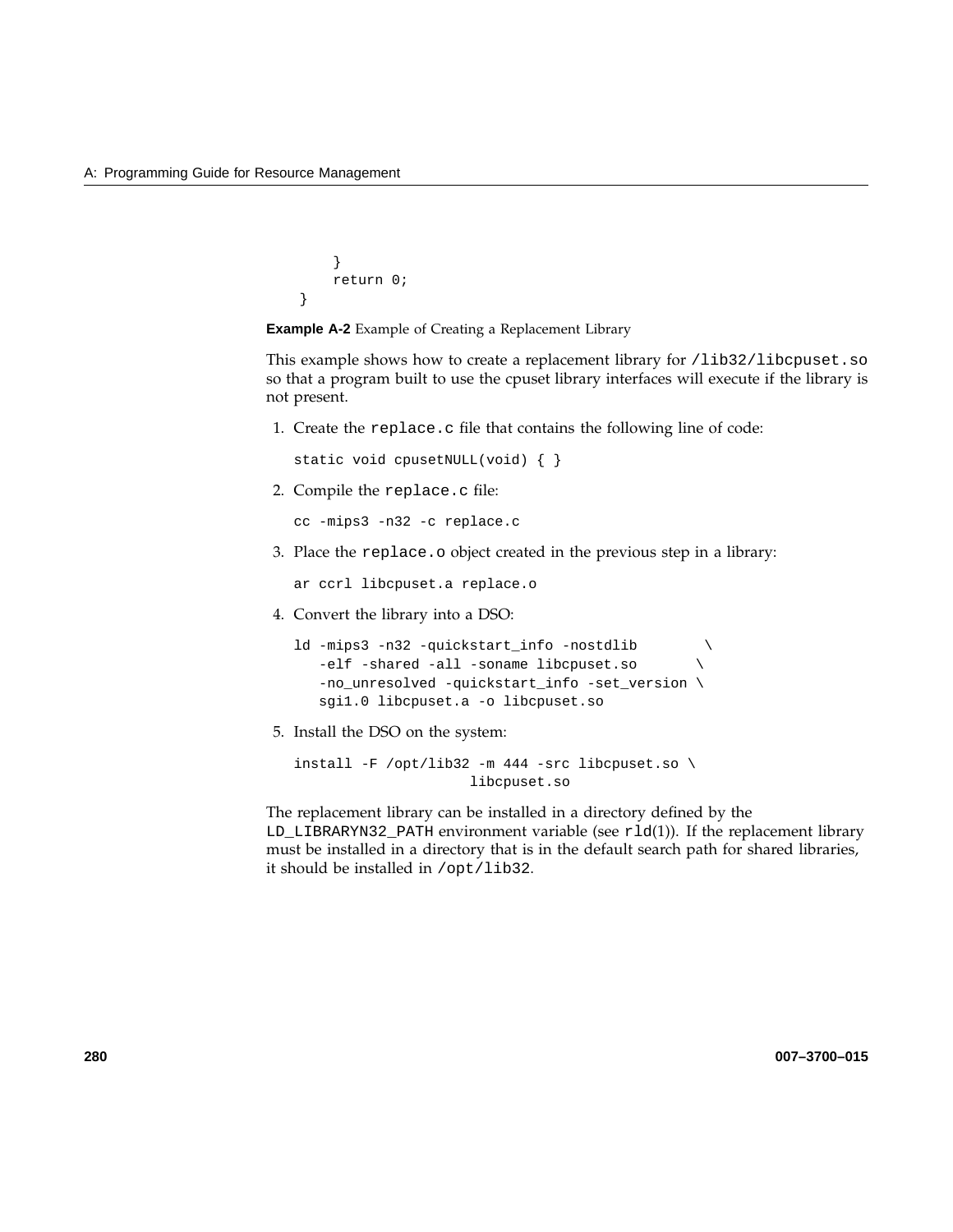# **Index**

# **A**

accounting, 81 basic accounting, 81 concepts, 84 CSA, 81 csarun, 81 daily accounting, 85 extended accounting, 81 job, 85 jobs, 85 runacct, 81 terminology, 84 Array Services, 145 acessing an array, 147 array configuration database, 145 array daemon, 145 array name, 147 array session handle, 145, 159 ASH See " array session handle", 145 authentication key, 152 commands, 145 ainfo, 145, 147, 151, 152 array, 145, 152 arshell, 145, 152 aview, 145, 152 newsess, 152 common command options, 152 common environment variables, 154 concepts array session, 151 array session handle, 151 ASH See "array session handle", 151 finding basic usage information, 147 global process namespace, 145

**007–3700–015 281**

hostname command, 152 ibarray, 145 invoking a program, 148 information sources, 149 ordinary (sequential) applications, 148 parallel message-passing applications distributed over multiple nodes , 148 parallel message-passing applications within a node, 148 parallel shared-memory applications within a node, 148 local process management commands, 150 at, 150 batch, 150 intro, 150 kill, 150 nice, 150 ps, 150 top, 150 logging into an array, 147 managing local processes, 149 monitoring processes and system usage, 149 names of arrays and nodes, 152 overview, 145 scheduling and killing local processes, 150 specifying a single node, 153 using an array, 146 using array services commands, 150

# **C**

ccNUMA memory architecture, 61 Comprehensive System Accounting accounting commands, 138 administrator commands, 93 capabilities required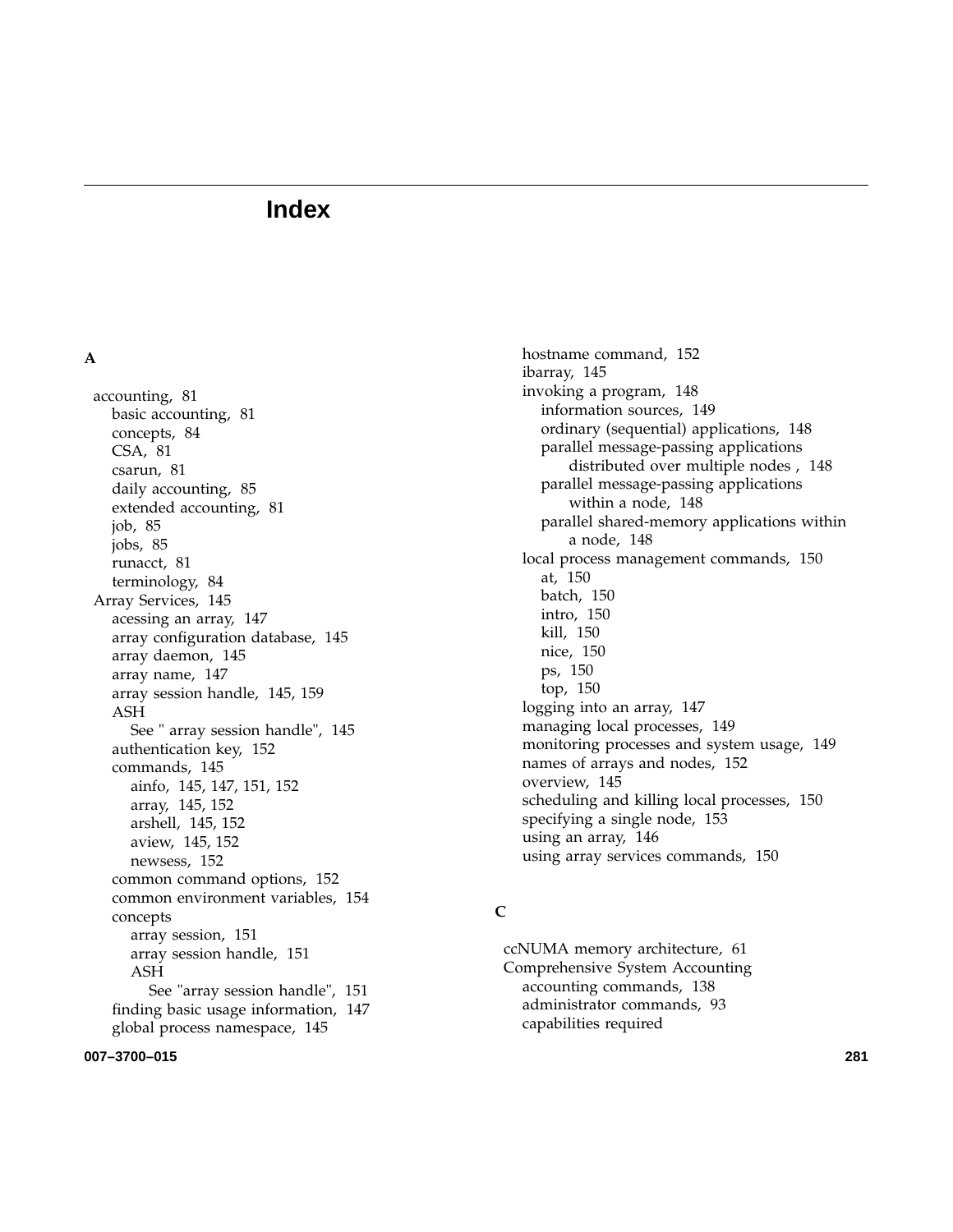#### Index

CAP\_ACCT\_MGT, 96 charging for workload management jobs, 127 charging for NQS jobs, 126 commands csaaddc, 107 csachargefee, 96, 107 csackpacct, 98 csacms, 107 csacom, 84 csacon, 108 csadrep, 107 csaedit, 104, 107 csaperiod, 84, 96 csarecy, 107 csarun, 84, 95, 100 csaswitch, 95, 96 csaverify, 104 dodisk, 95 ja, 84 configuration file See also "/etc/csa.conf", 84, 96 configuration variables See also "/etc/csa.conf", 84 daemon accounting, 122 daily operation overview, 95 data processing, 105 data recycling, 109 enabling or disabling, 86 /etc/csa.conf See also "configuration file", 84 files and directories, 87 migrating accounting data, 138 overview, 83 read me first, 82 recycled data NQS or workload management requests, 114 recycled sessions, 110 removing recycled data, 111 reports daily, 131 periodic, 135 SBUs

NQS See also "system billing units", 119 process See also "system billing units", 117 See "system billing units", 116 tape See also "system billing units", 120 workload management See also "system billing units", 120 setting up CSA, 96 system billing units, 116 tailoring CSA, 115 commands, 128 shell scripts, 128 terminating jobs, 109 user commands, 94 user exits, 123 verifying and editing data files, 104 Cpuset System boot cpuset, 61 commands cpuset, 54, 63 configuration flags CPU, 67 CPU\_COUNT\_ADVISORY, 69 CPU\_COUNT\_MANDATORY, 69 EXCLUSIVE, 65 MEM, 67 MEMORY\_EXCLUSIVE, 66 MEMORY\_KERNEL\_AVOID, 66 MEMORY\_LOCAL, 65 MEMORY\_MANDATORY, 66 MEMORY\_SIZE\_ADVISORY, 68 MEMORY\_SIZE\_MANDATORY, 68 POLICY\_KILL, 67 POLICY\_PAGE, 66 POLICY\_SHARE\_FAIL, 67 POLICY\_SHARE\_WARN, 67 CPU restrictions, 56 cpuset configuration file, 63 flags

**282 007–3700–015**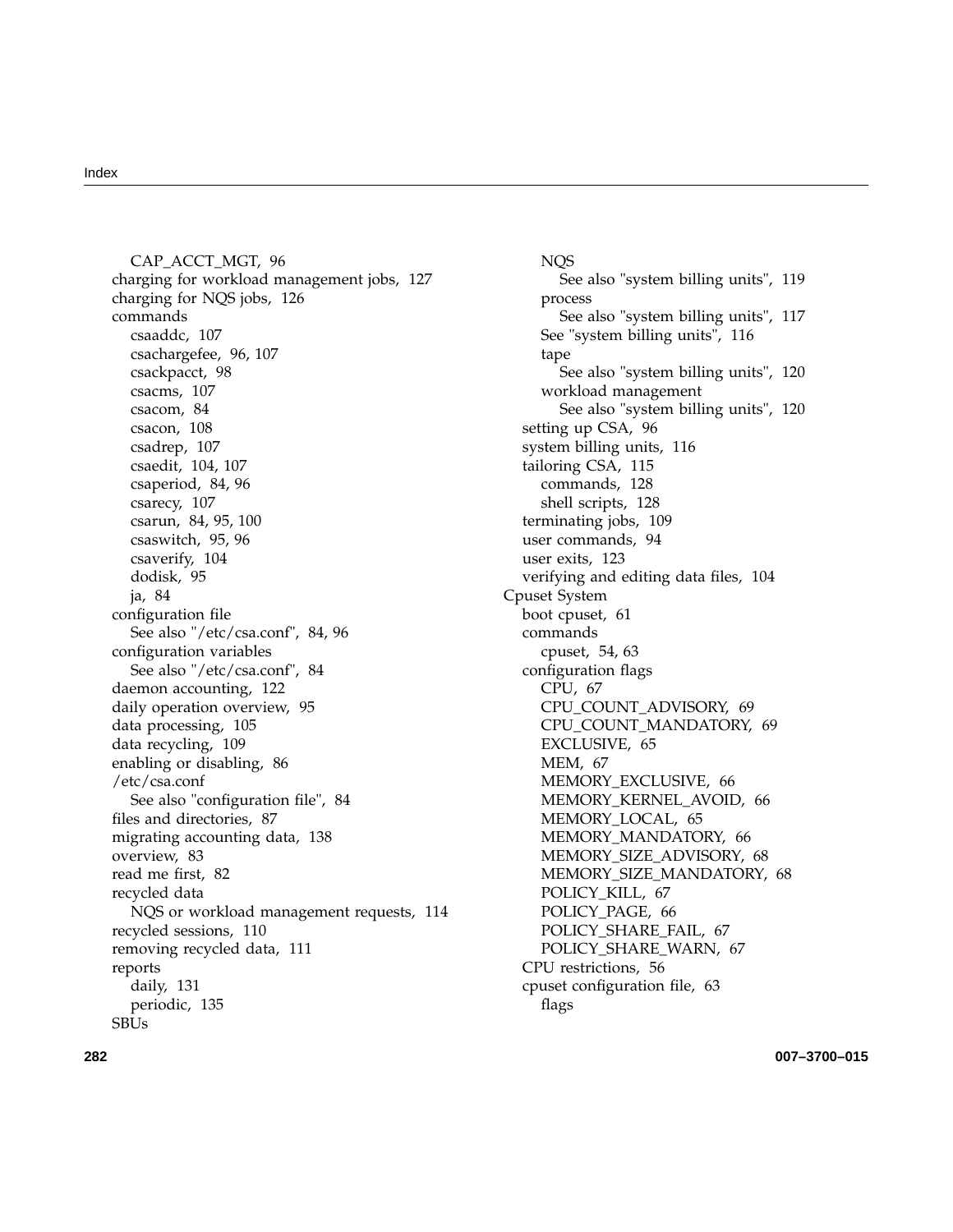See also "valid tokens", 65 Cpuset library, 72, 195 Cpuset library functions , 196 cpusetAllocQueueDef, 196, 202 cpusetAttach, 196, 208 cpusetAttachPID, 210 cpusetCreate, 196, 212 cpusetDestroy, 196, 221 cpusetDetachAll, 196, 217 cpusetDetachPID, 219 cpusetFreeCPUList, 196, 272 cpusetFreeNameList, 196, 273 cpusetFreeNodeList, 274 cpusetFreePIDList, 196, 275 cpusetFreeProperties, 196, 276 cpusetFreeQueueDef, 196, 277 cpusetGetCPUCount, 196, 243 cpusetGetCPULimits, 244 cpusetGetCPUList, 196, 246 cpusetGetFlags, 248 cpusetGetMemLimits, 252 cpusetGetMemList, 254 cpusetGetName, 196, 256 cpusetGetNameList, 196, 259 cpusetGetNodeList, 261 cpusetGetPIDList, 196, 263 cpusetGetProperties, 196, 265 cpusetGetTrustPermc, 267 cpusetGetUnixPerm, 269 cpusetMove, 196, 222 cpusetMoveMigrate, 196, 224 cpusetSetCPULimits, 226 cpusetSetCPUList, 228 cpusetSetFlags, 230 cpusetSetMemLimits, 234 cpusetSetMemList, 236 cpusetSetNodeList, 238 cpusetSetPermFile, 240 enabling or disabling, 70 library overview, 53

**007–3700–015 283**

Obtaining the properties associated with a cpuset, 70 restricting memory allocation, 63 system division, 51

# **J**

Job Limits applications programming interface, 187 data types, 187 function calls, 188 applications programming interface for the ULDB, 192 data types, 192 function calls, 193 commands cpr, 25 genlimits, 13 jlimit, 22 jstat, 23 ps, 24 showlimits, 19 systune, 18 definition, 7 domain definition, 8 error messages, 192 function calls getjid, 189 getjlimit, 188 getjusage, 188 jlimit\_startjob, 189 killjob, 189 makenewjob, 189 setjlimit, 188 setjusage, 190 setwaitjobpid, 191 waitjob, 191 introduction, 5 job characteristics, 7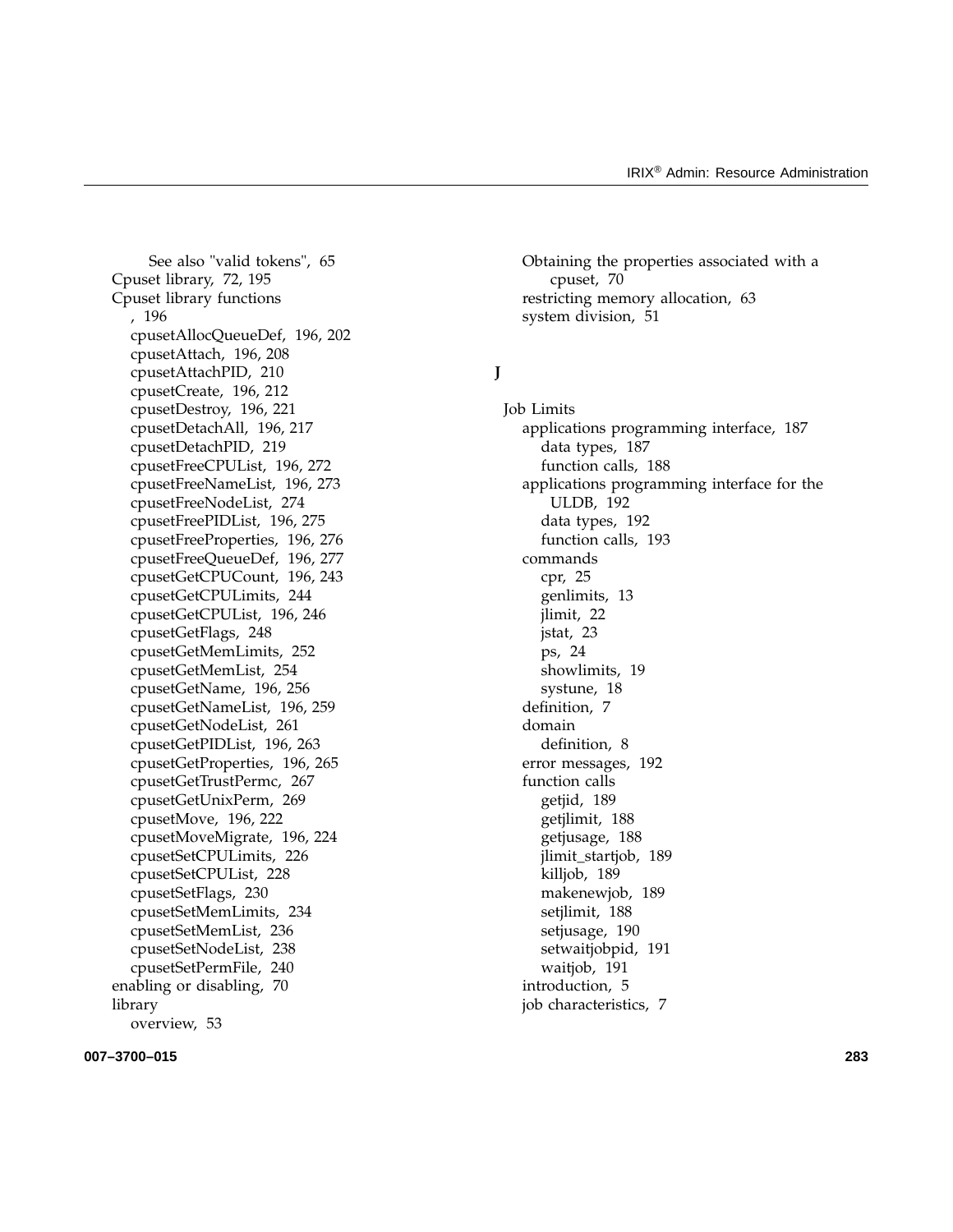job initiators See also "point of entry processes", 7 limits supported, 9 overview, 6 point of entry processes See also "job initiators", 7 read me first, 6 software how to install, 26 troubleshooting, 27 system tunable parametes jlimit\_cpu\_ign, 191 jlimit\_data\_ign, 190 jlimit\_nofile\_ign, 190 jlimit\_pmem\_ign, 190 jlimit\_pthread\_ign, 190 jlimit\_rss\_ign, 190 jlimit\_vmem\_ign, 190 ULDB how to create, 13 See also "user limits database", 12 user limits database See also "ULDB", 12 user limits directives input file domain directives, 15 example, 16 how to create, 14 numeric limit values, 14 user directives, 15 jobs accounting, in, 85

# **M**

Memory physical, 141 shared, 141 usage commands, 141 virtual, 141 Memory architecture ccNUMA, 61

NUMAflex, 61 Memory usage commands csacom, 141 gmemusage, 141 ja, 141 jstat, 141 pmem, 141 ps, 141 top, 141 Memory usage overview, 141 Miser checking job status, 46 checking queue status, 46, 47 command-line options file setup, 39 configuration, 35 configuration examples, 41 configuration file setup, 39 configuration recommendations, 40 CPU allocation, 33 differences between Miser and batch management systems, 48 enabling or disabling, 44 logical number of CPUs, 33 logical swap space, 34 memory management, 34 overview, 31 pools, 32 queue, 32 read me first, 31 starting, 45 stopping, 45 submitting jobs, 45 system pool, 32 system queue definition file setup, 35 terminating a job, 47 user queue definition file setup, 37

**284 007–3700–015**